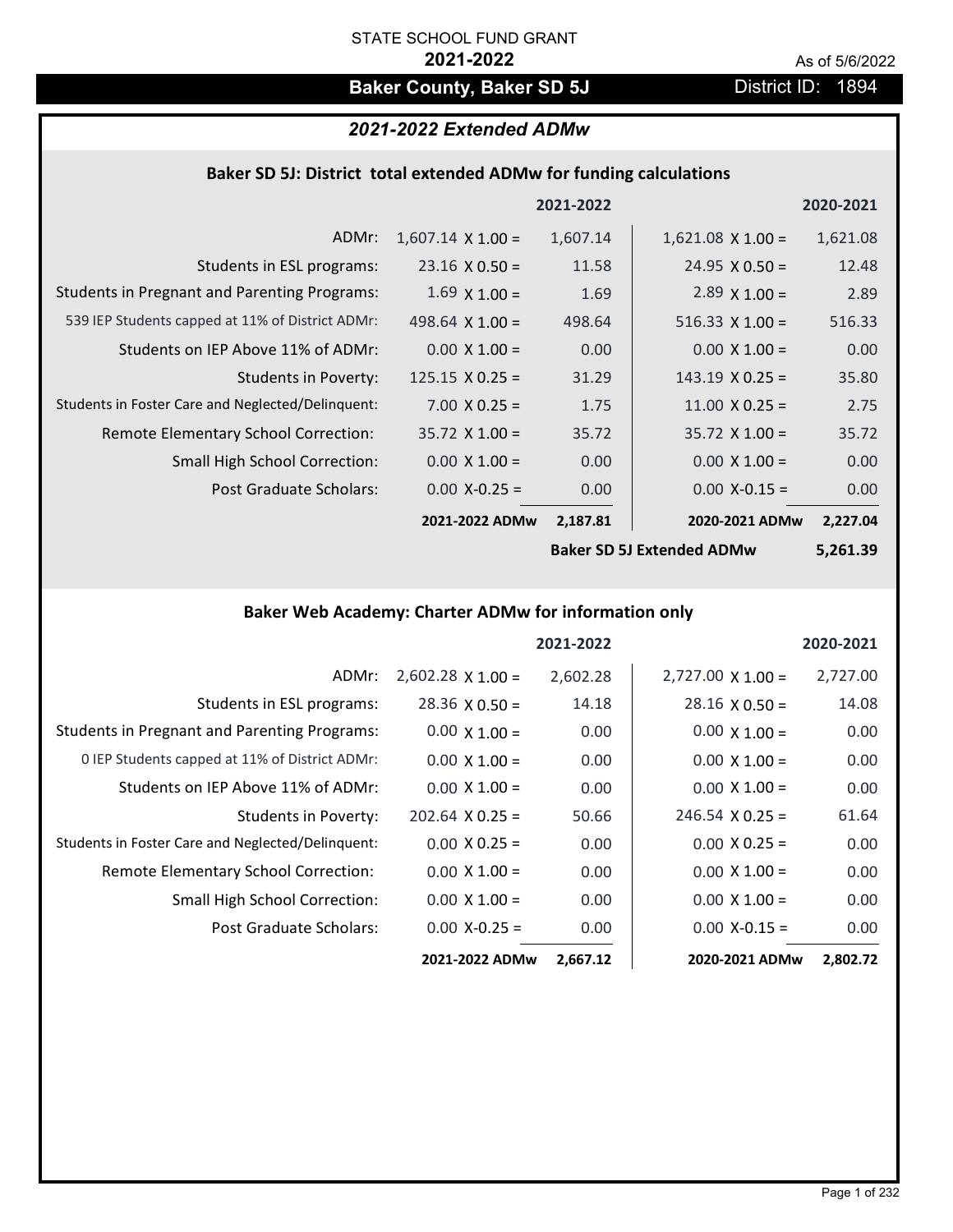# **Baker Early College: Charter ADMw for information only**

|                                                     |                        | 2021-2022 |                        | 2020-2021         |
|-----------------------------------------------------|------------------------|-----------|------------------------|-------------------|
| ADMr:                                               | $323.70 \times 1.00 =$ | 323.70    | $345.85 \times 1.00 =$ | 345.85            |
| Students in ESL programs:                           | $0.00 \times 0.50 =$   | 0.00      | $0.00 \times 0.50 =$   | 0.00              |
| <b>Students in Pregnant and Parenting Programs:</b> | $0.00 \times 1.00 =$   | 0.00      | $0.00 \times 1.00 =$   | 0.00              |
| 0 IEP Students capped at 11% of District ADMr:      | $0.00 \times 1.00 =$   | 0.00      | $0.00 \times 1.00 =$   | 0.00              |
| Students on IEP Above 11% of ADMr:                  | $0.00 \times 1.00 =$   | 0.00      | $0.00 \times 1.00 =$   | 0.00              |
| Students in Poverty:                                | $25.21 \times 0.25 =$  | 6.30      | $31.27 \times 0.25 =$  | 7.82              |
| Students in Foster Care and Neglected/Delinguent:   | $0.00 \times 0.25 =$   | 0.00      | $0.00 \times 0.25 =$   | 0.00              |
| Remote Elementary School Correction:                | $0.00 \times 1.00 =$   | 0.00      | $0.00 \times 1.00 =$   | 0.00 <sub>1</sub> |
| <b>Small High School Correction:</b>                | $0.00 \times 1.00 =$   | 0.00      | $0.00 \times 1.00 =$   | 0.00              |
| Post Graduate Scholars:                             | $0.00 X - 0.25 =$      | 0.00      | $0.00 X - 0.15 =$      | 0.00 <sub>1</sub> |
|                                                     | 2021-2022 ADMw         | 330.00    | 2020-2021 ADMw         | 353.67            |

# **Oregon International School: Charter ADMw for information only**

|                                                     |                      | 2021-2022 |                      | 2020-2021 |
|-----------------------------------------------------|----------------------|-----------|----------------------|-----------|
| ADMr:                                               | $0.00 \times 1.00 =$ | 0.00      | $0.00 \times 1.00 =$ | 0.00      |
| Students in ESL programs:                           | $0.00 \times 0.50 =$ | 0.00      | $0.00 \times 0.50 =$ | 0.00      |
| <b>Students in Pregnant and Parenting Programs:</b> | $0.00 \times 1.00 =$ | 0.00      | $0.00 \times 1.00 =$ | 0.00      |
| 0 IEP Students capped at 11% of District ADMr:      | $0.00 \times 1.00 =$ | 0.00      | $0.00 \times 1.00 =$ | 0.00      |
| Students on IEP Above 11% of ADMr:                  | $0.00 \times 1.00 =$ | 0.00      | $0.00 \times 1.00 =$ | 0.00      |
| <b>Students in Poverty:</b>                         | $0.00 \times 0.25 =$ | 0.00      | $0.00 \times 0.25 =$ | 0.00      |
| Students in Foster Care and Neglected/Delinquent:   | $0.00 \times 0.25 =$ | 0.00      | $0.00 \times 0.25 =$ | 0.00      |
| Remote Elementary School Correction:                | $0.00 \times 1.00 =$ | 0.00      | $0.00 \times 1.00 =$ | 0.00      |
| Small High School Correction:                       | $0.00 \times 1.00 =$ | 0.00      | $0.00 \times 1.00 =$ | 0.00      |
| Post Graduate Scholars:                             | $0.00 X-0.25 =$      | 0.00      | $0.00 X - 0.15 =$    | 0.00      |
|                                                     | 2021-2022 ADMw       | 0.00      | 2020-2021 ADMw       | 0.00      |

**Baker SD 5J Extended ADMw 5,261.39**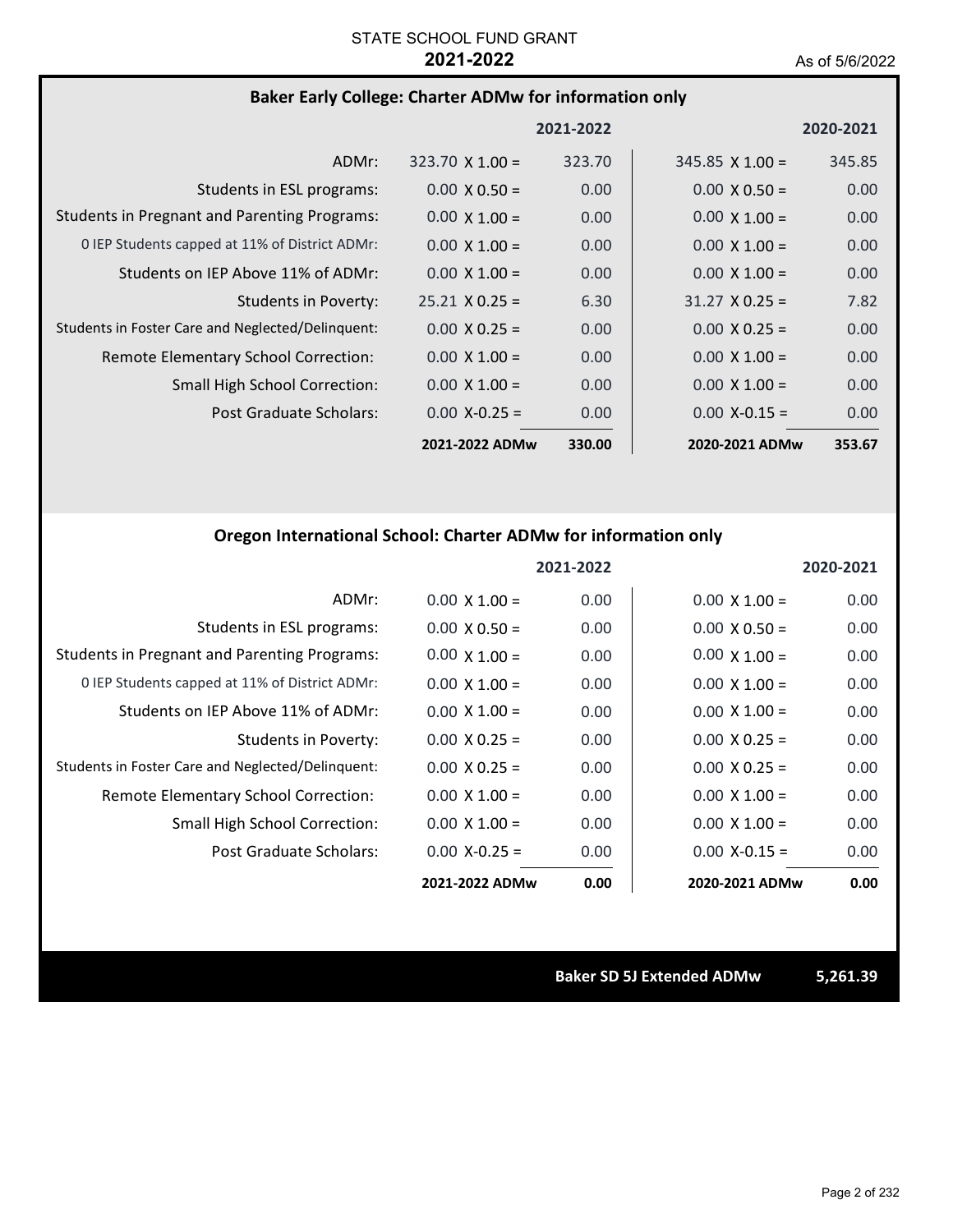# Baker County, Huntington SD 16J **District ID: 1895**

## *2021-2022 Extended ADMw*

## **Huntington SD 16J: District total extended ADMw for funding calculations**

|                                                     |                       | 2021-2022 |                      | 2020-2021 |
|-----------------------------------------------------|-----------------------|-----------|----------------------|-----------|
| ADMr:                                               | $0.00 \times 1.00 =$  | 0.00      | $0.00 \times 1.00 =$ | 0.00      |
| Students in ESL programs:                           | $0.00 \times 0.50 =$  | 0.00      | $0.00 \times 0.50 =$ | 0.00      |
| <b>Students in Pregnant and Parenting Programs:</b> | $0.00 \times 1.00 =$  | 0.00      | $0.00 \times 1.00 =$ | 0.00      |
| 10 IEP Students capped at 11% of District ADMr:     | $10.00 \times 1.00 =$ | 10.00     | 4.00 $\times$ 1.00 = | 4.00      |
| Students on IEP Above 11% of ADMr:                  | $0.00 \times 1.00 =$  | 0.00      | $0.00 \times 1.00 =$ | 0.00      |
| <b>Students in Poverty:</b>                         | $0.00 \times 0.25 =$  | 0.00      | $-0.63$ X 0.25 =     | $-0.16$   |
| Students in Foster Care and Neglected/Delinquent:   | $0.00 \times 0.25 =$  | 0.00      | $0.00 \times 0.25 =$ | 0.00      |
| Remote Elementary School Correction:                | $0.00 \times 1.00 =$  | 0.00      | $0.00 \times 1.00 =$ | 0.00      |
| <b>Small High School Correction:</b>                | $0.00 \times 1.00 =$  | 0.00      | $0.00 \times 1.00 =$ | 0.00      |
| Post Graduate Scholars:                             | $0.00$ X-0.25 =       | 0.00      | $0.00$ X-0.15 =      | 0.00      |
|                                                     | 2021-2022 ADMw        | 10.00     | 2020-2021 ADMw       | 3.84      |
|                                                     |                       |           |                      |           |

**Huntington SD 16J Extended ADMw**

**206.57**

## **Huntington School: Charter ADMw for information only**

|                                                     |                       | 2021-2022 |                       | 2020-2021 |
|-----------------------------------------------------|-----------------------|-----------|-----------------------|-----------|
| ADMr:                                               | $94.90 \times 1.00 =$ | 94.90     | $85.04 \times 1.00 =$ | 85.04     |
| Students in ESL programs:                           | $0.00 \times 0.50 =$  | 0.00      | $0.00 \times 0.50 =$  | 0.00      |
| <b>Students in Pregnant and Parenting Programs:</b> | $0.00 \times 1.00 =$  | 0.00      | $0.00 \times 1.00 =$  | 0.00      |
| 0 IEP Students capped at 11% of District ADMr:      | $0.00 \times 1.00 =$  | 0.00      | $0.00 \times 1.00 =$  | 0.00      |
| Students on IEP Above 11% of ADMr:                  | $0.00 \times 1.00 =$  | 0.00      | $0.00 \times 1.00 =$  | 0.00      |
| Students in Poverty:                                | $18.00 \times 0.25 =$ | 4.50      | $13.63 \times 0.25 =$ | 3.41      |
| Students in Foster Care and Neglected/Delinquent:   | $0.00 \times 0.25 =$  | 0.00      | $0.00 \times 0.25 =$  | 0.00      |
| Remote Elementary School Correction:                | $46.71 \times 1.00 =$ | 46.71     | $46.71 \times 1.00 =$ | 46.71     |
| <b>Small High School Correction:</b>                | $50.46$ X 1.00 =      | 50.46     | $50.46 \times 1.00 =$ | 50.46     |
| Post Graduate Scholars:                             | $0.00 X - 0.25 =$     | 0.00      | $0.00 X - 0.15 =$     | 0.00      |
|                                                     | 2021-2022 ADMw        | 196.57    | 2020-2021 ADMw        | 185.62    |

**Huntington SD 16J Extended ADMw 206.57**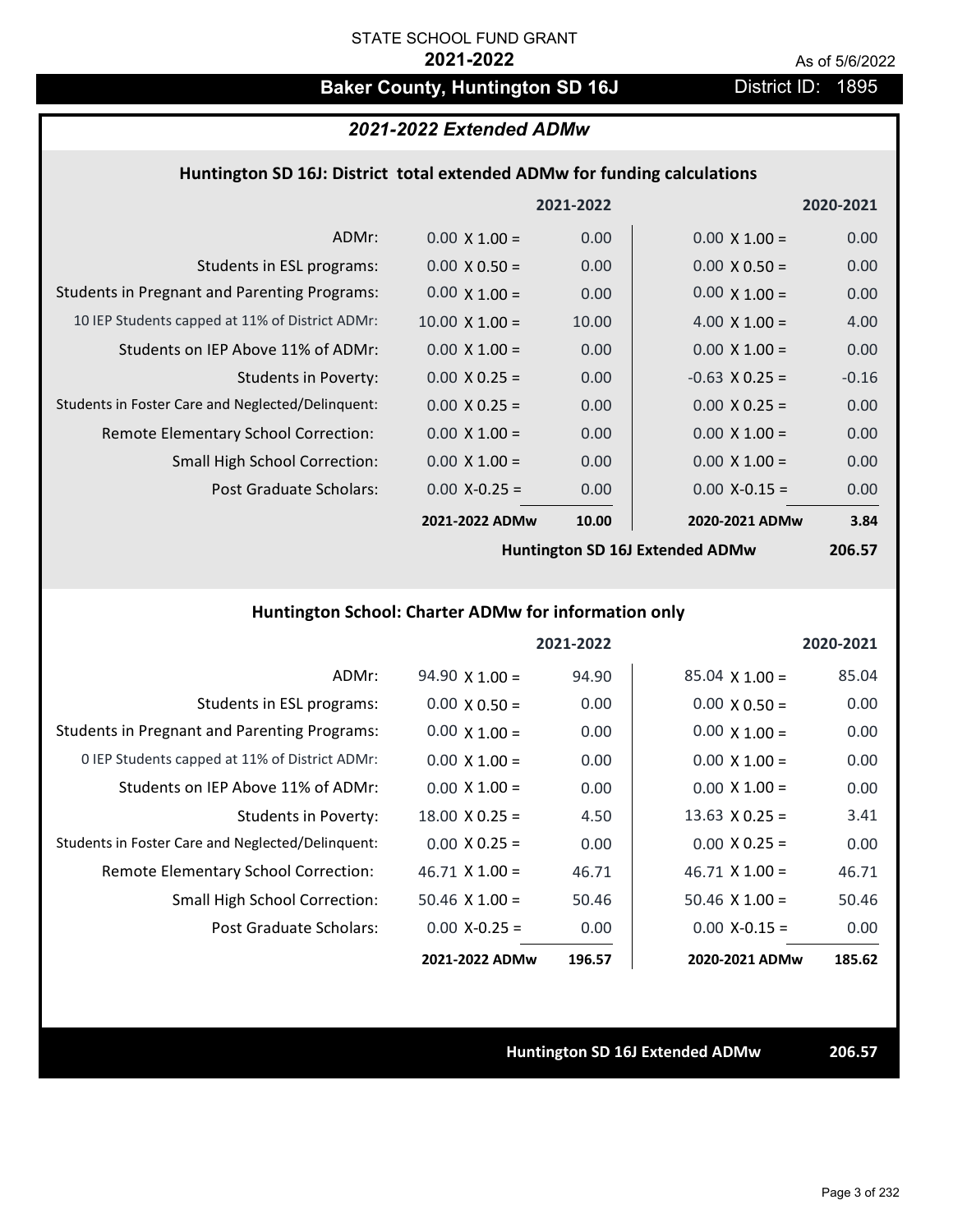# Baker County, Burnt River SD 30J District ID: 1896

## *2021-2022 Extended ADMw*

## **Burnt River SD 30J: District total extended ADMw for funding calculations**

|                                                     |                      | 2021-2022 |                      | 2020-2021 |
|-----------------------------------------------------|----------------------|-----------|----------------------|-----------|
| ADMr:                                               | $0.00 \times 1.00 =$ | 0.00      | $0.00 \times 1.00 =$ | 0.00      |
| Students in ESL programs:                           | $0.00 \times 0.50 =$ | 0.00      | $0.00 \times 0.50 =$ | 0.00      |
| <b>Students in Pregnant and Parenting Programs:</b> | $0.00 \times 1.00 =$ | 0.00      | $0.00 \times 1.00 =$ | 0.00      |
| 5 IEP Students capped at 11% of District ADMr:      | $2.66 \times 1.00 =$ | 2.66      | $3.38 \times 1.00 =$ | 3.38      |
| Students on IEP Above 11% of ADMr:                  | $1.00 \times 1.00 =$ | 1.00      | $1.00 \times 1.00 =$ | 1.00      |
| Students in Poverty:                                | $0.00 \times 0.25 =$ | 0.00      | $0.00 \times 0.25 =$ | 0.00      |
| Students in Foster Care and Neglected/Delinquent:   | $0.00 \times 0.25 =$ | 0.00      | $0.00 \times 0.25 =$ | 0.00      |
| Remote Elementary School Correction:                | $0.00 \times 1.00 =$ | 0.00      | $0.00 \times 1.00 =$ | 0.00      |
| <b>Small High School Correction:</b>                | $0.00 \times 1.00 =$ | 0.00      | $0.00 \times 1.00 =$ | 0.00      |
| Post Graduate Scholars:                             | $0.00 X - 0.25 =$    | 0.00      | $0.00$ X-0.15 =      | 0.00      |
|                                                     | 2021-2022 ADMw       | 3.66      | 2020-2021 ADMw       | 4.38      |

**Burnt River SD 30J Extended ADMw**

**112.07**

## **Burnt River School: Charter ADMw for information only**

|                                                     |                       | 2021-2022 |                       | 2020-2021 |
|-----------------------------------------------------|-----------------------|-----------|-----------------------|-----------|
| ADMr:                                               | $24.14 \times 1.00 =$ | 24.14     | $30.73 \times 1.00 =$ | 30.73     |
| Students in ESL programs:                           | $0.00 \times 0.50 =$  | 0.00      | $0.00 \times 0.50 =$  | 0.00      |
| <b>Students in Pregnant and Parenting Programs:</b> | $0.00 \times 1.00 =$  | 0.00      | $0.00 \times 1.00 =$  | 0.00      |
| 0 IEP Students capped at 11% of District ADMr:      | $0.00 \times 1.00 =$  | 0.00      | $0.00 \times 1.00 =$  | 0.00      |
| Students on IEP Above 11% of ADMr:                  | $0.00 \times 1.00 =$  | 0.00      | $0.00 \times 1.00 =$  | 0.00      |
| Students in Poverty:                                | $3.53 \times 0.25 =$  | 0.88      | $3.84$ X 0.25 =       | 0.96      |
| Students in Foster Care and Neglected/Delinquent:   | $0.00 \times 0.25 =$  | 0.00      | $0.00 \times 0.25 =$  | 0.00      |
| Remote Elementary School Correction:                | $25.54 \times 1.00 =$ | 25.54     | $25.54 \times 1.00 =$ | 25.54     |
| <b>Small High School Correction:</b>                | $50.46$ X 1.00 =      | 50.46     | $50.46 \times 1.00 =$ | 50.46     |
| Post Graduate Scholars:                             | $0.00 X - 0.25 =$     | 0.00      | $0.00 X - 0.15 =$     | 0.00      |
|                                                     | 2021-2022 ADMw        | 101.02    | 2020-2021 ADMw        | 107.69    |

**Burnt River SD 30J Extended ADMw 112.07**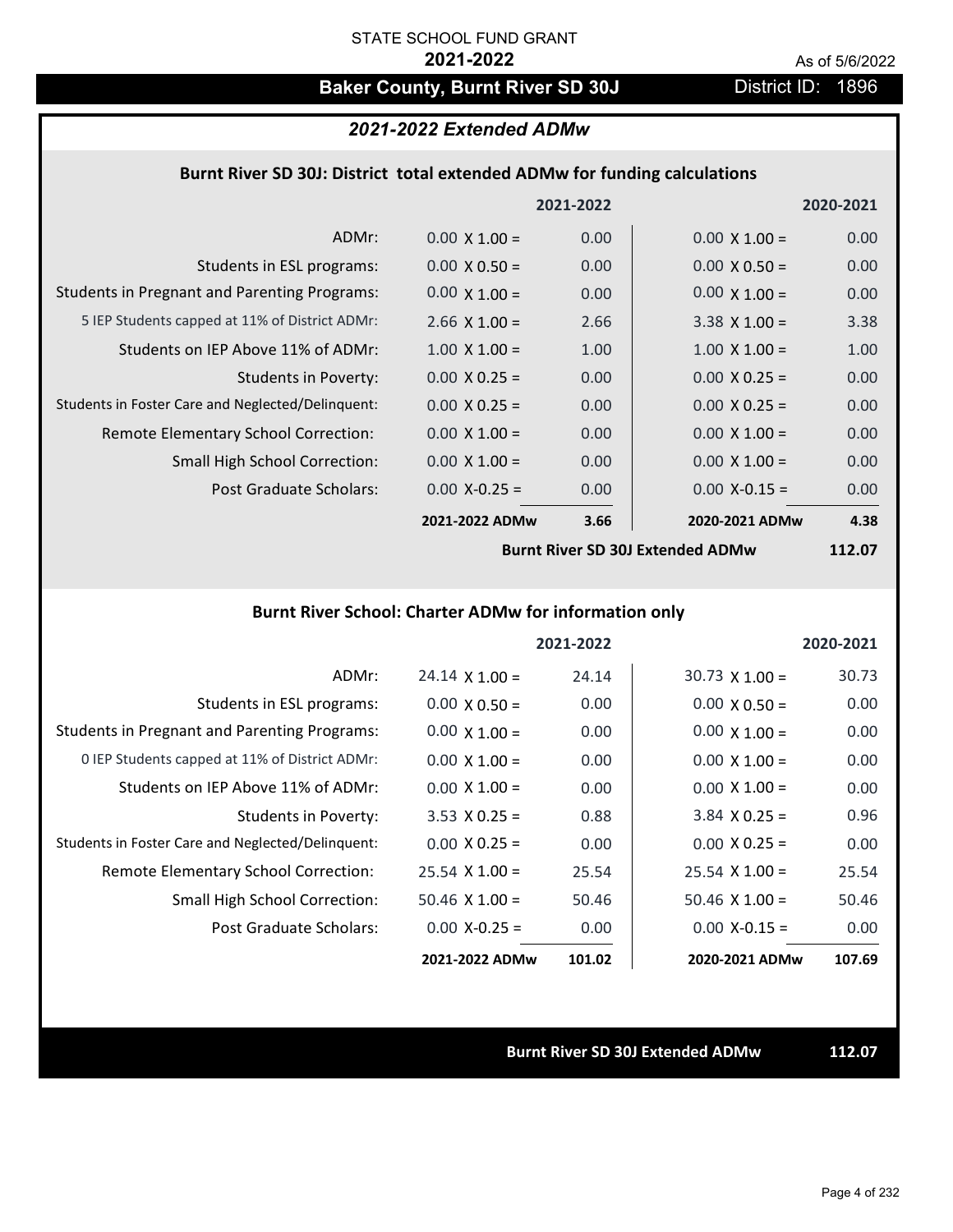# **Baker County, Pine Eagle SD 61** District ID: 1897

## *2021-2022 Extended ADMw*

## **Pine Eagle SD 61: District total extended ADMw for funding calculations**

|                                                     |                       | 2021-2022 |                                | 2020-2021     |
|-----------------------------------------------------|-----------------------|-----------|--------------------------------|---------------|
| ADMr:                                               | $0.00 \times 1.00 =$  | 0.00      | $0.00 \times 1.00 =$           | 0.00          |
| Students in ESL programs:                           | $0.00 \times 0.50 =$  | 0.00      | $0.00 \times 0.50 =$           | 0.00          |
| <b>Students in Pregnant and Parenting Programs:</b> | $0.00 \times 1.00 =$  | 0.00      | $0.00 \times 1.00 =$           | 0.00          |
| 35 IEP Students capped at 11% of District ADMr:     | $21.19 \times 1.00 =$ | 21.19     | $20.96 \times 1.00 =$          | 20.96         |
| Students on IEP Above 11% of ADMr:                  | $0.40 \times 1.00 =$  | 0.40      | $0.40 \times 1.00 =$           | 0.40          |
| <b>Students in Poverty:</b>                         | $0.00 \times 0.25 =$  | 0.00      | $0.00 \times 0.25 =$           | 0.00          |
| Students in Foster Care and Neglected/Delinquent:   | $0.00 \times 0.25 =$  | 0.00      | 4.00 $X$ 0.25 =                | 1.00          |
| Remote Elementary School Correction:                | $0.00 \times 1.00 =$  | 0.00      | $0.00 \times 1.00 =$           | 0.00          |
| <b>Small High School Correction:</b>                | $0.00 \times 1.00 =$  | 0.00      | $0.00 \times 1.00 =$           | 0.00          |
| Post Graduate Scholars:                             | $0.00$ X-0.25 =       | 0.00      | $0.00$ X-0.15 =                | 0.00          |
|                                                     | 2021-2022 ADMw        | 21.59     | 2020-2021 ADMw                 | 22.36         |
|                                                     |                       |           | Dine Feels CD C1 Futended ADMu | <b>247 70</b> |

**Pine Eagle SD 61 Extended ADMw**

**347.79**

# **Pine Eagle Charter School: Charter ADMw for information only**

|                                                     |                        | 2021-2022 |                        | 2020-2021 |
|-----------------------------------------------------|------------------------|-----------|------------------------|-----------|
| ADMr:                                               | $192.64 \times 1.00 =$ | 192.64    | $190.53 \times 1.00 =$ | 190.53    |
| Students in ESL programs:                           | $0.00 \times 0.50 =$   | 0.00      | $0.99 \times 0.50 =$   | 0.50      |
| <b>Students in Pregnant and Parenting Programs:</b> | $0.00 \times 1.00 =$   | 0.00      | $0.00 \times 1.00 =$   | 0.00      |
| 0 IEP Students capped at 11% of District ADMr:      | $0.00 \times 1.00 =$   | 0.00      | $0.00 \times 1.00 =$   | 0.00      |
| Students on IEP Above 11% of ADMr:                  | $0.00 \times 1.00 =$   | 0.00      | $0.00 \times 1.00 =$   | 0.00      |
| Students in Poverty:                                | $35.82 \times 0.25 =$  | 8.96      | $42.77 \times 0.25 =$  | 10.69     |
| Students in Foster Care and Neglected/Delinquent:   | $0.00 \times 0.25 =$   | 0.00      | $0.00 \times 0.25 =$   | 0.00      |
| Remote Elementary School Correction:                | $71.43 \times 1.00 =$  | 71.43     | $71.43$ X $1.00 =$     | 71.43     |
| <b>Small High School Correction:</b>                | $52.28 \times 1.00 =$  | 52.28     | $52.28 \times 1.00 =$  | 52.28     |
| Post Graduate Scholars:                             | $0.00$ X-0.25 =        | 0.00      | $0.00$ X-0.15 =        | 0.00      |
|                                                     | 2021-2022 ADMw         | 325.31    | 2020-2021 ADMw         | 325.43    |

**Pine Eagle SD 61 Extended ADMw 347.79**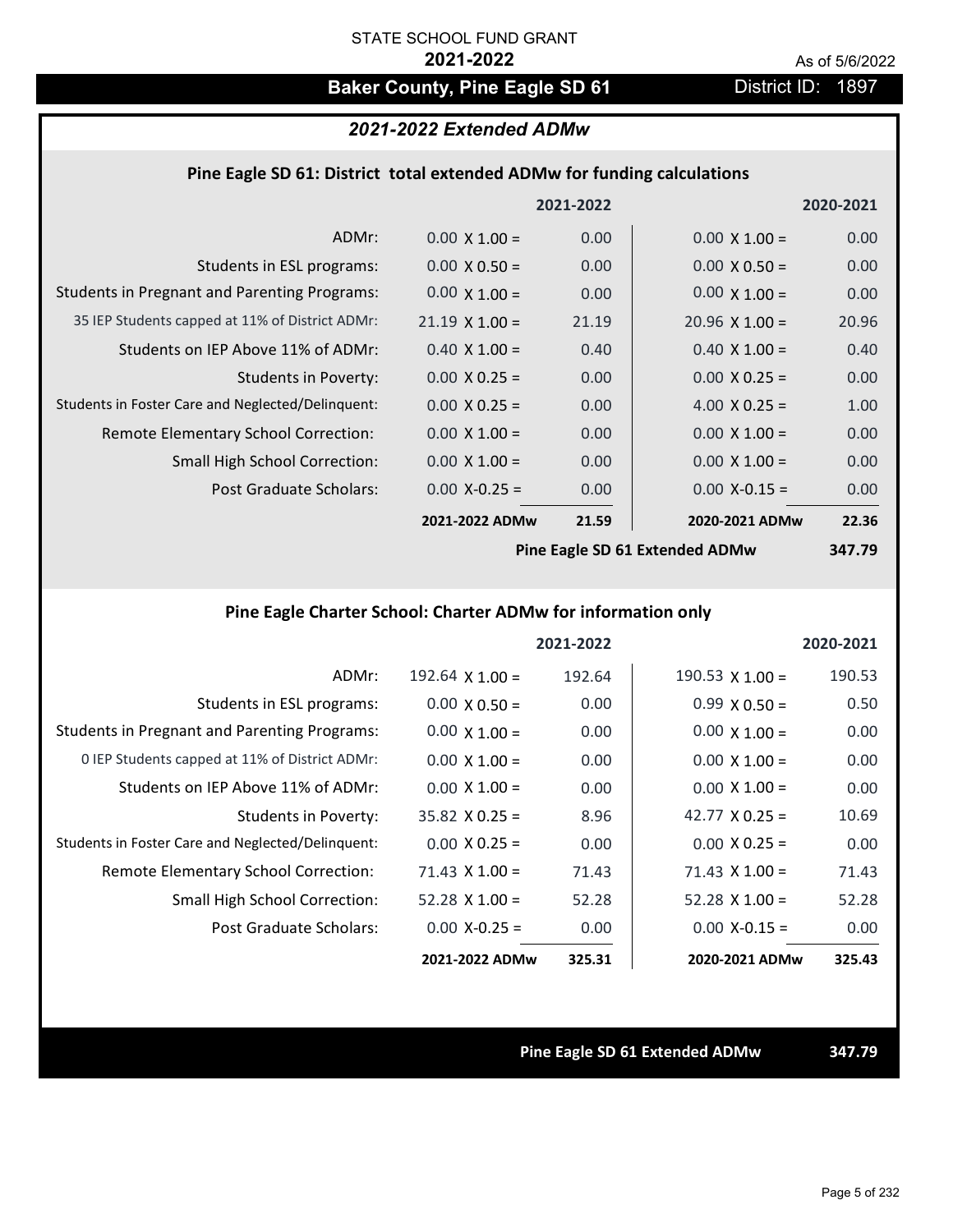# **Benton County, Monroe SD 1J** District ID: 1898

# *2021-2022 Extended ADMw*

## **Monroe SD 1J: District total extended ADMw for funding calculations**

|                                                     |                        | 2021-2022 |                                   | 2020-2021 |
|-----------------------------------------------------|------------------------|-----------|-----------------------------------|-----------|
| ADMr:                                               | $358.22 \times 1.00 =$ | 358.22    | $350.51$ X 1.00 =                 | 350.51    |
| Students in ESL programs:                           | $37.76 \times 0.50 =$  | 18.88     | $31.46 \times 0.50 =$             | 15.73     |
| <b>Students in Pregnant and Parenting Programs:</b> | $0.00 \times 1.00 =$   | 0.00      | $0.00 \times 1.00 =$              | 0.00      |
| 41 IEP Students capped at 11% of District ADMr:     | $39.40 \times 1.00 =$  | 39.40     | $38.56 \times 1.00 =$             | 38.56     |
| Students on IEP Above 11% of ADMr:                  | $2.20 \times 1.00 =$   | 2.20      | $2.20 \times 1.00 =$              | 2.20      |
| <b>Students in Poverty:</b>                         | $51.08$ X 0.25 =       | 12.77     | $75.54 \times 0.25 =$             | 18.89     |
| Students in Foster Care and Neglected/Delinquent:   | $5.00 \times 0.25 =$   | 1.25      | $2.00$ X 0.25 =                   | 0.50      |
| Remote Elementary School Correction:                | $0.00 \times 1.00 =$   | 0.00      | $0.00 \times 1.00 =$              | 0.00      |
| <b>Small High School Correction:</b>                | $80.68$ X 1.00 =       | 80.68     | $80.68$ X 1.00 =                  | 80.68     |
| Post Graduate Scholars:                             | $0.00$ X-0.25 =        | 0.00      | $0.00$ X-0.15 =                   | 0.00      |
|                                                     | 2021-2022 ADMw         | 513.40    | 2020-2021 ADMw                    | 507.06    |
|                                                     |                        |           | <b>Monroe SD 1J Extended ADMw</b> | 513.40    |
|                                                     |                        |           |                                   |           |
|                                                     |                        |           | <b>Monroe SD 1J Extended ADMw</b> | 513.40    |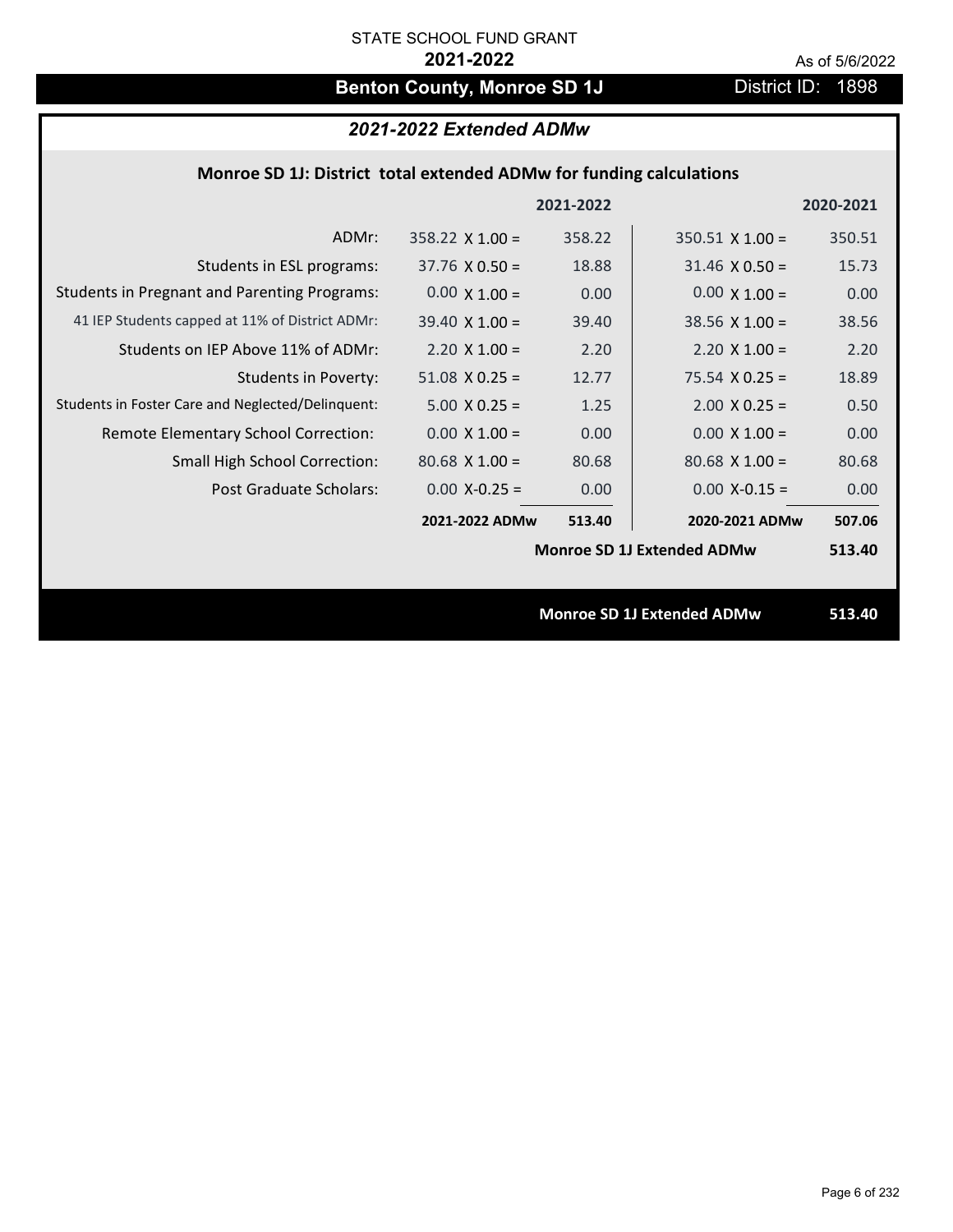# **Benton County, Alsea SD 7J** District ID: 1899

## *2021-2022 Extended ADMw*

## **Alsea SD 7J: District total extended ADMw for funding calculations**

|                                                     |                      | 2021-2022 |                        | 2020-2021 |
|-----------------------------------------------------|----------------------|-----------|------------------------|-----------|
| ADMr:                                               | $0.00 \times 1.00 =$ | 0.00      | $0.00 \times 1.00 =$   | 0.00      |
| Students in ESL programs:                           | $0.00 \times 0.50 =$ | 0.00      | $0.00 \times 0.50 =$   | 0.00      |
| <b>Students in Pregnant and Parenting Programs:</b> | $0.00 \times 1.00 =$ | 0.00      | $0.00 \times 1.00 =$   | 0.00      |
| 114 IEP Students capped at 11% of District ADMr:    | $101.39$ X $1.00 =$  | 101.39    | $85.81 \times 1.00 =$  | 85.81     |
| Students on IEP Above 11% of ADMr:                  | $0.40 \times 1.00 =$ | 0.40      | $0.40 \times 1.00 =$   | 0.40      |
| <b>Students in Poverty:</b>                         | $0.00 \times 0.25 =$ | 0.00      | $-6.03$ X 0.25 =       | $-1.51$   |
| Students in Foster Care and Neglected/Delinquent:   | $2.00 \times 0.25 =$ | 0.50      | $2.00 \times 0.25 =$   | 0.50      |
| Remote Elementary School Correction:                | $0.00 \times 1.00 =$ | 0.00      | $0.00 \times 1.00 =$   | 0.00      |
| <b>Small High School Correction:</b>                | $0.00 \times 1.00 =$ | 0.00      | $0.00 \times 1.00 =$   | 0.00      |
| Post Graduate Scholars:                             | $0.00$ X-0.25 =      | 0.00      | $0.00$ X-0.15 =        | 0.00      |
|                                                     | 2021-2022 ADMw       | 102.29    | 2020-2021 ADMw         | 85.20     |
|                                                     |                      |           | $\sim$ CD 71 F. t. ADM | 1.110.10  |

**Alsea SD 7J Extended ADMw**

**1,116.40**

# **Alsea Charter School: Charter ADMw for information only**

|                                                     |                        | 2021-2022 |                       | 2020-2021 |
|-----------------------------------------------------|------------------------|-----------|-----------------------|-----------|
| ADMr:                                               | $921.71 \times 1.00 =$ | 921.71    | $780.07$ X 1.00 =     | 780.07    |
| Students in ESL programs:                           | $3.14 \times 0.50 =$   | 1.57      | $0.95 \times 0.50 =$  | 0.48      |
| <b>Students in Pregnant and Parenting Programs:</b> | $0.00 \times 1.00 =$   | 0.00      | $0.30 \times 1.00 =$  | 0.30      |
| 0 IEP Students capped at 11% of District ADMr:      | $0.00 \times 1.00 =$   | 0.00      | $0.00 \times 1.00 =$  | 0.00      |
| Students on IEP Above 11% of ADMr:                  | $0.00 \times 1.00 =$   | 0.00      | $0.00 \times 1.00 =$  | 0.00      |
| Students in Poverty:                                | $20.00 \times 0.25 =$  | 5.00      | $31.03 \times 0.25 =$ | 7.76      |
| Students in Foster Care and Neglected/Delinquent:   | $0.00 \times 0.25 =$   | 0.00      | $0.00 \times 0.25 =$  | 0.00      |
| Remote Elementary School Correction:                | $0.00 \times 1.00 =$   | 0.00      | $0.00 \times 1.00 =$  | 0.00      |
| <b>Small High School Correction:</b>                | $85.83$ X 1.00 =       | 85.83     | $85.83 \times 1.00 =$ | 85.83     |
| Post Graduate Scholars:                             | $0.00 X - 0.25 =$      | 0.00      | $0.00 X - 0.15 =$     | 0.00      |
|                                                     | 2021-2022 ADMw         | 1,014.11  | 2020-2021 ADMw        | 874.43    |

**Alsea SD 7J Extended ADMw 1,116.40**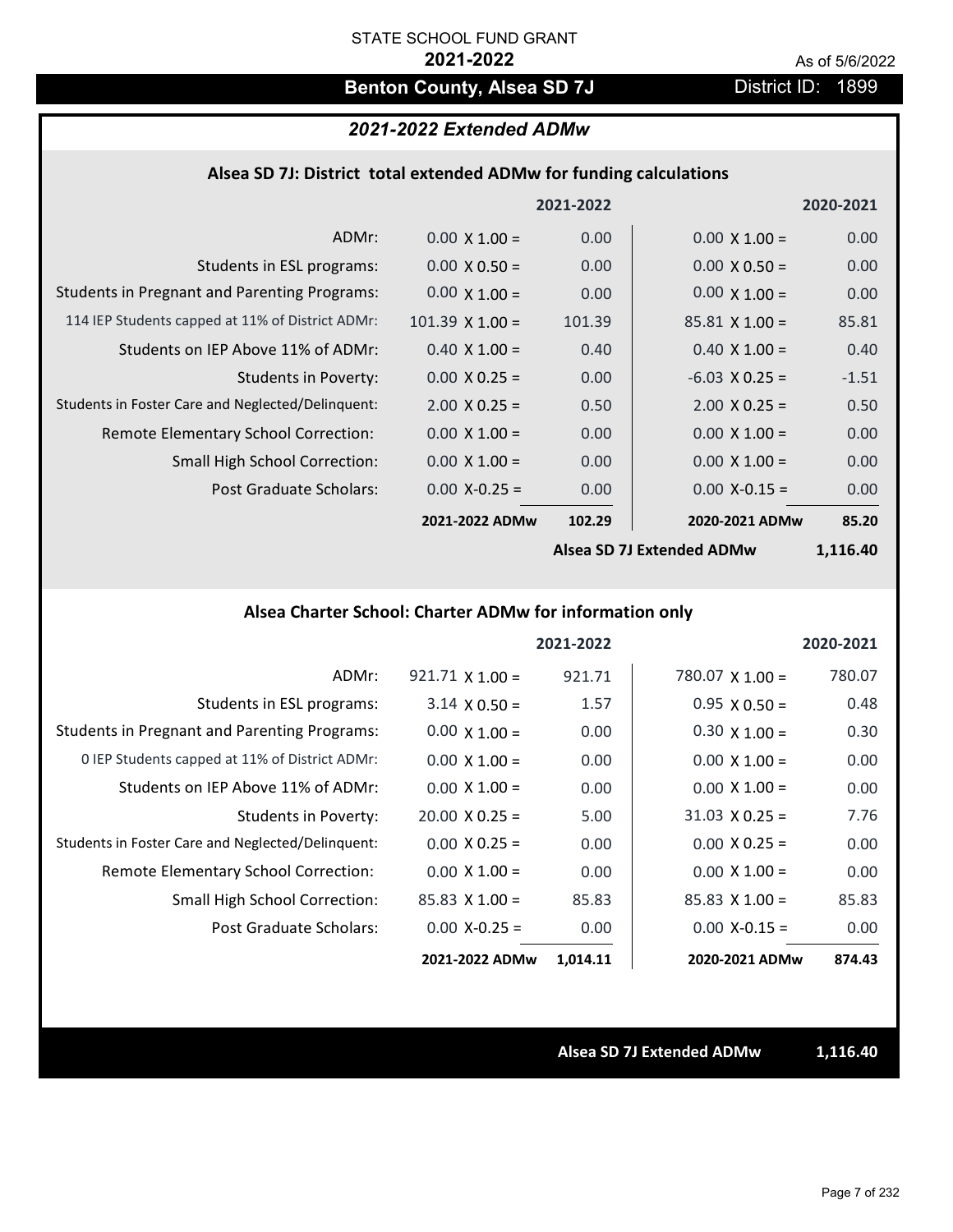# **Benton County, Philomath SD 17J** District ID: 1900

# *2021-2022 Extended ADMw*

## **Philomath SD 17J: District total extended ADMw for funding calculations**

|                                                     |                          | 2021-2022 |                          | 2020-2021 |
|-----------------------------------------------------|--------------------------|-----------|--------------------------|-----------|
| ADMr:                                               | $1,348.07 \times 1.00 =$ | 1,348.07  | $1,312.08 \times 1.00 =$ | 1,312.08  |
| Students in ESL programs:                           | $12.71 \times 0.50 =$    | 6.36      | $15.06 \times 0.50 =$    | 7.53      |
| <b>Students in Pregnant and Parenting Programs:</b> | $0.00 \times 1.00 =$     | 0.00      | $0.00 \times 1.00 =$     | 0.00      |
| 157 IEP Students capped at 11% of District ADMr:    | $157.00 \times 1.00 =$   | 157.00    | $149.00 \times 1.00 =$   | 149.00    |
| Students on IEP Above 11% of ADMr:                  | $0.00 \times 1.00 =$     | 0.00      | $0.00 \times 1.00 =$     | 0.00      |
| Students in Poverty:                                | $129.15 \times 0.25 =$   | 32.29     | $105.52 \times 0.25 =$   | 26.38     |
| Students in Foster Care and Neglected/Delinquent:   | $1.00 \times 0.25 =$     | 0.25      | $0.00 \times 0.25 =$     | 0.00      |
| <b>Remote Elementary School Correction:</b>         | $19.21 \times 1.00 =$    | 19.21     | $19.21 \times 1.00 =$    | 19.21     |
| <b>Small High School Correction:</b>                | $0.00 \times 1.00 =$     | 0.00      | $0.00 \times 1.00 =$     | 0.00      |
| Post Graduate Scholars:                             | $0.00$ X-0.25 =          | 0.00      | $0.22$ X-0.15 =          | $-0.06$   |
|                                                     | 2021-2022 ADMw           | 1,563.17  | 2020-2021 ADMw           | 1,514.15  |

**Philomath SD 17J Extended ADMw**

**1,832.04**

# **Kings Valley Charter School: Charter ADMw for information only**

|                                                     |                        | 2021-2022 |                        | 2020-2021 |
|-----------------------------------------------------|------------------------|-----------|------------------------|-----------|
| ADMr:                                               | $195.43 \times 1.00 =$ | 195.43    | $200.71 \times 1.00 =$ | 200.71    |
| Students in ESL programs:                           | $1.35 \times 0.50 =$   | 0.68      | $0.10 \times 0.50 =$   | 0.05      |
| <b>Students in Pregnant and Parenting Programs:</b> | $0.00 \times 1.00 =$   | 0.00      | $0.00 \times 1.00 =$   | 0.00      |
| 0 IEP Students capped at 11% of District ADMr:      | $0.00 \times 1.00 =$   | 0.00      | $0.00 \times 1.00 =$   | 0.00      |
| Students on IEP Above 11% of ADMr:                  | $0.00 \times 1.00 =$   | 0.00      | $0.00 \times 1.00 =$   | 0.00      |
| Students in Poverty:                                | $18.72 \times 0.25 =$  | 4.68      | $16.14 \times 0.25 =$  | 4.04      |
| Students in Foster Care and Neglected/Delinquent:   | $0.00 \times 0.25 =$   | 0.00      | $0.00 \times 0.25 =$   | 0.00      |
| Remote Elementary School Correction:                | $68.08 \times 1.00 =$  | 68.08     | $68.08 \times 1.00 =$  | 68.08     |
| <b>Small High School Correction:</b>                | $0.00 \times 1.00 =$   | 0.00      | $0.00 \times 1.00 =$   | 0.00      |
| Post Graduate Scholars:                             | $0.00$ X-0.25 =        | 0.00      | $0.00 X - 0.15 =$      | 0.00      |
|                                                     | 2021-2022 ADMw         | 268.87    | 2020-2021 ADMw         | 272.88    |

**Philomath SD 17J Extended ADMw 1,832.04**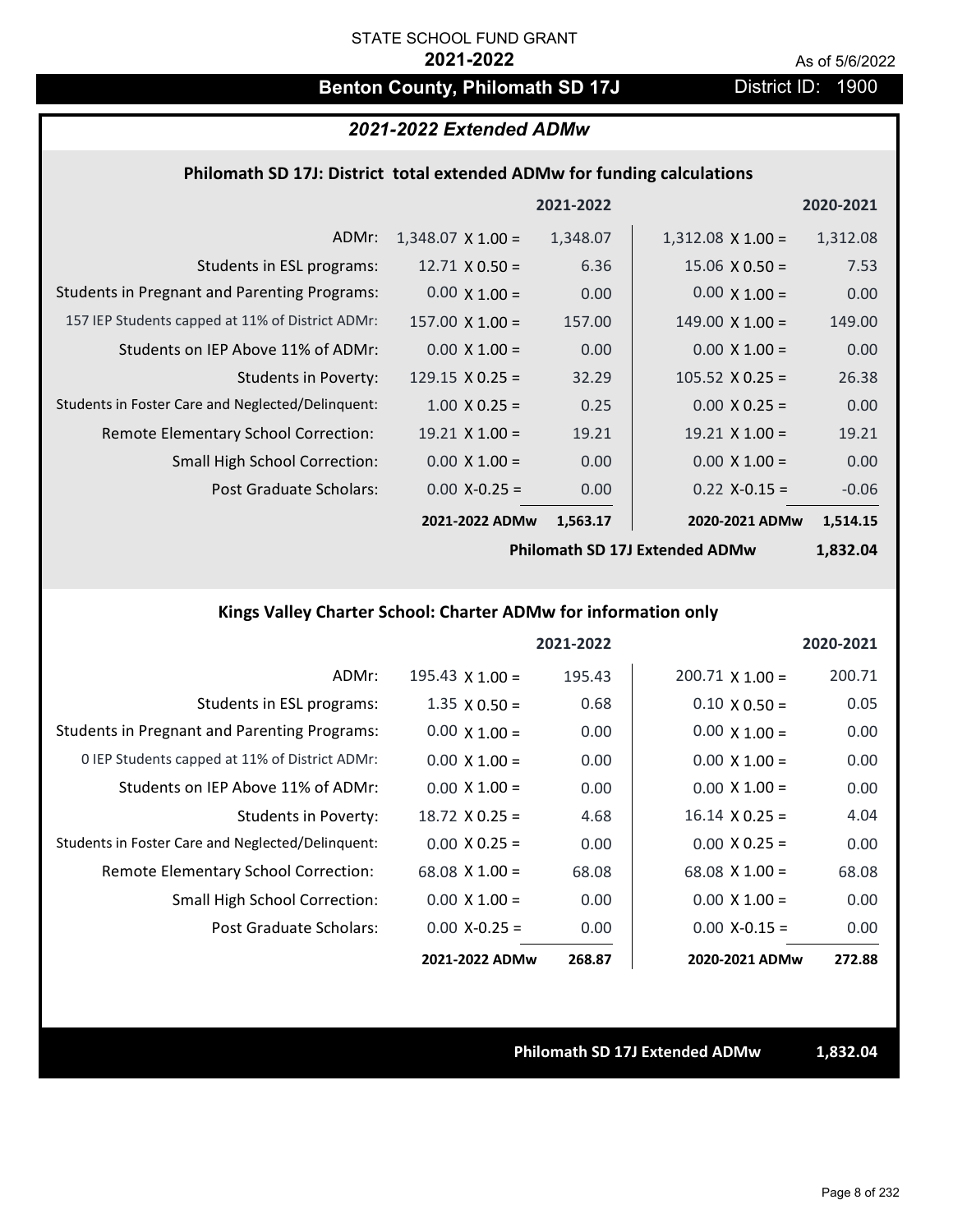# **Benton County, Corvallis SD 509J** District ID: 1901

## *2021-2022 Extended ADMw*

## **Corvallis SD 509J: District total extended ADMw for funding calculations**

|                                                     |                          | 2021-2022 |                                | 2020-2021       |
|-----------------------------------------------------|--------------------------|-----------|--------------------------------|-----------------|
| ADMr:                                               | $6,242.52 \times 1.00 =$ | 6,242.52  | 6,236.85 $\times$ 1.00 =       | 6,236.85        |
| Students in ESL programs:                           | 496.16 $\times$ 0.50 =   | 248.08    | 480.55 $\times$ 0.50 =         | 240.28          |
| <b>Students in Pregnant and Parenting Programs:</b> | $1.54 \times 1.00 =$     | 1.54      | $0.27 \times 1.00 =$           | 0.27            |
| 710 IEP Students capped at 11% of District ADMr:    | 697.42 $\times$ 1.00 =   | 697.42    | $689.00 \times 1.00 =$         | 689.00          |
| Students on IEP Above 11% of ADMr:                  | $0.00 \times 1.00 =$     | 0.00      | $0.00 \times 1.00 =$           | 0.00            |
| <b>Students in Poverty:</b>                         | $647.68 \times 0.25 =$   | 161.92    | $729.24 \times 0.25 =$         | 182.31          |
| Students in Foster Care and Neglected/Delinquent:   | $17.00 \times 0.25 =$    | 4.25      | $32.00 \times 0.25 =$          | 8.00            |
| Remote Elementary School Correction:                | $0.00 \times 1.00 =$     | 0.00      | $0.00 \times 1.00 =$           | 0.00            |
| <b>Small High School Correction:</b>                | $0.00 \times 1.00 =$     | 0.00      | $0.00 \times 1.00 =$           | 0.00            |
| Post Graduate Scholars:                             | $0.00$ X-0.25 =          | 0.00      | $5.28$ X-0.15 =                | $-1.32$         |
|                                                     | 2021-2022 ADMw           | 7,355.73  | 2020-2021 ADMw                 | 7,355.39        |
|                                                     |                          |           | Canvallic CD E001 Extended ADM | <b>7 107 16</b> |

**Corvallis SD 509J Extended ADMw**

**7,482.16**

# **Inavale Community Partners dba Muddy Creek Charter School : Charter ADMw for information only**

|                                                     |                       | 2021-2022 |                        | 2020-2021 |
|-----------------------------------------------------|-----------------------|-----------|------------------------|-----------|
| ADMr:                                               | $97.64 \times 1.00 =$ | 97.64     | $113.59 \times 1.00 =$ | 113.59    |
| Students in ESL programs:                           | $1.00 \times 0.50 =$  | 0.50      | $0.95 \times 0.50 =$   | 0.48      |
| <b>Students in Pregnant and Parenting Programs:</b> | $0.00 \times 1.00 =$  | 0.00      | $0.00 \times 1.00 =$   | 0.00      |
| 0 IEP Students capped at 11% of District ADMr:      | $0.00 \times 1.00 =$  | 0.00      | $0.00 \times 1.00 =$   | 0.00      |
| Students on IEP Above 11% of ADMr:                  | $0.00 \times 1.00 =$  | 0.00      | $0.00 \times 1.00 =$   | 0.00      |
| Students in Poverty:                                | $10.13 \times 0.25 =$ | 2.53      | $13.28 \times 0.25 =$  | 3.32      |
| Students in Foster Care and Neglected/Delinquent:   | $0.00 \times 0.25 =$  | 0.00      | $0.00 \times 0.25 =$   | 0.00      |
| <b>Remote Elementary School Correction:</b>         | $9.39 \times 1.00 =$  | 9.39      | $9.39 \times 1.00 =$   | 9.39      |
| <b>Small High School Correction:</b>                | $0.00 \times 1.00 =$  | 0.00      | $0.00 \times 1.00 =$   | 0.00      |
| Post Graduate Scholars:                             | $0.00 X - 0.25 =$     | 0.00      | $0.00$ X-0.15 =        | 0.00      |
|                                                     | 2021-2022 ADMw        | 110.06    | 2020-2021 ADMw         | 126.78    |

**Corvallis SD 509J Extended ADMw 7,482.16**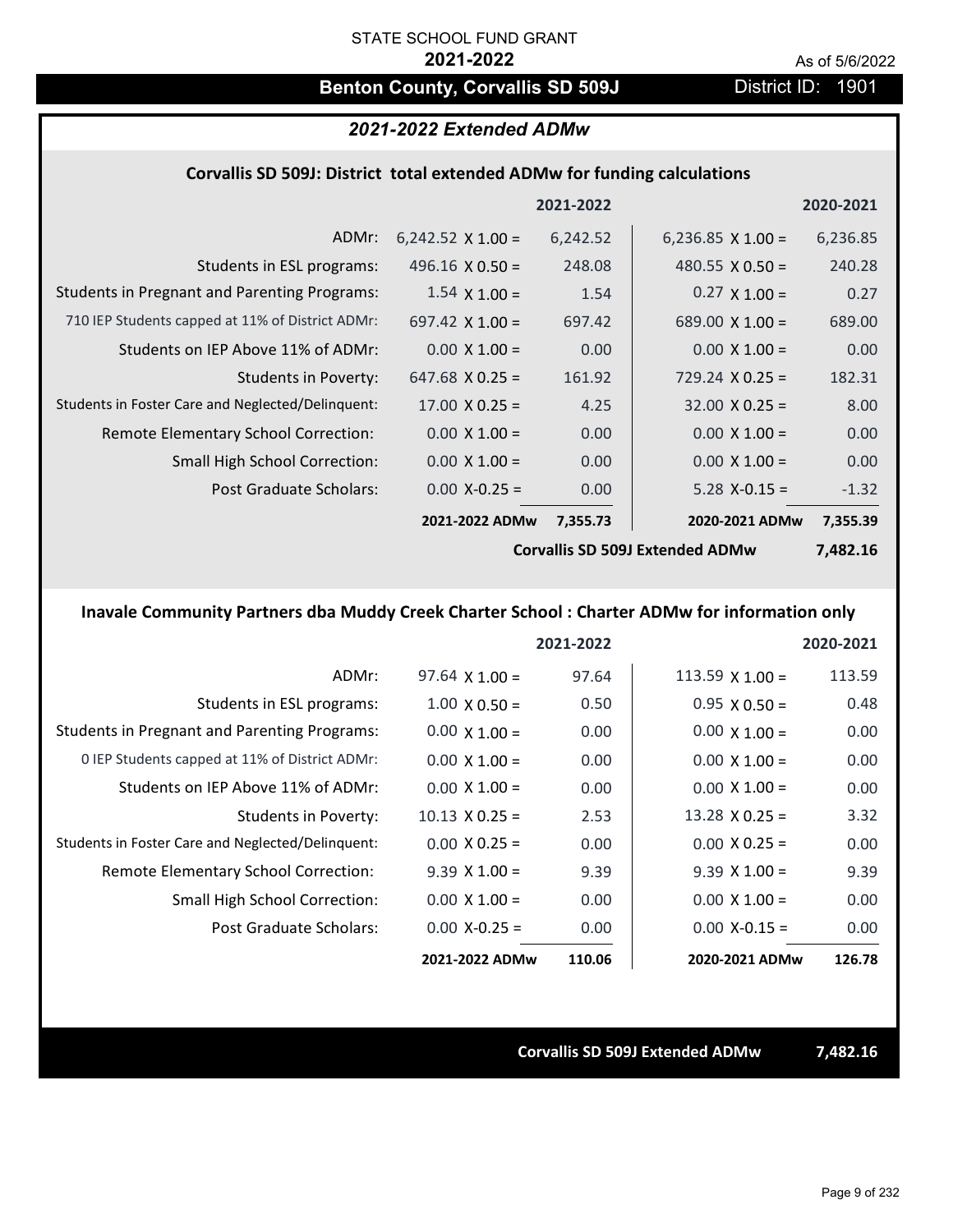# **Clackamas County, West Linn-Wilsonville SD 3J** District ID: 1922

## *2021-2022 Extended ADMw*

## **West Linn‐Wilsonville SD 3J: District total extended ADMw for funding calculations**

|                                                     |                          | 2021-2022 |                          | 2020-2021 |
|-----------------------------------------------------|--------------------------|-----------|--------------------------|-----------|
| ADMr:                                               | $8,996.87 \times 1.00 =$ | 8,996.87  | $9,136.93 \times 1.00 =$ | 9,136.93  |
| Students in ESL programs:                           | $385.97 \times 0.50 =$   | 192.99    | $364.74 \times 0.50 =$   | 182.37    |
| <b>Students in Pregnant and Parenting Programs:</b> | $0.00 \times 1.00 =$     | 0.00      | $1.00 \times 1.00 =$     | 1.00      |
| 1039 IEP Students capped at 11% of District ADMr:   | $1,001.74$ X $1.00 =$    | 1,001.74  | $1,017.05 \times 1.00 =$ | 1,017.05  |
| Students on IEP Above 11% of ADMr:                  | $0.80$ X $1.00 =$        | 0.80      | $0.80 \times 1.00 =$     | 0.80      |
| <b>Students in Poverty:</b>                         | $355.68 \times 0.25 =$   | 88.92     | $367.62$ X 0.25 =        | 91.91     |
| Students in Foster Care and Neglected/Delinquent:   | $10.00 \times 0.25 =$    | 2.50      | $17.00 \times 0.25 =$    | 4.25      |
| Remote Elementary School Correction:                | $0.00 \times 1.00 =$     | 0.00      | $0.00 \times 1.00 =$     | 0.00      |
| <b>Small High School Correction:</b>                | $0.00 \times 1.00 =$     | 0.00      | $0.00 \times 1.00 =$     | 0.00      |
| Post Graduate Scholars:                             | $0.00$ X-0.25 =          | 0.00      | $0.00$ X-0.15 =          | 0.00      |
|                                                     | 2021-2022 ADMw           | 10.283.81 | 2020-2021 ADMw           | 10.434.31 |

**West Linn‐Wilsonville SD 3J Extended ADMw**

**10,544.42**

## **Three Rivers Charter School: Charter ADMw for information only**

|                                                     |                      | 2021-2022 |                        | 2020-2021 |
|-----------------------------------------------------|----------------------|-----------|------------------------|-----------|
| ADMr:                                               | 109.85 $X$ 1.00 =    | 109.85    | $109.02 \times 1.00 =$ | 109.02    |
| Students in ESL programs:                           | $0.00 \times 0.50 =$ | 0.00      | $0.00 \times 0.50 =$   | 0.00      |
| <b>Students in Pregnant and Parenting Programs:</b> | $0.00 \times 1.00 =$ | 0.00      | $0.00 \times 1.00 =$   | 0.00      |
| 0 IEP Students capped at 11% of District ADMr:      | $0.00 \times 1.00 =$ | 0.00      | $0.00 \times 1.00 =$   | 0.00      |
| Students on IEP Above 11% of ADMr:                  | $0.00 \times 1.00 =$ | 0.00      | $0.00 \times 1.00 =$   | 0.00      |
| Students in Poverty:                                | 4.34 $X$ 0.25 =      | 1.09      | 4.38 $X$ 0.25 =        | 1.10      |
| Students in Foster Care and Neglected/Delinquent:   | $0.00 \times 0.25 =$ | 0.00      | $0.00 \times 0.25 =$   | 0.00      |
| Remote Elementary School Correction:                | $0.00 \times 1.00 =$ | 0.00      | $0.00 \times 1.00 =$   | 0.00      |
| <b>Small High School Correction:</b>                | $0.00 \times 1.00 =$ | 0.00      | $0.00 \times 1.00 =$   | 0.00      |
| Post Graduate Scholars:                             | $0.00 X - 0.25 =$    | 0.00      | $0.00$ X-0.15 =        | 0.00      |
|                                                     | 2021-2022 ADMw       | 110.94    | 2020-2021 ADMw         | 110.12    |

**West Linn‐Wilsonville SD 3J Extended ADMw 10,544.42**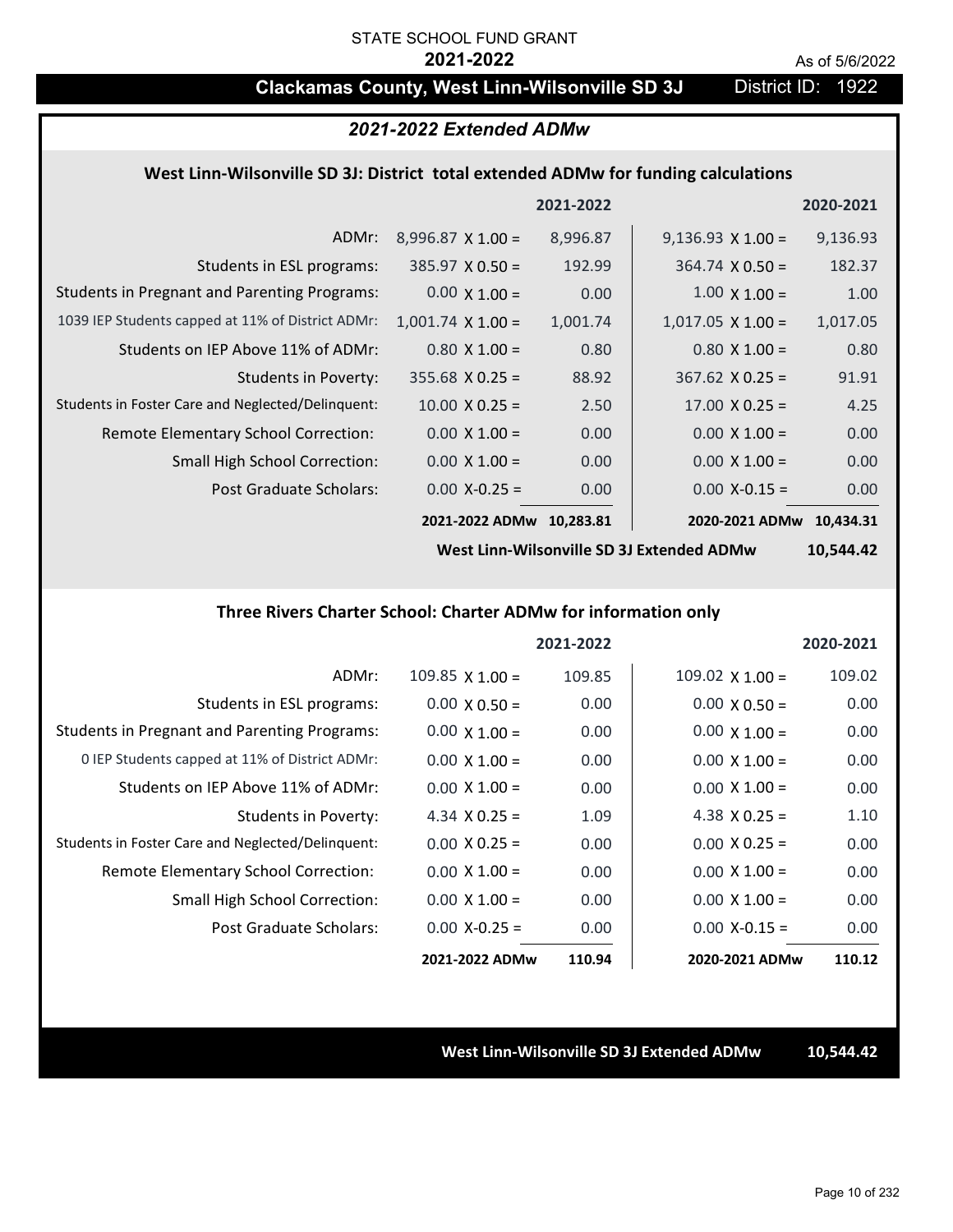# **Clackamas County, Lake Oswego SD 7J District ID: 1923**

# *2021-2022 Extended ADMw*

## **Lake Oswego SD 7J: District total extended ADMw for funding calculations**

|                                                     |                          | 2021-2022 |                          | 2020-2021 |
|-----------------------------------------------------|--------------------------|-----------|--------------------------|-----------|
| ADMr:                                               | 6,790.64 $\times$ 1.00 = | 6,790.64  | $6,724.80 \times 1.00 =$ | 6,724.80  |
| Students in ESL programs:                           | $170.06 \times 0.50 =$   | 85.03     | $150.57 \times 0.50 =$   | 75.29     |
| <b>Students in Pregnant and Parenting Programs:</b> | $0.00 \times 1.00 =$     | 0.00      | $0.00 \times 1.00 =$     | 0.00      |
| 714 IEP Students capped at 11% of District ADMr:    | $714.00 \times 1.00 =$   | 714.00    | $689.00 \times 1.00 =$   | 689.00    |
| Students on IEP Above 11% of ADMr:                  | $0.00 \times 1.00 =$     | 0.00      | $0.00 \times 1.00 =$     | 0.00      |
| Students in Poverty:                                | $204.86$ X 0.25 =        | 51.22     | $179.11 \times 0.25 =$   | 44.78     |
| Students in Foster Care and Neglected/Delinquent:   | $10.00 \times 0.25 =$    | 2.50      | $6.00 \times 0.25 =$     | 1.50      |
| Remote Elementary School Correction:                | $0.00 \times 1.00 =$     | 0.00      | $0.00 \times 1.00 =$     | 0.00      |
| <b>Small High School Correction:</b>                | $0.00 \times 1.00 =$     | 0.00      | $0.00 \times 1.00 =$     | 0.00      |
| Post Graduate Scholars:                             | $0.00$ X-0.25 =          | 0.00      | $0.00$ X-0.15 =          | 0.00      |
|                                                     | 2021-2022 ADMw           | 7,643.39  | 2020-2021 ADMw           | 7,535.36  |

**Lake Oswego SD 7J Extended ADMw**

**7,655.36**

## **Harmony Academy: Charter ADMw for information only**

|                                                     |                      | 2021-2022 |                       | 2020-2021 |
|-----------------------------------------------------|----------------------|-----------|-----------------------|-----------|
| ADMr:                                               | $11.88$ X $1.00 =$   | 11.88     | $26.81 \times 1.00 =$ | 26.81     |
| Students in ESL programs:                           | $0.00 \times 0.50 =$ | 0.00      | $0.00 \times 0.50 =$  | 0.00      |
| <b>Students in Pregnant and Parenting Programs:</b> | $0.00 \times 1.00 =$ | 0.00      | $1.33 \times 1.00 =$  | 1.33      |
| 0 IEP Students capped at 11% of District ADMr:      | $0.00 \times 1.00 =$ | 0.00      | $0.00 \times 1.00 =$  | 0.00      |
| Students on IEP Above 11% of ADMr:                  | $0.00 \times 1.00 =$ | 0.00      | $0.00 \times 1.00 =$  | 0.00      |
| Students in Poverty:                                | $0.36$ X 0.25 =      | 0.09      | $0.71 X 0.25 =$       | 0.18      |
| Students in Foster Care and Neglected/Delinquent:   | $0.00 \times 0.25 =$ | 0.00      | $0.00 \times 0.25 =$  | 0.00      |
| Remote Elementary School Correction:                | $0.00 \times 1.00 =$ | 0.00      | $0.00 \times 1.00 =$  | 0.00      |
| <b>Small High School Correction:</b>                | $0.00 \times 1.00 =$ | 0.00      | $0.00 \times 1.00 =$  | 0.00      |
| Post Graduate Scholars:                             | $0.00 X - 0.25 =$    | 0.00      | $0.00 X - 0.15 =$     | 0.00      |
|                                                     | 2021-2022 ADMw       | 11.97     | 2020-2021 ADMw        | 28.32     |

**Lake Oswego SD 7J Extended ADMw 7,655.36**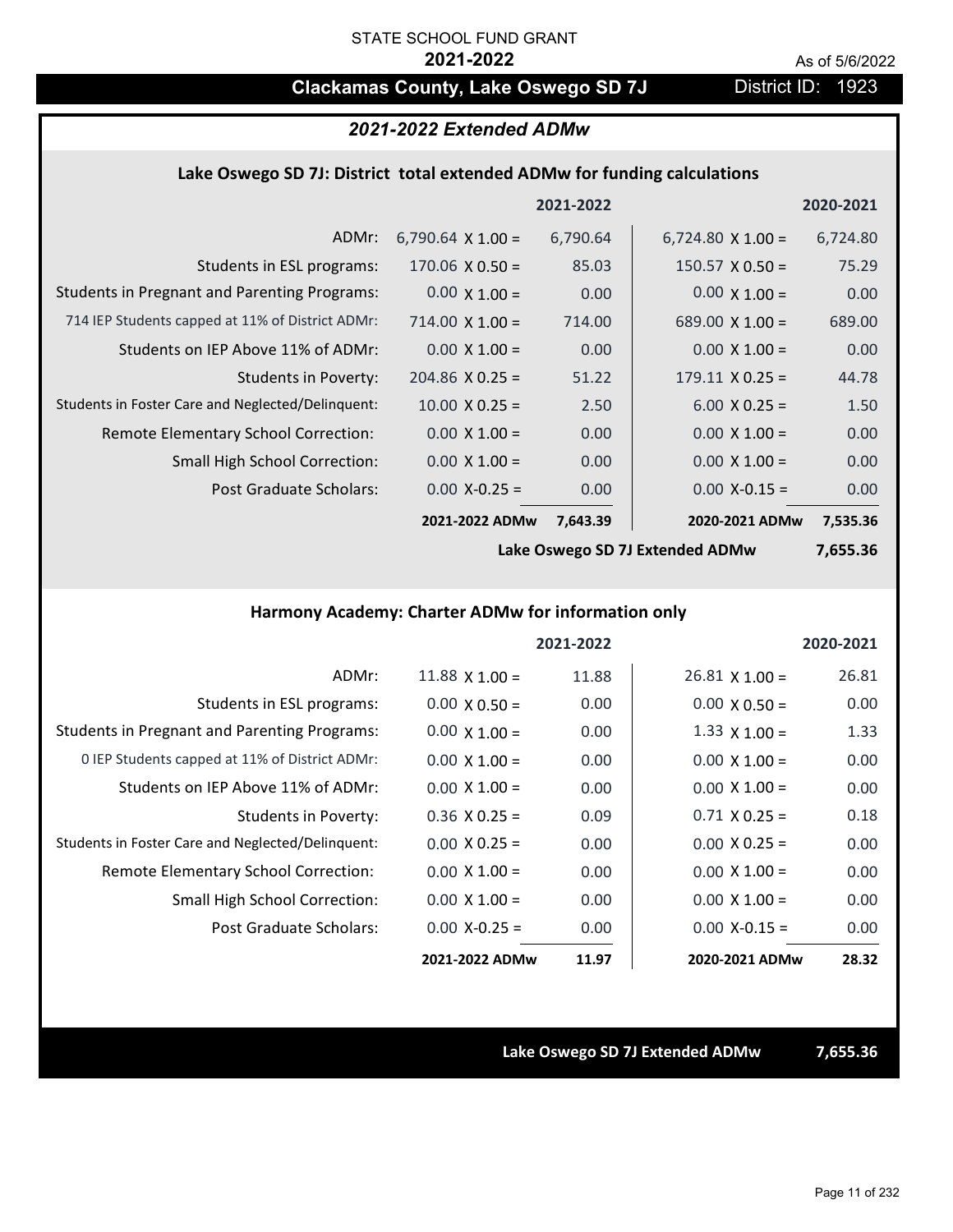# **Clackamas County, North Clackamas SD 12** District ID: 1924

# *2021-2022 Extended ADMw*

## **North Clackamas SD 12: District total extended ADMw for funding calculations**

|                                                     |                                 | 2021-2022 |                           | 2020-2021 |
|-----------------------------------------------------|---------------------------------|-----------|---------------------------|-----------|
|                                                     | ADMr: $15,284.33 \times 1.00 =$ | 15,284.33 | $14,501.10 \times 1.00 =$ | 14,501.10 |
| Students in ESL programs:                           | $1,743.27 \times 0.50 =$        | 871.64    | $1,558.05 \times 0.50 =$  | 779.03    |
| <b>Students in Pregnant and Parenting Programs:</b> | $10.15 \times 1.00 =$           | 10.15     | 5.28 $\times$ 1.00 =      | 5.28      |
| 2582 IEP Students capped at 11% of District ADMr:   | $1,823.66 \times 1.00 =$        | 1,823.66  | $1,741.66 \times 1.00 =$  | 1,741.66  |
| Students on IEP Above 11% of ADMr:                  | $373.40 \times 1.00 =$          | 373.40    | $373.40 \times 1.00 =$    | 373.40    |
| <b>Students in Poverty:</b>                         | $1,093.26$ X 0.25 =             | 273.32    | $1,049.53 \times 0.25 =$  | 262.38    |
| Students in Foster Care and Neglected/Delinquent:   | $50.00 \times 0.25 =$           | 12.50     | $59.00 \times 0.25 =$     | 14.75     |
| Remote Elementary School Correction:                | $0.00 \times 1.00 =$            | 0.00      | $0.00 \times 1.00 =$      | 0.00      |
| <b>Small High School Correction:</b>                | $0.00 \times 1.00 =$            | 0.00      | $0.00 \times 1.00 =$      | 0.00      |
| Post Graduate Scholars:                             | $0.00$ X-0.25 =                 | 0.00      | $0.00$ X-0.15 =           | 0.00      |
|                                                     | 2021-2022 ADMw                  | 18.648.99 | 2020-2021 ADMw            | 17.677.60 |

**North Clackamas SD 12 Extended ADMw**

**20,001.05**

# **Clackamas Web Academy: Charter ADMw for information only**

|                                                     |                       | 2021-2022 |                       | 2020-2021 |
|-----------------------------------------------------|-----------------------|-----------|-----------------------|-----------|
| ADMr:                                               | 531.63 $X$ 1.00 =     | 531.63    | 568.08 $X$ 1.00 =     | 568.08    |
| Students in ESL programs:                           | $27.04 \times 0.50 =$ | 13.52     | $17.59 \times 0.50 =$ | 8.80      |
| <b>Students in Pregnant and Parenting Programs:</b> | $0.00 \times 1.00 =$  | 0.00      | $0.00 \times 1.00 =$  | 0.00      |
| 0 IEP Students capped at 11% of District ADMr:      | $0.00 \times 1.00 =$  | 0.00      | $0.00 \times 1.00 =$  | 0.00      |
| Students on IEP Above 11% of ADMr:                  | $0.00 \times 1.00 =$  | 0.00      | $0.00 \times 1.00 =$  | 0.00      |
| Students in Poverty:                                | $38.03 \times 0.25 =$ | 9.51      | 41.12 $\times$ 0.25 = | 10.28     |
| Students in Foster Care and Neglected/Delinquent:   | $0.00 \times 0.25 =$  | 0.00      | $0.00 \times 0.25 =$  | 0.00      |
| Remote Elementary School Correction:                | $0.00 \times 1.00 =$  | 0.00      | $0.00 \times 1.00 =$  | 0.00      |
| <b>Small High School Correction:</b>                | $0.00 \times 1.00 =$  | 0.00      | $0.00 \times 1.00 =$  | 0.00      |
| Post Graduate Scholars:                             | $0.00$ X-0.25 =       | 0.00      | $0.00 X - 0.15 =$     | 0.00      |
|                                                     | 2021-2022 ADMw        | 554.66    | 2020-2021 ADMw        | 587.16    |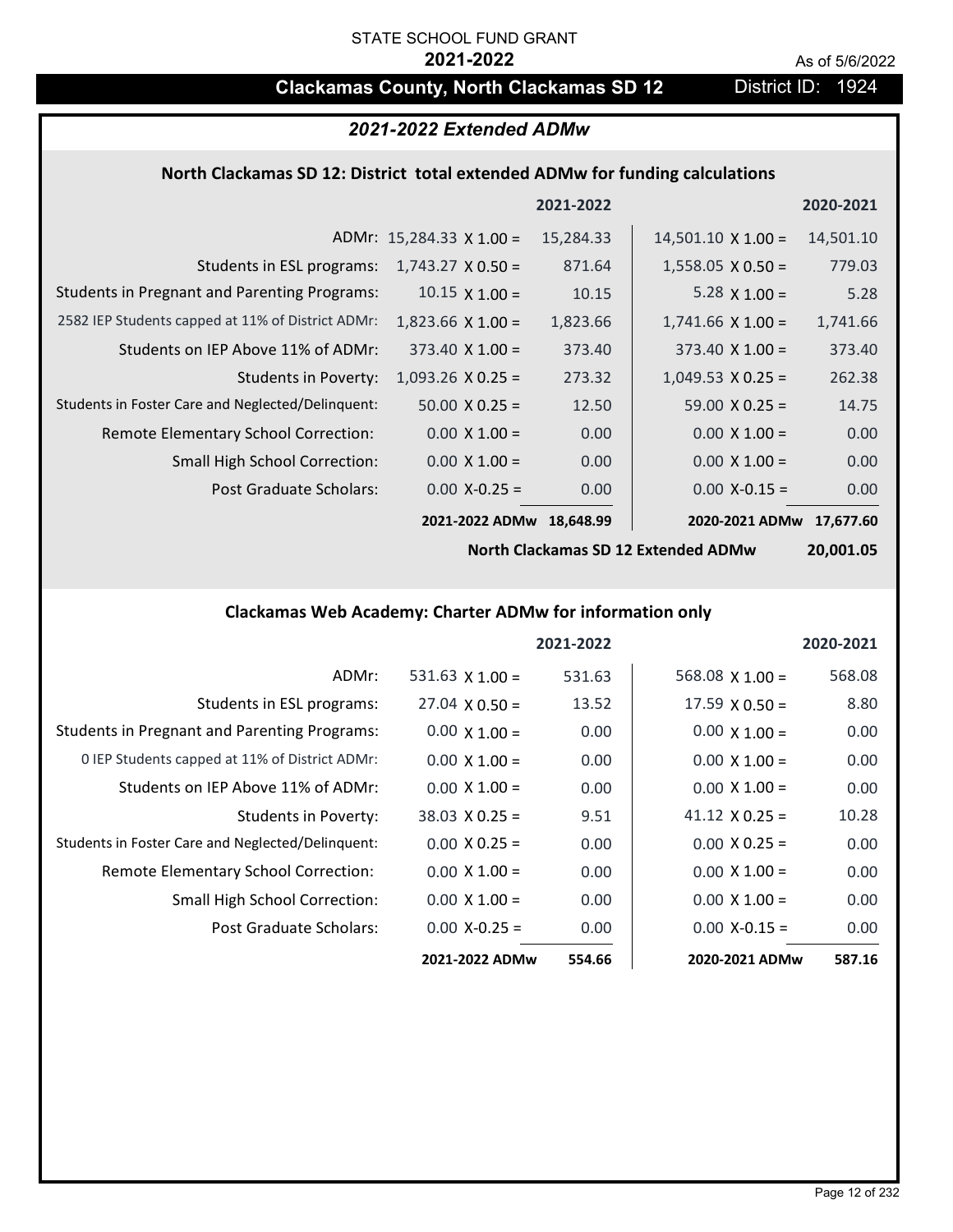## **Clackamas Middle College: Charter ADMw for information only**

|                                                     |                        | 2021-2022 |                        | 2020-2021 |
|-----------------------------------------------------|------------------------|-----------|------------------------|-----------|
| ADMr:                                               | $233.87 \times 1.00 =$ | 233.87    | $259.56 \times 1.00 =$ | 259.56    |
| Students in ESL programs:                           | $15.50 \times 0.50 =$  | 7.75      | $6.95 \times 0.50 =$   | 3.48      |
| <b>Students in Pregnant and Parenting Programs:</b> | $0.00 \times 1.00 =$   | 0.00      | $0.00 \times 1.00 =$   | 0.00      |
| 0 IEP Students capped at 11% of District ADMr:      | $0.00 \times 1.00 =$   | 0.00      | $0.00 \times 1.00 =$   | 0.00      |
| Students on IEP Above 11% of ADMr:                  | $0.00 \times 1.00 =$   | 0.00      | $0.00 \times 1.00 =$   | 0.00      |
| Students in Poverty:                                | $16.73 \times 0.25 =$  | 4.18      | $18.79 \times 0.25 =$  | 4.70      |
| Students in Foster Care and Neglected/Delinguent:   | $0.00 \times 0.25 =$   | 0.00      | $0.00 \times 0.25 =$   | 0.00      |
| Remote Elementary School Correction:                | $0.00 \times 1.00 =$   | 0.00      | $0.00 \times 1.00 =$   | 0.00      |
| Small High School Correction:                       | $0.00 \times 1.00 =$   | 0.00      | $0.00 \times 1.00 =$   | 0.00      |
| Post Graduate Scholars:                             | $0.00 X - 0.25 =$      | 0.00      | $0.00 X - 0.15 =$      | 0.00      |
|                                                     | 2021-2022 ADMw         | 245.80    | 2020-2021 ADMw         | 267.73    |

# **Milwaukie Academy of the Arts: Charter ADMw for information only**

|                                                     |                       | 2021-2022 |                       | 2020-2021 |
|-----------------------------------------------------|-----------------------|-----------|-----------------------|-----------|
| ADMr:                                               | $308.63$ X 1.00 =     | 308.63    | $278.56$ X 1.00 =     | 278.56    |
| Students in ESL programs:                           | $3.09 \times 0.50 =$  | 1.55      | $1.00 \times 0.50 =$  | 0.50      |
| <b>Students in Pregnant and Parenting Programs:</b> | $0.00 \times 1.00 =$  | 0.00      | $0.00 \times 1.00 =$  | 0.00      |
| 0 IEP Students capped at 11% of District ADMr:      | $0.00 \times 1.00 =$  | 0.00      | $0.00 \times 1.00 =$  | 0.00      |
| Students on IEP Above 11% of ADMr:                  | $0.00 \times 1.00 =$  | 0.00      | $0.00 \times 1.00 =$  | 0.00      |
| <b>Students in Poverty:</b>                         | $22.08 \times 0.25 =$ | 5.52      | $20.16 \times 0.25 =$ | 5.04      |
| Students in Foster Care and Neglected/Delinquent:   | $0.00 \times 0.25 =$  | 0.00      | $0.00 \times 0.25 =$  | 0.00      |
| Remote Elementary School Correction:                | $0.00 \times 1.00 =$  | 0.00      | $0.00 \times 1.00 =$  | 0.00      |
| <b>Small High School Correction:</b>                | $0.00 \times 1.00 =$  | 0.00      | $0.00 \times 1.00 =$  | 0.00      |
| Post Graduate Scholars:                             | $0.00$ X-0.25 =       | 0.00      | $0.00$ X-0.15 =       | 0.00      |
|                                                     | 2021-2022 ADMw        | 315.70    | 2020-2021 ADMw        | 284.10    |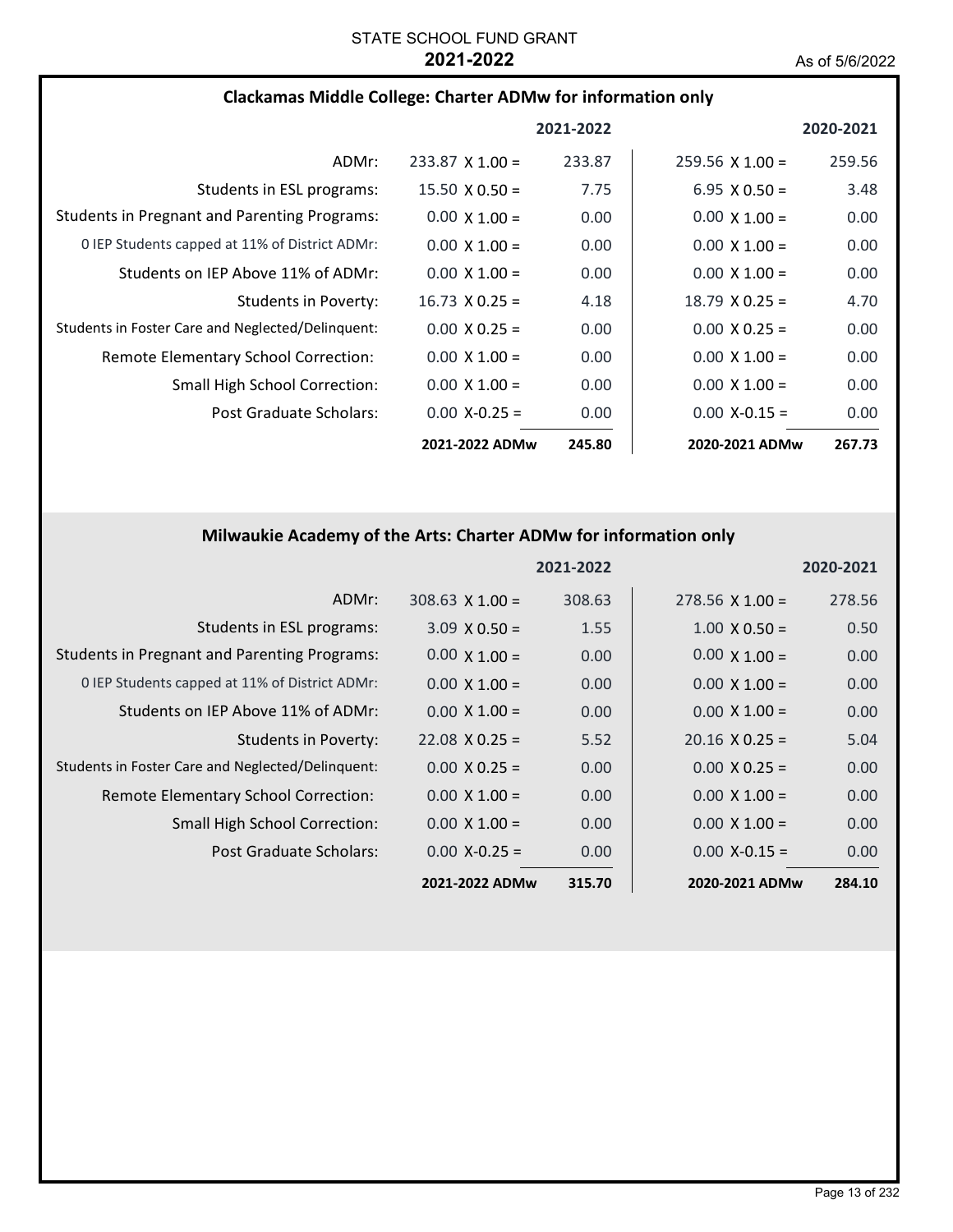## **Cascade Heights Public Charter School: Charter ADMw for information only**

|                                                     |                        | 2021-2022 |                        | 2020-2021 |
|-----------------------------------------------------|------------------------|-----------|------------------------|-----------|
| ADMr:                                               | $220.26 \times 1.00 =$ | 220.26    | $225.98 \times 1.00 =$ | 225.98    |
| Students in ESL programs:                           | $16.91 \times 0.50 =$  | 8.46      | $16.00 \times 0.50 =$  | 8.00      |
| <b>Students in Pregnant and Parenting Programs:</b> | $0.00 \times 1.00 =$   | 0.00      | $0.00 \times 1.00 =$   | 0.00      |
| 0 IEP Students capped at 11% of District ADMr:      | $0.00 \times 1.00 =$   | 0.00      | $0.00 \times 1.00 =$   | 0.00      |
| Students on IEP Above 11% of ADMr:                  | $0.00 \times 1.00 =$   | 0.00      | $0.00 \times 1.00 =$   | 0.00      |
| Students in Poverty:                                | $15.75 \times 0.25 =$  | 3.94      | $16.36 \times 0.25 =$  | 4.09      |
| Students in Foster Care and Neglected/Delinguent:   | $0.00 \times 0.25 =$   | 0.00      | $0.00 \times 0.25 =$   | 0.00      |
| Remote Elementary School Correction:                | $0.00 \times 1.00 =$   | 0.00      | $0.00 \times 1.00 =$   | 0.00      |
| <b>Small High School Correction:</b>                | $0.00 \times 1.00 =$   | 0.00      | $0.00 \times 1.00 =$   | 0.00      |
| Post Graduate Scholars:                             | $0.00 X - 0.25 =$      | 0.00      | $0.00 X - 0.15 =$      | 0.00      |
|                                                     | 2021-2022 ADMw         | 232.65    | 2020-2021 ADMw         | 238.07    |

**North Clackamas SD 12 Extended ADMw 20,001.05**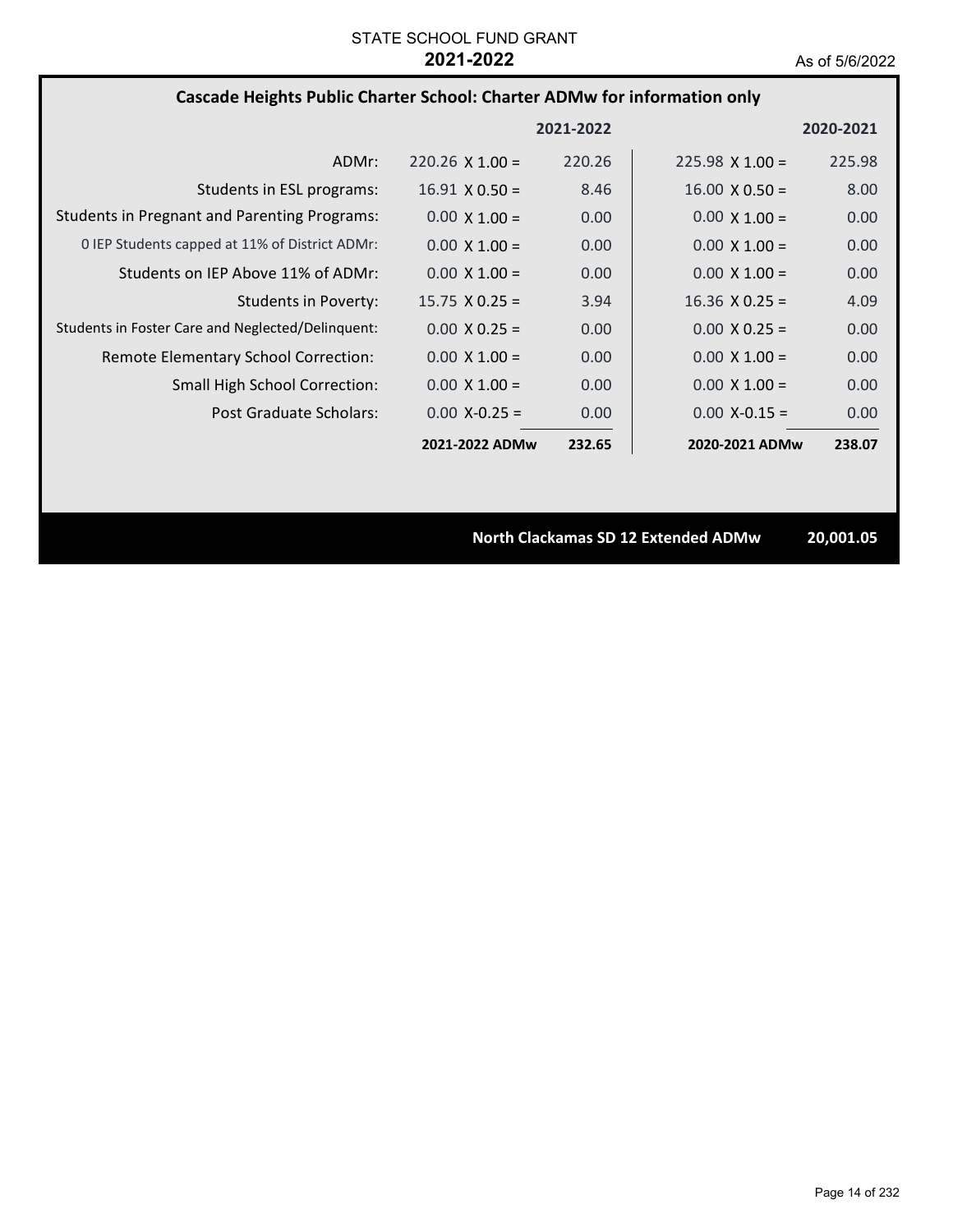# **Clackamas County, Molalla River SD 35** District ID: 1925

# *2021-2022 Extended ADMw*

## **Molalla River SD 35: District total extended ADMw for funding calculations**

|                                                     |                          | 2021-2022 |                          | 2020-2021 |
|-----------------------------------------------------|--------------------------|-----------|--------------------------|-----------|
| ADMr:                                               | $2,227.01 \times 1.00 =$ | 2,227.01  | $2,197.75 \times 1.00 =$ | 2,197.75  |
| Students in ESL programs:                           | $188.14 \times 0.50 =$   | 94.07     | $179.12 \times 0.50 =$   | 89.56     |
| <b>Students in Pregnant and Parenting Programs:</b> | $0.00 \times 1.00 =$     | 0.00      | $0.00 \times 1.00 =$     | 0.00      |
| 400 IEP Students capped at 11% of District ADMr:    | $271.64 \times 1.00 =$   | 271.64    | $272.98 \times 1.00 =$   | 272.98    |
| Students on IEP Above 11% of ADMr:                  | $36.90 \times 1.00 =$    | 36.90     | $36.90 \times 1.00 =$    | 36.90     |
| <b>Students in Poverty:</b>                         | $170.97 \times 0.25 =$   | 42.74     | $175.85 \times 0.25 =$   | 43.96     |
| Students in Foster Care and Neglected/Delinquent:   | $10.00 \times 0.25 =$    | 2.50      | $12.00 \times 0.25 =$    | 3.00      |
| Remote Elementary School Correction:                | $0.00 \times 1.00 =$     | 0.00      | $0.00 \times 1.00 =$     | 0.00      |
| <b>Small High School Correction:</b>                | $0.00 \times 1.00 =$     | 0.00      | $0.00 \times 1.00 =$     | 0.00      |
| Post Graduate Scholars:                             | $0.00$ X-0.25 =          | 0.00      | $0.00$ X-0.15 =          | 0.00      |
|                                                     | 2021-2022 ADMw           | 2,674.86  | 2020-2021 ADMw           | 2,644.15  |

**Molalla River SD 35 Extended ADMw**

**2,936.68**

# **Molalla River Academy: Charter ADMw for information only**

|                                                     |                       | 2021-2022 |                        | 2020-2021 |
|-----------------------------------------------------|-----------------------|-----------|------------------------|-----------|
| ADMr:                                               | $187.72$ X $1.00 =$   | 187.72    | $207.96 \times 1.00 =$ | 207.96    |
| Students in ESL programs:                           | $0.94 \times 0.50 =$  | 0.47      | $1.00 \times 0.50 =$   | 0.50      |
| <b>Students in Pregnant and Parenting Programs:</b> | $0.00 \times 1.00 =$  | 0.00      | $0.00 \times 1.00 =$   | 0.00      |
| 0 IEP Students capped at 11% of District ADMr:      | $0.00 \times 1.00 =$  | 0.00      | $0.00 \times 1.00 =$   | 0.00      |
| Students on IEP Above 11% of ADMr:                  | $0.00 \times 1.00 =$  | 0.00      | $0.00 \times 1.00 =$   | 0.00      |
| Students in Poverty:                                | $14.41 \times 0.25 =$ | 3.60      | $16.64 \times 0.25 =$  | 4.16      |
| Students in Foster Care and Neglected/Delinquent:   | $0.00 \times 0.25 =$  | 0.00      | $0.00 \times 0.25 =$   | 0.00      |
| Remote Elementary School Correction:                | $0.00 \times 1.00 =$  | 0.00      | $0.00 \times 1.00 =$   | 0.00      |
| <b>Small High School Correction:</b>                | $0.00 \times 1.00 =$  | 0.00      | $0.00 \times 1.00 =$   | 0.00      |
| Post Graduate Scholars:                             | $0.00 X - 0.25 =$     | 0.00      | $0.00 X - 0.15 =$      | 0.00      |
|                                                     | 2021-2022 ADMw        | 191.79    | 2020-2021 ADMw         | 212.62    |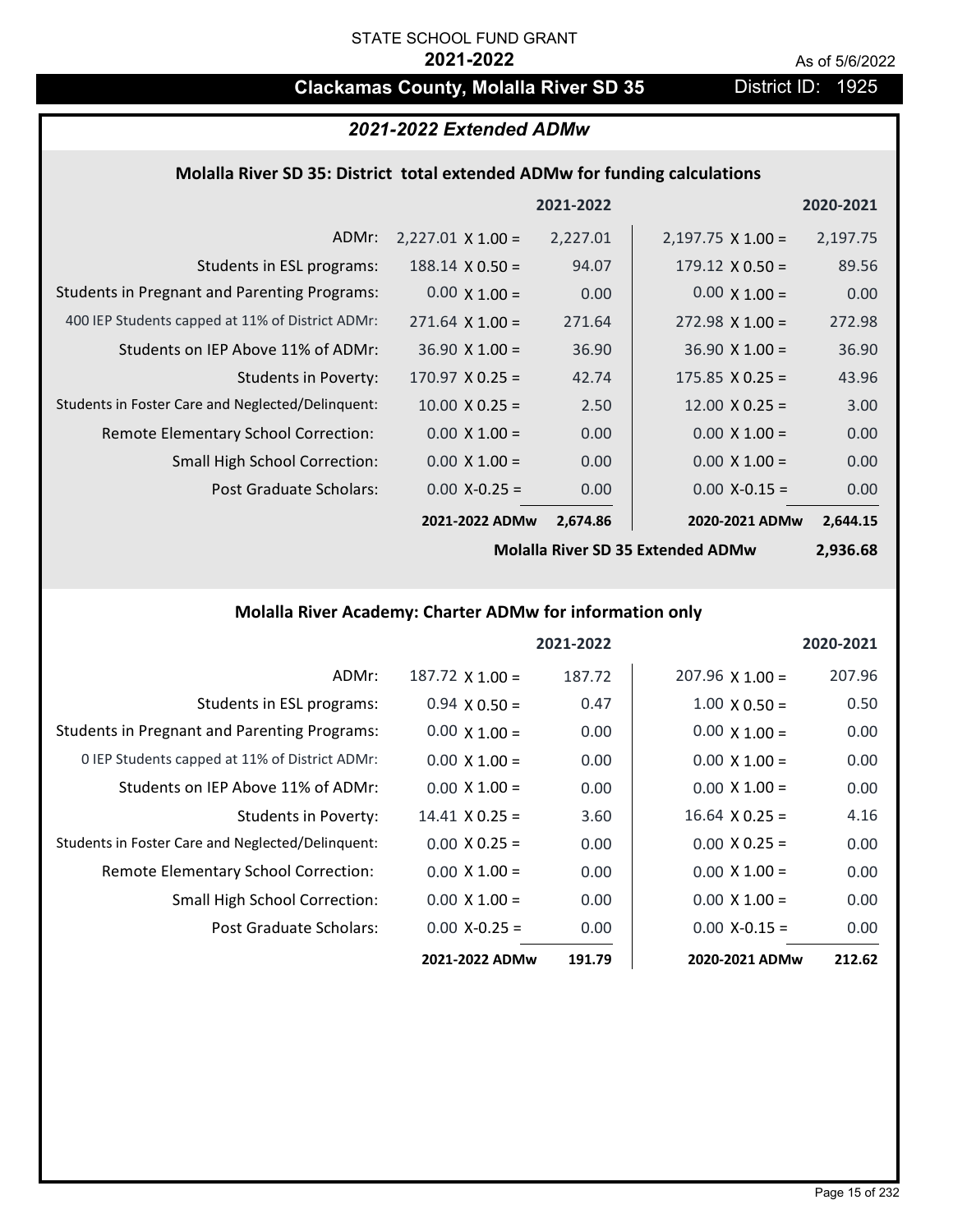# **Renaissance Public Academy: Charter ADMw for information only**

|                                                     |                       | 2021-2022 |                       | 2020-2021 |
|-----------------------------------------------------|-----------------------|-----------|-----------------------|-----------|
| ADMr:                                               | $54.71 \times 1.00 =$ | 54.71     | $75.91 \times 1.00 =$ | 75.91     |
| Students in ESL programs:                           | $5.98 \times 0.50 =$  | 2.99      | 4.96 $\times$ 0.50 =  | 2.48      |
| <b>Students in Pregnant and Parenting Programs:</b> | $0.00 \times 1.00 =$  | 0.00      | $0.00 \times 1.00 =$  | 0.00      |
| 0 IEP Students capped at 11% of District ADMr:      | $0.00 \times 1.00 =$  | 0.00      | $0.00 \times 1.00 =$  | 0.00      |
| Students on IEP Above 11% of ADMr:                  | $0.00 \times 1.00 =$  | 0.00      | $0.00 \times 1.00 =$  | 0.00      |
| Students in Poverty:                                | 4.20 $X$ 0.25 =       | 1.05      | $6.07 \times 0.25 =$  | 1.52      |
| Students in Foster Care and Neglected/Delinquent:   | $0.00 \times 0.25 =$  | 0.00      | $0.00 \times 0.25 =$  | 0.00      |
| Remote Elementary School Correction:                | $0.00 \times 1.00 =$  | 0.00      | $0.00 \times 1.00 =$  | 0.00      |
| <b>Small High School Correction:</b>                | $0.00 \times 1.00 =$  | 0.00      | $0.00 \times 1.00 =$  | 0.00      |
| Post Graduate Scholars:                             | $0.00 X - 0.25 =$     | 0.00      | $0.00 X - 0.15 =$     | 0.00      |
|                                                     | 2021-2022 ADMw        | 58.75     | 2020-2021 ADMw        | 79.91     |

**Molalla River SD 35 Extended ADMw 2,936.68**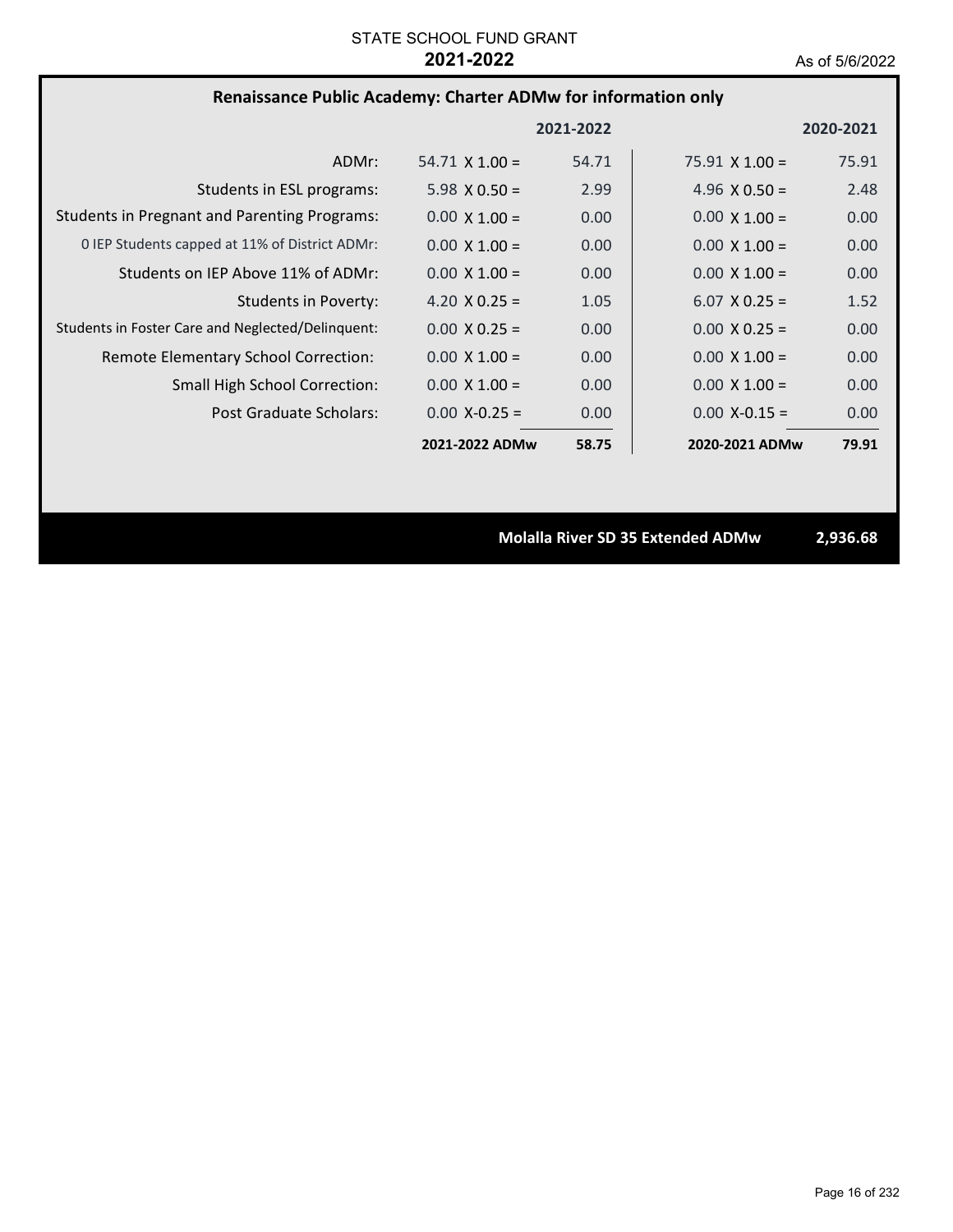# **Clackamas County, Oregon Trail SD 46** District ID: 1926

## *2021-2022 Extended ADMw*

## **Oregon Trail SD 46: District total extended ADMw for funding calculations**

|                                                     |                          | 2021-2022 |                          | 2020-2021 |
|-----------------------------------------------------|--------------------------|-----------|--------------------------|-----------|
| ADMr:                                               | 4,050.89 $\times$ 1.00 = | 4,050.89  | $3,979.85 \times 1.00 =$ | 3,979.85  |
| Students in ESL programs:                           | $215.04 \times 0.50 =$   | 107.52    | $215.65 \times 0.50 =$   | 107.83    |
| <b>Students in Pregnant and Parenting Programs:</b> | $0.00 \times 1.00 =$     | 0.00      | $0.00 \times 1.00 =$     | 0.00      |
| 567 IEP Students capped at 11% of District ADMr:    | $472.88 \times 1.00 =$   | 472.88    | $471.03 \times 1.00 =$   | 471.03    |
| Students on IEP Above 11% of ADMr:                  | $36.00 \times 1.00 =$    | 36.00     | $36.00 \times 1.00 =$    | 36.00     |
| Students in Poverty:                                | $256.69 \times 0.25 =$   | 64.17     | $309.02 \times 0.25 =$   | 77.26     |
| Students in Foster Care and Neglected/Delinquent:   | $12.00 \times 0.25 =$    | 3.00      | $10.00 \times 0.25 =$    | 2.50      |
| Remote Elementary School Correction:                | $0.00 \times 1.00 =$     | 0.00      | $0.00 \times 1.00 =$     | 0.00      |
| <b>Small High School Correction:</b>                | $0.00 \times 1.00 =$     | 0.00      | $0.00 \times 1.00 =$     | 0.00      |
| Post Graduate Scholars:                             | $0.00$ X-0.25 =          | 0.00      | $0.00$ X-0.15 =          | 0.00      |
|                                                     | 2021-2022 ADMw           | 4,734.46  | 2020-2021 ADMw           | 4,674.46  |

**Oregon Trail SD 46 Extended ADMw**

**4,986.96**

# **Oregon Trail Academy: Charter ADMw for information only**

|                                                     |                        | 2021-2022 |                        | 2020-2021 |
|-----------------------------------------------------|------------------------|-----------|------------------------|-----------|
| ADMr:                                               | $248.00 \times 1.00 =$ | 248.00    | $302.20 \times 1.00 =$ | 302.20    |
| Students in ESL programs:                           | $1.14 \times 0.50 =$   | 0.57      | $1.04 \times 0.50 =$   | 0.52      |
| <b>Students in Pregnant and Parenting Programs:</b> | $0.00 \times 1.00 =$   | 0.00      | $0.00 \times 1.00 =$   | 0.00      |
| 0 IEP Students capped at 11% of District ADMr:      | $0.00 \times 1.00 =$   | 0.00      | $0.00 \times 1.00 =$   | 0.00      |
| Students on IEP Above 11% of ADMr:                  | $0.00 \times 1.00 =$   | 0.00      | $0.00 \times 1.00 =$   | 0.00      |
| Students in Poverty:                                | $15.72 \times 0.25 =$  | 3.93      | $22.19 \times 0.25 =$  | 5.55      |
| Students in Foster Care and Neglected/Delinquent:   | $0.00 \times 0.25 =$   | 0.00      | $0.00 \times 0.25 =$   | 0.00      |
| Remote Elementary School Correction:                | $0.00 \times 1.00 =$   | 0.00      | $0.00 \times 1.00 =$   | 0.00      |
| <b>Small High School Correction:</b>                | $0.00 \times 1.00 =$   | 0.00      | $0.00 \times 1.00 =$   | 0.00      |
| Post Graduate Scholars:                             | $0.00 X - 0.25 =$      | 0.00      | $0.00 X - 0.15 =$      | 0.00      |
|                                                     | 2021-2022 ADMw         | 252.50    | 2020-2021 ADMw         | 308.27    |

**Oregon Trail SD 46 Extended ADMw 4,986.96**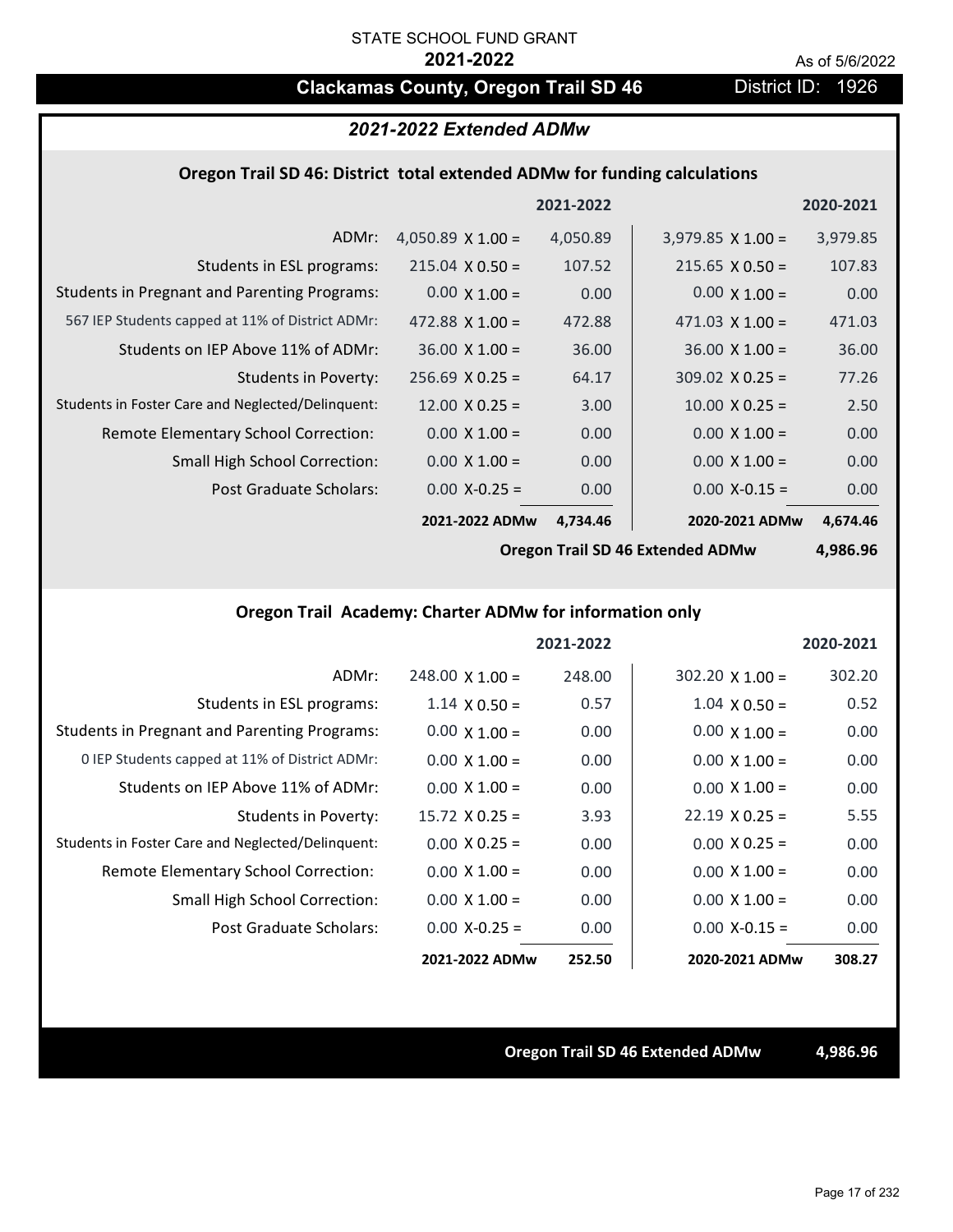# **Clackamas County, Colton SD 53** District ID: 1927

# *2021-2022 Extended ADMw*

# **Colton SD 53: District total extended ADMw for funding calculations**

|                                                     |                        | 2021-2022 |                                   | 2020-2021 |
|-----------------------------------------------------|------------------------|-----------|-----------------------------------|-----------|
| ADMr:                                               | 472.70 $\times$ 1.00 = | 472.70    | 496.42 $\times$ 1.00 =            | 496.42    |
| Students in ESL programs:                           | $0.00 \times 0.50 =$   | 0.00      | $0.00 \times 0.50 =$              | 0.00      |
| <b>Students in Pregnant and Parenting Programs:</b> | $0.00 \times 1.00 =$   | 0.00      | $0.00 \times 1.00 =$              | 0.00      |
| 69 IEP Students capped at 11% of District ADMr:     | $52.00 \times 1.00 =$  | 52.00     | $54.61$ X 1.00 =                  | 54.61     |
| Students on IEP Above 11% of ADMr:                  | $2.80$ X $1.00 =$      | 2.80      | $2.80$ X $1.00 =$                 | 2.80      |
| <b>Students in Poverty:</b>                         | $28.54$ X 0.25 =       | 7.14      | $32.22 \times 0.25 =$             | 8.06      |
| Students in Foster Care and Neglected/Delinquent:   | $3.00 \times 0.25 =$   | 0.75      | $5.00 \times 0.25 =$              | 1.25      |
| Remote Elementary School Correction:                | $0.00 \times 1.00 =$   | 0.00      | $0.00 \times 1.00 =$              | 0.00      |
| <b>Small High School Correction:</b>                | $88.58 \times 1.00 =$  | 88.58     | $88.58 \times 1.00 =$             | 88.58     |
| <b>Post Graduate Scholars:</b>                      | $0.00$ X-0.25 =        | 0.00      | $0.00$ X-0.15 =                   | 0.00      |
|                                                     | 2021-2022 ADMw         | 623.96    | 2020-2021 ADMw                    | 651.71    |
|                                                     |                        |           | <b>Colton SD 53 Extended ADMw</b> | 651.71    |
|                                                     |                        |           |                                   |           |
|                                                     |                        |           | <b>Colton SD 53 Extended ADMw</b> | 651.71    |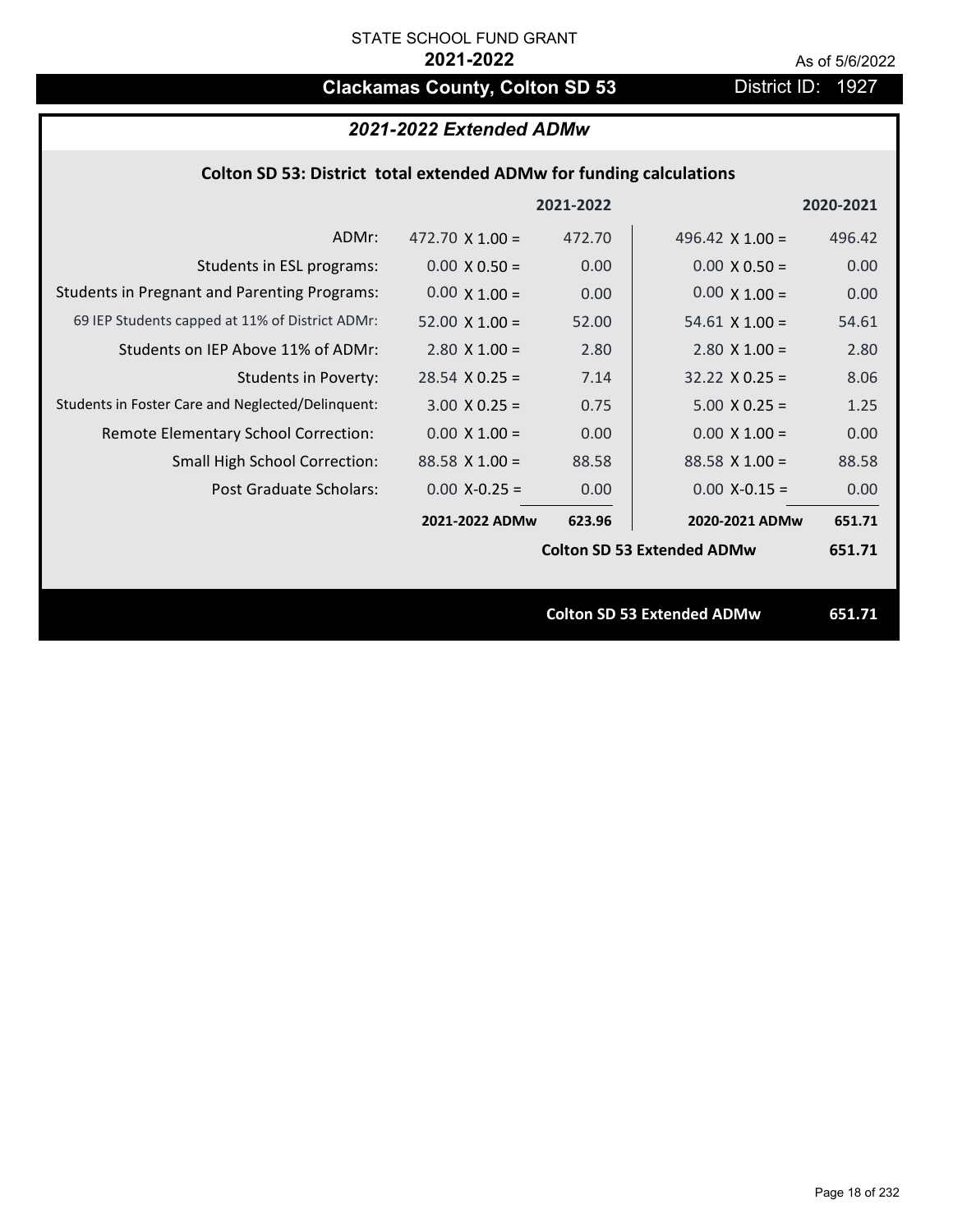# **Clackamas County, Oregon City SD 62** District ID: 1928

# *2021-2022 Extended ADMw*

### **Oregon City SD 62: District total extended ADMw for funding calculations**

|                                                     |                          | 2021-2022 |                          | 2020-2021 |
|-----------------------------------------------------|--------------------------|-----------|--------------------------|-----------|
| ADMr:                                               | $6,220.27 \times 1.00 =$ | 6,220.27  | 6,340.34 $\times$ 1.00 = | 6,340.34  |
| Students in ESL programs:                           | $328.10 \times 0.50 =$   | 164.05    | $322.55 \times 0.50 =$   | 161.28    |
| <b>Students in Pregnant and Parenting Programs:</b> | $1.92 \times 1.00 =$     | 1.92      | $0.00 \times 1.00 =$     | 0.00      |
| 1094 IEP Students capped at 11% of District ADMr:   | $794.23 \times 1.00 =$   | 794.23    | $809.53 \times 1.00 =$   | 809.53    |
| Students on IEP Above 11% of ADMr:                  | $196.10 \times 1.00 =$   | 196.10    | $196.10 \times 1.00 =$   | 196.10    |
| <b>Students in Poverty:</b>                         | $394.16 \times 0.25 =$   | 98.54     | $372.77 \times 0.25 =$   | 93.19     |
| Students in Foster Care and Neglected/Delinquent:   | $22.00 \times 0.25 =$    | 5.50      | $35.00 \times 0.25 =$    | 8.75      |
| Remote Elementary School Correction:                | $0.00 \times 1.00 =$     | 0.00      | $0.00 \times 1.00 =$     | 0.00      |
| <b>Small High School Correction:</b>                | $0.00 \times 1.00 =$     | 0.00      | $0.00 \times 1.00 =$     | 0.00      |
| Post Graduate Scholars:                             | $0.00 X - 0.25 =$        | 0.00      | $0.00$ X-0.15 =          | 0.00      |
|                                                     | 2021-2022 ADMw           | 7,480.61  | 2020-2021 ADMw           | 7,609.19  |

**Oregon City SD 62 Extended ADMw**

**8,646.50**

# **Oregon City Service Learning Academy: Charter ADMw for information only**

|                                                     |                      | 2021-2022 |                        | 2020-2021 |
|-----------------------------------------------------|----------------------|-----------|------------------------|-----------|
| ADMr:                                               | $130.64$ X $1.00 =$  | 130.64    | $161.61 \times 1.00 =$ | 161.61    |
| Students in ESL programs:                           | $5.00 \times 0.50 =$ | 2.50      | 4.66 $X$ 0.50 =        | 2.33      |
| <b>Students in Pregnant and Parenting Programs:</b> | $0.00 \times 1.00 =$ | 0.00      | $0.00 \times 1.00 =$   | 0.00      |
| 0 IEP Students capped at 11% of District ADMr:      | $0.00 \times 1.00 =$ | 0.00      | $0.00 \times 1.00 =$   | 0.00      |
| Students on IEP Above 11% of ADMr:                  | $0.00 \times 1.00 =$ | 0.00      | $0.00 \times 1.00 =$   | 0.00      |
| Students in Poverty:                                | $8.28 \times 0.25 =$ | 2.07      | $9.50 \times 0.25 =$   | 2.38      |
| Students in Foster Care and Neglected/Delinquent:   | $0.00 \times 0.25 =$ | 0.00      | $0.00 \times 0.25 =$   | 0.00      |
| Remote Elementary School Correction:                | $0.00 \times 1.00 =$ | 0.00      | $0.00 \times 1.00 =$   | 0.00      |
| <b>Small High School Correction:</b>                | $0.00 \times 1.00 =$ | 0.00      | $0.00 \times 1.00 =$   | 0.00      |
| Post Graduate Scholars:                             | $0.00 X - 0.25 =$    | 0.00      | $0.00 X - 0.15 =$      | 0.00      |
|                                                     | 2021-2022 ADMw       | 135.21    | 2020-2021 ADMw         | 166.32    |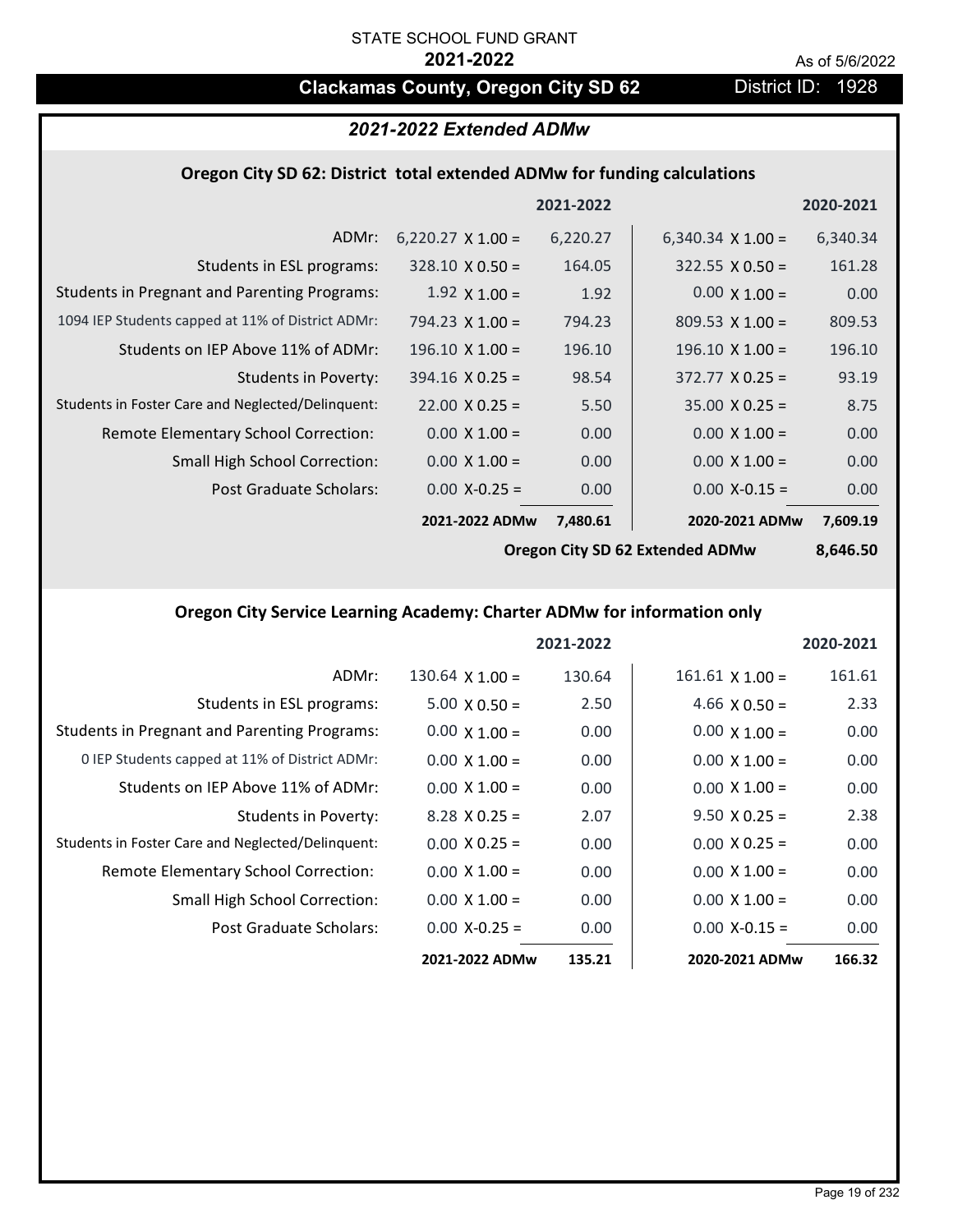| Springwater Environmental Sciences School: Charter ADMw for information only |                        |           |                        |           |
|------------------------------------------------------------------------------|------------------------|-----------|------------------------|-----------|
|                                                                              |                        | 2021-2022 |                        | 2020-2021 |
| ADMr:                                                                        | $200.07 \times 1.00 =$ | 200.07    | $197.33 \times 1.00 =$ | 197.33    |
| Students in ESL programs:                                                    | $1.00 \times 0.50 =$   | 0.50      | $0.97 \times 0.50 =$   | 0.49      |
| <b>Students in Pregnant and Parenting Programs:</b>                          | $0.00 \times 1.00 =$   | 0.00      | $0.00 \times 1.00 =$   | 0.00      |
| 0 IEP Students capped at 11% of District ADMr:                               | $0.00 \times 1.00 =$   | 0.00      | $0.00 \times 1.00 =$   | 0.00      |
| Students on IEP Above 11% of ADMr:                                           | $0.00 \times 1.00 =$   | 0.00      | $0.00 \times 1.00 =$   | 0.00      |
| Students in Poverty:                                                         | $12.68 \times 0.25 =$  | 3.17      | $11.60 \times 0.25 =$  | 2.90      |
| Students in Foster Care and Neglected/Delinquent:                            | $0.00 \times 0.25 =$   | 0.00      | $0.00 \times 0.25 =$   | 0.00      |
| Remote Elementary School Correction:                                         | $0.00 \times 1.00 =$   | 0.00      | $0.00 \times 1.00 =$   | 0.00      |
| <b>Small High School Correction:</b>                                         | $0.00 \times 1.00 =$   | 0.00      | $0.00 \times 1.00 =$   | 0.00      |
| Post Graduate Scholars:                                                      | $0.00 X-0.25 =$        | 0.00      | $0.00$ X-0.15 =        | 0.00      |
|                                                                              | 2021-2022 ADMw         | 203.74    | 2020-2021 ADMw         | 200.72    |

# **Alliance Charter Academy: Charter ADMw for information only**

|                                                     |                       | 2021-2022 |                        | 2020-2021 |
|-----------------------------------------------------|-----------------------|-----------|------------------------|-----------|
| ADMr:                                               | $368.86$ X 1.00 =     | 368.86    | $388.46 \times 1.00 =$ | 388.46    |
| Students in ESL programs:                           | $0.00 \times 0.50 =$  | 0.00      | $0.00 \times 0.50 =$   | 0.00      |
| <b>Students in Pregnant and Parenting Programs:</b> | $0.00 \times 1.00 =$  | 0.00      | $0.00 \times 1.00 =$   | 0.00      |
| 0 IEP Students capped at 11% of District ADMr:      | $0.00 \times 1.00 =$  | 0.00      | $0.00 \times 1.00 =$   | 0.00      |
| Students on IEP Above 11% of ADMr:                  | $0.00 \times 1.00 =$  | 0.00      | $0.00 \times 1.00 =$   | 0.00      |
| <b>Students in Poverty:</b>                         | $23.37 \times 0.25 =$ | 5.84      | $22.84 \times 0.25 =$  | 5.71      |
| Students in Foster Care and Neglected/Delinquent:   | $0.00 \times 0.25 =$  | 0.00      | $0.00 \times 0.25 =$   | 0.00      |
| Remote Elementary School Correction:                | $0.00 \times 1.00 =$  | 0.00      | $0.00 \times 1.00 =$   | 0.00      |
| <b>Small High School Correction:</b>                | $0.00 \times 1.00 =$  | 0.00      | $0.00 \times 1.00 =$   | 0.00      |
| Post Graduate Scholars:                             | $0.00$ X-0.25 =       | 0.00      | $0.00$ X-0.15 =        | 0.00      |
|                                                     | 2021-2022 ADMw        | 374.70    | 2020-2021 ADMw         | 394.17    |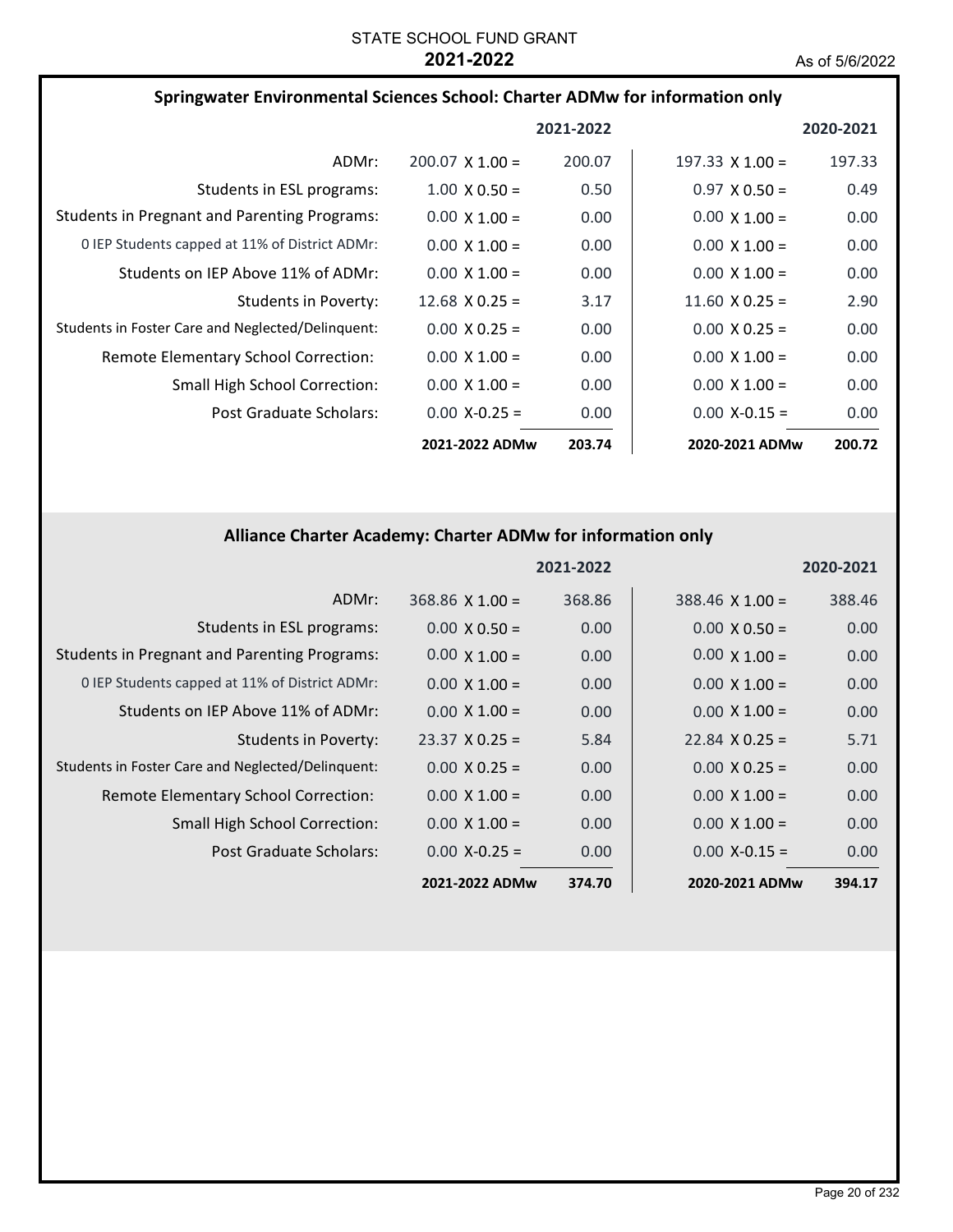## **Clackamas Academy of Industrial Sciences: Charter ADMw for information only**

|                                                     |                        | 2021-2022 |                        | 2020-2021 |
|-----------------------------------------------------|------------------------|-----------|------------------------|-----------|
| ADMr:                                               | $300.41 \times 1.00 =$ | 300.41    | $271.62 \times 1.00 =$ | 271.62    |
| Students in ESL programs:                           | 4.56 $\times$ 0.50 =   | 2.28      | $1.00 \times 0.50 =$   | 0.50      |
| <b>Students in Pregnant and Parenting Programs:</b> | $0.00 \times 1.00 =$   | 0.00      | $0.00 \times 1.00 =$   | 0.00      |
| 0 IEP Students capped at 11% of District ADMr:      | $0.00 \times 1.00 =$   | 0.00      | $0.00 \times 1.00 =$   | 0.00      |
| Students on IEP Above 11% of ADMr:                  | $0.00 \times 1.00 =$   | 0.00      | $0.00 \times 1.00 =$   | 0.00      |
| Students in Poverty:                                | $19.04 \times 0.25 =$  | 4.76      | $15.97 \times 0.25 =$  | 3.99      |
| Students in Foster Care and Neglected/Delinquent:   | $0.00 \times 0.25 =$   | 0.00      | $0.00 \times 0.25 =$   | 0.00      |
| Remote Elementary School Correction:                | $0.00 \times 1.00 =$   | 0.00      | $0.00 \times 1.00 =$   | 0.00      |
| <b>Small High School Correction:</b>                | $0.00 \times 1.00 =$   | 0.00      | $0.00 \times 1.00 =$   | 0.00      |
| Post Graduate Scholars:                             | $0.00 X - 0.25 =$      | 0.00      | $0.00 X - 0.15 =$      | 0.00      |
|                                                     | 2021-2022 ADMw         | 307.45    | 2020-2021 ADMw         | 276.11    |

**Oregon City SD 62 Extended ADMw 8,646.50**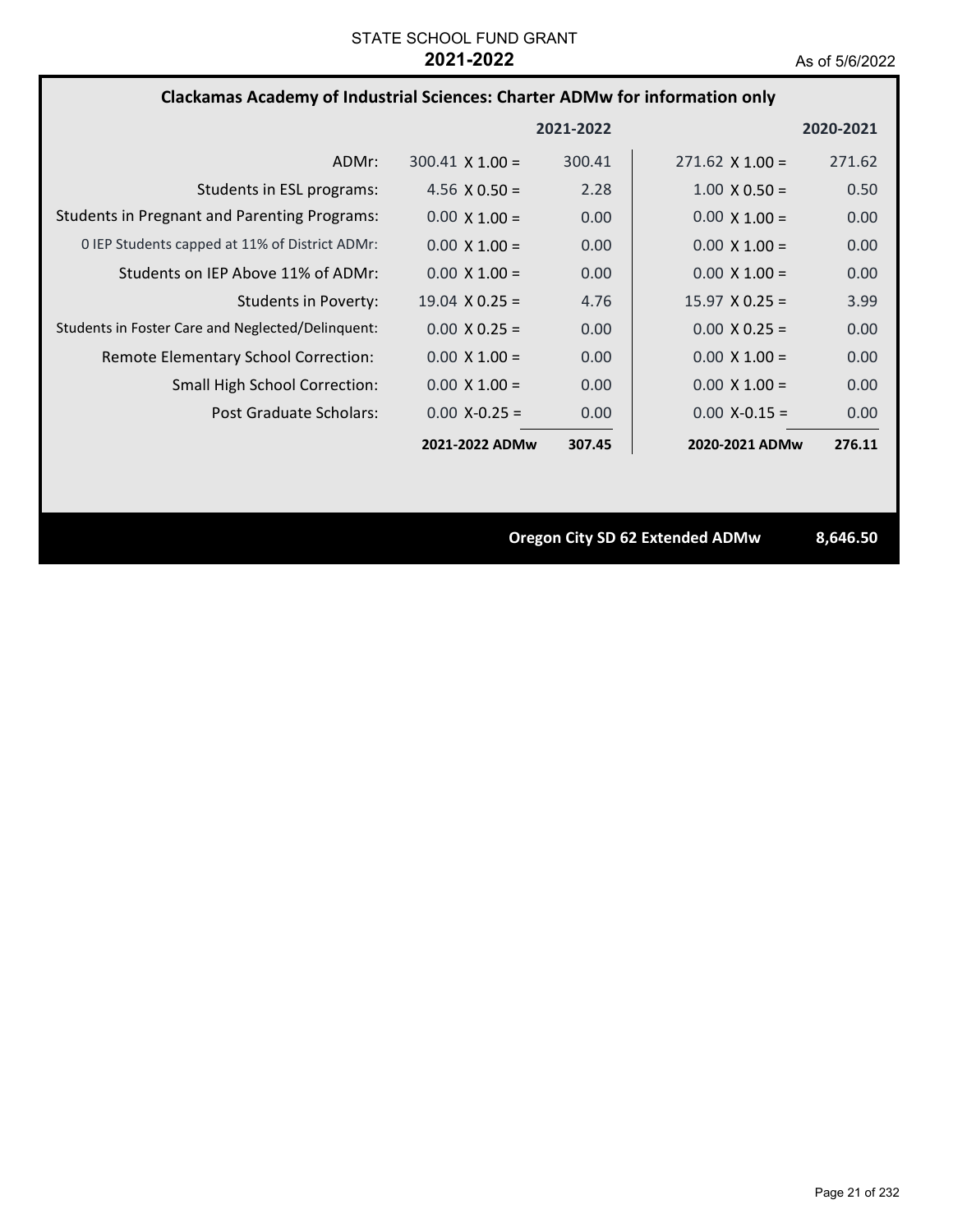# **Clackamas County, Canby SD 86** District ID: 1929

# *2021-2022 Extended ADMw*

## **Canby SD 86: District total extended ADMw for funding calculations**

|                                                     |                          | 2021-2022 |                                  | 2020-2021 |
|-----------------------------------------------------|--------------------------|-----------|----------------------------------|-----------|
| ADMr:                                               | 4,165.74 $\times$ 1.00 = | 4,165.74  | 4,063.59 $\times$ 1.00 =         | 4,063.59  |
| Students in ESL programs:                           | $578.18 \times 0.50 =$   | 289.09    | $515.17 \times 0.50 =$           | 257.59    |
| <b>Students in Pregnant and Parenting Programs:</b> | $0.94 \times 1.00 =$     | 0.94      | $0.00 \times 1.00 =$             | 0.00      |
| 575 IEP Students capped at 11% of District ADMr:    | $458.23 \times 1.00 =$   | 458.23    | 446.99 $X$ 1.00 =                | 446.99    |
| Students on IEP Above 11% of ADMr:                  | $26.00 \times 1.00 =$    | 26.00     | $26.00 \times 1.00 =$            | 26.00     |
| <b>Students in Poverty:</b>                         | $284.63$ X 0.25 =        | 71.16     | $279.42$ X 0.25 =                | 69.86     |
| Students in Foster Care and Neglected/Delinquent:   | $21.00 \times 0.25 =$    | 5.25      | $32.00 \times 0.25 =$            | 8.00      |
| Remote Elementary School Correction:                | $0.00 \times 1.00 =$     | 0.00      | $0.00 \times 1.00 =$             | 0.00      |
| <b>Small High School Correction:</b>                | $0.00 \times 1.00 =$     | 0.00      | $0.00 \times 1.00 =$             | 0.00      |
| Post Graduate Scholars:                             | $0.00$ X-0.25 =          | 0.00      | $0.00$ X-0.15 =                  | 0.00      |
|                                                     | 2021-2022 ADMw           | 5,016.41  | 2020-2021 ADMw                   | 4,872.02  |
|                                                     |                          |           | <b>Canby SD 86 Extended ADMw</b> | 5,016.41  |
|                                                     |                          |           |                                  |           |
|                                                     |                          |           | <b>Canby SD 86 Extended ADMw</b> | 5,016.41  |
|                                                     |                          |           |                                  |           |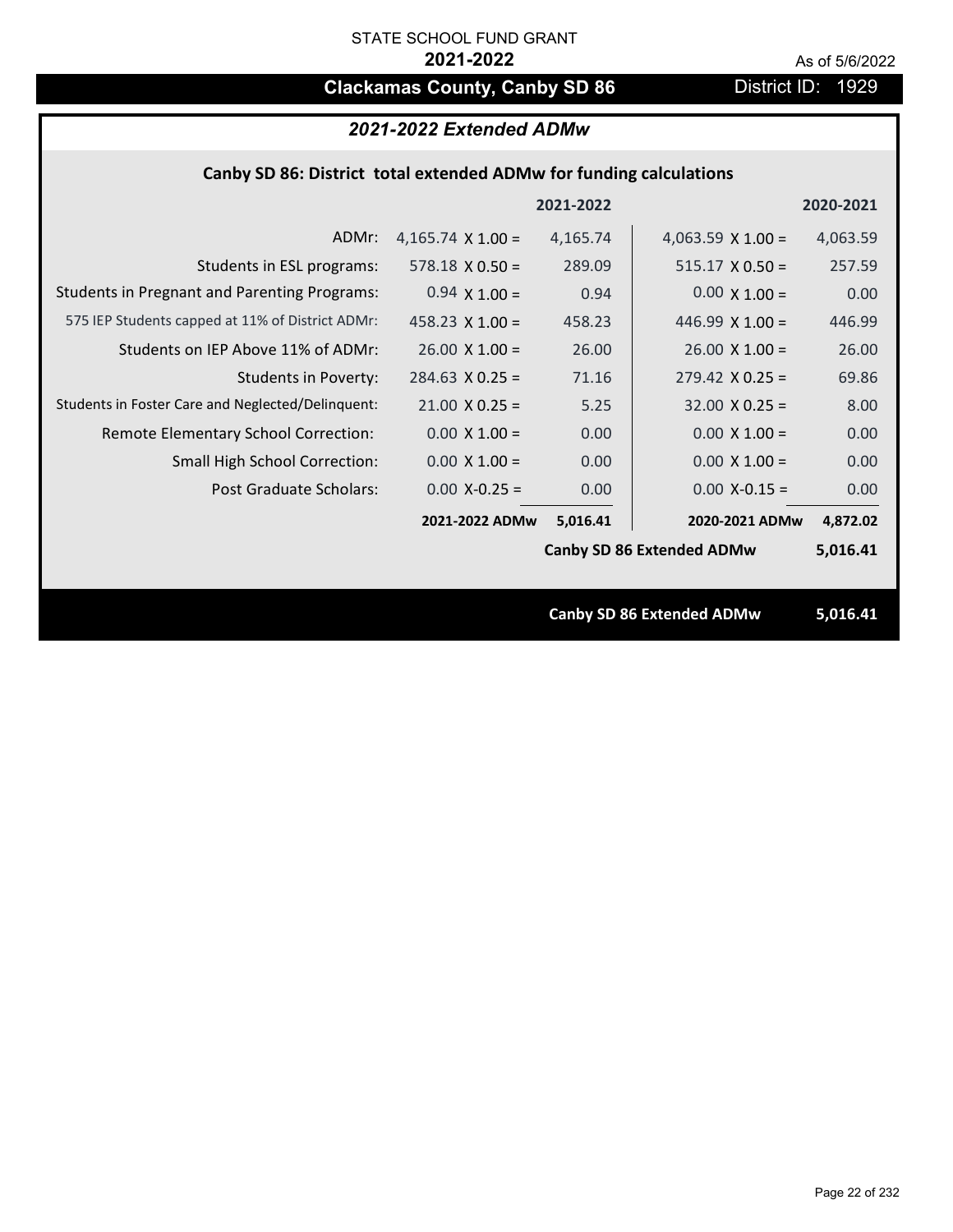# **Clackamas County, Estacada SD 108** District ID: 1930

# *2021-2022 Extended ADMw*

# **Estacada SD 108: District total extended ADMw for funding calculations**

|                                                     |                          | 2021-2022 |                          | 2020-2021 |
|-----------------------------------------------------|--------------------------|-----------|--------------------------|-----------|
| ADMr:                                               | $1,706.94 \times 1.00 =$ | 1,706.94  | $1,739.99 \times 1.00 =$ | 1,739.99  |
| Students in ESL programs:                           | $90.83 \times 0.50 =$    | 45.42     | $95.43 \times 0.50 =$    | 47.72     |
| <b>Students in Pregnant and Parenting Programs:</b> | $0.00 \times 1.00 =$     | 0.00      | $0.00 \times 1.00 =$     | 0.00      |
| 354 IEP Students capped at 11% of District ADMr:    | $331.42 \times 1.00 =$   | 331.42    | $335.00 \times 1.00 =$   | 335.00    |
| Students on IEP Above 11% of ADMr:                  | $0.00 \times 1.00 =$     | 0.00      | $0.00 \times 1.00 =$     | 0.00      |
| <b>Students in Poverty:</b>                         | $86.11 \times 0.25 =$    | 21.53     | $91.43 \times 0.25 =$    | 22.86     |
| Students in Foster Care and Neglected/Delinquent:   | $11.00 \times 0.25 =$    | 2.75      | $6.00 \times 0.25 =$     | 1.50      |
| Remote Elementary School Correction:                | $0.00 \times 1.00 =$     | 0.00      | $0.00 \times 1.00 =$     | 0.00      |
| <b>Small High School Correction:</b>                | $0.00 \times 1.00 =$     | 0.00      | $0.00 \times 1.00 =$     | 0.00      |
| Post Graduate Scholars:                             | $0.00$ X-0.25 =          | 0.00      | $0.00$ X-0.15 =          | 0.00      |
|                                                     | 2021-2022 ADMw           | 2,108.06  | 2020-2021 ADMw           | 2,147.06  |

**Estacada SD 108 Extended ADMw**

**3,481.77**

# **Summit Learning Charter: Charter ADMw for information only**

|                                                     |                          | 2021-2022 |                          | 2020-2021 |
|-----------------------------------------------------|--------------------------|-----------|--------------------------|-----------|
| ADMr:                                               | $1,306.00 \times 1.00 =$ | 1,306.00  | $1,383.66 \times 1.00 =$ | 1,383.66  |
| Students in ESL programs:                           | $6.00 \times 0.50 =$     | 3.00      | $14.95 \times 0.50 =$    | 7.48      |
| <b>Students in Pregnant and Parenting Programs:</b> | $1.00 \times 1.00 =$     | 1.00      | $0.00 \times 1.00 =$     | 0.00      |
| 0 IEP Students capped at 11% of District ADMr:      | $0.00 \times 1.00 =$     | 0.00      | $0.00 \times 1.00 =$     | 0.00      |
| Students on IEP Above 11% of ADMr:                  | $0.00 \times 1.00 =$     | 0.00      | $0.00 \times 1.00 =$     | 0.00      |
| Students in Poverty:                                | $65.89 \times 0.25 =$    | 16.47     | $70.57 \times 0.25 =$    | 17.64     |
| Students in Foster Care and Neglected/Delinquent:   | $0.00 \times 0.25 =$     | 0.00      | $0.00 \times 0.25 =$     | 0.00      |
| Remote Elementary School Correction:                | $0.00 \times 1.00 =$     | 0.00      | $0.00 \times 1.00 =$     | 0.00      |
| <b>Small High School Correction:</b>                | $0.00 \times 1.00 =$     | 0.00      | $0.00 \times 1.00 =$     | 0.00      |
| Post Graduate Scholars:                             | $0.00$ X-0.25 =          | 0.00      | $0.00$ X-0.15 =          | 0.00      |
|                                                     | 2021-2022 ADMw           | 1,326.47  | 2020-2021 ADMw           | 1,408.78  |

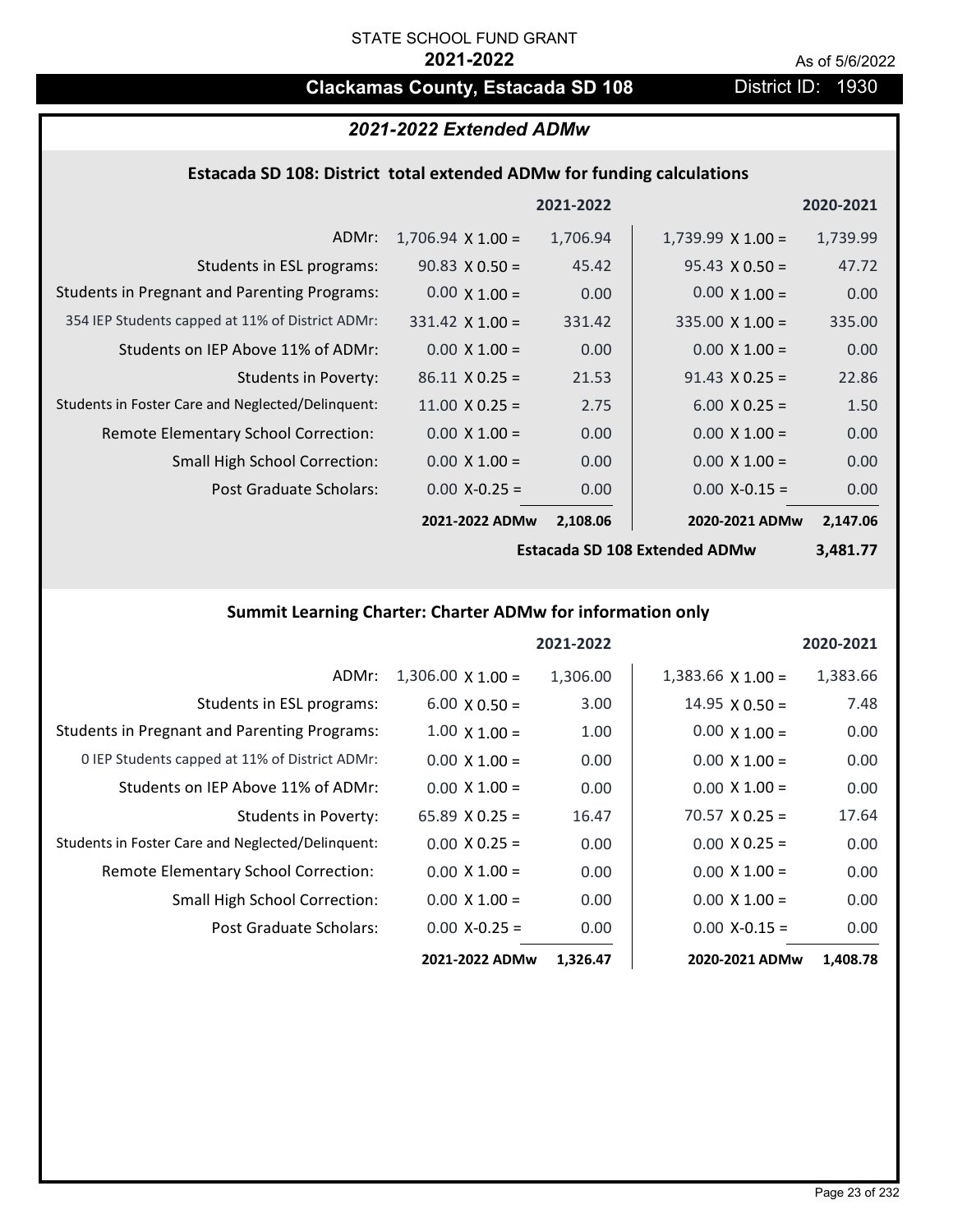# **Summit Community College High School: Charter ADMw for information only**

|                                                     |                      | 2021-2022 |                      | 2020-2021 |
|-----------------------------------------------------|----------------------|-----------|----------------------|-----------|
| ADMr:                                               | $0.00 \times 1.00 =$ | 0.00      | $0.00 \times 1.00 =$ | 0.00      |
| Students in ESL programs:                           | $0.00 \times 0.50 =$ | 0.00      | $0.00 \times 0.50 =$ | 0.00      |
| <b>Students in Pregnant and Parenting Programs:</b> | $0.00 \times 1.00 =$ | 0.00      | $0.00 \times 1.00 =$ | 0.00      |
| 0 IEP Students capped at 11% of District ADMr:      | $0.00 \times 1.00 =$ | 0.00      | $0.00 \times 1.00 =$ | 0.00      |
| Students on IEP Above 11% of ADMr:                  | $0.00 \times 1.00 =$ | 0.00      | $0.00 \times 1.00 =$ | 0.00      |
| Students in Poverty:                                | $0.00 \times 0.25 =$ | 0.00      | $0.00 \times 0.25 =$ | 0.00      |
| Students in Foster Care and Neglected/Delinquent:   | $0.00 \times 0.25 =$ | 0.00      | $0.00 \times 0.25 =$ | 0.00      |
| Remote Elementary School Correction:                | $0.00 \times 1.00 =$ | 0.00      | $0.00 \times 1.00 =$ | 0.00      |
| <b>Small High School Correction:</b>                | $0.00 \times 1.00 =$ | 0.00      | $0.00 \times 1.00 =$ | 0.00      |
| Post Graduate Scholars:                             | $0.00 X - 0.25 =$    | 0.00      | $0.00$ X-0.15 =      | 0.00      |
|                                                     | 2021-2022 ADMw       | 0.00      | 2020-2021 ADMw       | 0.00      |

**Estacada SD 108 Extended ADMw 3,481.77**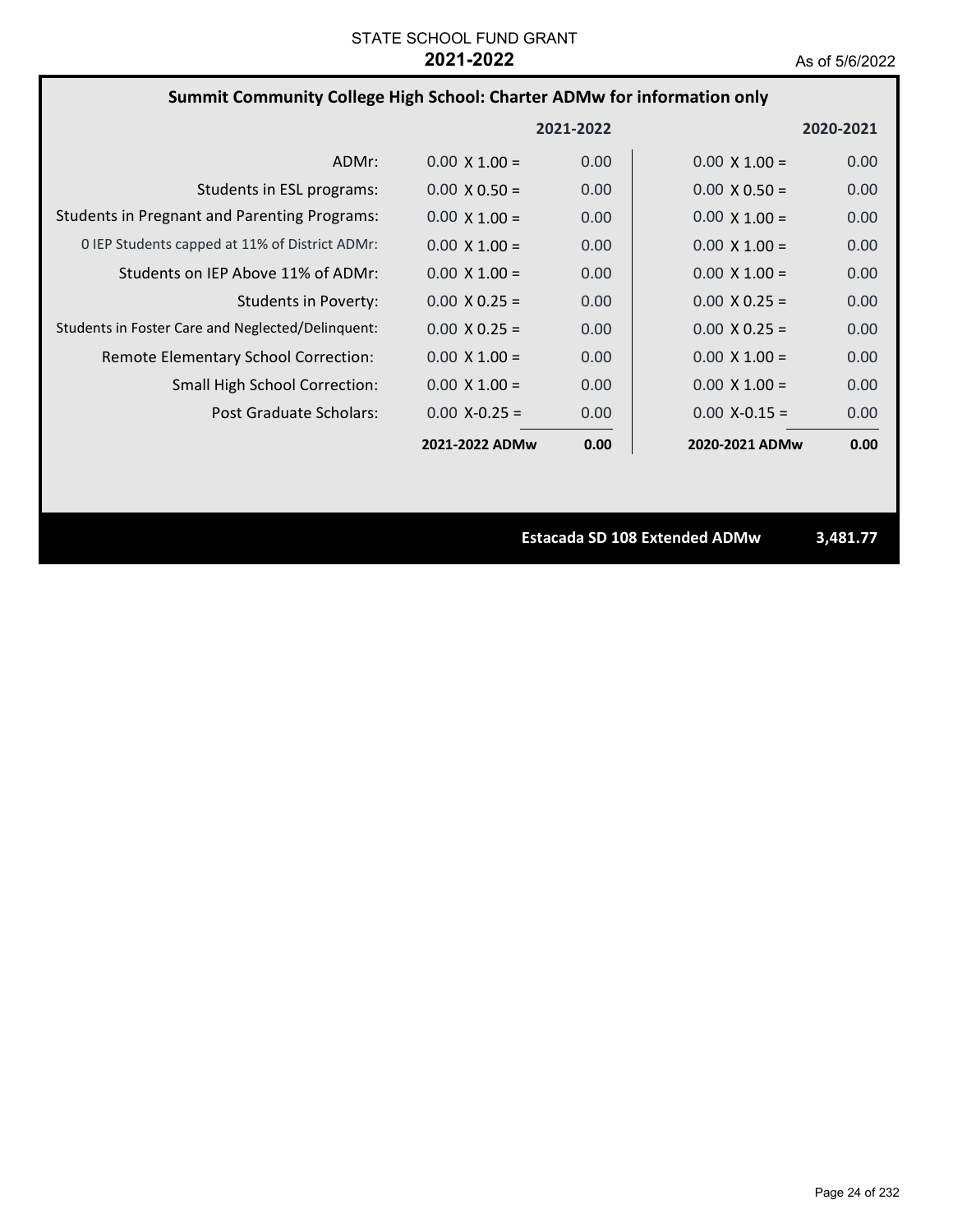# **Clackamas County, Gladstone SD 115** District ID: 1931

| 2021-2022 Extended ADMw                                                 |                          |           |                                       |           |
|-------------------------------------------------------------------------|--------------------------|-----------|---------------------------------------|-----------|
| Gladstone SD 115: District total extended ADMw for funding calculations |                          |           |                                       |           |
|                                                                         |                          | 2021-2022 |                                       | 2020-2021 |
| ADMr:                                                                   | $1,747.94 \times 1.00 =$ | 1,747.94  | $1,798.08 \times 1.00 =$              | 1,798.08  |
| Students in ESL programs:                                               | $86.23 \times 0.50 =$    | 43.12     | $88.51 \times 0.50 =$                 | 44.26     |
| <b>Students in Pregnant and Parenting Programs:</b>                     | $0.00 \times 1.00 =$     | 0.00      | $1.00 \times 1.00 =$                  | 1.00      |
| 275 IEP Students capped at 11% of District ADMr:                        | 192.27 $X$ 1.00 =        | 192.27    | 197.79 $X$ 1.00 =                     | 197.79    |
| Students on IEP Above 11% of ADMr:                                      | $13.40 \times 1.00 =$    | 13.40     | $13.40 \times 1.00 =$                 | 13.40     |
| <b>Students in Poverty:</b>                                             | $140.41$ X 0.25 =        | 35.10     | $226.04$ X 0.25 =                     | 56.51     |
| Students in Foster Care and Neglected/Delinquent:                       | $1.00 \times 0.25 =$     | 0.25      | $1.00 \times 0.25 =$                  | 0.25      |
| Remote Elementary School Correction:                                    | $0.00 \times 1.00 =$     | 0.00      | $0.00 \times 1.00 =$                  | 0.00      |
| <b>Small High School Correction:</b>                                    | $0.00 \times 1.00 =$     | 0.00      | $0.00 \times 1.00 =$                  | 0.00      |
| Post Graduate Scholars:                                                 | $0.00$ X-0.25 =          | 0.00      | $0.00$ X-0.15 =                       | 0.00      |
|                                                                         | 2021-2022 ADMw           | 2,032.08  | 2020-2021 ADMw                        | 2,111.28  |
|                                                                         |                          |           | <b>Gladstone SD 115 Extended ADMw</b> | 2,111.28  |
|                                                                         |                          |           |                                       |           |
|                                                                         |                          |           | <b>Gladstone SD 115 Extended ADMw</b> | 2,111.28  |
|                                                                         |                          |           |                                       |           |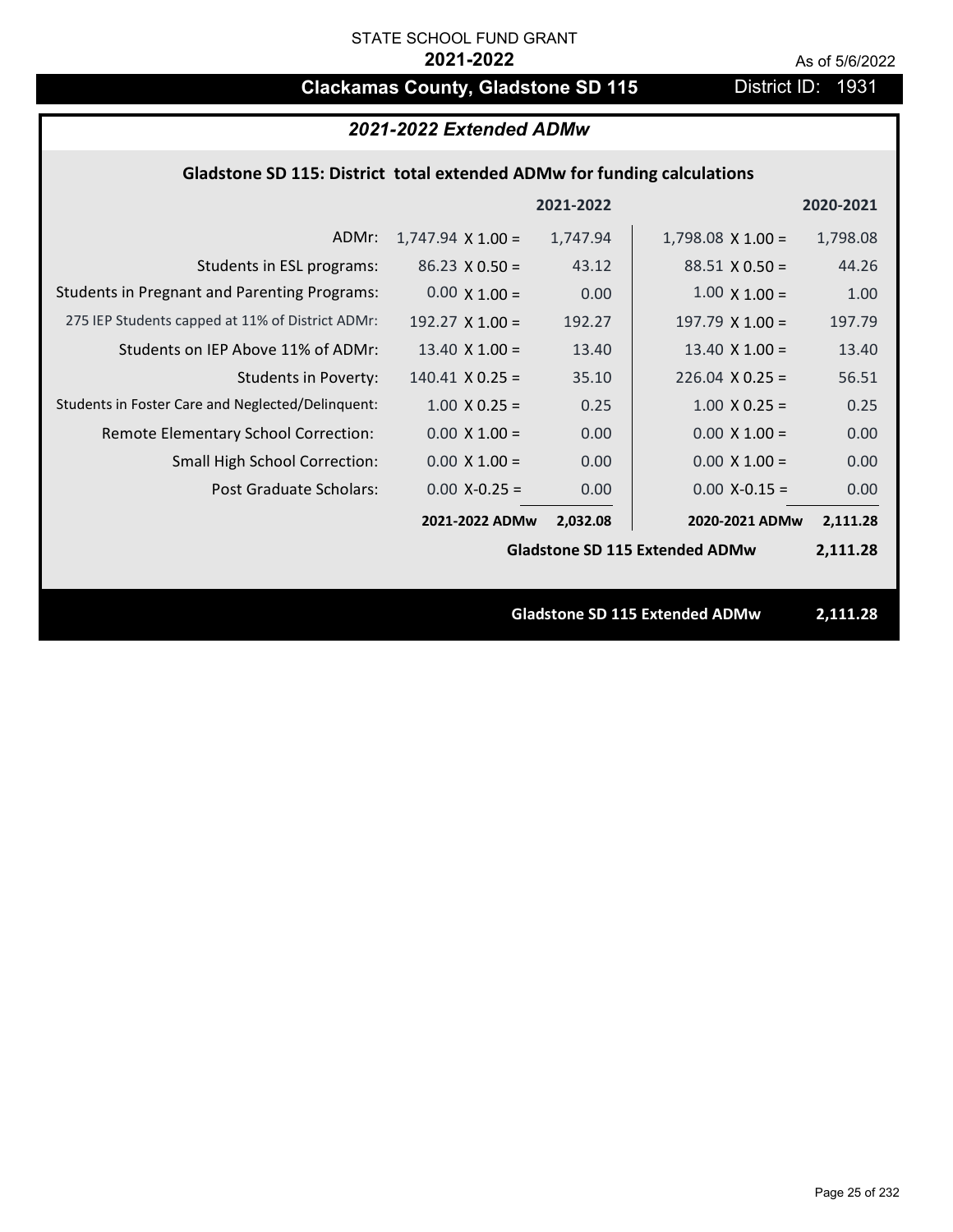# **Clatsop County, Astoria SD 1** District ID: 1933

## *2021-2022 Extended ADMw*

## **Astoria SD 1: District total extended ADMw for funding calculations**

|                                                     |                          | 2021-2022 |                                   | 2020-2021 |
|-----------------------------------------------------|--------------------------|-----------|-----------------------------------|-----------|
| ADMr:                                               | $1,742.57 \times 1.00 =$ | 1,742.57  | $1,781.82 \times 1.00 =$          | 1,781.82  |
| Students in ESL programs:                           | $97.81 \times 0.50 =$    | 48.91     | $99.56 \times 0.50 =$             | 49.78     |
| <b>Students in Pregnant and Parenting Programs:</b> | $1.01 \times 1.00 =$     | 1.01      | $1.00 \times 1.00 =$              | 1.00      |
| 247 IEP Students capped at 11% of District ADMr:    | $191.68$ X 1.00 =        | 191.68    | $196.00 \times 1.00 =$            | 196.00    |
| Students on IEP Above 11% of ADMr:                  | $11.60$ X $1.00 =$       | 11.60     | $11.60$ X $1.00 =$                | 11.60     |
| <b>Students in Poverty:</b>                         | 192.58 $X$ 0.25 =        | 48.15     | $249.94 \times 0.25 =$            | 62.49     |
| Students in Foster Care and Neglected/Delinquent:   | $10.00 \times 0.25 =$    | 2.50      | $10.00 \times 0.25 =$             | 2.50      |
| Remote Elementary School Correction:                | $0.00 \times 1.00 =$     | 0.00      | $0.00 \times 1.00 =$              | 0.00      |
| <b>Small High School Correction:</b>                | $0.00 \times 1.00 =$     | 0.00      | $0.00 \times 1.00 =$              | 0.00      |
| Post Graduate Scholars:                             | $0.00$ X-0.25 =          | 0.00      | $0.00$ X-0.15 =                   | 0.00      |
|                                                     | 2021-2022 ADMw           | 2,046.41  | 2020-2021 ADMw                    | 2,105.19  |
|                                                     |                          |           | <b>Astoria SD 1 Extended ADMw</b> | 2,105.19  |
|                                                     |                          |           |                                   |           |
|                                                     |                          |           | <b>Astoria SD 1 Extended ADMw</b> | 2,105.19  |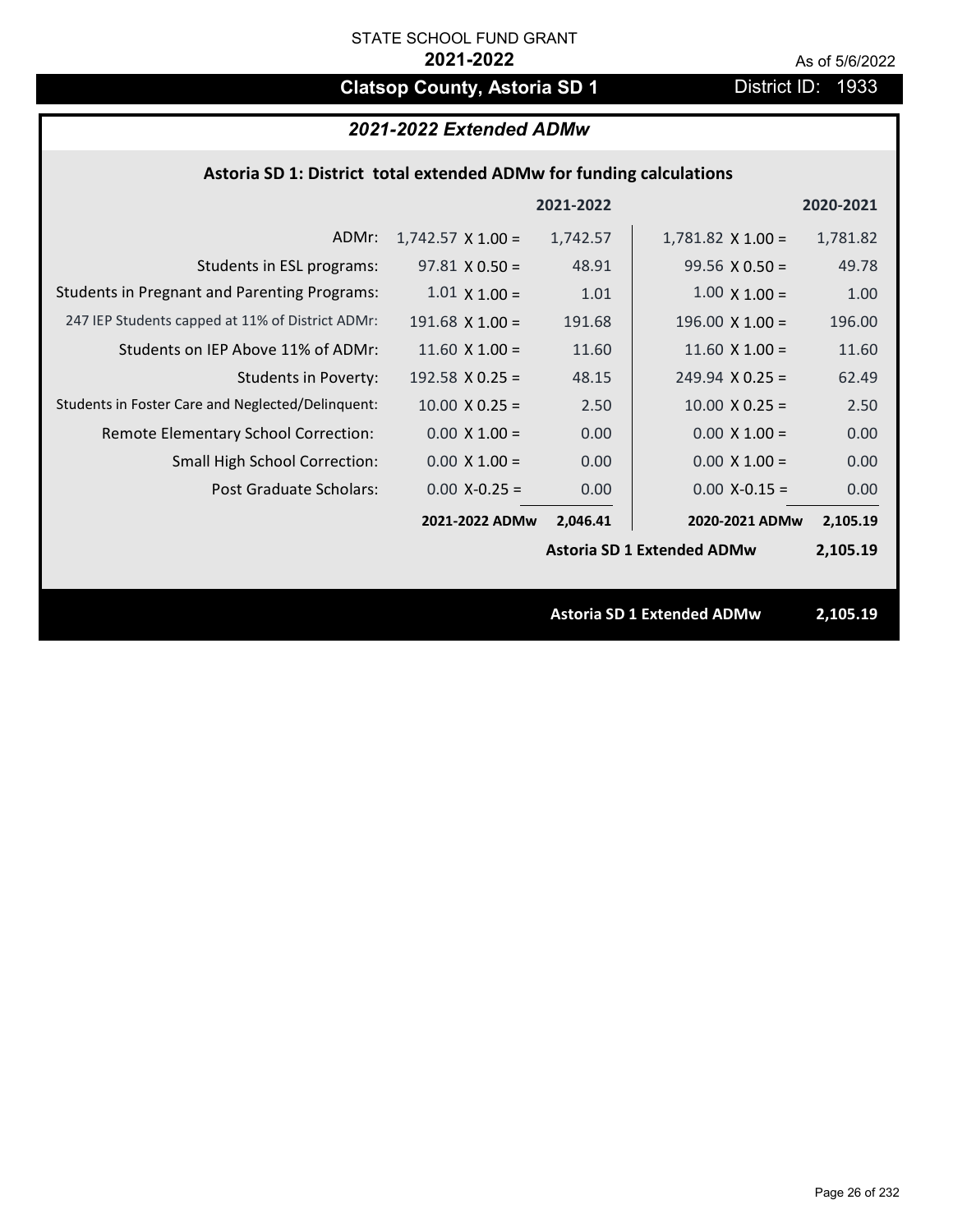# **Clatsop County, Knappa SD 4** District ID: 2262

# *2021-2022 Extended ADMw*

| Knappa SD 4: District total extended ADMw for funding calculations |  |  |  |
|--------------------------------------------------------------------|--|--|--|
|--------------------------------------------------------------------|--|--|--|

|                                                     |                        | 2021-2022 |                           | 2020-2021 |
|-----------------------------------------------------|------------------------|-----------|---------------------------|-----------|
| ADMr:                                               | $468.73 \times 1.00 =$ | 468.73    | 484.32 $\times$ 1.00 =    | 484.32    |
| Students in ESL programs:                           | $5.00 \times 0.50 =$   | 2.50      | $5.50 \times 0.50 =$      | 2.75      |
| <b>Students in Pregnant and Parenting Programs:</b> | $0.00 \times 1.00 =$   | 0.00      | $0.00 \times 1.00 =$      | 0.00      |
| 101 IEP Students capped at 11% of District ADMr:    | $51.56 \times 1.00 =$  | 51.56     | 53.28 $\times$ 1.00 =     | 53.28     |
| Students on IEP Above 11% of ADMr:                  | $10.90 \times 1.00 =$  | 10.90     | $10.90 \times 1.00 =$     | 10.90     |
| <b>Students in Poverty:</b>                         | 48.84 $X$ 0.25 =       | 12.21     | 43.31 $X$ 0.25 =          | 10.83     |
| Students in Foster Care and Neglected/Delinquent:   | $0.00 \times 0.25 =$   | 0.00      | $2.00 \times 0.25 =$      | 0.50      |
| Remote Elementary School Correction:                | $0.00 \times 1.00 =$   | 0.00      | $0.00 \times 1.00 =$      | 0.00      |
| <b>Small High School Correction:</b>                | $85.45 \times 1.00 =$  | 85.45     | $85.45 \times 1.00 =$     | 85.45     |
| Post Graduate Scholars:                             | $0.00$ X-0.25 =        | 0.00      | $0.00$ X-0.15 =           | 0.00      |
|                                                     | 2021-2022 ADMw         | 631.35    | 2020-2021 ADMw            | 648.02    |
|                                                     |                        |           | Knappa SD 4 Extended ADMw | 648.02    |
|                                                     |                        |           |                           |           |
|                                                     |                        |           | Knappa SD 4 Extended ADMw | 648.02    |
|                                                     |                        |           |                           |           |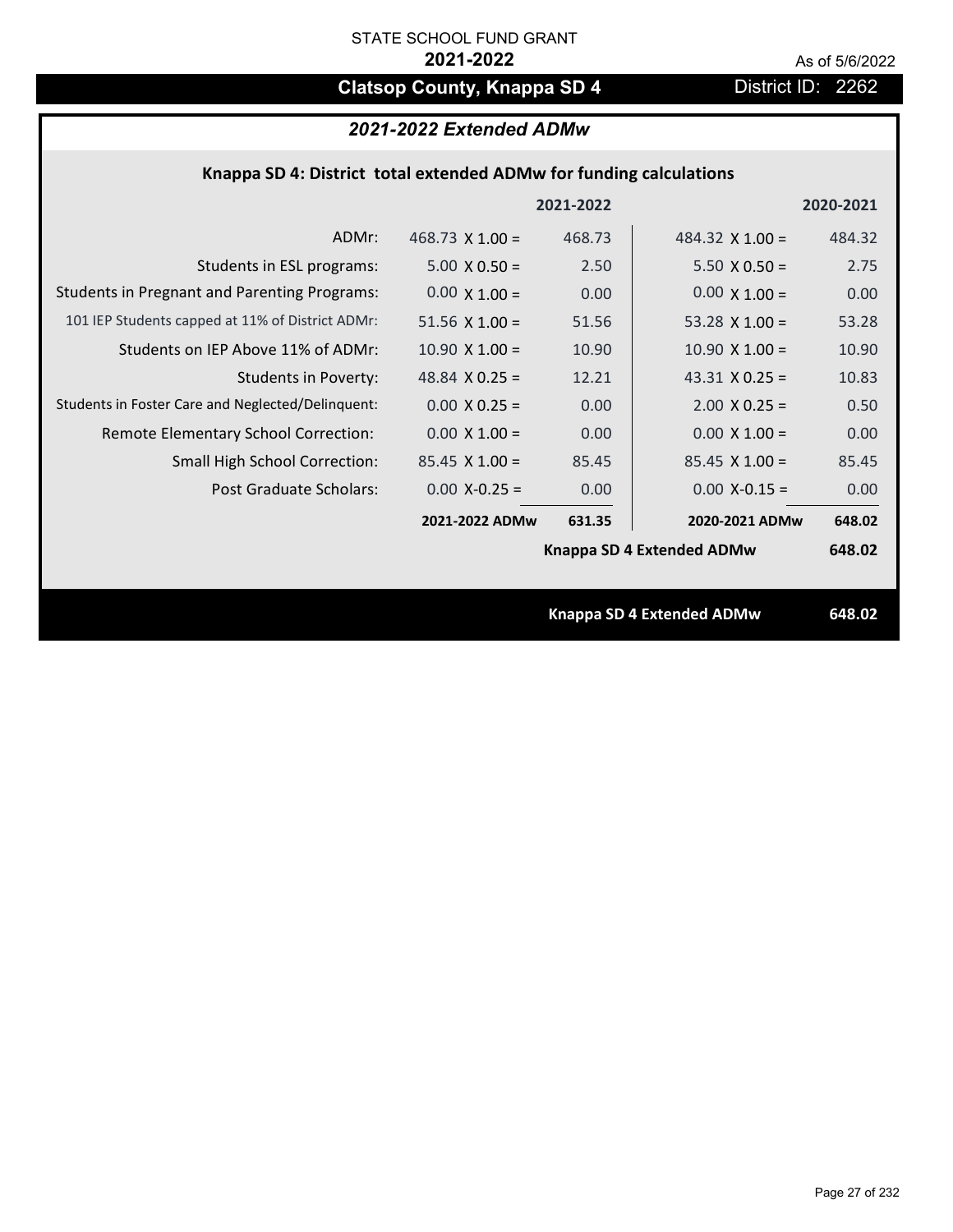# **Clatsop County, Jewell SD 8** District ID: 1934

# *2021-2022 Extended ADMw*

| Jewell SD 8: District total extended ADMw for funding calculations |                        |           |                       |           |
|--------------------------------------------------------------------|------------------------|-----------|-----------------------|-----------|
|                                                                    |                        | 2021-2022 |                       | 2020-2021 |
| ADMr:                                                              | $127.01 \times 1.00 =$ | 127.01    | 103.33 $X$ 1.00 =     | 103.33    |
| Students in ESL programs:                                          | $0.00 \times 0.50 =$   | 0.00      | $0.00 \times 0.50 =$  | 0.00      |
| <b>Students in Pregnant and Parenting Programs:</b>                | $0.00 \times 1.00 =$   | 0.00      | $0.00 \times 1.00 =$  | 0.00      |
| 25 IEP Students capped at 11% of District ADMr:                    | $13.97 \times 1.00 =$  | 13.97     | $11.37 \times 1.00 =$ | 11.37     |
| Students on IEP Above 11% of ADMr:                                 | $7.50 \times 1.00 =$   | 7.50      | $7.50 \times 1.00 =$  | 7.50      |
| <b>Students in Poverty:</b>                                        | $29.97 \times 0.25 =$  | 7.49      | $30.19 \times 0.25 =$ | 7.55      |
| Students in Foster Care and Neglected/Delinquent:                  | $0.00 \times 0.25 =$   | 0.00      | $0.00 \times 0.25 =$  | 0.00      |
| Remote Elementary School Correction:                               | $60.74 \times 1.00 =$  | 60.74     | $60.74 \times 1.00 =$ | 60.74     |

**267.17 240.94 2021‐2022 ADMw 2020‐2021 ADMw** Small High School Correction:  $50.46 \times 1.00 = 50.46$ 50.46 X 1.00 = 50.46 **Jewell SD 8 Extended ADMw** Post Graduate Scholars:  $0.00 \text{ X} - 0.25 = 0.00 \text{ X} - 0.15 = 0.00 \text{ X} - 0.15 = 0.00 \text{ X} - 0.00 \text{ X} - 0.00 \text{ X} - 0.00 \text{ X} - 0.00 \text{ X} - 0.00 \text{ X} - 0.00 \text{ X} - 0.00 \text{ X} - 0.00 \text{ X} - 0.00 \text{ X} - 0.00 \text{ X} - 0.00 \text{ X} - 0.00 \text{ X} - 0.$ 

**Jewell SD 8 Extended ADMw 267.17**

**267.17**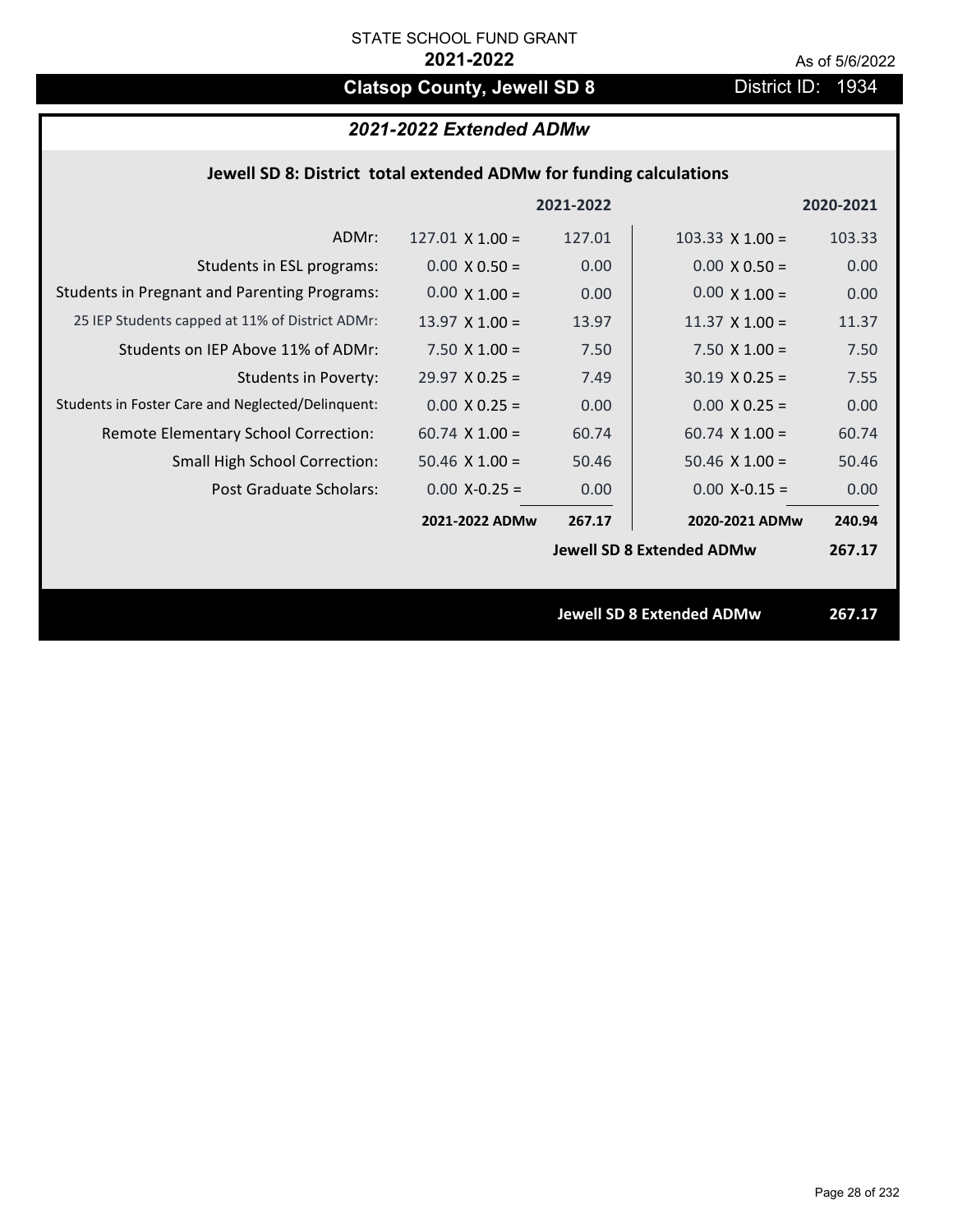# **Clatsop County, Seaside SD 10** District ID: 1935

## *2021-2022 Extended ADMw*

## **Seaside SD 10: District total extended ADMw for funding calculations**

|                                                     |                          | 2021-2022 |                          | 2020-2021 |
|-----------------------------------------------------|--------------------------|-----------|--------------------------|-----------|
| ADMr:                                               | $1,442.23 \times 1.00 =$ | 1,442.23  | $1,463.95 \times 1.00 =$ | 1,463.95  |
| Students in ESL programs:                           | $194.61$ X 0.50 =        | 97.31     | $146.68 \times 0.50 =$   | 73.34     |
| <b>Students in Pregnant and Parenting Programs:</b> | $0.00 \times 1.00 =$     | 0.00      | $0.00 \times 1.00 =$     | 0.00      |
| 214 IEP Students capped at 11% of District ADMr:    | $163.99 \times 1.00 =$   | 163.99    | $165.63 \times 1.00 =$   | 165.63    |
| Students on IEP Above 11% of ADMr:                  | $22.70 \times 1.00 =$    | 22.70     | $22.70 \times 1.00 =$    | 22.70     |
| <b>Students in Poverty:</b>                         | $185.77 \times 0.25 =$   | 46.44     | $197.44 \times 0.25 =$   | 49.36     |
| Students in Foster Care and Neglected/Delinquent:   | $5.00 \times 0.25 =$     | 1.25      | $6.00 \times 0.25 =$     | 1.50      |
| Remote Elementary School Correction:                | $0.00 \times 1.00 =$     | 0.00      | $0.00 \times 1.00 =$     | 0.00      |
| <b>Small High School Correction:</b>                | $0.00 \times 1.00 =$     | 0.00      | $0.00 \times 1.00 =$     | 0.00      |
| Post Graduate Scholars:                             | $0.00$ X-0.25 =          | 0.00      | $0.00$ X-0.15 =          | 0.00      |
|                                                     | 2021-2022 ADMw           | 1,773.92  | 2020-2021 ADMw           | 1,776.48  |

**Seaside SD 10 Extended ADMw**

**1,828.08**

## **The Cannon Beach Academy: Charter ADMw for information only**

|                                                     |                       | 2021-2022 |                       | 2020-2021 |
|-----------------------------------------------------|-----------------------|-----------|-----------------------|-----------|
| ADMr:                                               | 48.58 $\times$ 1.00 = | 48.58     | 41.77 $\times$ 1.00 = | 41.77     |
| Students in ESL programs:                           | $8.03 \times 0.50 =$  | 4.02      | $7.51 \times 0.50 =$  | 3.76      |
| <b>Students in Pregnant and Parenting Programs:</b> | $0.00 \times 1.00 =$  | 0.00      | $0.00 \times 1.00 =$  | 0.00      |
| 0 IEP Students capped at 11% of District ADMr:      | $0.00 \times 1.00 =$  | 0.00      | $0.00 \times 1.00 =$  | 0.00      |
| Students on IEP Above 11% of ADMr:                  | $0.00 \times 1.00 =$  | 0.00      | $0.00 \times 1.00 =$  | 0.00      |
| Students in Poverty:                                | 6.26 $X$ 0.25 =       | 1.57      | $5.63 \times 0.25 =$  | 1.41      |
| Students in Foster Care and Neglected/Delinquent:   | $0.00 \times 0.25 =$  | 0.00      | $0.00 \times 0.25 =$  | 0.00      |
| Remote Elementary School Correction:                | $0.00 \times 1.00 =$  | 0.00      | $0.00 \times 1.00 =$  | 0.00      |
| <b>Small High School Correction:</b>                | $0.00 \times 1.00 =$  | 0.00      | $0.00 \times 1.00 =$  | 0.00      |
| Post Graduate Scholars:                             | $0.00 X - 0.25 =$     | 0.00      | $0.00 X - 0.15 =$     | 0.00      |
|                                                     | 2021-2022 ADMw        | 54.16     | 2020-2021 ADMw        | 46.93     |

**Seaside SD 10 Extended ADMw 1,828.08**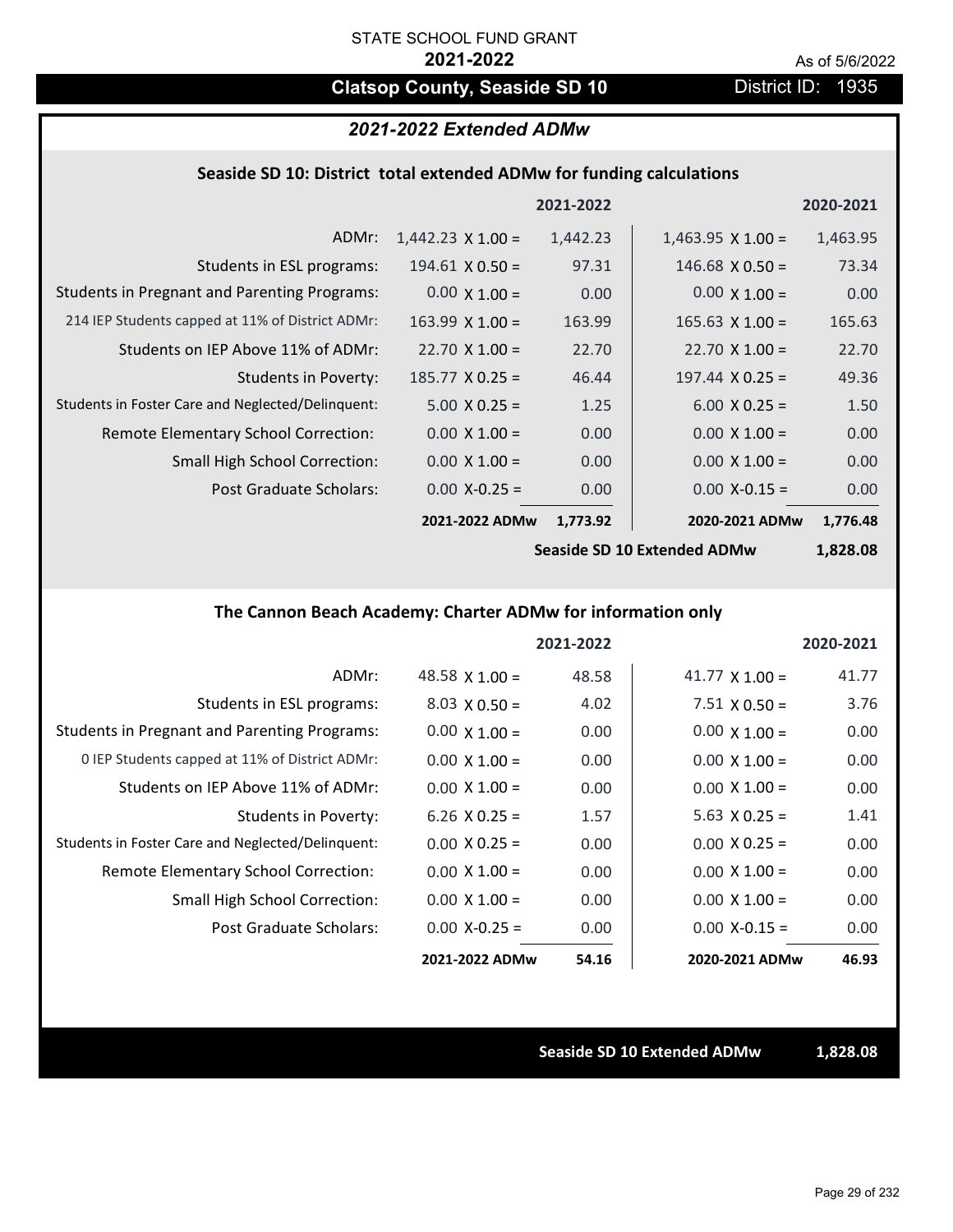# **Clatsop County, Warrenton-Hammond SD 30** District ID: 1936

| 2021-2022 Extended ADMw                                                        |                        |           |                                              |           |  |
|--------------------------------------------------------------------------------|------------------------|-----------|----------------------------------------------|-----------|--|
| Warrenton-Hammond SD 30: District total extended ADMw for funding calculations |                        |           |                                              |           |  |
|                                                                                |                        | 2021-2022 |                                              | 2020-2021 |  |
| ADMr:                                                                          | $974.70 \times 1.00 =$ | 974.70    | $867.51 \times 1.00 =$                       | 867.51    |  |
| Students in ESL programs:                                                      | $28.52 \times 0.50 =$  | 14.26     | $29.12 \times 0.50 =$                        | 14.56     |  |
| <b>Students in Pregnant and Parenting Programs:</b>                            | $0.00 \times 1.00 =$   | 0.00      | $0.00 \times 1.00 =$                         | 0.00      |  |
| 148 IEP Students capped at 11% of District ADMr:                               | $107.22 \times 1.00 =$ | 107.22    | $95.43 \times 1.00 =$                        | 95.43     |  |
| Students on IEP Above 11% of ADMr:                                             | $22.70 \times 1.00 =$  | 22.70     | $22.70 \times 1.00 =$                        | 22.70     |  |
| <b>Students in Poverty:</b>                                                    | $106.47$ X 0.25 =      | 26.62     | $105.00 \times 0.25 =$                       | 26.25     |  |
| Students in Foster Care and Neglected/Delinquent:                              | 4.00 $X$ 0.25 =        | 1.00      | $3.00 X 0.25 =$                              | 0.75      |  |
| Remote Elementary School Correction:                                           | $0.00 \times 1.00 =$   | 0.00      | $0.00 \times 1.00 =$                         | 0.00      |  |
| <b>Small High School Correction:</b>                                           | 69.88 $\times$ 1.00 =  | 69.88     | 69.88 $\times$ 1.00 =                        | 69.88     |  |
| Post Graduate Scholars:                                                        | $0.00$ X-0.25 =        | 0.00      | $0.00$ X-0.15 =                              | 0.00      |  |
|                                                                                | 2021-2022 ADMw         | 1,216.37  | 2020-2021 ADMw                               | 1,097.08  |  |
|                                                                                |                        |           | <b>Warrenton-Hammond SD 30 Extended ADMw</b> | 1,216.37  |  |
|                                                                                |                        |           |                                              |           |  |
|                                                                                |                        |           | <b>Warrenton-Hammond SD 30 Extended ADMw</b> | 1,216.37  |  |
|                                                                                |                        |           |                                              |           |  |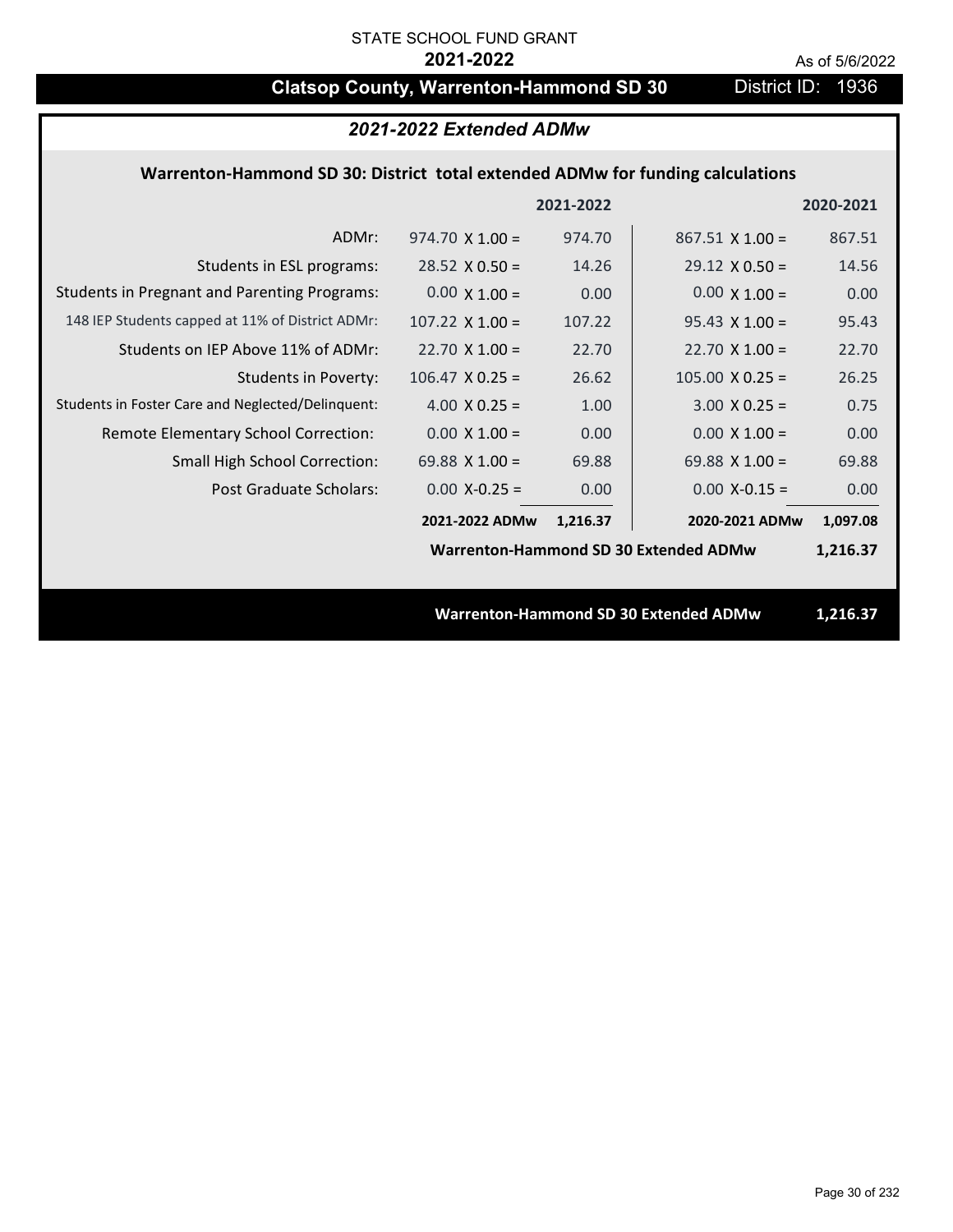# **Columbia County, Scappoose SD 1J** District ID: 1944

# *2021-2022 Extended ADMw*

## **Scappoose SD 1J: District total extended ADMw for funding calculations**

|                                                     |                          | 2021-2022 |                          | 2020-2021 |
|-----------------------------------------------------|--------------------------|-----------|--------------------------|-----------|
| ADMr:                                               | $1,897.75 \times 1.00 =$ | 1,897.75  | $1,786.77 \times 1.00 =$ | 1,786.77  |
| Students in ESL programs:                           | $48.45 \times 0.50 =$    | 24.23     | $34.41 \times 0.50 =$    | 17.21     |
| <b>Students in Pregnant and Parenting Programs:</b> | $0.00 \times 1.00 =$     | 0.00      | $0.00 \times 1.00 =$     | 0.00      |
| 332 IEP Students capped at 11% of District ADMr:    | $238.65 \times 1.00 =$   | 238.65    | $228.54 \times 1.00 =$   | 228.54    |
| Students on IEP Above 11% of ADMr:                  | $28.20 \times 1.00 =$    | 28.20     | $28.20 \times 1.00 =$    | 28.20     |
| <b>Students in Poverty:</b>                         | $132.26 \times 0.25 =$   | 33.07     | 133.54 $X$ 0.25 =        | 33.39     |
| Students in Foster Care and Neglected/Delinquent:   | $7.00 \times 0.25 =$     | 1.75      | $6.00 \times 0.25 =$     | 1.50      |
| Remote Elementary School Correction:                | $0.00 \times 1.00 =$     | 0.00      | $0.00 \times 1.00 =$     | 0.00      |
| <b>Small High School Correction:</b>                | $0.00 \times 1.00 =$     | 0.00      | $0.00 \times 1.00 =$     | 0.00      |
| Post Graduate Scholars:                             | $0.00$ X-0.25 =          | 0.00      | $0.00$ X-0.15 =          | 0.00      |
|                                                     | 2021-2022 ADMw           | 2,223.64  | 2020-2021 ADMw           | 2,095.60  |

**Scappoose SD 1J Extended ADMw**

**2,538.68**

## **South Columbia Family School: Charter ADMw for information only**

|                                                     |                      | 2021-2022 |                       | 2020-2021 |
|-----------------------------------------------------|----------------------|-----------|-----------------------|-----------|
| ADMr:                                               | 58.78 $X$ 1.00 =     | 58.78     | $74.93 \times 1.00 =$ | 74.93     |
| Students in ESL programs:                           | $0.00 \times 0.50 =$ | 0.00      | $0.00 \times 0.50 =$  | 0.00      |
| <b>Students in Pregnant and Parenting Programs:</b> | $0.00 \times 1.00 =$ | 0.00      | $0.00 \times 1.00 =$  | 0.00      |
| 0 IEP Students capped at 11% of District ADMr:      | $0.00 \times 1.00 =$ | 0.00      | $0.00 \times 1.00 =$  | 0.00      |
| Students on IEP Above 11% of ADMr:                  | $0.00 \times 1.00 =$ | 0.00      | $0.00 \times 1.00 =$  | 0.00      |
| Students in Poverty:                                | $4.10 \times 0.25 =$ | 1.03      | $5.60 \times 0.25 =$  | 1.40      |
| Students in Foster Care and Neglected/Delinquent:   | $0.00 \times 0.25 =$ | 0.00      | $0.00 \times 0.25 =$  | 0.00      |
| Remote Elementary School Correction:                | $0.00 \times 1.00 =$ | 0.00      | $0.00 \times 1.00 =$  | 0.00      |
| <b>Small High School Correction:</b>                | $0.00 \times 1.00 =$ | 0.00      | $0.00 \times 1.00 =$  | 0.00      |
| Post Graduate Scholars:                             | $0.00 X - 0.25 =$    | 0.00      | $0.00 X - 0.15 =$     | 0.00      |
|                                                     | 2021-2022 ADMw       | 59.81     | 2020-2021 ADMw        | 76.33     |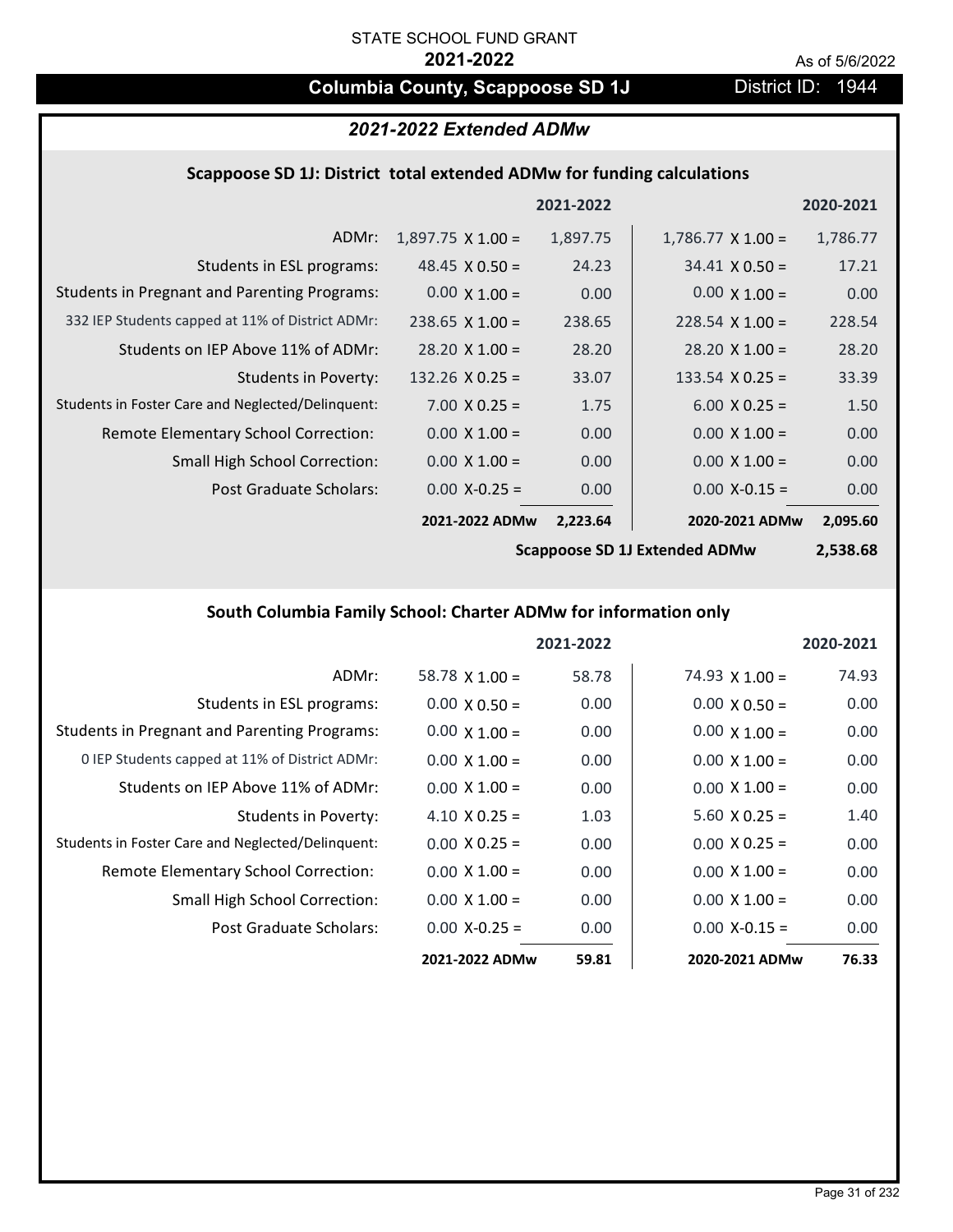# **Sauvie Island School: Charter ADMw for information only**

|                                                     |                        | 2021-2022 |                        | 2020-2021 |
|-----------------------------------------------------|------------------------|-----------|------------------------|-----------|
| ADMr:                                               | $212.97 \times 1.00 =$ | 212.97    | $215.92 \times 1.00 =$ | 215.92    |
| Students in ESL programs:                           | $7.00 \times 0.50 =$   | 3.50      | $6.00 \times 0.50 =$   | 3.00      |
| <b>Students in Pregnant and Parenting Programs:</b> | $0.00 \times 1.00 =$   | 0.00      | $0.00 \times 1.00 =$   | 0.00      |
| 0 IEP Students capped at 11% of District ADMr:      | $0.00 \times 1.00 =$   | 0.00      | $0.00 \times 1.00 =$   | 0.00      |
| Students on IEP Above 11% of ADMr:                  | $0.00 \times 1.00 =$   | 0.00      | $0.00 \times 1.00 =$   | 0.00      |
| Students in Poverty:                                | $14.84 \times 0.25 =$  | 3.71      | $16.14 \times 0.25 =$  | 4.04      |
| Students in Foster Care and Neglected/Delinquent:   | $0.00 \times 0.25 =$   | 0.00      | $0.00 \times 0.25 =$   | 0.00      |
| Remote Elementary School Correction:                | $35.06 \times 1.00 =$  | 35.06     | $35.06 \times 1.00 =$  | 35.06     |
| <b>Small High School Correction:</b>                | $0.00 \times 1.00 =$   | 0.00      | $0.00 \times 1.00 =$   | 0.00      |
| Post Graduate Scholars:                             | $0.00 X - 0.25 =$      | 0.00      | $0.00 X - 0.15 =$      | 0.00      |
|                                                     | 2021-2022 ADMw         | 255.24    | 2020-2021 ADMw         | 258.02    |

**Scappoose SD 1J Extended ADMw 2,538.68**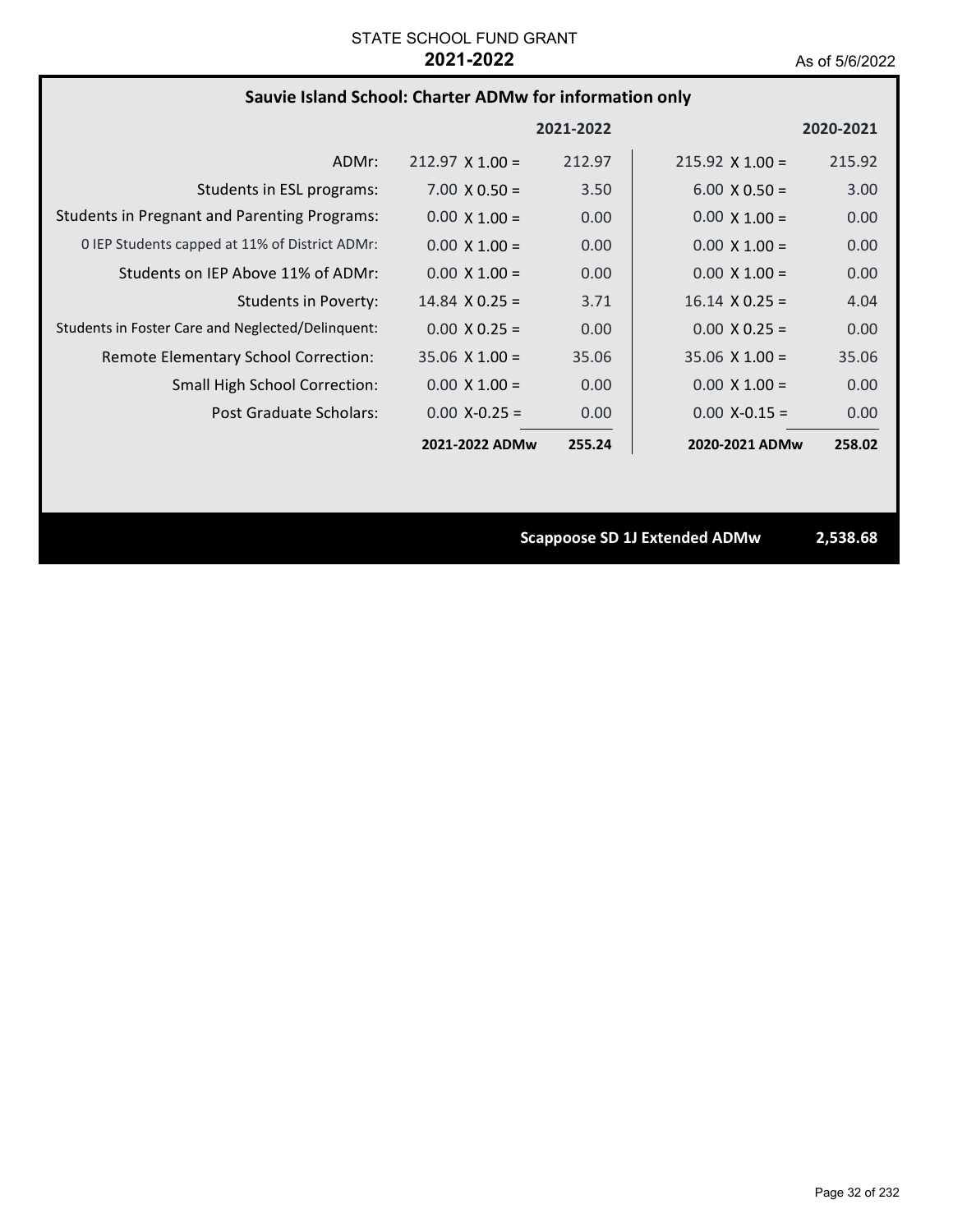# **Columbia County, Clatskanie SD 6J** District ID: 1945

|           | 2021-2022 Extended ADMw                                                 |           |                       |                                                     |  |  |
|-----------|-------------------------------------------------------------------------|-----------|-----------------------|-----------------------------------------------------|--|--|
|           | Clatskanie SD 6J: District total extended ADMw for funding calculations |           |                       |                                                     |  |  |
| 2020-2021 |                                                                         | 2021-2022 |                       |                                                     |  |  |
| 642.56    | 642.56 $\times$ 1.00 =                                                  | 656.57    | 656.57 $X$ 1.00 =     | ADMr:                                               |  |  |
| 1.58      | $3.15 \times 0.50 =$                                                    | 1.50      | $3.00 \times 0.50 =$  | Students in ESL programs:                           |  |  |
| 0.00      | $0.00 \times 1.00 =$                                                    | 0.00      | $0.00 \times 1.00 =$  | <b>Students in Pregnant and Parenting Programs:</b> |  |  |
| 70.68     | 70.68 $X$ 1.00 =                                                        | 72.22     | $72.22 \times 1.00 =$ | 116 IEP Students capped at 11% of District ADMr:    |  |  |
| 64.00     | $64.00 \times 1.00 =$                                                   | 64.00     | $64.00 \times 1.00 =$ | Students on IEP Above 11% of ADMr:                  |  |  |
| 24.43     | $97.71 \times 0.25 =$                                                   | 22.94     | $91.74$ X 0.25 =      | <b>Students in Poverty:</b>                         |  |  |
| 1.50      | $6.00 \times 0.25 =$                                                    | 1.50      | $6.00 \times 0.25 =$  | Students in Foster Care and Neglected/Delinquent:   |  |  |
| 0.00      | $0.00 \times 1.00 =$                                                    | 0.00      | $0.00 \times 1.00 =$  | Remote Elementary School Correction:                |  |  |
| 88.36     | $88.36$ X 1.00 =                                                        | 88.36     | $88.36$ X 1.00 =      | <b>Small High School Correction:</b>                |  |  |
| 0.00      | $0.00$ X-0.15 =                                                         | 0.00      | $0.00 X - 0.25 =$     | Post Graduate Scholars:                             |  |  |
| 893.10    | 2020-2021 ADMw                                                          | 907.09    | 2021-2022 ADMw        |                                                     |  |  |

**Clatskanie SD 6J Extended ADMw**

**Clatskanie SD 6J Extended ADMw 907.09**

**907.09**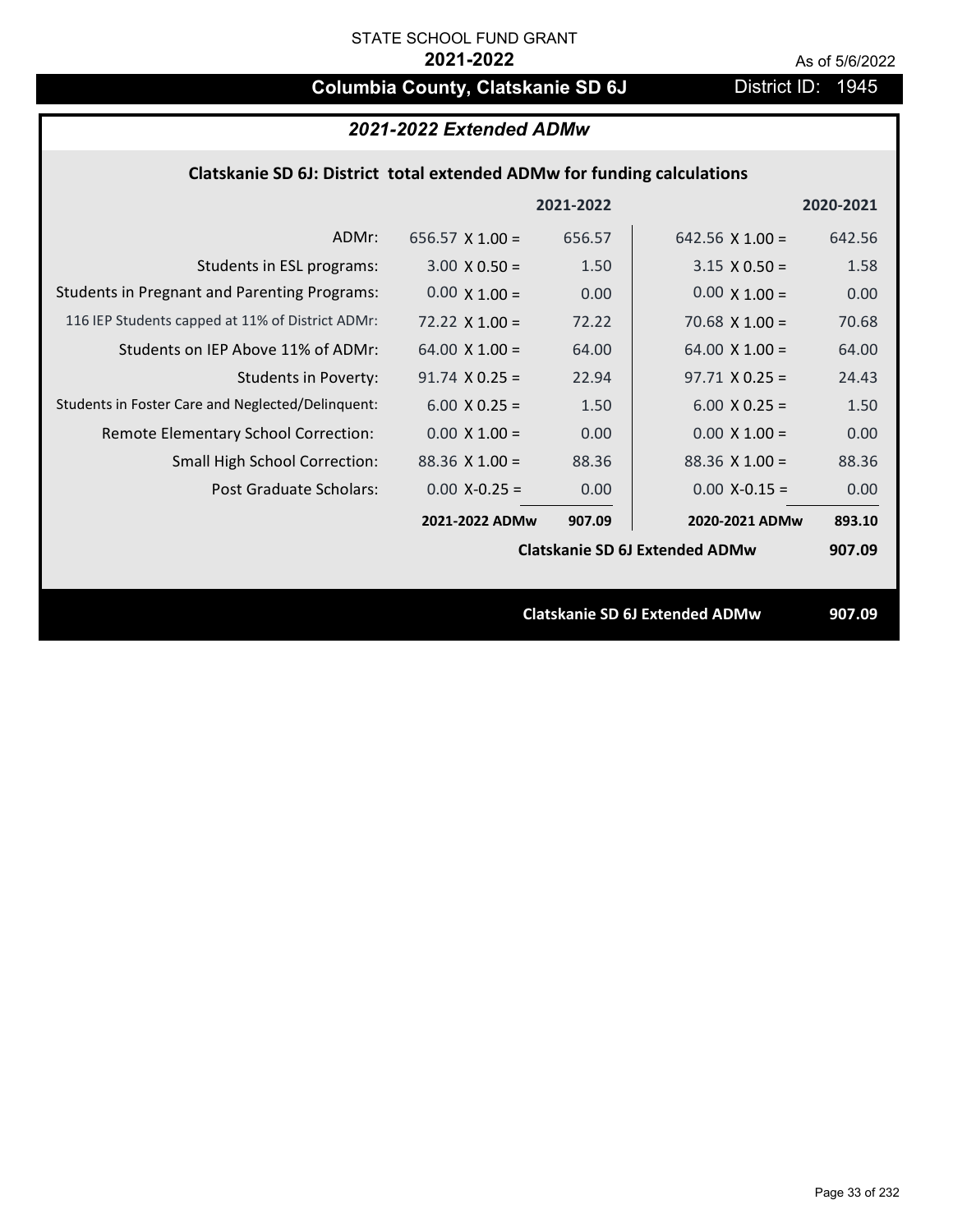# **Columbia County, Rainier SD 13** District ID: 1946

# *2021-2022 Extended ADMw*

## **Rainier SD 13: District total extended ADMw for funding calculations**

|                                                     |                        | 2021-2022 |                        | 2020-2021 |
|-----------------------------------------------------|------------------------|-----------|------------------------|-----------|
| ADMr:                                               | $852.53 \times 1.00 =$ | 852.53    | $687.24 \times 1.00 =$ | 687.24    |
| Students in ESL programs:                           | $15.00 \times 0.50 =$  | 7.50      | $11.13 \times 0.50 =$  | 5.57      |
| <b>Students in Pregnant and Parenting Programs:</b> | $0.00 \times 1.00 =$   | 0.00      | $0.00 \times 1.00 =$   | 0.00      |
| 155 IEP Students capped at 11% of District ADMr:    | $93.78 \times 1.00 =$  | 93.78     | $75.60 \times 1.00 =$  | 75.60     |
| Students on IEP Above 11% of ADMr:                  | 48.10 $\times$ 1.00 =  | 48.10     | 48.10 $\times$ 1.00 =  | 48.10     |
| <b>Students in Poverty:</b>                         | $94.23 \times 0.25 =$  | 23.56     | $82.68 \times 0.25 =$  | 20.67     |
| Students in Foster Care and Neglected/Delinquent:   | $6.00 \times 0.25 =$   | 1.50      | $5.00 \times 0.25 =$   | 1.25      |
| Remote Elementary School Correction:                | $0.00 \times 1.00 =$   | 0.00      | $0.00 \times 1.00 =$   | 0.00      |
| <b>Small High School Correction:</b>                | $0.00 \times 1.00 =$   | 0.00      | $0.00 \times 1.00 =$   | 0.00      |
| Post Graduate Scholars:                             | $0.00 X - 0.25 =$      | 0.00      | $0.00 X - 0.15 =$      | 0.00      |
|                                                     | 2021-2022 ADMw         | 1,026.97  | 2020-2021 ADMw         | 838.42    |

**Rainier SD 13 Extended ADMw**

**1,026.97**

# **North Columbia Academy: Charter ADMw for information only**

|                                                     |                      | 2021-2022 |                      | 2020-2021 |
|-----------------------------------------------------|----------------------|-----------|----------------------|-----------|
| ADMr:                                               | $0.00 \times 1.00 =$ | 0.00      | $0.00 \times 1.00 =$ | 0.00      |
| Students in ESL programs:                           | $0.00 \times 0.50 =$ | 0.00      | $0.00 \times 0.50 =$ | 0.00      |
| <b>Students in Pregnant and Parenting Programs:</b> | $0.00 \times 1.00 =$ | 0.00      | $0.00 \times 1.00 =$ | 0.00      |
| 0 IEP Students capped at 11% of District ADMr:      | $0.00 \times 1.00 =$ | 0.00      | $0.00 \times 1.00 =$ | 0.00      |
| Students on IEP Above 11% of ADMr:                  | $0.00 \times 1.00 =$ | 0.00      | $0.00 \times 1.00 =$ | 0.00      |
| Students in Poverty:                                | $0.00 \times 0.25 =$ | 0.00      | $0.00 \times 0.25 =$ | 0.00      |
| Students in Foster Care and Neglected/Delinquent:   | $0.00 \times 0.25 =$ | 0.00      | $0.00 \times 0.25 =$ | 0.00      |
| Remote Elementary School Correction:                | $0.00 \times 1.00 =$ | 0.00      | $0.00 \times 1.00 =$ | 0.00      |
| <b>Small High School Correction:</b>                | $0.00 \times 1.00 =$ | 0.00      | $0.00 \times 1.00 =$ | 0.00      |
| Post Graduate Scholars:                             | $0.00$ X-0.25 =      | 0.00      | $0.00$ X-0.15 =      | 0.00      |
|                                                     | 2021-2022 ADMw       | 0.00      | 2020-2021 ADMw       | 0.00      |

**Rainier SD 13 Extended ADMw 1,026.97**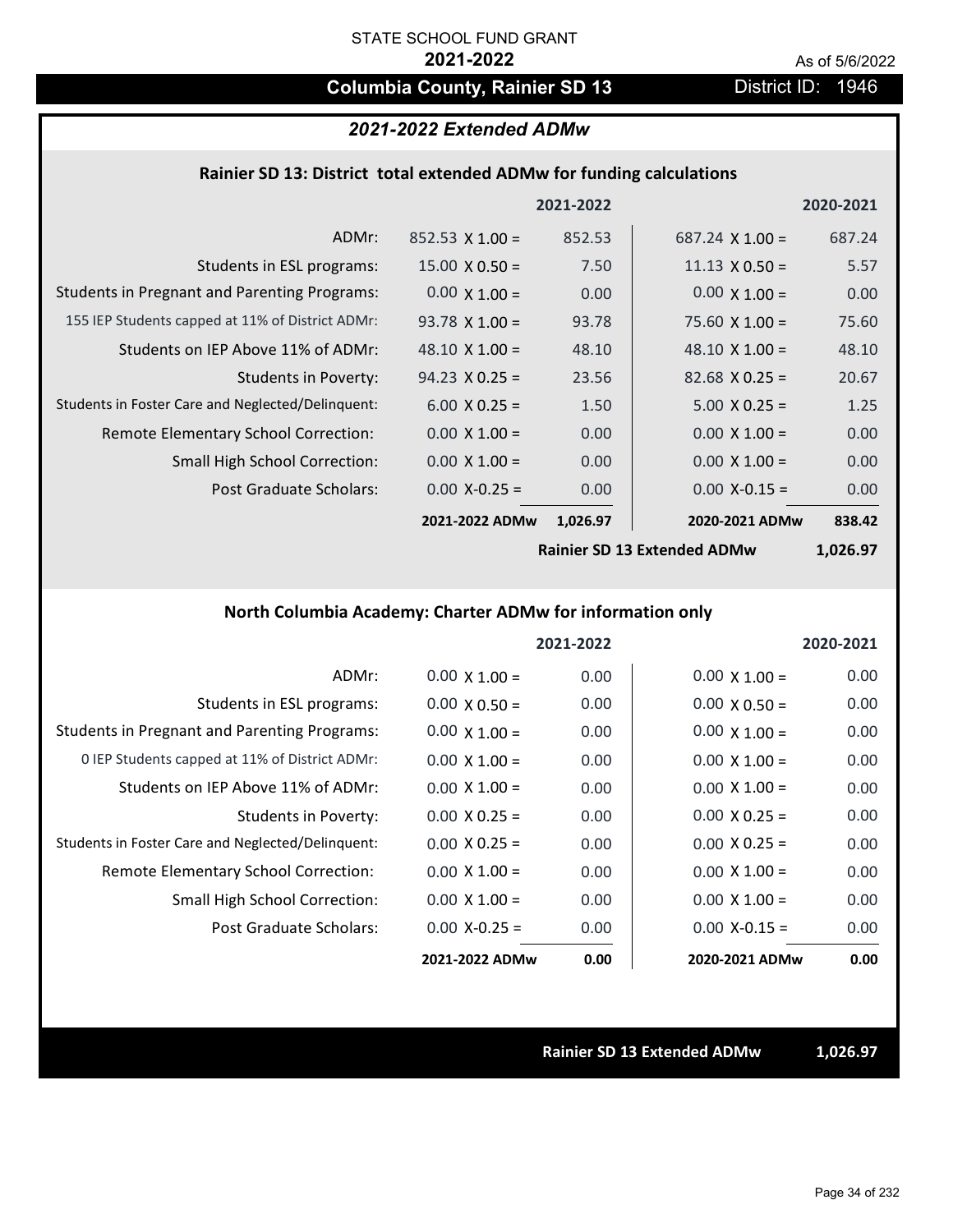# **Columbia County, Vernonia SD 47J** District ID: 1947

| 2021-2022 Extended ADMw |  |  |
|-------------------------|--|--|
|-------------------------|--|--|

## **Vernonia SD 47J: District total extended ADMw for funding calculations**

|                                                     |                       | 2021-2022 |                                      | 2020-2021 |
|-----------------------------------------------------|-----------------------|-----------|--------------------------------------|-----------|
| ADMr:                                               | $578.24$ X $1.00 =$   | 578.24    | 540.82 $\times$ 1.00 =               | 540.82    |
| Students in ESL programs:                           | $2.00 \times 0.50 =$  | 1.00      | $3.00 \times 0.50 =$                 | 1.50      |
| <b>Students in Pregnant and Parenting Programs:</b> | $0.00 \times 1.00 =$  | 0.00      | $0.00 \times 1.00 =$                 | 0.00      |
| 94 IEP Students capped at 11% of District ADMr:     | 63.61 $\times$ 1.00 = | 63.61     | 59.49 $\times$ 1.00 =                | 59.49     |
| Students on IEP Above 11% of ADMr:                  | $9.70 \times 1.00 =$  | 9.70      | $9.70$ X $1.00 =$                    | 9.70      |
| <b>Students in Poverty:</b>                         | 58.89 $X$ 0.25 =      | 14.72     | $77.86$ X 0.25 =                     | 19.47     |
| Students in Foster Care and Neglected/Delinquent:   | $2.00 \times 0.25 =$  | 0.50      | $3.00 \times 0.25 =$                 | 0.75      |
| Remote Elementary School Correction:                | $24.13 \times 1.00 =$ | 24.13     | $24.13 \times 1.00 =$                | 24.13     |
| <b>Small High School Correction:</b>                | $88.32 \times 1.00 =$ | 88.32     | $88.32$ X 1.00 =                     | 88.32     |
| Post Graduate Scholars:                             | $0.00 X - 0.25 =$     | 0.00      | $0.00$ X-0.15 =                      | 0.00      |
|                                                     | 2021-2022 ADMw        | 780.22    | 2020-2021 ADMw                       | 744.18    |
|                                                     |                       |           | Vernonia SD 47J Extended ADMw        | 780.22    |
|                                                     |                       |           |                                      |           |
|                                                     |                       |           | <b>Vernonia SD 47J Extended ADMw</b> | 780.22    |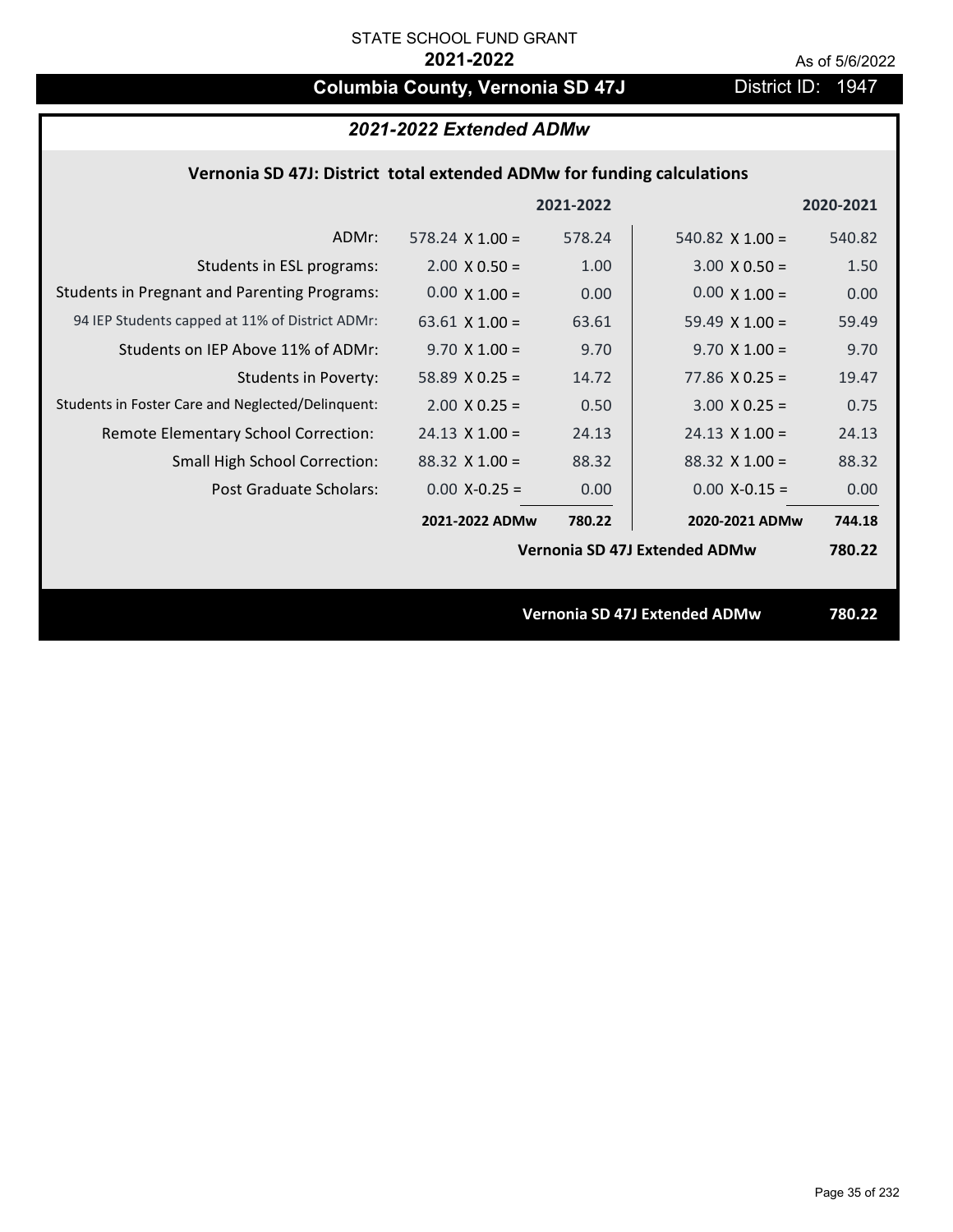# **Columbia County, St Helens SD 502** District ID: 1948

## *2021-2022 Extended ADMw*

## **St Helens SD 502: District total extended ADMw for funding calculations**

|                                                     |                          | 2021-2022 |                          | 2020-2021 |
|-----------------------------------------------------|--------------------------|-----------|--------------------------|-----------|
| ADMr:                                               | $2,607.80 \times 1.00 =$ | 2,607.80  | $2,440.74 \times 1.00 =$ | 2,440.74  |
| Students in ESL programs:                           | 44.23 $\times$ 0.50 =    | 22.12     | $33.18 \times 0.50 =$    | 16.59     |
| <b>Students in Pregnant and Parenting Programs:</b> | $0.47 \times 1.00 =$     | 0.47      | $0.00 \times 1.00 =$     | 0.00      |
| 452 IEP Students capped at 11% of District ADMr:    | $306.38 \times 1.00 =$   | 306.38    | $290.16 \times 1.00 =$   | 290.16    |
| Students on IEP Above 11% of ADMr:                  | $52.90 \times 1.00 =$    | 52.90     | $52.90 \times 1.00 =$    | 52.90     |
| Students in Poverty:                                | $243.87$ X 0.25 =        | 60.97     | $242.43 \times 0.25 =$   | 60.61     |
| Students in Foster Care and Neglected/Delinquent:   | $38.00 \times 0.25 =$    | 9.50      | $32.00 \times 0.25 =$    | 8.00      |
| Remote Elementary School Correction:                | $0.00 \times 1.00 =$     | 0.00      | $0.00 \times 1.00 =$     | 0.00      |
| <b>Small High School Correction:</b>                | $0.00 \times 1.00 =$     | 0.00      | $0.00 \times 1.00 =$     | 0.00      |
| Post Graduate Scholars:                             | $0.00 X - 0.25 =$        | 0.00      | $0.00$ X-0.15 =          | 0.00      |
|                                                     | 2021-2022 ADMw           | 3,060.13  | 2020-2021 ADMw           | 2,869.00  |

**St Helens SD 502 Extended ADMw**

**3,242.72**

## **St Helens Arthur Academy: Charter ADMw for information only**

|                                                     |                        | 2021-2022 |                        | 2020-2021 |
|-----------------------------------------------------|------------------------|-----------|------------------------|-----------|
| ADMr:                                               | $177.44 \times 1.00 =$ | 177.44    | $197.08 \times 1.00 =$ | 197.08    |
| Students in ESL programs:                           | $2.00 \times 0.50 =$   | 1.00      | $2.00 \times 0.50 =$   | 1.00      |
| <b>Students in Pregnant and Parenting Programs:</b> | $0.00 \times 1.00 =$   | 0.00      | $0.00 \times 1.00 =$   | 0.00      |
| 0 IEP Students capped at 11% of District ADMr:      | $0.00 \times 1.00 =$   | 0.00      | $0.00 \times 1.00 =$   | 0.00      |
| Students on IEP Above 11% of ADMr:                  | $0.00 \times 1.00 =$   | 0.00      | $0.00 \times 1.00 =$   | 0.00      |
| Students in Poverty:                                | $16.59 \times 0.25 =$  | 4.15      | $19.57 \times 0.25 =$  | 4.89      |
| Students in Foster Care and Neglected/Delinquent:   | $0.00 \times 0.25 =$   | 0.00      | $0.00 \times 0.25 =$   | 0.00      |
| Remote Elementary School Correction:                | $0.00 \times 1.00 =$   | 0.00      | $0.00 \times 1.00 =$   | 0.00      |
| <b>Small High School Correction:</b>                | $0.00 \times 1.00 =$   | 0.00      | $0.00 \times 1.00 =$   | 0.00      |
| Post Graduate Scholars:                             | $0.00$ X-0.25 =        | 0.00      | $0.00$ X-0.15 =        | 0.00      |
|                                                     | 2021-2022 ADMw         | 182.59    | 2020-2021 ADMw         | 202.97    |

**St Helens SD 502 Extended ADMw 3,242.72**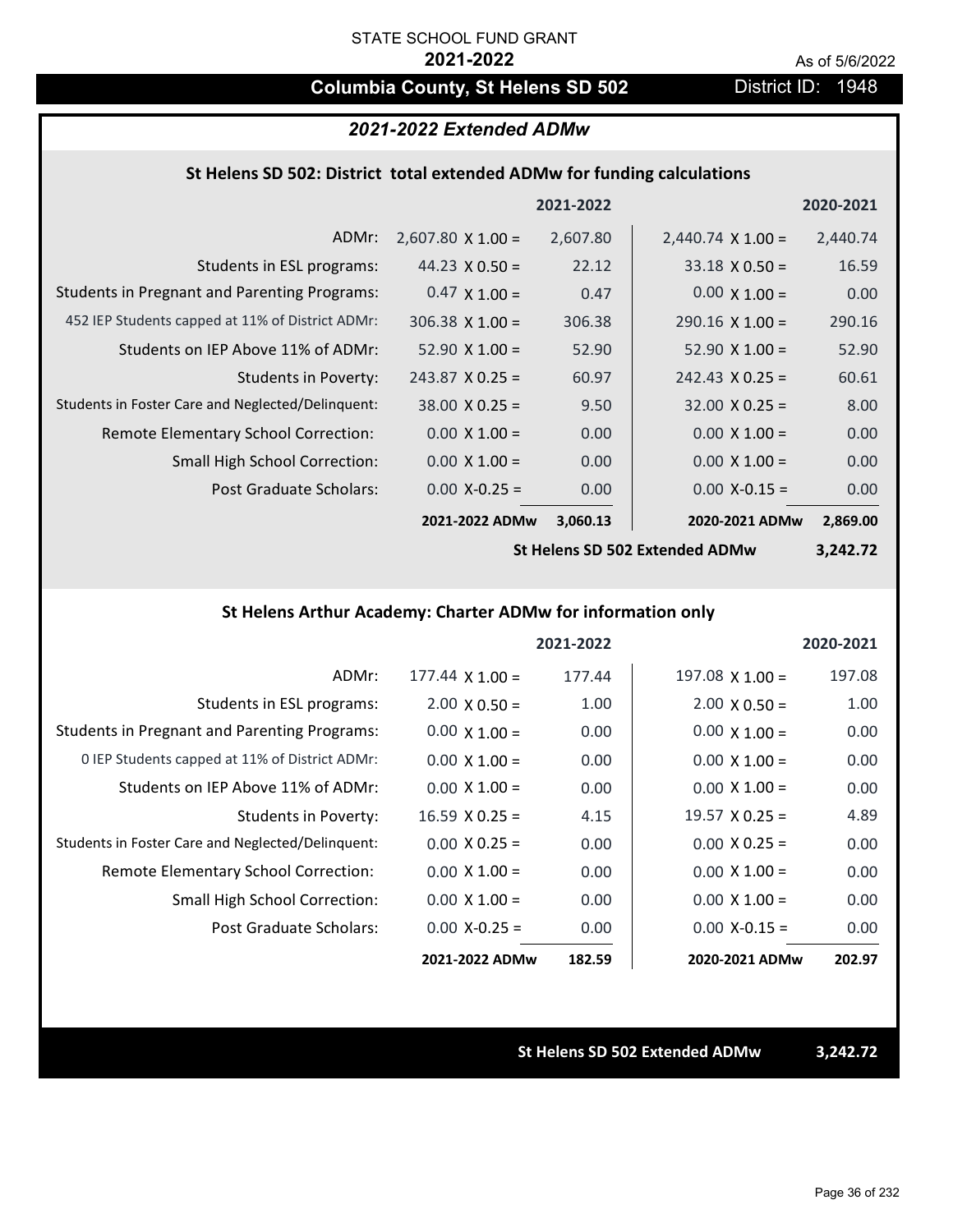# **Coos County, Coquille SD 8** District ID: 1964

|  |  | Coquille SD 8: District total extended ADMw for funding calculations |
|--|--|----------------------------------------------------------------------|
|--|--|----------------------------------------------------------------------|

| 1,367.08 |
|----------|
| 13.72    |
| 8.56     |
| 150.38   |
| 1.20     |
| 45.00    |
| 2.75     |
| 0.00     |
| 81.95    |
| 0.00     |
| 1,670.63 |
| 1,670.63 |
|          |
| 1,670.63 |
|          |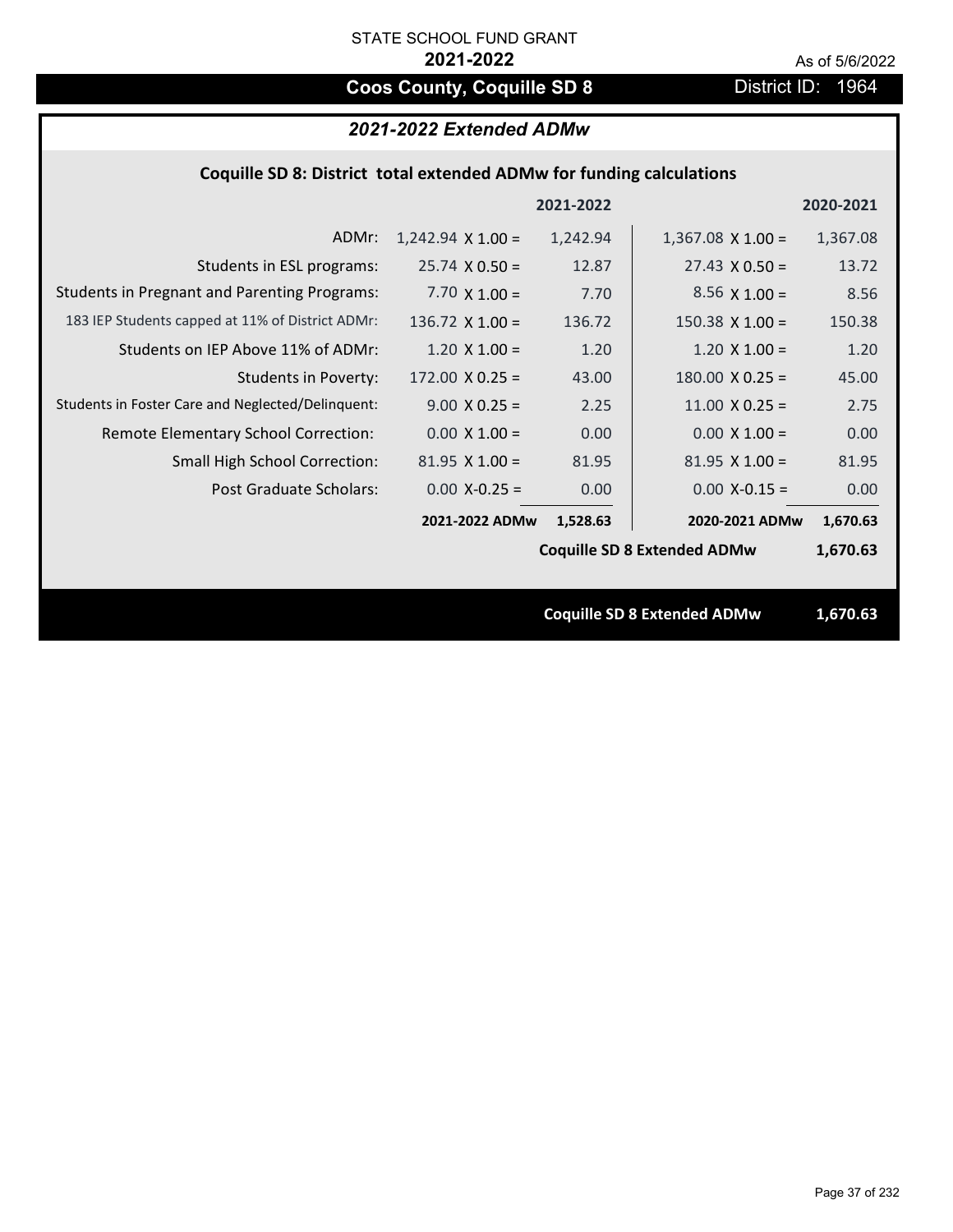# **Coos County, Coos Bay SD 9** District ID: 1965

# *2021-2022 Extended ADMw*

### **Coos Bay SD 9: District total extended ADMw for funding calculations**

|                                                     |                          | 2021-2022 |                          | 2020-2021 |
|-----------------------------------------------------|--------------------------|-----------|--------------------------|-----------|
| ADMr:                                               | $2,768.11 \times 1.00 =$ | 2,768.11  | $2,730.52 \times 1.00 =$ | 2,730.52  |
| Students in ESL programs:                           | 47.94 $\times$ 0.50 =    | 23.97     | $45.14 \times 0.50 =$    | 22.57     |
| <b>Students in Pregnant and Parenting Programs:</b> | $0.00 \times 1.00 =$     | 0.00      | $0.00 \times 1.00 =$     | 0.00      |
| 464 IEP Students capped at 11% of District ADMr:    | $333.01$ X 1.00 =        | 333.01    | $329.98 \times 1.00 =$   | 329.98    |
| Students on IEP Above 11% of ADMr:                  | $64.40 \times 1.00 =$    | 64.40     | $64.40 \times 1.00 =$    | 64.40     |
| <b>Students in Poverty:</b>                         | $559.40 \times 0.25 =$   | 139.85    | 599.52 $X$ 0.25 =        | 149.88    |
| Students in Foster Care and Neglected/Delinquent:   | $22.00 \times 0.25 =$    | 5.50      | $36.00 \times 0.25 =$    | 9.00      |
| Remote Elementary School Correction:                | $0.00 \times 1.00 =$     | 0.00      | $0.00 \times 1.00 =$     | 0.00      |
| <b>Small High School Correction:</b>                | $0.00 \times 1.00 =$     | 0.00      | $0.00 \times 1.00 =$     | 0.00      |
| Post Graduate Scholars:                             | $0.00$ X-0.25 =          | 0.00      | $0.00$ X-0.15 =          | 0.00      |
|                                                     | 2021-2022 ADMw           | 3,334.84  | 2020-2021 ADMw           | 3,306.35  |

**Coos Bay SD 9 Extended ADMw**

**3,607.15**

# **Lighthouse Charter School: Charter ADMw for information only**

|                                                     |                       | 2021-2022 |                        | 2020-2021 |
|-----------------------------------------------------|-----------------------|-----------|------------------------|-----------|
| ADMr:                                               | $204.63$ X 1.00 =     | 204.63    | $211.73 \times 1.00 =$ | 211.73    |
| Students in ESL programs:                           | $0.00 \times 0.50 =$  | 0.00      | $0.00 \times 0.50 =$   | 0.00      |
| <b>Students in Pregnant and Parenting Programs:</b> | $0.00 \times 1.00 =$  | 0.00      | $0.00 \times 1.00 =$   | 0.00      |
| 0 IEP Students capped at 11% of District ADMr:      | $0.00 \times 1.00 =$  | 0.00      | $0.00 \times 1.00 =$   | 0.00      |
| Students on IEP Above 11% of ADMr:                  | $0.00 \times 1.00 =$  | 0.00      | $0.00 \times 1.00 =$   | 0.00      |
| Students in Poverty:                                | 41.35 $\times$ 0.25 = | 10.34     | 46.49 $\times$ 0.25 =  | 11.62     |
| Students in Foster Care and Neglected/Delinquent:   | $0.00 \times 0.25 =$  | 0.00      | $0.00 \times 0.25 =$   | 0.00      |
| Remote Elementary School Correction:                | $0.00 \times 1.00 =$  | 0.00      | $0.00 \times 1.00 =$   | 0.00      |
| <b>Small High School Correction:</b>                | $0.00 \times 1.00 =$  | 0.00      | $0.00 \times 1.00 =$   | 0.00      |
| Post Graduate Scholars:                             | $0.00 X - 0.25 =$     | 0.00      | $0.00 X - 0.15 =$      | 0.00      |
|                                                     | 2021-2022 ADMw        | 214.97    | 2020-2021 ADMw         | 223.35    |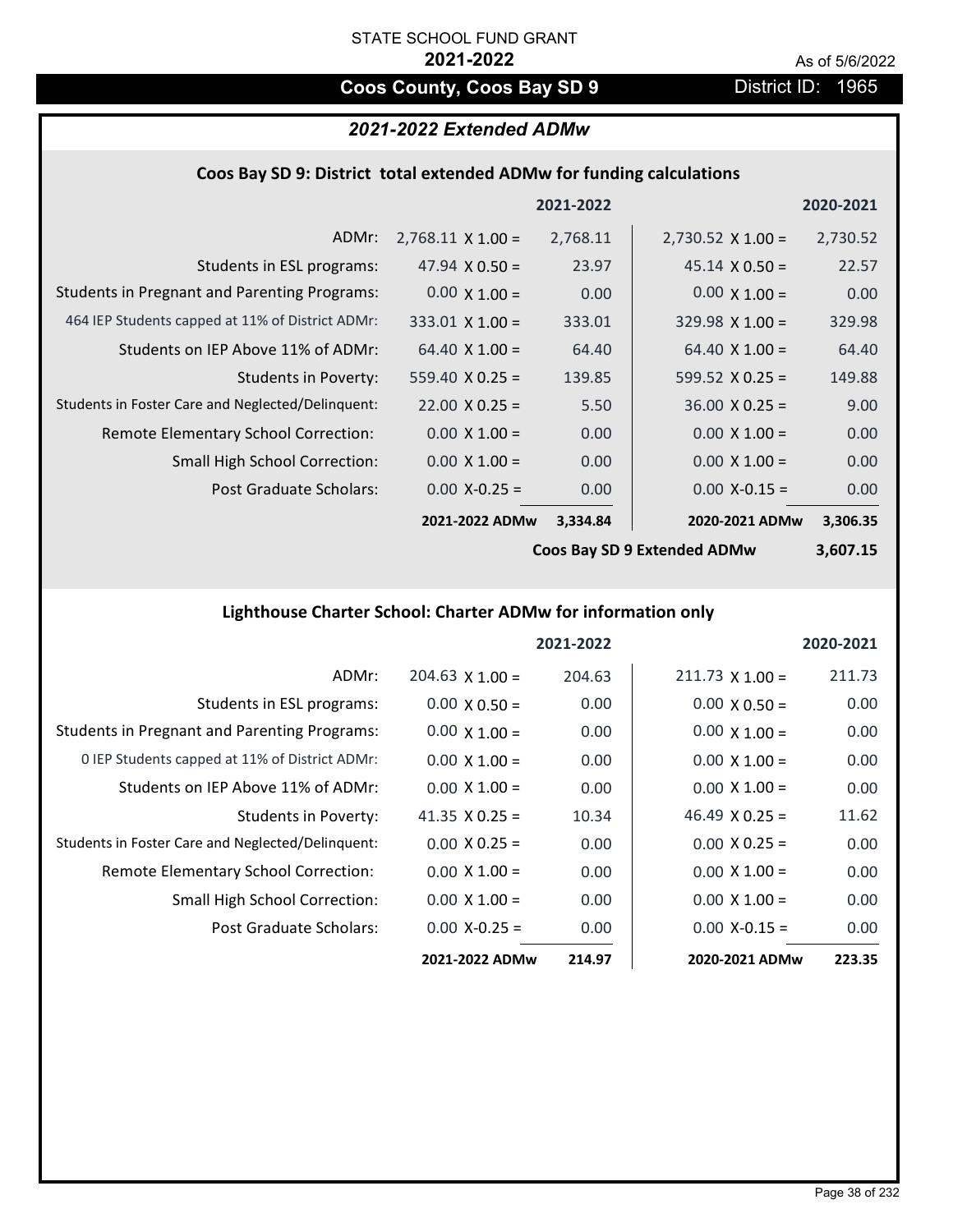### **Resource Link Charter School: Charter ADMw for information only**

|                                                     |                       | 2021-2022         |                       | 2020-2021 |
|-----------------------------------------------------|-----------------------|-------------------|-----------------------|-----------|
| ADMr:                                               | 54.59 $\times$ 1.00 = | 54.59             | $57.58 \times 1.00 =$ | 57.58     |
| Students in ESL programs:                           | $0.00 \times 0.50 =$  | 0.00 <sub>1</sub> | $0.00 \times 0.50 =$  | 0.00      |
| <b>Students in Pregnant and Parenting Programs:</b> | $0.00 \times 1.00 =$  | 0.00              | $0.00 \times 1.00 =$  | 0.00      |
| 0 IEP Students capped at 11% of District ADMr:      | $0.00 \times 1.00 =$  | 0.00              | $0.00 \times 1.00 =$  | 0.00      |
| Students on IEP Above 11% of ADMr:                  | $0.00 \times 1.00 =$  | 0.00              | $0.00 \times 1.00 =$  | 0.00      |
| Students in Poverty:                                | $11.03 \times 0.25 =$ | 2.76              | $12.64 \times 0.25 =$ | 3.16      |
| Students in Foster Care and Neglected/Delinquent:   | $0.00 \times 0.25 =$  | 0.00 <sub>1</sub> | $0.00 \times 0.25 =$  | 0.00      |
| Remote Elementary School Correction:                | $0.00 \times 1.00 =$  | 0.00              | $0.00 \times 1.00 =$  | 0.00      |
| <b>Small High School Correction:</b>                | $0.00 \times 1.00 =$  | 0.00              | $0.00 \times 1.00 =$  | 0.00      |
| Post Graduate Scholars:                             | $0.00 X - 0.25 =$     | 0.00 <sub>1</sub> | $0.00 X - 0.15 =$     | 0.00      |
|                                                     | 2021-2022 ADMw        | 57.35             | 2020-2021 ADMw        | 60.74     |

**Coos Bay SD 9 Extended ADMw 3,607.15**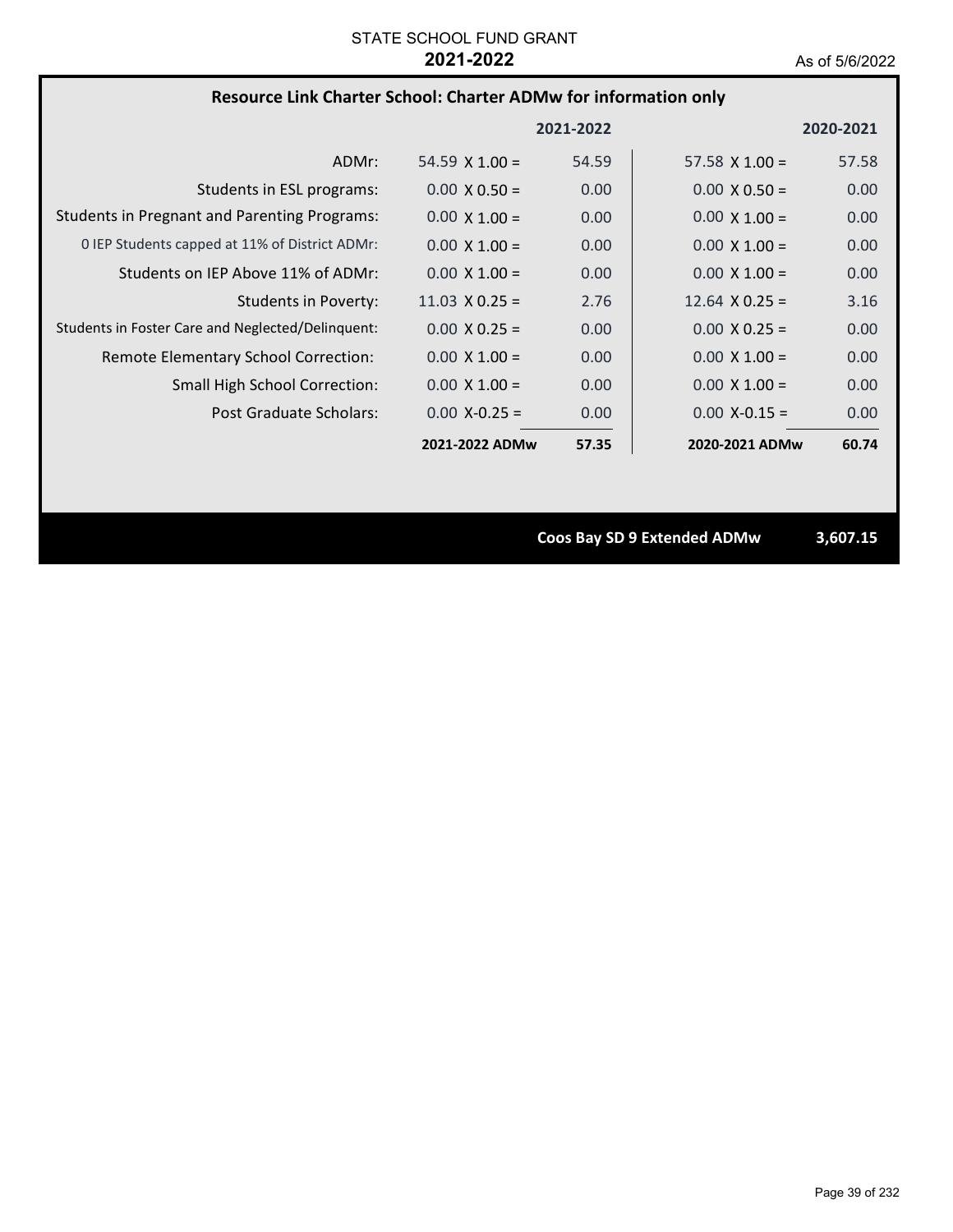# **Coos County, North Bend SD 13** District ID: 1966

## *2021-2022 Extended ADMw*

### **North Bend SD 13: District total extended ADMw for funding calculations**

|                                                     |                          | 2021-2022 |                          | 2020-2021 |
|-----------------------------------------------------|--------------------------|-----------|--------------------------|-----------|
| ADMr:                                               | $2,182.96 \times 1.00 =$ | 2,182.96  | $2,181.08 \times 1.00 =$ | 2,181.08  |
| Students in ESL programs:                           | $31.97 \times 0.50 =$    | 15.99     | $31.36 \times 0.50 =$    | 15.68     |
| <b>Students in Pregnant and Parenting Programs:</b> | $0.00 \times 1.00 =$     | 0.00      | $0.00 \times 1.00 =$     | 0.00      |
| 591 IEP Students capped at 11% of District ADMr:    | $444.23 \times 1.00 =$   | 444.23    | $572.78 \times 1.00 =$   | 572.78    |
| Students on IEP Above 11% of ADMr:                  | $0.00 \times 1.00 =$     | 0.00      | $0.00 \times 1.00 =$     | 0.00      |
| <b>Students in Poverty:</b>                         | $205.41 \times 0.25 =$   | 51.35     | $151.39 \times 0.25 =$   | 37.85     |
| Students in Foster Care and Neglected/Delinquent:   | $16.00 \times 0.25 =$    | 4.00      | $19.00 \times 0.25 =$    | 4.75      |
| Remote Elementary School Correction:                | $0.00 \times 1.00 =$     | 0.00      | $0.00 \times 1.00 =$     | 0.00      |
| <b>Small High School Correction:</b>                | $0.00 \times 1.00 =$     | 0.00      | $0.00 \times 1.00 =$     | 0.00      |
| Post Graduate Scholars:                             | $0.00$ X-0.25 =          | 0.00      | $0.00$ X-0.15 =          | 0.00      |
|                                                     | 2021-2022 ADMw           | 2,698.53  | 2020-2021 ADMw           | 2,812.14  |

**North Bend SD 13 Extended ADMw**

**4,850.89**

# **Oregon Virtual Academy: Charter ADMw for information only**

|                                                     |                          | 2021-2022 |                        | 2020-2021 |
|-----------------------------------------------------|--------------------------|-----------|------------------------|-----------|
| ADMr:                                               | $1,855.50 \times 1.00 =$ | 1,855.50  | $3,025.99$ X $1.00 =$  | 3,025.99  |
| Students in ESL programs:                           | 43.88 $X$ 0.50 =         | 21.94     | $46.83 \times 0.50 =$  | 23.42     |
| <b>Students in Pregnant and Parenting Programs:</b> | $0.00 \times 1.00 =$     | 0.00      | $0.00 \times 1.00 =$   | 0.00      |
| 0 IEP Students capped at 11% of District ADMr:      | $0.00 \times 1.00 =$     | 0.00      | $0.00 \times 1.00 =$   | 0.00      |
| Students on IEP Above 11% of ADMr:                  | $0.00 \times 1.00 =$     | 0.00      | $0.00 \times 1.00 =$   | 0.00      |
| Students in Poverty:                                | $174.59 \times 0.25 =$   | 43.65     | $193.61 \times 0.25 =$ | 48.40     |
| Students in Foster Care and Neglected/Delinquent:   | $0.00 \times 0.25 =$     | 0.00      | $0.00 \times 0.25 =$   | 0.00      |
| <b>Remote Elementary School Correction:</b>         | $0.00 \times 1.00 =$     | 0.00      | $0.00 \times 1.00 =$   | 0.00      |
| <b>Small High School Correction:</b>                | $0.00 \times 1.00 =$     | 0.00      | $0.00 \times 1.00 =$   | 0.00      |
| Post Graduate Scholars:                             | $0.00$ X-0.25 =          | 0.00      | $0.00$ X-0.15 =        | 0.00      |
|                                                     | 2021-2022 ADMw           | 1,921.09  | 2020-2021 ADMw         | 3,097.81  |

### **North Bend SD 13 Extended ADMw 4,850.89**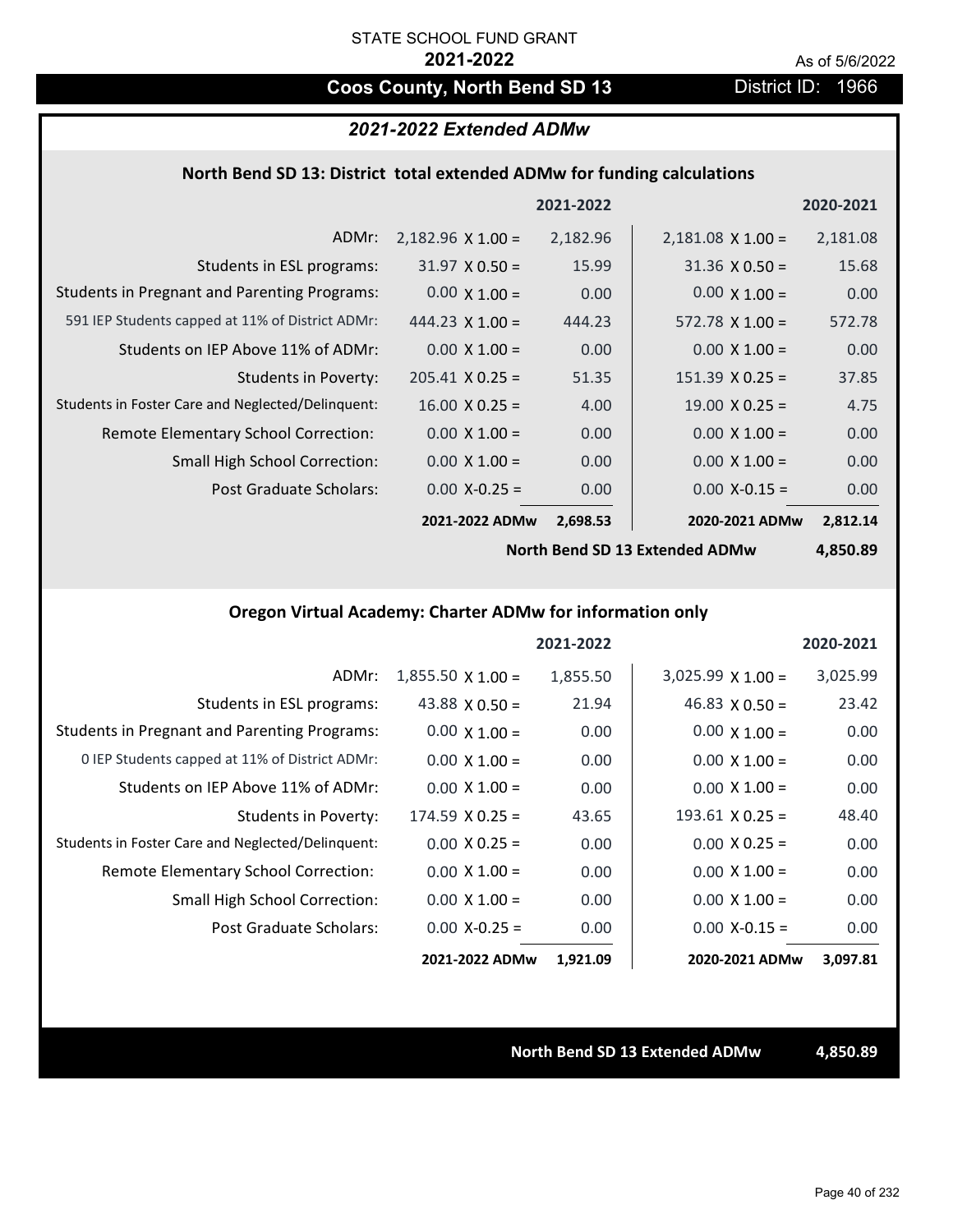# **Coos County, Powers SD 31** District ID: 1967

# *2021-2022 Extended ADMw*

### **Powers SD 31: District total extended ADMw for funding calculations**

|                                                     |                       | 2021-2022 |                                   | 2020-2021 |
|-----------------------------------------------------|-----------------------|-----------|-----------------------------------|-----------|
| ADMr:                                               | 123.51 $X$ 1.00 =     | 123.51    | 126.82 $\times$ 1.00 =            | 126.82    |
| Students in ESL programs:                           | $0.00 \times 0.50 =$  | 0.00      | $0.00 \times 0.50 =$              | 0.00      |
| <b>Students in Pregnant and Parenting Programs:</b> | $0.00 \times 1.00 =$  | 0.00      | $0.00 \times 1.00 =$              | 0.00      |
| 20 IEP Students capped at 11% of District ADMr:     | $13.59 \times 1.00 =$ | 13.59     | 13.95 $X$ 1.00 =                  | 13.95     |
| Students on IEP Above 11% of ADMr:                  | $0.00 \times 1.00 =$  | 0.00      | $0.00 \times 1.00 =$              | 0.00      |
| <b>Students in Poverty:</b>                         | $33.00 \times 0.25 =$ | 8.25      | $36.00 \times 0.25 =$             | 9.00      |
| Students in Foster Care and Neglected/Delinquent:   | $1.00 \times 0.25 =$  | 0.25      | $1.00$ X 0.25 =                   | 0.25      |
| Remote Elementary School Correction:                | $52.60$ X $1.00 =$    | 52.60     | $52.60 \times 1.00 =$             | 52.60     |
| <b>Small High School Correction:</b>                | $50.46 \times 1.00 =$ | 50.46     | $50.46$ X 1.00 =                  | 50.46     |
| Post Graduate Scholars:                             | $0.00 X - 0.25 =$     | 0.00      | $0.00$ X-0.15 =                   | 0.00      |
|                                                     | 2021-2022 ADMw        | 248.66    | 2020-2021 ADMw                    | 253.08    |
|                                                     |                       |           | <b>Powers SD 31 Extended ADMw</b> | 253.08    |
|                                                     |                       |           |                                   |           |
|                                                     |                       |           | <b>Powers SD 31 Extended ADMw</b> | 253.08    |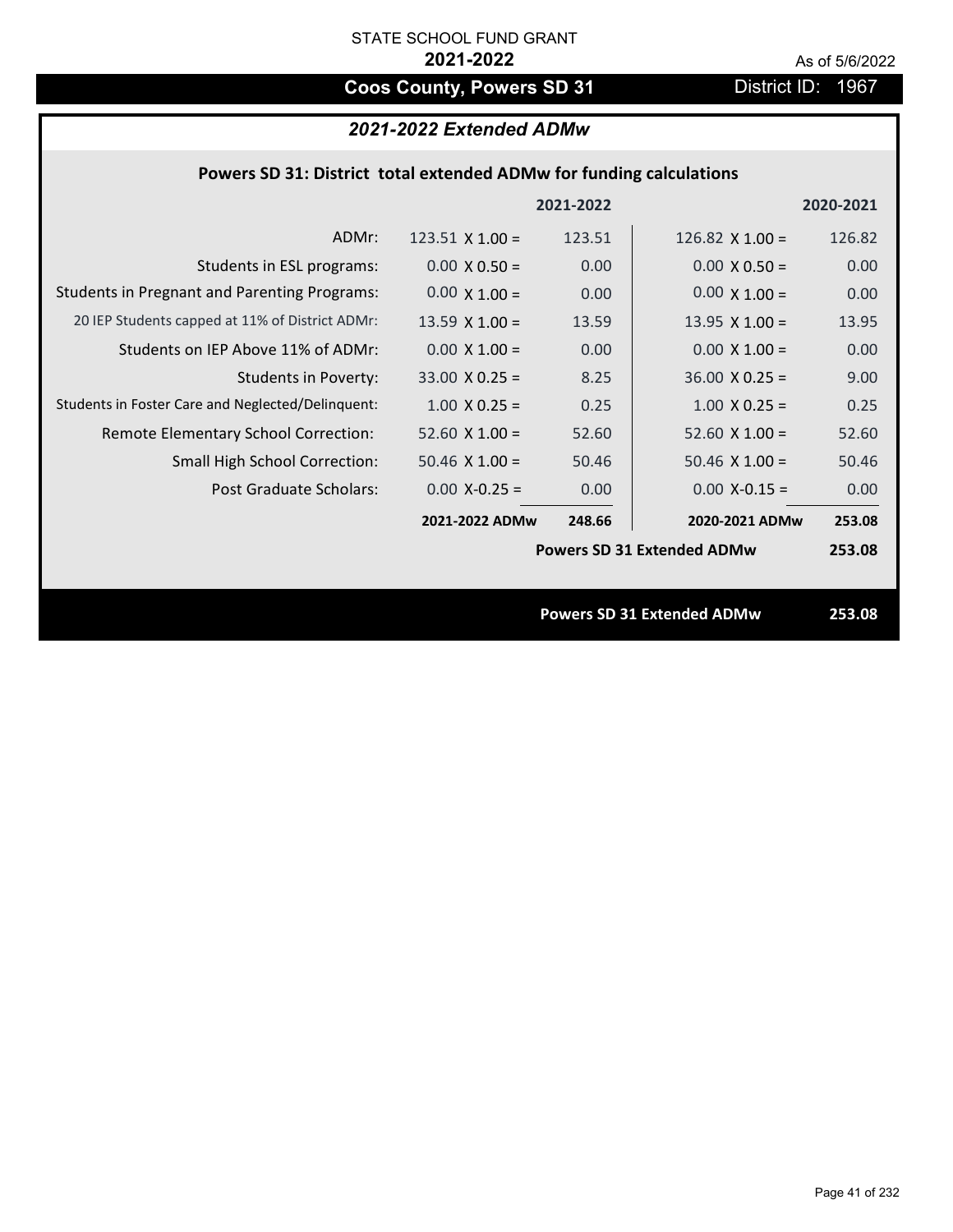# Coos County, Myrtle Point SD 41 District ID: 1968

|  | 2021-2022 Extended ADMw |
|--|-------------------------|
|--|-------------------------|

## **Myrtle Point SD 41: District total extended ADMw for funding calculations**

|                                                     |                        | 2021-2022 |                                         | 2020-2021 |
|-----------------------------------------------------|------------------------|-----------|-----------------------------------------|-----------|
| ADMr:                                               | 448.64 $\times$ 1.00 = | 448.64    | 484.90 $\times$ 1.00 =                  | 484.90    |
| Students in ESL programs:                           | $3.25 \times 0.50 =$   | 1.63      | $5.88 \times 0.50 =$                    | 2.94      |
| <b>Students in Pregnant and Parenting Programs:</b> | $0.00 \times 1.00 =$   | 0.00      | $0.00 \times 1.00 =$                    | 0.00      |
| 69 IEP Students capped at 11% of District ADMr:     | 49.35 $\times$ 1.00 =  | 49.35     | 53.34 $\times$ 1.00 =                   | 53.34     |
| Students on IEP Above 11% of ADMr:                  | $3.20 \times 1.00 =$   | 3.20      | $3.20$ X $1.00 =$                       | 3.20      |
| <b>Students in Poverty:</b>                         | $71.02$ X 0.25 =       | 17.76     | $82.73 \times 0.25 =$                   | 20.68     |
| Students in Foster Care and Neglected/Delinquent:   | $1.00 \times 0.25 =$   | 0.25      | $2.00$ X 0.25 =                         | 0.50      |
| Remote Elementary School Correction:                | $0.00 \times 1.00 =$   | 0.00      | $0.00 \times 1.00 =$                    | 0.00      |
| <b>Small High School Correction:</b>                | $82.97 \times 1.00 =$  | 82.97     | $82.97$ X 1.00 =                        | 82.97     |
| Post Graduate Scholars:                             | $0.00$ X-0.25 =        | 0.00      | $0.00$ X-0.15 =                         | 0.00      |
|                                                     | 2021-2022 ADMw         | 603.79    | 2020-2021 ADMw                          | 648.53    |
|                                                     |                        |           | <b>Myrtle Point SD 41 Extended ADMw</b> | 648.53    |
|                                                     |                        |           |                                         |           |
|                                                     |                        |           | <b>Myrtle Point SD 41 Extended ADMw</b> | 648.53    |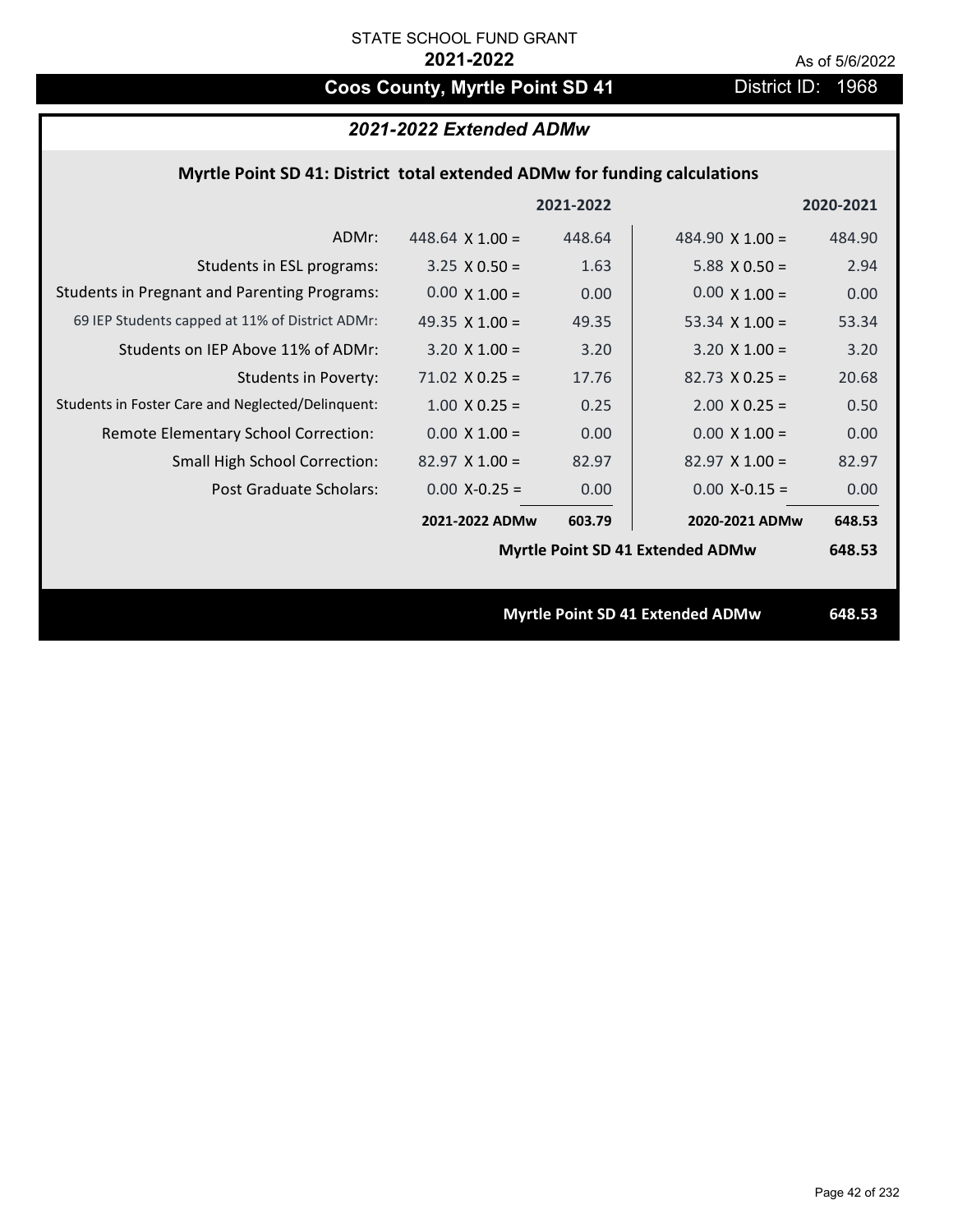# **Coos County, Bandon SD 54** District ID: 1969

# *2021-2022 Extended ADMw*

| Bandon SD 54: District total extended ADMw for funding calculations |  |  |  |
|---------------------------------------------------------------------|--|--|--|
|---------------------------------------------------------------------|--|--|--|

|                                                     |                       | 2021-2022 |                                   | 2020-2021 |
|-----------------------------------------------------|-----------------------|-----------|-----------------------------------|-----------|
| ADMr:                                               | 607.98 $X$ 1.00 =     | 607.98    | $606.91 \times 1.00 =$            | 606.91    |
| Students in ESL programs:                           | $2.36 \times 0.50 =$  | 1.18      | $3.80 \times 0.50 =$              | 1.90      |
| <b>Students in Pregnant and Parenting Programs:</b> | $0.00 \times 1.00 =$  | 0.00      | $0.00 \times 1.00 =$              | 0.00      |
| 88 IEP Students capped at 11% of District ADMr:     | 66.88 $\times$ 1.00 = | 66.88     | 66.76 $\times$ 1.00 =             | 66.76     |
| Students on IEP Above 11% of ADMr:                  | $8.10 \times 1.00 =$  | 8.10      | $8.10 \times 1.00 =$              | 8.10      |
| <b>Students in Poverty:</b>                         | 116.95 $X$ 0.25 =     | 29.24     | $102.61$ X 0.25 =                 | 25.65     |
| Students in Foster Care and Neglected/Delinquent:   | 4.00 $X$ 0.25 =       | 1.00      | $5.00 \times 0.25 =$              | 1.25      |
| Remote Elementary School Correction:                | $0.00 \times 1.00 =$  | 0.00      | $0.00 \times 1.00 =$              | 0.00      |
| <b>Small High School Correction:</b>                | $87.49 \times 1.00 =$ | 87.49     | $87.49 \times 1.00 =$             | 87.49     |
| Post Graduate Scholars:                             | $0.00 X - 0.25 =$     | 0.00      | $0.00$ X-0.15 =                   | 0.00      |
|                                                     | 2021-2022 ADMw        | 801.87    | 2020-2021 ADMw                    | 798.06    |
|                                                     |                       |           | <b>Bandon SD 54 Extended ADMw</b> | 801.87    |
|                                                     |                       |           |                                   |           |
|                                                     |                       |           | <b>Bandon SD 54 Extended ADMw</b> | 801.87    |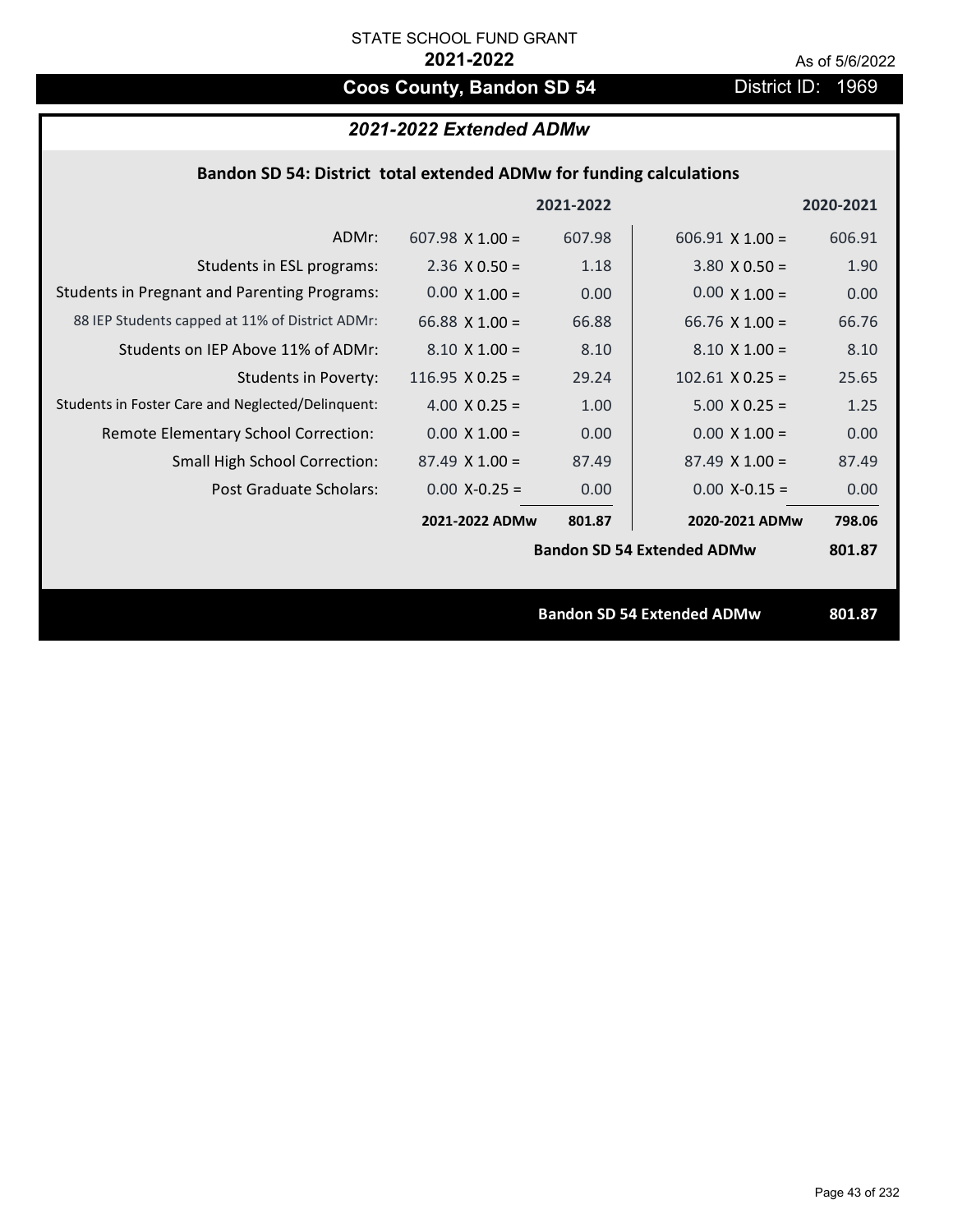# **Crook County, Crook County SD District ID: 1970**

### *2021-2022 Extended ADMw*

### **Crook County SD: District total extended ADMw for funding calculations**

|                                                     |                          | 2021-2022 |                          | 2020-2021 |
|-----------------------------------------------------|--------------------------|-----------|--------------------------|-----------|
| ADMr:                                               | $2,949.20 \times 1.00 =$ | 2,949.20  | $2,774.50 \times 1.00 =$ | 2,774.50  |
| Students in ESL programs:                           | $101.74 \times 0.50 =$   | 50.87     | $82.58 \times 0.50 =$    | 41.29     |
| <b>Students in Pregnant and Parenting Programs:</b> | $0.31 \times 1.00 =$     | 0.31      | $2.99 \times 1.00 =$     | 2.99      |
| 441 IEP Students capped at 11% of District ADMr:    | $347.51 \times 1.00 =$   | 347.51    | $328.43 \times 1.00 =$   | 328.43    |
| Students on IEP Above 11% of ADMr:                  | $15.10 \times 1.00 =$    | 15.10     | $15.10 \times 1.00 =$    | 15.10     |
| <b>Students in Poverty:</b>                         | $363.87$ X 0.25 =        | 90.97     | 434.42 $X$ 0.25 =        | 108.61    |
| Students in Foster Care and Neglected/Delinquent:   | $18.00 \times 0.25 =$    | 4.50      | $16.00 \times 0.25 =$    | 4.00      |
| Remote Elementary School Correction:                | $51.08 \times 1.00 =$    | 51.08     | $51.08 \times 1.00 =$    | 51.08     |
| <b>Small High School Correction:</b>                | $0.00 \times 1.00 =$     | 0.00      | $0.00 \times 1.00 =$     | 0.00      |
| Post Graduate Scholars:                             | $0.00 X - 0.25 =$        | 0.00      | $0.00 X - 0.15 =$        | 0.00      |
|                                                     | 2021-2022 ADMw           | 3,509.54  | 2020-2021 ADMw           | 3,325.99  |

**Crook County SD Extended ADMw**

**3,745.89**

# **Powell Butte Community Charter School: Charter ADMw for information only**

|                                                     |                        | 2021-2022 |                       | 2020-2021 |
|-----------------------------------------------------|------------------------|-----------|-----------------------|-----------|
| ADMr:                                               | $209.99 \times 1.00 =$ | 209.99    | $211.22$ X $1.00 =$   | 211.22    |
| Students in ESL programs:                           | $1.00 \times 0.50 =$   | 0.50      | $2.00 \times 0.50 =$  | 1.00      |
| <b>Students in Pregnant and Parenting Programs:</b> | $0.00 \times 1.00 =$   | 0.00      | $0.00 \times 1.00 =$  | 0.00      |
| 0 IEP Students capped at 11% of District ADMr:      | $0.00 \times 1.00 =$   | 0.00      | $0.00 \times 1.00 =$  | 0.00      |
| Students on IEP Above 11% of ADMr:                  | $0.00 \times 1.00 =$   | 0.00      | $0.00 \times 1.00 =$  | 0.00      |
| Students in Poverty:                                | $25.91 \times 0.25 =$  | 6.48      | $33.07 \times 0.25 =$ | 8.27      |
| Students in Foster Care and Neglected/Delinquent:   | $0.00 \times 0.25 =$   | 0.00      | $0.00 \times 0.25 =$  | 0.00      |
| Remote Elementary School Correction:                | $19.38 \times 1.00 =$  | 19.38     | $19.38 \times 1.00 =$ | 19.38     |
| <b>Small High School Correction:</b>                | $0.00 \times 1.00 =$   | 0.00      | $0.00 \times 1.00 =$  | 0.00      |
| Post Graduate Scholars:                             | $0.00$ X-0.25 =        | 0.00      | $0.00 X - 0.15 =$     | 0.00      |
|                                                     | 2021-2022 ADMw         | 236.35    | 2020-2021 ADMw        | 239.87    |

**Crook County SD Extended ADMw 3,745.89**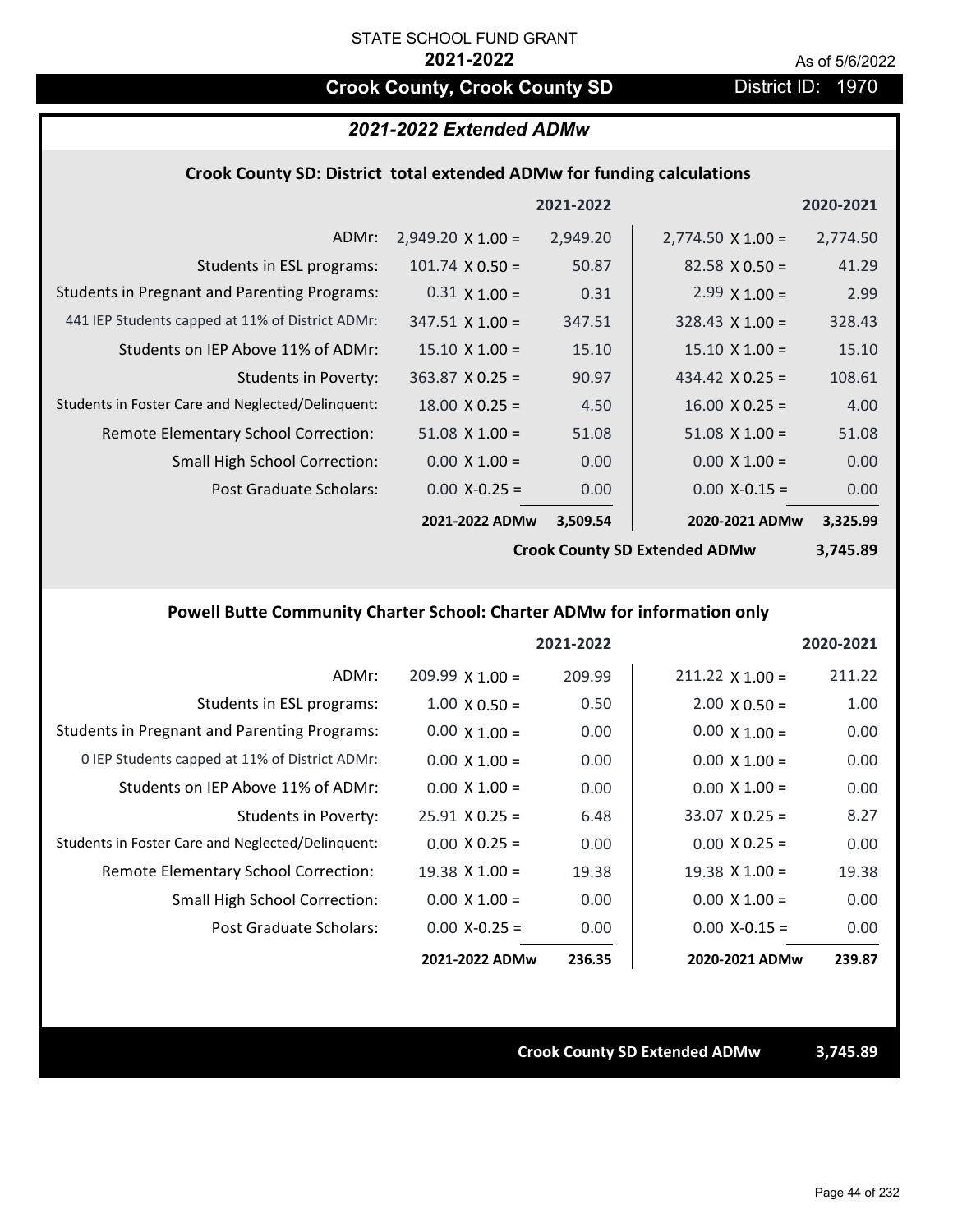# **Curry County, Central Curry SD 1** District ID: 1972

# *2021-2022 Extended ADMw*

## **Central Curry SD 1: District total extended ADMw for funding calculations**

|                                                     |                                         | 2021-2022 |                                         | 2020-2021 |
|-----------------------------------------------------|-----------------------------------------|-----------|-----------------------------------------|-----------|
| ADMr:                                               | 424.39 $\times$ 1.00 =                  | 424.39    | 438.93 $X$ 1.00 =                       | 438.93    |
| Students in ESL programs:                           | $1.00 \times 0.50 =$                    | 0.50      | $1.99 \times 0.50 =$                    | 1.00      |
| <b>Students in Pregnant and Parenting Programs:</b> | $0.00 \times 1.00 =$                    | 0.00      | $0.00 \times 1.00 =$                    | 0.00      |
| 54 IEP Students capped at 11% of District ADMr:     | 46.68 $\times$ 1.00 =                   | 46.68     | 48.28 $\times$ 1.00 =                   | 48.28     |
| Students on IEP Above 11% of ADMr:                  | $0.30 \times 1.00 =$                    | 0.30      | $0.30 X 1.00 =$                         | 0.30      |
| <b>Students in Poverty:</b>                         | $83.31$ X 0.25 =                        | 20.83     | $56.10 \times 0.25 =$                   | 14.03     |
| Students in Foster Care and Neglected/Delinquent:   | $0.00 \times 0.25 =$                    | 0.00      | $0.00 X 0.25 =$                         | 0.00      |
| Remote Elementary School Correction:                | $0.00 \times 1.00 =$                    | 0.00      | $0.00 \times 1.00 =$                    | 0.00      |
| <b>Small High School Correction:</b>                | $84.89$ X 1.00 =                        | 84.89     | $84.89$ X 1.00 =                        | 84.89     |
| Post Graduate Scholars:                             | $0.00$ X-0.25 =                         | 0.00      | $0.00$ X-0.15 =                         | 0.00      |
|                                                     | 2021-2022 ADMw                          | 577.59    | 2020-2021 ADMw                          | 587.42    |
|                                                     | <b>Central Curry SD 1 Extended ADMw</b> |           |                                         | 587.42    |
|                                                     |                                         |           |                                         |           |
|                                                     |                                         |           | <b>Central Curry SD 1 Extended ADMw</b> | 587.42    |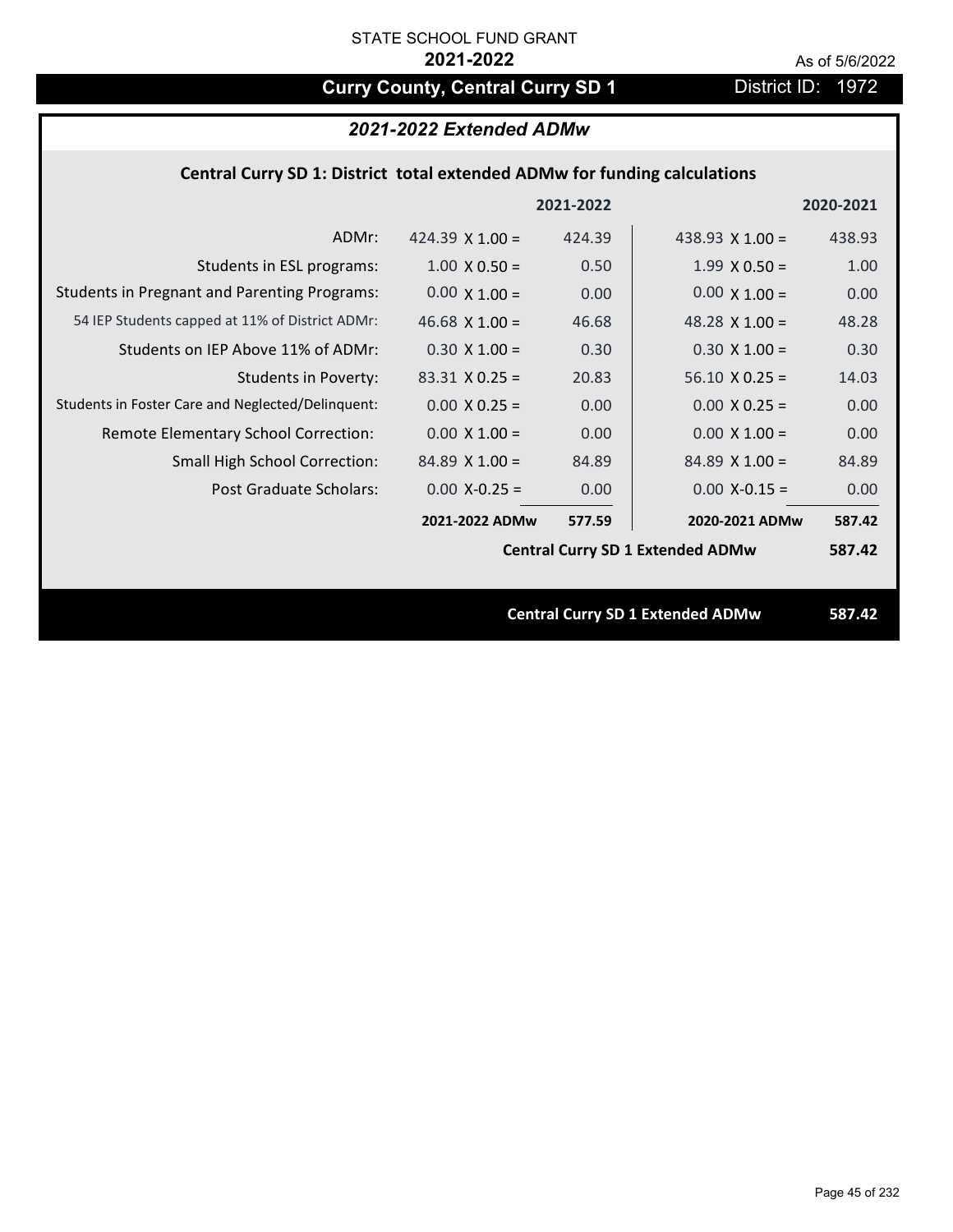# **Curry County, Port Orford-Langlois SD 2CJ** District ID: 1973

| 2021-2022 Extended ADMw                                                            |                        |           |                        |           |  |
|------------------------------------------------------------------------------------|------------------------|-----------|------------------------|-----------|--|
| Port Orford-Langlois SD 2CJ: District total extended ADMw for funding calculations |                        |           |                        |           |  |
|                                                                                    |                        | 2021-2022 |                        | 2020-2021 |  |
| ADMr:                                                                              | $217.74 \times 1.00 =$ | 217.74    | 194.40 $\times$ 1.00 = | 194.40    |  |
| Students in ESL programs:                                                          | $0.00 \times 0.50 =$   | 0.00      | $0.00 \times 0.50 =$   | 0.00      |  |
| <b>Students in Pregnant and Parenting Programs:</b>                                | $0.00 \times 1.00 =$   | 0.00      | $0.00 \times 1.00 =$   | 0.00      |  |
| 23 IEP Students capped at 11% of District ADMr:                                    | $23.00 \times 1.00 =$  | 23.00     | $21.00 \times 1.00 =$  | 21.00     |  |
| Students on IEP Above 11% of ADMr:                                                 | $0.00 \times 1.00 =$   | 0.00      | $0.00 \times 1.00 =$   | 0.00      |  |
| Students in Poverty:                                                               | 61.82 $X$ 0.25 =       | 15.46     | $62.11 \times 0.25 =$  | 15.53     |  |
| Students in Foster Care and Neglected/Delinquent:                                  | $1.00 \times 0.25 =$   | 0.25      | $2.00 \times 0.25 =$   | 0.50      |  |
| Remote Elementary School Correction:                                               | 69.86 $X$ 1.00 =       | 69.86     | 69.86 $X$ 1.00 =       | 69.86     |  |
| Small High School Correction:                                                      | $50.46$ X $1.00 =$     | 50.46     | $50.46$ X $1.00 =$     | 50.46     |  |
| Post Graduate Scholars:                                                            | $0.00$ X-0.25 =        | 0.00      | $0.00$ X-0.15 =        | 0.00      |  |
|                                                                                    | 2021-2022 ADMw         | 376.77    | 2020-2021 ADMw         | 351.75    |  |
| Port Orford-Langlois SD 2CJ Extended ADMw                                          |                        |           |                        |           |  |
|                                                                                    |                        |           |                        |           |  |
| Port Orford-Langlois SD 2CJ Extended ADMw                                          |                        |           |                        | 376.77    |  |
|                                                                                    |                        |           |                        |           |  |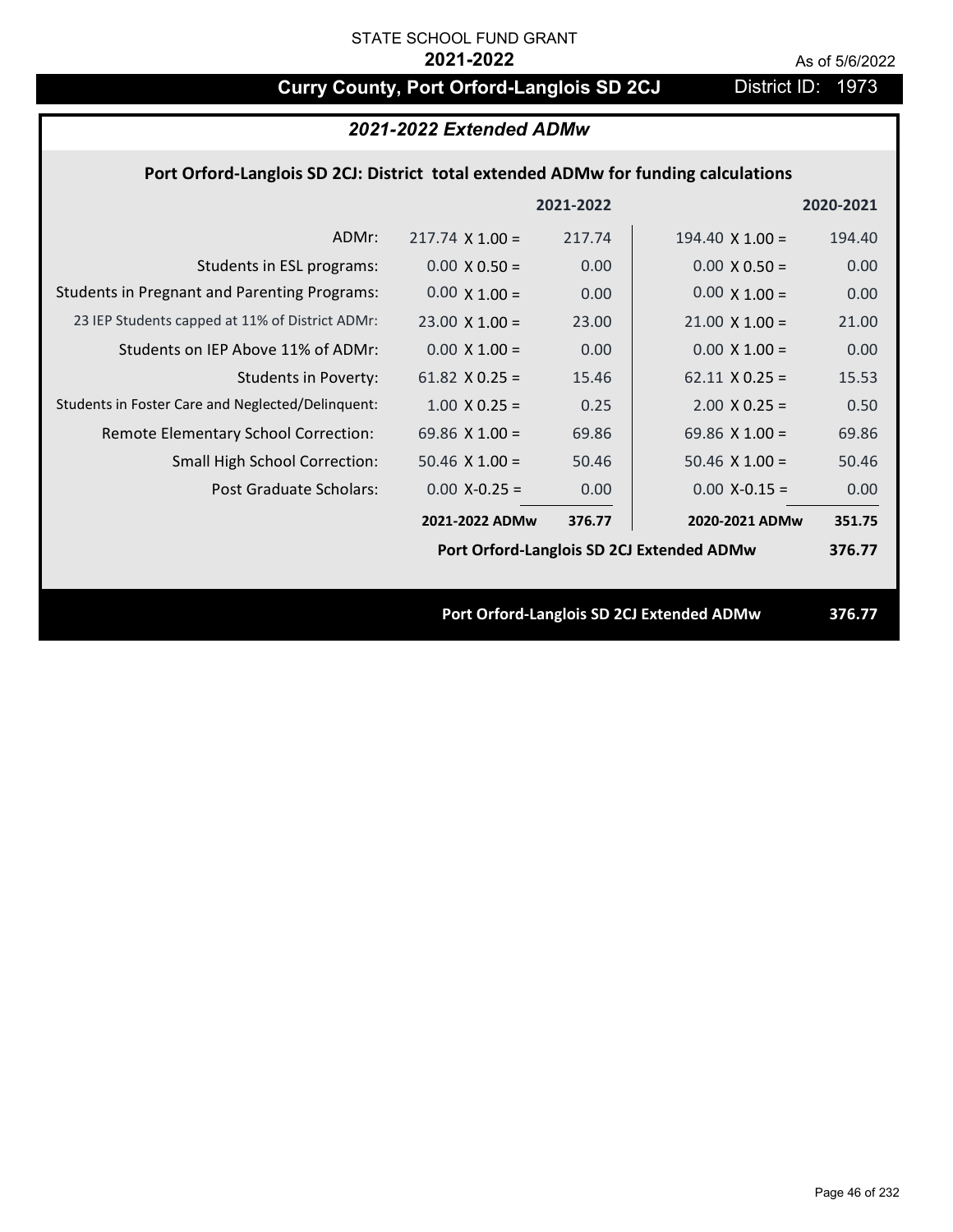# **Curry County, Brookings-Harbor SD 17C** District ID: 1974

| 2021-2022 Extended ADMw                                                        |                          |           |                          |           |  |  |
|--------------------------------------------------------------------------------|--------------------------|-----------|--------------------------|-----------|--|--|
| Brookings-Harbor SD 17C: District total extended ADMw for funding calculations |                          |           |                          |           |  |  |
|                                                                                |                          | 2021-2022 |                          | 2020-2021 |  |  |
| ADMr:                                                                          | $1,398.35 \times 1.00 =$ | 1,398.35  | $1,389.13 \times 1.00 =$ | 1,389.13  |  |  |
| Students in ESL programs:                                                      | $37.00 \times 0.50 =$    | 18.50     | $34.87 \times 0.50 =$    | 17.44     |  |  |
| <b>Students in Pregnant and Parenting Programs:</b>                            | $0.00 \times 1.00 =$     | 0.00      | $0.00 \times 1.00 =$     | 0.00      |  |  |
| 215 IEP Students capped at 11% of District ADMr:                               | 153.82 $\times$ 1.00 =   | 153.82    | 152.80 $\times$ 1.00 =   | 152.80    |  |  |
| Students on IEP Above 11% of ADMr:                                             | $15.40 \times 1.00 =$    | 15.40     | $15.40 \times 1.00 =$    | 15.40     |  |  |
| <b>Students in Poverty:</b>                                                    | $269.54$ X 0.25 =        | 67.39     | $270.90 \times 0.25 =$   | 67.73     |  |  |
| Students in Foster Care and Neglected/Delinquent:                              | $18.00 \times 0.25 =$    | 4.50      | $13.00 \times 0.25 =$    | 3.25      |  |  |
| Remote Elementary School Correction:                                           | $0.00 \times 1.00 =$     | 0.00      | $0.00 \times 1.00 =$     | 0.00      |  |  |
| Small High School Correction:                                                  | $0.00 \times 1.00 =$     | 0.00      | $0.00 \times 1.00 =$     | 0.00      |  |  |
| <b>Post Graduate Scholars:</b>                                                 | $0.00$ X-0.25 =          | 0.00      | $0.00$ X-0.15 =          | 0.00      |  |  |
|                                                                                | 2021-2022 ADMw           | 1,657.95  | 2020-2021 ADMw           | 1,645.74  |  |  |
| <b>Brookings-Harbor SD 17C Extended ADMw</b>                                   |                          |           |                          |           |  |  |
|                                                                                |                          |           |                          |           |  |  |
| <b>Brookings-Harbor SD 17C Extended ADMw</b>                                   |                          |           |                          | 1,657.95  |  |  |
|                                                                                |                          |           |                          |           |  |  |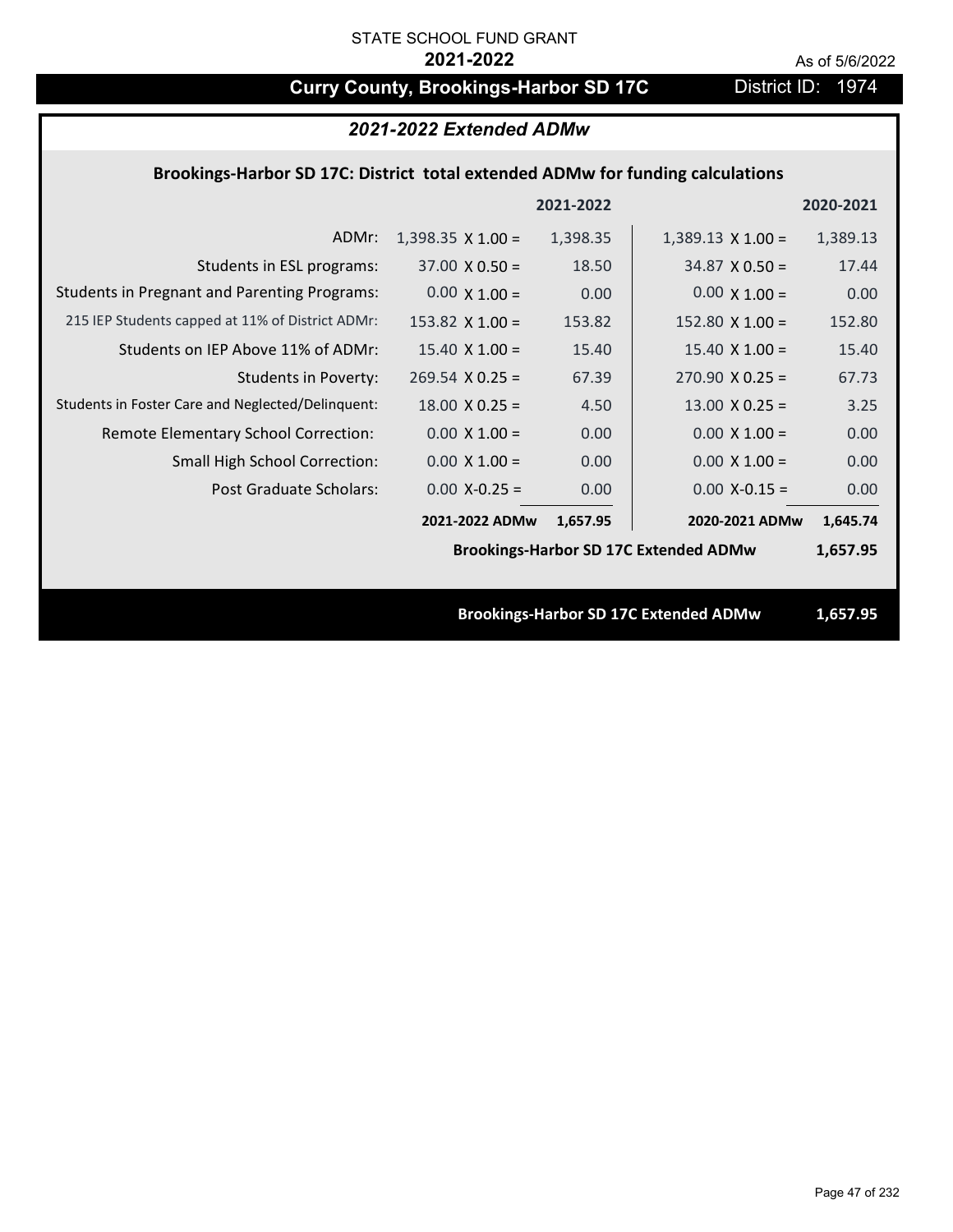# STATE SCHOOL FUND GRANT

### **2021-2022** As of 5/6/2022

# **Deschutes County, Bend-LaPine Administrative SD 1** District ID: 1976

## *2021-2022 Extended ADMw*

### **Bend‐LaPine Administrative SD 1: District total extended ADMw for funding calculations**

|                                                     |                                 | 2021-2022 |                           | 2020-2021 |
|-----------------------------------------------------|---------------------------------|-----------|---------------------------|-----------|
|                                                     | ADMr: $16,914.08 \times 1.00 =$ | 16,914.08 | $16,896.92 \times 1.00 =$ | 16,896.92 |
| Students in ESL programs:                           | 693.35 $\times$ 0.50 =          | 346.68    | 637.89 $\times$ 0.50 =    | 318.95    |
| <b>Students in Pregnant and Parenting Programs:</b> | $1.00 \times 1.00 =$            | 1.00      | $1.26 \times 1.00 =$      | 1.26      |
| 1740 IEP Students capped at 11% of District ADMr:   | $1,740.00 \times 1.00 =$        | 1,740.00  | $1,791.00 \times 1.00 =$  | 1,791.00  |
| Students on IEP Above 11% of ADMr:                  | $0.00 \times 1.00 =$            | 0.00      | $0.00 \times 1.00 =$      | 0.00      |
| <b>Students in Poverty:</b>                         | $1,230.82$ X 0.25 =             | 307.71    | $1,795.35 \times 0.25 =$  | 448.84    |
| Students in Foster Care and Neglected/Delinquent:   | $85.00 \times 0.25 =$           | 21.25     | $99.00 \times 0.25 =$     | 24.75     |
| Remote Elementary School Correction:                | $0.00 \times 1.00 =$            | 0.00      | $0.00 \times 1.00 =$      | 0.00      |
| <b>Small High School Correction:</b>                | $0.00 \times 1.00 =$            | 0.00      | $0.00 \times 1.00 =$      | 0.00      |
| Post Graduate Scholars:                             | $0.00 X - 0.25 =$               | 0.00      | $0.00$ X-0.15 =           | 0.00      |
|                                                     | 2021-2022 ADMw                  | 19,330.71 | 2020-2021 ADMw            | 19.481.71 |

**Bend‐LaPine Administrative SD 1 Extended ADMw**

**19,871.38**

### **Bend International School: Charter ADMw for information only**

|                                                     |                       | 2021-2022 |                        | 2020-2021 |
|-----------------------------------------------------|-----------------------|-----------|------------------------|-----------|
| ADMr:                                               | $217.08$ X 1.00 =     | 217.08    | $215.74 \times 1.00 =$ | 215.74    |
| Students in ESL programs:                           | $6.30 \times 0.50 =$  | 3.15      | $7.05 \times 0.50 =$   | 3.53      |
| <b>Students in Pregnant and Parenting Programs:</b> | $0.00 \times 1.00 =$  | 0.00      | $0.00 \times 1.00 =$   | 0.00      |
| 0 IEP Students capped at 11% of District ADMr:      | $0.00 \times 1.00 =$  | 0.00      | $0.00 \times 1.00 =$   | 0.00      |
| Students on IEP Above 11% of ADMr:                  | $0.00 \times 1.00 =$  | 0.00      | $0.00 \times 1.00 =$   | 0.00      |
| Students in Poverty:                                | $15.80 \times 0.25 =$ | 3.95      | $22.92 \times 0.25 =$  | 5.73      |
| Students in Foster Care and Neglected/Delinquent:   | $0.00 \times 0.25 =$  | 0.00      | $0.00 \times 0.25 =$   | 0.00      |
| Remote Elementary School Correction:                | $0.00 \times 1.00 =$  | 0.00      | $0.00 \times 1.00 =$   | 0.00      |
| <b>Small High School Correction:</b>                | $0.00 \times 1.00 =$  | 0.00      | $0.00 \times 1.00 =$   | 0.00      |
| Post Graduate Scholars:                             | $0.00 X - 0.25 =$     | 0.00      | $0.00 X - 0.15 =$      | 0.00      |
|                                                     | 2021-2022 ADMw        | 224.18    | 2020-2021 ADMw         | 225.00    |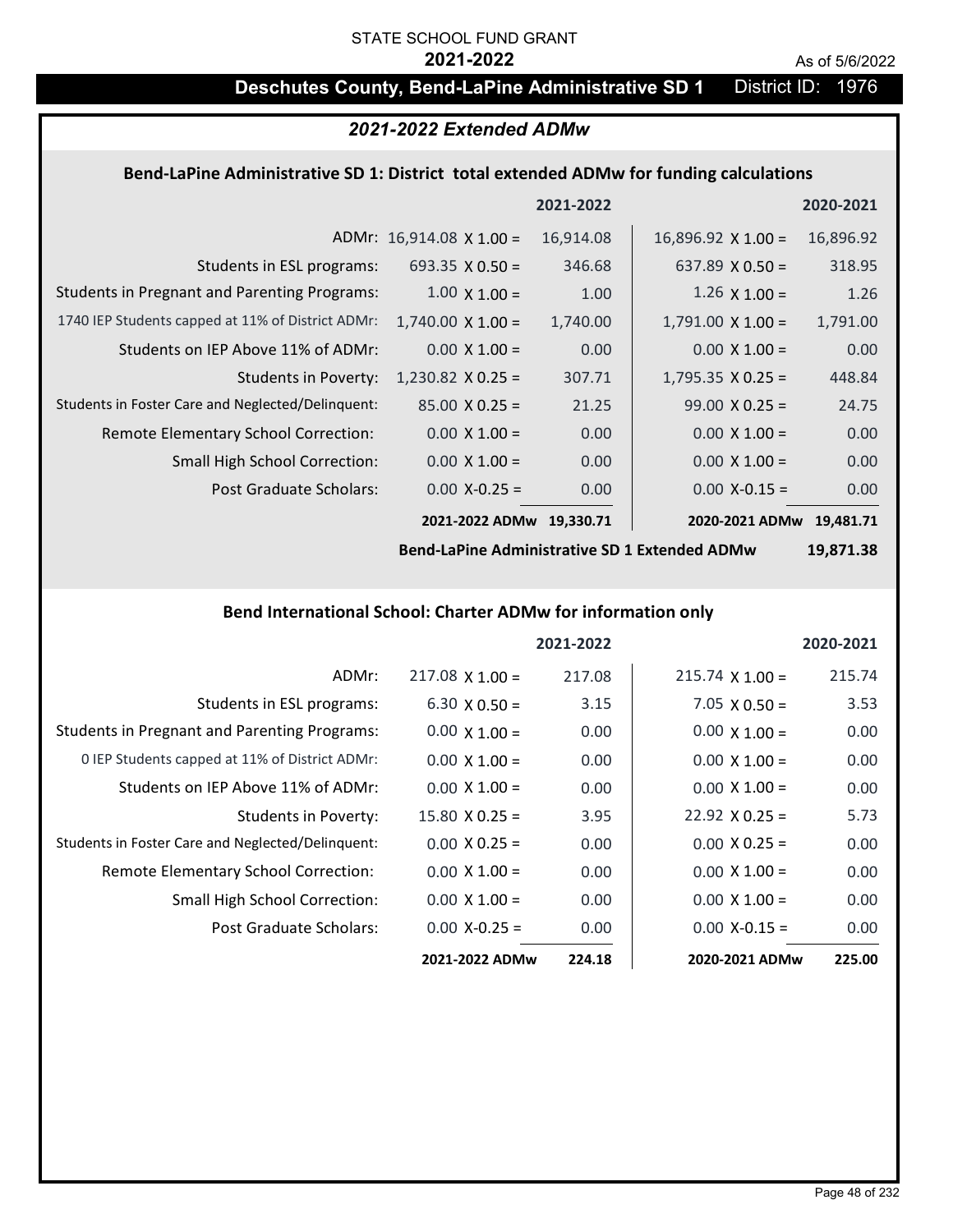# **Desert Sky Montessori: Charter ADMw for information only**

|                                                     |                        | 2021-2022         |                        | 2020-2021 |
|-----------------------------------------------------|------------------------|-------------------|------------------------|-----------|
| ADMr:                                               | $166.53 \times 1.00 =$ | 166.53            | $158.28 \times 1.00 =$ | 158.28    |
| Students in ESL programs:                           | $1.80 \times 0.50 =$   | 0.90 <sub>1</sub> | 4.37 $\times$ 0.50 =   | 2.19      |
| <b>Students in Pregnant and Parenting Programs:</b> | $0.00 \times 1.00 =$   | 0.00              | $0.00 \times 1.00 =$   | 0.00      |
| 0 IEP Students capped at 11% of District ADMr:      | $0.00 \times 1.00 =$   | 0.00              | $0.00 \times 1.00 =$   | 0.00      |
| Students on IEP Above 11% of ADMr:                  | $0.00 \times 1.00 =$   | 0.00              | $0.00 \times 1.00 =$   | 0.00      |
| <b>Students in Poverty:</b>                         | $12.12 \times 0.25 =$  | 3.03              | $16.82 \times 0.25 =$  | 4.21      |
| Students in Foster Care and Neglected/Delinquent:   | $0.00 \times 0.25 =$   | 0.00              | $0.00 \times 0.25 =$   | 0.00      |
| Remote Elementary School Correction:                | $0.00 \times 1.00 =$   | 0.00              | $0.00 \times 1.00 =$   | 0.00      |
| <b>Small High School Correction:</b>                | $0.00 \times 1.00 =$   | 0.00              | $0.00 \times 1.00 =$   | 0.00      |
| Post Graduate Scholars:                             | $0.00 X - 0.25 =$      | 0.00              | $0.00 X - 0.15 =$      | 0.00      |
|                                                     | 2021-2022 ADMw         | 170.46            | 2020-2021 ADMw         | 164.67    |

**Bend‐LaPine Administrative SD 1 Extended ADMw 19,871.38**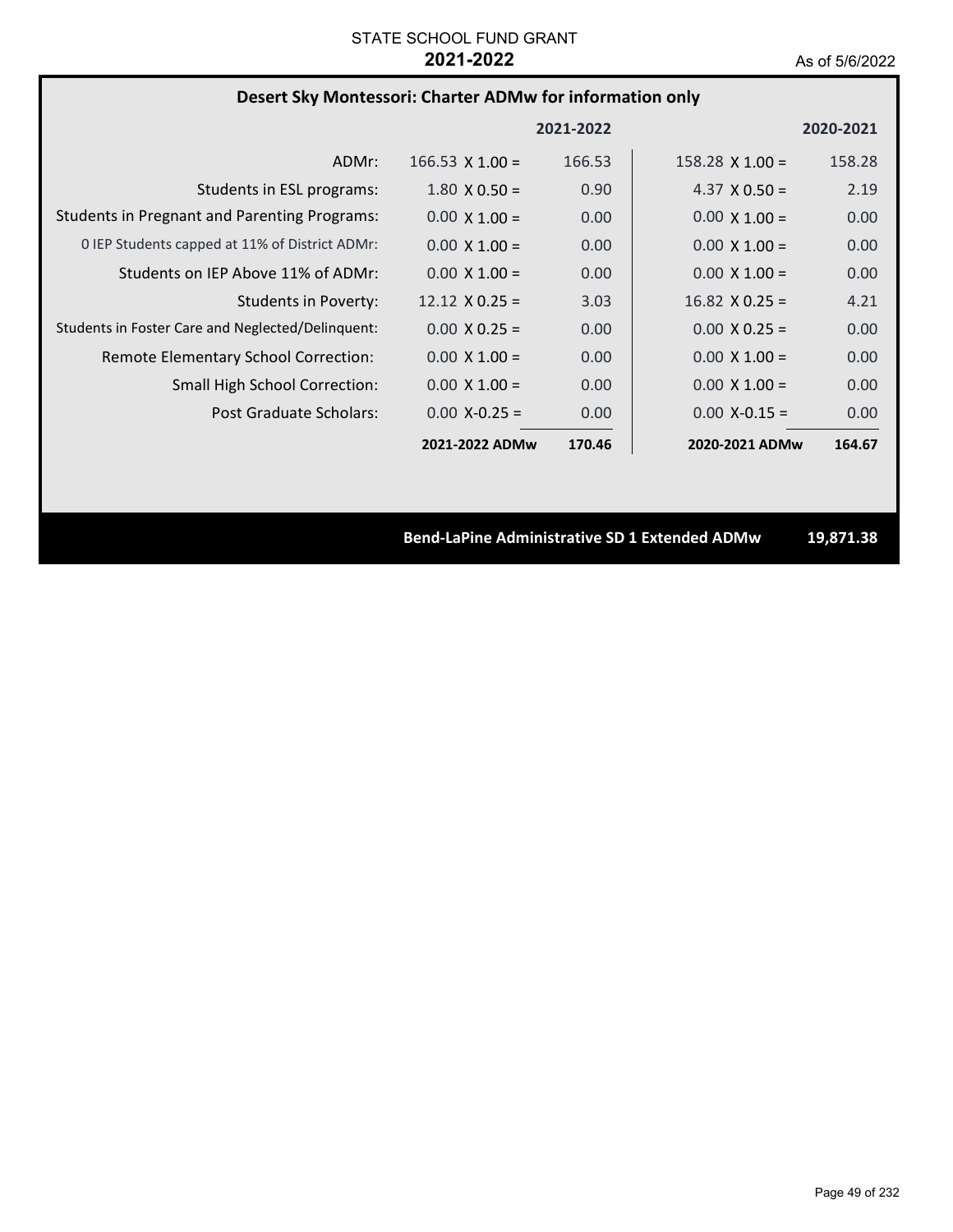# **Deschutes County, Redmond SD 2J District ID: 1977**

# *2021-2022 Extended ADMw*

### **Redmond SD 2J: District total extended ADMw for funding calculations**

|                                                     |                          | 2021-2022 |                          | 2020-2021 |
|-----------------------------------------------------|--------------------------|-----------|--------------------------|-----------|
| ADMr:                                               | 6,119.64 $\times$ 1.00 = | 6,119.64  | $6,043.84 \times 1.00 =$ | 6,043.84  |
| Students in ESL programs:                           | $371.57 \times 0.50 =$   | 185.79    | $322.04 \times 0.50 =$   | 161.02    |
| <b>Students in Pregnant and Parenting Programs:</b> | $0.19 \times 1.00 =$     | 0.19      | $1.11 \times 1.00 =$     | 1.11      |
| 878 IEP Students capped at 11% of District ADMr:    | $773.02 \times 1.00 =$   | 773.02    | 764.04 $\times$ 1.00 =   | 764.04    |
| Students on IEP Above 11% of ADMr:                  | $27.20 \times 1.00 =$    | 27.20     | $27.20 \times 1.00 =$    | 27.20     |
| <b>Students in Poverty:</b>                         | $564.21 \times 0.25 =$   | 141.05    | $670.39 \times 0.25 =$   | 167.60    |
| Students in Foster Care and Neglected/Delinquent:   | $27.00 \times 0.25 =$    | 6.75      | $29.00 \times 0.25 =$    | 7.25      |
| Remote Elementary School Correction:                | $0.00 \times 1.00 =$     | 0.00      | $0.00 \times 1.00 =$     | 0.00      |
| <b>Small High School Correction:</b>                | $0.00 \times 1.00 =$     | 0.00      | $0.00 \times 1.00 =$     | 0.00      |
| Post Graduate Scholars:                             | $0.00$ X-0.25 =          | 0.00      | $0.00$ X-0.15 =          | 0.00      |
|                                                     | 2021-2022 ADMw           | 7,253.64  | 2020-2021 ADMw           | 7,172.05  |

**Redmond SD 2J Extended ADMw**

**8,186.97**

## **Redmond Proficiency Academy: Charter ADMw for information only**

|                                                     |                        | 2021-2022 |                        | 2020-2021 |
|-----------------------------------------------------|------------------------|-----------|------------------------|-----------|
| ADMr:                                               | $907.84 \times 1.00 =$ | 907.84    | $901.95 \times 1.00 =$ | 901.95    |
| Students in ESL programs:                           | $9.12 \times 0.50 =$   | 4.56      | $6.23 \times 0.50 =$   | 3.12      |
| <b>Students in Pregnant and Parenting Programs:</b> | $0.00 \times 1.00 =$   | 0.00      | $0.00 \times 1.00 =$   | 0.00      |
| 0 IEP Students capped at 11% of District ADMr:      | $0.00 \times 1.00 =$   | 0.00      | $0.00 \times 1.00 =$   | 0.00      |
| Students on IEP Above 11% of ADMr:                  | $0.00 \times 1.00 =$   | 0.00      | $0.00 \times 1.00 =$   | 0.00      |
| Students in Poverty:                                | $83.70$ X 0.25 =       | 20.93     | $100.05 \times 0.25 =$ | 25.01     |
| Students in Foster Care and Neglected/Delinquent:   | $0.00 \times 0.25 =$   | 0.00      | $0.00 \times 0.25 =$   | 0.00      |
| Remote Elementary School Correction:                | $0.00 \times 1.00 =$   | 0.00      | $0.00 \times 1.00 =$   | 0.00      |
| <b>Small High School Correction:</b>                | $0.00 \times 1.00 =$   | 0.00      | $0.00 \times 1.00 =$   | 0.00      |
| Post Graduate Scholars:                             | $0.00$ X-0.25 =        | 0.00      | $0.00 X - 0.15 =$      | 0.00      |
|                                                     | 2021-2022 ADMw         | 933.33    | 2020-2021 ADMw         | 930.08    |

**Redmond SD 2J Extended ADMw 8,186.97**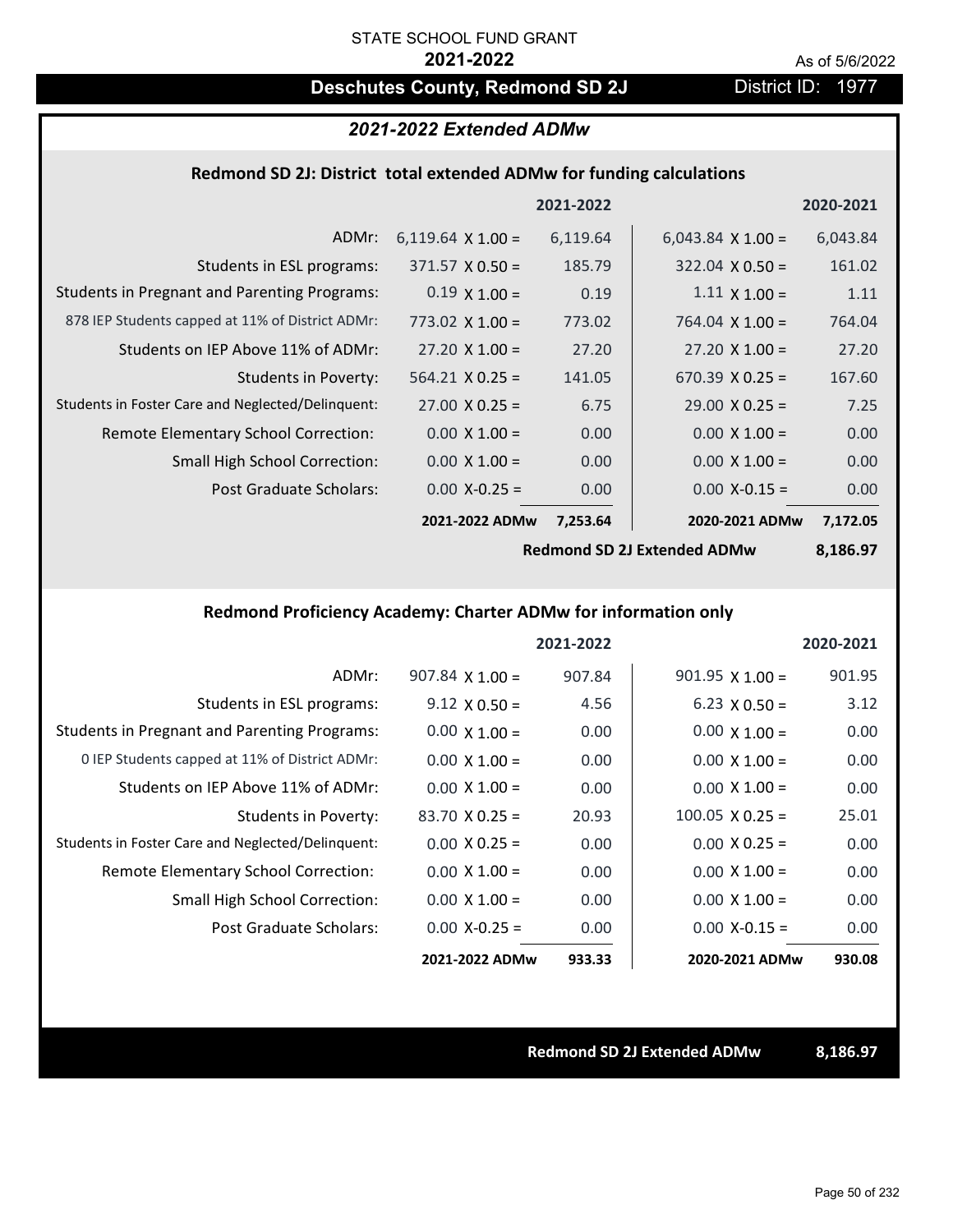# **Deschutes County, Sisters SD 6** District ID: 1978

# *2021-2022 Extended ADMw*

## **Sisters SD 6: District total extended ADMw for funding calculations**

|                                                     |                          | 2021-2022 |                                   | 2020-2021 |
|-----------------------------------------------------|--------------------------|-----------|-----------------------------------|-----------|
| ADMr:                                               | $1,080.04 \times 1.00 =$ | 1,080.04  | $1,096.08 \times 1.00 =$          | 1,096.08  |
| Students in ESL programs:                           | $16.97 \times 0.50 =$    | 8.49      | $19.58 \times 0.50 =$             | 9.79      |
| <b>Students in Pregnant and Parenting Programs:</b> | $0.00 \times 1.00 =$     | 0.00      | $0.00 \times 1.00 =$              | 0.00      |
| 127 IEP Students capped at 11% of District ADMr:    | $118.80 \times 1.00 =$   | 118.80    | $115.00 \times 1.00 =$            | 115.00    |
| Students on IEP Above 11% of ADMr:                  | $0.00 \times 1.00 =$     | 0.00      | $0.00 \times 1.00 =$              | 0.00      |
| <b>Students in Poverty:</b>                         | $97.52 \times 0.25 =$    | 24.38     | $78.40 \times 0.25 =$             | 19.60     |
| Students in Foster Care and Neglected/Delinquent:   | $4.00 \times 0.25 =$     | 1.00      | $3.00 X 0.25 =$                   | 0.75      |
| Remote Elementary School Correction:                | $0.00 \times 1.00 =$     | 0.00      | $0.00 \times 1.00 =$              | 0.00      |
| <b>Small High School Correction:</b>                | $0.00 \times 1.00 =$     | 0.00      | $0.00 \times 1.00 =$              | 0.00      |
| Post Graduate Scholars:                             | $0.00$ X-0.25 =          | 0.00      | $0.00$ X-0.15 =                   | 0.00      |
|                                                     | 2021-2022 ADMw           | 1,232.71  | 2020-2021 ADMw                    | 1,241.22  |
|                                                     |                          |           | <b>Sisters SD 6 Extended ADMw</b> | 1,241.22  |
|                                                     |                          |           |                                   |           |
|                                                     |                          |           | <b>Sisters SD 6 Extended ADMw</b> | 1,241.22  |
|                                                     |                          |           |                                   |           |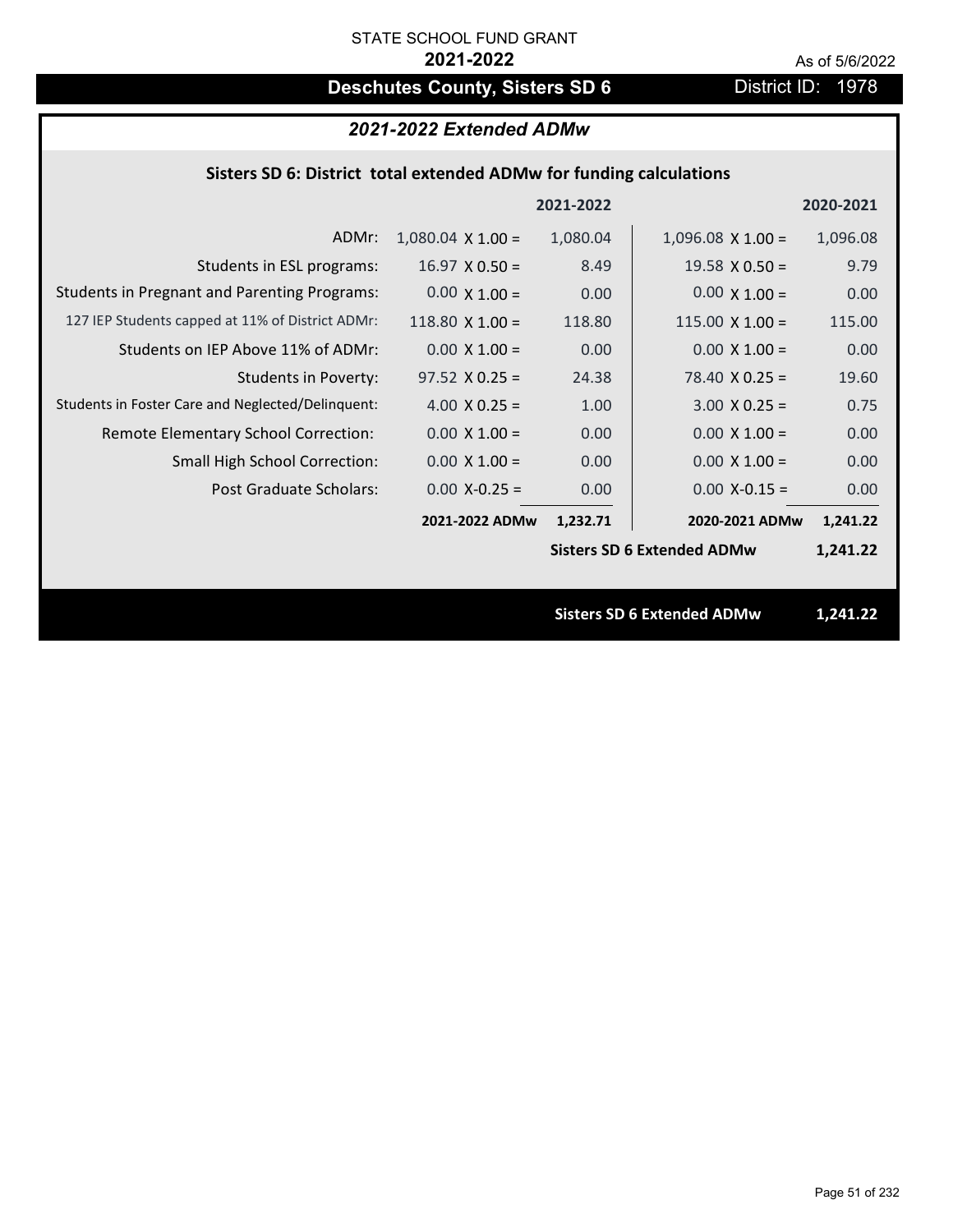# **Douglas County, Oakland SD 1** District ID: 1990

# *2021-2022 Extended ADMw*

## **Oakland SD 1: District total extended ADMw for funding calculations**

|                                                     |                       | 2021-2022 |                                   | 2020-2021 |
|-----------------------------------------------------|-----------------------|-----------|-----------------------------------|-----------|
| ADMr:                                               | 595.63 $X$ 1.00 =     | 595.63    | 560.79 $X$ 1.00 =                 | 560.79    |
| Students in ESL programs:                           | $2.68 \times 0.50 =$  | 1.34      | $2.98 \times 0.50 =$              | 1.49      |
| <b>Students in Pregnant and Parenting Programs:</b> | $0.00 \times 1.00 =$  | 0.00      | $0.00 \times 1.00 =$              | 0.00      |
| 94 IEP Students capped at 11% of District ADMr:     | 65.52 $\times$ 1.00 = | 65.52     | 61.69 $X$ 1.00 =                  | 61.69     |
| Students on IEP Above 11% of ADMr:                  | $0.00 \times 1.00 =$  | 0.00      | $0.00 \times 1.00 =$              | 0.00      |
| <b>Students in Poverty:</b>                         | $76.00 \times 0.25 =$ | 19.00     | $87.00 \times 0.25 =$             | 21.75     |
| Students in Foster Care and Neglected/Delinquent:   | $7.00 \times 0.25 =$  | 1.75      | $9.00 \times 0.25 =$              | 2.25      |
| Remote Elementary School Correction:                | $0.00 \times 1.00 =$  | 0.00      | $0.00 \times 1.00 =$              | 0.00      |
| <b>Small High School Correction:</b>                | $87.54$ X 1.00 =      | 87.54     | $87.54 \times 1.00 =$             | 87.54     |
| Post Graduate Scholars:                             | $0.00$ X-0.25 =       | 0.00      | $0.00$ X-0.15 =                   | 0.00      |
|                                                     | 2021-2022 ADMw        | 770.78    | 2020-2021 ADMw                    | 735.51    |
|                                                     |                       |           | <b>Oakland SD 1 Extended ADMw</b> | 770.78    |
|                                                     |                       |           |                                   |           |
|                                                     |                       |           | <b>Oakland SD 1 Extended ADMw</b> | 770.78    |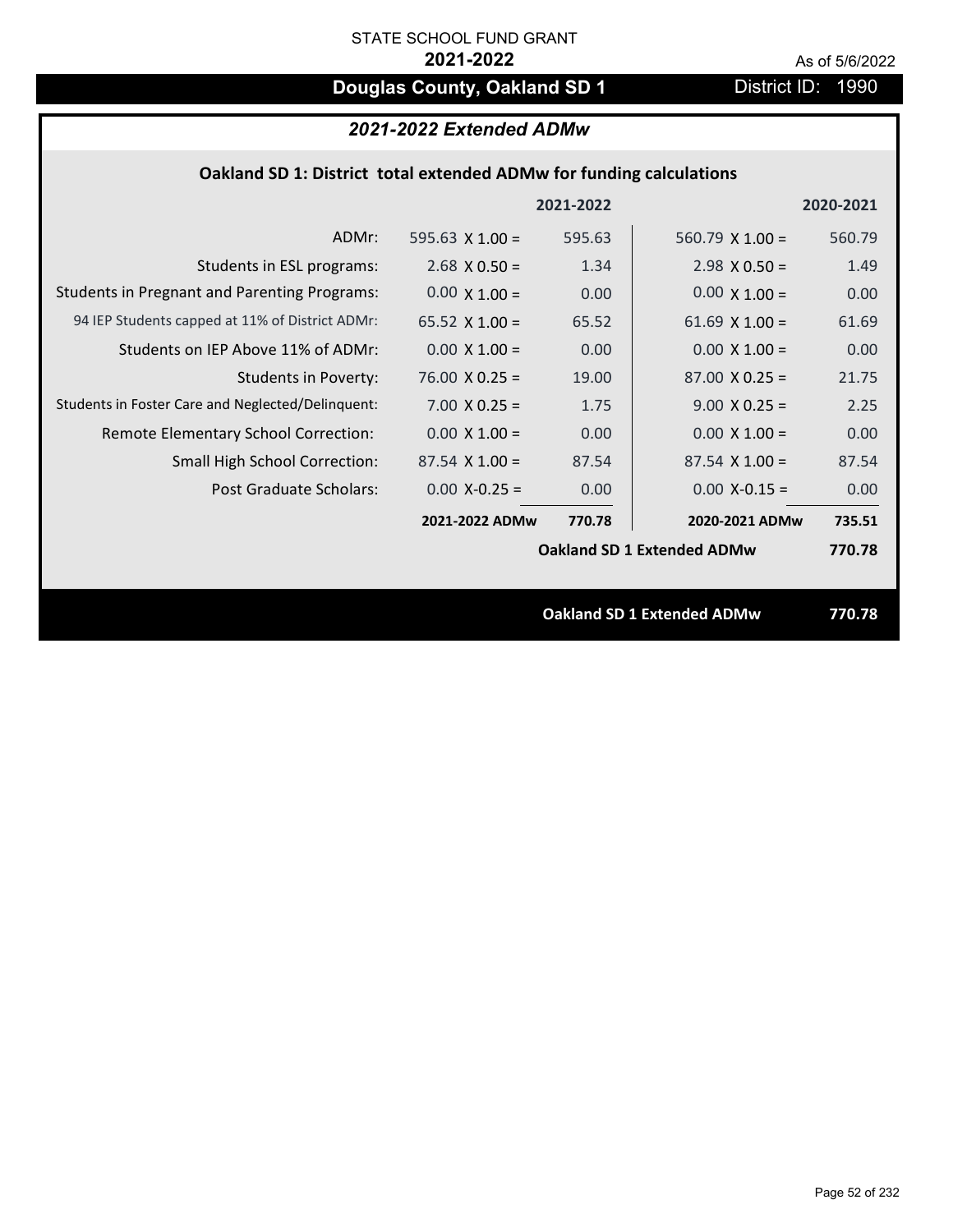# **Douglas County, Douglas County SD 4** District ID: 1991

# *2021-2022 Extended ADMw*

### **Douglas County SD 4: District total extended ADMw for funding calculations**

|                                                     |                          | 2021-2022 |                          | 2020-2021 |
|-----------------------------------------------------|--------------------------|-----------|--------------------------|-----------|
| ADMr:                                               | 5,433.54 $\times$ 1.00 = | 5,433.54  | $5,300.10 \times 1.00 =$ | 5,300.10  |
| Students in ESL programs:                           | 42.70 $\times$ 0.50 =    | 21.35     | $37.99 \times 0.50 =$    | 19.00     |
| <b>Students in Pregnant and Parenting Programs:</b> | $0.81 \times 1.00 =$     | 0.81      | 2.40 $\times$ 1.00 =     | 2.40      |
| 698 IEP Students capped at 11% of District ADMr:    | $618.15 \times 1.00 =$   | 618.15    | $605.24 \times 1.00 =$   | 605.24    |
| Students on IEP Above 11% of ADMr:                  | $10.10 \times 1.00 =$    | 10.10     | $10.10 \times 1.00 =$    | 10.10     |
| Students in Poverty:                                | $760.76 \times 0.25 =$   | 190.19    | 690.88 $X$ 0.25 =        | 172.72    |
| Students in Foster Care and Neglected/Delinquent:   | $88.00 \times 0.25 =$    | 22.00     | $105.00 \times 0.25 =$   | 26.25     |
| Remote Elementary School Correction:                | $0.00 \times 1.00 =$     | 0.00      | $0.00 \times 1.00 =$     | 0.00      |
| <b>Small High School Correction:</b>                | $0.00 \times 1.00 =$     | 0.00      | $0.00 \times 1.00 =$     | 0.00      |
| Post Graduate Scholars:                             | $0.00$ X-0.25 =          | 0.00      | $0.00$ X-0.15 =          | 0.00      |
|                                                     | 2021-2022 ADMw           | 6,296.14  | 2020-2021 ADMw           | 6,135.80  |

**Douglas County SD 4 Extended ADMw**

**6,497.84**

### **Phoenix School: Charter ADMw for information only**

|                                                     |                        | 2021-2022 |                        | 2020-2021 |
|-----------------------------------------------------|------------------------|-----------|------------------------|-----------|
| ADMr:                                               | $186.04 \times 1.00 =$ | 186.04    | $202.06 \times 1.00 =$ | 202.06    |
| Students in ESL programs:                           | $0.00 \times 0.50 =$   | 0.00      | $0.00 \times 0.50 =$   | 0.00      |
| <b>Students in Pregnant and Parenting Programs:</b> | $9.14 \times 1.00 =$   | 9.14      | 7.54 $\times$ 1.00 =   | 7.54      |
| 0 IEP Students capped at 11% of District ADMr:      | $0.00 \times 1.00 =$   | 0.00      | $0.00 \times 1.00 =$   | 0.00      |
| Students on IEP Above 11% of ADMr:                  | $0.00 \times 1.00 =$   | 0.00      | $0.00 \times 1.00 =$   | 0.00      |
| Students in Poverty:                                | $26.05 \times 0.25 =$  | 6.51      | $26.34 \times 0.25 =$  | 6.59      |
| Students in Foster Care and Neglected/Delinquent:   | $0.00 \times 0.25 =$   | 0.00      | $0.00 \times 0.25 =$   | 0.00      |
| Remote Elementary School Correction:                | $0.00 \times 1.00 =$   | 0.00      | $0.00 \times 1.00 =$   | 0.00      |
| <b>Small High School Correction:</b>                | $0.00 \times 1.00 =$   | 0.00      | $0.00 \times 1.00 =$   | 0.00      |
| Post Graduate Scholars:                             | $0.00 X - 0.25 =$      | 0.00      | $0.00$ X-0.15 =        | 0.00      |
|                                                     | 2021-2022 ADMw         | 201.69    | 2020-2021 ADMw         | 216.19    |

### **Douglas County SD 4 Extended ADMw 6,497.84**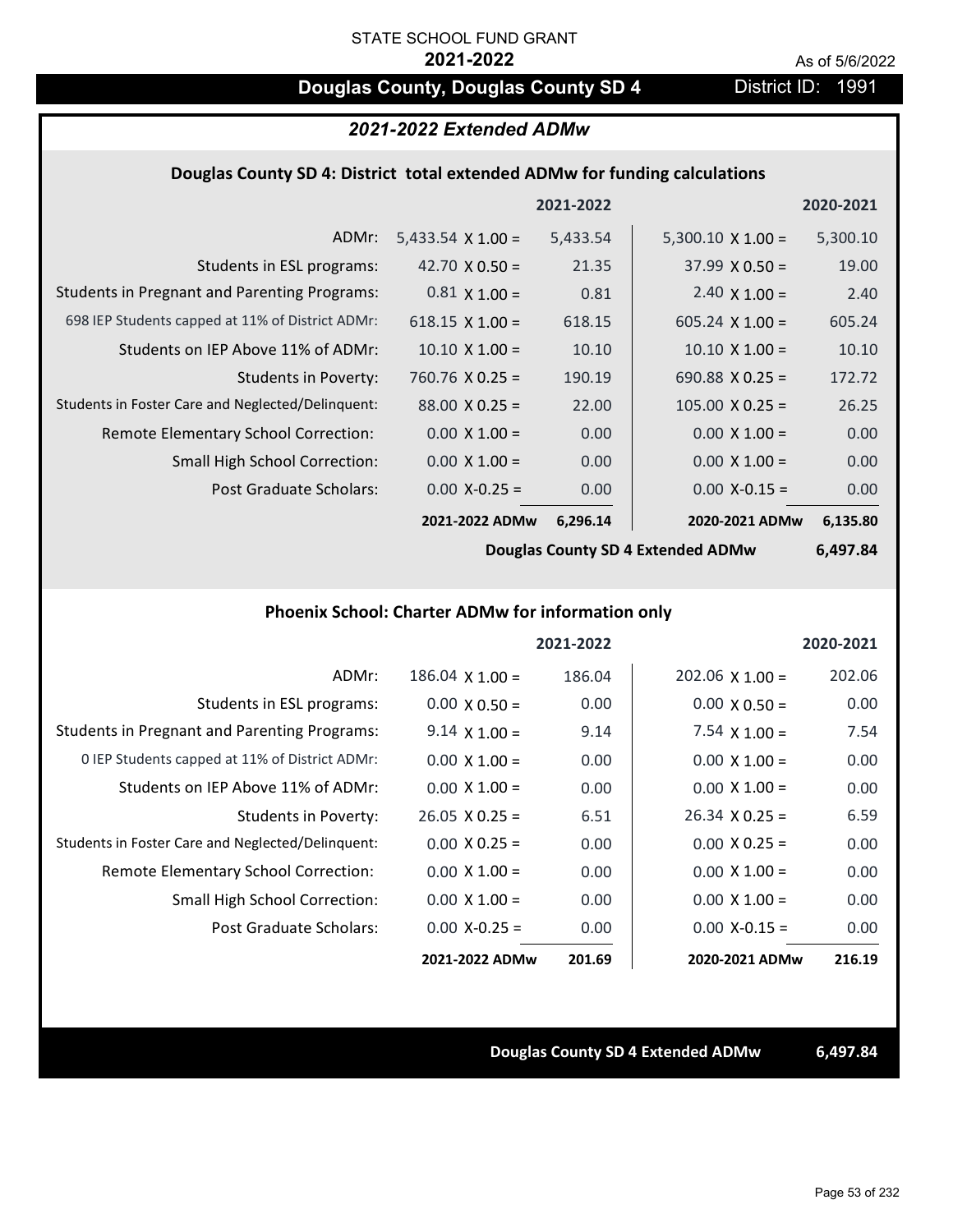# **Douglas County, Glide SD 12** District ID: 1992

# *2021-2022 Extended ADMw*

| Glide SD 12: District total extended ADMw for funding calculations |                        |           |                                  |           |
|--------------------------------------------------------------------|------------------------|-----------|----------------------------------|-----------|
|                                                                    |                        | 2021-2022 |                                  | 2020-2021 |
| ADMr:                                                              | $674.27 \times 1.00 =$ | 674.27    | 691.16 $X$ 1.00 =                | 691.16    |
| Students in ESL programs:                                          | $2.00 \times 0.50 =$   | 1.00      | $2.97 \times 0.50 =$             | 1.49      |
| <b>Students in Pregnant and Parenting Programs:</b>                | $0.00 \times 1.00 =$   | 0.00      | $0.00 \times 1.00 =$             | 0.00      |
| 98 IEP Students capped at 11% of District ADMr:                    | $74.17 \times 1.00 =$  | 74.17     | $76.03 \times 1.00 =$            | 76.03     |
| Students on IEP Above 11% of ADMr:                                 | $3.40 \times 1.00 =$   | 3.40      | $3.40$ X $1.00 =$                | 3.40      |
| <b>Students in Poverty:</b>                                        | $112.84$ X 0.25 =      | 28.21     | $143.83 \times 0.25 =$           | 35.96     |
| Students in Foster Care and Neglected/Delinquent:                  | $6.00 X 0.25 =$        | 1.50      | 4.00 $X$ 0.25 =                  | 1.00      |
| Remote Elementary School Correction:                               | $0.00 \times 1.00 =$   | 0.00      | $0.00 \times 1.00 =$             | 0.00      |
| <b>Small High School Correction:</b>                               | $87.45 \times 1.00 =$  | 87.45     | $87.45$ X 1.00 =                 | 87.45     |
| <b>Post Graduate Scholars:</b>                                     | $0.00$ X-0.25 =        | 0.00      | $0.00$ X-0.15 =                  | 0.00      |
|                                                                    | 2021-2022 ADMw         | 870.00    | 2020-2021 ADMw                   | 896.48    |
|                                                                    |                        |           | <b>Glide SD 12 Extended ADMw</b> | 896.48    |
|                                                                    |                        |           | Glide SD 12 Extended ADMw        | 896.48    |
|                                                                    |                        |           |                                  |           |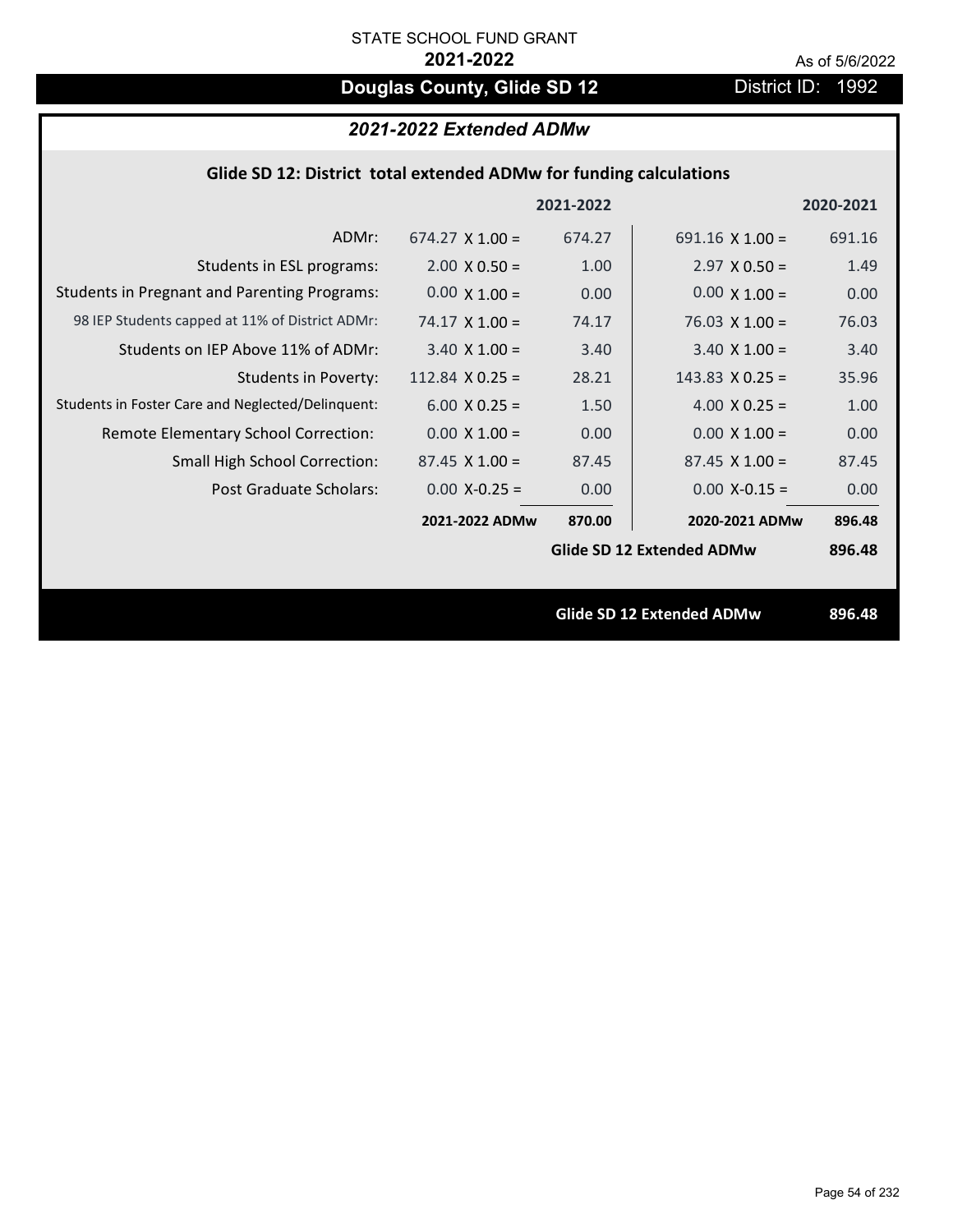# **Douglas County, Douglas County SD 15** District ID: 1993

# *2021-2022 Extended ADMw*

### **Douglas County SD 15: District total extended ADMw for funding calculations**

|                                                     |                       | 2021-2022 |                       | 2020-2021 |
|-----------------------------------------------------|-----------------------|-----------|-----------------------|-----------|
| ADMr:                                               | $0.00 \times 1.00 =$  | 0.00      | $0.00 \times 1.00 =$  | 0.00      |
| Students in ESL programs:                           | $0.00 \times 0.50 =$  | 0.00      | $0.00 \times 0.50 =$  | 0.00      |
| <b>Students in Pregnant and Parenting Programs:</b> | $0.00 \times 1.00 =$  | 0.00      | $0.00 \times 1.00 =$  | 0.00      |
| 40 IEP Students capped at 11% of District ADMr:     | $23.97 \times 1.00 =$ | 23.97     | $21.89 \times 1.00 =$ | 21.89     |
| Students on IEP Above 11% of ADMr:                  | $0.00 \times 1.00 =$  | 0.00      | $0.00 \times 1.00 =$  | 0.00      |
| <b>Students in Poverty:</b>                         | $0.00 \times 0.25 =$  | 0.00      | $0.51 X 0.25 =$       | 0.13      |
| Students in Foster Care and Neglected/Delinquent:   | $1.00 \times 0.25 =$  | 0.25      | $1.00 \times 0.25 =$  | 0.25      |
| Remote Elementary School Correction:                | $0.00 \times 1.00 =$  | 0.00      | $0.00 \times 1.00 =$  | 0.00      |
| <b>Small High School Correction:</b>                | $0.00 \times 1.00 =$  | 0.00      | $0.00 \times 1.00 =$  | 0.00      |
| Post Graduate Scholars:                             | $0.00$ X-0.25 =       | 0.00      | $0.00 X - 0.15 =$     | 0.00      |
|                                                     | 2021-2022 ADMw        | 24.22     | 2020-2021 ADMw        | 22.27     |
|                                                     |                       |           |                       |           |

**Douglas County SD 15 Extended ADMw**

# **384.78**

# **Days Creek Charter School: Charter ADMw for information only**

|                                                     |                        | 2021-2022 |                        | 2020-2021 |
|-----------------------------------------------------|------------------------|-----------|------------------------|-----------|
| ADMr:                                               | $217.87 \times 1.00 =$ | 217.87    | $199.03 \times 1.00 =$ | 199.03    |
| Students in ESL programs:                           | $1.00 \times 0.50 =$   | 0.50      | $1.00 \times 0.50 =$   | 0.50      |
| <b>Students in Pregnant and Parenting Programs:</b> | $0.00 \times 1.00 =$   | 0.00      | $0.00 \times 1.00 =$   | 0.00      |
| 0 IEP Students capped at 11% of District ADMr:      | $0.00 \times 1.00 =$   | 0.00      | $0.00 \times 1.00 =$   | 0.00      |
| Students on IEP Above 11% of ADMr:                  | $0.00 \times 1.00 =$   | 0.00      | $0.00 \times 1.00 =$   | 0.00      |
| Students in Poverty:                                | $30.00 \times 0.25 =$  | 7.50      | $33.49 \times 0.25 =$  | 8.37      |
| Students in Foster Care and Neglected/Delinquent:   | $0.00 \times 0.25 =$   | 0.00      | $0.00 \times 0.25 =$   | 0.00      |
| Remote Elementary School Correction:                | $71.10 \times 1.00 =$  | 71.10     | $71.10 \times 1.00 =$  | 71.10     |
| <b>Small High School Correction:</b>                | 63.59 $X$ 1.00 =       | 63.59     | 63.59 $\times$ 1.00 =  | 63.59     |
| Post Graduate Scholars:                             | $0.00 X - 0.25 =$      | 0.00      | $0.00 X - 0.15 =$      | 0.00      |
|                                                     | 2021-2022 ADMw         | 360.56    | 2020-2021 ADMw         | 342.59    |

### **Douglas County SD 15 Extended ADMw 384.78**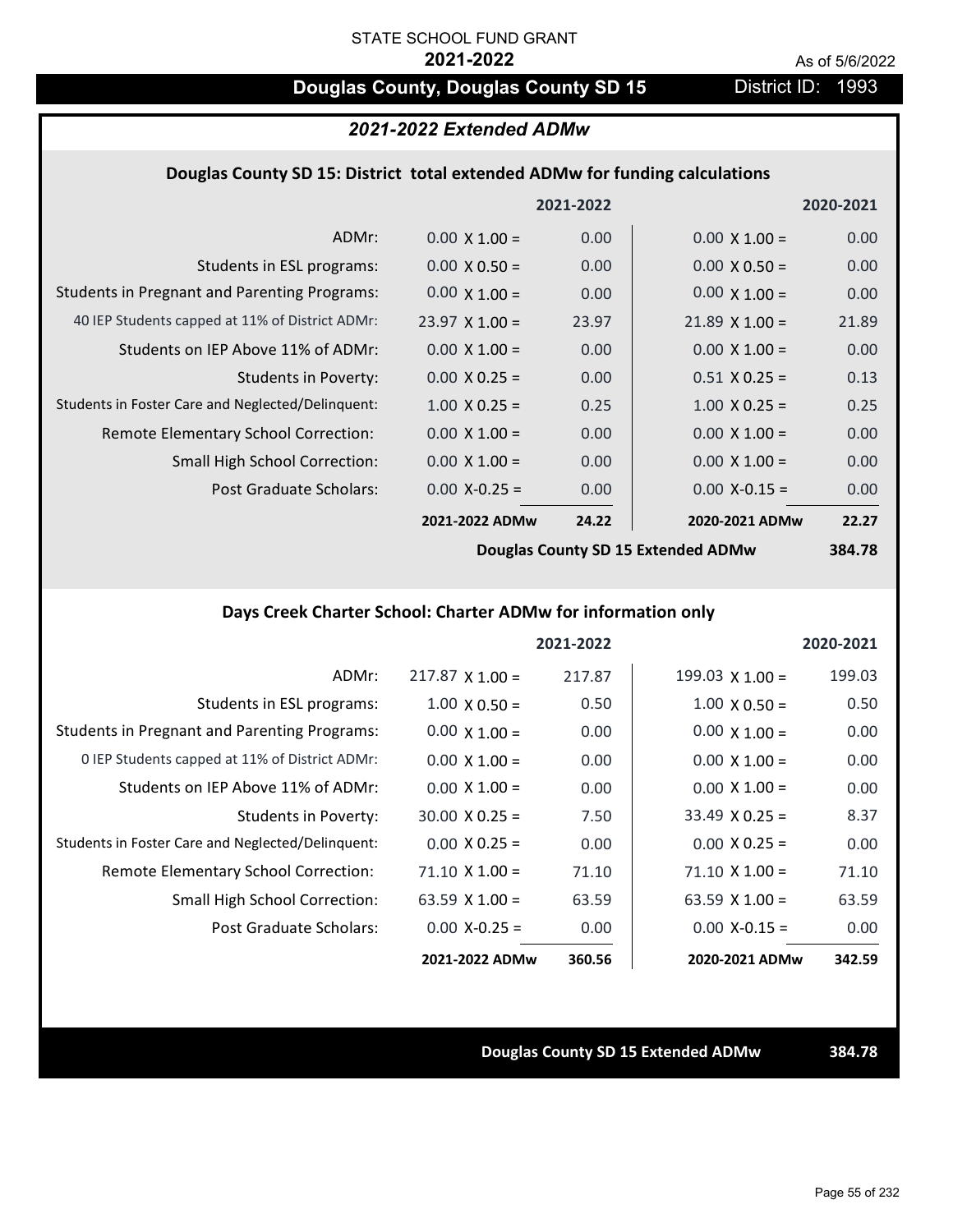# **Douglas County, South Umpqua SD 19** District ID: 1994

| 2021-2022 Extended ADMw                                                   |                          |           |                                  |           |
|---------------------------------------------------------------------------|--------------------------|-----------|----------------------------------|-----------|
| South Umpqua SD 19: District total extended ADMw for funding calculations |                          |           |                                  |           |
|                                                                           |                          | 2021-2022 |                                  | 2020-2021 |
| ADMr:                                                                     | $1,422.31 \times 1.00 =$ | 1,422.31  | $1,394.03 \times 1.00 =$         | 1,394.03  |
| Students in ESL programs:                                                 | $3.86 \times 0.50 =$     | 1.93      | $3.53 \times 0.50 =$             | 1.77      |
| <b>Students in Pregnant and Parenting Programs:</b>                       | $0.00 \times 1.00 =$     | 0.00      | $0.00 \times 1.00 =$             | 0.00      |
| 238 IEP Students capped at 11% of District ADMr:                          | $156.45 \times 1.00 =$   | 156.45    | $153.34 \times 1.00 =$           | 153.34    |
| Students on IEP Above 11% of ADMr:                                        | $24.70 \times 1.00 =$    | 24.70     | $24.70$ X $1.00 =$               | 24.70     |
| <b>Students in Poverty:</b>                                               | $230.38$ X 0.25 =        | 57.60     | $242.47$ X 0.25 =                | 60.62     |
| Students in Foster Care and Neglected/Delinquent:                         | $22.00 \times 0.25 =$    | 5.50      | $21.00 \times 0.25 =$            | 5.25      |
| Remote Elementary School Correction:                                      | $0.00 \times 1.00 =$     | 0.00      | $0.00 \times 1.00 =$             | 0.00      |
| <b>Small High School Correction:</b>                                      | $0.00 \times 1.00 =$     | 0.00      | $0.00 \times 1.00 =$             | 0.00      |
| Post Graduate Scholars:                                                   | $0.00$ X-0.25 =          | 0.00      | $0.00$ X-0.15 =                  | 0.00      |
|                                                                           | 2021-2022 ADMw           | 1,668.49  | 2020-2021 ADMw                   | 1,639.71  |
|                                                                           |                          |           | South Umpqua SD 19 Extended ADMw | 1,668.49  |
|                                                                           |                          |           |                                  |           |
|                                                                           |                          |           | South Umpqua SD 19 Extended ADMw | 1,668.49  |
|                                                                           |                          |           |                                  |           |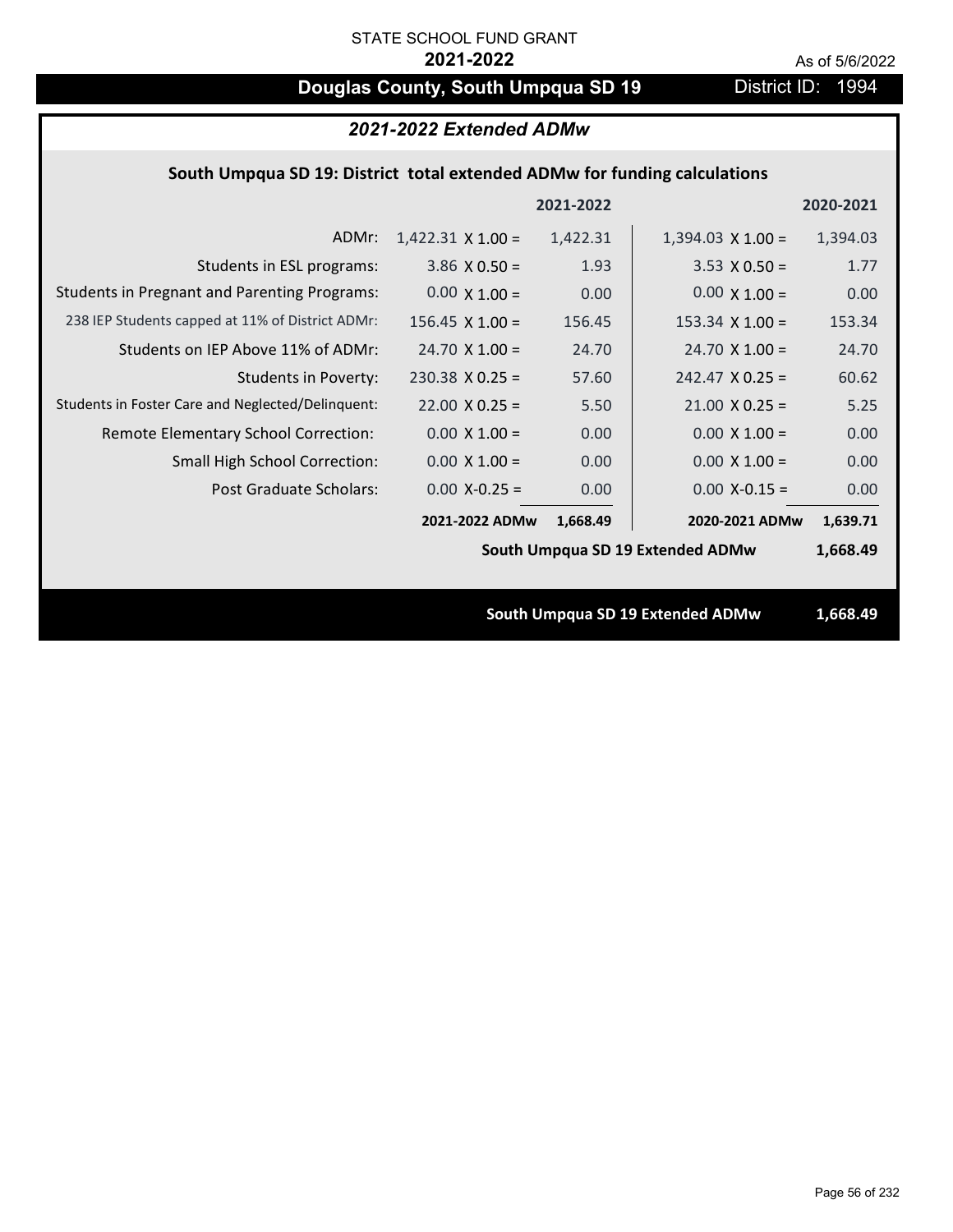# **Douglas County, Camas Valley SD 21J** District ID: 1995

# *2021-2022 Extended ADMw*

### **Camas Valley SD 21J: District total extended ADMw for funding calculations**

|                                                     |                       | 2021-2022 |                       | 2020-2021 |
|-----------------------------------------------------|-----------------------|-----------|-----------------------|-----------|
| ADMr:                                               | $0.00 \times 1.00 =$  | 0.00      | $0.00 \times 1.00 =$  | 0.00      |
| Students in ESL programs:                           | $0.00 \times 0.50 =$  | 0.00      | $0.00 \times 0.50 =$  | 0.00      |
| <b>Students in Pregnant and Parenting Programs:</b> | $0.00 \times 1.00 =$  | 0.00      | $0.00 \times 1.00 =$  | 0.00      |
| 38 IEP Students capped at 11% of District ADMr:     | $24.74 \times 1.00 =$ | 24.74     | $24.50 \times 1.00 =$ | 24.50     |
| Students on IEP Above 11% of ADMr:                  | $9.20 \times 1.00 =$  | 9.20      | $9.20 \times 1.00 =$  | 9.20      |
| <b>Students in Poverty:</b>                         | $0.00 \times 0.25 =$  | 0.00      | $0.13 \times 0.25 =$  | 0.03      |
| Students in Foster Care and Neglected/Delinquent:   | $0.00 \times 0.25 =$  | 0.00      | $2.00 \times 0.25 =$  | 0.50      |
| Remote Elementary School Correction:                | $0.00 \times 1.00 =$  | 0.00      | $0.00 \times 1.00 =$  | 0.00      |
| <b>Small High School Correction:</b>                | $0.00 \times 1.00 =$  | 0.00      | $0.00 \times 1.00 =$  | 0.00      |
| Post Graduate Scholars:                             | $0.00$ X-0.25 =       | 0.00      | $0.00$ X-0.15 =       | 0.00      |
|                                                     | 2021-2022 ADMw        | 33.94     | 2020-2021 ADMw        | 34.23     |
|                                                     |                       |           |                       |           |

**Camas Valley SD 21J Extended ADMw**

**383.66**

# **Camas Valley School: Charter ADMw for information only**

|                                                     |                       | 2021-2022 |                        | 2020-2021 |
|-----------------------------------------------------|-----------------------|-----------|------------------------|-----------|
| ADMr:                                               | $224.89$ X 1.00 =     | 224.89    | $222.74 \times 1.00 =$ | 222.74    |
| Students in ESL programs:                           | $0.93 \times 0.50 =$  | 0.47      | $0.00 \times 0.50 =$   | 0.00      |
| <b>Students in Pregnant and Parenting Programs:</b> | $0.00 \times 1.00 =$  | 0.00      | $0.00 \times 1.00 =$   | 0.00      |
| 0 IEP Students capped at 11% of District ADMr:      | $0.00 \times 1.00 =$  | 0.00      | $0.00 \times 1.00 =$   | 0.00      |
| Students on IEP Above 11% of ADMr:                  | $0.00 \times 1.00 =$  | 0.00      | $0.00 \times 1.00 =$   | 0.00      |
| Students in Poverty:                                | $22.00 \times 0.25 =$ | 5.50      | $22.87 \times 0.25 =$  | 5.72      |
| Students in Foster Care and Neglected/Delinquent:   | $0.00 \times 0.25 =$  | 0.00      | $0.00 \times 0.25 =$   | 0.00      |
| Remote Elementary School Correction:                | 66.36 $X$ 1.00 =      | 66.36     | $66.36 \times 1.00 =$  | 66.36     |
| <b>Small High School Correction:</b>                | $52.51$ X 1.00 =      | 52.51     | $52.51 \times 1.00 =$  | 52.51     |
| Post Graduate Scholars:                             | $0.00 X-0.25 =$       | 0.00      | $0.00$ X-0.15 =        | 0.00      |
|                                                     | 2021-2022 ADMw        | 349.73    | 2020-2021 ADMw         | 347.33    |

**Camas Valley SD 21J Extended ADMw 383.66**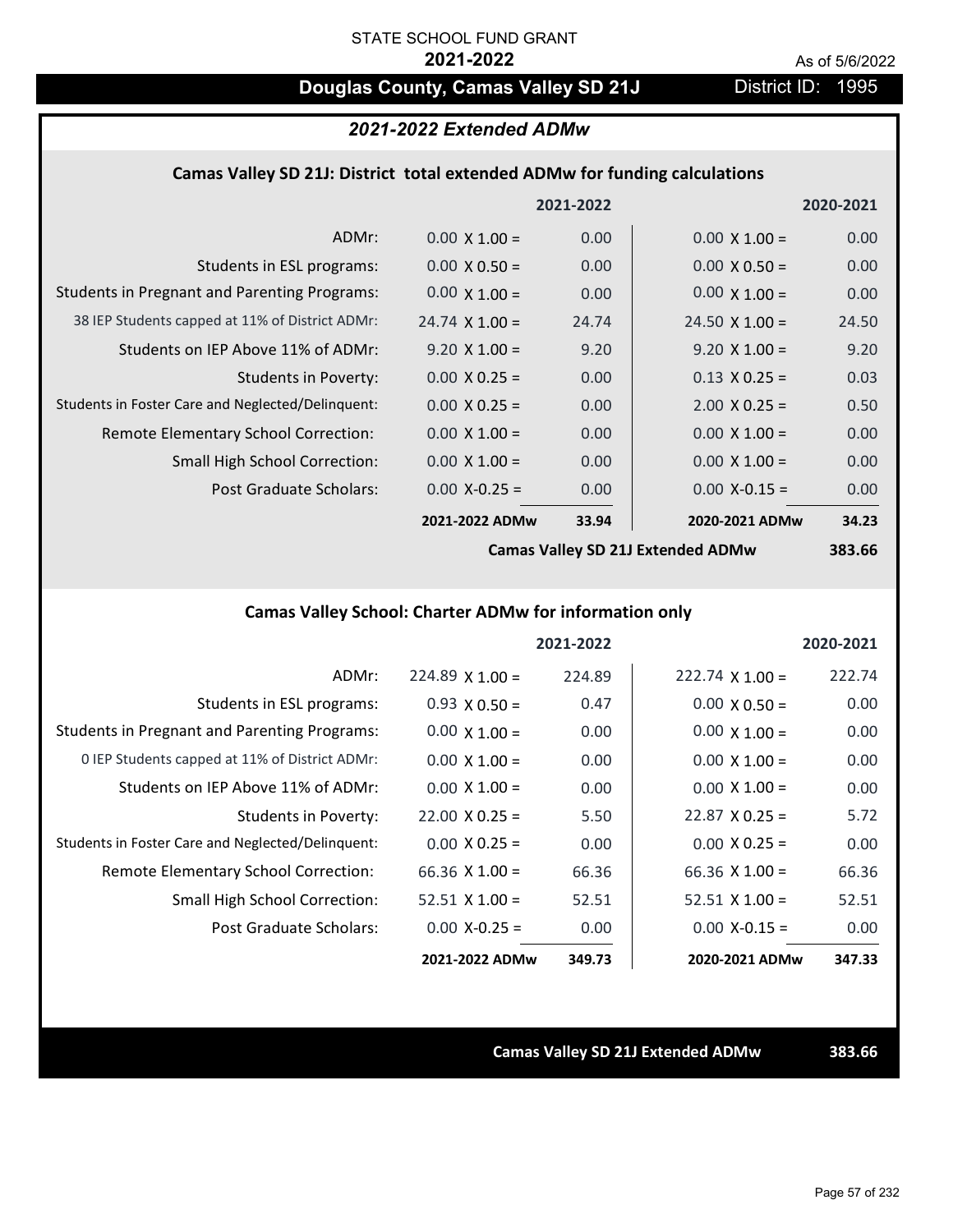# **Douglas County, North Douglas SD 22** District ID: 1996

|                                                                            | 2021-2022 Extended ADMw |           |                                          |           |
|----------------------------------------------------------------------------|-------------------------|-----------|------------------------------------------|-----------|
| North Douglas SD 22: District total extended ADMw for funding calculations |                         |           |                                          |           |
|                                                                            |                         | 2021-2022 |                                          | 2020-2021 |
| ADMr:                                                                      | $329.03 \times 1.00 =$  | 329.03    | $320.75 \times 1.00 =$                   | 320.75    |
| Students in ESL programs:                                                  | $3.14 \times 0.50 =$    | 1.57      | $3.00 \times 0.50 =$                     | 1.50      |
| <b>Students in Pregnant and Parenting Programs:</b>                        | $0.00 \times 1.00 =$    | 0.00      | $0.00 \times 1.00 =$                     | 0.00      |
| 55 IEP Students capped at 11% of District ADMr:                            | $36.19 \times 1.00 =$   | 36.19     | $35.28 \times 1.00 =$                    | 35.28     |
| Students on IEP Above 11% of ADMr:                                         | $0.30 X 1.00 =$         | 0.30      | $0.30 X 1.00 =$                          | 0.30      |
| <b>Students in Poverty:</b>                                                | 60.93 $X$ 0.25 =        | 15.23     | $31.20 \times 0.25 =$                    | 7.80      |
| Students in Foster Care and Neglected/Delinquent:                          | $2.00 \times 0.25 =$    | 0.50      | $5.00 X 0.25 =$                          | 1.25      |
| Remote Elementary School Correction:                                       | $21.73$ X $1.00 =$      | 21.73     | $21.73$ X $1.00 =$                       | 21.73     |
| <b>Small High School Correction:</b>                                       | 67.68 $X$ 1.00 =        | 67.68     | $67.68$ X 1.00 =                         | 67.68     |
| Post Graduate Scholars:                                                    | $0.00$ X-0.25 =         | 0.00      | $0.00$ X-0.15 =                          | 0.00      |
|                                                                            | 2021-2022 ADMw          | 472.24    | 2020-2021 ADMw                           | 456.29    |
|                                                                            |                         |           | <b>North Douglas SD 22 Extended ADMw</b> | 472.24    |
|                                                                            |                         |           |                                          |           |
|                                                                            |                         |           | <b>North Douglas SD 22 Extended ADMw</b> | 472.24    |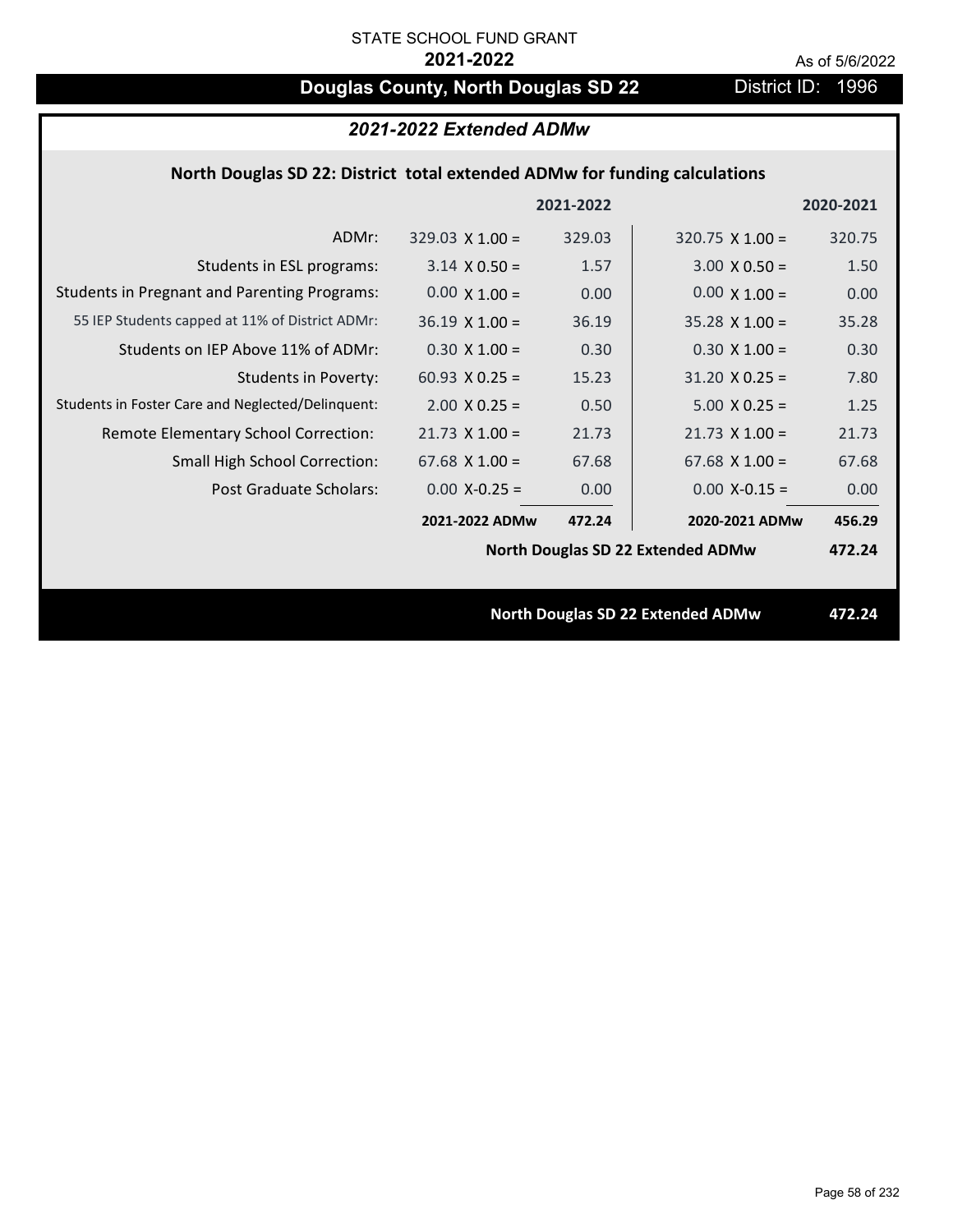# **Douglas County, Yoncalla SD 32** District ID: 1997

# *2021-2022 Extended ADMw*

## **Yoncalla SD 32: District total extended ADMw for funding calculations**

|                                                     |                       | 2021-2022 |                                     | 2020-2021 |
|-----------------------------------------------------|-----------------------|-----------|-------------------------------------|-----------|
| ADMr:                                               | $233.26$ X 1.00 =     | 233.26    | $248.35 \times 1.00 =$              | 248.35    |
| Students in ESL programs:                           | $0.00 \times 0.50 =$  | 0.00      | $0.00 \times 0.50 =$                | 0.00      |
| <b>Students in Pregnant and Parenting Programs:</b> | $0.00 \times 1.00 =$  | 0.00      | $0.00 \times 1.00 =$                | 0.00      |
| 38 IEP Students capped at 11% of District ADMr:     | $25.66 \times 1.00 =$ | 25.66     | $27.32 \times 1.00 =$               | 27.32     |
| Students on IEP Above 11% of ADMr:                  | $1.40 \times 1.00 =$  | 1.40      | $1.40 \times 1.00 =$                | 1.40      |
| <b>Students in Poverty:</b>                         | 46.77 $X$ 0.25 =      | 11.69     | 40.52 $X$ 0.25 =                    | 10.13     |
| Students in Foster Care and Neglected/Delinquent:   | $1.00 \times 0.25 =$  | 0.25      | $2.00 \times 0.25 =$                | 0.50      |
| Remote Elementary School Correction:                | $70.57$ X 1.00 =      | 70.57     | $70.57 \times 1.00 =$               | 70.57     |
| <b>Small High School Correction:</b>                | $75.95 \times 1.00 =$ | 75.95     | $75.95 \times 1.00 =$               | 75.95     |
| Post Graduate Scholars:                             | $0.00$ X-0.25 =       | 0.00      | $0.00$ X-0.15 =                     | 0.00      |
|                                                     | 2021-2022 ADMw        | 418.78    | 2020-2021 ADMw                      | 434.22    |
|                                                     |                       |           | Yoncalla SD 32 Extended ADMw        | 434.22    |
|                                                     |                       |           |                                     |           |
|                                                     |                       |           | <b>Yoncalla SD 32 Extended ADMw</b> | 434.22    |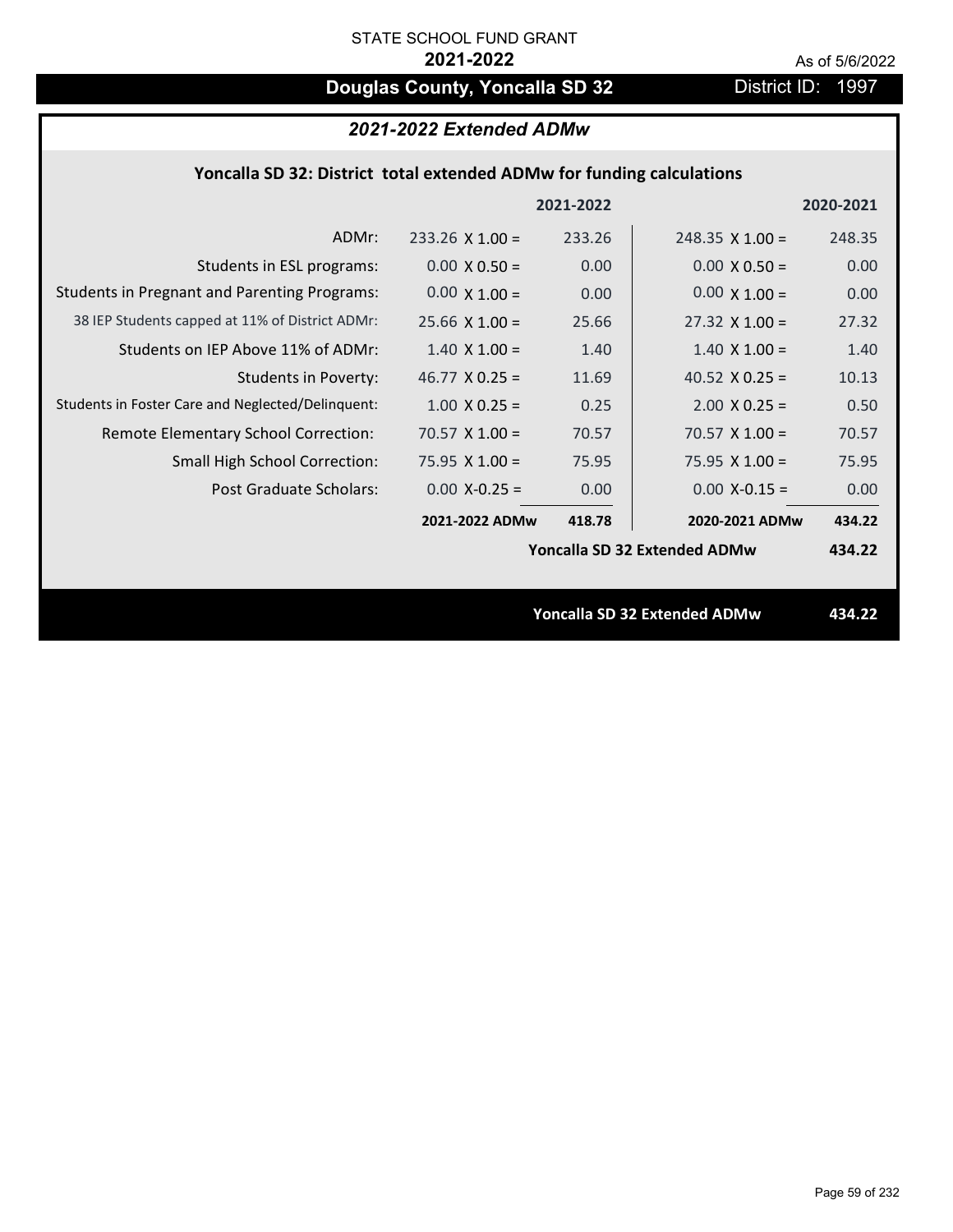# **Douglas County, Elkton SD 34** District ID: 1998

## *2021-2022 Extended ADMw*

### **Elkton SD 34: District total extended ADMw for funding calculations**

|                                                     |                       | 2021-2022 |                            | 2020-2021 |
|-----------------------------------------------------|-----------------------|-----------|----------------------------|-----------|
| ADMr:                                               | $0.00 \times 1.00 =$  | 0.00      | $0.00 \times 1.00 =$       | 0.00      |
| Students in ESL programs:                           | $0.00 \times 0.50 =$  | 0.00      | $0.00 \times 0.50 =$       | 0.00      |
| <b>Students in Pregnant and Parenting Programs:</b> | $0.00 \times 1.00 =$  | 0.00      | $0.00 \times 1.00 =$       | 0.00      |
| 26 IEP Students capped at 11% of District ADMr:     | $24.42 \times 1.00 =$ | 24.42     | $19.00 \times 1.00 =$      | 19.00     |
| Students on IEP Above 11% of ADMr:                  | $0.00 \times 1.00 =$  | 0.00      | $0.00 \times 1.00 =$       | 0.00      |
| <b>Students in Poverty:</b>                         | $0.00 \times 0.25 =$  | 0.00      | $0.10 \times 0.25 =$       | 0.03      |
| Students in Foster Care and Neglected/Delinquent:   | $2.00 \times 0.25 =$  | 0.50      | 4.00 $X$ 0.25 =            | 1.00      |
| Remote Elementary School Correction:                | $0.00 \times 1.00 =$  | 0.00      | $0.00 \times 1.00 =$       | 0.00      |
| <b>Small High School Correction:</b>                | $0.00 \times 1.00 =$  | 0.00      | $0.00 \times 1.00 =$       | 0.00      |
| Post Graduate Scholars:                             | $0.00$ X-0.25 =       | 0.00      | $0.00$ X-0.15 =            | 0.00      |
|                                                     | 2021-2022 ADMw        | 24.92     | 2020-2021 ADMw             | 20.03     |
|                                                     |                       |           | Ellton CD 24 Extended ADMW | כח ומכ    |

**Elkton SD 34 Extended ADMw**

**391.03**

# **Elkton Charter School: Charter ADMw for information only**

|                                                     |                       | 2021-2022 |                        | 2020-2021 |
|-----------------------------------------------------|-----------------------|-----------|------------------------|-----------|
| ADMr:                                               | $222.04$ X 1.00 =     | 222.04    | $225.81 \times 1.00 =$ | 225.81    |
| Students in ESL programs:                           | $2.00 \times 0.50 =$  | 1.00      | $0.00 \times 0.50 =$   | 0.00      |
| <b>Students in Pregnant and Parenting Programs:</b> | $0.00 \times 1.00 =$  | 0.00      | $0.00 \times 1.00 =$   | 0.00      |
| 0 IEP Students capped at 11% of District ADMr:      | $0.00 \times 1.00 =$  | 0.00      | $0.00 \times 1.00 =$   | 0.00      |
| Students on IEP Above 11% of ADMr:                  | $0.00 \times 1.00 =$  | 0.00      | $0.00 \times 1.00 =$   | 0.00      |
| Students in Poverty:                                | $23.00 \times 0.25 =$ | 5.75      | $24.90 \times 0.25 =$  | 6.23      |
| Students in Foster Care and Neglected/Delinquent:   | $0.00 \times 0.25 =$  | 0.00      | $0.00 \times 0.25 =$   | 0.00      |
| Remote Elementary School Correction:                | $70.75 \times 1.00 =$ | 70.75     | $70.75 \times 1.00 =$  | 70.75     |
| <b>Small High School Correction:</b>                | $66.57 \times 1.00 =$ | 66.57     | $66.57 \times 1.00 =$  | 66.57     |
| Post Graduate Scholars:                             | $0.00 X - 0.25 =$     | 0.00      | $0.00 X - 0.15 =$      | 0.00      |
|                                                     | 2021-2022 ADMw        | 366.11    | 2020-2021 ADMw         | 369.36    |

**Elkton SD 34 Extended ADMw 391.03**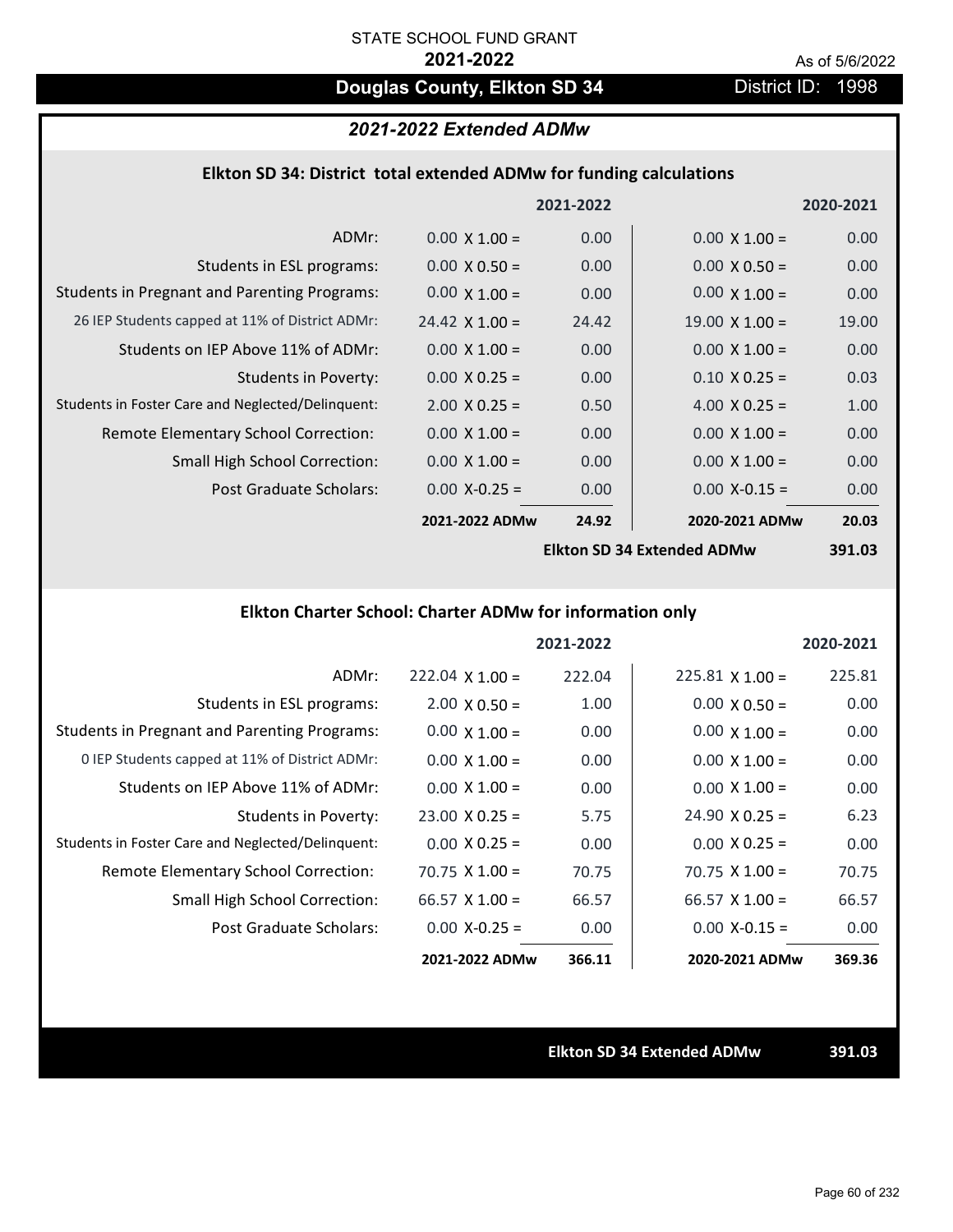# **Douglas County, Riddle SD 70** District ID: 1999

# *2021-2022 Extended ADMw*

|                                                     |                        | 2021-2022 |                                   | 2020-2021 |
|-----------------------------------------------------|------------------------|-----------|-----------------------------------|-----------|
| ADMr:                                               | $348.73 \times 1.00 =$ | 348.73    | $376.96 \times 1.00 =$            | 376.96    |
| Students in ESL programs:                           | $0.00 \times 0.50 =$   | 0.00      | $0.00 \times 0.50 =$              | 0.00      |
| <b>Students in Pregnant and Parenting Programs:</b> | $0.00 \times 1.00 =$   | 0.00      | $0.00 \times 1.00 =$              | 0.00      |
| 66 IEP Students capped at 11% of District ADMr:     | $38.36 \times 1.00 =$  | 38.36     | 41.47 $\times$ 1.00 =             | 41.47     |
| Students on IEP Above 11% of ADMr:                  | $10.50 \times 1.00 =$  | 10.50     | $10.50$ X $1.00 =$                | 10.50     |
| <b>Students in Poverty:</b>                         | 69.19 $X$ 0.25 =       | 17.30     | $85.00 \times 0.25 =$             | 21.25     |
| Students in Foster Care and Neglected/Delinquent:   | $3.00 \times 0.25 =$   | 0.75      | $8.00 \times 0.25 =$              | 2.00      |
| Remote Elementary School Correction:                | $0.00 \times 1.00 =$   | 0.00      | $0.00 \times 1.00 =$              | 0.00      |
| <b>Small High School Correction:</b>                | 74.35 $X$ 1.00 =       | 74.35     | $74.35 \times 1.00 =$             | 74.35     |
| Post Graduate Scholars:                             | $0.00 X - 0.25 =$      | 0.00      | $0.00$ X-0.15 =                   | 0.00      |
|                                                     | 2021-2022 ADMw         | 489.99    | 2020-2021 ADMw                    | 526.53    |
|                                                     |                        |           | <b>Riddle SD 70 Extended ADMw</b> | 526.53    |
|                                                     |                        |           |                                   |           |
|                                                     |                        |           | <b>Riddle SD 70 Extended ADMw</b> | 526.53    |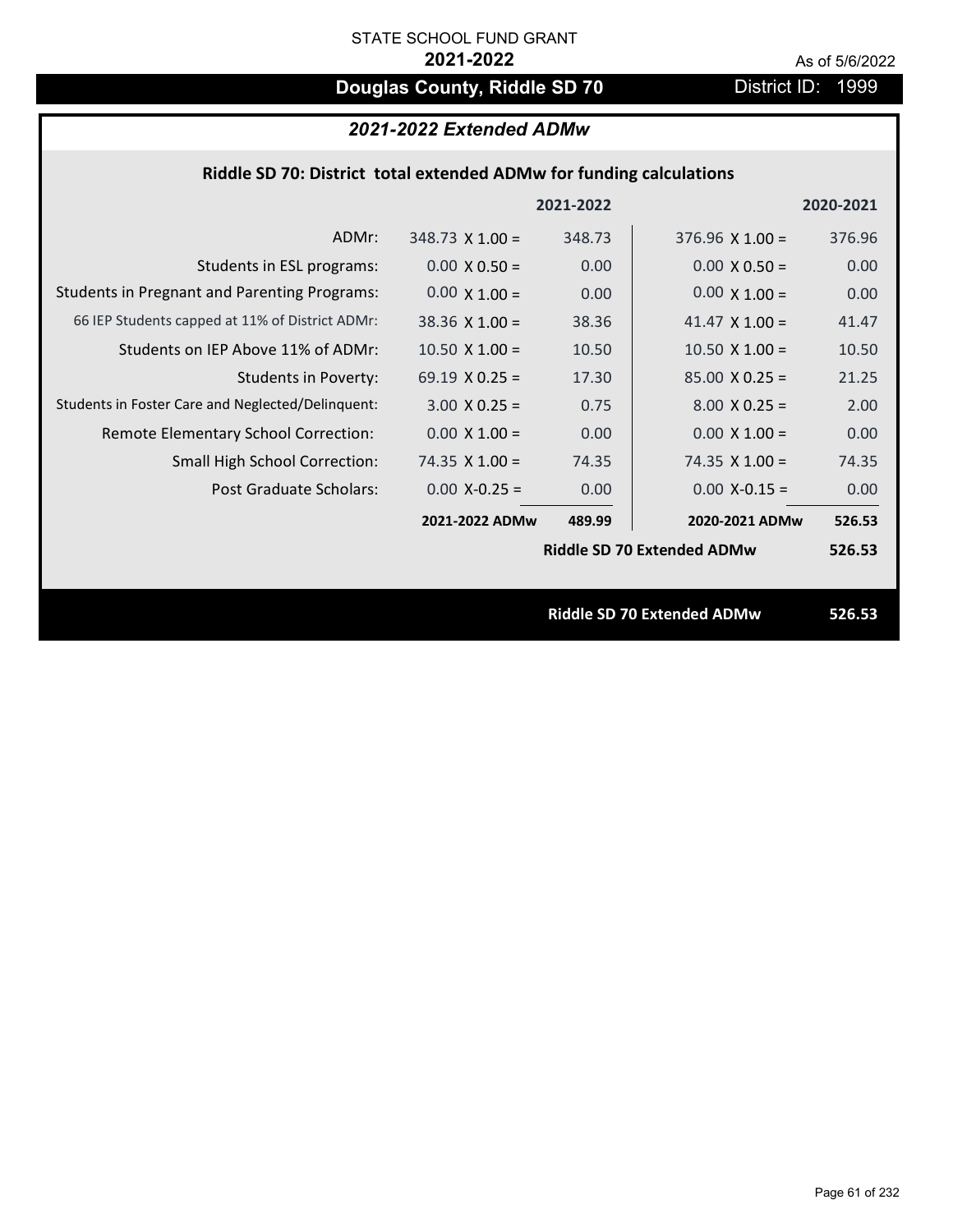# **Douglas County, Glendale SD 77** District ID: 2000

# *2021-2022 Extended ADMw*

### **Glendale SD 77: District total extended ADMw for funding calculations**

|                                                     |                        | 2021-2022 |                        | 2020-2021 |
|-----------------------------------------------------|------------------------|-----------|------------------------|-----------|
| ADMr:                                               | $176.95 \times 1.00 =$ | 176.95    | $199.20 \times 1.00 =$ | 199.20    |
| Students in ESL programs:                           | $0.00 \times 0.50 =$   | 0.00      | $1.49 \times 0.50 =$   | 0.75      |
| <b>Students in Pregnant and Parenting Programs:</b> | $0.00 \times 1.00 =$   | 0.00      | $0.00 \times 1.00 =$   | 0.00      |
| 51 IEP Students capped at 11% of District ADMr:     | $30.25 \times 1.00 =$  | 30.25     | $32.06 \times 1.00 =$  | 32.06     |
| Students on IEP Above 11% of ADMr:                  | $2.80 \times 1.00 =$   | 2.80      | $2.80$ X $1.00 =$      | 2.80      |
| <b>Students in Poverty:</b>                         | $37.25 \times 0.25 =$  | 9.31      | 47.73 $X$ 0.25 =       | 11.93     |
| Students in Foster Care and Neglected/Delinquent:   | $5.00 \times 0.25 =$   | 1.25      | $7.00 \times 0.25 =$   | 1.75      |
| Remote Elementary School Correction:                | 47.98 $\times$ 1.00 =  | 47.98     | 47.98 $X$ 1.00 =       | 47.98     |
| <b>Small High School Correction:</b>                | $0.00 \times 1.00 =$   | 0.00      | $0.00 \times 1.00 =$   | 0.00      |
| Post Graduate Scholars:                             | $0.00$ X-0.25 =        | 0.00      | $0.00$ X-0.15 =        | 0.00      |
|                                                     | 2021-2022 ADMw         | 268.54    | 2020-2021 ADMw         | 296.46    |
|                                                     |                        |           |                        |           |

**Glendale SD 77 Extended ADMw**

**463.15**

## **Glendale Community Charter School: Charter ADMw for information only**

|                                                     |                       | 2021-2022 |                       | 2020-2021 |
|-----------------------------------------------------|-----------------------|-----------|-----------------------|-----------|
| ADMr:                                               | $98.03 \times 1.00 =$ | 98.03     | $92.22 \times 1.00 =$ | 92.22     |
| Students in ESL programs:                           | $0.00 \times 0.50 =$  | 0.00      | $0.00 \times 0.50 =$  | 0.00      |
| <b>Students in Pregnant and Parenting Programs:</b> | $0.00 \times 1.00 =$  | 0.00      | $0.00 \times 1.00 =$  | 0.00      |
| 0 IEP Students capped at 11% of District ADMr:      | $0.00 \times 1.00 =$  | 0.00      | $0.00 \times 1.00 =$  | 0.00      |
| Students on IEP Above 11% of ADMr:                  | $0.00 \times 1.00 =$  | 0.00      | $0.00 \times 1.00 =$  | 0.00      |
| Students in Poverty:                                | $20.64 \times 0.25 =$ | 5.16      | $22.10 \times 0.25 =$ | 5.53      |
| Students in Foster Care and Neglected/Delinquent:   | $0.00 \times 0.25 =$  | 0.00      | $0.00 \times 0.25 =$  | 0.00      |
| Remote Elementary School Correction:                | $0.00 \times 1.00 =$  | 0.00      | $0.00 \times 1.00 =$  | 0.00      |
| <b>Small High School Correction:</b>                | $68.94 \times 1.00 =$ | 68.94     | $68.94 \times 1.00 =$ | 68.94     |
| Post Graduate Scholars:                             | $0.00 X - 0.25 =$     | 0.00      | $0.00 X - 0.15 =$     | 0.00      |
|                                                     | 2021-2022 ADMw        | 172.13    | 2020-2021 ADMw        | 166.69    |

**Glendale SD 77 Extended ADMw 463.15**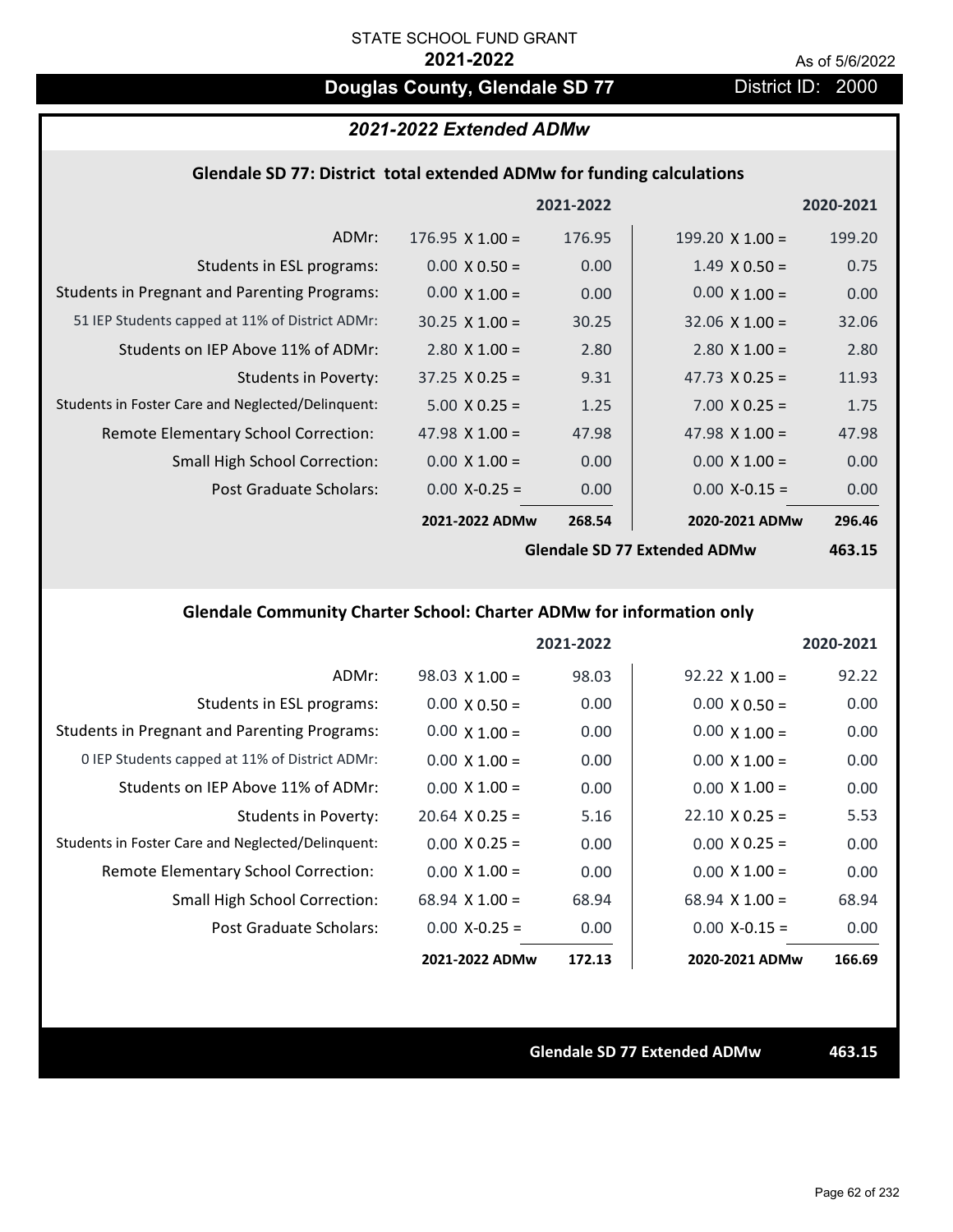# **Douglas County, Reedsport SD 105** District ID: 2001

### *2021-2022 Extended ADMw*

### **Reedsport SD 105: District total extended ADMw for funding calculations**

|                                                     |                       | 2021-2022 |                        | 2020-2021 |
|-----------------------------------------------------|-----------------------|-----------|------------------------|-----------|
| ADMr:                                               | $0.00 \times 1.00 =$  | 0.00      | $322.39 \times 1.00 =$ | 322.39    |
| Students in ESL programs:                           | $0.00 \times 0.50 =$  | 0.00      | $0.00 \times 0.50 =$   | 0.00      |
| <b>Students in Pregnant and Parenting Programs:</b> | $0.00 \times 1.00 =$  | 0.00      | $0.00 \times 1.00 =$   | 0.00      |
| 105 IEP Students capped at 11% of District ADMr:    | 64.97 $\times$ 1.00 = | 64.97     | $64.37 \times 1.00 =$  | 64.37     |
| Students on IEP Above 11% of ADMr:                  | $26.30 \times 1.00 =$ | 26.30     | $26.30 \times 1.00 =$  | 26.30     |
| <b>Students in Poverty:</b>                         | $0.00 \times 0.25 =$  | 0.00      | 62.69 $X$ 0.25 =       | 15.67     |
| Students in Foster Care and Neglected/Delinquent:   | $5.00 \times 0.25 =$  | 1.25      | $3.00 \times 0.25 =$   | 0.75      |
| Remote Elementary School Correction:                | $0.00 \times 1.00 =$  | 0.00      | $0.00 \times 1.00 =$   | 0.00      |
| <b>Small High School Correction:</b>                | $0.00 \times 1.00 =$  | 0.00      | $0.00 \times 1.00 =$   | 0.00      |
| Post Graduate Scholars:                             | $0.00$ X-0.25 =       | 0.00      | $0.00$ X-0.15 =        | 0.00      |
|                                                     | 2021-2022 ADMw        | 92.52     | 2020-2021 ADMw         | 429.48    |
|                                                     |                       |           |                        |           |

**Reedsport SD 105 Extended ADMw**

**868.82**

# **Reedsport Community Charter School: Charter ADMw for information only**

|                                                     |                        | 2021-2022 |                        | 2020-2021 |
|-----------------------------------------------------|------------------------|-----------|------------------------|-----------|
| ADMr:                                               | 590.68 $\times$ 1.00 = | 590.68    | $262.80 \times 1.00 =$ | 262.80    |
| Students in ESL programs:                           | $0.00 \times 0.50 =$   | 0.00      | $0.00 \times 0.50 =$   | 0.00      |
| <b>Students in Pregnant and Parenting Programs:</b> | $0.00 \times 1.00 =$   | 0.00      | $0.00 \times 1.00 =$   | 0.00      |
| 0 IEP Students capped at 11% of District ADMr:      | $0.00 \times 1.00 =$   | 0.00      | $0.00 \times 1.00 =$   | 0.00      |
| Students on IEP Above 11% of ADMr:                  | $0.00 \times 1.00 =$   | 0.00      | $0.00 \times 1.00 =$   | 0.00      |
| Students in Poverty:                                | $115.57 \times 0.25 =$ | 28.89     | $51.10 \times 0.25 =$  | 12.78     |
| Students in Foster Care and Neglected/Delinquent:   | $0.00 \times 0.25 =$   | 0.00      | $0.00 \times 0.25 =$   | 0.00      |
| Remote Elementary School Correction:                | $68.31 \times 1.00 =$  | 68.31     | $0.00 \times 1.00 =$   | 0.00      |
| <b>Small High School Correction:</b>                | $88.41 \times 1.00 =$  | 88.41     | $88.41 \times 1.00 =$  | 88.41     |
| Post Graduate Scholars:                             | $0.00$ X-0.25 =        | 0.00      | $0.00 X - 0.15 =$      | 0.00      |
|                                                     | 2021-2022 ADMw         | 776.29    | 2020-2021 ADMw         | 363.99    |

**Reedsport SD 105 Extended ADMw 868.82**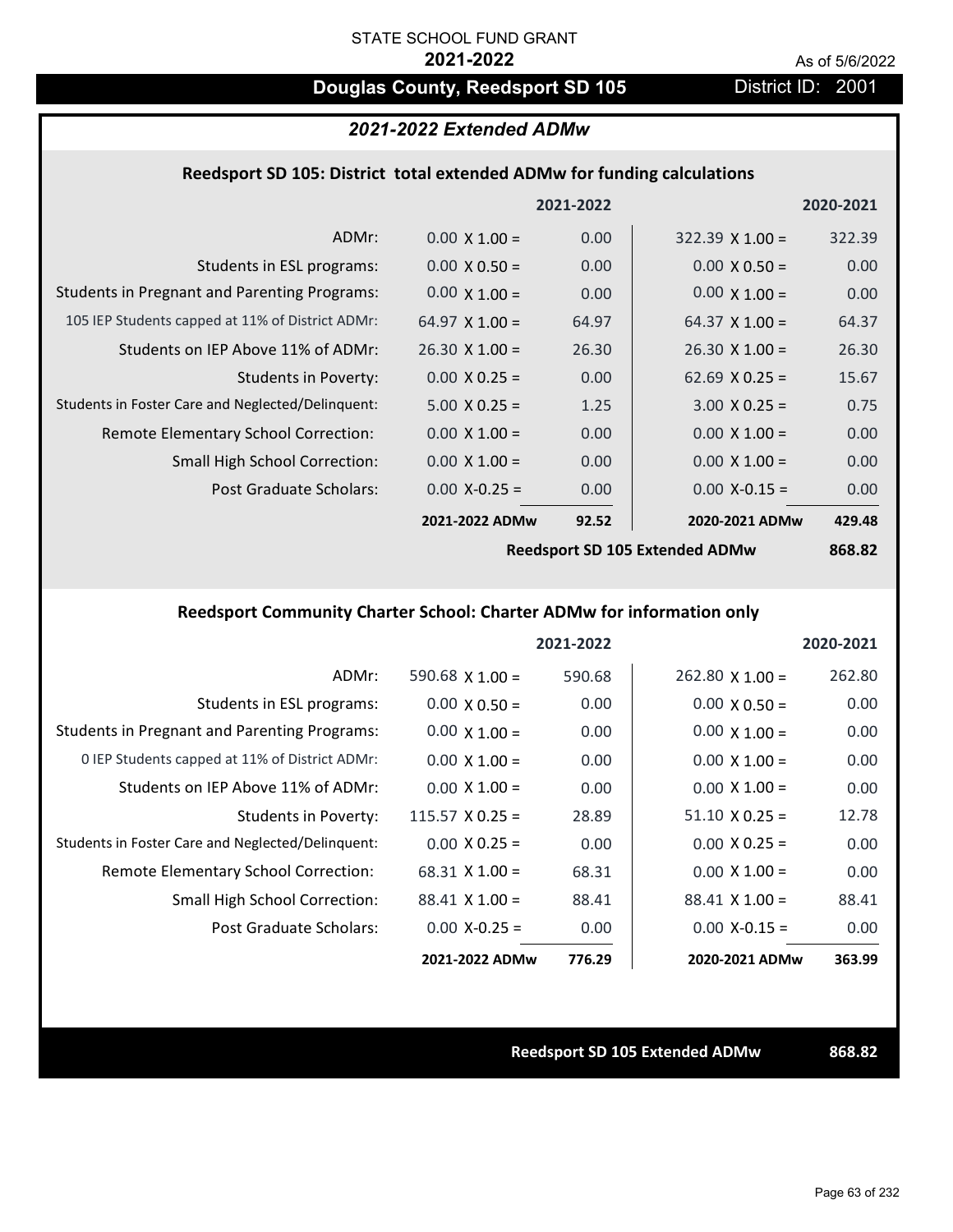# **Douglas County, Winston-Dillard SD 116** District ID: 2002

|                                                                               | 2021-2022 Extended ADMw |           |                                             |           |  |  |
|-------------------------------------------------------------------------------|-------------------------|-----------|---------------------------------------------|-----------|--|--|
| Winston-Dillard SD 116: District total extended ADMw for funding calculations |                         |           |                                             |           |  |  |
|                                                                               |                         | 2021-2022 |                                             | 2020-2021 |  |  |
| ADMr:                                                                         | $1,351.69$ X $1.00 =$   | 1,351.69  | $1,257.53 \times 1.00 =$                    | 1,257.53  |  |  |
| Students in ESL programs:                                                     | $4.00 \times 0.50 =$    | 2.00      | $6.18 \times 0.50 =$                        | 3.09      |  |  |
| <b>Students in Pregnant and Parenting Programs:</b>                           | $0.00 \times 1.00 =$    | 0.00      | $0.00 \times 1.00 =$                        | 0.00      |  |  |
| 218 IEP Students capped at 11% of District ADMr:                              | $148.69$ X $1.00 =$     | 148.69    | 138.33 $X$ 1.00 =                           | 138.33    |  |  |
| Students on IEP Above 11% of ADMr:                                            | $8.60$ X $1.00 =$       | 8.60      | $8.60 X 1.00 =$                             | 8.60      |  |  |
| <b>Students in Poverty:</b>                                                   | $245.14 \times 0.25 =$  | 61.29     | $177.36 \times 0.25 =$                      | 44.34     |  |  |
| Students in Foster Care and Neglected/Delinquent:                             | $13.00 \times 0.25 =$   | 3.25      | $21.00 \times 0.25 =$                       | 5.25      |  |  |
| Remote Elementary School Correction:                                          | $0.00 \times 1.00 =$    | 0.00      | $0.00 \times 1.00 =$                        | 0.00      |  |  |
| Small High School Correction:                                                 | $0.00 X 1.00 =$         | 0.00      | $0.00 \times 1.00 =$                        | 0.00      |  |  |
| <b>Post Graduate Scholars:</b>                                                | $0.00$ X-0.25 =         | 0.00      | $0.00$ X-0.15 =                             | 0.00      |  |  |
|                                                                               | 2021-2022 ADMw          | 1,575.51  | 2020-2021 ADMw                              | 1,457.14  |  |  |
|                                                                               |                         |           | <b>Winston-Dillard SD 116 Extended ADMw</b> | 1,575.51  |  |  |
|                                                                               |                         |           |                                             |           |  |  |
|                                                                               |                         |           | Winston-Dillard SD 116 Extended ADMw        | 1,575.51  |  |  |
|                                                                               |                         |           |                                             |           |  |  |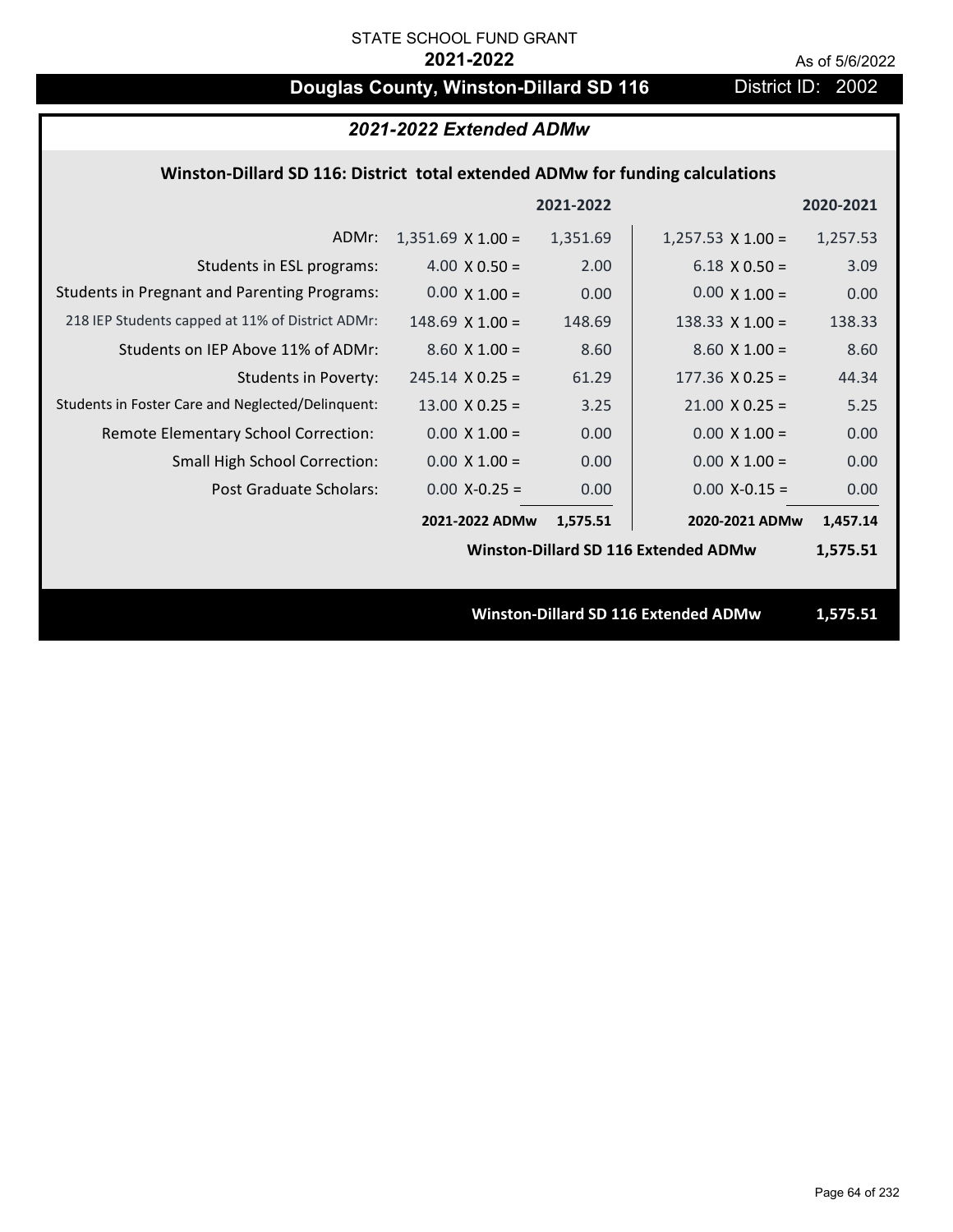# **Douglas County, Sutherlin SD 130** District ID: 2003

# *2021-2022 Extended ADMw*

## **Sutherlin SD 130: District total extended ADMw for funding calculations**

|                                                     |                          | 2021-2022 |                                       | 2020-2021 |
|-----------------------------------------------------|--------------------------|-----------|---------------------------------------|-----------|
| ADMr:                                               | $1,324.09 \times 1.00 =$ | 1,324.09  | $1,332.38 \times 1.00 =$              | 1,332.38  |
| Students in ESL programs:                           | $35.81 \times 0.50 =$    | 17.91     | $31.36 \times 0.50 =$                 | 15.68     |
| <b>Students in Pregnant and Parenting Programs:</b> | $0.00 \times 1.00 =$     | 0.00      | $1.35 \times 1.00 =$                  | 1.35      |
| 212 IEP Students capped at 11% of District ADMr:    | $145.65$ X 1.00 =        | 145.65    | 146.56 $\times$ 1.00 =                | 146.56    |
| Students on IEP Above 11% of ADMr:                  | $0.50 \times 1.00 =$     | 0.50      | $0.50 X 1.00 =$                       | 0.50      |
| <b>Students in Poverty:</b>                         | 196.50 $X$ 0.25 =        | 49.13     | $205.12 \times 0.25 =$                | 51.28     |
| Students in Foster Care and Neglected/Delinquent:   | $12.00 \times 0.25 =$    | 3.00      | $15.00 \times 0.25 =$                 | 3.75      |
| Remote Elementary School Correction:                | $0.00 \times 1.00 =$     | 0.00      | $0.00 \times 1.00 =$                  | 0.00      |
| <b>Small High School Correction:</b>                | $0.00 \times 1.00 =$     | 0.00      | $0.00 \times 1.00 =$                  | 0.00      |
| <b>Post Graduate Scholars:</b>                      | $0.00$ X-0.25 =          | 0.00      | $0.00$ X-0.15 =                       | 0.00      |
|                                                     | 2021-2022 ADMw           | 1,540.27  | 2020-2021 ADMw                        | 1,551.50  |
|                                                     |                          |           | <b>Sutherlin SD 130 Extended ADMw</b> | 1,551.50  |
|                                                     |                          |           |                                       |           |
|                                                     |                          |           | <b>Sutherlin SD 130 Extended ADMw</b> | 1,551.50  |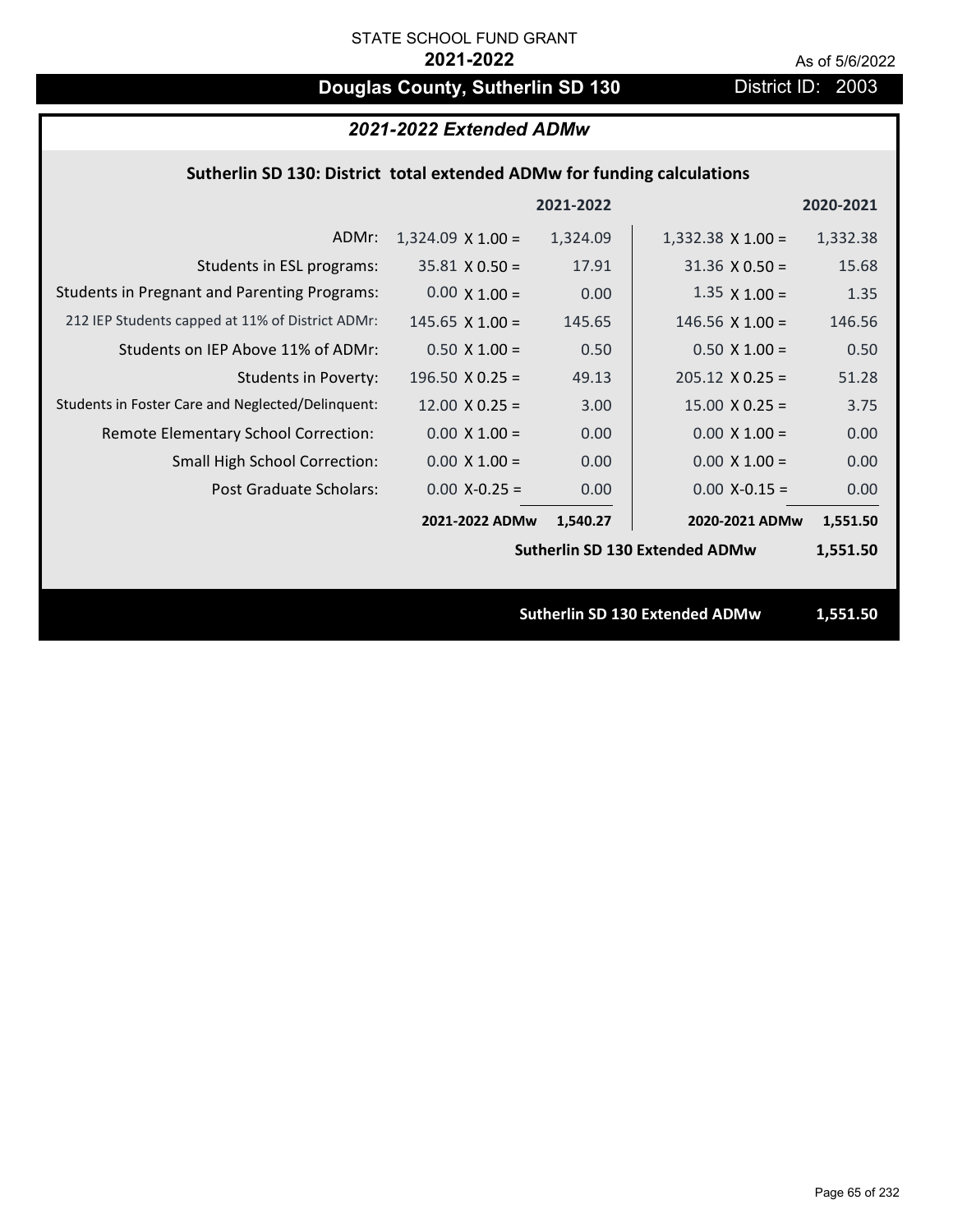# Gilliam County, Arlington SD 3 District ID: 2005

# *2021-2022 Extended ADMw*

### **Arlington SD 3: District total extended ADMw for funding calculations**

|                                                     |                       | 2021-2022 |                                     | 2020-2021 |
|-----------------------------------------------------|-----------------------|-----------|-------------------------------------|-----------|
| ADMr:                                               | $0.00 \times 1.00 =$  | 0.00      | $0.00 \times 1.00 =$                | 0.00      |
| Students in ESL programs:                           | $0.00 \times 0.50 =$  | 0.00      | $0.00 \times 0.50 =$                | 0.00      |
| <b>Students in Pregnant and Parenting Programs:</b> | $0.00 \times 1.00 =$  | 0.00      | $0.00 \times 1.00 =$                | 0.00      |
| 21 IEP Students capped at 11% of District ADMr:     | $17.49 \times 1.00 =$ | 17.49     | $17.84 \times 1.00 =$               | 17.84     |
| Students on IEP Above 11% of ADMr:                  | $0.30 \times 1.00 =$  | 0.30      | $0.30 \times 1.00 =$                | 0.30      |
| Students in Poverty:                                | $0.00 \times 0.25 =$  | 0.00      | $0.07$ X 0.25 =                     | 0.02      |
| Students in Foster Care and Neglected/Delinquent:   | $1.00 \times 0.25 =$  | 0.25      | $1.00 \times 0.25 =$                | 0.25      |
| Remote Elementary School Correction:                | $0.00 \times 1.00 =$  | 0.00      | $0.00 \times 1.00 =$                | 0.00      |
| <b>Small High School Correction:</b>                | $0.00 \times 1.00 =$  | 0.00      | $0.00 \times 1.00 =$                | 0.00      |
| Post Graduate Scholars:                             | $0.00$ X-0.25 =       | 0.00      | $0.00$ X-0.15 =                     | 0.00      |
|                                                     | 2021-2022 ADMw        | 18.04     | 2020-2021 ADMw                      | 18.41     |
|                                                     |                       |           | <b>Arlington SD 3 Extended ADMw</b> | 307.30    |

## **Arlington Community Charter School: Charter ADMw for information only**

|                                                     |                        | 2021-2022 |                        | 2020-2021 |
|-----------------------------------------------------|------------------------|-----------|------------------------|-----------|
| ADMr:                                               | $159.02 \times 1.00 =$ | 159.02    | $162.17 \times 1.00 =$ | 162.17    |
| Students in ESL programs:                           | $0.00 \times 0.50 =$   | 0.00      | $0.00 \times 0.50 =$   | 0.00      |
| <b>Students in Pregnant and Parenting Programs:</b> | $0.00 \times 1.00 =$   | 0.00      | $0.00 \times 1.00 =$   | 0.00      |
| 0 IEP Students capped at 11% of District ADMr:      | $0.00 \times 1.00 =$   | 0.00      | $0.00 \times 1.00 =$   | 0.00      |
| Students on IEP Above 11% of ADMr:                  | $0.00 \times 1.00 =$   | 0.00      | $0.00 \times 1.00 =$   | 0.00      |
| Students in Poverty:                                | $21.00 \times 0.25 =$  | 5.25      | $28.93 \times 0.25 =$  | 7.23      |
| Students in Foster Care and Neglected/Delinquent:   | $0.00 \times 0.25 =$   | 0.00      | $0.00 \times 0.25 =$   | 0.00      |
| <b>Remote Elementary School Correction:</b>         | 69.03 $\times$ 1.00 =  | 69.03     | $69.03 \times 1.00 =$  | 69.03     |
| <b>Small High School Correction:</b>                | $50.46 \times 1.00 =$  | 50.46     | $50.46 \times 1.00 =$  | 50.46     |
| Post Graduate Scholars:                             | $0.00 X - 0.25 =$      | 0.00      | $0.00 X - 0.15 =$      | 0.00      |
|                                                     | 2021-2022 ADMw         | 283.76    | 2020-2021 ADMw         | 288.89    |

**Arlington SD 3 Extended ADMw 307.30**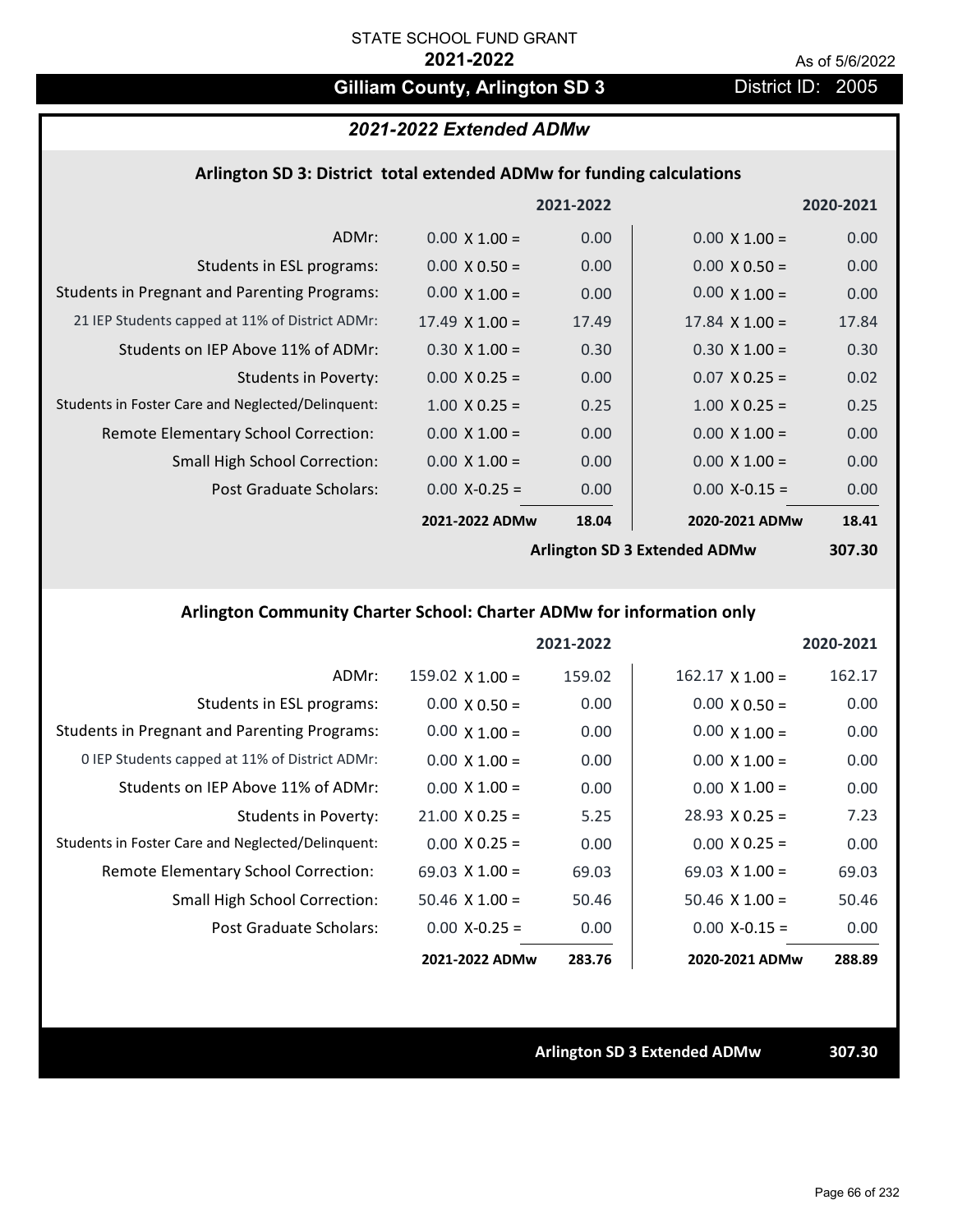# Gilliam County, Condon SD 25J District ID: 2006

# *2021-2022 Extended ADMw*

## **Condon SD 25J: District total extended ADMw for funding calculations**

|                                                     |                        | 2021-2022 |                                    | 2020-2021 |
|-----------------------------------------------------|------------------------|-----------|------------------------------------|-----------|
| ADMr:                                               | 129.40 $\times$ 1.00 = | 129.40    | $136.18 \times 1.00 =$             | 136.18    |
| Students in ESL programs:                           | $0.00 \times 0.50 =$   | 0.00      | $0.00 \times 0.50 =$               | 0.00      |
| <b>Students in Pregnant and Parenting Programs:</b> | $0.00 \times 1.00 =$   | 0.00      | $0.00 \times 1.00 =$               | 0.00      |
| 8 IEP Students capped at 11% of District ADMr:      | $8.00 \times 1.00 =$   | 8.00      | $14.98 \times 1.00 =$              | 14.98     |
| Students on IEP Above 11% of ADMr:                  | $0.00 \times 1.00 =$   | 0.00      | $0.00 \times 1.00 =$               | 0.00      |
| <b>Students in Poverty:</b>                         | $15.56 \times 0.25 =$  | 3.89      | $9.46$ X 0.25 =                    | 2.37      |
| Students in Foster Care and Neglected/Delinquent:   | $0.00 \times 0.25 =$   | 0.00      | $0.00 X 0.25 =$                    | 0.00      |
| Remote Elementary School Correction:                | $68.61$ X 1.00 =       | 68.61     | $68.61$ X $1.00 =$                 | 68.61     |
| <b>Small High School Correction:</b>                | $50.46 \times 1.00 =$  | 50.46     | $50.46 \times 1.00 =$              | 50.46     |
| Post Graduate Scholars:                             | $0.00$ X-0.25 =        | 0.00      | $0.00$ X-0.15 =                    | 0.00      |
|                                                     | 2021-2022 ADMw         | 260.36    | 2020-2021 ADMw                     | 272.59    |
|                                                     |                        |           | <b>Condon SD 25J Extended ADMw</b> | 272.59    |
|                                                     |                        |           |                                    |           |
|                                                     |                        |           | <b>Condon SD 25J Extended ADMw</b> | 272.59    |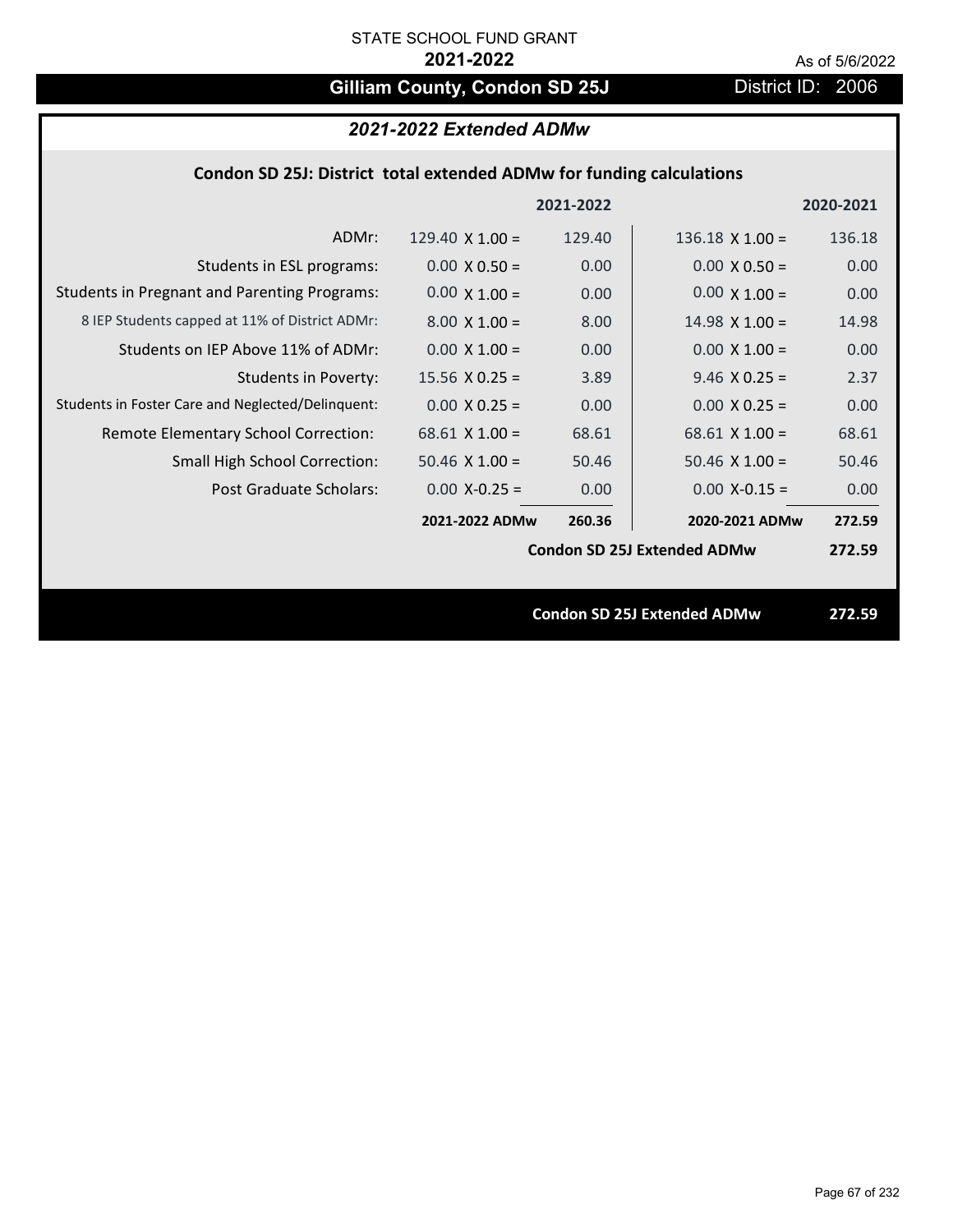# **Grant County, John Day SD 3** District ID: 2008

# *2021-2022 Extended ADMw*

## **John Day SD 3: District total extended ADMw for funding calculations**

|                                                     |                        | 2021-2022 |                             | 2020-2021 |
|-----------------------------------------------------|------------------------|-----------|-----------------------------|-----------|
| ADMr:                                               | 504.55 $\times$ 1.00 = | 504.55    | $527.45 \times 1.00 =$      | 527.45    |
| Students in ESL programs:                           | 4.99 $X$ 0.50 =        | 2.50      | $5.00 \times 0.50 =$        | 2.50      |
| <b>Students in Pregnant and Parenting Programs:</b> | $0.00 \times 1.00 =$   | 0.00      | $0.00 \times 1.00 =$        | 0.00      |
| 83 IEP Students capped at 11% of District ADMr:     | 55.50 $\times$ 1.00 =  | 55.50     | 58.02 $\times$ 1.00 =       | 58.02     |
| Students on IEP Above 11% of ADMr:                  | 12.90 $X$ 1.00 =       | 12.90     | 12.90 $X$ 1.00 =            | 12.90     |
| <b>Students in Poverty:</b>                         | $77.02$ X 0.25 =       | 19.26     | $83.15 \times 0.25 =$       | 20.79     |
| Students in Foster Care and Neglected/Delinquent:   | $2.00 \times 0.25 =$   | 0.50      | $4.00 \times 0.25 =$        | 1.00      |
| Remote Elementary School Correction:                | $24.73 \times 1.00 =$  | 24.73     | $24.73 \times 1.00 =$       | 24.73     |
| <b>Small High School Correction:</b>                | $87.52 \times 1.00 =$  | 87.52     | $87.52 \times 1.00 =$       | 87.52     |
| Post Graduate Scholars:                             | $0.00$ X-0.25 =        | 0.00      | $0.00$ X-0.15 =             | 0.00      |
|                                                     | 2021-2022 ADMw         | 707.45    | 2020-2021 ADMw              | 734.91    |
|                                                     |                        |           | John Day SD 3 Extended ADMw | 734.91    |
|                                                     |                        |           |                             |           |
|                                                     |                        |           | John Day SD 3 Extended ADMw | 734.91    |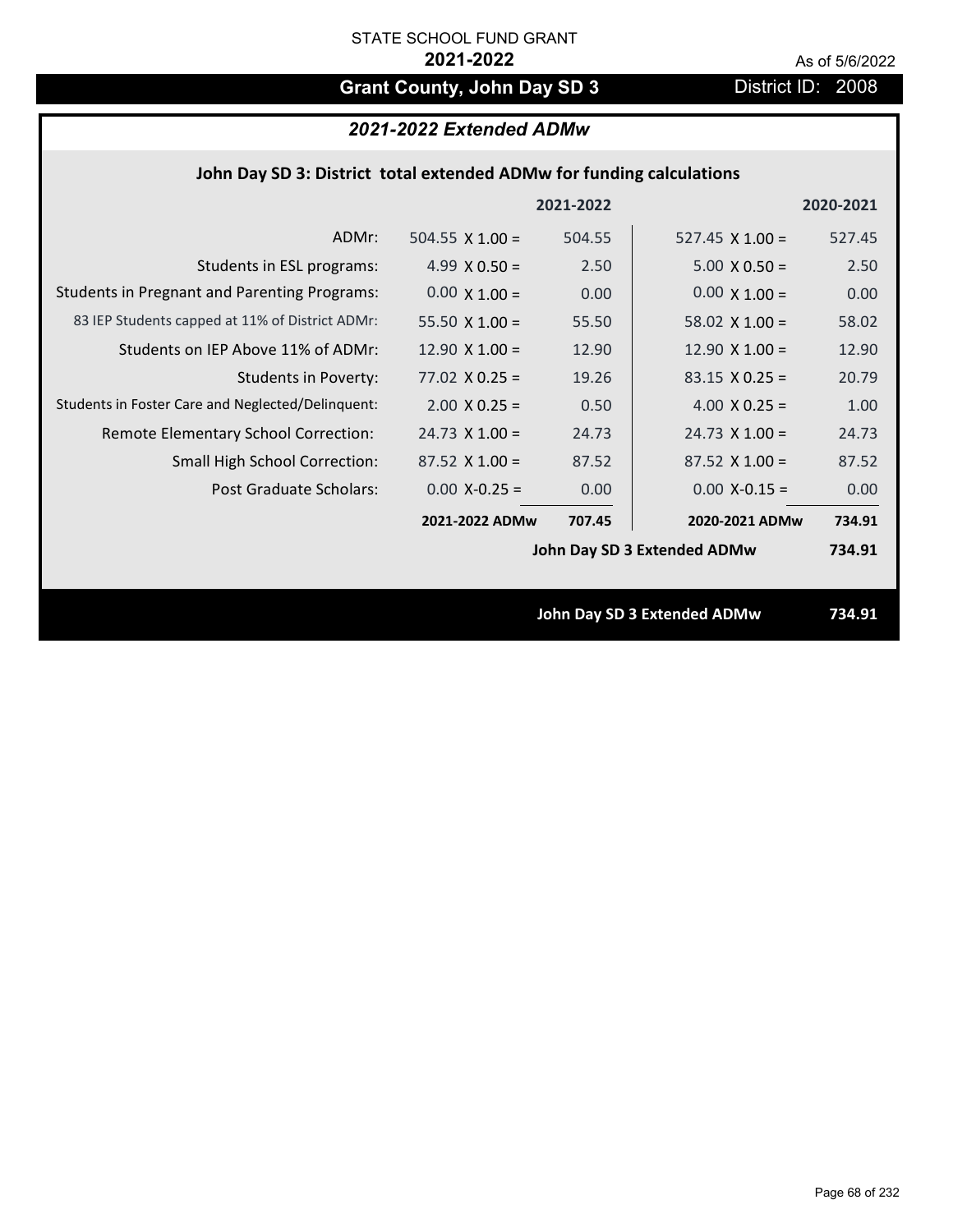# Grant County, Prairie City SD 4 District ID: 2009

# *2021-2022 Extended ADMw*

### **Prairie City SD 4: District total extended ADMw for funding calculations**

|                                                     |                        | 2021-2022 |                        | 2020-2021 |
|-----------------------------------------------------|------------------------|-----------|------------------------|-----------|
| ADMr:                                               | 193.53 $\times$ 1.00 = | 193.53    | $181.77 \times 1.00 =$ | 181.77    |
| Students in ESL programs:                           | $0.00 \times 0.50 =$   | 0.00      | $0.00 \times 0.50 =$   | 0.00      |
| <b>Students in Pregnant and Parenting Programs:</b> | $0.00 \times 1.00 =$   | 0.00      | $0.00 \times 1.00 =$   | 0.00      |
| 109 IEP Students capped at 11% of District ADMr:    | $103.37 \times 1.00 =$ | 103.37    | $23.59 \times 1.00 =$  | 23.59     |
| Students on IEP Above 11% of ADMr:                  | $0.20 \times 1.00 =$   | 0.20      | $0.20 \times 1.00 =$   | 0.20      |
| <b>Students in Poverty:</b>                         | $7.62$ $X$ 0.25 =      | 1.91      | $31.87 \times 0.25 =$  | 7.97      |
| Students in Foster Care and Neglected/Delinquent:   | $2.00 \times 0.25 =$   | 0.50      | $1.00 \times 0.25 =$   | 0.25      |
| Remote Elementary School Correction:                | $71.38 \times 1.00 =$  | 71.38     | $71.38 \times 1.00 =$  | 71.38     |
| <b>Small High School Correction:</b>                | $50.46 \times 1.00 =$  | 50.46     | $50.46 \times 1.00 =$  | 50.46     |
| Post Graduate Scholars:                             | $0.00 X - 0.25 =$      | 0.00      | $0.00$ X-0.15 =        | 0.00      |
|                                                     | 2021-2022 ADMw         | 421.35    | 2020-2021 ADMw         | 335.61    |

**Prairie City SD 4 Extended ADMw**

**1,183.76**

### **Oregon Connections Academy: Charter ADMw for information only**

|                                                     |                        | 2021-2022 |                       | 2020-2021 |
|-----------------------------------------------------|------------------------|-----------|-----------------------|-----------|
| ADMr:                                               | $746.22 \times 1.00 =$ | 746.22    | $32.66 \times 1.00 =$ | 32.66     |
| Students in ESL programs:                           | $17.70 \times 0.50 =$  | 8.85      | $0.00 \times 0.50 =$  | 0.00      |
| <b>Students in Pregnant and Parenting Programs:</b> | $0.00 \times 1.00 =$   | 0.00      | $0.00 \times 1.00 =$  | 0.00      |
| 0 IEP Students capped at 11% of District ADMr:      | $0.00 \times 1.00 =$   | 0.00      | $0.00 \times 1.00 =$  | 0.00      |
| Students on IEP Above 11% of ADMr:                  | $0.00 \times 1.00 =$   | 0.00      | $0.00 \times 1.00 =$  | 0.00      |
| Students in Poverty:                                | $29.38 \times 0.25 =$  | 7.35      | $7.13 \times 0.25 =$  | 1.78      |
| Students in Foster Care and Neglected/Delinquent:   | $0.00 \times 0.25 =$   | 0.00      | $0.00 \times 0.25 =$  | 0.00      |
| Remote Elementary School Correction:                | $0.00 \times 1.00 =$   | 0.00      | $0.00 \times 1.00 =$  | 0.00      |
| <b>Small High School Correction:</b>                | $0.00 \times 1.00 =$   | 0.00      | $0.00 \times 1.00 =$  | 0.00      |
| Post Graduate Scholars:                             | $0.00 X - 0.25 =$      | 0.00      | $0.00 X - 0.15 =$     | 0.00      |
|                                                     | 2021-2022 ADMw         | 762.42    | 2020-2021 ADMw        | 34.44     |

**Prairie City SD 4 Extended ADMw 1,183.76**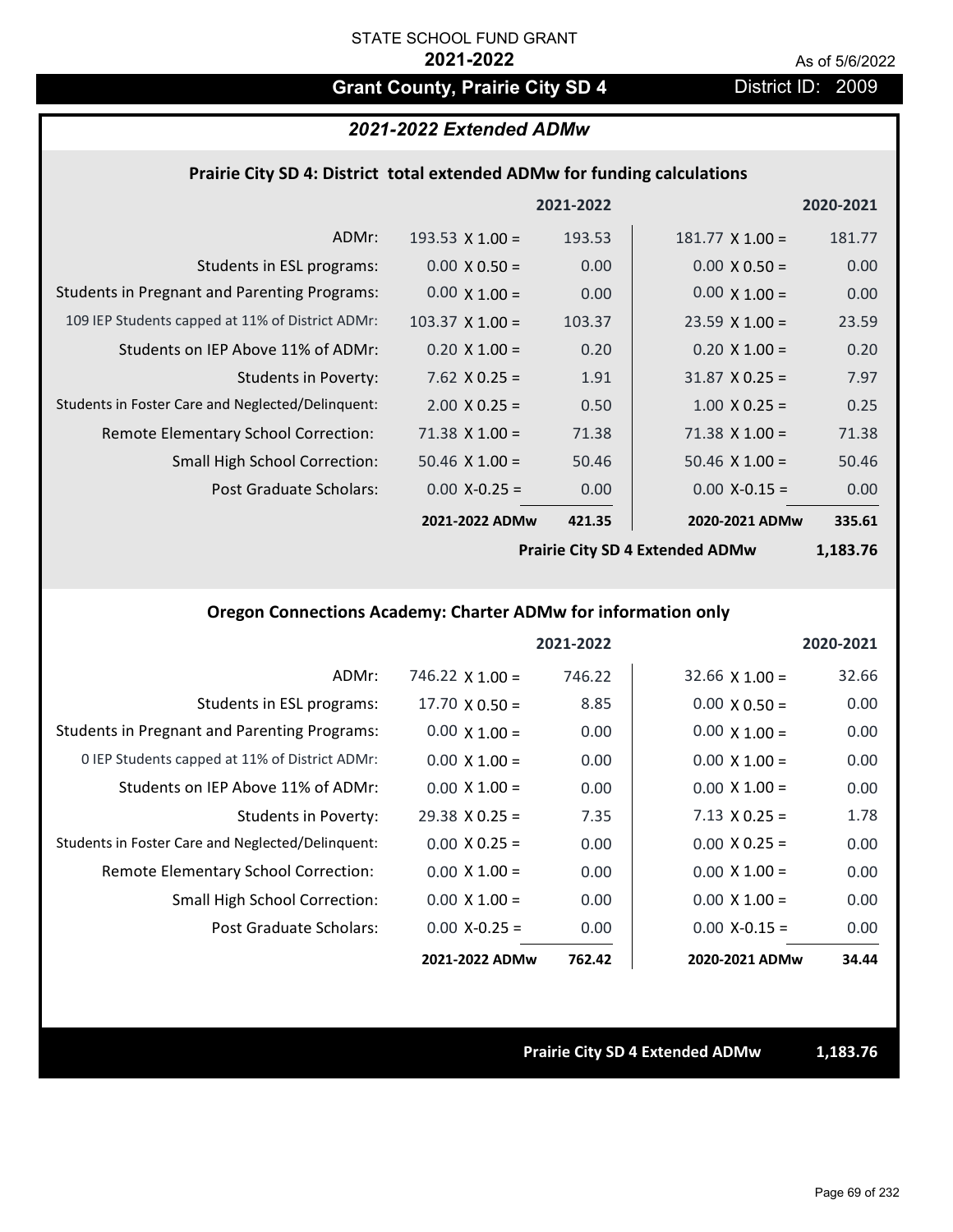# Grant County, Monument SD 8 District ID: 2010

| 2021-2022 Extended ADMw |  |  |
|-------------------------|--|--|
|-------------------------|--|--|

## **Monument SD 8: District total extended ADMw for funding calculations**

|                                                     |                                    | 2021-2022 |                                    | 2020-2021 |
|-----------------------------------------------------|------------------------------------|-----------|------------------------------------|-----------|
| ADMr:                                               | 43.32 $\times$ 1.00 =              | 43.32     | 44.06 $\times$ 1.00 =              | 44.06     |
| Students in ESL programs:                           | $0.00 \times 0.50 =$               | 0.00      | $1.15 \times 0.50 =$               | 0.58      |
| <b>Students in Pregnant and Parenting Programs:</b> | $0.00 \times 1.00 =$               | 0.00      | $0.00 \times 1.00 =$               | 0.00      |
| 9 IEP Students capped at 11% of District ADMr:      | 4.77 $\times$ 1.00 =               | 4.77      | 4.85 $\times$ 1.00 =               | 4.85      |
| Students on IEP Above 11% of ADMr:                  | $0.80 \times 1.00 =$               | 0.80      | $0.80$ X 1.00 =                    | 0.80      |
| <b>Students in Poverty:</b>                         | 6.91 $X$ 0.25 =                    | 1.73      | $7.23 \times 0.25 =$               | 1.81      |
| Students in Foster Care and Neglected/Delinquent:   | $0.00 \times 0.25 =$               | 0.00      | $0.00 \times 0.25 =$               | 0.00      |
| Remote Elementary School Correction:                | $31.26$ X $1.00 =$                 | 31.26     | $31.26$ X $1.00 =$                 | 31.26     |
| <b>Small High School Correction:</b>                | $50.46$ X $1.00 =$                 | 50.46     | $50.46$ X 1.00 =                   | 50.46     |
| Post Graduate Scholars:                             | $0.00$ X-0.25 =                    | 0.00      | $0.00$ X-0.15 =                    | 0.00      |
|                                                     | 2021-2022 ADMw                     | 132.33    | 2020-2021 ADMw                     | 133.81    |
|                                                     | <b>Monument SD 8 Extended ADMw</b> |           | 133.81                             |           |
|                                                     |                                    |           |                                    |           |
|                                                     |                                    |           | <b>Monument SD 8 Extended ADMw</b> | 133.81    |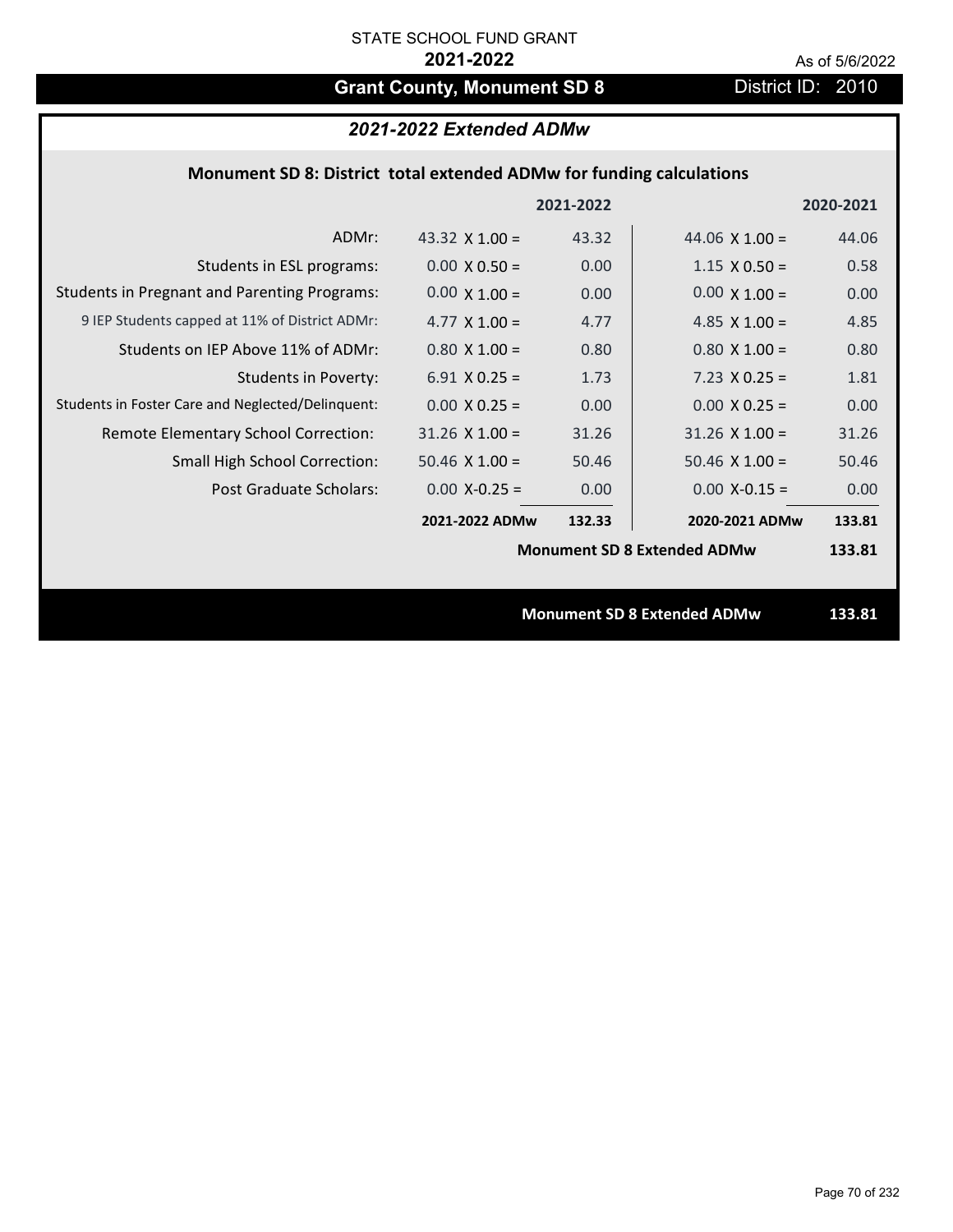# Grant County, Dayville SD 16J **District ID: 2011**

# *2021-2022 Extended ADMw*

## **Dayville SD 16J: District total extended ADMw for funding calculations**

|                                                     |                       | 2021-2022 |                               | 2020-2021 |
|-----------------------------------------------------|-----------------------|-----------|-------------------------------|-----------|
| ADMr:                                               | 57.76 $\times$ 1.00 = | 57.76     | 59.13 $\times$ 1.00 =         | 59.13     |
| Students in ESL programs:                           | $0.00 \times 0.50 =$  | 0.00      | $0.00 \times 0.50 =$          | 0.00      |
| <b>Students in Pregnant and Parenting Programs:</b> | $0.00 \times 1.00 =$  | 0.00      | $0.00 \times 1.00 =$          | 0.00      |
| 7 IEP Students capped at 11% of District ADMr:      | 6.35 $X$ 1.00 =       | 6.35      | $6.50 \times 1.00 =$          | 6.50      |
| Students on IEP Above 11% of ADMr:                  | $0.10 \times 1.00 =$  | 0.10      | $0.10 \times 1.00 =$          | 0.10      |
| <b>Students in Poverty:</b>                         | $12.00 \times 0.25 =$ | 3.00      | $10.00 \times 0.25 =$         | 2.50      |
| Students in Foster Care and Neglected/Delinquent:   | $0.00 \times 0.25 =$  | 0.00      | $1.00 \times 0.25 =$          | 0.25      |
| Remote Elementary School Correction:                | $36.24$ X $1.00 =$    | 36.24     | $36.24 \times 1.00 =$         | 36.24     |
| <b>Small High School Correction:</b>                | 50.46 $X$ 1.00 =      | 50.46     | $50.46$ X $1.00 =$            | 50.46     |
| Post Graduate Scholars:                             | $0.00$ X-0.25 =       | 0.00      | $0.00$ X-0.15 =               | 0.00      |
|                                                     | 2021-2022 ADMw        | 153.91    | 2020-2021 ADMw                | 155.18    |
|                                                     |                       |           | Dayville SD 16J Extended ADMw | 155.18    |
|                                                     |                       |           |                               |           |
|                                                     |                       |           | Dayville SD 16J Extended ADMw | 155.18    |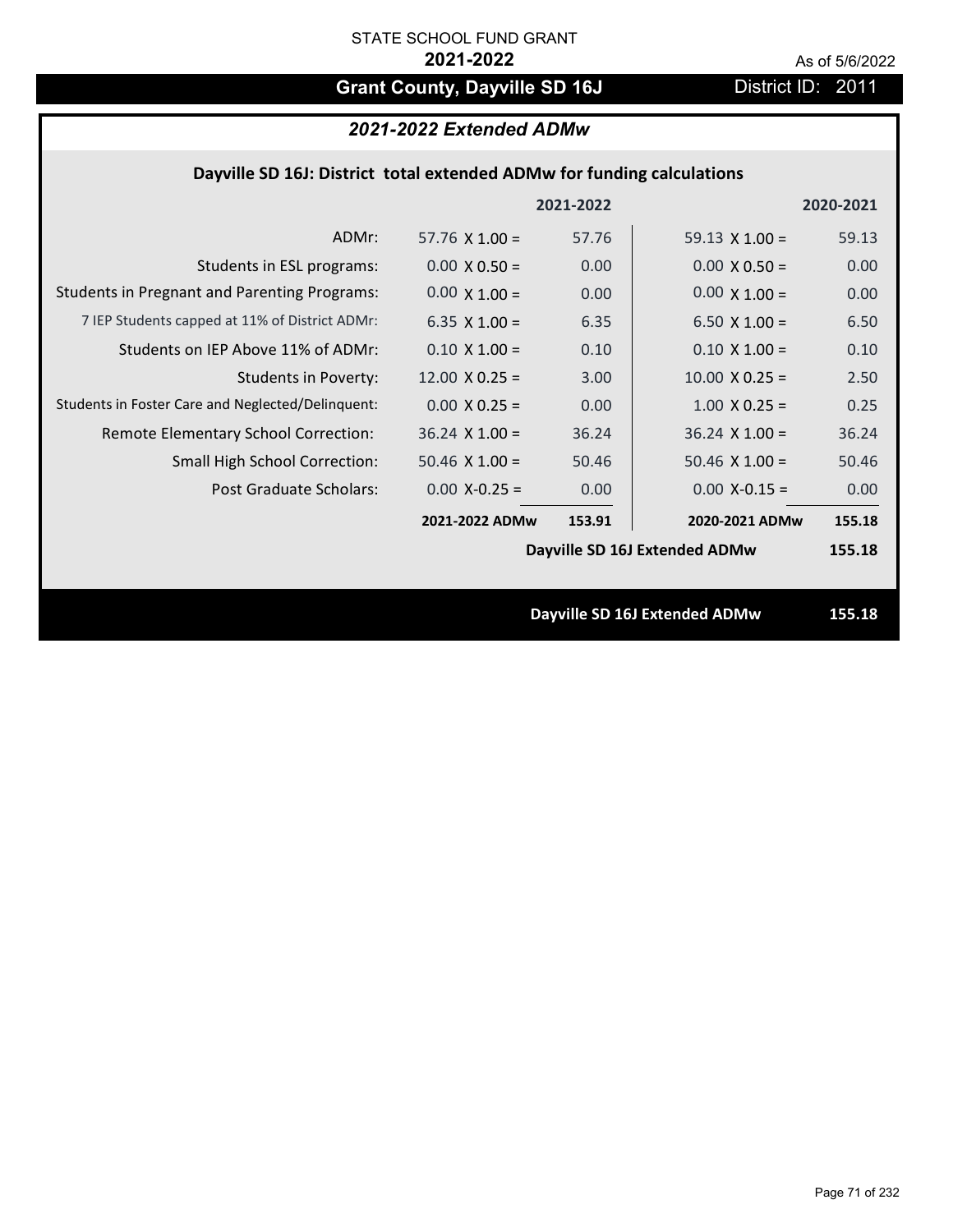# Grant County, Long Creek SD 17 District ID: 2012

# *2021-2022 Extended ADMw*

## **Long Creek SD 17: District total extended ADMw for funding calculations**

|                                                     |                       |           | Long Creek SD 17 Extended ADMw | 119.21    |
|-----------------------------------------------------|-----------------------|-----------|--------------------------------|-----------|
|                                                     |                       |           |                                |           |
|                                                     |                       |           | Long Creek SD 17 Extended ADMw | 119.21    |
|                                                     | 2021-2022 ADMw        | 101.49    | 2020-2021 ADMw                 | 119.21    |
| Post Graduate Scholars:                             | $0.00$ X-0.25 =       | 0.00      | $0.00$ X-0.15 =                | 0.00      |
| <b>Small High School Correction:</b>                | $50.46$ X $1.00 =$    | 50.46     | $50.46$ X $1.00 =$             | 50.46     |
| Remote Elementary School Correction:                | $25.54$ X 1.00 =      | 25.54     | $25.54 \times 1.00 =$          | 25.54     |
| Students in Foster Care and Neglected/Delinquent:   | $2.00 \times 0.25 =$  | 0.50      | $0.00 \times 0.25 =$           | 0.00      |
| <b>Students in Poverty:</b>                         | $7.81$ X 0.25 =       | 1.95      | $14.76$ X 0.25 =               | 3.69      |
| Students on IEP Above 11% of ADMr:                  | $0.00 \times 1.00 =$  | 0.00      | $0.00 \times 1.00 =$           | 0.00      |
| 1 IEP Students capped at 11% of District ADMr:      | $1.00 \times 1.00 =$  | 1.00      | $3.00 \times 1.00 =$           | 3.00      |
| <b>Students in Pregnant and Parenting Programs:</b> | $0.00 \times 1.00 =$  | 0.00      | $0.00 \times 1.00 =$           | 0.00      |
| Students in ESL programs:                           | $0.00 \times 0.50 =$  | 0.00      | $0.00 \times 0.50 =$           | 0.00      |
| ADMr:                                               | $22.04 \times 1.00 =$ | 22.04     | $36.52 \times 1.00 =$          | 36.52     |
|                                                     |                       | 2021-2022 |                                | 2020-2021 |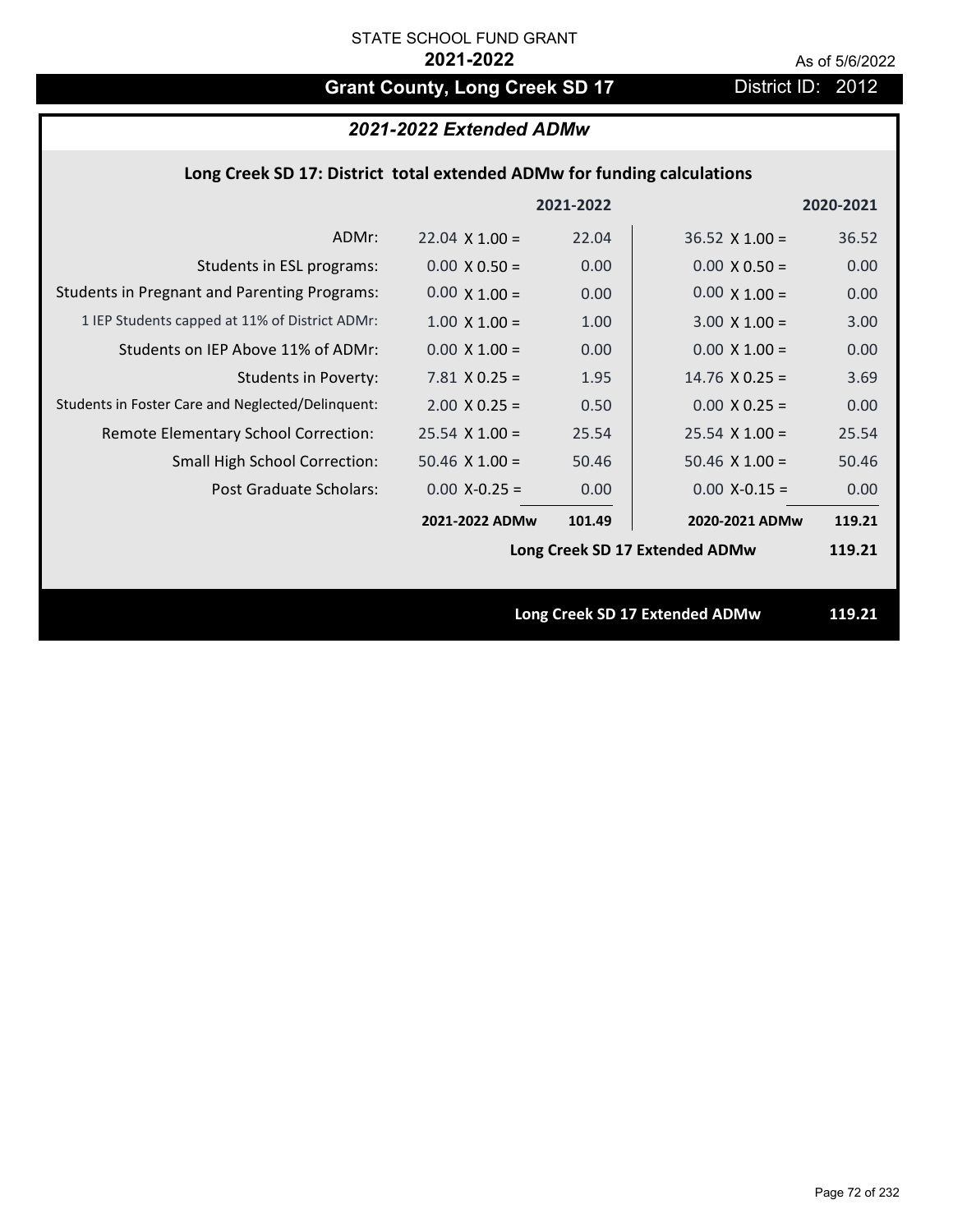# Harney County, Harney County SD 3 District ID: 2014

| 2021-2022 Extended ADMw                                                   |                        |           |                                         |           |
|---------------------------------------------------------------------------|------------------------|-----------|-----------------------------------------|-----------|
| Harney County SD 3: District total extended ADMw for funding calculations |                        |           |                                         |           |
|                                                                           |                        | 2021-2022 |                                         | 2020-2021 |
| ADMr:                                                                     | $757.24 \times 1.00 =$ | 757.24    | $734.71 \times 1.00 =$                  | 734.71    |
| Students in ESL programs:                                                 | 4.56 $X$ 0.50 =        | 2.28      | 4.99 $X$ 0.50 =                         | 2.50      |
| <b>Students in Pregnant and Parenting Programs:</b>                       | $0.00 \times 1.00 =$   | 0.00      | $0.00 \times 1.00 =$                    | 0.00      |
| 109 IEP Students capped at 11% of District ADMr:                          | $83.30 \times 1.00 =$  | 83.30     | $80.82 \times 1.00 =$                   | 80.82     |
| Students on IEP Above 11% of ADMr:                                        | $3.80$ X $1.00 =$      | 3.80      | $3.80$ X $1.00 =$                       | 3.80      |
| <b>Students in Poverty:</b>                                               | $146.76$ X 0.25 =      | 36.69     | $104.22 \times 0.25 =$                  | 26.06     |
| Students in Foster Care and Neglected/Delinquent:                         | $13.00 \times 0.25 =$  | 3.25      | $12.00 \times 0.25 =$                   | 3.00      |
| Remote Elementary School Correction:                                      | $0.00 \times 1.00 =$   | 0.00      | $0.00 \times 1.00 =$                    | 0.00      |
| <b>Small High School Correction:</b>                                      | $82.35 \times 1.00 =$  | 82.35     | $82.35$ X 1.00 =                        | 82.35     |
| Post Graduate Scholars:                                                   | $0.00$ X-0.25 =        | 0.00      | $0.00$ X-0.15 =                         | 0.00      |
|                                                                           | 2021-2022 ADMw         | 968.91    | 2020-2021 ADMw                          | 933.23    |
|                                                                           |                        |           | <b>Harney County SD 3 Extended ADMw</b> | 968.91    |
|                                                                           |                        |           |                                         |           |
|                                                                           |                        |           | <b>Harney County SD 3 Extended ADMw</b> | 968.91    |
|                                                                           |                        |           |                                         |           |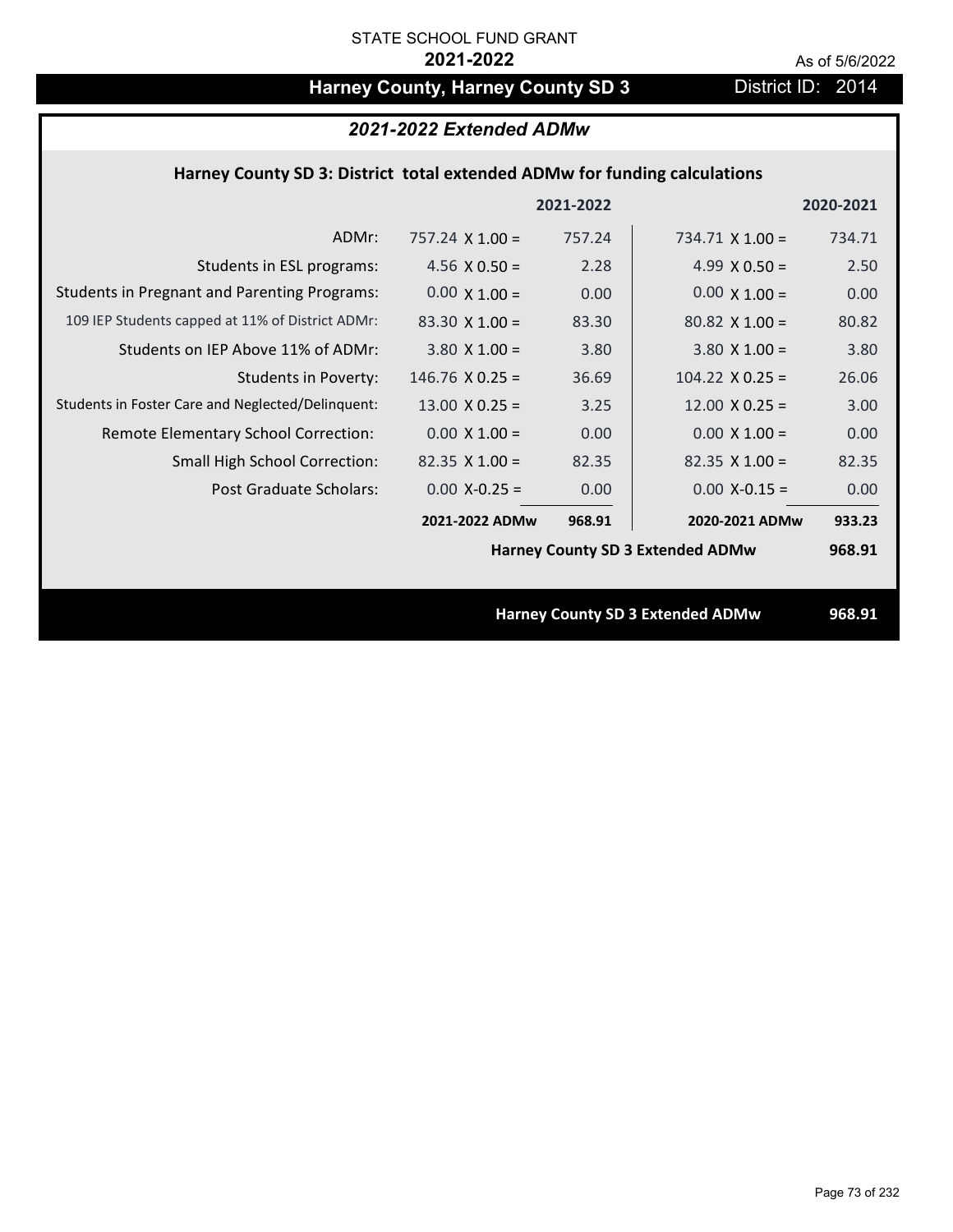# Harney County, Harney County SD 4 District ID: 2015

### *2021-2022 Extended ADMw*

### **Harney County SD 4: District total extended ADMw for funding calculations**

|                                                     |                        | 2021-2022 |                        | 2020-2021 |
|-----------------------------------------------------|------------------------|-----------|------------------------|-----------|
| ADMr:                                               | $161.78 \times 1.00 =$ | 161.78    | 142.95 $\times$ 1.00 = | 142.95    |
| Students in ESL programs:                           | $4.00 \times 0.50 =$   | 2.00      | $3.00 \times 0.50 =$   | 1.50      |
| <b>Students in Pregnant and Parenting Programs:</b> | $0.00 \times 1.00 =$   | 0.00      | $0.00 \times 1.00 =$   | 0.00      |
| 98 IEP Students capped at 11% of District ADMr:     | $98.00 \times 1.00 =$  | 98.00     | $67.00 \times 1.00 =$  | 67.00     |
| Students on IEP Above 11% of ADMr:                  | $0.00 \times 1.00 =$   | 0.00      | $0.00 \times 1.00 =$   | 0.00      |
| <b>Students in Poverty:</b>                         | $3.04 \times 0.25 =$   | 0.76      | 4.69 $X$ 0.25 =        | 1.17      |
| Students in Foster Care and Neglected/Delinquent:   | $0.00 \times 0.25 =$   | 0.00      | $0.00 \times 0.25 =$   | 0.00      |
| Remote Elementary School Correction:                | $70.15 \times 1.00 =$  | 70.15     | $70.15 \times 1.00 =$  | 70.15     |
| <b>Small High School Correction:</b>                | $0.00 \times 1.00 =$   | 0.00      | $0.00 \times 1.00 =$   | 0.00      |
| Post Graduate Scholars:                             | $0.00$ X-0.25 =        | 0.00      | $0.00$ X-0.15 =        | 0.00      |
|                                                     | 2021-2022 ADMw         | 332.69    | 2020-2021 ADMw         | 282.77    |

**Harney County SD 4 Extended ADMw**

**1,098.19**

## **Oregon Family School: Charter ADMw for information only**

|                                                     |                       | 2021-2022 |                        | 2020-2021 |
|-----------------------------------------------------|-----------------------|-----------|------------------------|-----------|
| ADMr:                                               | $761.26$ X $1.00 =$   | 761.26    | $634.04 \times 1.00 =$ | 634.04    |
| Students in ESL programs:                           | $0.00 \times 0.50 =$  | 0.00      | $0.00 \times 0.50 =$   | 0.00      |
| <b>Students in Pregnant and Parenting Programs:</b> | $0.00 \times 1.00 =$  | 0.00      | $0.00 \times 1.00 =$   | 0.00      |
| 0 IEP Students capped at 11% of District ADMr:      | $0.00 \times 1.00 =$  | 0.00      | $0.00 \times 1.00 =$   | 0.00      |
| Students on IEP Above 11% of ADMr:                  | $0.00 \times 1.00 =$  | 0.00      | $0.00 \times 1.00 =$   | 0.00      |
| Students in Poverty:                                | $16.96 \times 0.25 =$ | 4.24      | $21.31 \times 0.25 =$  | 5.33      |
| Students in Foster Care and Neglected/Delinquent:   | $0.00 \times 0.25 =$  | 0.00      | $0.00 \times 0.25 =$   | 0.00      |
| Remote Elementary School Correction:                | $0.00 \times 1.00 =$  | 0.00      | $0.00 \times 1.00 =$   | 0.00      |
| <b>Small High School Correction:</b>                | $0.00 \times 1.00 =$  | 0.00      | $0.00 \times 1.00 =$   | 0.00      |
| Post Graduate Scholars:                             | $0.00 X - 0.25 =$     | 0.00      | $0.00 X-0.15 =$        | 0.00      |
|                                                     | 2021-2022 ADMw        | 765.50    | 2020-2021 ADMw         | 639.37    |

### **Harney County SD 4 Extended ADMw 1,098.19**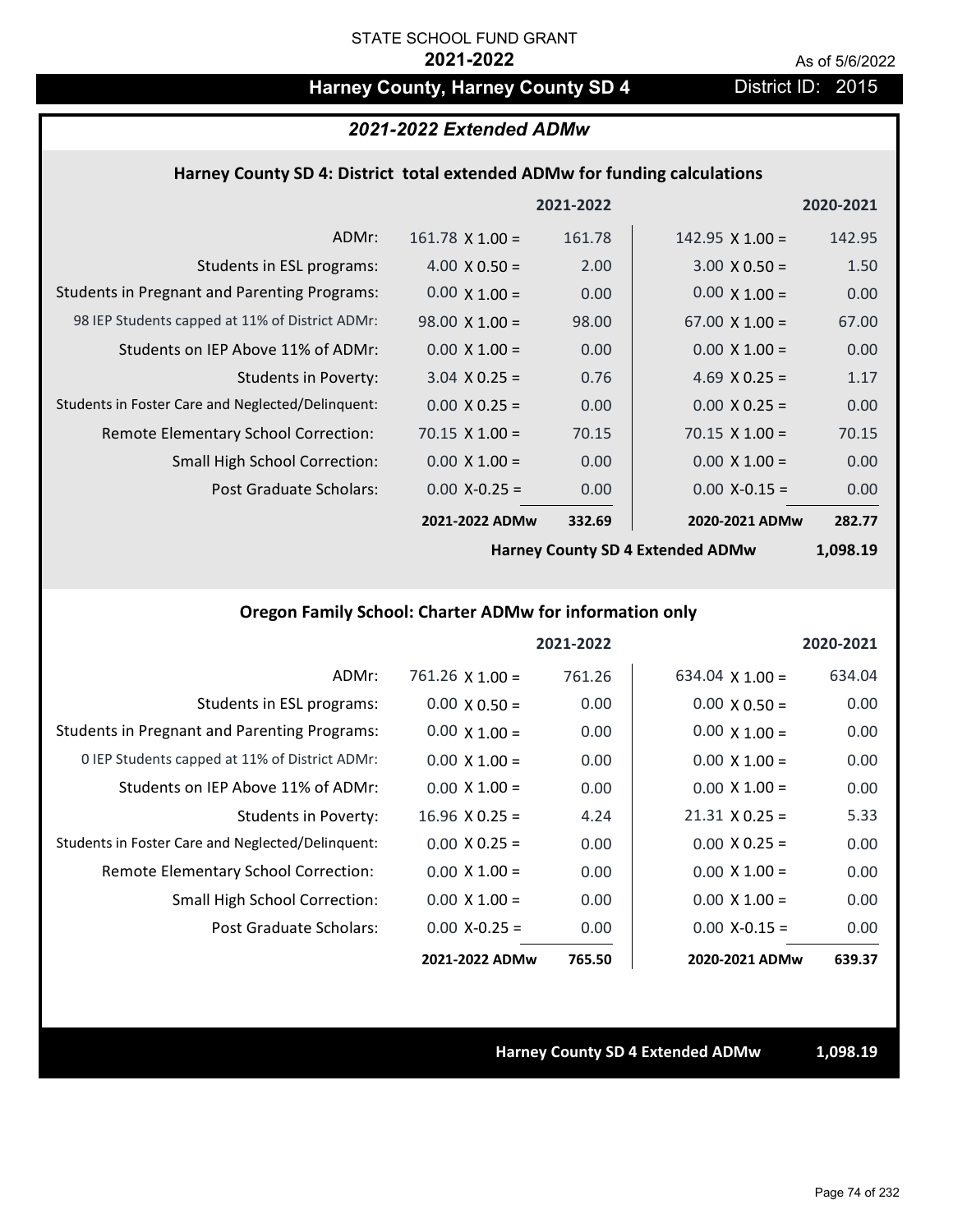# Harney County, Pine Creek SD 5 District ID: 2016

|                                                                        | 2021-2022 Extended ADMw |           |                                      |           |
|------------------------------------------------------------------------|-------------------------|-----------|--------------------------------------|-----------|
| Pine Creek SD 5: District total extended ADMw for funding calculations |                         |           |                                      |           |
|                                                                        |                         | 2021-2022 |                                      | 2020-2021 |
| ADMr:                                                                  | $2.25 \times 1.00 =$    | 2.25      | $3.96 \times 1.00 =$                 | 3.96      |
| Students in ESL programs:                                              | $0.00 \times 0.50 =$    | 0.00      | $0.00 \times 0.50 =$                 | 0.00      |
| <b>Students in Pregnant and Parenting Programs:</b>                    | $0.00 \times 1.00 =$    | 0.00      | $0.00 \times 1.00 =$                 | 0.00      |
| 0 IEP Students capped at 11% of District ADMr:                         | $0.00 \times 1.00 =$    | 0.00      | $0.00 \times 1.00 =$                 | 0.00      |
| Students on IEP Above 11% of ADMr:                                     | $0.00 X 1.00 =$         | 0.00      | $0.00 X 1.00 =$                      | 0.00      |
| <b>Students in Poverty:</b>                                            | $0.45$ X 0.25 =         | 0.11      | $2.00$ X 0.25 =                      | 0.50      |
| Students in Foster Care and Neglected/Delinquent:                      | $0.00 X 0.25 =$         | 0.00      | $0.00 \times 0.25 =$                 | 0.00      |
| Remote Elementary School Correction:                                   | $25.54$ X 1.00 =        | 25.54     | $25.54$ X 1.00 =                     | 25.54     |
| Small High School Correction:                                          | $0.00 \times 1.00 =$    | 0.00      | $0.00 X 1.00 =$                      | 0.00      |
| Post Graduate Scholars:                                                | $0.00$ X-0.25 =         | 0.00      | $0.00$ X-0.15 =                      | 0.00      |
|                                                                        | 2021-2022 ADMw          | 27.90     | 2020-2021 ADMw                       | 30.00     |
|                                                                        |                         |           | <b>Pine Creek SD 5 Extended ADMw</b> | 30.00     |
|                                                                        |                         |           | <b>Pine Creek SD 5 Extended ADMw</b> | 30.00     |
|                                                                        |                         |           |                                      |           |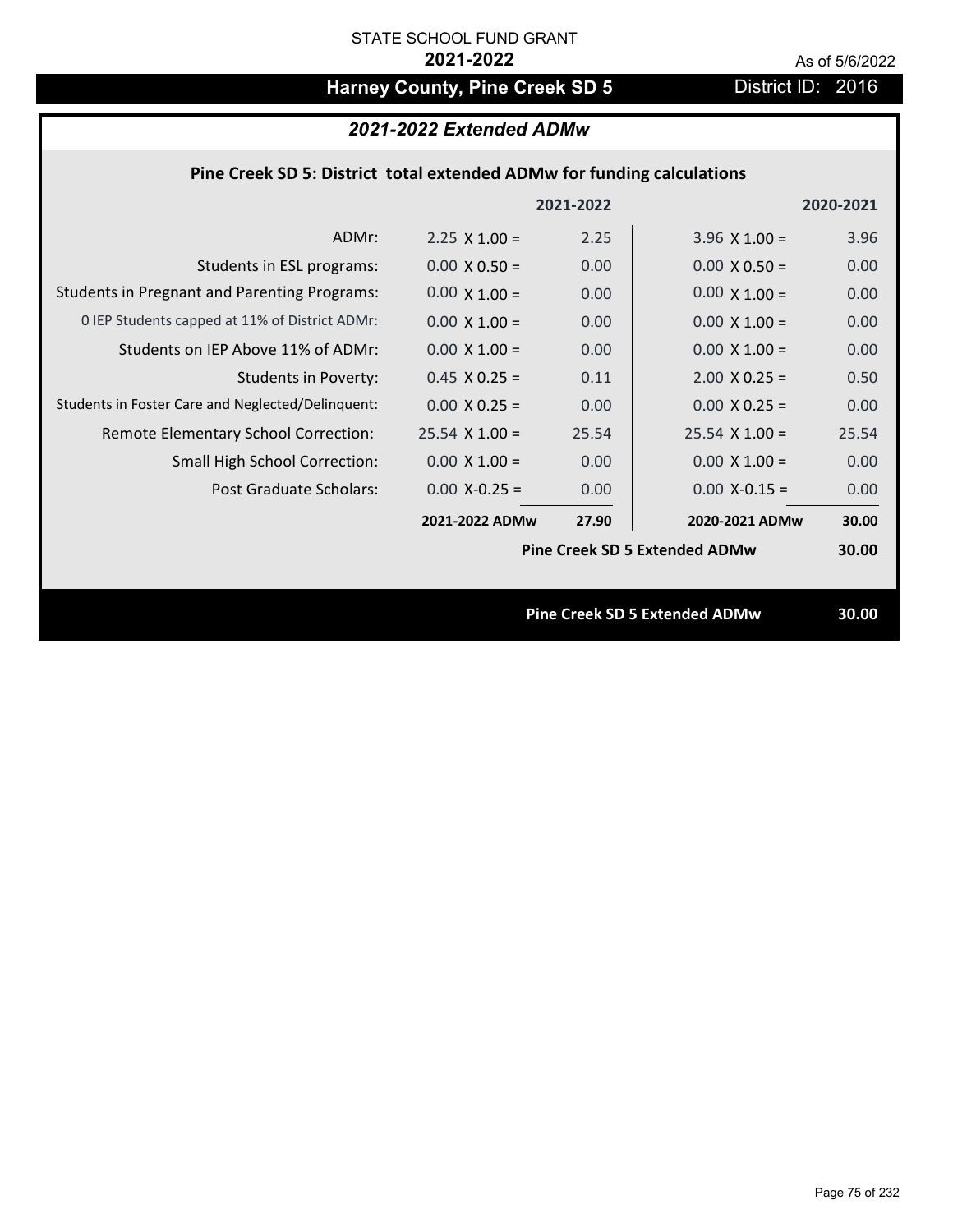# Harney County, Diamond SD 7 District ID: 2017

## *2021-2022 Extended ADMw*

## **Diamond SD 7: District total extended ADMw for funding calculations**

|                                                     |                      | 2021-2022 |                                   | 2020-2021 |
|-----------------------------------------------------|----------------------|-----------|-----------------------------------|-----------|
| ADMr:                                               | $7.31 \times 1.00 =$ | 7.31      | $3.66 \times 1.00 =$              | 3.66      |
| Students in ESL programs:                           | $0.00 \times 0.50 =$ | 0.00      | $0.00 \times 0.50 =$              | 0.00      |
| <b>Students in Pregnant and Parenting Programs:</b> | $0.00 \times 1.00 =$ | 0.00      | $0.00 \times 1.00 =$              | 0.00      |
| 2 IEP Students capped at 11% of District ADMr:      | $0.89 \times 1.00 =$ | 0.89      | $0.00 \times 1.00 =$              | 0.00      |
| Students on IEP Above 11% of ADMr:                  | $0.00 \times 1.00 =$ | 0.00      | $0.00 \times 1.00 =$              | 0.00      |
| <b>Students in Poverty:</b>                         | $0.54$ X 0.25 =      | 0.14      | $0.54$ X $0.25 =$                 | 0.14      |
| Students in Foster Care and Neglected/Delinquent:   | $0.00 \times 0.25 =$ | 0.00      | $0.00 X 0.25 =$                   | 0.00      |
| Remote Elementary School Correction:                | $25.54$ X 1.00 =     | 25.54     | $25.54 \times 1.00 =$             | 25.54     |
| <b>Small High School Correction:</b>                | $0.00 \times 1.00 =$ | 0.00      | $0.00 \times 1.00 =$              | 0.00      |
| Post Graduate Scholars:                             | $0.00$ X-0.25 =      | 0.00      | $0.00$ X-0.15 =                   | 0.00      |
|                                                     | 2021-2022 ADMw       | 33.88     | 2020-2021 ADMw                    | 29.34     |
|                                                     |                      |           | Diamond SD 7 Extended ADMw        | 33.88     |
|                                                     |                      |           |                                   |           |
|                                                     |                      |           | <b>Diamond SD 7 Extended ADMw</b> | 33.88     |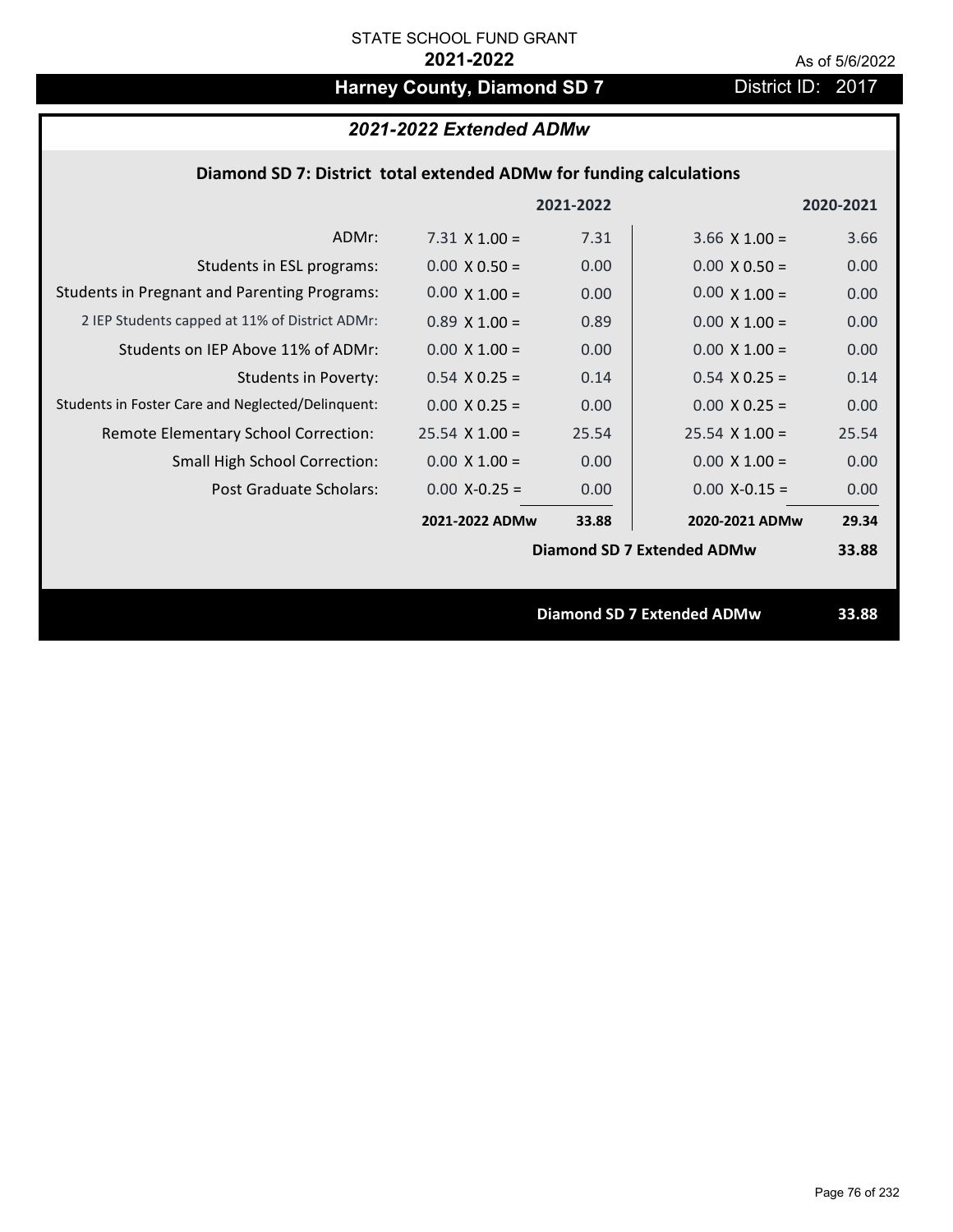# Harney County, Suntex SD 10 District ID: 2018

## *2021-2022 Extended ADMw*

## **Suntex SD 10: District total extended ADMw for funding calculations**

|                                                     |                      | 2021-2022 |                                   | 2020-2021 |
|-----------------------------------------------------|----------------------|-----------|-----------------------------------|-----------|
| ADMr:                                               | $3.53 \times 1.00 =$ | 3.53      | $1.81 \times 1.00 =$              | 1.81      |
| Students in ESL programs:                           | $0.00 \times 0.50 =$ | 0.00      | $0.00 \times 0.50 =$              | 0.00      |
| <b>Students in Pregnant and Parenting Programs:</b> | $0.00 \times 1.00 =$ | 0.00      | $0.00 \times 1.00 =$              | 0.00      |
| 0 IEP Students capped at 11% of District ADMr:      | $0.00 \times 1.00 =$ | 0.00      | $0.22 \times 1.00 =$              | 0.22      |
| Students on IEP Above 11% of ADMr:                  | $0.50 \times 1.00 =$ | 0.50      | $0.50$ X 1.00 =                   | 0.50      |
| <b>Students in Poverty:</b>                         | $1.07$ X 0.25 =      | 0.27      | $0.37$ X 0.25 =                   | 0.09      |
| Students in Foster Care and Neglected/Delinquent:   | $0.00 \times 0.25 =$ | 0.00      | $0.00 X 0.25 =$                   | 0.00      |
| Remote Elementary School Correction:                | $25.54$ X 1.00 =     | 25.54     | $25.54 \times 1.00 =$             | 25.54     |
| <b>Small High School Correction:</b>                | $0.00 \times 1.00 =$ | 0.00      | $0.00 \times 1.00 =$              | 0.00      |
| Post Graduate Scholars:                             | $0.00$ X-0.25 =      | 0.00      | $0.00$ X-0.15 =                   | 0.00      |
|                                                     | 2021-2022 ADMw       | 29.84     | 2020-2021 ADMw                    | 28.16     |
|                                                     |                      |           | <b>Suntex SD 10 Extended ADMw</b> | 29.84     |
|                                                     |                      |           |                                   |           |
|                                                     |                      |           | <b>Suntex SD 10 Extended ADMw</b> | 29.84     |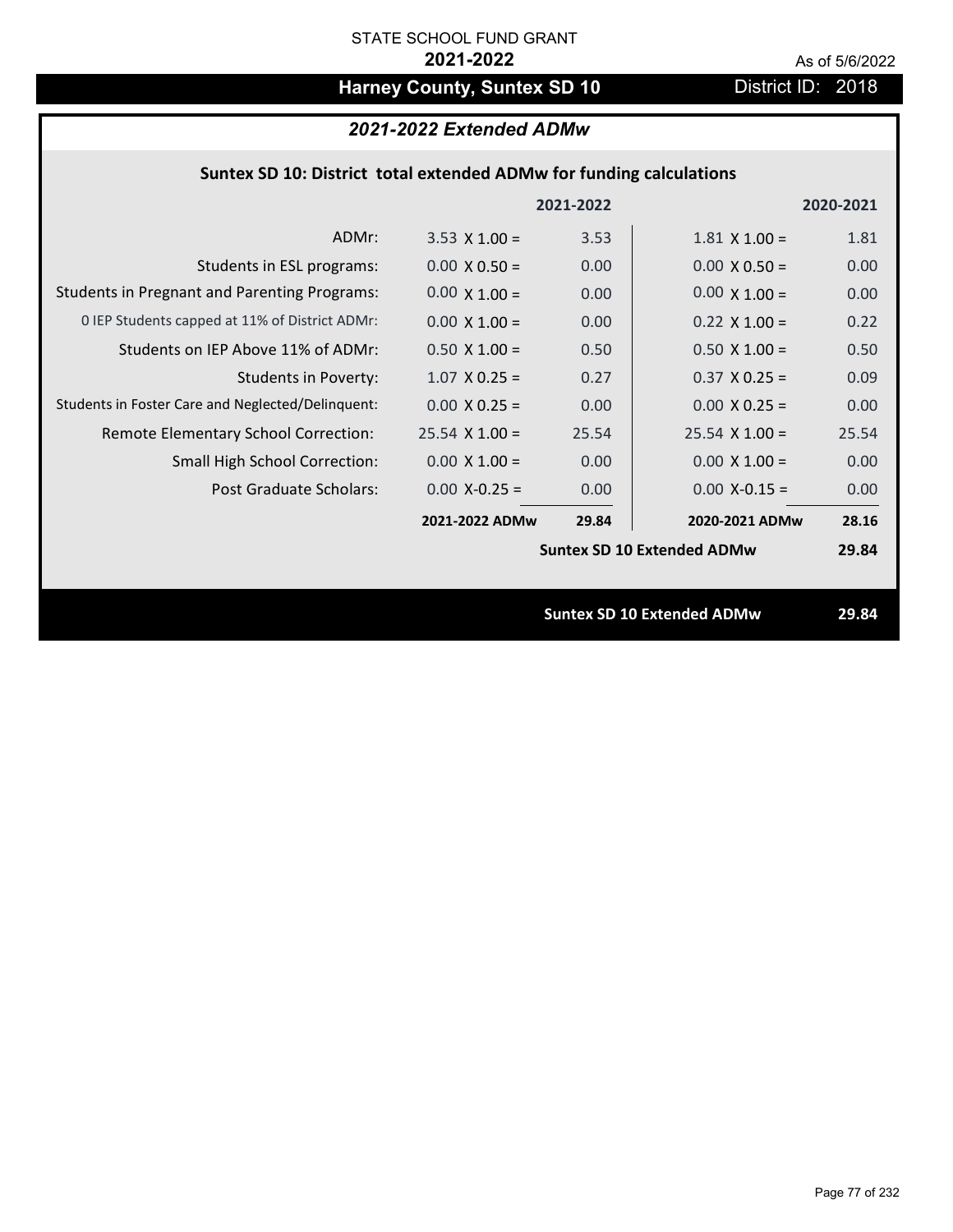# Harney County, Drewsey SD 13 District ID: 2019

## *2021-2022 Extended ADMw*

## **Drewsey SD 13: District total extended ADMw for funding calculations**

|                                                     |                       | 2021-2022 |                                    | 2020-2021 |
|-----------------------------------------------------|-----------------------|-----------|------------------------------------|-----------|
| ADMr:                                               | $13.50 \times 1.00 =$ | 13.50     | 7.02 $\times$ 1.00 =               | 7.02      |
| Students in ESL programs:                           | $0.00 \times 0.50 =$  | 0.00      | $0.00 \times 0.50 =$               | 0.00      |
| <b>Students in Pregnant and Parenting Programs:</b> | $0.00 \times 1.00 =$  | 0.00      | $0.00 \times 1.00 =$               | 0.00      |
| 2 IEP Students capped at 11% of District ADMr:      | $1.65$ X $1.00 =$     | 1.65      | $0.86$ X 1.00 =                    | 0.86      |
| Students on IEP Above 11% of ADMr:                  | $0.10 \times 1.00 =$  | 0.10      | $0.10 X 1.00 =$                    | 0.10      |
| <b>Students in Poverty:</b>                         | $2.81$ X 0.25 =       | 0.70      | $0.52$ X $0.25 =$                  | 0.13      |
| Students in Foster Care and Neglected/Delinquent:   | $0.00 \times 0.25 =$  | 0.00      | $0.00 \times 0.25 =$               | 0.00      |
| Remote Elementary School Correction:                | $25.54$ X 1.00 =      | 25.54     | $25.54 \times 1.00 =$              | 25.54     |
| <b>Small High School Correction:</b>                | $0.00 \times 1.00 =$  | 0.00      | $0.00 \times 1.00 =$               | 0.00      |
| Post Graduate Scholars:                             | $0.00 X - 0.25 =$     | 0.00      | $0.00$ X-0.15 =                    | 0.00      |
|                                                     | 2021-2022 ADMw        | 41.49     | 2020-2021 ADMw                     | 33.65     |
|                                                     |                       |           | <b>Drewsey SD 13 Extended ADMw</b> | 41.49     |
|                                                     |                       |           |                                    |           |
|                                                     |                       |           | <b>Drewsey SD 13 Extended ADMw</b> | 41.49     |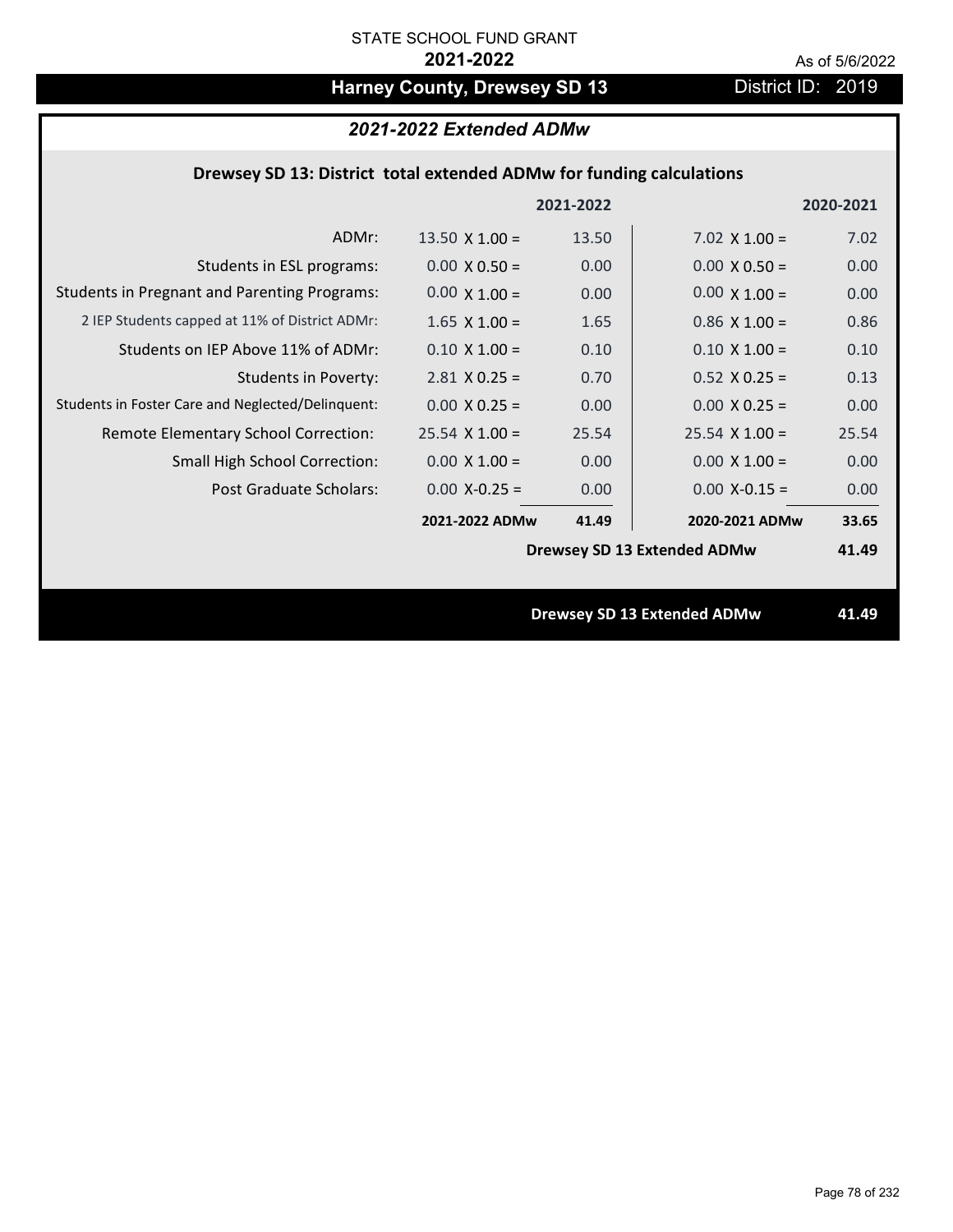# Harney County, Frenchglen SD 16 **District ID: 2020**

## *2021-2022 Extended ADMw*

## **Frenchglen SD 16: District total extended ADMw for funding calculations**

|                                                     |                       | 2021-2022 |                                | 2020-2021 |
|-----------------------------------------------------|-----------------------|-----------|--------------------------------|-----------|
| ADMr:                                               | $7.19 \times 1.00 =$  | 7.19      | $8.69 \times 1.00 =$           | 8.69      |
| Students in ESL programs:                           | $0.00 \times 0.50 =$  | 0.00      | $0.00 \times 0.50 =$           | 0.00      |
| <b>Students in Pregnant and Parenting Programs:</b> | $0.00 \times 1.00 =$  | 0.00      | $0.00 \times 1.00 =$           | 0.00      |
| 1 IEP Students capped at 11% of District ADMr:      | $0.79 \times 1.00 =$  | 0.79      | $0.96 \times 1.00 =$           | 0.96      |
| Students on IEP Above 11% of ADMr:                  | $0.00 \times 1.00 =$  | 0.00      | $0.00 \times 1.00 =$           | 0.00      |
| <b>Students in Poverty:</b>                         | $1.11 \times 0.25 =$  | 0.28      | $2.67$ X 0.25 =                | 0.67      |
| Students in Foster Care and Neglected/Delinquent:   | $0.00 \times 0.25 =$  | 0.00      | $2.00 \times 0.25 =$           | 0.50      |
| Remote Elementary School Correction:                | $25.54 \times 1.00 =$ | 25.54     | $25.54 \times 1.00 =$          | 25.54     |
| <b>Small High School Correction:</b>                | $0.00 \times 1.00 =$  | 0.00      | $0.00 \times 1.00 =$           | 0.00      |
| Post Graduate Scholars:                             | $0.00 X - 0.25 =$     | 0.00      | $0.00$ X-0.15 =                | 0.00      |
|                                                     | 2021-2022 ADMw        | 33.80     | 2020-2021 ADMw                 | 36.35     |
|                                                     |                       |           | Frenchglen SD 16 Extended ADMw | 36.35     |
|                                                     |                       |           |                                |           |
|                                                     |                       |           | Frenchglen SD 16 Extended ADMw | 36.35     |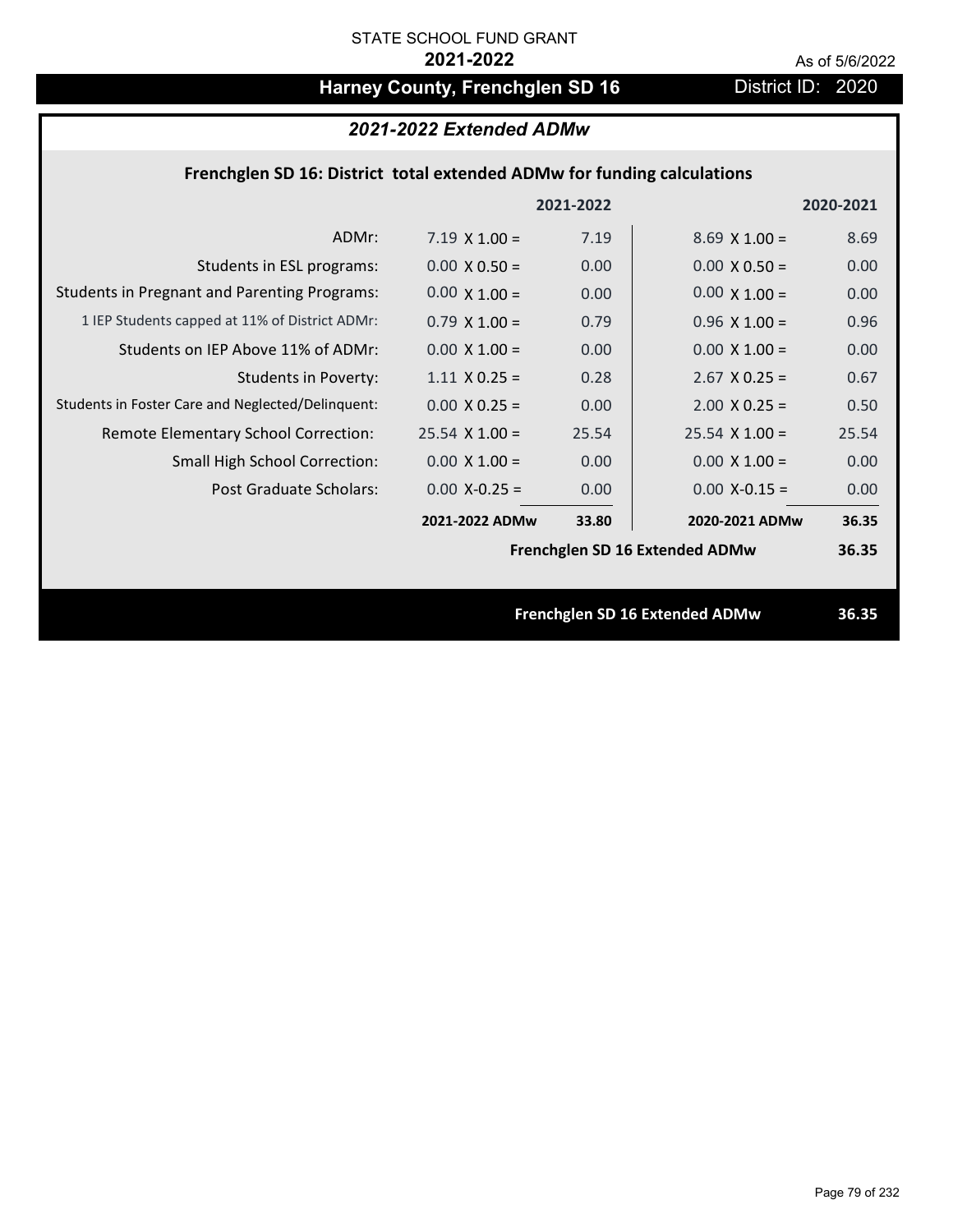# Harney County, Double O SD 28 District ID: 2021

|  | 2021-2022 Extended ADMw |
|--|-------------------------|
|--|-------------------------|

## **Double O SD 28: District total extended ADMw for funding calculations**

|                                                     |                      | 2021-2022 |                              | 2020-2021 |
|-----------------------------------------------------|----------------------|-----------|------------------------------|-----------|
| ADMr:                                               | $1.80 \times 1.00 =$ | 1.80      | 4.85 $\times$ 1.00 =         | 4.85      |
| Students in ESL programs:                           | $0.00 \times 0.50 =$ | 0.00      | $0.00 \times 0.50 =$         | 0.00      |
| <b>Students in Pregnant and Parenting Programs:</b> | $0.00 \times 1.00 =$ | 0.00      | $0.00 \times 1.00 =$         | 0.00      |
| 1 IEP Students capped at 11% of District ADMr:      | $0.22 \times 1.00 =$ | 0.22      | $0.59 \times 1.00 =$         | 0.59      |
| Students on IEP Above 11% of ADMr:                  | $0.20 \times 1.00 =$ | 0.20      | $0.20$ X $1.00 =$            | 0.20      |
| <b>Students in Poverty:</b>                         | $0.00 \times 0.25 =$ | 0.00      | $1.00 \times 0.25 =$         | 0.25      |
| Students in Foster Care and Neglected/Delinquent:   | $0.00 \times 0.25 =$ | 0.00      | $0.00 X 0.25 =$              | 0.00      |
| Remote Elementary School Correction:                | $25.54$ X 1.00 =     | 25.54     | $25.54 \times 1.00 =$        | 25.54     |
| <b>Small High School Correction:</b>                | $0.00 \times 1.00 =$ | 0.00      | $0.00 \times 1.00 =$         | 0.00      |
| Post Graduate Scholars:                             | $0.00 X - 0.25 =$    | 0.00      | $0.00$ X-0.15 =              | 0.00      |
|                                                     | 2021-2022 ADMw       | 27.76     | 2020-2021 ADMw               | 31.43     |
|                                                     |                      |           | Double O SD 28 Extended ADMw | 31.43     |
|                                                     |                      |           |                              |           |
|                                                     |                      |           | Double O SD 28 Extended ADMw | 31.43     |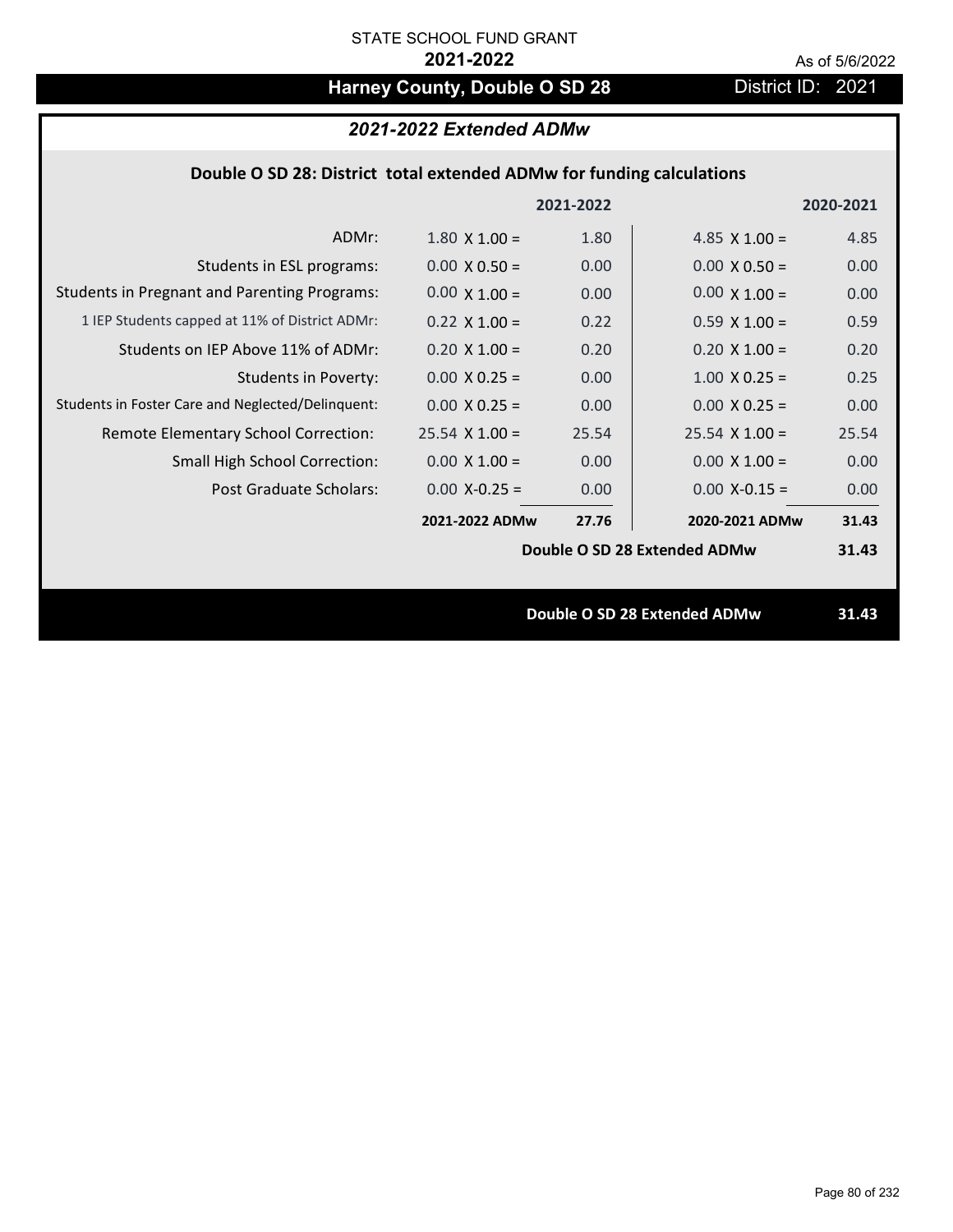# Harney County, South Harney SD 33 District ID: 2022

### *2021-2022 Extended ADMw*

## **South Harney SD 33: District total extended ADMw for funding calculations**

|                                                     |                      | 2021-2022 |                                  | 2020-2021 |
|-----------------------------------------------------|----------------------|-----------|----------------------------------|-----------|
| ADMr:                                               | $9.00 \times 1.00 =$ | 9.00      | 13.53 $\times$ 1.00 =            | 13.53     |
| Students in ESL programs:                           | $0.00 \times 0.50 =$ | 0.00      | $0.00 \times 0.50 =$             | 0.00      |
| <b>Students in Pregnant and Parenting Programs:</b> | $0.00 \times 1.00 =$ | 0.00      | $0.00 \times 1.00 =$             | 0.00      |
| 2 IEP Students capped at 11% of District ADMr:      | $1.10 \times 1.00 =$ | 1.10      | $1.65$ X $1.00 =$                | 1.65      |
| Students on IEP Above 11% of ADMr:                  | $0.40 \times 1.00 =$ | 0.40      | $0.40$ X $1.00 =$                | 0.40      |
| <b>Students in Poverty:</b>                         | $1.18$ X 0.25 =      | 0.30      | $0.94$ X 0.25 =                  | 0.24      |
| Students in Foster Care and Neglected/Delinquent:   | $0.00 \times 0.25 =$ | 0.00      | $0.00 X 0.25 =$                  | 0.00      |
| Remote Elementary School Correction:                | $25.54$ X 1.00 =     | 25.54     | $25.54$ X 1.00 =                 | 25.54     |
| <b>Small High School Correction:</b>                | $0.00 \times 1.00 =$ | 0.00      | $0.00 \times 1.00 =$             | 0.00      |
| Post Graduate Scholars:                             | $0.00 X - 0.25 =$    | 0.00      | $0.00$ X-0.15 =                  | 0.00      |
|                                                     | 2021-2022 ADMw       | 36.34     | 2020-2021 ADMw                   | 41.36     |
|                                                     |                      |           | South Harney SD 33 Extended ADMw | 41.36     |
|                                                     |                      |           |                                  |           |
|                                                     |                      |           | South Harney SD 33 Extended ADMw | 41.36     |
|                                                     |                      |           |                                  |           |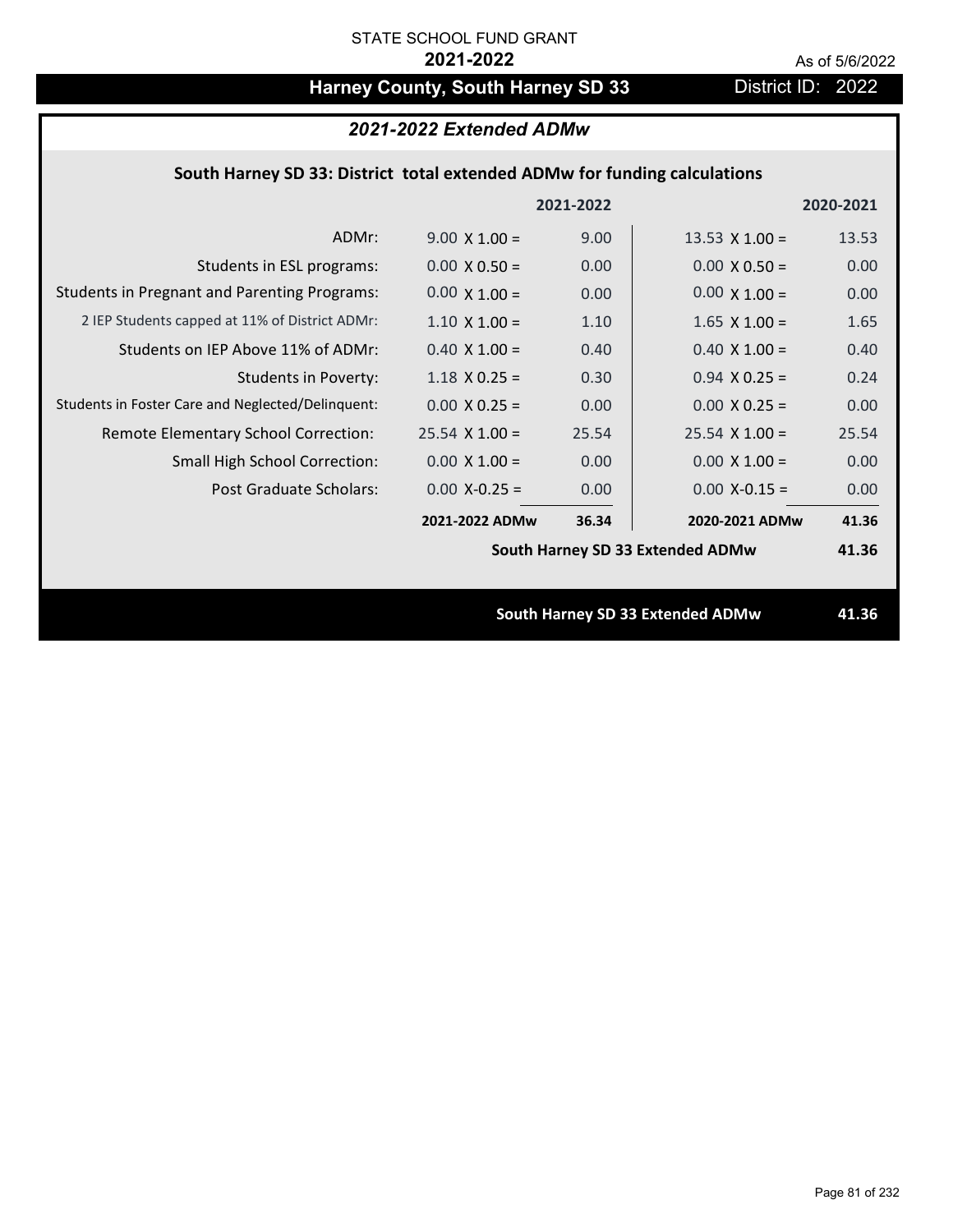## Harney County, Harney County Union High SD 1J District ID: 2023

### *2021-2022 Extended ADMw*

### **Harney County Union High SD 1J: District total extended ADMw for funding calculations**

|                                                     |                       | 2021-2022 |                       | 2020-2021 |
|-----------------------------------------------------|-----------------------|-----------|-----------------------|-----------|
| ADMr:                                               | $82.44 \times 1.00 =$ | 82.44     | 79.98 $X$ 1.00 =      | 79.98     |
| Students in ESL programs:                           | $0.00 \times 0.50 =$  | 0.00      | $0.00 \times 0.50 =$  | 0.00      |
| <b>Students in Pregnant and Parenting Programs:</b> | $0.00 \times 1.00 =$  | 0.00      | $0.00 \times 1.00 =$  | 0.00      |
| 83 IEP Students capped at 11% of District ADMr:     | $83.00 \times 1.00 =$ | 83.00     | $77.00 \times 1.00 =$ | 77.00     |
| Students on IEP Above 11% of ADMr:                  | $0.00 \times 1.00 =$  | 0.00      | $0.00 \times 1.00 =$  | 0.00      |
| <b>Students in Poverty:</b>                         | $1.18 \times 0.25 =$  | 0.30      | $1.65$ X 0.25 =       | 0.41      |
| Students in Foster Care and Neglected/Delinquent:   | $0.00 \times 0.25 =$  | 0.00      | $0.00 \times 0.25 =$  | 0.00      |
| Remote Elementary School Correction:                | $0.00 \times 1.00 =$  | 0.00      | $0.00 \times 1.00 =$  | 0.00      |
| <b>Small High School Correction:</b>                | $62.62 \times 1.00 =$ | 62.62     | $62.62 \times 1.00 =$ | 62.62     |
| Post Graduate Scholars:                             | $0.00 X - 0.25 =$     | 0.00      | $0.00$ X-0.15 =       | 0.00      |
|                                                     | 2021-2022 ADMw        | 228.36    | 2020-2021 ADMw        | 220.01    |
|                                                     |                       |           |                       |           |

**Harney County Union High SD 1J Extended ADMw**

**1,211.90**

### **Silvies River Charter School: Charter ADMw for information only**

|                                                     |                        | 2021-2022 |                          | 2020-2021 |
|-----------------------------------------------------|------------------------|-----------|--------------------------|-----------|
| ADMr:                                               | $969.45 \times 1.00 =$ | 969.45    | $1,070.74 \times 1.00 =$ | 1,070.74  |
| Students in ESL programs:                           | $0.00 \times 0.50 =$   | 0.00      | $0.00 \times 0.50 =$     | 0.00      |
| <b>Students in Pregnant and Parenting Programs:</b> | $0.00 \times 1.00 =$   | 0.00      | $0.00 \times 1.00 =$     | 0.00      |
| 0 IEP Students capped at 11% of District ADMr:      | $0.00 \times 1.00 =$   | 0.00      | $0.00 \times 1.00 =$     | 0.00      |
| Students on IEP Above 11% of ADMr:                  | $0.00 \times 1.00 =$   | 0.00      | $0.00 \times 1.00 =$     | 0.00      |
| Students in Poverty:                                | $13.82 \times 0.25 =$  | 3.46      | $34.35 \times 0.25 =$    | 8.59      |
| Students in Foster Care and Neglected/Delinquent:   | $0.00 \times 0.25 =$   | 0.00      | $0.00 \times 0.25 =$     | 0.00      |
| Remote Elementary School Correction:                | $0.00 \times 1.00 =$   | 0.00      | $0.00 \times 1.00 =$     | 0.00      |
| <b>Small High School Correction:</b>                | $0.00 \times 1.00 =$   | 0.00      | $0.00 \times 1.00 =$     | 0.00      |
| Post Graduate Scholars:                             | $0.00$ X-0.25 =        | 0.00      | $0.00 X-0.15 =$          | 0.00      |
|                                                     | 2021-2022 ADMw         | 972.91    | 2020-2021 ADMw           | 1,079.33  |

**Harney County Union High SD 1J Extended ADMw 1,211.90**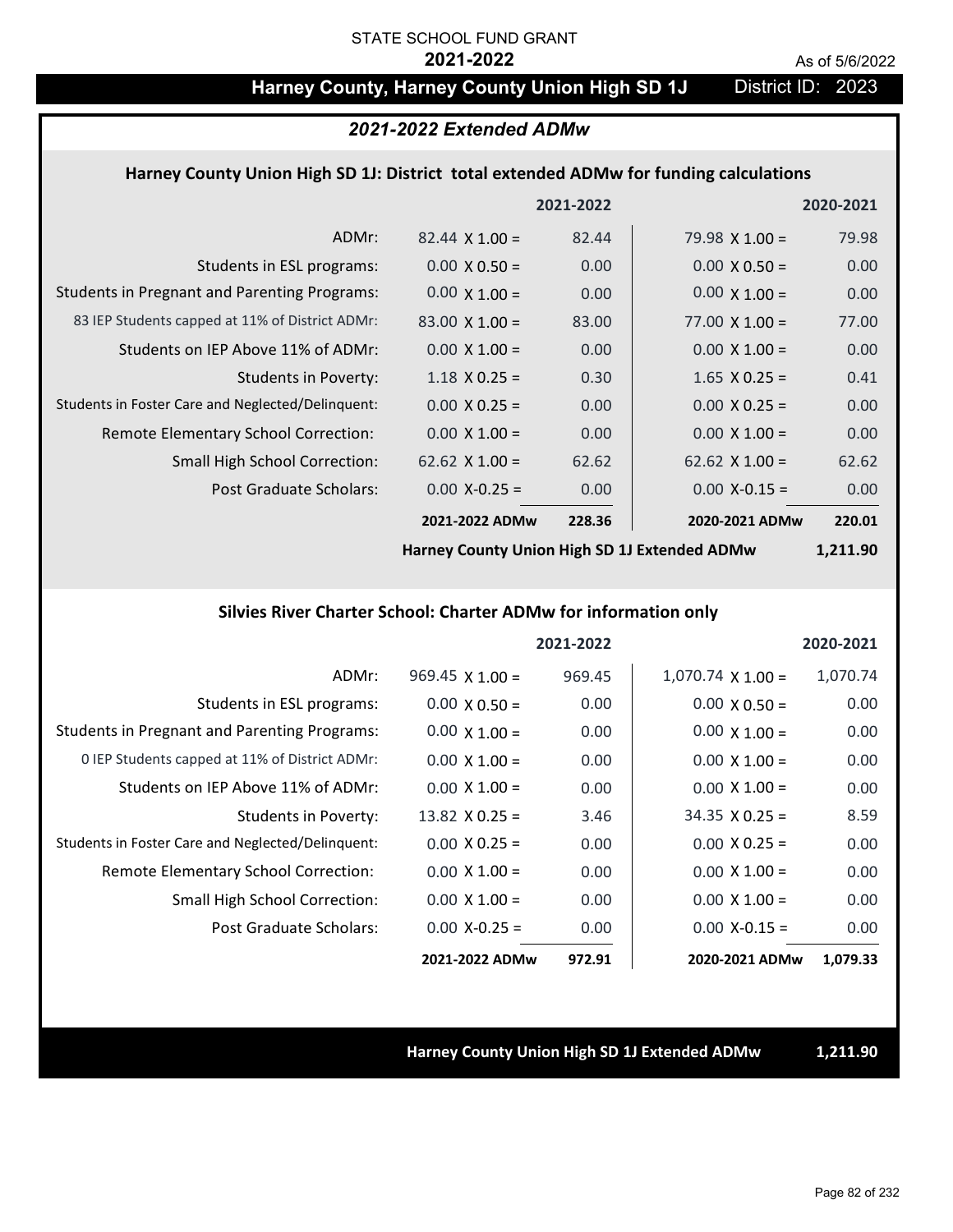# Hood River County, Hood River County SD District ID: 2024

| 2021-2022 Extended ADMw                                                     |                          |           |                                           |           |  |
|-----------------------------------------------------------------------------|--------------------------|-----------|-------------------------------------------|-----------|--|
| Hood River County SD: District total extended ADMw for funding calculations |                          |           |                                           |           |  |
|                                                                             |                          | 2021-2022 |                                           | 2020-2021 |  |
| ADMr:                                                                       | $3,879.79 \times 1.00 =$ | 3,879.79  | $3,771.44 \times 1.00 =$                  | 3,771.44  |  |
| Students in ESL programs:                                                   | 795.39 $X$ 0.50 =        | 397.70    | $762.16 \times 0.50 =$                    | 381.08    |  |
| <b>Students in Pregnant and Parenting Programs:</b>                         | $5.00 \times 1.00 =$     | 5.00      | 4.59 $\times$ 1.00 =                      | 4.59      |  |
| 499 IEP Students capped at 11% of District ADMr:                            | 426.78 $\times$ 1.00 =   | 426.78    | 414.86 $\times$ 1.00 =                    | 414.86    |  |
| Students on IEP Above 11% of ADMr:                                          | $3.10 \times 1.00 =$     | 3.10      | $3.10 \times 1.00 =$                      | 3.10      |  |
| Students in Poverty:                                                        | $392.53 \times 0.25 =$   | 98.13     | 422.13 $X$ 0.25 =                         | 105.53    |  |
| Students in Foster Care and Neglected/Delinquent:                           | $15.00 \times 0.25 =$    | 3.75      | $16.00 \times 0.25 =$                     | 4.00      |  |
| Remote Elementary School Correction:                                        | 44.93 $\times$ 1.00 =    | 44.93     | 44.93 $X$ 1.00 =                          | 44.93     |  |
| <b>Small High School Correction:</b>                                        | $0.00 \times 1.00 =$     | 0.00      | $0.00 \times 1.00 =$                      | 0.00      |  |
| Post Graduate Scholars:                                                     | $0.00$ X-0.25 =          | 0.00      | $0.00$ X- $0.15 =$                        | 0.00      |  |
|                                                                             | 2021-2022 ADMw           | 4,859.17  | 2020-2021 ADMw                            | 4,729.53  |  |
|                                                                             |                          |           | <b>Hood River County SD Extended ADMw</b> | 4,859.17  |  |
|                                                                             |                          |           |                                           |           |  |
| <b>Hood River County SD Extended ADMw</b>                                   |                          |           |                                           | 4,859.17  |  |
|                                                                             |                          |           |                                           |           |  |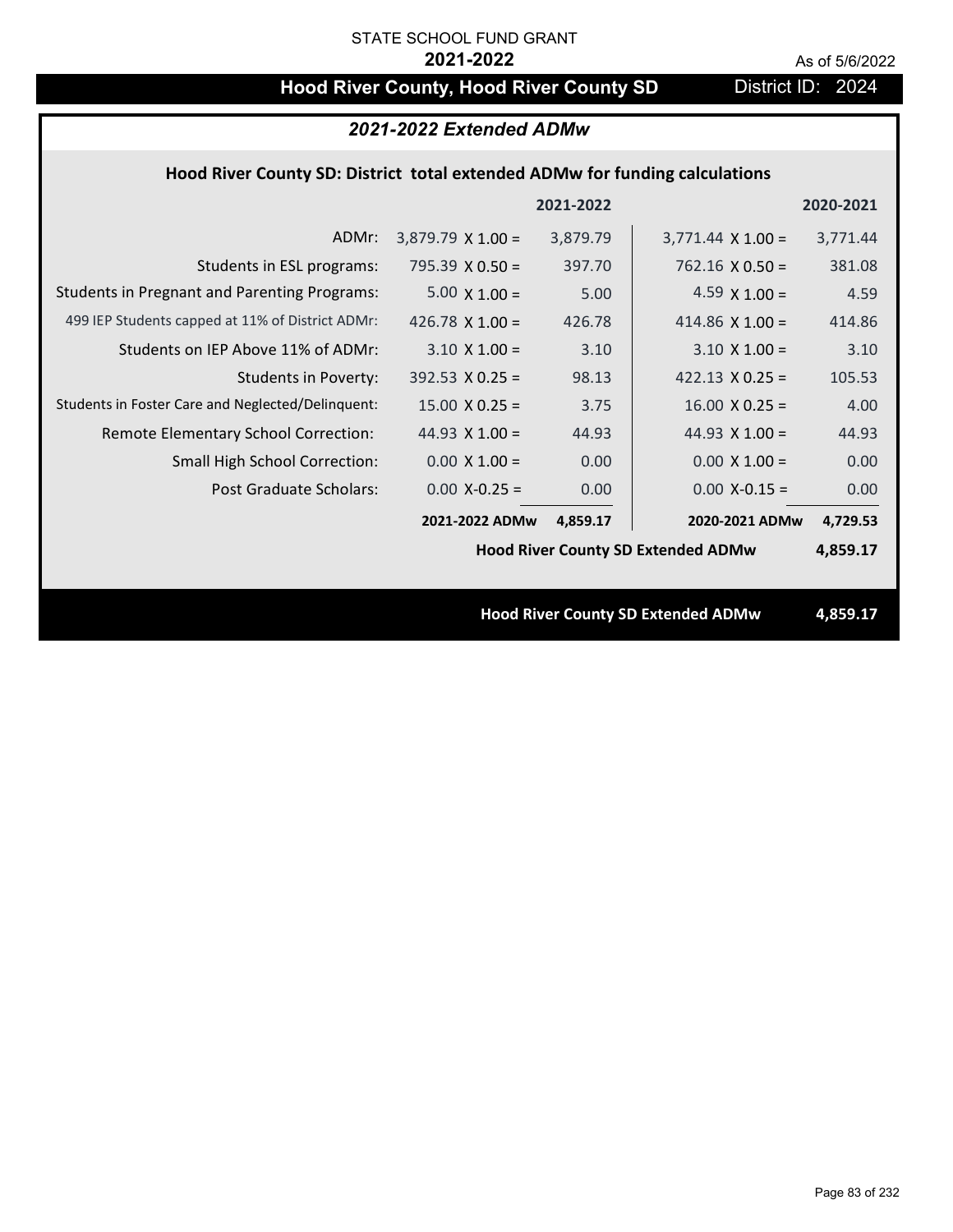# **Jackson County, Phoenix-Talent SD 4** District ID: 2039

### *2021-2022 Extended ADMw*

### **Phoenix‐Talent SD 4: District total extended ADMw for funding calculations**

|                                                     |                          | 2021-2022 |                          | 2020-2021 |
|-----------------------------------------------------|--------------------------|-----------|--------------------------|-----------|
| ADMr:                                               | $2,194.06 \times 1.00 =$ | 2,194.06  | $2,318.06 \times 1.00 =$ | 2,318.06  |
| Students in ESL programs:                           | $272.41 \times 0.50 =$   | 136.21    | $285.19 \times 0.50 =$   | 142.60    |
| <b>Students in Pregnant and Parenting Programs:</b> | $1.00 \times 1.00 =$     | 1.00      | $0.08 \times 1.00 =$     | 0.08      |
| 374 IEP Students capped at 11% of District ADMr:    | $248.51 \times 1.00 =$   | 248.51    | $263.54 \times 1.00 =$   | 263.54    |
| Students on IEP Above 11% of ADMr:                  | $34.80 \times 1.00 =$    | 34.80     | $34.80 \times 1.00 =$    | 34.80     |
| <b>Students in Poverty:</b>                         | $270.78$ X 0.25 =        | 67.70     | $386.35 \times 0.25 =$   | 96.59     |
| Students in Foster Care and Neglected/Delinquent:   | $6.00 \times 0.25 =$     | 1.50      | $12.00 \times 0.25 =$    | 3.00      |
| Remote Elementary School Correction:                | $0.00 \times 1.00 =$     | 0.00      | $0.00 \times 1.00 =$     | 0.00      |
| <b>Small High School Correction:</b>                | $0.00 \times 1.00 =$     | 0.00      | $0.00 \times 1.00 =$     | 0.00      |
| Post Graduate Scholars:                             | $0.00$ X-0.25 =          | 0.00      | $0.00$ X-0.15 =          | 0.00      |
|                                                     | 2021-2022 ADMw           | 2,683.77  | 2020-2021 ADMw           | 2,858.67  |

**Phoenix‐Talent SD 4 Extended ADMw**

**2,939.85**

### **Armadillo Technical Institute: Charter ADMw for information only**

|                                                     |                       | 2021-2022 |                       | 2020-2021 |
|-----------------------------------------------------|-----------------------|-----------|-----------------------|-----------|
| ADMr:                                               | $65.16 \times 1.00 =$ | 65.16     | $77.79 \times 1.00 =$ | 77.79     |
| Students in ESL programs:                           | $0.00 \times 0.50 =$  | 0.00      | $0.31 \times 0.50 =$  | 0.16      |
| <b>Students in Pregnant and Parenting Programs:</b> | $0.00 \times 1.00 =$  | 0.00      | $0.00 \times 1.00 =$  | 0.00      |
| 0 IEP Students capped at 11% of District ADMr:      | $0.00 \times 1.00 =$  | 0.00      | $0.00 \times 1.00 =$  | 0.00      |
| Students on IEP Above 11% of ADMr:                  | $0.00 \times 1.00 =$  | 0.00      | $0.00 \times 1.00 =$  | 0.00      |
| Students in Poverty:                                | $8.04 \times 0.25 =$  | 2.01      | $12.96 \times 0.25 =$ | 3.24      |
| Students in Foster Care and Neglected/Delinquent:   | $0.00 \times 0.25 =$  | 0.00      | $0.00 \times 0.25 =$  | 0.00      |
| Remote Elementary School Correction:                | $0.00 \times 1.00 =$  | 0.00      | $0.00 \times 1.00 =$  | 0.00      |
| <b>Small High School Correction:</b>                | $0.00 \times 1.00 =$  | 0.00      | $0.00 \times 1.00 =$  | 0.00      |
| Post Graduate Scholars:                             | $0.00$ X-0.25 =       | 0.00      | $0.00 X - 0.15 =$     | 0.00      |
|                                                     | 2021-2022 ADMw        | 67.17     | 2020-2021 ADMw        | 81.19     |

### **Phoenix‐Talent SD 4 Extended ADMw 2,939.85**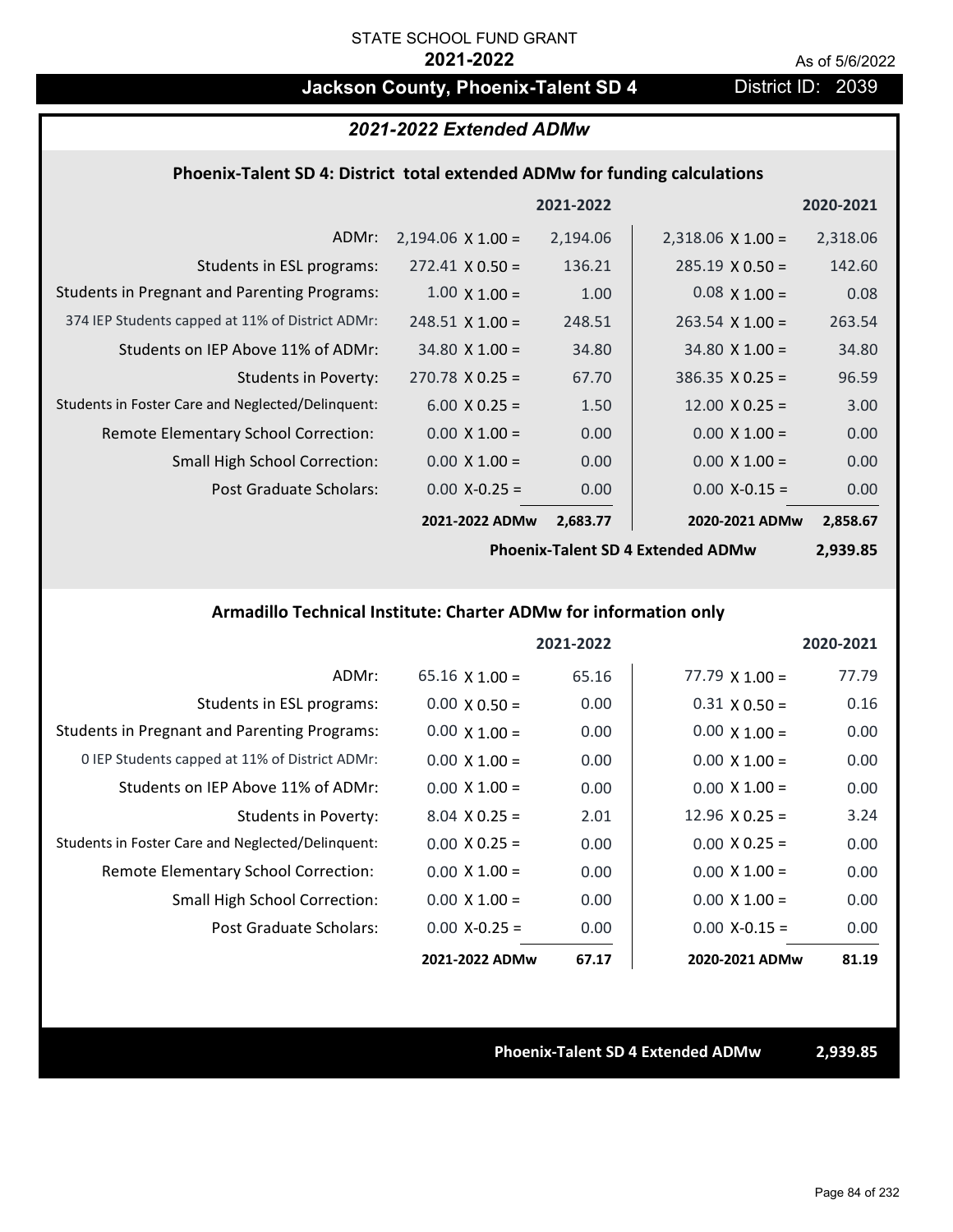## **Jackson County, Ashland SD 5** District ID: 2041

### *2021-2022 Extended ADMw* **Ashland SD 5: District total extended ADMw for funding calculations** ADMr:  $2,434.47 \times 1.00 =$ 320 IEP Students capped at 11% of District ADMr:  $267.79 \times 1.00 = 267.79$ Students in ESL programs:  $37.52 \times 0.50 = 18.76$ Students in Pregnant and Parenting Programs:  $0.00 \times 1.00 = 0.00$ Students in Foster Care and Neglected/Delinquent:  $4.00 \times 0.25 = 1.00$ Students in Poverty: 321.37 X 0.25 = 80.34 Remote Elementary School Correction: **2021‐2022 2020‐2021** Students on IEP Above 11% of ADMr: 2,434.47  $37.52 \times 0.50 =$  $0.00 \times 1.00 =$  $267.79$  X 1.00 =  $5.00 \times 1.00 = 5.00$  $321.37$  X 0.25 =  $4.00 \times 0.25 =$  $0.00 \times 1.00 = 0.00$  $2,492.83 \times 1.00 =$ 274.21  $33.38 \times 0.50 = 16.69$  $0.00 \times 1.00 = 0.00$  $4.00 \times 0.25 = 1.00$ 444.84 **X 0.25** = 111.21  $0.00 \times 1.00 = 0.00$ 5.00 X 1.00 = 5.00 2,492.83  $274.21 \times 1.00 =$

**2021‐2022 ADMw 2020‐2021 ADMw**

 $0.00 \times 1.00 = 0.00$ 

Post Graduate Scholars:  $0.00 \text{ X} - 0.25 = 0.00 \text{ X} - 0.00 \text{ X} - 0.15 = 0.00 \text{ X} - 0.00 \text{ X} - 0.00 \text{ X} - 0.00 \text{ X} - 0.00 \text{ X} - 0.00 \text{ X} - 0.00 \text{ X} - 0.00 \text{ X} - 0.00 \text{ X} - 0.00 \text{ X} - 0.00 \text{ X} - 0.00 \text{ X} - 0.00 \text{ X} - 0.00 \text{ X}$ 

Small High School Correction:

**2,900.94**

 $0.00 \times 1.00 = 0.00$ 

2,807.36 2020-2021 ADMw 2,900.94

**Ashland SD 5 Extended ADMw 2,900.94**

**Ashland SD 5 Extended ADMw**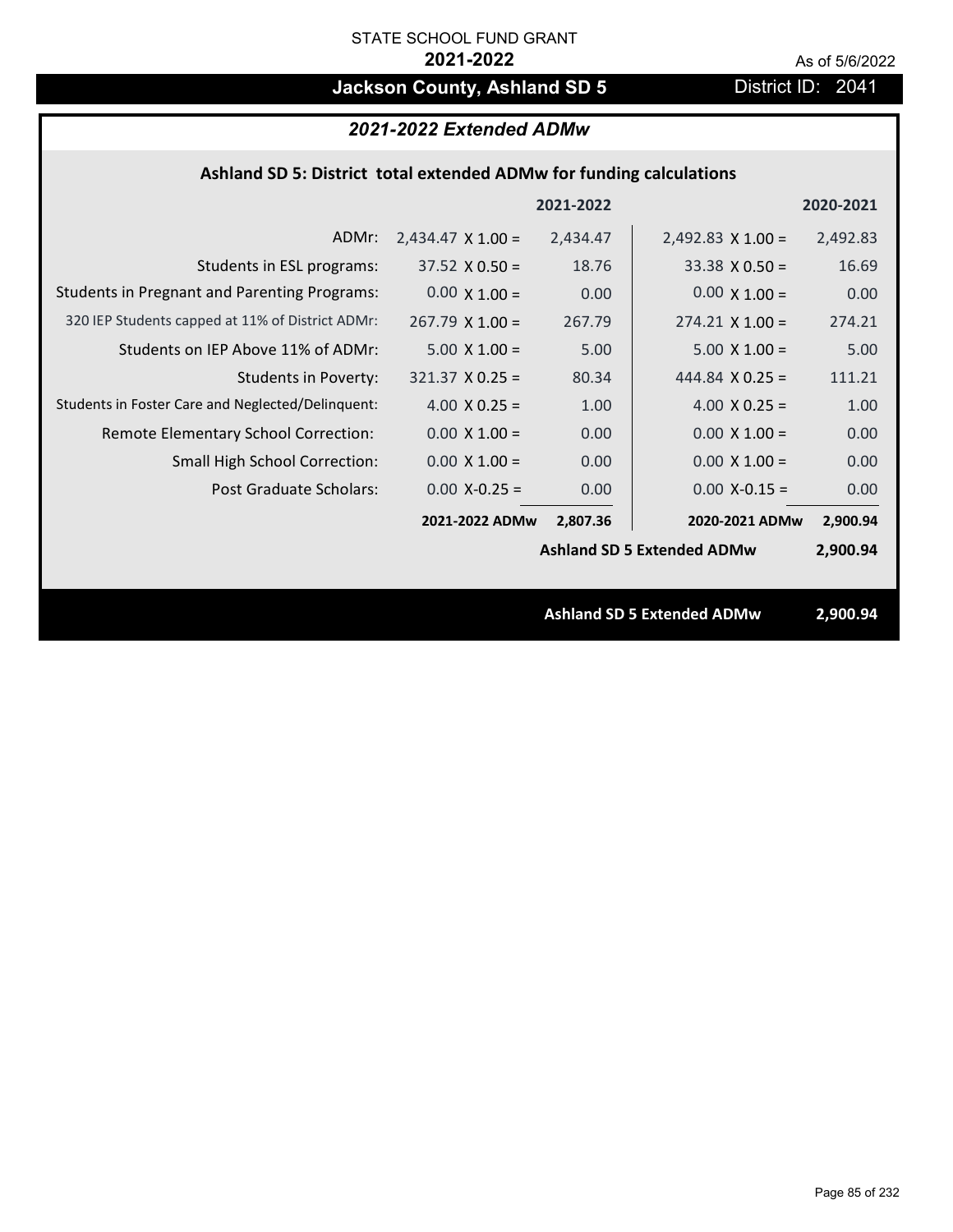# **Jackson County, Central Point SD 6** District ID: 2042

## *2021-2022 Extended ADMw*

## **Central Point SD 6: District total extended ADMw for funding calculations**

|                                                     |                                         | 2021-2022 |                                         | 2020-2021 |
|-----------------------------------------------------|-----------------------------------------|-----------|-----------------------------------------|-----------|
| ADMr:                                               | 4,700.39 $\times$ 1.00 =                | 4,700.39  | $4,707.18 \times 1.00 =$                | 4,707.18  |
| Students in ESL programs:                           | $185.31 \times 0.50 =$                  | 92.66     | 194.92 $X$ 0.50 =                       | 97.46     |
| <b>Students in Pregnant and Parenting Programs:</b> | $0.00 \times 1.00 =$                    | 0.00      | $0.00 \times 1.00 =$                    | 0.00      |
| 616 IEP Students capped at 11% of District ADMr:    | $517.04 \times 1.00 =$                  | 517.04    | $517.79 \times 1.00 =$                  | 517.79    |
| Students on IEP Above 11% of ADMr:                  | $0.00 \times 1.00 =$                    | 0.00      | $0.00 \times 1.00 =$                    | 0.00      |
| <b>Students in Poverty:</b>                         | 492.07 $X$ 0.25 =                       | 123.02    | $676.95 \times 0.25 =$                  | 169.24    |
| Students in Foster Care and Neglected/Delinquent:   | $28.00 \times 0.25 =$                   | 7.00      | $32.00 \times 0.25 =$                   | 8.00      |
| Remote Elementary School Correction:                | $0.00 \times 1.00 =$                    | 0.00      | $0.00 \times 1.00 =$                    | 0.00      |
| <b>Small High School Correction:</b>                | $0.00 \times 1.00 =$                    | 0.00      | $0.00 \times 1.00 =$                    | 0.00      |
| Post Graduate Scholars:                             | $0.00$ X-0.25 =                         | 0.00      | $0.00$ X-0.15 =                         | 0.00      |
|                                                     | 2021-2022 ADMw                          | 5,440.11  | 2020-2021 ADMw                          | 5,499.67  |
|                                                     | <b>Central Point SD 6 Extended ADMw</b> |           |                                         | 5,499.67  |
|                                                     |                                         |           |                                         |           |
|                                                     |                                         |           | <b>Central Point SD 6 Extended ADMw</b> | 5,499.67  |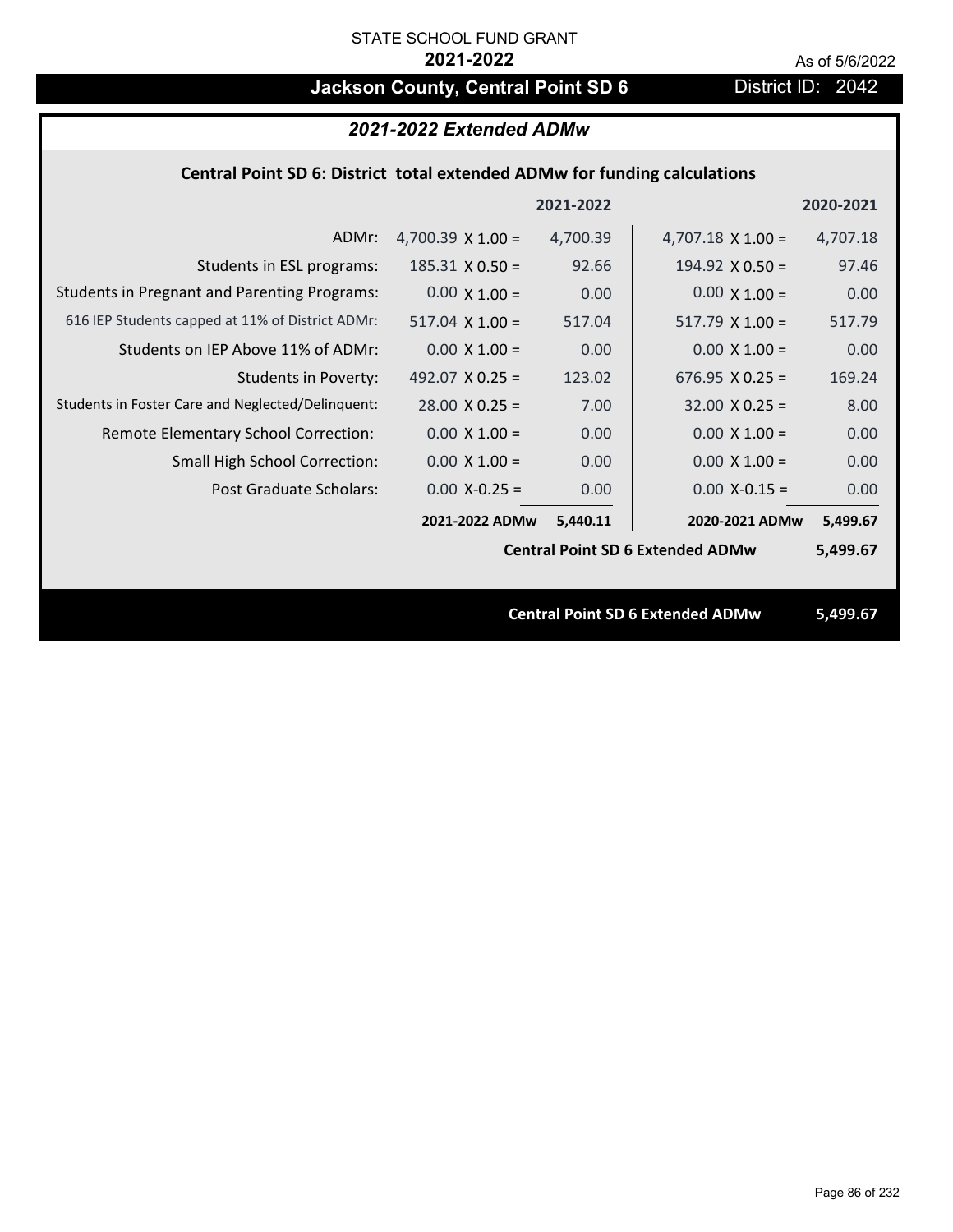# **Jackson County, Eagle Point SD 9 District ID: 2043**

# *2021-2022 Extended ADMw*

## **Eagle Point SD 9: District total extended ADMw for funding calculations**

|                                                     |                          | 2021-2022 |                          | 2020-2021 |
|-----------------------------------------------------|--------------------------|-----------|--------------------------|-----------|
| ADMr:                                               | $3,764.56 \times 1.00 =$ | 3,764.56  | $3,695.70 \times 1.00 =$ | 3,695.70  |
| Students in ESL programs:                           | $370.52 \times 0.50 =$   | 185.26    | $369.06 \times 0.50 =$   | 184.53    |
| <b>Students in Pregnant and Parenting Programs:</b> | $0.00 \times 1.00 =$     | 0.00      | $0.00 \times 1.00 =$     | 0.00      |
| 603 IEP Students capped at 11% of District ADMr:    | 460.36 $\times$ 1.00 =   | 460.36    | 447.74 $\times$ 1.00 =   | 447.74    |
| Students on IEP Above 11% of ADMr:                  | $2.70 \times 1.00 =$     | 2.70      | $2.70 \times 1.00 =$     | 2.70      |
| <b>Students in Poverty:</b>                         | 477.95 $X$ 0.25 =        | 119.49    | 634.54 $X$ 0.25 =        | 158.64    |
| Students in Foster Care and Neglected/Delinquent:   | $28.00 \times 0.25 =$    | 7.00      | $34.00 \times 0.25 =$    | 8.50      |
| Remote Elementary School Correction:                | $31.74 \times 1.00 =$    | 31.74     | $31.74 \times 1.00 =$    | 31.74     |
| <b>Small High School Correction:</b>                | $0.00 \times 1.00 =$     | 0.00      | $0.00 \times 1.00 =$     | 0.00      |
| Post Graduate Scholars:                             | $0.00$ X-0.25 =          | 0.00      | $0.00$ X-0.15 =          | 0.00      |
|                                                     | 2021-2022 ADMw           | 4,571.11  | 2020-2021 ADMw           | 4,529.55  |

**Eagle Point SD 9 Extended ADMw**

**5,015.85**

## **Crater Lake Academy: Charter ADMw for information only**

|                                                     |                       | 2021-2022 |                        | 2020-2021 |
|-----------------------------------------------------|-----------------------|-----------|------------------------|-----------|
| ADMr:                                               | $329.86$ X 1.00 =     | 329.86    | $327.97 \times 1.00 =$ | 327.97    |
| Students in ESL programs:                           | $0.00 \times 0.50 =$  | 0.00      | $0.00 \times 0.50 =$   | 0.00      |
| <b>Students in Pregnant and Parenting Programs:</b> | $0.00 \times 1.00 =$  | 0.00      | $0.00 \times 1.00 =$   | 0.00      |
| 0 IEP Students capped at 11% of District ADMr:      | $0.00 \times 1.00 =$  | 0.00      | $0.00 \times 1.00 =$   | 0.00      |
| Students on IEP Above 11% of ADMr:                  | $0.00 \times 1.00 =$  | 0.00      | $0.00 \times 1.00 =$   | 0.00      |
| Students in Poverty:                                | 41.88 $\times$ 0.25 = | 10.47     | $56.31 \times 0.25 =$  | 14.08     |
| Students in Foster Care and Neglected/Delinquent:   | $0.00 \times 0.25 =$  | 0.00      | $0.00 \times 0.25 =$   | 0.00      |
| Remote Elementary School Correction:                | $0.00 \times 1.00 =$  | 0.00      | $0.00 \times 1.00 =$   | 0.00      |
| <b>Small High School Correction:</b>                | $0.00 \times 1.00 =$  | 0.00      | $0.00 \times 1.00 =$   | 0.00      |
| Post Graduate Scholars:                             | $0.00 X - 0.25 =$     | 0.00      | $0.00 X-0.15 =$        | 0.00      |
|                                                     | 2021-2022 ADMw        | 340.33    | 2020-2021 ADMw         | 342.05    |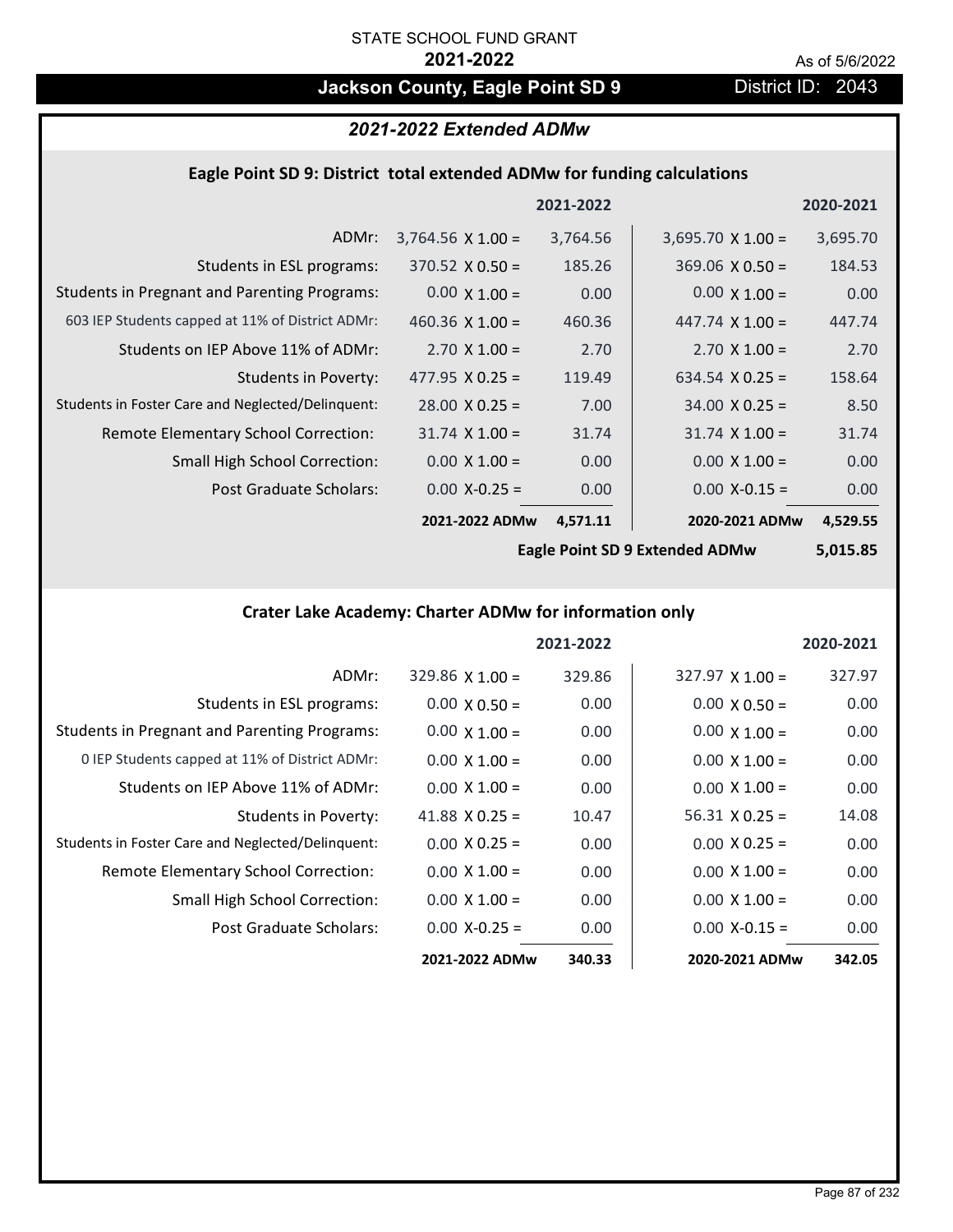### **Kids Unlimited Academy White City: Charter ADMw for information only**

|                                                     |                       | 2021-2022 |                       | 2020-2021 |
|-----------------------------------------------------|-----------------------|-----------|-----------------------|-----------|
| ADMr:                                               | $90.67 \times 1.00 =$ | 90.67     | $46.71 \times 1.00 =$ | 46.71     |
| Students in ESL programs:                           | $21.73 \times 0.50 =$ | 10.87     | $16.59 \times 0.50 =$ | 8.30      |
| <b>Students in Pregnant and Parenting Programs:</b> | $0.00 \times 1.00 =$  | 0.00      | $0.00 \times 1.00 =$  | 0.00      |
| 0 IEP Students capped at 11% of District ADMr:      | $0.00 \times 1.00 =$  | 0.00      | $0.00 \times 1.00 =$  | 0.00      |
| Students on IEP Above 11% of ADMr:                  | $0.00 \times 1.00 =$  | 0.00      | $0.00 \times 1.00 =$  | 0.00      |
| Students in Poverty:                                | $11.51 \times 0.25 =$ | 2.88      | $8.02 \times 0.25 =$  | 2.01      |
| Students in Foster Care and Neglected/Delinguent:   | $0.00 \times 0.25 =$  | 0.00      | $0.00 \times 0.25 =$  | 0.00      |
| Remote Elementary School Correction:                | $0.00 \times 1.00 =$  | 0.00      | $0.00 \times 1.00 =$  | 0.00      |
| <b>Small High School Correction:</b>                | $0.00 \times 1.00 =$  | 0.00      | $0.00 \times 1.00 =$  | 0.00      |
| Post Graduate Scholars:                             | $0.00 X - 0.25 =$     | 0.00      | $0.00 X - 0.15 =$     | 0.00      |
|                                                     | 2021-2022 ADMw        | 104.41    | 2020-2021 ADMw        | 57.01     |

**Eagle Point SD 9 Extended ADMw 5,015.85**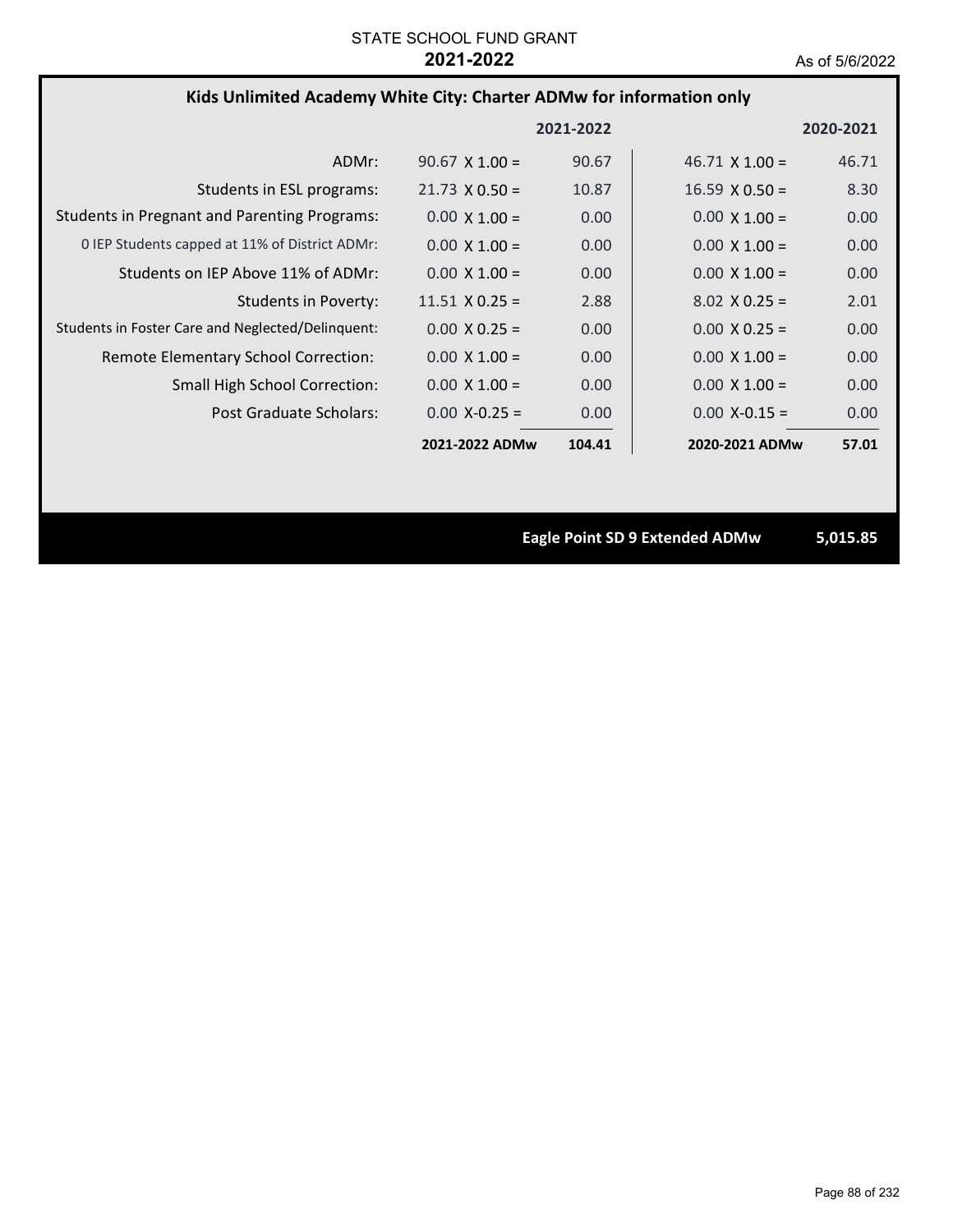## Jackson County, Rogue River SD 35 District ID: 2044

## *2021-2022 Extended ADMw*

### **Rogue River SD 35: District total extended ADMw for funding calculations**

|                                                     |                        | 2021-2022 |                        | 2020-2021 |
|-----------------------------------------------------|------------------------|-----------|------------------------|-----------|
| ADMr:                                               | $828.83 \times 1.00 =$ | 828.83    | $861.89$ X 1.00 =      | 861.89    |
| Students in ESL programs:                           | $1.54 \times 0.50 =$   | 0.77      | 4.68 $\times$ 0.50 =   | 2.34      |
| <b>Students in Pregnant and Parenting Programs:</b> | $0.93 \times 1.00 =$   | 0.93      | $2.57 \times 1.00 =$   | 2.57      |
| 148 IEP Students capped at 11% of District ADMr:    | 113.64 $\times$ 1.00 = | 113.64    | 117.40 $\times$ 1.00 = | 117.40    |
| Students on IEP Above 11% of ADMr:                  | $7.00 \times 1.00 =$   | 7.00      | $7.00 \times 1.00 =$   | 7.00      |
| <b>Students in Poverty:</b>                         | $115.27 \times 0.25 =$ | 28.82     | $149.99 \times 0.25 =$ | 37.50     |
| Students in Foster Care and Neglected/Delinquent:   | $12.00 \times 0.25 =$  | 3.00      | 4.00 $X$ 0.25 =        | 1.00      |
| Remote Elementary School Correction:                | $0.00 \times 1.00 =$   | 0.00      | $0.00 \times 1.00 =$   | 0.00      |
| <b>Small High School Correction:</b>                | $86.60 \times 1.00 =$  | 86.60     | $86.60 \times 1.00 =$  | 86.60     |
| Post Graduate Scholars:                             | $0.00$ X-0.25 =        | 0.00      | $0.00$ X-0.15 =        | 0.00      |
|                                                     | 2021-2022 ADMw         | 1,069.59  | 2020-2021 ADMw         | 1,116.30  |
|                                                     |                        |           |                        |           |

**Rogue River SD 35 Extended ADMw**

**1,330.66**

## **Rivers Edge Academy Charter School: Charter ADMw for information only**

|                                                     |                        | 2021-2022 |                        | 2020-2021 |
|-----------------------------------------------------|------------------------|-----------|------------------------|-----------|
| ADMr:                                               | $204.30 \times 1.00 =$ | 204.30    | $205.42 \times 1.00 =$ | 205.42    |
| Students in ESL programs:                           | $0.00 \times 0.50 =$   | 0.00      | $0.00 \times 0.50 =$   | 0.00      |
| <b>Students in Pregnant and Parenting Programs:</b> | $0.00 \times 1.00 =$   | 0.00      | $0.00 \times 1.00 =$   | 0.00      |
| 0 IEP Students capped at 11% of District ADMr:      | $0.00 \times 1.00 =$   | 0.00      | $0.00 \times 1.00 =$   | 0.00      |
| Students on IEP Above 11% of ADMr:                  | $0.00 \times 1.00 =$   | 0.00      | $0.00 \times 1.00 =$   | 0.00      |
| Students in Poverty:                                | $28.41 \times 0.25 =$  | 7.10      | $35.75 \times 0.25 =$  | 8.94      |
| Students in Foster Care and Neglected/Delinquent:   | $0.00 \times 0.25 =$   | 0.00      | $0.00 \times 0.25 =$   | 0.00      |
| Remote Elementary School Correction:                | $0.00 \times 1.00 =$   | 0.00      | $0.00 \times 1.00 =$   | 0.00      |
| Small High School Correction:                       | $0.00 \times 1.00 =$   | 0.00      | $0.00 \times 1.00 =$   | 0.00      |
| Post Graduate Scholars:                             | $0.00 X-0.25 =$        | 0.00      | $0.00$ X-0.15 =        | 0.00      |
|                                                     | 2021-2022 ADMw         | 211.40    | 2020-2021 ADMw         | 214.36    |

### **Rogue River SD 35 Extended ADMw 1,330.66**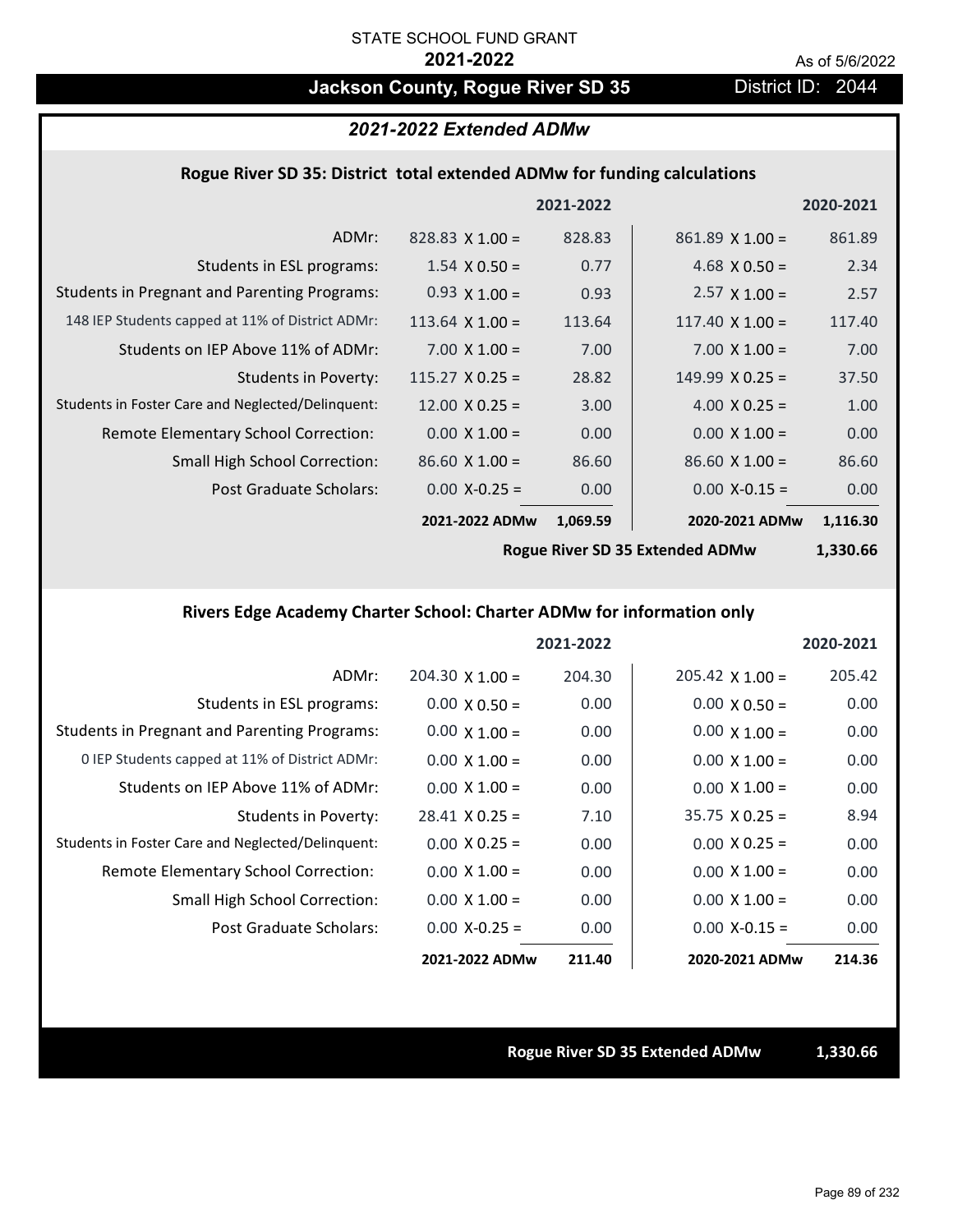## **Jackson County, Prospect SD 59** District ID: 2045

## *2021-2022 Extended ADMw*

### **Prospect SD 59: District total extended ADMw for funding calculations**

|                                                     |                       | 2021-2022 |                                     | 2020-2021 |
|-----------------------------------------------------|-----------------------|-----------|-------------------------------------|-----------|
| ADMr:                                               | $0.00 \times 1.00 =$  | 0.00      | $0.00 \times 1.00 =$                | 0.00      |
| Students in ESL programs:                           | $0.00 \times 0.50 =$  | 0.00      | $0.00 \times 0.50 =$                | 0.00      |
| <b>Students in Pregnant and Parenting Programs:</b> | $0.00 \times 1.00 =$  | 0.00      | $0.00 \times 1.00 =$                | 0.00      |
| 28 IEP Students capped at 11% of District ADMr:     | $23.77 \times 1.00 =$ | 23.77     | $22.23 \times 1.00 =$               | 22.23     |
| Students on IEP Above 11% of ADMr:                  | $0.60 \times 1.00 =$  | 0.60      | $0.60 \times 1.00 =$                | 0.60      |
| <b>Students in Poverty:</b>                         | $0.00 \times 0.25 =$  | 0.00      | $-0.72$ X 0.25 =                    | $-0.18$   |
| Students in Foster Care and Neglected/Delinquent:   | $9.00 \times 0.25 =$  | 2.25      | $5.00 \times 0.25 =$                | 1.25      |
| Remote Elementary School Correction:                | $0.00 \times 1.00 =$  | 0.00      | $0.00 \times 1.00 =$                | 0.00      |
| <b>Small High School Correction:</b>                | $0.00 \times 1.00 =$  | 0.00      | $0.00 \times 1.00 =$                | 0.00      |
| Post Graduate Scholars:                             | $0.00$ X-0.25 =       | 0.00      | $0.00$ X-0.15 =                     | 0.00      |
|                                                     | 2021-2022 ADMw        | 26.62     | 2020-2021 ADMw                      | 23.90     |
|                                                     |                       |           | $\mathbf{A}$ CD FO Factor and a DNA | 27000     |

**Prospect SD 59 Extended ADMw**

**374.66**

## **Prospect Charter School: Charter ADMw for information only**

|                                                     |                        | 2021-2022 |                        | 2020-2021 |
|-----------------------------------------------------|------------------------|-----------|------------------------|-----------|
| ADMr:                                               | $216.10 \times 1.00 =$ | 216.10    | $202.10 \times 1.00 =$ | 202.10    |
| Students in ESL programs:                           | $0.00 \times 0.50 =$   | 0.00      | $0.00 \times 0.50 =$   | 0.00      |
| <b>Students in Pregnant and Parenting Programs:</b> | $0.00 \times 1.00 =$   | 0.00      | $0.00 \times 1.00 =$   | 0.00      |
| 0 IEP Students capped at 11% of District ADMr:      | $0.00 \times 1.00 =$   | 0.00      | $0.00 \times 1.00 =$   | 0.00      |
| Students on IEP Above 11% of ADMr:                  | $0.00 \times 1.00 =$   | 0.00      | $0.00 \times 1.00 =$   | 0.00      |
| Students in Poverty:                                | $31.00 \times 0.25 =$  | 7.75      | $32.72 \times 0.25 =$  | 8.18      |
| Students in Foster Care and Neglected/Delinquent:   | $0.00 \times 0.25 =$   | 0.00      | $0.00 \times 0.25 =$   | 0.00      |
| Remote Elementary School Correction:                | $70.83 \times 1.00 =$  | 70.83     | $70.83 \times 1.00 =$  | 70.83     |
| <b>Small High School Correction:</b>                | 53.36 $X$ 1.00 =       | 53.36     | 53.36 $\times$ 1.00 =  | 53.36     |
| Post Graduate Scholars:                             | $0.00 X - 0.25 =$      | 0.00      | $0.00 X-0.15 =$        | 0.00      |
|                                                     | 2021-2022 ADMw         | 348.04    | 2020-2021 ADMw         | 334.47    |

**Prospect SD 59 Extended ADMw 374.66**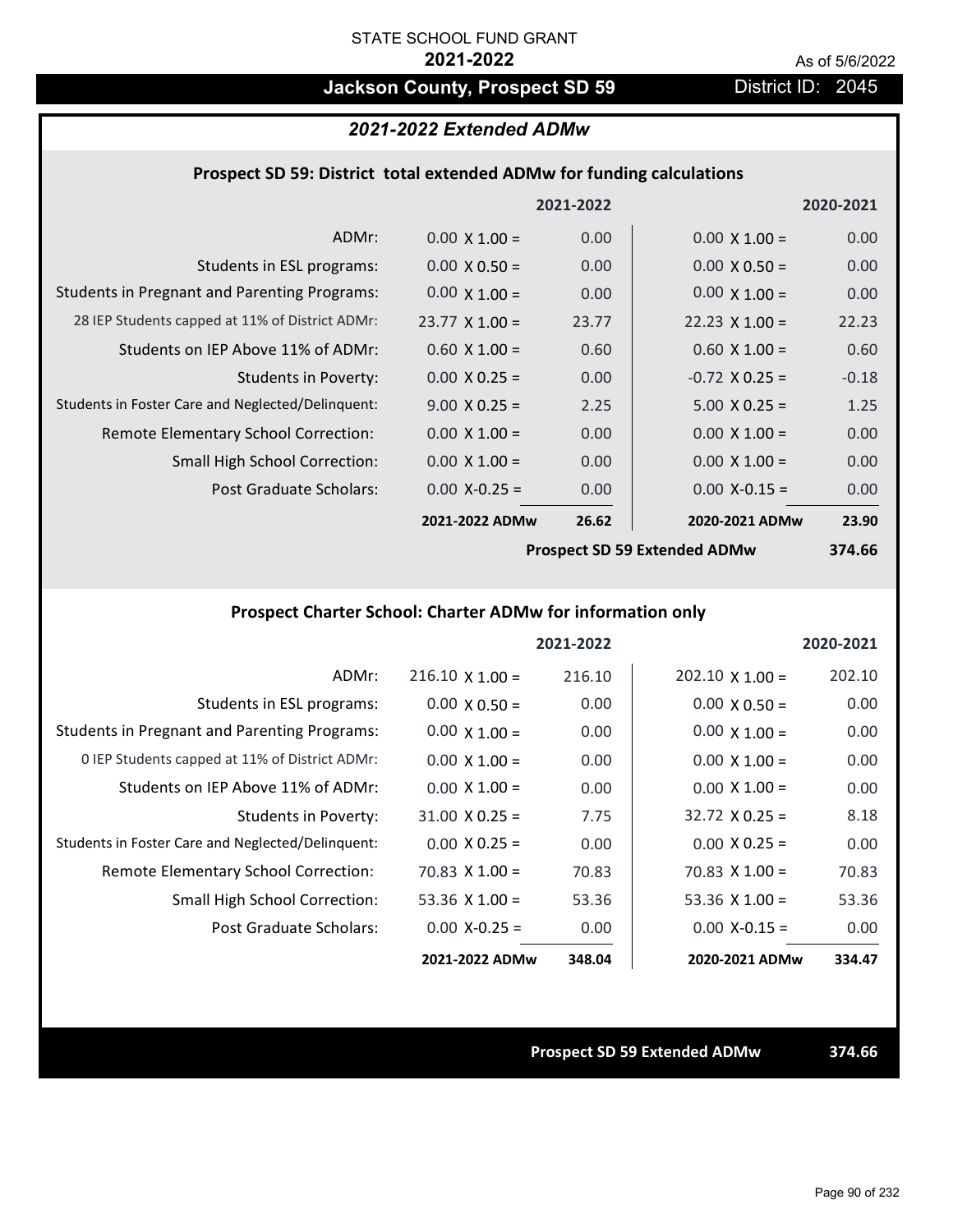# **Jackson County, Butte Falls SD 91** District ID: 2046

### *2021-2022 Extended ADMw*

### **Butte Falls SD 91: District total extended ADMw for funding calculations**

|                                                     |                       | 2021-2022 |                       | 2020-2021 |
|-----------------------------------------------------|-----------------------|-----------|-----------------------|-----------|
| ADMr:                                               | $0.00 \times 1.00 =$  | 0.00      | $0.00 \times 1.00 =$  | 0.00      |
| Students in ESL programs:                           | $0.00 \times 0.50 =$  | 0.00      | $0.00 \times 0.50 =$  | 0.00      |
| <b>Students in Pregnant and Parenting Programs:</b> | $0.00 \times 1.00 =$  | 0.00      | $0.00 \times 1.00 =$  | 0.00      |
| 38 IEP Students capped at 11% of District ADMr:     | $20.68 \times 1.00 =$ | 20.68     | $25.31 \times 1.00 =$ | 25.31     |
| Students on IEP Above 11% of ADMr:                  | $7.90 \times 1.00 =$  | 7.90      | $7.90 \times 1.00 =$  | 7.90      |
| <b>Students in Poverty:</b>                         | $0.00 \times 0.25 =$  | 0.00      | $-0.81$ X 0.25 =      | $-0.20$   |
| Students in Foster Care and Neglected/Delinquent:   | $5.00 \times 0.25 =$  | 1.25      | $2.00 \times 0.25 =$  | 0.50      |
| Remote Elementary School Correction:                | $0.00 \times 1.00 =$  | 0.00      | $0.00 \times 1.00 =$  | 0.00      |
| <b>Small High School Correction:</b>                | $0.00 \times 1.00 =$  | 0.00      | $0.00 \times 1.00 =$  | 0.00      |
| Post Graduate Scholars:                             | $0.00$ X-0.25 =       | 0.00      | $0.00$ X-0.15 =       | 0.00      |
|                                                     | 2021-2022 ADMw        | 29.83     | 2020-2021 ADMw        | 33.51     |
|                                                     |                       |           |                       |           |

**Butte Falls SD 91 Extended ADMw**

**395.20**

## **Butte Falls Charter School: Charter ADMw for information only**

|                                                     |                        | 2021-2022 |                        | 2020-2021 |
|-----------------------------------------------------|------------------------|-----------|------------------------|-----------|
| ADMr:                                               | $187.96 \times 1.00 =$ | 187.96    | $230.12 \times 1.00 =$ | 230.12    |
| Students in ESL programs:                           | $1.00 \times 0.50 =$   | 0.50      | $1.00 \times 0.50 =$   | 0.50      |
| <b>Students in Pregnant and Parenting Programs:</b> | $0.00 \times 1.00 =$   | 0.00      | $0.00 \times 1.00 =$   | 0.00      |
| 0 IEP Students capped at 11% of District ADMr:      | $0.00 \times 1.00 =$   | 0.00      | $0.00 \times 1.00 =$   | 0.00      |
| Students on IEP Above 11% of ADMr:                  | $0.00 \times 1.00 =$   | 0.00      | $0.00 \times 1.00 =$   | 0.00      |
| Students in Poverty:                                | $25.32 \times 0.25 =$  | 6.33      | $35.81 \times 0.25 =$  | 8.95      |
| Students in Foster Care and Neglected/Delinquent:   | $0.00 \times 0.25 =$   | 0.00      | $0.00 \times 0.25 =$   | 0.00      |
| Remote Elementary School Correction:                | 65.89 $X$ 1.00 =       | 65.89     | $65.89 \times 1.00 =$  | 65.89     |
| <b>Small High School Correction:</b>                | $56.23$ X 1.00 =       | 56.23     | $56.23 \times 1.00 =$  | 56.23     |
| Post Graduate Scholars:                             | $0.00 X-0.25 =$        | 0.00      | $0.00$ X-0.15 =        | 0.00      |
|                                                     | 2021-2022 ADMw         | 316.91    | 2020-2021 ADMw         | 361.69    |

**Butte Falls SD 91 Extended ADMw 395.20**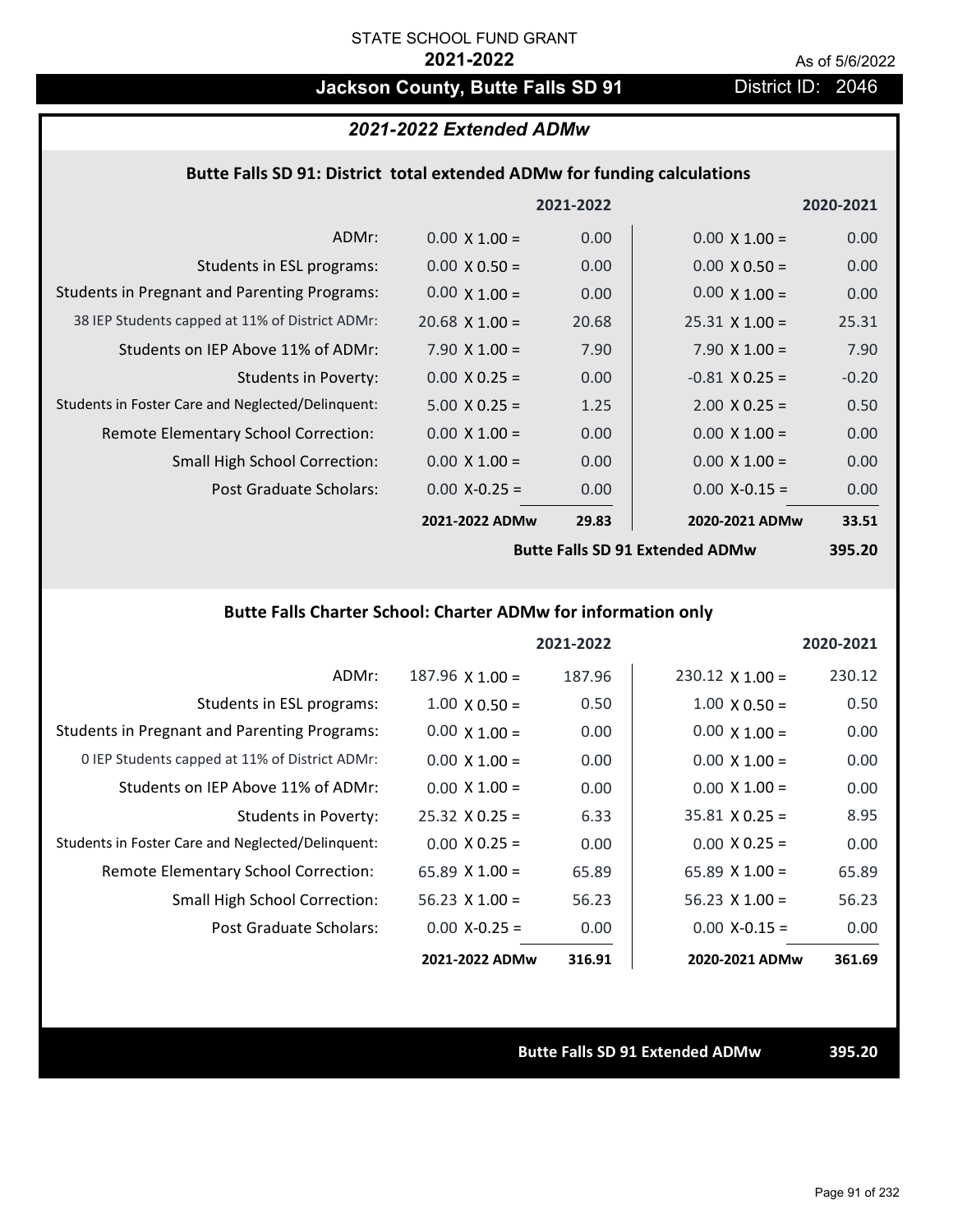# **Jackson County, Pinehurst SD 94** District ID: 2047

## *2021-2022 Extended ADMw*

## **Pinehurst SD 94: District total extended ADMw for funding calculations**

|                                                     |                       | 2021-2022 |                                      | 2020-2021 |
|-----------------------------------------------------|-----------------------|-----------|--------------------------------------|-----------|
| ADMr:                                               | $19.00 \times 1.00 =$ | 19.00     | $23.77 \times 1.00 =$                | 23.77     |
| Students in ESL programs:                           | $0.00 \times 0.50 =$  | 0.00      | $0.00 \times 0.50 =$                 | 0.00      |
| <b>Students in Pregnant and Parenting Programs:</b> | $0.00 \times 1.00 =$  | 0.00      | $0.00 \times 1.00 =$                 | 0.00      |
| 3 IEP Students capped at 11% of District ADMr:      | $2.09 \times 1.00 =$  | 2.09      | $2.61$ X $1.00 =$                    | 2.61      |
| Students on IEP Above 11% of ADMr:                  | $0.00 \times 1.00 =$  | 0.00      | $0.00 \times 1.00 =$                 | 0.00      |
| <b>Students in Poverty:</b>                         | $1.97$ X 0.25 =       | 0.49      | $3.28$ X 0.25 =                      | 0.82      |
| Students in Foster Care and Neglected/Delinquent:   | $0.00 \times 0.25 =$  | 0.00      | $0.00 \times 0.25 =$                 | 0.00      |
| Remote Elementary School Correction:                | $25.54$ X 1.00 =      | 25.54     | $25.54$ X 1.00 =                     | 25.54     |
| <b>Small High School Correction:</b>                | $0.00 \times 1.00 =$  | 0.00      | $0.00 \times 1.00 =$                 | 0.00      |
| Post Graduate Scholars:                             | $0.00$ X-0.25 =       | 0.00      | $0.00$ X-0.15 =                      | 0.00      |
|                                                     | 2021-2022 ADMw        | 47.12     | 2020-2021 ADMw                       | 52.74     |
|                                                     |                       |           | <b>Pinehurst SD 94 Extended ADMw</b> | 52.74     |
|                                                     |                       |           |                                      |           |
|                                                     |                       |           | <b>Pinehurst SD 94 Extended ADMw</b> | 52.74     |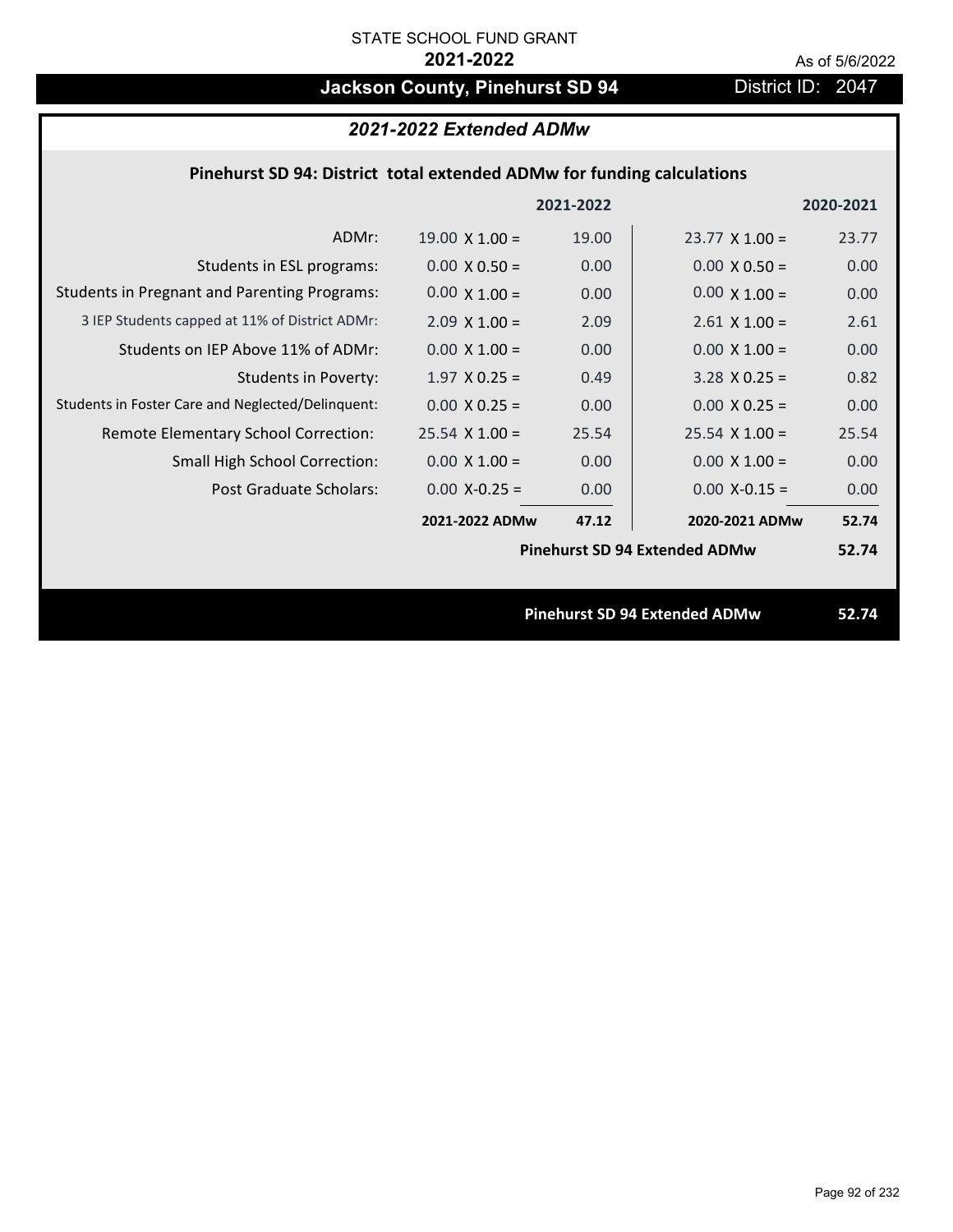## **Jackson County, Medford SD 549C** District ID: 2048

## *2021-2022 Extended ADMw*

### **Medford SD 549C: District total extended ADMw for funding calculations**

|                                                     |                                 | 2021-2022 |                           | 2020-2021 |
|-----------------------------------------------------|---------------------------------|-----------|---------------------------|-----------|
|                                                     | ADMr: $12,217.31 \times 1.00 =$ | 12,217.31 | $11,872.82 \times 1.00 =$ | 11,872.82 |
| Students in ESL programs:                           | $917.75 \times 0.50 =$          | 458.88    | $799.19 \times 0.50 =$    | 399.60    |
| <b>Students in Pregnant and Parenting Programs:</b> | 10.98 $\times$ 1.00 =           | 10.98     | 7.54 $\times$ 1.00 =      | 7.54      |
| 2147 IEP Students capped at 11% of District ADMr:   | $1,550.49 \times 1.00 =$        | 1,550.49  | $1,512.92 \times 1.00 =$  | 1,512.92  |
| Students on IEP Above 11% of ADMr:                  | $136.90 \times 1.00 =$          | 136.90    | $136.90 \times 1.00 =$    | 136.90    |
| <b>Students in Poverty:</b>                         | $1,479.21 \times 0.25 =$        | 369.80    | $1,937.99$ X 0.25 =       | 484.50    |
| Students in Foster Care and Neglected/Delinquent:   | $138.00 \times 0.25 =$          | 34.50     | $134.00 \times 0.25 =$    | 33.50     |
| Remote Elementary School Correction:                | 11.93 $X$ 1.00 =                | 11.93     | 11.93 $X$ 1.00 =          | 11.93     |
| <b>Small High School Correction:</b>                | $0.00 \times 1.00 =$            | 0.00      | $0.00 \times 1.00 =$      | 0.00      |
| Post Graduate Scholars:                             | $0.00$ X-0.25 =                 | 0.00      | $0.00$ X-0.15 =           | 0.00      |
|                                                     | 2021-2022 ADMw                  | 14,790.78 | 2020-2021 ADMw 14,459.70  |           |

**Medford SD 549C Extended ADMw**

**16,824.77**

## **Madrone Trail Public Charter School: Charter ADMw for information only**

|                                                     |                        | 2021-2022 |                        | 2020-2021 |
|-----------------------------------------------------|------------------------|-----------|------------------------|-----------|
| ADMr:                                               | $228.89 \times 1.00 =$ | 228.89    | $227.67 \times 1.00 =$ | 227.67    |
| Students in ESL programs:                           | $1.00 \times 0.50 =$   | 0.50      | $1.00 \times 0.50 =$   | 0.50      |
| <b>Students in Pregnant and Parenting Programs:</b> | $0.00 \times 1.00 =$   | 0.00      | $0.00 \times 1.00 =$   | 0.00      |
| 0 IEP Students capped at 11% of District ADMr:      | $0.00 \times 1.00 =$   | 0.00      | $0.00 \times 1.00 =$   | 0.00      |
| Students on IEP Above 11% of ADMr:                  | $0.00 \times 1.00 =$   | 0.00      | $0.00 \times 1.00 =$   | 0.00      |
| Students in Poverty:                                | $27.71 \times 0.25 =$  | 6.93      | $37.16 \times 0.25 =$  | 9.29      |
| Students in Foster Care and Neglected/Delinquent:   | $0.00 \times 0.25 =$   | 0.00      | $0.00 \times 0.25 =$   | 0.00      |
| Remote Elementary School Correction:                | $0.00 \times 1.00 =$   | 0.00      | $0.00 \times 1.00 =$   | 0.00      |
| <b>Small High School Correction:</b>                | $0.00 \times 1.00 =$   | 0.00      | $0.00 \times 1.00 =$   | 0.00      |
| Post Graduate Scholars:                             | $0.00$ X-0.25 =        | 0.00      | $0.00 X - 0.15 =$      | 0.00      |
|                                                     | 2021-2022 ADMw         | 236.32    | 2020-2021 ADMw         | 237.46    |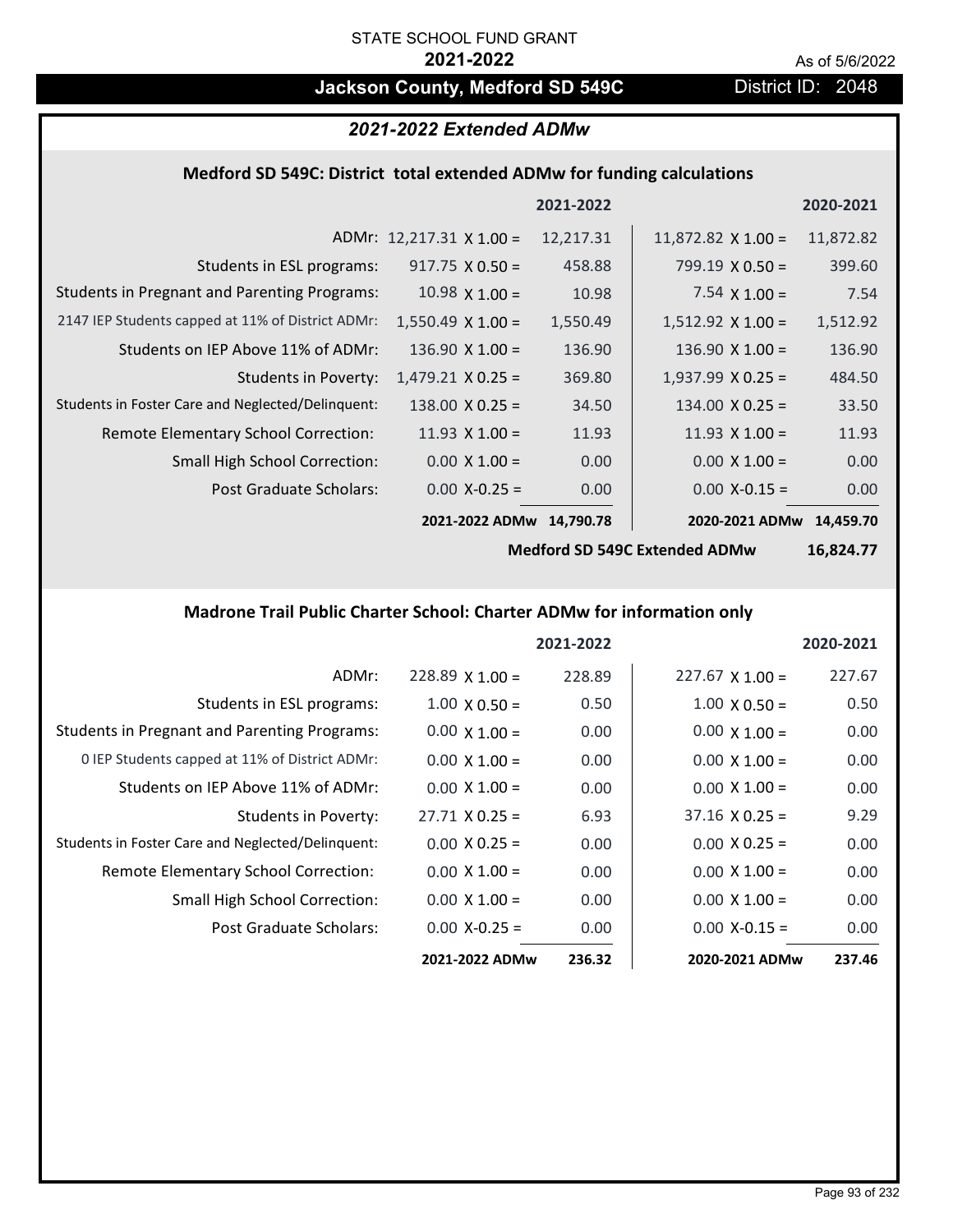|                                                     |                          | 2021-2022 |                          | 2020-2021 |
|-----------------------------------------------------|--------------------------|-----------|--------------------------|-----------|
| ADMr:                                               | $1,055.90 \times 1.00 =$ | 1,055.90  | $1,055.33 \times 1.00 =$ | 1,055.33  |
| Students in ESL programs:                           | $2.81 \times 0.50 =$     | 1.41      | $5.13 \times 0.50 =$     | 2.57      |
| <b>Students in Pregnant and Parenting Programs:</b> | $0.00 \times 1.00 =$     | 0.00      | $0.00 \times 1.00 =$     | 0.00      |
| 0 IEP Students capped at 11% of District ADMr:      | $0.00 \times 1.00 =$     | 0.00      | $0.00 \times 1.00 =$     | 0.00      |
| Students on IEP Above 11% of ADMr:                  | $0.00 \times 1.00 =$     | 0.00      | $0.00 \times 1.00 =$     | 0.00      |
| Students in Poverty:                                | $127.84 \times 0.25 =$   | 31.96     | $172.26 \times 0.25 =$   | 43.07     |
| Students in Foster Care and Neglected/Delinquent:   | $0.00 \times 0.25 =$     | 0.00      | $0.00 \times 0.25 =$     | 0.00      |
| Remote Elementary School Correction:                | $0.00 \times 1.00 =$     | 0.00      | $0.00 \times 1.00 =$     | 0.00      |
| <b>Small High School Correction:</b>                | $0.00 \times 1.00 =$     | 0.00      | $0.00 \times 1.00 =$     | 0.00      |
| Post Graduate Scholars:                             | $0.00 X - 0.25 =$        | 0.00      | $0.00 X - 0.15 =$        | 0.00      |
|                                                     | 2021-2022 ADMw           | 1,089.27  | 2020-2021 ADMw           | 1,100.96  |

## **Kids Unlimited Academy: Charter ADMw for information only**

|                                                     |                        | 2021-2022 |                        | 2020-2021 |
|-----------------------------------------------------|------------------------|-----------|------------------------|-----------|
| ADMr:                                               | $475.54 \times 1.00 =$ | 475.54    | 480.56 $X$ 1.00 =      | 480.56    |
| Students in ESL programs:                           | $194.46 \times 0.50 =$ | 97.23     | $182.43 \times 0.50 =$ | 91.22     |
| <b>Students in Pregnant and Parenting Programs:</b> | $0.00 \times 1.00 =$   | 0.00      | $0.00 \times 1.00 =$   | 0.00      |
| 0 IEP Students capped at 11% of District ADMr:      | $0.00 \times 1.00 =$   | 0.00      | $0.00 \times 1.00 =$   | 0.00      |
| Students on IEP Above 11% of ADMr:                  | $0.00 \times 1.00 =$   | 0.00      | $0.00 \times 1.00 =$   | 0.00      |
| Students in Poverty:                                | $57.58 \times 0.25 =$  | 14.40     | $78.44 \times 0.25 =$  | 19.61     |
| Students in Foster Care and Neglected/Delinquent:   | $0.00 \times 0.25 =$   | 0.00      | $0.00 \times 0.25 =$   | 0.00      |
| Remote Elementary School Correction:                | $0.00 \times 1.00 =$   | 0.00      | $0.00 \times 1.00 =$   | 0.00      |
| <b>Small High School Correction:</b>                | $0.00 \times 1.00 =$   | 0.00      | $0.00 \times 1.00 =$   | 0.00      |
| Post Graduate Scholars:                             | $0.00 X - 0.25 =$      | 0.00      | $0.00$ X-0.15 =        | 0.00      |
|                                                     | 2021-2022 ADMw         | 587.17    | 2020-2021 ADMw         | 591.39    |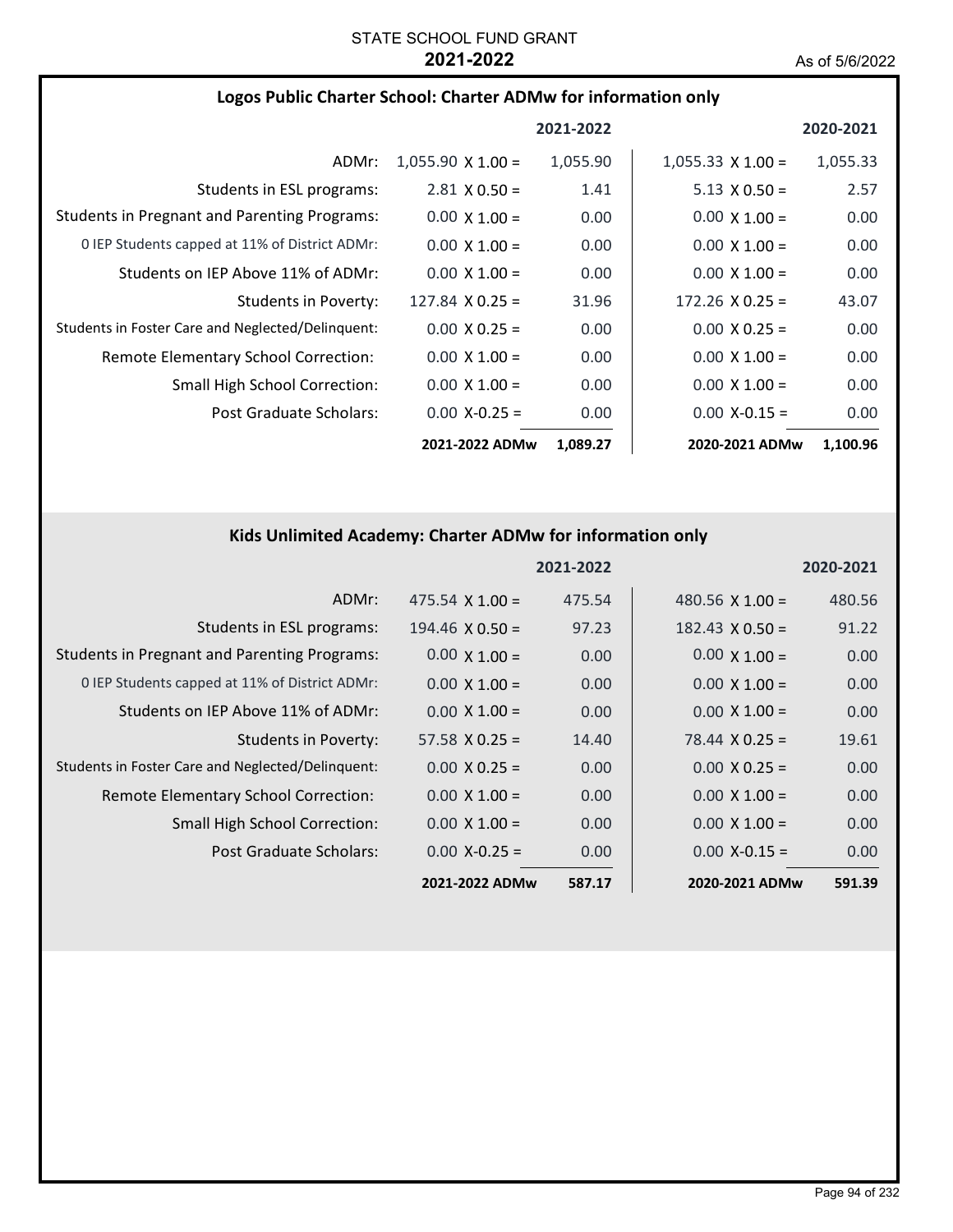### **The Valley School of Southern Oregon: Charter ADMw for information only**

|                                                     |                        | 2021-2022         |                        | 2020-2021 |
|-----------------------------------------------------|------------------------|-------------------|------------------------|-----------|
| ADMr:                                               | $117.68 \times 1.00 =$ | 117.68            | $117.44 \times 1.00 =$ | 117.44    |
| Students in ESL programs:                           | $0.00 \times 0.50 =$   | 0.00 <sub>1</sub> | $0.00 \times 0.50 =$   | 0.00      |
| <b>Students in Pregnant and Parenting Programs:</b> | $0.00 \times 1.00 =$   | 0.00              | $0.00 \times 1.00 =$   | 0.00      |
| 0 IEP Students capped at 11% of District ADMr:      | $0.00 \times 1.00 =$   | 0.00              | $0.00 \times 1.00 =$   | 0.00      |
| Students on IEP Above 11% of ADMr:                  | $0.00 \times 1.00 =$   | 0.00              | $0.00 \times 1.00 =$   | 0.00      |
| Students in Poverty:                                | $14.25 \times 0.25 =$  | 3.56              | $19.17 \times 0.25 =$  | 4.79      |
| Students in Foster Care and Neglected/Delinquent:   | $0.00 \times 0.25 =$   | 0.00 <sub>1</sub> | $0.00 \times 0.25 =$   | 0.00      |
| Remote Elementary School Correction:                | $0.00 \times 1.00 =$   | 0.00              | $0.00 \times 1.00 =$   | 0.00      |
| <b>Small High School Correction:</b>                | $0.00 \times 1.00 =$   | 0.00              | $0.00 \times 1.00 =$   | 0.00      |
| Post Graduate Scholars:                             | $0.00 X - 0.25 =$      | 0.00 <sub>1</sub> | $0.00 X - 0.15 =$      | 0.00      |
|                                                     | 2021-2022 ADMw         | 121.24            | 2020-2021 ADMw         | 122.23    |

**Medford SD 549C Extended ADMw 16,824.77**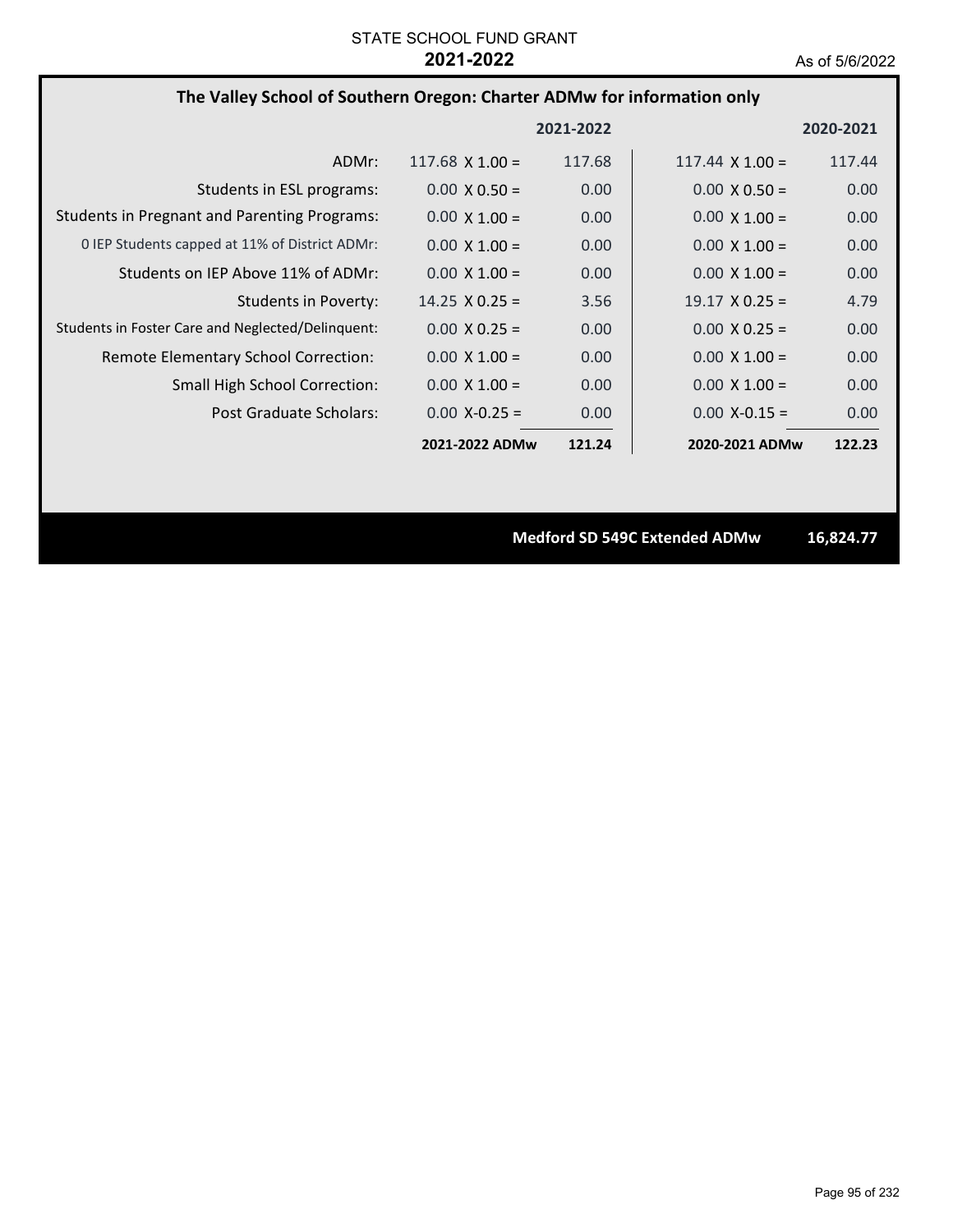# **Jefferson County, Culver SD 4** District ID: 2050

## *2021-2022 Extended ADMw*

| Culver SD 4: District total extended ADMw for funding calculations |  |  |  |
|--------------------------------------------------------------------|--|--|--|
|--------------------------------------------------------------------|--|--|--|

|                                                     |                        | 2021-2022 |                                  | 2020-2021 |
|-----------------------------------------------------|------------------------|-----------|----------------------------------|-----------|
| ADMr:                                               | $677.10 \times 1.00 =$ | 677.10    | $643.10 \times 1.00 =$           | 643.10    |
| Students in ESL programs:                           | $71.51 \times 0.50 =$  | 35.76     | 61.96 $\times$ 0.50 =            | 30.98     |
| <b>Students in Pregnant and Parenting Programs:</b> | $0.00 \times 1.00 =$   | 0.00      | $0.00 \times 1.00 =$             | 0.00      |
| 114 IEP Students capped at 11% of District ADMr:    | 74.48 $\times$ 1.00 =  | 74.48     | 70.74 $\times$ 1.00 =            | 70.74     |
| Students on IEP Above 11% of ADMr:                  | 7.50 $X$ 1.00 =        | 7.50      | 7.50 $X$ 1.00 =                  | 7.50      |
| <b>Students in Poverty:</b>                         | $97.15 \times 0.25 =$  | 24.29     | $107.50 \times 0.25 =$           | 26.88     |
| Students in Foster Care and Neglected/Delinquent:   | $0.00 \times 0.25 =$   | 0.00      | $3.00 X 0.25 =$                  | 0.75      |
| Remote Elementary School Correction:                | $0.00 \times 1.00 =$   | 0.00      | $0.00 \times 1.00 =$             | 0.00      |
| <b>Small High School Correction:</b>                | $87.20 \times 1.00 =$  | 87.20     | $87.20 \times 1.00 =$            | 87.20     |
| Post Graduate Scholars:                             | $0.00$ X-0.25 =        | 0.00      | $0.00$ X-0.15 =                  | 0.00      |
|                                                     | 2021-2022 ADMw         | 906.32    | 2020-2021 ADMw                   | 867.15    |
|                                                     |                        |           | <b>Culver SD 4 Extended ADMw</b> | 906.32    |
|                                                     |                        |           |                                  |           |
|                                                     |                        |           | <b>Culver SD 4 Extended ADMw</b> | 906.32    |
|                                                     |                        |           |                                  |           |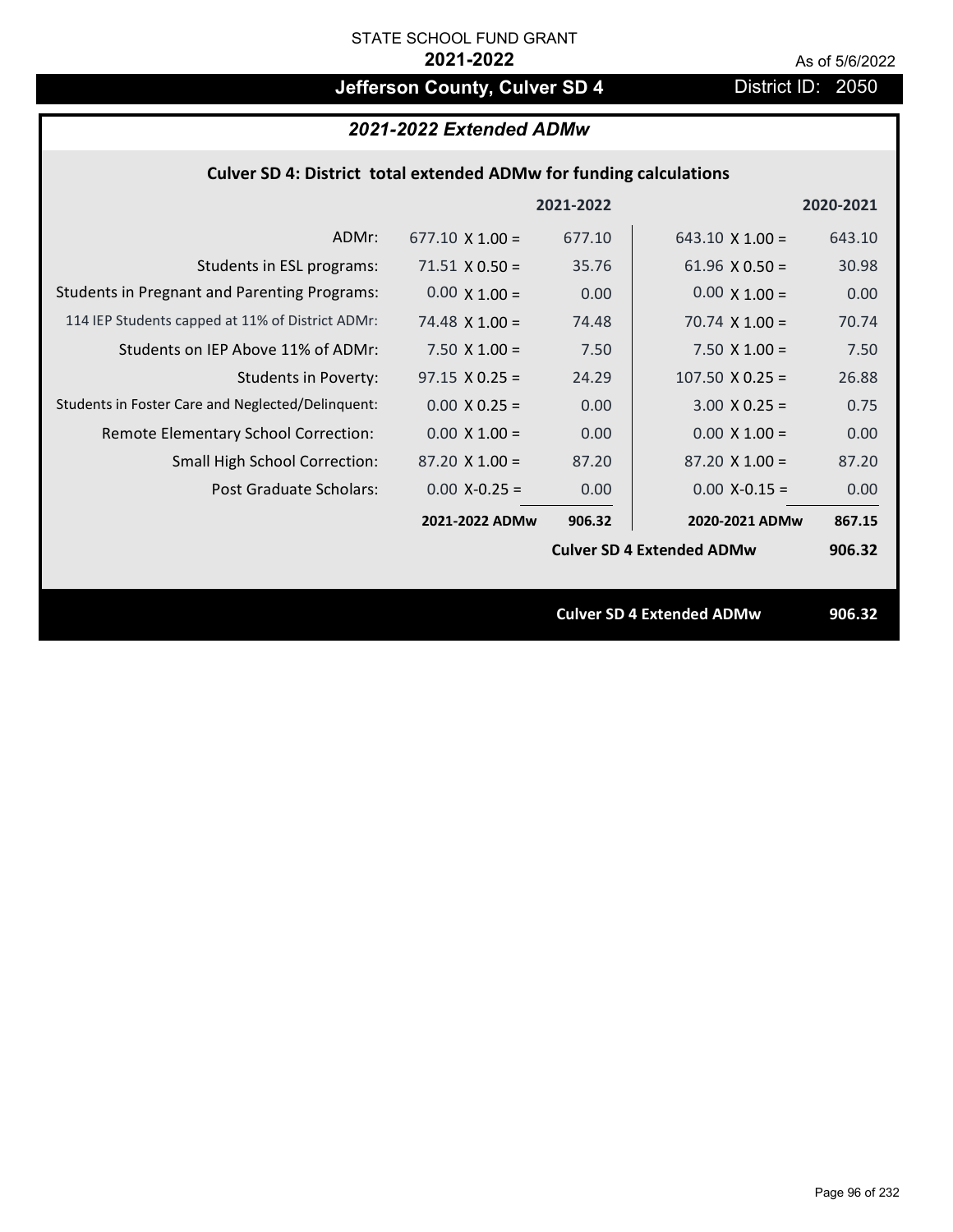# **Jefferson County, Ashwood SD 8** District ID: 2051

## *2021-2022 Extended ADMw*

## **Ashwood SD 8: District total extended ADMw for funding calculations**

|                       |       |                       | 2020-2021                                                              |
|-----------------------|-------|-----------------------|------------------------------------------------------------------------|
| $10.96 \times 1.00 =$ | 10.96 | $12.00 \times 1.00 =$ | 12.00                                                                  |
| $0.00 \times 0.50 =$  | 0.00  | $0.00 \times 0.50 =$  | 0.00                                                                   |
| $0.00 \times 1.00 =$  | 0.00  | $0.00 \times 1.00 =$  | 0.00                                                                   |
| $0.00 \times 1.00 =$  | 0.00  | $0.00 \times 1.00 =$  | 0.00                                                                   |
| $0.00 \times 1.00 =$  | 0.00  | $0.00 \times 1.00 =$  | 0.00                                                                   |
| $2.00 \times 0.25 =$  | 0.50  | $3.00 X 0.25 =$       | 0.75                                                                   |
| $0.00 \times 0.25 =$  | 0.00  | $0.00 \times 0.25 =$  | 0.00                                                                   |
| $25.54$ X 1.00 =      | 25.54 | $25.54 \times 1.00 =$ | 25.54                                                                  |
| $0.00 \times 1.00 =$  | 0.00  | $0.00 \times 1.00 =$  | 0.00                                                                   |
| $0.00$ X-0.25 =       | 0.00  | $0.00$ X-0.15 =       | 0.00                                                                   |
| 2021-2022 ADMw        | 37.00 | 2020-2021 ADMw        | 38.29                                                                  |
|                       |       |                       | 38.29                                                                  |
|                       |       |                       |                                                                        |
|                       |       |                       | 38.29                                                                  |
|                       |       | 2021-2022             | <b>Ashwood SD 8 Extended ADMw</b><br><b>Ashwood SD 8 Extended ADMw</b> |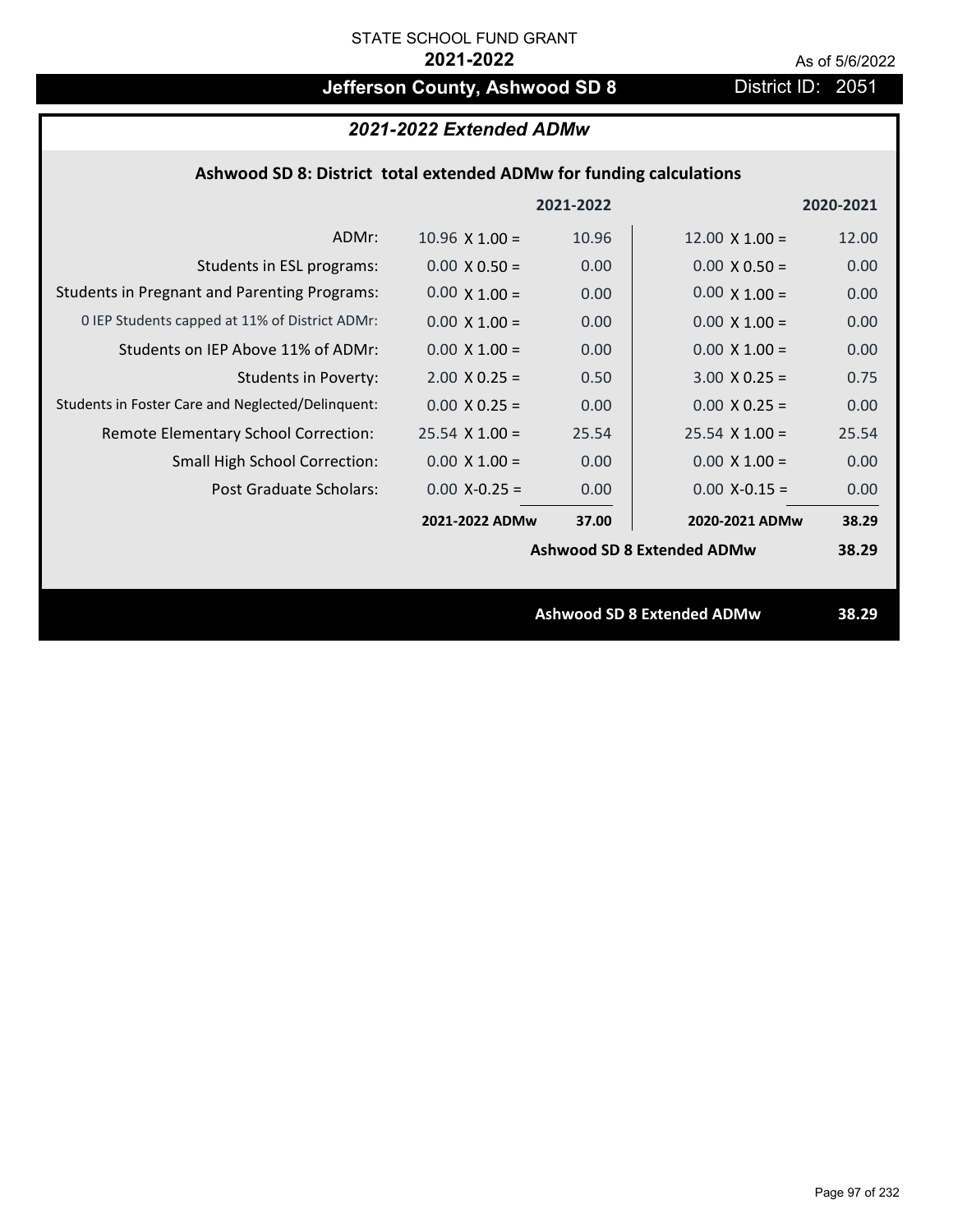# **Jefferson County, Black Butte SD 41** District ID: 2052

# *2021-2022 Extended ADMw*

## **Black Butte SD 41: District total extended ADMw for funding calculations**

|                                                     |                                        | 2021-2022 |                                        | 2020-2021 |
|-----------------------------------------------------|----------------------------------------|-----------|----------------------------------------|-----------|
| ADMr:                                               | $20.71 \times 1.00 =$                  | 20.71     | $29.04 \times 1.00 =$                  | 29.04     |
| Students in ESL programs:                           | $0.00 \times 0.50 =$                   | 0.00      | $0.00 \times 0.50 =$                   | 0.00      |
| <b>Students in Pregnant and Parenting Programs:</b> | $0.00 \times 1.00 =$                   | 0.00      | $0.00 \times 1.00 =$                   | 0.00      |
| 1 IEP Students capped at 11% of District ADMr:      | $1.00 \times 1.00 =$                   | 1.00      | $3.00 \times 1.00 =$                   | 3.00      |
| Students on IEP Above 11% of ADMr:                  | $0.00 \times 1.00 =$                   | 0.00      | $0.00 \times 1.00 =$                   | 0.00      |
| <b>Students in Poverty:</b>                         | $0.71$ X $0.25 =$                      | 0.18      | $3.00 \times 0.25 =$                   | 0.75      |
| Students in Foster Care and Neglected/Delinquent:   | $0.00 \times 0.25 =$                   | 0.00      | $0.00 \times 0.25 =$                   | 0.00      |
| Remote Elementary School Correction:                | $25.54$ X 1.00 =                       | 25.54     | $25.54 \times 1.00 =$                  | 25.54     |
| <b>Small High School Correction:</b>                | $0.00 \times 1.00 =$                   | 0.00      | $0.00 \times 1.00 =$                   | 0.00      |
| Post Graduate Scholars:                             | $0.00$ X-0.25 =                        | 0.00      | $0.00$ X-0.15 =                        | 0.00      |
|                                                     | 2021-2022 ADMw                         | 47.43     | 2020-2021 ADMw                         | 58.33     |
|                                                     | <b>Black Butte SD 41 Extended ADMw</b> |           |                                        | 58.33     |
|                                                     |                                        |           |                                        |           |
|                                                     |                                        |           | <b>Black Butte SD 41 Extended ADMw</b> | 58.33     |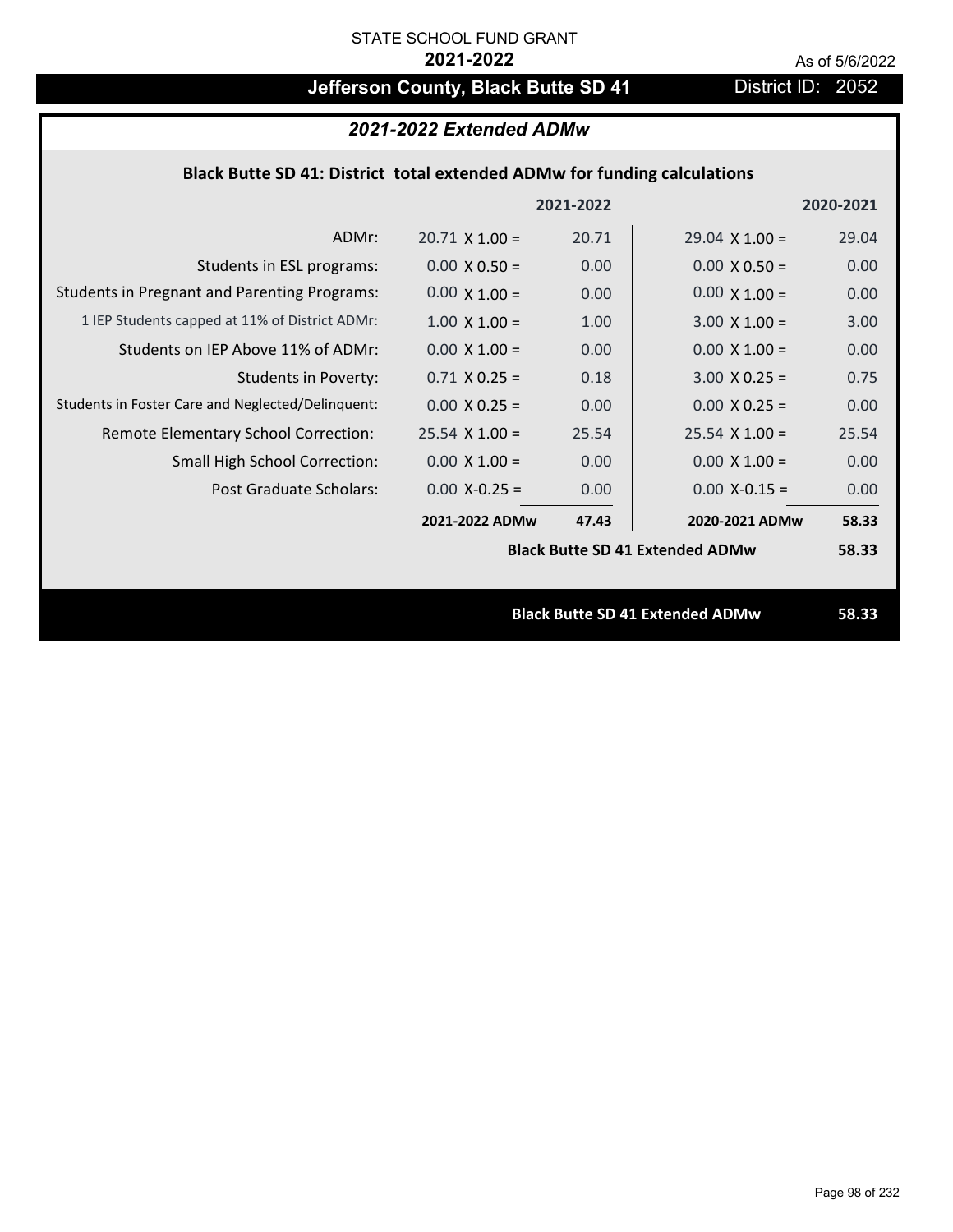# **Jefferson County, Jefferson County SD 509J** District ID: 2053

| 2021-2022 Extended ADMw                                                         |                          |           |                                        |           |
|---------------------------------------------------------------------------------|--------------------------|-----------|----------------------------------------|-----------|
| Jefferson County SD 509J: District total extended ADMw for funding calculations |                          |           |                                        |           |
|                                                                                 |                          | 2021-2022 |                                        | 2020-2021 |
| ADMr:                                                                           | $2,776.25 \times 1.00 =$ | 2,776.25  | $2,776.39 \times 1.00 =$               | 2,776.39  |
| Students in ESL programs:                                                       | $515.36 \times 0.50 =$   | 257.68    | $560.41 \times 0.50 =$                 | 280.21    |
| <b>Students in Pregnant and Parenting Programs:</b>                             | $3.82 \times 1.00 =$     | 3.82      | $8.28 \times 1.00 =$                   | 8.28      |
| 499 IEP Students capped at 11% of District ADMr:                                | $305.39 \times 1.00 =$   | 305.39    | $305.40 \times 1.00 =$                 | 305.40    |
| Students on IEP Above 11% of ADMr:                                              | $62.90 \times 1.00 =$    | 62.90     | 62.90 $X$ 1.00 =                       | 62.90     |
| <b>Students in Poverty:</b>                                                     | $481.17 \times 0.25 =$   | 120.29    | 600.53 $X$ 0.25 =                      | 150.13    |
| Students in Foster Care and Neglected/Delinquent:                               | $21.00 \times 0.25 =$    | 5.25      | $38.00 \times 0.25 =$                  | 9.50      |
| Remote Elementary School Correction:                                            | $25.54$ X 1.00 =         | 25.54     | $25.54$ X 1.00 =                       | 25.54     |
| Small High School Correction:                                                   | $0.00 \times 1.00 =$     | 0.00      | $0.00 \times 1.00 =$                   | 0.00      |
| <b>Post Graduate Scholars:</b>                                                  | $0.00$ X-0.25 =          | 0.00      | $0.00$ X-0.15 =                        | 0.00      |
|                                                                                 | 2021-2022 ADMw           | 3,557.12  | 2020-2021 ADMw                         | 3,618.35  |
|                                                                                 |                          |           | Jefferson County SD 509J Extended ADMw | 3,618.35  |
|                                                                                 |                          |           |                                        |           |
|                                                                                 |                          |           | Jefferson County SD 509J Extended ADMw | 3,618.35  |
|                                                                                 |                          |           |                                        |           |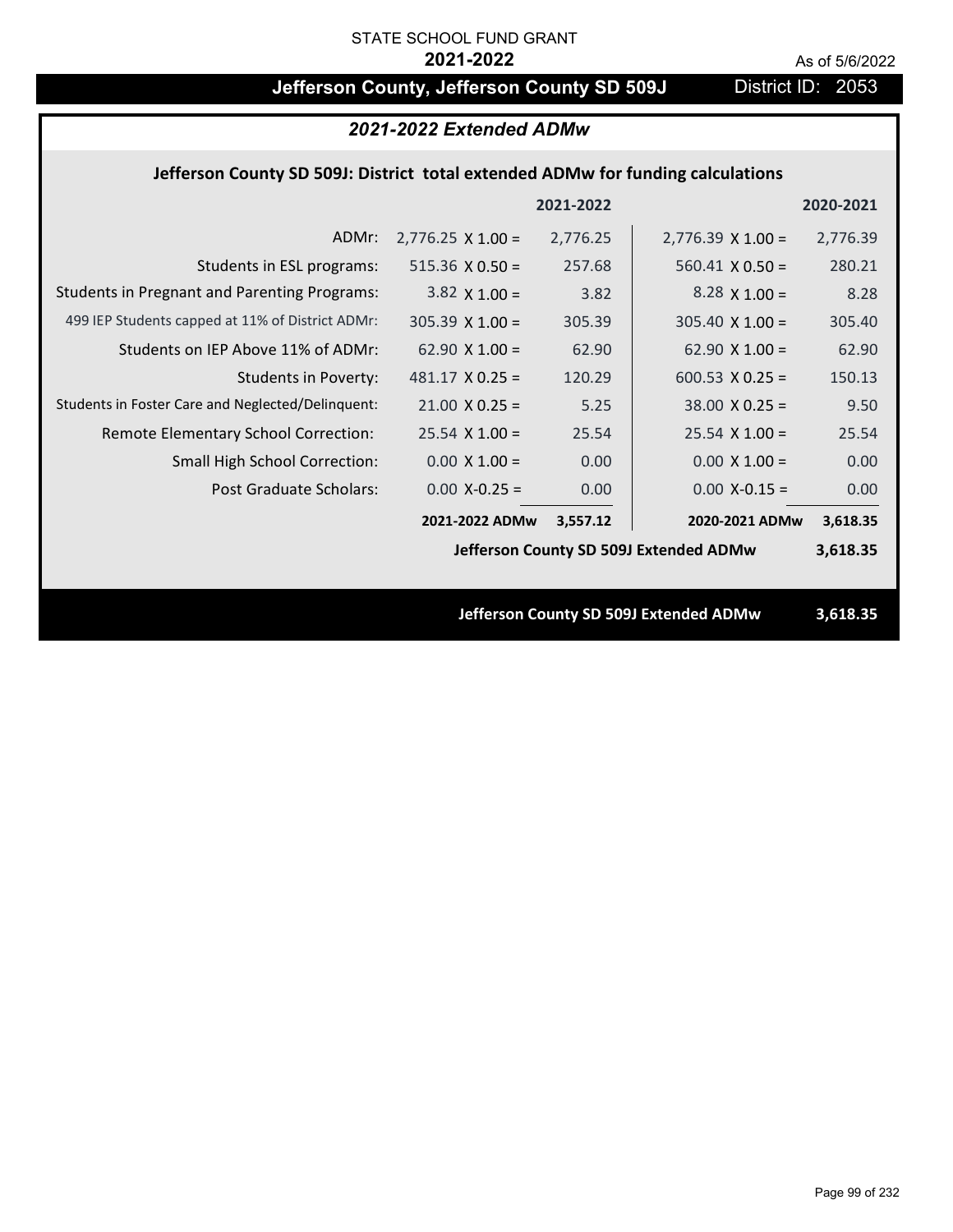# **Josephine County, Grants Pass SD 7** District ID: 2054

## *2021-2022 Extended ADMw*

## **Grants Pass SD 7: District total extended ADMw for funding calculations**

|                                                     |                                       | 2021-2022 |                                | 2020-2021 |
|-----------------------------------------------------|---------------------------------------|-----------|--------------------------------|-----------|
| ADMr:                                               | $5,572.31 \times 1.00 =$              | 5,572.31  | $5,605.75 \times 1.00 =$       | 5,605.75  |
| Students in ESL programs:                           | $81.25 \times 0.50 =$                 | 40.63     | 69.96 $\times$ 0.50 =          | 34.98     |
| <b>Students in Pregnant and Parenting Programs:</b> | 4.88 $\times$ 1.00 =                  | 4.88      | $14.59 \times 1.00 =$          | 14.59     |
| 733 IEP Students capped at 11% of District ADMr:    | 612.95 $X$ 1.00 =                     | 612.95    | 616.63 $X$ 1.00 =              | 616.63    |
| Students on IEP Above 11% of ADMr:                  | $15.20 \times 1.00 =$                 | 15.20     | $15.20$ X $1.00 =$             | 15.20     |
| <b>Students in Poverty:</b>                         | $775.64$ X 0.25 =                     | 193.91    | $941.89$ X 0.25 =              | 235.47    |
| Students in Foster Care and Neglected/Delinquent:   | 42.00 $X$ 0.25 =                      | 10.50     | $50.00 \times 0.25 =$          | 12.50     |
| Remote Elementary School Correction:                | $0.00 \times 1.00 =$                  | 0.00      | $0.00 \times 1.00 =$           | 0.00      |
| <b>Small High School Correction:</b>                | $0.00 \times 1.00 =$                  | 0.00      | $0.00 \times 1.00 =$           | 0.00      |
| Post Graduate Scholars:                             | $0.00$ X-0.25 =                       | 0.00      | $0.00$ X-0.15 =                | 0.00      |
|                                                     | 2021-2022 ADMw                        | 6,450.38  | 2020-2021 ADMw                 | 6,535.13  |
|                                                     | <b>Grants Pass SD 7 Extended ADMw</b> |           |                                | 6,535.13  |
|                                                     |                                       |           |                                |           |
|                                                     |                                       |           | Grante Dace CD 7 Extended ADMW | G E2E 12  |

**Grants Pass SD 7 Extended ADMw 6,535.13**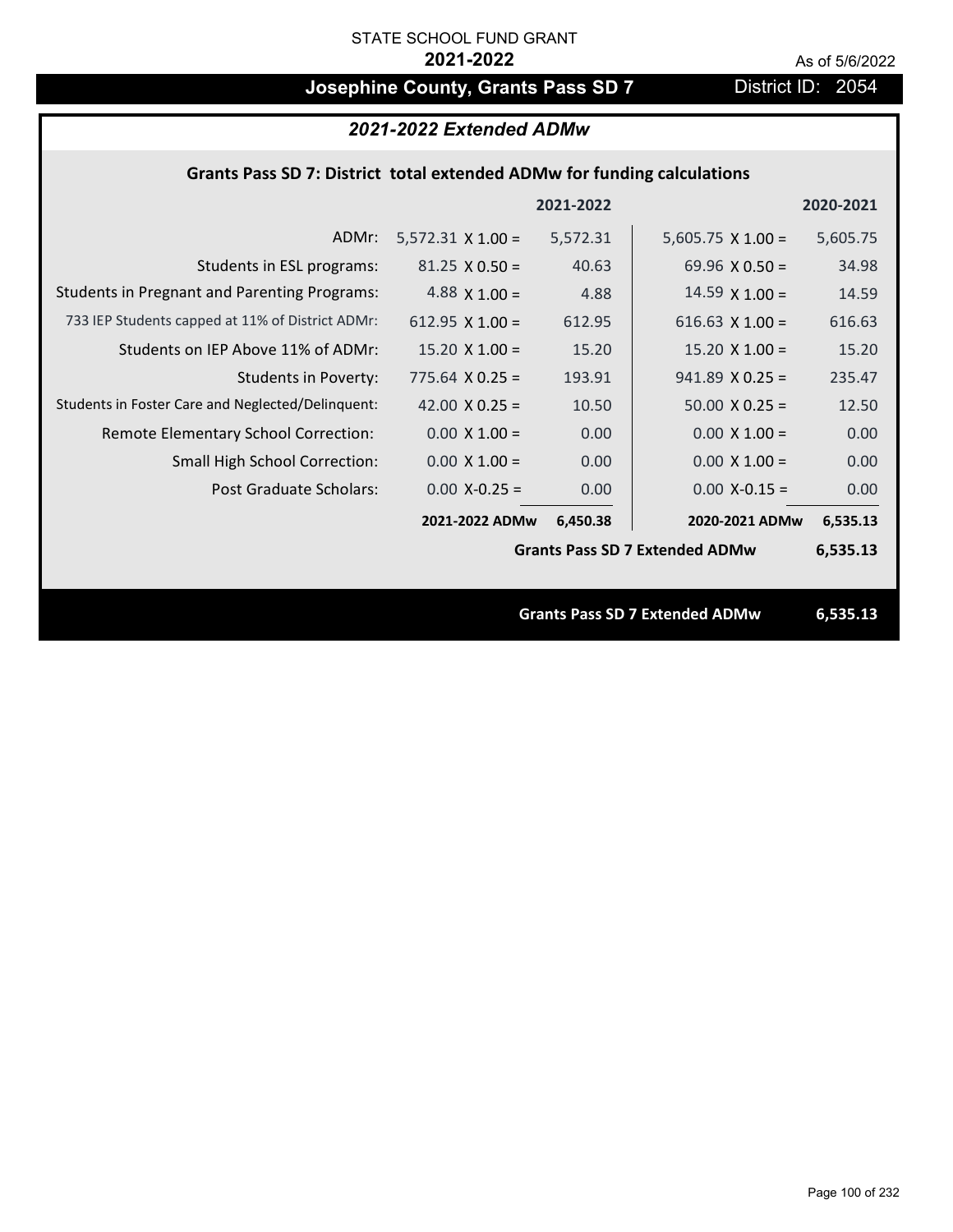## **Josephine County, Three Rivers/Josephine County SD** District ID: 2055

## *2021-2022 Extended ADMw*

### **Three Rivers/Josephine County SD: District total extended ADMw for funding calculations**

|                                                     |                          | 2021-2022 |                          | 2020-2021 |
|-----------------------------------------------------|--------------------------|-----------|--------------------------|-----------|
| ADMr:                                               | 4,001.33 $\times$ 1.00 = | 4,001.33  | $4,050.51 \times 1.00 =$ | 4,050.51  |
| Students in ESL programs:                           | $72.40 \times 0.50 =$    | 36.20     | $65.35 \times 0.50 =$    | 32.68     |
| <b>Students in Pregnant and Parenting Programs:</b> | $1.00 \times 1.00 =$     | 1.00      | $0.70 \times 1.00 =$     | 0.70      |
| 608 IEP Students capped at 11% of District ADMr:    | $488.44 \times 1.00 =$   | 488.44    | 488.83 $\times$ 1.00 =   | 488.83    |
| Students on IEP Above 11% of ADMr:                  | 11.40 $\times$ 1.00 =    | 11.40     | 11.40 $\times$ 1.00 =    | 11.40     |
| Students in Poverty:                                | $723.14 \times 0.25 =$   | 180.79    | $900.31 \times 0.25 =$   | 225.08    |
| Students in Foster Care and Neglected/Delinquent:   | $46.00 \times 0.25 =$    | 11.50     | $58.00 \times 0.25 =$    | 14.50     |
| Remote Elementary School Correction:                | $108.06 \times 1.00 =$   | 108.06    | $108.06 \times 1.00 =$   | 108.06    |
| <b>Small High School Correction:</b>                | $0.00 \times 1.00 =$     | 0.00      | $0.00 \times 1.00 =$     | 0.00      |
| Post Graduate Scholars:                             | $0.00$ X-0.25 =          | 0.00      | $0.00$ X-0.15 =          | 0.00      |
|                                                     | 2021-2022 ADMw           | 4,838.72  | 2020-2021 ADMw           | 4,931.75  |

**Three Rivers/Josephine County SD Extended ADMw**

**5,402.58**

## **Sunny Wolf Charter School: Charter ADMw for information only**

|                                                     |                       | 2021-2022 |                        | 2020-2021 |
|-----------------------------------------------------|-----------------------|-----------|------------------------|-----------|
| ADMr:                                               | $102.54$ X $1.00 =$   | 102.54    | $114.80 \times 1.00 =$ | 114.80    |
| Students in ESL programs:                           | $0.00 \times 0.50 =$  | 0.00      | $0.00 \times 0.50 =$   | 0.00      |
| <b>Students in Pregnant and Parenting Programs:</b> | $0.00 \times 1.00 =$  | 0.00      | $0.00 \times 1.00 =$   | 0.00      |
| 0 IEP Students capped at 11% of District ADMr:      | $0.00 \times 1.00 =$  | 0.00      | $0.00 \times 1.00 =$   | 0.00      |
| Students on IEP Above 11% of ADMr:                  | $0.00 \times 1.00 =$  | 0.00      | $0.00 \times 1.00 =$   | 0.00      |
| Students in Poverty:                                | $18.53 \times 0.25 =$ | 4.63      | $25.52 \times 0.25 =$  | 6.38      |
| Students in Foster Care and Neglected/Delinquent:   | $0.00 \times 0.25 =$  | 0.00      | $0.00 \times 0.25 =$   | 0.00      |
| Remote Elementary School Correction:                | 53.93 $\times$ 1.00 = | 53.93     | 53.93 $\times$ 1.00 =  | 53.93     |
| <b>Small High School Correction:</b>                | $0.00 \times 1.00 =$  | 0.00      | $0.00 \times 1.00 =$   | 0.00      |
| Post Graduate Scholars:                             | $0.00 X - 0.25 =$     | 0.00      | $0.00 X - 0.15 =$      | 0.00      |
|                                                     | 2021-2022 ADMw        | 161.10    | 2020-2021 ADMw         | 175.11    |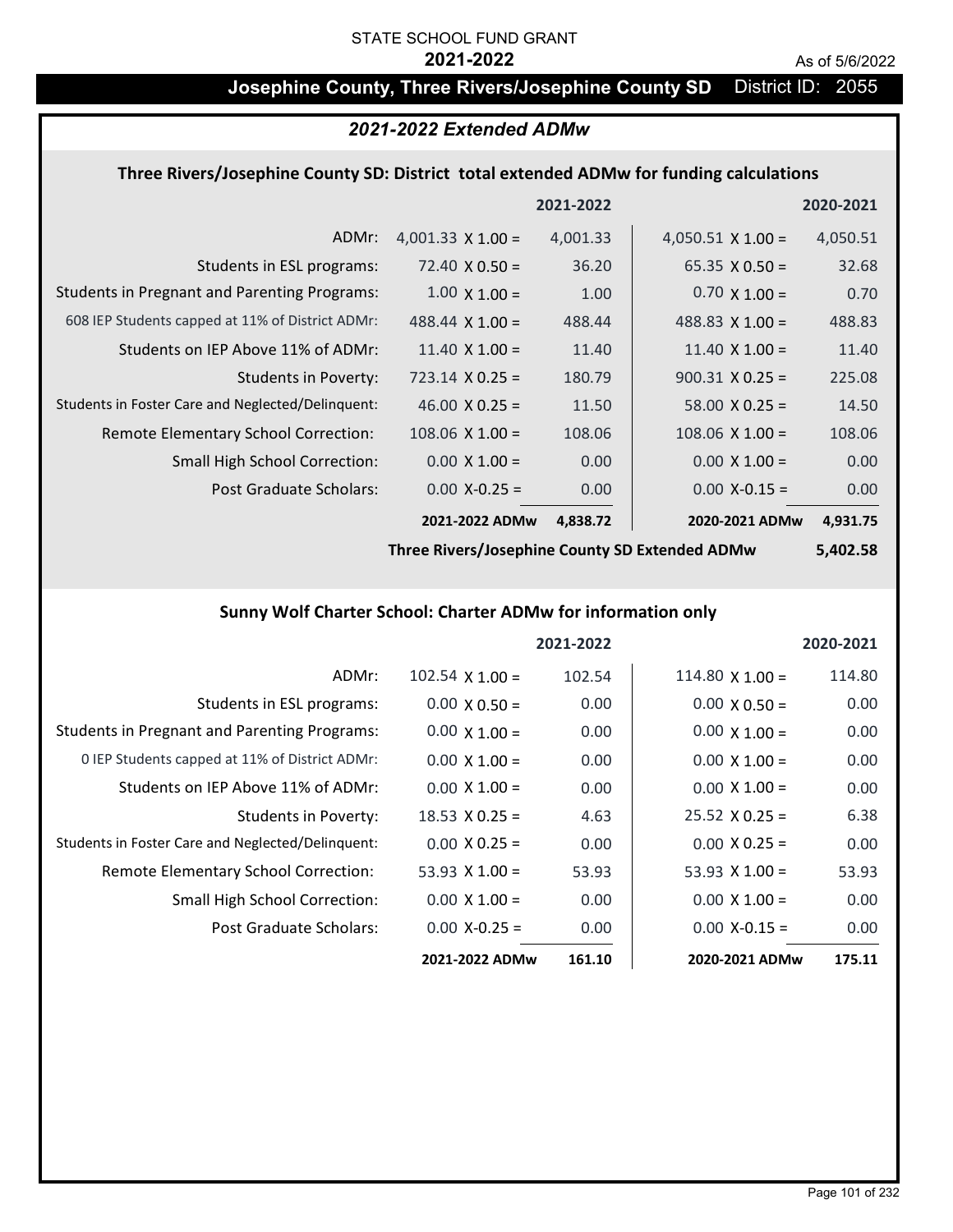### **Woodland Charter School: Charter ADMw for information only**

|                                                     |                        | 2021-2022 |                        | 2020-2021         |
|-----------------------------------------------------|------------------------|-----------|------------------------|-------------------|
| ADMr:                                               | $165.81 \times 1.00 =$ | 165.81    | $153.62 \times 1.00 =$ | 153.62            |
| Students in ESL programs:                           | $0.00 \times 0.50 =$   | 0.00      | $1.00 \times 0.50 =$   | 0.50              |
| <b>Students in Pregnant and Parenting Programs:</b> | $0.00 \times 1.00 =$   | 0.00      | $0.00 \times 1.00 =$   | 0.00              |
| 0 IEP Students capped at 11% of District ADMr:      | $0.00 \times 1.00 =$   | 0.00      | $0.00 \times 1.00 =$   | 0.00              |
| Students on IEP Above 11% of ADMr:                  | $0.00 \times 1.00 =$   | 0.00      | $0.00 \times 1.00 =$   | 0.00 <sub>1</sub> |
| Students in Poverty:                                | $29.97 \times 0.25 =$  | 7.49      | $34.15 \times 0.25 =$  | 8.54              |
| Students in Foster Care and Neglected/Delinquent:   | $0.00 \times 0.25 =$   | 0.00      | $0.00 \times 0.25 =$   | 0.00              |
| Remote Elementary School Correction:                | $0.00 \times 1.00 =$   | 0.00      | $0.00 \times 1.00 =$   | 0.00              |
| <b>Small High School Correction:</b>                | $0.00 \times 1.00 =$   | 0.00      | $0.00 \times 1.00 =$   | 0.00 <sub>1</sub> |
| Post Graduate Scholars:                             | $0.00 X - 0.25 =$      | 0.00      | $0.00 X - 0.15 =$      | 0.00              |
|                                                     | 2021-2022 ADMw         | 173.30    | 2020-2021 ADMw         | 162.66            |

### **Southern Oregon Success Academy: Charter ADMw for information only**

|                                                     |                       | 2021-2022 |                        | 2020-2021 |
|-----------------------------------------------------|-----------------------|-----------|------------------------|-----------|
| ADMr:                                               | $170.72$ X $1.00 =$   | 170.72    | $124.96 \times 1.00 =$ | 124.96    |
| Students in ESL programs:                           | $0.00 \times 0.50 =$  | 0.00      | $0.00 \times 0.50 =$   | 0.00      |
| <b>Students in Pregnant and Parenting Programs:</b> | $0.88 \times 1.00 =$  | 0.88      | $1.16 \times 1.00 =$   | 1.16      |
| 0 IEP Students capped at 11% of District ADMr:      | $0.00 \times 1.00 =$  | 0.00      | $0.00 \times 1.00 =$   | 0.00      |
| Students on IEP Above 11% of ADMr:                  | $0.00 \times 1.00 =$  | 0.00      | $0.00 \times 1.00 =$   | 0.00      |
| Students in Poverty:                                | $30.85 \times 0.25 =$ | 7.71      | $27.78 \times 0.25 =$  | 6.95      |
| Students in Foster Care and Neglected/Delinquent:   | $0.00 \times 0.25 =$  | 0.00      | $0.00 \times 0.25 =$   | 0.00      |
| Remote Elementary School Correction:                | $0.00 \times 1.00 =$  | 0.00      | $0.00 \times 1.00 =$   | 0.00      |
| <b>Small High School Correction:</b>                | $0.00 \times 1.00 =$  | 0.00      | $0.00 \times 1.00 =$   | 0.00      |
| Post Graduate Scholars:                             | $0.00 X - 0.25 =$     | 0.00      | $0.00 X - 0.15 =$      | 0.00      |
|                                                     | 2021-2022 ADMw        | 179.31    | 2020-2021 ADMw         | 133.07    |

### **Three Rivers/Josephine County SD Extended ADMw 5,402.58**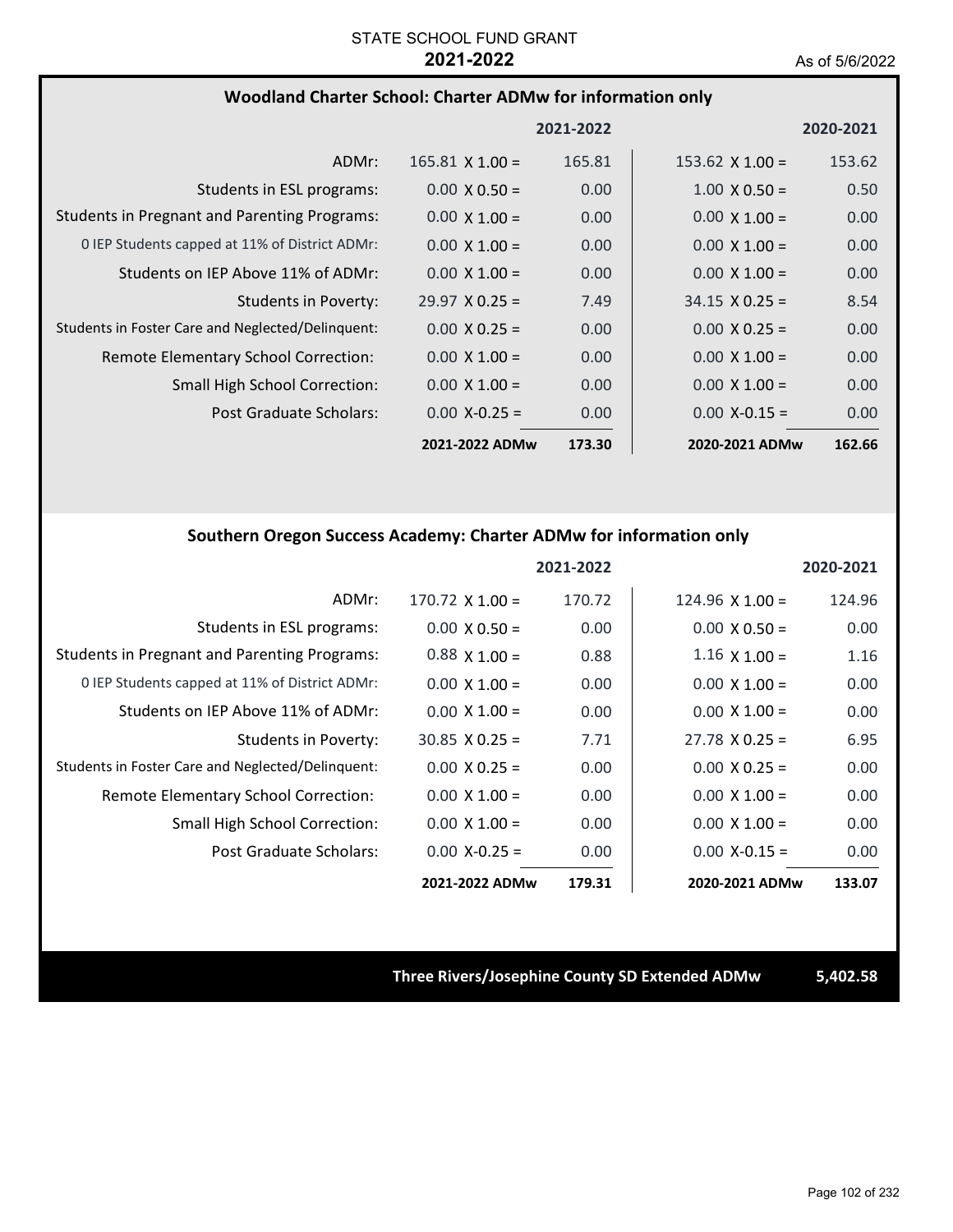## **Klamath County, Klamath Falls City Schools District ID: 2056**

## *2021-2022 Extended ADMw*

### **Klamath Falls City Schools: District total extended ADMw for funding calculations**

|                                                     |                          | 2021-2022 |                          | 2020-2021 |
|-----------------------------------------------------|--------------------------|-----------|--------------------------|-----------|
| ADMr:                                               | $2,499.07 \times 1.00 =$ | 2,499.07  | $2,567.82 \times 1.00 =$ | 2,567.82  |
| Students in ESL programs:                           | $109.95 \times 0.50 =$   | 54.98     | 116.86 $X$ 0.50 =        | 58.43     |
| <b>Students in Pregnant and Parenting Programs:</b> | $1.64 \times 1.00 =$     | 1.64      | 2.22 $\times$ 1.00 =     | 2.22      |
| 427 IEP Students capped at 11% of District ADMr:    | $292.74 \times 1.00 =$   | 292.74    | $301.26$ X 1.00 =        | 301.26    |
| Students on IEP Above 11% of ADMr:                  | $30.70 \times 1.00 =$    | 30.70     | $30.70 \times 1.00 =$    | 30.70     |
| <b>Students in Poverty:</b>                         | 499.68 $X$ 0.25 =        | 124.92    | $606.62$ X 0.25 =        | 151.66    |
| Students in Foster Care and Neglected/Delinquent:   | $57.00 \times 0.25 =$    | 14.25     | $52.00 \times 0.25 =$    | 13.00     |
| Remote Elementary School Correction:                | $0.00 \times 1.00 =$     | 0.00      | $0.00 \times 1.00 =$     | 0.00      |
| <b>Small High School Correction:</b>                | $0.00 \times 1.00 =$     | 0.00      | $0.00 \times 1.00 =$     | 0.00      |
| Post Graduate Scholars:                             | $0.00 X - 0.25 =$        | 0.00      | $0.00$ X-0.15 =          | 0.00      |
|                                                     | 2021-2022 ADMw           | 3,018.30  | 2020-2021 ADMw           | 3,125.09  |

**Klamath Falls City Schools Extended ADMw**

**3,307.07**

## **EagleRidge High School: Charter ADMw for information only**

|                                                     |                        | 2021-2022 |                        | 2020-2021 |
|-----------------------------------------------------|------------------------|-----------|------------------------|-----------|
| ADMr:                                               | $162.23 \times 1.00 =$ | 162.23    | $170.94 \times 1.00 =$ | 170.94    |
| Students in ESL programs:                           | $0.00 \times 0.50 =$   | 0.00      | $0.00 \times 0.50 =$   | 0.00      |
| <b>Students in Pregnant and Parenting Programs:</b> | $0.00 \times 1.00 =$   | 0.00      | $0.95 \times 1.00 =$   | 0.95      |
| 0 IEP Students capped at 11% of District ADMr:      | $0.00 \times 1.00 =$   | 0.00      | $0.00 \times 1.00 =$   | 0.00      |
| Students on IEP Above 11% of ADMr:                  | $0.00 \times 1.00 =$   | 0.00      | $0.00 \times 1.00 =$   | 0.00      |
| Students in Poverty:                                | $32.44 \times 0.25 =$  | 8.11      | 40.38 $\times$ 0.25 =  | 10.10     |
| Students in Foster Care and Neglected/Delinquent:   | $0.00 \times 0.25 =$   | 0.00      | $0.00 \times 0.25 =$   | 0.00      |
| Remote Elementary School Correction:                | $0.00 \times 1.00 =$   | 0.00      | $0.00 \times 1.00 =$   | 0.00      |
| <b>Small High School Correction:</b>                | $0.00 \times 1.00 =$   | 0.00      | $0.00 \times 1.00 =$   | 0.00      |
| Post Graduate Scholars:                             | $0.00 X - 0.25 =$      | 0.00      | $0.00 X - 0.15 =$      | 0.00      |
|                                                     | 2021-2022 ADMw         | 170.34    | 2020-2021 ADMw         | 181.99    |

**Klamath Falls City Schools Extended ADMw 3,307.07**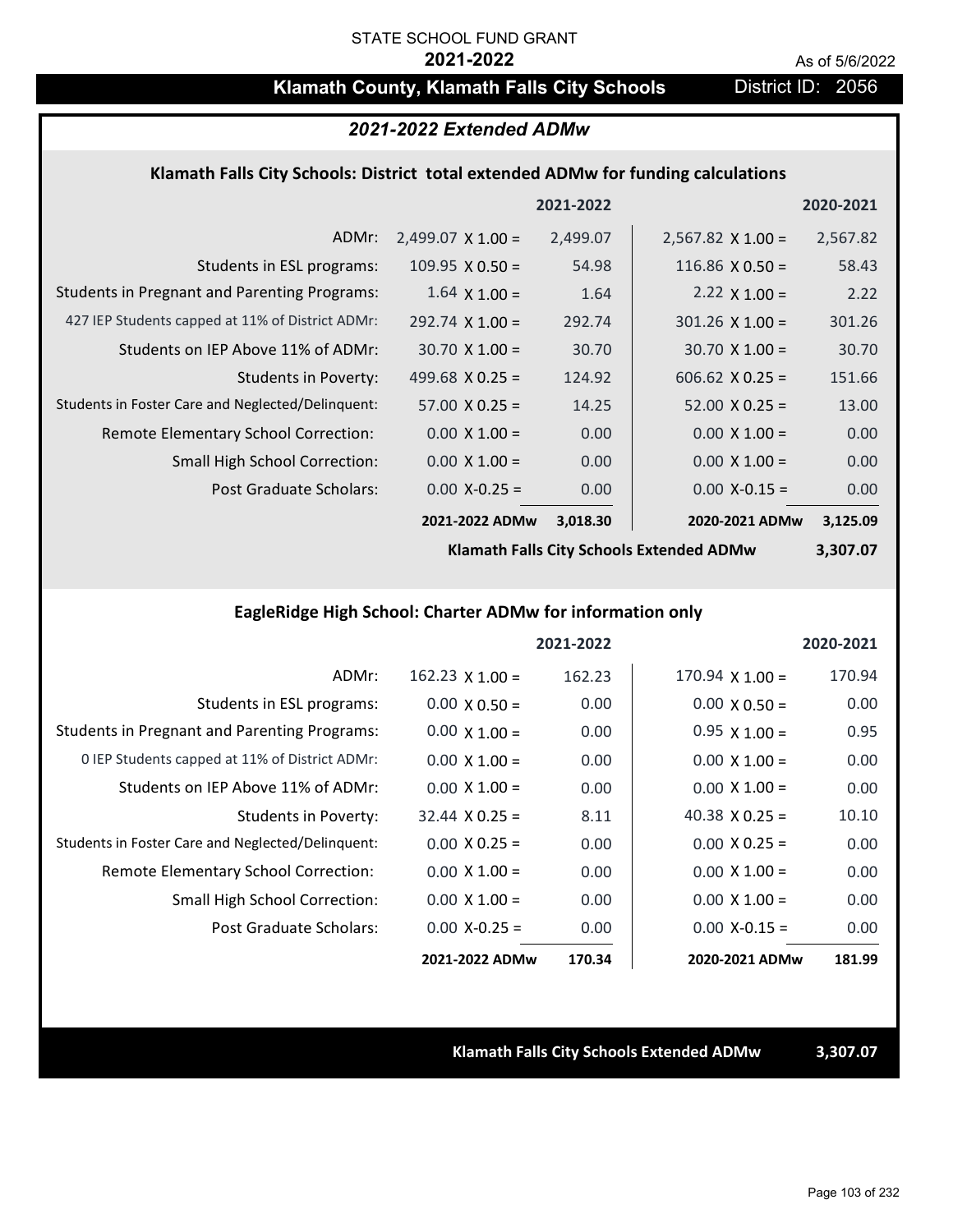## **Klamath County, Klamath County SD** District ID: 2057

## *2021-2022 Extended ADMw*

### **Klamath County SD: District total extended ADMw for funding calculations**

|                                                     |                          | 2021-2022 |                          | 2020-2021 |
|-----------------------------------------------------|--------------------------|-----------|--------------------------|-----------|
| ADMr:                                               | $6,954.42 \times 1.00 =$ | 6,954.42  | $6,811.00 \times 1.00 =$ | 6,811.00  |
| Students in ESL programs:                           | $295.53 \times 0.50 =$   | 147.77    | $260.86 \times 0.50 =$   | 130.43    |
| <b>Students in Pregnant and Parenting Programs:</b> | $9.55 \times 1.00 =$     | 9.55      | $3.17 \times 1.00 =$     | 3.17      |
| 1071 IEP Students capped at 11% of District ADMr:   | $764.99 \times 1.00 =$   | 764.99    | 749.21 $\times$ 1.00 =   | 749.21    |
| Students on IEP Above 11% of ADMr:                  | 17.70 $X$ 1.00 =         | 17.70     | 17.70 $X$ 1.00 =         | 17.70     |
| <b>Students in Poverty:</b>                         | $1,138.45 \times 0.25 =$ | 284.61    | $1,360.81$ X 0.25 =      | 340.20    |
| Students in Foster Care and Neglected/Delinquent:   | $38.00 \times 0.25 =$    | 9.50      | 44.00 $X$ 0.25 =         | 11.00     |
| Remote Elementary School Correction:                | $175.18 \times 1.00 =$   | 175.18    | $175.18 \times 1.00 =$   | 175.18    |
| <b>Small High School Correction:</b>                | $276.45 \times 1.00 =$   | 276.45    | $276.45 \times 1.00 =$   | 276.45    |
| Post Graduate Scholars:                             | $0.00 X - 0.25 =$        | 0.00      | $0.00$ X-0.15 =          | 0.00      |
|                                                     | 2021-2022 ADMw           | 8,640.16  | 2020-2021 ADMw           | 8.514.34  |

**Klamath County SD Extended ADMw**

**8,640.16**

### **Sage Community School: Charter ADMw for information only**

|                                                     |                      | 2021-2022 |                      | 2020-2021 |
|-----------------------------------------------------|----------------------|-----------|----------------------|-----------|
| ADMr:                                               | $0.00 \times 1.00 =$ | 0.00      | $0.00 \times 1.00 =$ | 0.00      |
| Students in ESL programs:                           | $0.00 \times 0.50 =$ | 0.00      | $0.00 \times 0.50 =$ | 0.00      |
| <b>Students in Pregnant and Parenting Programs:</b> | $0.00 \times 1.00 =$ | 0.00      | $0.00 \times 1.00 =$ | 0.00      |
| 0 IEP Students capped at 11% of District ADMr:      | $0.00 \times 1.00 =$ | 0.00      | $0.00 \times 1.00 =$ | 0.00      |
| Students on IEP Above 11% of ADMr:                  | $0.00 \times 1.00 =$ | 0.00      | $0.00 \times 1.00 =$ | 0.00      |
| Students in Poverty:                                | $0.00 \times 0.25 =$ | 0.00      | $0.00 \times 0.25 =$ | 0.00      |
| Students in Foster Care and Neglected/Delinquent:   | $0.00 \times 0.25 =$ | 0.00      | $0.00 \times 0.25 =$ | 0.00      |
| Remote Elementary School Correction:                | $0.00 \times 1.00 =$ | 0.00      | $0.00 \times 1.00 =$ | 0.00      |
| <b>Small High School Correction:</b>                | $0.00 \times 1.00 =$ | 0.00      | $0.00 \times 1.00 =$ | 0.00      |
| Post Graduate Scholars:                             | $0.00 X - 0.25 =$    | 0.00      | $0.00 X - 0.15 =$    | 0.00      |
|                                                     | 2021-2022 ADMw       | 0.00      | 2020-2021 ADMw       | 0.00      |

**Klamath County SD Extended ADMw 8,640.16**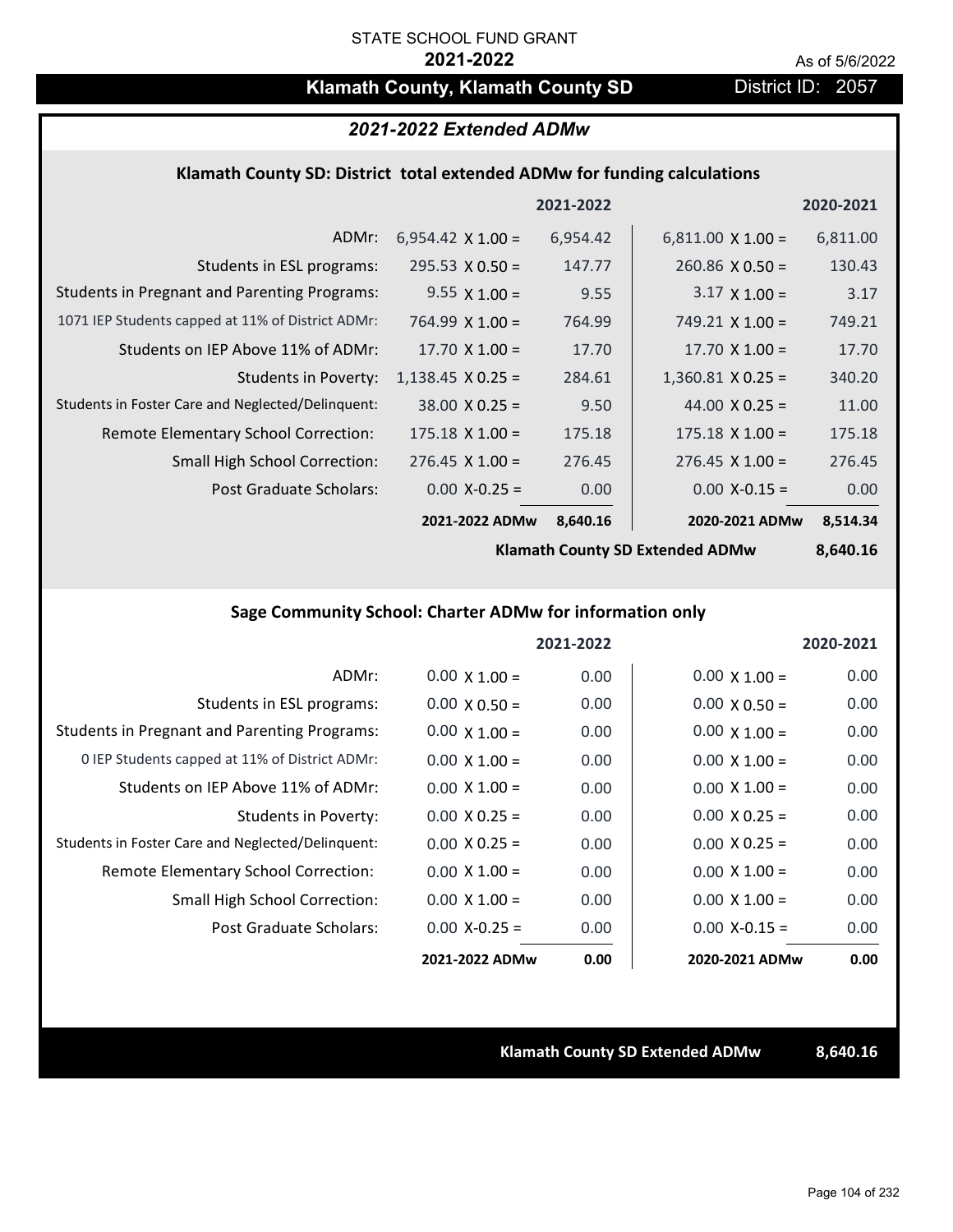# Lake County, Lake County SD 7 **District ID: 2059**

## *2021-2022 Extended ADMw*

## **Lake County SD 7: District total extended ADMw for funding calculations**

|                                                     |                                | 2021-2022 |                                       | 2020-2021 |
|-----------------------------------------------------|--------------------------------|-----------|---------------------------------------|-----------|
| ADMr:                                               | 734.41 $\times$ 1.00 =         | 734.41    | $713.27 \times 1.00 =$                | 713.27    |
| Students in ESL programs:                           | $37.36 \times 0.50 =$          | 18.68     | $34.44 \times 0.50 =$                 | 17.22     |
| <b>Students in Pregnant and Parenting Programs:</b> | $0.00 \times 1.00 =$           | 0.00      | $0.12 \times 1.00 =$                  | 0.12      |
| 106 IEP Students capped at 11% of District ADMr:    | $80.79 \times 1.00 =$          | 80.79     | 78.46 $\times$ 1.00 =                 | 78.46     |
| Students on IEP Above 11% of ADMr:                  | $2.70$ X $1.00 =$              | 2.70      | $2.70$ X $1.00 =$                     | 2.70      |
| <b>Students in Poverty:</b>                         | 112.00 $X$ 0.25 =              | 28.00     | $175.00 \times 0.25 =$                | 43.75     |
| Students in Foster Care and Neglected/Delinquent:   | $3.00 \times 0.25 =$           | 0.75      | $7.00 \times 0.25 =$                  | 1.75      |
| Remote Elementary School Correction:                | $36.62$ X 1.00 =               | 36.62     | $36.62$ X 1.00 =                      | 36.62     |
| <b>Small High School Correction:</b>                | $83.79$ X 1.00 =               | 83.79     | $83.79$ X $1.00 =$                    | 83.79     |
| Post Graduate Scholars:                             | $0.00$ X-0.25 =                | 0.00      | $0.00$ X-0.15 =                       | 0.00      |
|                                                     | 2021-2022 ADMw                 | 985.74    | 2020-2021 ADMw                        | 977.68    |
|                                                     | Lake County SD 7 Extended ADMw |           |                                       | 985.74    |
|                                                     |                                |           |                                       |           |
|                                                     |                                |           | <b>Lake County SD 7 Extended ADMw</b> | 985.74    |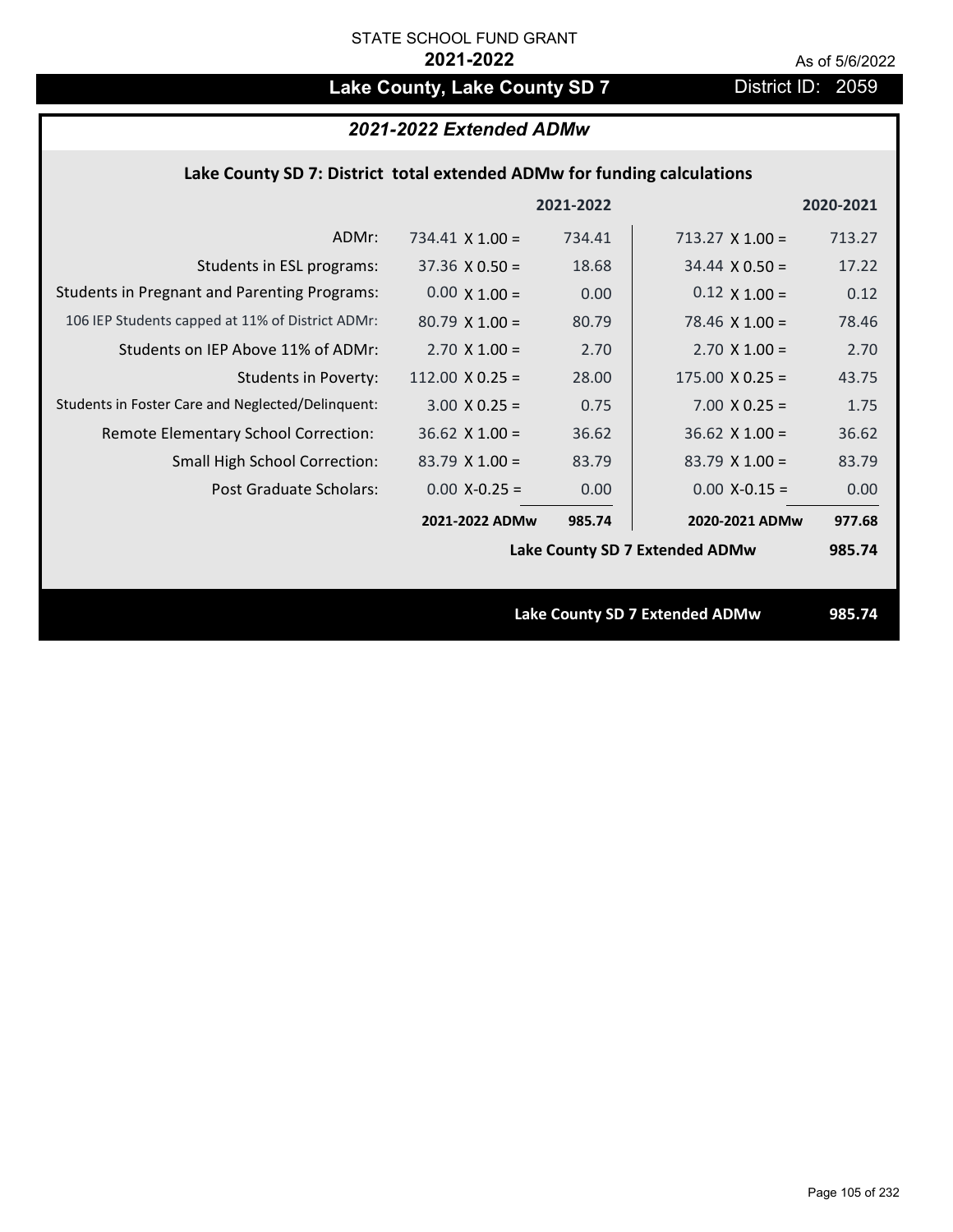# Lake County, Paisley SD 11 District ID: 2060

## *2021-2022 Extended ADMw*

### **Paisley SD 11: District total extended ADMw for funding calculations**

|                                                     |                            | 2021-2022 |                       | 2020-2021 |
|-----------------------------------------------------|----------------------------|-----------|-----------------------|-----------|
| ADMr:                                               | $0.00 \times 1.00 =$       | 0.00      | $0.00 \times 1.00 =$  | 0.00      |
| Students in ESL programs:                           | $0.00 \times 0.50 =$       | 0.00      | $0.00 \times 0.50 =$  | 0.00      |
| <b>Students in Pregnant and Parenting Programs:</b> | $0.00 \times 1.00 =$       | 0.00      | $0.00 \times 1.00 =$  | 0.00      |
| 35 IEP Students capped at 11% of District ADMr:     | $22.92 \times 1.00 =$      | 22.92     | $21.17 \times 1.00 =$ | 21.17     |
| Students on IEP Above 11% of ADMr:                  | $1.20 \times 1.00 =$       | 1.20      | $1.20 \times 1.00 =$  | 1.20      |
| <b>Students in Poverty:</b>                         | $0.00 \times 0.25 =$       | 0.00      | $0.19 \times 0.25 =$  | 0.05      |
| Students in Foster Care and Neglected/Delinquent:   | $0.00 \times 0.25 =$       | 0.00      | $0.00 \times 0.25 =$  | 0.00      |
| Remote Elementary School Correction:                | $0.00 \times 1.00 =$       | 0.00      | $0.00 \times 1.00 =$  | 0.00      |
| <b>Small High School Correction:</b>                | $0.00 \times 1.00 =$       | 0.00      | $0.00 \times 1.00 =$  | 0.00      |
| Post Graduate Scholars:                             | $0.00$ X-0.25 =            | 0.00      | $0.00$ X-0.15 =       | 0.00      |
|                                                     | 2021-2022 ADMw             | 24.12     | 2020-2021 ADMw        | 22.41     |
|                                                     | Daicley CD 11 Extended ADM |           |                       | $24E 77$  |

**Paisley SD 11 Extended ADMw**

**345.77**

## **Paisley School: Charter ADMw for information only**

|                                                     |                       | 2021-2022 |                       | 2020-2021 |
|-----------------------------------------------------|-----------------------|-----------|-----------------------|-----------|
| ADMr:                                               | $208.34$ X 1.00 =     | 208.34    | 192.42 $X$ 1.00 =     | 192.42    |
| Students in ESL programs:                           | $0.00 \times 0.50 =$  | 0.00      | $0.00 \times 0.50 =$  | 0.00      |
| <b>Students in Pregnant and Parenting Programs:</b> | $0.00 \times 1.00 =$  | 0.00      | $0.00 \times 1.00 =$  | 0.00      |
| 0 IEP Students capped at 11% of District ADMr:      | $0.00 \times 1.00 =$  | 0.00      | $0.00 \times 1.00 =$  | 0.00      |
| Students on IEP Above 11% of ADMr:                  | $0.00 \times 1.00 =$  | 0.00      | $0.00 \times 1.00 =$  | 0.00      |
| Students in Poverty:                                | $10.00 \times 0.25 =$ | 2.50      | $12.81 \times 0.25 =$ | 3.20      |
| Students in Foster Care and Neglected/Delinquent:   | $0.00 \times 0.25 =$  | 0.00      | $0.00 \times 0.25 =$  | 0.00      |
| Remote Elementary School Correction:                | $60.35 \times 1.00 =$ | 60.35     | $60.35 \times 1.00 =$ | 60.35     |
| <b>Small High School Correction:</b>                | $50.46 \times 1.00 =$ | 50.46     | $50.46 \times 1.00 =$ | 50.46     |
| Post Graduate Scholars:                             | $0.00 X - 0.25 =$     | 0.00      | $0.00 X - 0.15 =$     | 0.00      |
|                                                     | 2021-2022 ADMw        | 321.65    | 2020-2021 ADMw        | 306.43    |

**Paisley SD 11 Extended ADMw 345.77**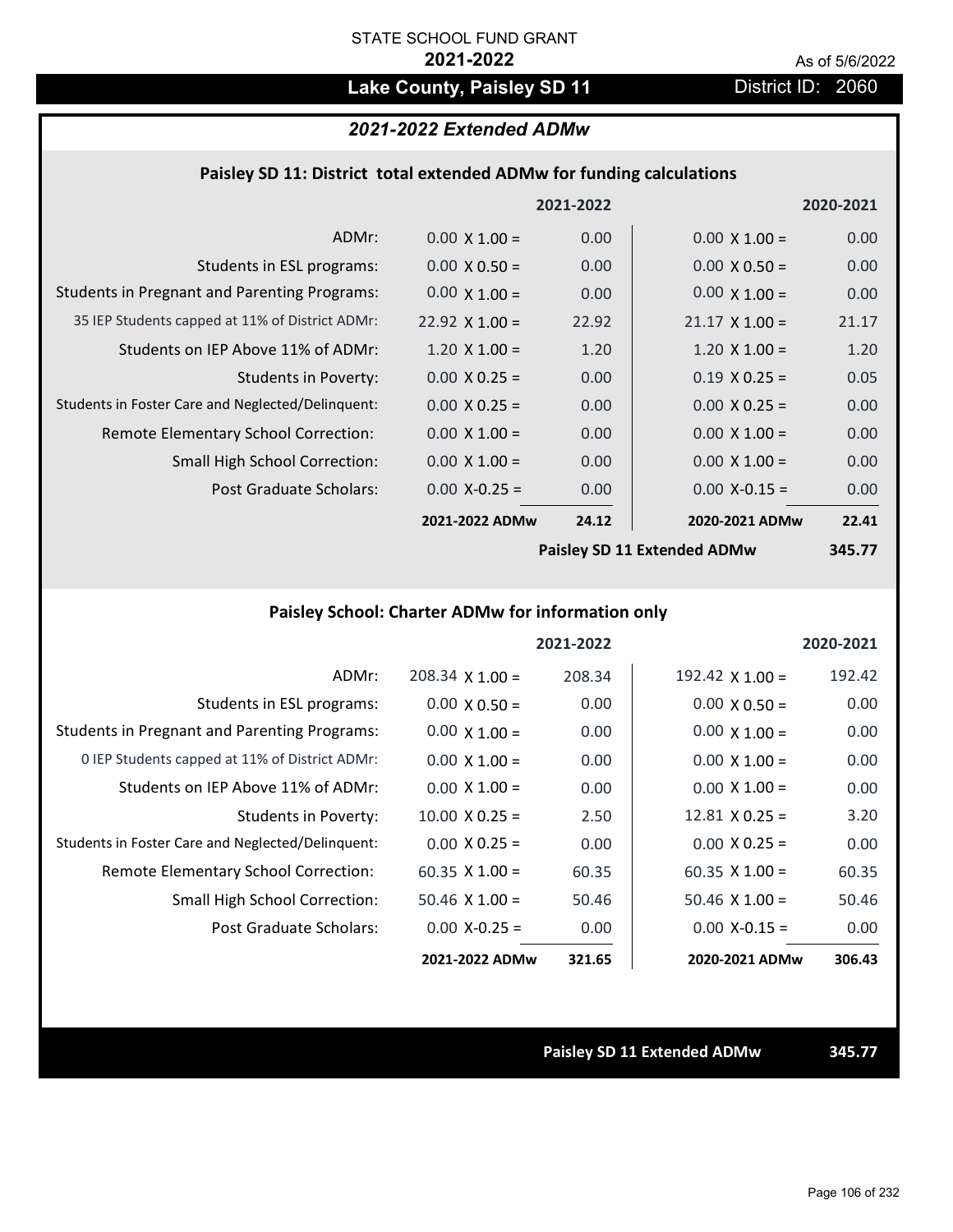# Lake County, North Lake SD 14 District ID: 2061

## *2021-2022 Extended ADMw*

## **North Lake SD 14: District total extended ADMw for funding calculations**

|                                                     |                                       | 2021-2022 |                        | 2020-2021 |
|-----------------------------------------------------|---------------------------------------|-----------|------------------------|-----------|
| ADMr:                                               | $244.56 \times 1.00 =$                | 244.56    | $236.29 \times 1.00 =$ | 236.29    |
| Students in ESL programs:                           | $0.00 \times 0.50 =$                  | 0.00      | $0.00 \times 0.50 =$   | 0.00      |
| <b>Students in Pregnant and Parenting Programs:</b> | $0.00 \times 1.00 =$                  | 0.00      | $0.00 \times 1.00 =$   | 0.00      |
| 64 IEP Students capped at 11% of District ADMr:     | $26.90 \times 1.00 =$                 | 26.90     | $25.99 \times 1.00 =$  | 25.99     |
| Students on IEP Above 11% of ADMr:                  | 13.70 $X$ 1.00 =                      | 13.70     | 13.70 $X$ 1.00 =       | 13.70     |
| <b>Students in Poverty:</b>                         | $54.09 \times 0.25 =$                 | 13.52     | $36.01$ X 0.25 =       | 9.00      |
| Students in Foster Care and Neglected/Delinquent:   | $3.00 \times 0.25 =$                  | 0.75      | $3.00 \times 0.25 =$   | 0.75      |
| Remote Elementary School Correction:                | 66.98 $X$ 1.00 =                      | 66.98     | $66.98 \times 1.00 =$  | 66.98     |
| <b>Small High School Correction:</b>                | $61.97 \times 1.00 =$                 | 61.97     | $61.97 \times 1.00 =$  | 61.97     |
| Post Graduate Scholars:                             | $0.00$ X-0.25 =                       | 0.00      | $0.00$ X-0.15 =        | 0.00      |
|                                                     | 2021-2022 ADMw                        | 428.38    | 2020-2021 ADMw         | 414.68    |
|                                                     | North Lake SD 14 Extended ADMw        |           |                        | 428.38    |
|                                                     |                                       |           |                        |           |
|                                                     | <b>North Lake SD 14 Extended ADMw</b> |           |                        | 428.38    |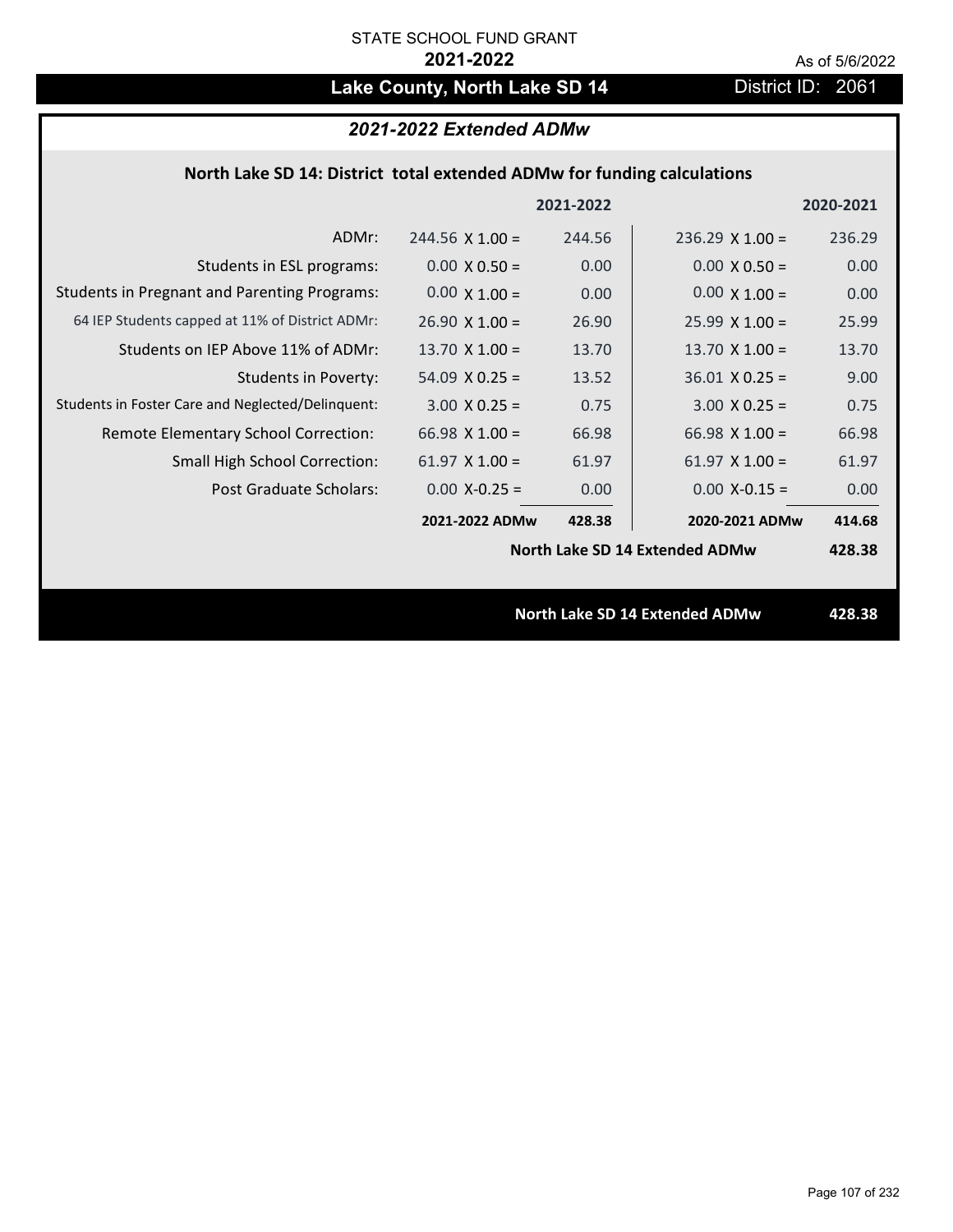# Lake County, Plush SD 18 **District ID: 2062**

## *2021-2022 Extended ADMw*

| Plush SD 18: District total extended ADMw for funding calculations |  |  |  |
|--------------------------------------------------------------------|--|--|--|
|--------------------------------------------------------------------|--|--|--|

|                                                     |                       | 2021-2022 |                                  | 2020-2021 |
|-----------------------------------------------------|-----------------------|-----------|----------------------------------|-----------|
| ADMr:                                               | $9.95 \times 1.00 =$  | 9.95      | $11.39 \times 1.00 =$            | 11.39     |
| Students in ESL programs:                           | $0.00 \times 0.50 =$  | 0.00      | $0.00 \times 0.50 =$             | 0.00      |
| <b>Students in Pregnant and Parenting Programs:</b> | $0.00 \times 1.00 =$  | 0.00      | $0.00 \times 1.00 =$             | 0.00      |
| 4 IEP Students capped at 11% of District ADMr:      | $1.09 \times 1.00 =$  | 1.09      | $1.25 \times 1.00 =$             | 1.25      |
| Students on IEP Above 11% of ADMr:                  | $1.70 \times 1.00 =$  | 1.70      | $1.70$ X $1.00 =$                | 1.70      |
| Students in Poverty:                                | $1.00 \times 0.25 =$  | 0.25      | $2.00 \times 0.25 =$             | 0.50      |
| Students in Foster Care and Neglected/Delinquent:   | $0.00 \times 0.25 =$  | 0.00      | $0.00 X 0.25 =$                  | 0.00      |
| Remote Elementary School Correction:                | $25.54 \times 1.00 =$ | 25.54     | $25.54 \times 1.00 =$            | 25.54     |
| <b>Small High School Correction:</b>                | $0.00 \times 1.00 =$  | 0.00      | $0.00 \times 1.00 =$             | 0.00      |
| Post Graduate Scholars:                             | $0.00$ X-0.25 =       | 0.00      | $0.00$ X-0.15 =                  | 0.00      |
|                                                     | 2021-2022 ADMw        | 38.53     | 2020-2021 ADMw                   | 40.38     |
|                                                     |                       |           | <b>Plush SD 18 Extended ADMw</b> | 40.38     |
|                                                     |                       |           |                                  |           |
|                                                     |                       |           | <b>Plush SD 18 Extended ADMw</b> | 40.38     |
|                                                     |                       |           |                                  |           |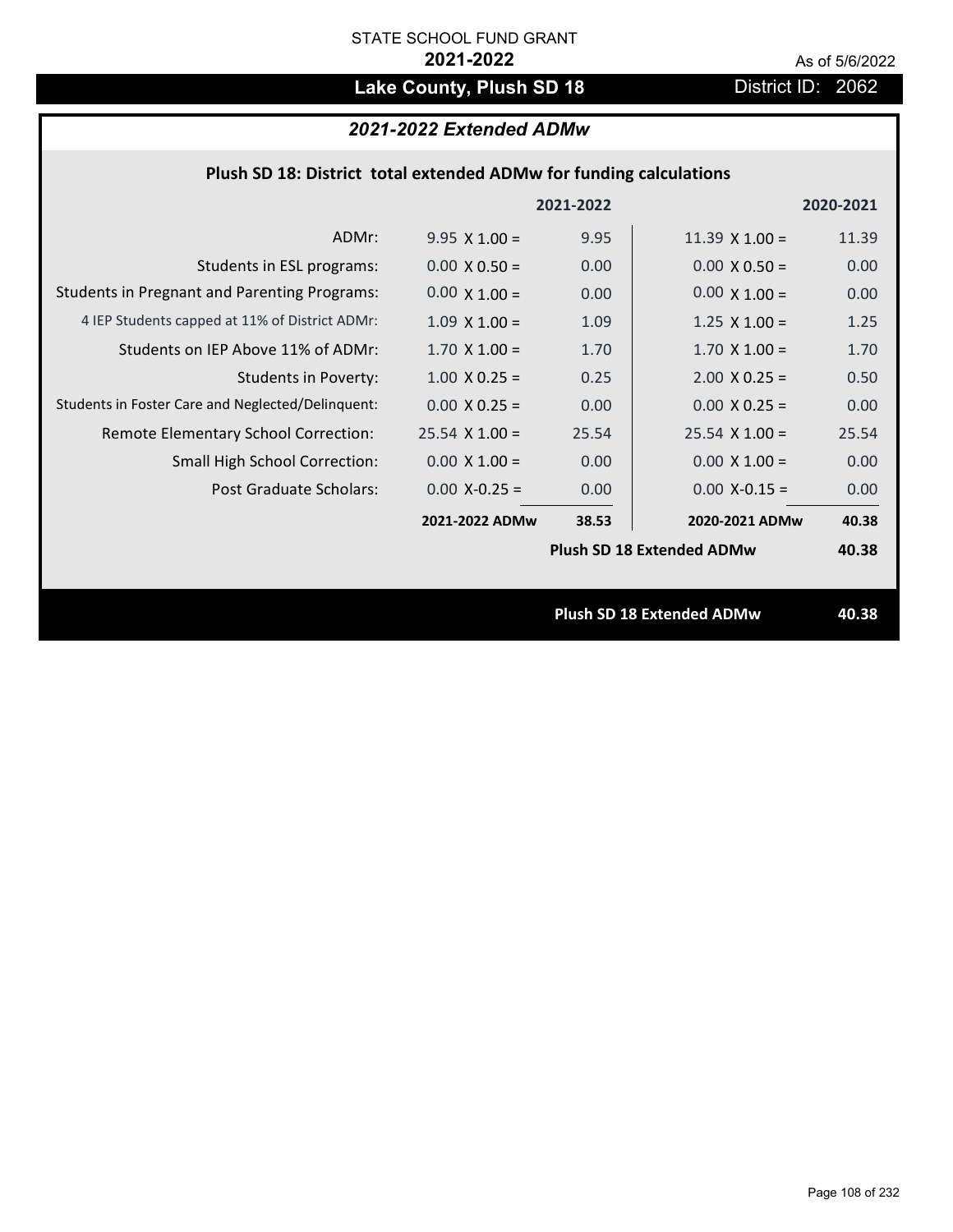# Lake County, Adel SD 21 District ID: 2063

# *2021-2022 Extended ADMw*

| Adel SD 21: District total extended ADMw for funding calculations |  |  |  |
|-------------------------------------------------------------------|--|--|--|
|-------------------------------------------------------------------|--|--|--|

|                                                     |                       | 2021-2022         |                                 | 2020-2021 |
|-----------------------------------------------------|-----------------------|-------------------|---------------------------------|-----------|
| ADMr:                                               | $13.00 \times 1.00 =$ | 13.00             | $19.44 \times 1.00 =$           | 19.44     |
| Students in ESL programs:                           | $0.00 \times 0.50 =$  | 0.00 <sub>1</sub> | $0.00 \times 0.50 =$            | 0.00      |
| <b>Students in Pregnant and Parenting Programs:</b> | $0.00 \times 1.00 =$  | 0.00              | $0.00 \times 1.00 =$            | 0.00      |
| 5 IEP Students capped at 11% of District ADMr:      | $1.43 \times 1.00 =$  | 1.43              | $2.14 \times 1.00 =$            | 2.14      |
| Students on IEP Above 11% of ADMr:                  | $1.90 \times 1.00 =$  | 1.90              | $1.90 \times 1.00 =$            | 1.90      |
| <b>Students in Poverty:</b>                         | $1.86$ X 0.25 =       | 0.47              | $2.00$ X 0.25 =                 | 0.50      |
| Students in Foster Care and Neglected/Delinquent:   | $0.00 \times 0.25 =$  | 0.00 <sub>1</sub> | $0.00 \times 0.25 =$            | 0.00      |
| Remote Elementary School Correction:                | $23.29 \times 1.00 =$ | 23.29             | $23.29$ X 1.00 =                | 23.29     |
| <b>Small High School Correction:</b>                | $0.00 \times 1.00 =$  | 0.00 <sub>1</sub> | $0.00 \times 1.00 =$            | 0.00      |
| Post Graduate Scholars:                             | $0.00$ X-0.25 =       | 0.00 <sub>1</sub> | $0.00$ X-0.15 =                 | 0.00      |
|                                                     | 2021-2022 ADMw        | 40.09             | 2020-2021 ADMw                  | 47.27     |
|                                                     |                       |                   | <b>Adel SD 21 Extended ADMw</b> | 47.27     |
|                                                     |                       |                   |                                 |           |
|                                                     |                       |                   | <b>Adel SD 21 Extended ADMw</b> | 47.27     |
|                                                     |                       |                   |                                 |           |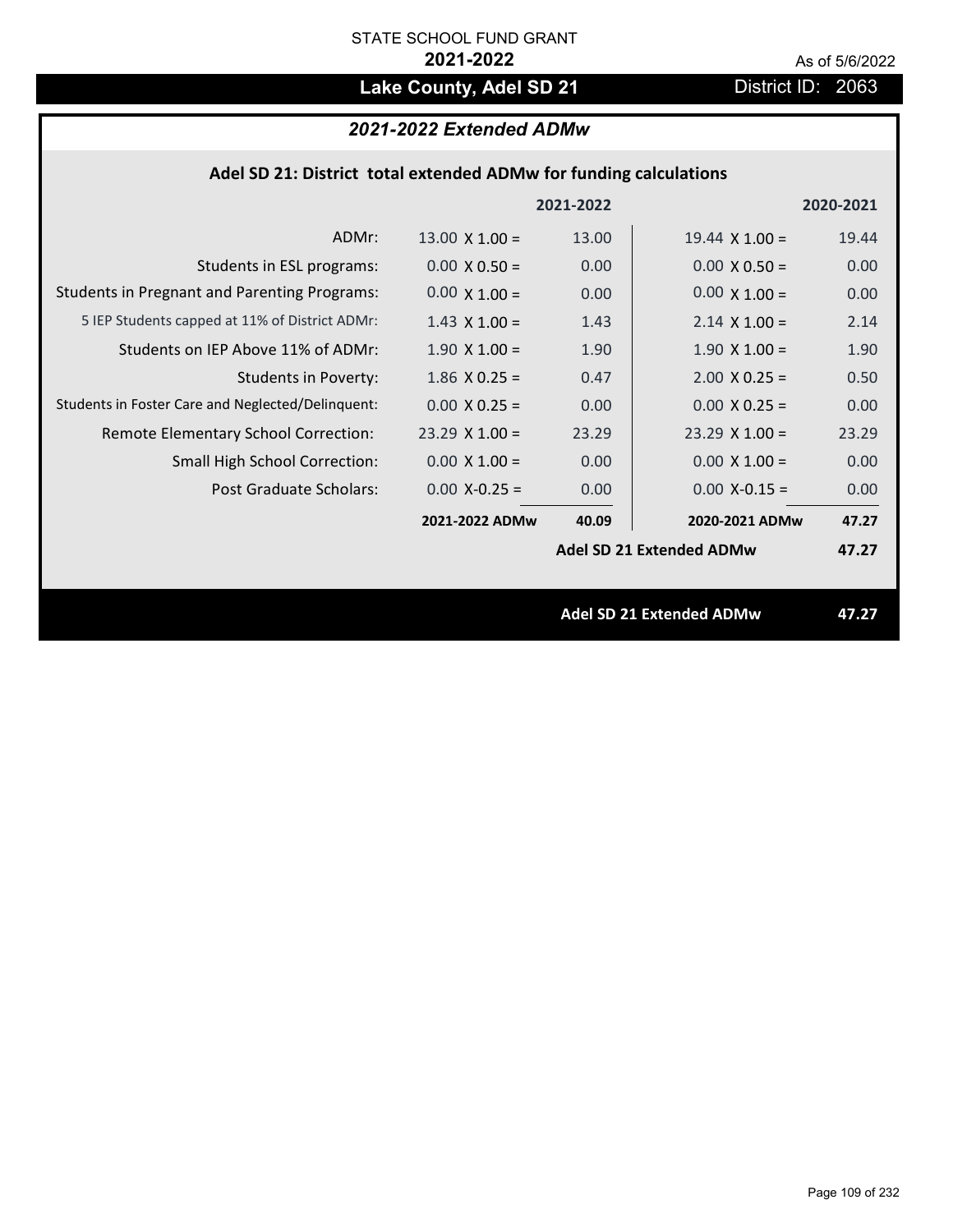# Lane County, Pleasant Hill SD 1 District ID: 2081

# *2021-2022 Extended ADMw*

## **Pleasant Hill SD 1: District total extended ADMw for funding calculations**

|                                                     |                                         | 2021-2022 |                                         | 2020-2021 |
|-----------------------------------------------------|-----------------------------------------|-----------|-----------------------------------------|-----------|
| ADMr:                                               | $931.62 \times 1.00 =$                  | 931.62    | $998.30 \times 1.00 =$                  | 998.30    |
| Students in ESL programs:                           | $1.97 \times 0.50 =$                    | 0.99      | $0.97 \times 0.50 =$                    | 0.49      |
| <b>Students in Pregnant and Parenting Programs:</b> | $0.00 \times 1.00 =$                    | 0.00      | $0.00 \times 1.00 =$                    | 0.00      |
| 139 IEP Students capped at 11% of District ADMr:    | $102.48 \times 1.00 =$                  | 102.48    | $109.81$ X $1.00 =$                     | 109.81    |
| Students on IEP Above 11% of ADMr:                  | $5.70$ X $1.00 =$                       | 5.70      | $5.70$ X $1.00 =$                       | 5.70      |
| <b>Students in Poverty:</b>                         | $107.20 \times 0.25 =$                  | 26.80     | $109.00 \times 0.25 =$                  | 27.25     |
| Students in Foster Care and Neglected/Delinquent:   | 4.00 $X$ 0.25 =                         | 1.00      | 4.00 $X$ 0.25 =                         | 1.00      |
| Remote Elementary School Correction:                | $0.00 \times 1.00 =$                    | 0.00      | $0.00 \times 1.00 =$                    | 0.00      |
| <b>Small High School Correction:</b>                | $24.34 \times 1.00 =$                   | 24.34     | $24.34 \times 1.00 =$                   | 24.34     |
| Post Graduate Scholars:                             | $0.00$ X-0.25 =                         | 0.00      | $0.00$ X-0.15 =                         | 0.00      |
|                                                     | 2021-2022 ADMw                          | 1,092.92  | 2020-2021 ADMw                          | 1,166.89  |
|                                                     | <b>Pleasant Hill SD 1 Extended ADMw</b> |           |                                         | 1,166.89  |
|                                                     |                                         |           |                                         |           |
|                                                     |                                         |           | <b>Pleasant Hill SD 1 Extended ADMw</b> | 1,166.89  |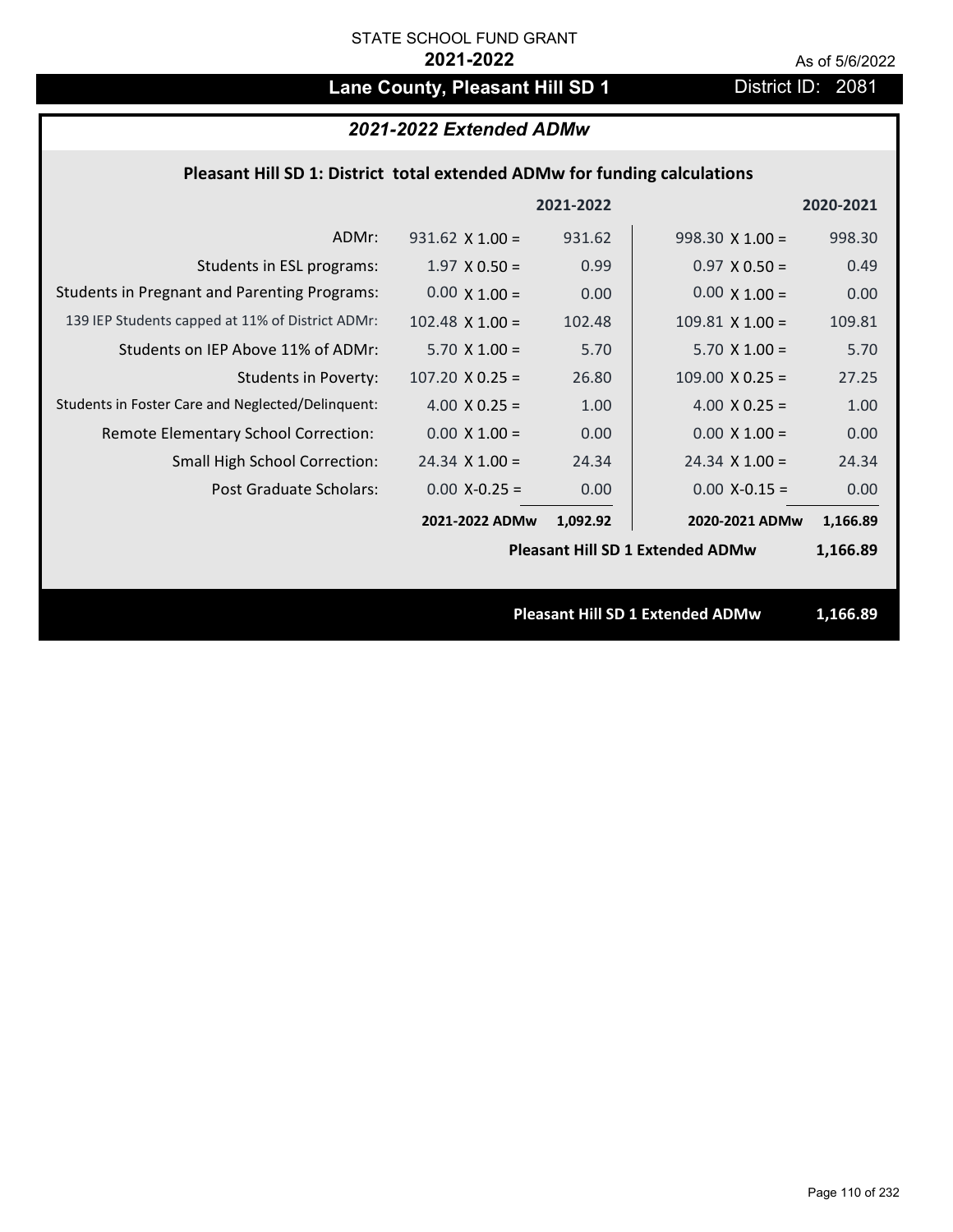# Lane County, Eugene SD 4J **District ID: 2082**

# *2021-2022 Extended ADMw*

# **Eugene SD 4J: District total extended ADMw for funding calculations**

|                                                     |                                 | 2021-2022 |                           | 2020-2021 |
|-----------------------------------------------------|---------------------------------|-----------|---------------------------|-----------|
|                                                     | ADMr: $15,559.80 \times 1.00 =$ | 15,559.80 | $15,613.04 \times 1.00 =$ | 15,613.04 |
| Students in ESL programs:                           | $540.79 \times 0.50 =$          | 270.40    | 493.67 $X$ 0.50 =         | 246.84    |
| <b>Students in Pregnant and Parenting Programs:</b> | $14.18 \times 1.00 =$           | 14.18     | 16.53 $\times$ 1.00 =     | 16.53     |
| 2168 IEP Students capped at 11% of District ADMr:   | $1,801.37 \times 1.00 =$        | 1,801.37  | $1,809.65 \times 1.00 =$  | 1,809.65  |
| Students on IEP Above 11% of ADMr:                  | $102.60 \times 1.00 =$          | 102.60    | $102.60 \times 1.00 =$    | 102.60    |
| <b>Students in Poverty:</b>                         | $1,880.18 \times 0.25 =$        | 470.05    | $1,697.02$ X 0.25 =       | 424.26    |
| Students in Foster Care and Neglected/Delinquent:   | $97.00 \times 0.25 =$           | 24.25     | $106.00 \times 0.25 =$    | 26.50     |
| Remote Elementary School Correction:                | $0.00 \times 1.00 =$            | 0.00      | $0.00 \times 1.00 =$      | 0.00      |
| <b>Small High School Correction:</b>                | $0.00 \times 1.00 =$            | 0.00      | $0.00 \times 1.00 =$      | 0.00      |
| Post Graduate Scholars:                             | $0.00$ X-0.25 =                 | 0.00      | $0.00$ X-0.15 =           | 0.00      |
|                                                     | 2021-2022 ADMw                  | 18,242.64 | 2020-2021 ADMw            | 18,239.41 |

**Eugene SD 4J Extended ADMw**

**19,101.97**

# **Coburg Community Charter School: Charter ADMw for information only**

|                                                     |                       | 2021-2022 |                        | 2020-2021 |
|-----------------------------------------------------|-----------------------|-----------|------------------------|-----------|
| ADMr:                                               | $219.78$ X 1.00 =     | 219.78    | $223.34 \times 1.00 =$ | 223.34    |
| Students in ESL programs:                           | $0.00 \times 0.50 =$  | 0.00      | $0.00 \times 0.50 =$   | 0.00      |
| <b>Students in Pregnant and Parenting Programs:</b> | $0.00 \times 1.00 =$  | 0.00      | $0.00 \times 1.00 =$   | 0.00      |
| 0 IEP Students capped at 11% of District ADMr:      | $0.00 \times 1.00 =$  | 0.00      | $0.00 \times 1.00 =$   | 0.00      |
| Students on IEP Above 11% of ADMr:                  | $0.00 \times 1.00 =$  | 0.00      | $0.00 \times 1.00 =$   | 0.00      |
| Students in Poverty:                                | $26.56 \times 0.25 =$ | 6.64      | $24.28 \times 0.25 =$  | 6.07      |
| Students in Foster Care and Neglected/Delinquent:   | $0.00 \times 0.25 =$  | 0.00      | $0.00 \times 0.25 =$   | 0.00      |
| Remote Elementary School Correction:                | $0.00 \times 1.00 =$  | 0.00      | $0.00 \times 1.00 =$   | 0.00      |
| <b>Small High School Correction:</b>                | $0.00 \times 1.00 =$  | 0.00      | $0.00 \times 1.00 =$   | 0.00      |
| Post Graduate Scholars:                             | $0.00 X - 0.25 =$     | 0.00      | $0.00 X - 0.15 =$      | 0.00      |
|                                                     | 2021-2022 ADMw        | 226.42    | 2020-2021 ADMw         | 229.41    |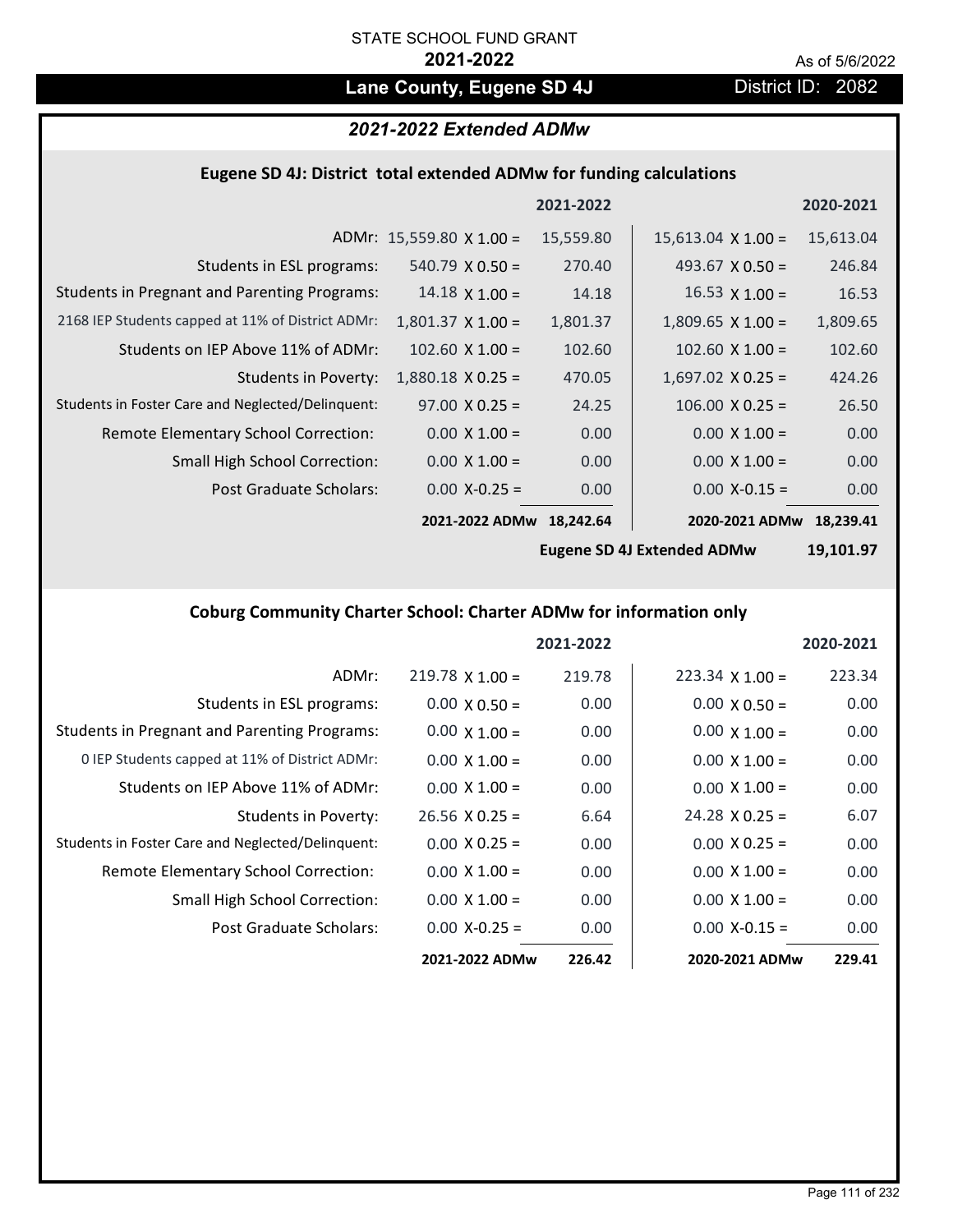## **Twin Rivers Charter School: Charter ADMw for information only**

|                                                     |                       | 2021-2022 |                       | 2020-2021 |
|-----------------------------------------------------|-----------------------|-----------|-----------------------|-----------|
| ADMr:                                               | 43.82 $\times$ 1.00 = | 43.82     | $30.60 \times 1.00 =$ | 30.60     |
| Students in ESL programs:                           | $0.00 \times 0.50 =$  | 0.00      | $0.00 \times 0.50 =$  | 0.00      |
| <b>Students in Pregnant and Parenting Programs:</b> | $0.00 \times 1.00 =$  | 0.00      | $0.00 \times 1.00 =$  | 0.00      |
| 0 IEP Students capped at 11% of District ADMr:      | $0.00 \times 1.00 =$  | 0.00      | $0.00 \times 1.00 =$  | 0.00      |
| Students on IEP Above 11% of ADMr:                  | $0.00 \times 1.00 =$  | 0.00      | $0.00 \times 1.00 =$  | 0.00      |
| Students in Poverty:                                | $5.30 \times 0.25 =$  | 1.33      | $3.33 \times 0.25 =$  | 0.83      |
| Students in Foster Care and Neglected/Delinguent:   | $0.00 \times 0.25 =$  | 0.00      | $0.00 \times 0.25 =$  | 0.00      |
| Remote Elementary School Correction:                | $0.00 \times 1.00 =$  | 0.00      | $0.00 \times 1.00 =$  | 0.00      |
| <b>Small High School Correction:</b>                | $0.00 \times 1.00 =$  | 0.00      | $0.00 \times 1.00 =$  | 0.00      |
| Post Graduate Scholars:                             | $0.00 X - 0.25 =$     | 0.00      | $0.00 X - 0.15 =$     | 0.00      |
|                                                     | 2021-2022 ADMw        | 45.15     | 2020-2021 ADMw        | 31.43     |

# **Village School: Charter ADMw for information only**

|                                                     |                       | 2021-2022 |                       | 2020-2021 |
|-----------------------------------------------------|-----------------------|-----------|-----------------------|-----------|
| ADMr:                                               | $223.86$ X 1.00 =     | 223.86    | $224.92$ X 1.00 =     | 224.92    |
| Students in ESL programs:                           | $1.00 \times 0.50 =$  | 0.50      | $1.00 \times 0.50 =$  | 0.50      |
| <b>Students in Pregnant and Parenting Programs:</b> | $0.00 \times 1.00 =$  | 0.00      | $0.00 \times 1.00 =$  | 0.00      |
| 0 IEP Students capped at 11% of District ADMr:      | $0.00 \times 1.00 =$  | 0.00      | $0.00 \times 1.00 =$  | 0.00      |
| Students on IEP Above 11% of ADMr:                  | $0.00 \times 1.00 =$  | 0.00      | $0.00 \times 1.00 =$  | 0.00      |
| <b>Students in Poverty:</b>                         | $27.05 \times 0.25 =$ | 6.76      | $24.45 \times 0.25 =$ | 6.11      |
| Students in Foster Care and Neglected/Delinquent:   | $0.00 \times 0.25 =$  | 0.00      | $0.00 \times 0.25 =$  | 0.00      |
| Remote Elementary School Correction:                | $0.00 \times 1.00 =$  | 0.00      | $0.00 \times 1.00 =$  | 0.00      |
| <b>Small High School Correction:</b>                | $0.00 \times 1.00 =$  | 0.00      | $0.00 \times 1.00 =$  | 0.00      |
| Post Graduate Scholars:                             | $0.00 X - 0.25 =$     | 0.00      | $0.00 X - 0.15 =$     | 0.00      |
|                                                     | 2021-2022 ADMw        | 231.12    | 2020-2021 ADMw        | 231.53    |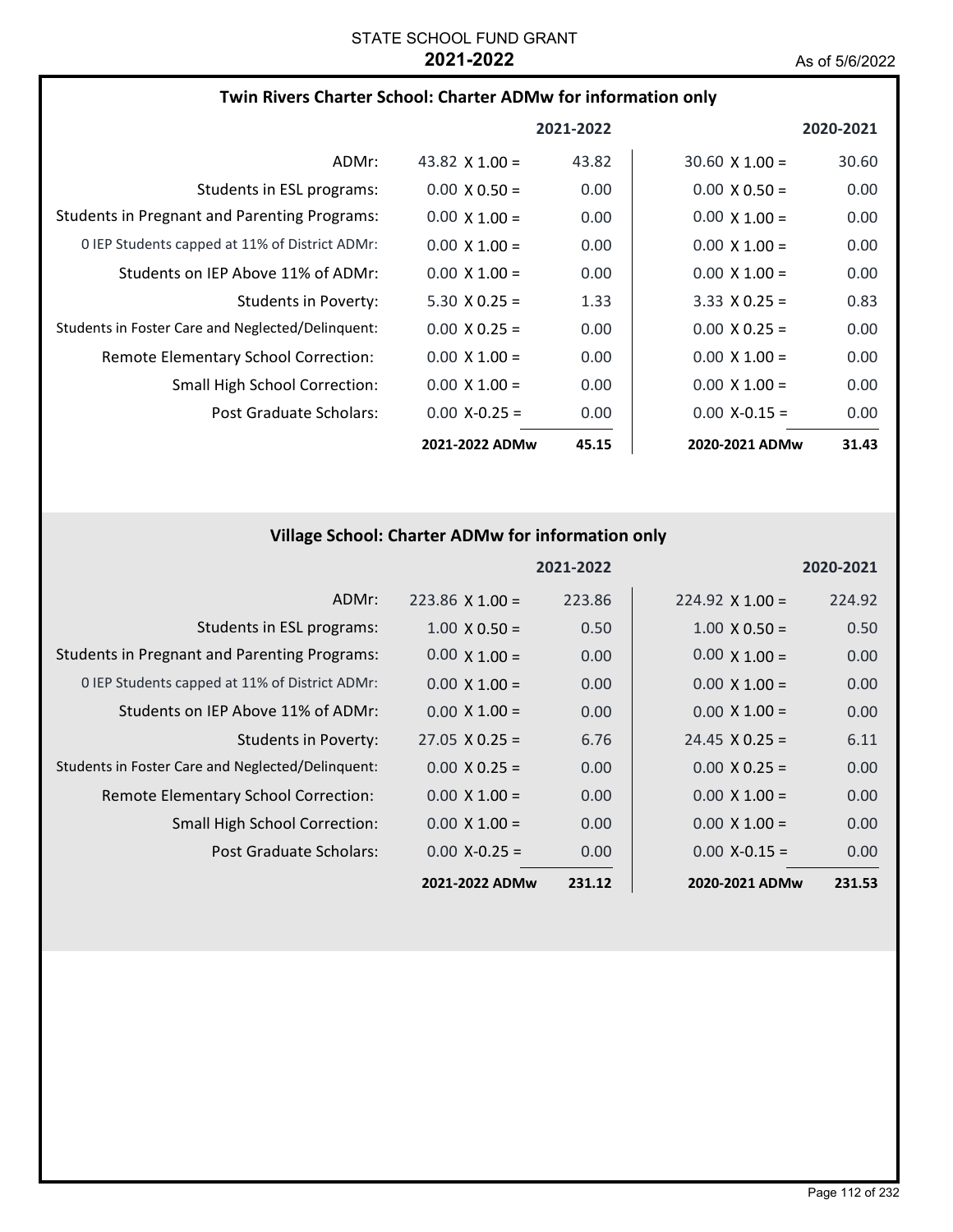### **Ridgeline Montessori: Charter ADMw for information only**

|                                                     |                        | 2021-2022 |                        | 2020-2021         |
|-----------------------------------------------------|------------------------|-----------|------------------------|-------------------|
| ADMr:                                               | $232.36 \times 1.00 =$ | 232.36    | $241.49 \times 1.00 =$ | 241.49            |
| Students in ESL programs:                           | $3.03 \times 0.50 =$   | 1.52      | $2.00 \times 0.50 =$   | 1.00              |
| <b>Students in Pregnant and Parenting Programs:</b> | $0.00 \times 1.00 =$   | 0.00      | $0.00 \times 1.00 =$   | 0.00              |
| 0 IEP Students capped at 11% of District ADMr:      | $0.00 \times 1.00 =$   | 0.00      | $0.00 \times 1.00 =$   | 0.00              |
| Students on IEP Above 11% of ADMr:                  | $0.00 \times 1.00 =$   | 0.00      | $0.00 \times 1.00 =$   | 0.00              |
| <b>Students in Poverty:</b>                         | $28.08 \times 0.25 =$  | 7.02      | $26.25 \times 0.25 =$  | 6.56              |
| Students in Foster Care and Neglected/Delinquent:   | $0.00 \times 0.25 =$   | 0.00      | $0.00 \times 0.25 =$   | 0.00              |
| Remote Elementary School Correction:                | $0.00 \times 1.00 =$   | 0.00      | $0.00 \times 1.00 =$   | 0.00              |
| <b>Small High School Correction:</b>                | $0.00 \times 1.00 =$   | 0.00      | $0.00 \times 1.00 =$   | 0.00              |
| Post Graduate Scholars:                             | $0.00 X - 0.25 =$      | 0.00      | $0.00 X - 0.15 =$      | 0.00 <sub>1</sub> |
|                                                     | 2021-2022 ADMw         | 240.90    | 2020-2021 ADMw         | 249.05            |

# **Network Charter School: Charter ADMw for information only**

|                                                     |                       | 2021-2022 |                        | 2020-2021 |
|-----------------------------------------------------|-----------------------|-----------|------------------------|-----------|
| ADMr:                                               | $96.50 \times 1.00 =$ | 96.50     | $117.93 \times 1.00 =$ | 117.93    |
| Students in ESL programs:                           | $0.00 \times 0.50 =$  | 0.00      | $0.00 \times 0.50 =$   | 0.00      |
| <b>Students in Pregnant and Parenting Programs:</b> | $0.00 \times 1.00 =$  | 0.00      | $0.00 \times 1.00 =$   | 0.00      |
| 0 IEP Students capped at 11% of District ADMr:      | $0.00 \times 1.00 =$  | 0.00      | $0.00 \times 1.00 =$   | 0.00      |
| Students on IEP Above 11% of ADMr:                  | $0.00 \times 1.00 =$  | 0.00      | $0.00 \times 1.00 =$   | 0.00      |
| <b>Students in Poverty:</b>                         | $11.66 \times 0.25 =$ | 2.92      | $12.82 \times 0.25 =$  | 3.21      |
| Students in Foster Care and Neglected/Delinquent:   | $0.00 \times 0.25 =$  | 0.00      | $0.00 \times 0.25 =$   | 0.00      |
| Remote Elementary School Correction:                | $0.00 \times 1.00 =$  | 0.00      | $0.00 \times 1.00 =$   | 0.00      |
| <b>Small High School Correction:</b>                | $0.00 \times 1.00 =$  | 0.00      | $0.00 \times 1.00 =$   | 0.00      |
| Post Graduate Scholars:                             | $0.00 X - 0.25 =$     | 0.00      | $0.00 X - 0.15 =$      | 0.00      |
|                                                     | 2021-2022 ADMw        | 99.42     | 2020-2021 ADMw         | 121.14    |

**Eugene SD 4J Extended ADMw 19,101.97**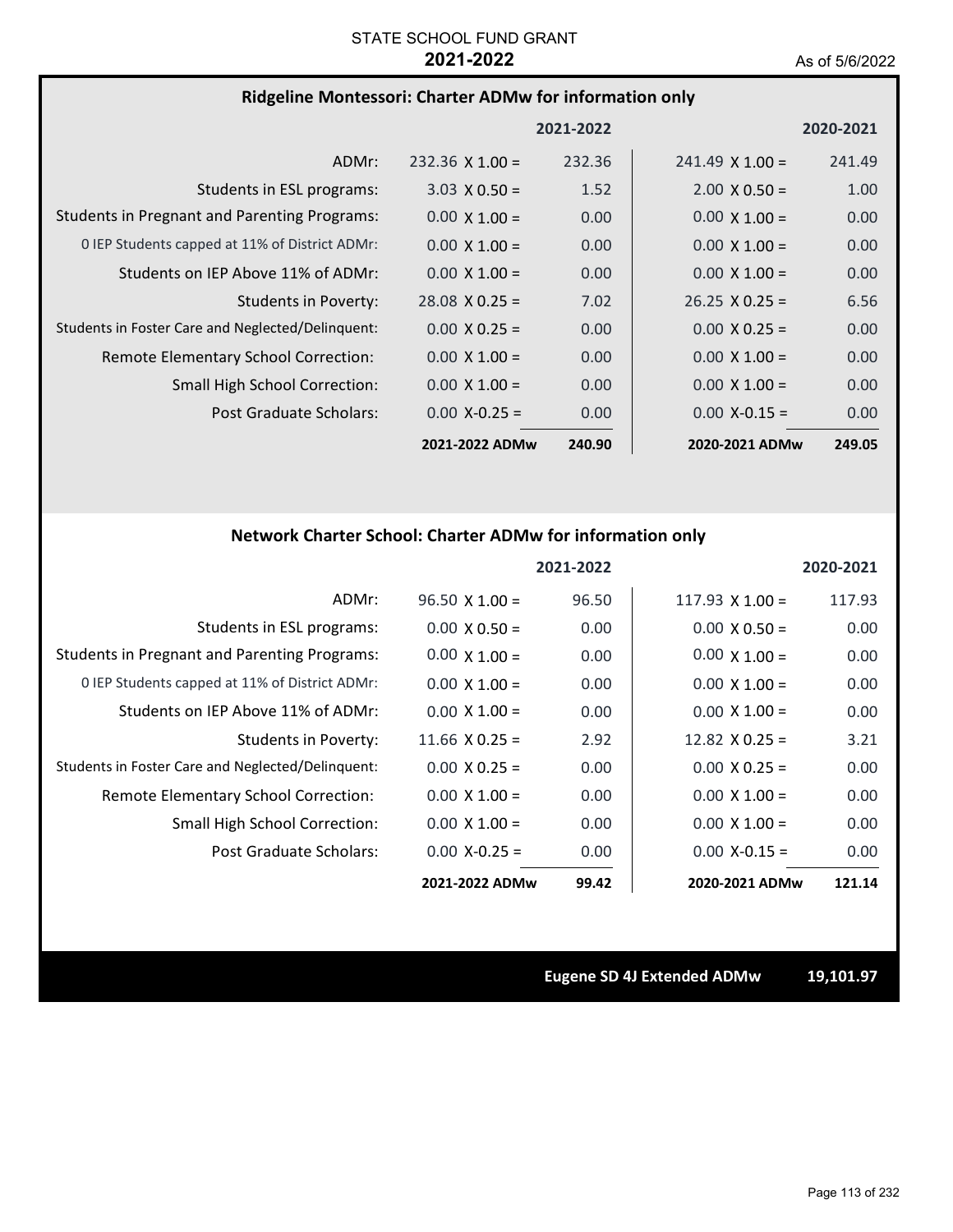# Lane County, Springfield SD 19 **District ID: 2083**

# *2021-2022 Extended ADMw*

### **Springfield SD 19: District total extended ADMw for funding calculations**

|                                                     |                          | 2021-2022 |                          | 2020-2021 |
|-----------------------------------------------------|--------------------------|-----------|--------------------------|-----------|
| ADMr:                                               | $9,524.15 \times 1.00 =$ | 9,524.15  | $9,466.04 \times 1.00 =$ | 9,466.04  |
| Students in ESL programs:                           | $617.33 \times 0.50 =$   | 308.67    | $623.67 \times 0.50 =$   | 311.84    |
| <b>Students in Pregnant and Parenting Programs:</b> | 4.84 $\times$ 1.00 =     | 4.84      | $6.24 \times 1.00 =$     | 6.24      |
| 1634 IEP Students capped at 11% of District ADMr:   | $1,070.48 \times 1.00 =$ | 1,070.48  | $1,065.96 \times 1.00 =$ | 1,065.96  |
| Students on IEP Above 11% of ADMr:                  | $282.10 \times 1.00 =$   | 282.10    | $282.10 \times 1.00 =$   | 282.10    |
| Students in Poverty:                                | $1,410.90 \times 0.25 =$ | 352.73    | $1,282.20 \times 0.25 =$ | 320.55    |
| Students in Foster Care and Neglected/Delinquent:   | $96.00 \times 0.25 =$    | 24.00     | $97.00 \times 0.25 =$    | 24.25     |
| Remote Elementary School Correction:                | $0.00 \times 1.00 =$     | 0.00      | $0.00 \times 1.00 =$     | 0.00      |
| <b>Small High School Correction:</b>                | $0.00 \times 1.00 =$     | 0.00      | $0.00 \times 1.00 =$     | 0.00      |
| Post Graduate Scholars:                             | $0.00$ X-0.25 =          | 0.00      | $0.00$ X-0.15 =          | 0.00      |
|                                                     | 2021-2022 ADMw           | 11,566.96 | 2020-2021 ADMw           | 11,476.97 |

**Springfield SD 19 Extended ADMw**

**11,785.71**

# **Willamette Leadership Academy: Charter ADMw for information only**

|                                                     |                        | 2021-2022 |                       | 2020-2021 |
|-----------------------------------------------------|------------------------|-----------|-----------------------|-----------|
| ADMr:                                               | $207.45 \times 1.00 =$ | 207.45    | $224.48$ X 1.00 =     | 224.48    |
| Students in ESL programs:                           | 7.24 $\times$ 0.50 =   | 3.62      | 7.84 $\times$ 0.50 =  | 3.92      |
| <b>Students in Pregnant and Parenting Programs:</b> | $0.00 \times 1.00 =$   | 0.00      | $0.00 \times 1.00 =$  | 0.00      |
| 0 IEP Students capped at 11% of District ADMr:      | $0.00 \times 1.00 =$   | 0.00      | $0.00 \times 1.00 =$  | 0.00      |
| Students on IEP Above 11% of ADMr:                  | $0.00 \times 1.00 =$   | 0.00      | $0.00 \times 1.00 =$  | 0.00      |
| Students in Poverty:                                | $30.73 \times 0.25 =$  | 7.68      | $30.41 \times 0.25 =$ | 7.60      |
| Students in Foster Care and Neglected/Delinquent:   | $0.00 \times 0.25 =$   | 0.00      | $0.00 \times 0.25 =$  | 0.00      |
| Remote Elementary School Correction:                | $0.00 \times 1.00 =$   | 0.00      | $0.00 \times 1.00 =$  | 0.00      |
| <b>Small High School Correction:</b>                | $0.00 \times 1.00 =$   | 0.00      | $0.00 \times 1.00 =$  | 0.00      |
| Post Graduate Scholars:                             | $0.00 X - 0.25 =$      | 0.00      | $0.00 X - 0.15 =$     | 0.00      |
|                                                     | 2021-2022 ADMw         | 218.75    | 2020-2021 ADMw        | 236.00    |

**Springfield SD 19 Extended ADMw 11,785.71**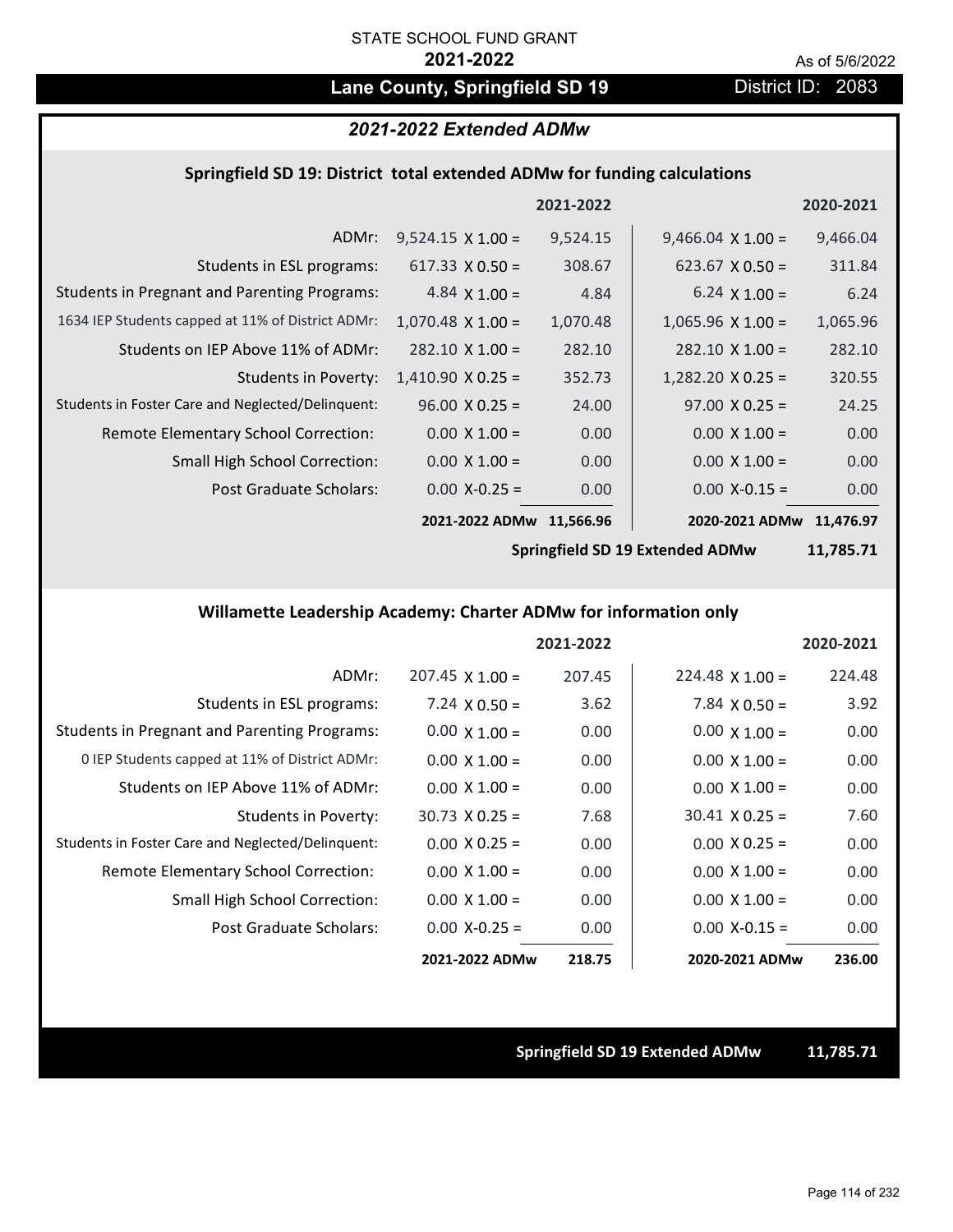# Lane County, Fern Ridge SD 28J **District ID: 2084**

### *2021-2022 Extended ADMw*

### **Fern Ridge SD 28J: District total extended ADMw for funding calculations**

|                                                     |                          | 2021-2022 |                          | 2020-2021 |
|-----------------------------------------------------|--------------------------|-----------|--------------------------|-----------|
| ADMr:                                               | $1,315.48 \times 1.00 =$ | 1,315.48  | $1,340.01 \times 1.00 =$ | 1,340.01  |
| Students in ESL programs:                           | $10.78 \times 0.50 =$    | 5.39      | $13.71 \times 0.50 =$    | 6.86      |
| <b>Students in Pregnant and Parenting Programs:</b> | $0.00 \times 1.00 =$     | 0.00      | $0.00 \times 1.00 =$     | 0.00      |
| 234 IEP Students capped at 11% of District ADMr:    | $150.34 \times 1.00 =$   | 150.34    | $154.67 \times 1.00 =$   | 154.67    |
| Students on IEP Above 11% of ADMr:                  | $50.20 \times 1.00 =$    | 50.20     | $50.20 \times 1.00 =$    | 50.20     |
| Students in Poverty:                                | $164.61$ X 0.25 =        | 41.15     | $148.97 \times 0.25 =$   | 37.24     |
| Students in Foster Care and Neglected/Delinquent:   | $12.00 \times 0.25 =$    | 3.00      | $26.00 \times 0.25 =$    | 6.50      |
| Remote Elementary School Correction:                | $0.00 \times 1.00 =$     | 0.00      | $0.00 \times 1.00 =$     | 0.00      |
| <b>Small High School Correction:</b>                | $0.00 \times 1.00 =$     | 0.00      | $0.00 \times 1.00 =$     | 0.00      |
| Post Graduate Scholars:                             | $0.00$ X-0.25 =          | 0.00      | $0.00$ X-0.15 =          | 0.00      |
|                                                     | 2021-2022 ADMw           | 1,565.56  | 2020-2021 ADMw           | 1,595.48  |

**Fern Ridge SD 28J Extended ADMw**

**1,649.83**

## **West Lane Charter School: Charter ADMw for information only**

|                                                     |                       | 2021-2022 |                       | 2020-2021 |
|-----------------------------------------------------|-----------------------|-----------|-----------------------|-----------|
| ADMr:                                               | $51.23 \times 1.00 =$ | 51.23     | $66.12 \times 1.00 =$ | 66.12     |
| Students in ESL programs:                           | $0.00 \times 0.50 =$  | 0.00      | $0.00 \times 0.50 =$  | 0.00      |
| <b>Students in Pregnant and Parenting Programs:</b> | $0.00 \times 1.00 =$  | 0.00      | $0.00 \times 1.00 =$  | 0.00      |
| 0 IEP Students capped at 11% of District ADMr:      | $0.00 \times 1.00 =$  | 0.00      | $0.00 \times 1.00 =$  | 0.00      |
| Students on IEP Above 11% of ADMr:                  | $0.00 \times 1.00 =$  | 0.00      | $0.00 \times 1.00 =$  | 0.00      |
| Students in Poverty:                                | $6.41 \times 0.25 =$  | 1.60      | $7.35 \times 0.25 =$  | 1.84      |
| Students in Foster Care and Neglected/Delinquent:   | $0.00 \times 0.25 =$  | 0.00      | $0.00 \times 0.25 =$  | 0.00      |
| Remote Elementary School Correction:                | $0.00 \times 1.00 =$  | 0.00      | $0.00 \times 1.00 =$  | 0.00      |
| <b>Small High School Correction:</b>                | $0.00 \times 1.00 =$  | 0.00      | $0.00 \times 1.00 =$  | 0.00      |
| Post Graduate Scholars:                             | $0.00$ X-0.25 =       | 0.00      | $0.00 X - 0.15 =$     | 0.00      |
|                                                     | 2021-2022 ADMw        | 52.83     | 2020-2021 ADMw        | 67.96     |

**Fern Ridge SD 28J Extended ADMw 1,649.83**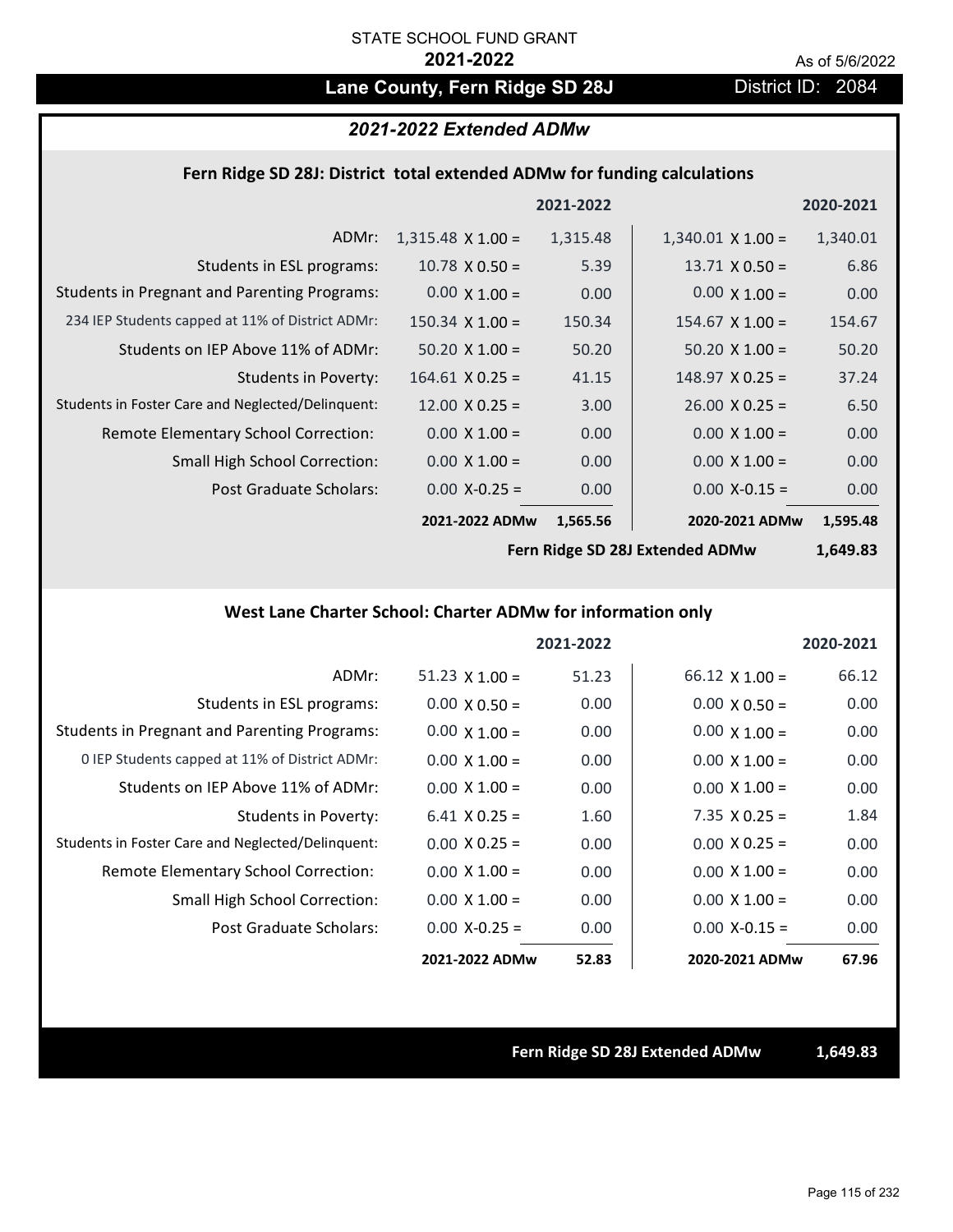# Lane County, Mapleton SD 32 District ID: 2085

# *2021-2022 Extended ADMw*

## **Mapleton SD 32: District total extended ADMw for funding calculations**

|                                                     |                        | 2021-2022 |                                     | 2020-2021 |
|-----------------------------------------------------|------------------------|-----------|-------------------------------------|-----------|
| ADMr:                                               | $134.19 \times 1.00 =$ | 134.19    | 134.45 $\times$ 1.00 =              | 134.45    |
| Students in ESL programs:                           | $0.00 \times 0.50 =$   | 0.00      | $0.00 \times 0.50 =$                | 0.00      |
| <b>Students in Pregnant and Parenting Programs:</b> | $0.00 \times 1.00 =$   | 0.00      | $0.00 \times 1.00 =$                | 0.00      |
| 18 IEP Students capped at 11% of District ADMr:     | $14.76 \times 1.00 =$  | 14.76     | $14.79 \times 1.00 =$               | 14.79     |
| Students on IEP Above 11% of ADMr:                  | $5.00 \times 1.00 =$   | 5.00      | $5.00 X 1.00 =$                     | 5.00      |
| <b>Students in Poverty:</b>                         | $32.83 \times 0.25 =$  | 8.21      | $18.59$ X 0.25 =                    | 4.65      |
| Students in Foster Care and Neglected/Delinquent:   | $2.00 \times 0.25 =$   | 0.50      | $2.00 X 0.25 =$                     | 0.50      |
| Remote Elementary School Correction:                | 65.05 $X$ 1.00 =       | 65.05     | 65.05 $X$ 1.00 =                    | 65.05     |
| <b>Small High School Correction:</b>                | $50.46$ X $1.00 =$     | 50.46     | $50.46$ X $1.00 =$                  | 50.46     |
| Post Graduate Scholars:                             | $0.00$ X-0.25 =        | 0.00      | $0.00$ X-0.15 =                     | 0.00      |
|                                                     | 2021-2022 ADMw         | 278.17    | 2020-2021 ADMw                      | 274.90    |
|                                                     |                        |           | <b>Mapleton SD 32 Extended ADMw</b> | 278.17    |
|                                                     |                        |           |                                     |           |
|                                                     |                        |           | <b>Mapleton SD 32 Extended ADMw</b> | 278.17    |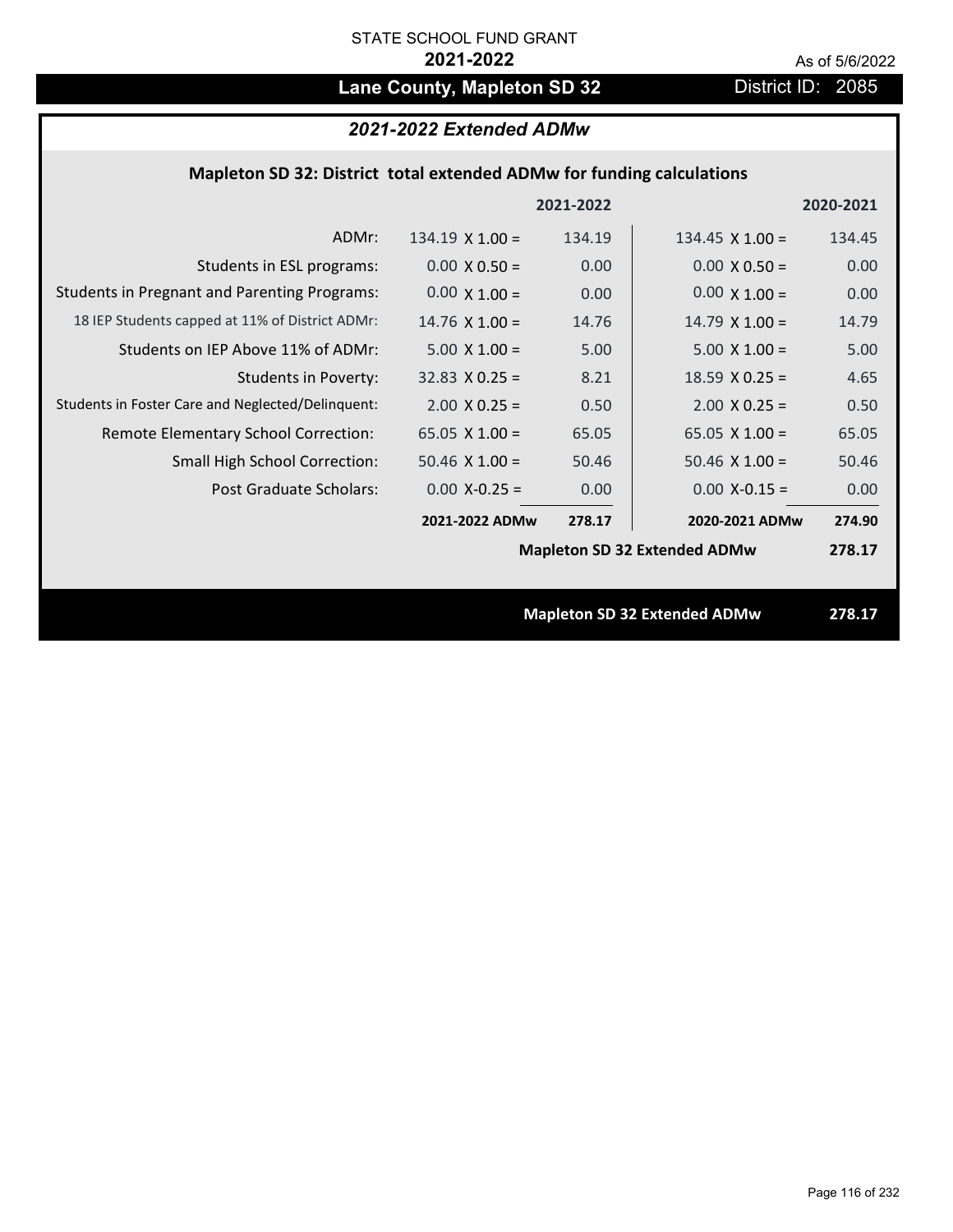# Lane County, Creswell SD 40 District ID: 2086

# *2021-2022 Extended ADMw*

## **Creswell SD 40: District total extended ADMw for funding calculations**

|                                                     |                          | 2021-2022 |                                     | 2020-2021 |
|-----------------------------------------------------|--------------------------|-----------|-------------------------------------|-----------|
| ADMr:                                               | $1,127.01 \times 1.00 =$ | 1,127.01  | $1,148.21 \times 1.00 =$            | 1,148.21  |
| Students in ESL programs:                           | $30.66 \times 0.50 =$    | 15.33     | $39.31 \times 0.50 =$               | 19.66     |
| <b>Students in Pregnant and Parenting Programs:</b> | $0.00 \times 1.00 =$     | 0.00      | $0.00 \times 1.00 =$                | 0.00      |
| 164 IEP Students capped at 11% of District ADMr:    | $123.97 \times 1.00 =$   | 123.97    | $126.30 \times 1.00 =$              | 126.30    |
| Students on IEP Above 11% of ADMr:                  | $36.30 \times 1.00 =$    | 36.30     | $36.30 \times 1.00 =$               | 36.30     |
| <b>Students in Poverty:</b>                         | $143.31$ X 0.25 =        | 35.83     | $127.74$ X 0.25 =                   | 31.94     |
| Students in Foster Care and Neglected/Delinquent:   | $9.00 \times 0.25 =$     | 2.25      | $7.00 \times 0.25 =$                | 1.75      |
| Remote Elementary School Correction:                | $0.00 \times 1.00 =$     | 0.00      | $0.00 \times 1.00 =$                | 0.00      |
| <b>Small High School Correction:</b>                | $0.00 \times 1.00 =$     | 0.00      | $0.00 \times 1.00 =$                | 0.00      |
| Post Graduate Scholars:                             | $0.00$ X-0.25 =          | 0.00      | $0.00$ X-0.15 =                     | 0.00      |
|                                                     | 2021-2022 ADMw           | 1,340.69  | 2020-2021 ADMw                      | 1,364.15  |
|                                                     |                          |           | <b>Creswell SD 40 Extended ADMw</b> | 1,364.15  |
|                                                     |                          |           |                                     |           |
|                                                     |                          |           | <b>Creswell SD 40 Extended ADMw</b> | 1,364.15  |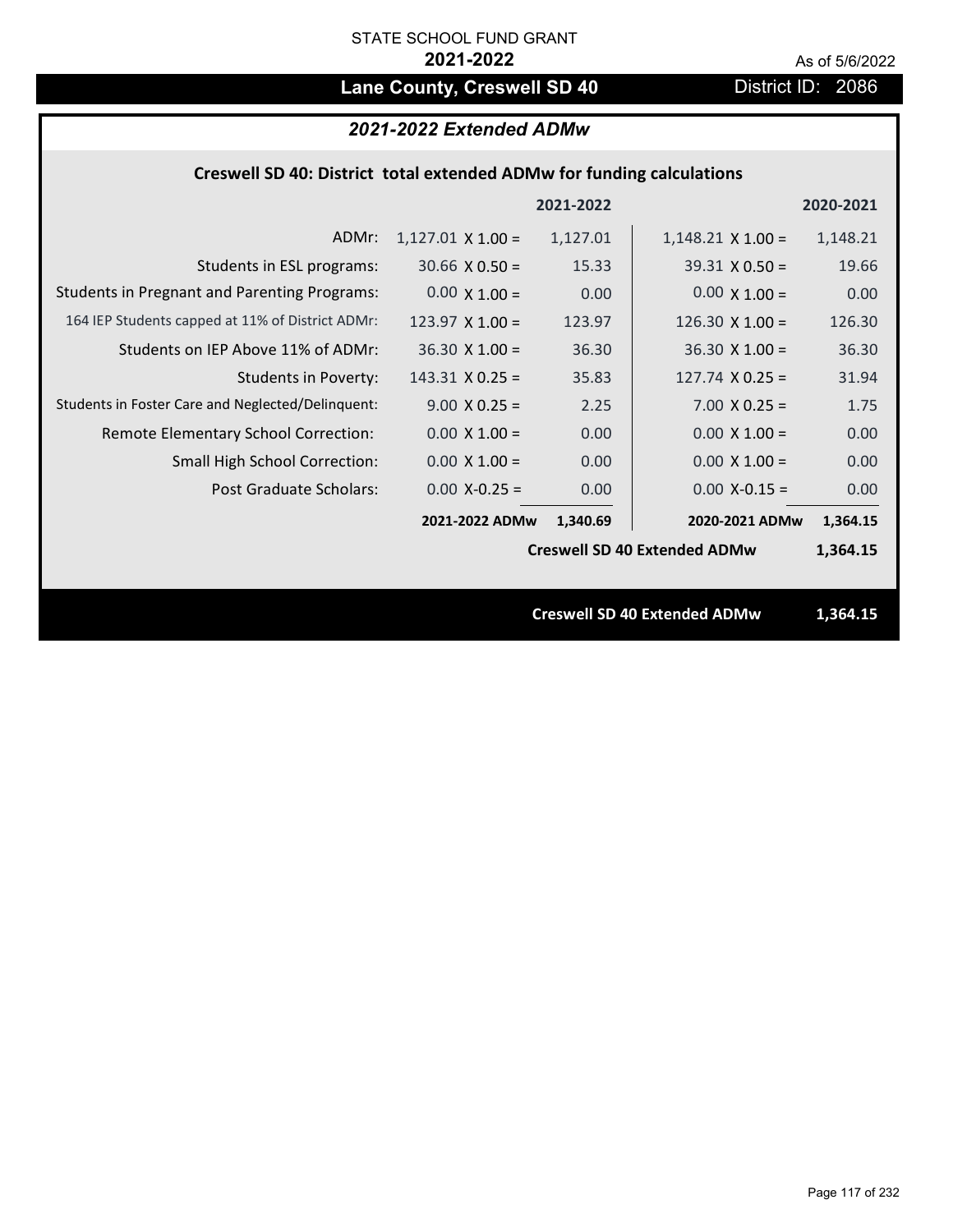# Lane County, South Lane SD 45J3 District ID: 2087

# *2021-2022 Extended ADMw*

## **South Lane SD 45J3: District total extended ADMw for funding calculations**

|                                                     |                          | 2021-2022 |                          | 2020-2021 |
|-----------------------------------------------------|--------------------------|-----------|--------------------------|-----------|
| ADMr:                                               | $2,384.96 \times 1.00 =$ | 2,384.96  | $2,345.08 \times 1.00 =$ | 2,345.08  |
| Students in ESL programs:                           | 110.96 $X$ 0.50 =        | 55.48     | $107.47 \times 0.50 =$   | 53.74     |
| <b>Students in Pregnant and Parenting Programs:</b> | $1.33 \times 1.00 =$     | 1.33      | 4.88 $\times$ 1.00 =     | 4.88      |
| 491 IEP Students capped at 11% of District ADMr:    | $305.50 \times 1.00 =$   | 305.50    | $296.61$ X 1.00 =        | 296.61    |
| Students on IEP Above 11% of ADMr:                  | $105.20 \times 1.00 =$   | 105.20    | $105.20 \times 1.00 =$   | 105.20    |
| Students in Poverty:                                | $346.32 \times 0.25 =$   | 86.58     | $316.13 \times 0.25 =$   | 79.03     |
| Students in Foster Care and Neglected/Delinquent:   | $19.00 \times 0.25 =$    | 4.75      | $27.00 \times 0.25 =$    | 6.75      |
| Remote Elementary School Correction:                | $67.61 \times 1.00 =$    | 67.61     | $67.61 \times 1.00 =$    | 67.61     |
| <b>Small High School Correction:</b>                | $0.00 \times 1.00 =$     | 0.00      | $0.00 \times 1.00 =$     | 0.00      |
| Post Graduate Scholars:                             | $0.00$ X-0.25 =          | 0.00      | $0.00$ X-0.15 =          | 0.00      |
|                                                     | 2021-2022 ADMw           | 3,011.41  | 2020-2021 ADMw           | 2,958.89  |

**South Lane SD 45J3 Extended ADMw**

**3,417.93**

# **Childs Way Charter School: Charter ADMw for information only**

|                                                     |                       | 2021-2022 |                       | 2020-2021 |
|-----------------------------------------------------|-----------------------|-----------|-----------------------|-----------|
| ADMr:                                               | $62.31 \times 1.00 =$ | 62.31     | $56.69 \times 1.00 =$ | 56.69     |
| Students in ESL programs:                           | $0.00 \times 0.50 =$  | 0.00      | $0.00 \times 0.50 =$  | 0.00      |
| <b>Students in Pregnant and Parenting Programs:</b> | $0.00 \times 1.00 =$  | 0.00      | $0.00 \times 1.00 =$  | 0.00      |
| 0 IEP Students capped at 11% of District ADMr:      | $0.00 \times 1.00 =$  | 0.00      | $0.00 \times 1.00 =$  | 0.00      |
| Students on IEP Above 11% of ADMr:                  | $0.00 \times 1.00 =$  | 0.00      | $0.00 \times 1.00 =$  | 0.00      |
| Students in Poverty:                                | $9.05 \times 0.25 =$  | 2.26      | $7.64$ X 0.25 =       | 1.91      |
| Students in Foster Care and Neglected/Delinquent:   | $0.00 \times 0.25 =$  | 0.00      | $0.00 \times 0.25 =$  | 0.00      |
| Remote Elementary School Correction:                | $0.00 \times 1.00 =$  | 0.00      | $0.00 \times 1.00 =$  | 0.00      |
| <b>Small High School Correction:</b>                | $0.00 \times 1.00 =$  | 0.00      | $0.00 \times 1.00 =$  | 0.00      |
| Post Graduate Scholars:                             | $0.00 X - 0.25 =$     | 0.00      | $0.00 X-0.15 =$       | 0.00      |
|                                                     | 2021-2022 ADMw        | 64.57     | 2020-2021 ADMw        | 58.60     |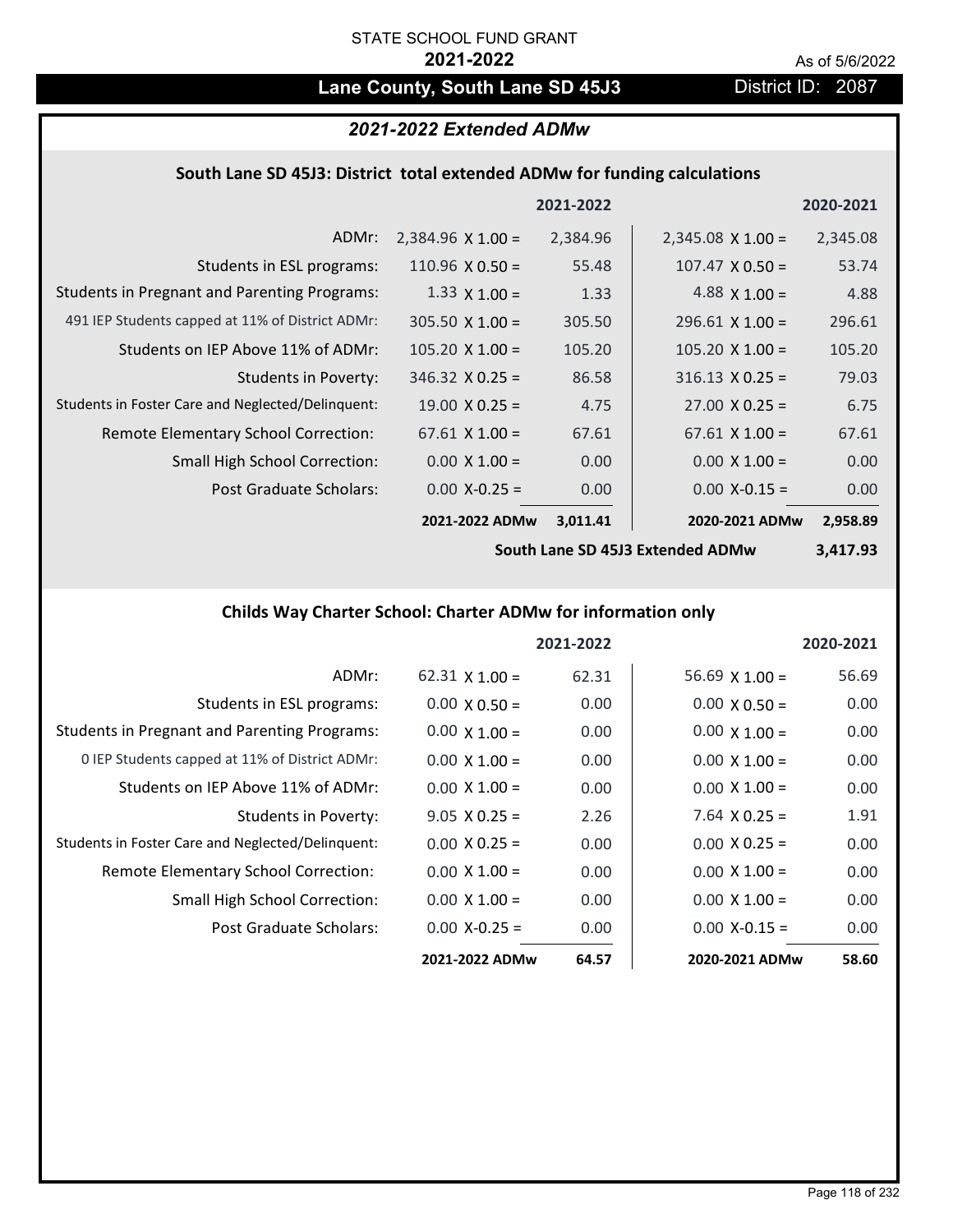# **Academy for Character Education: Charter ADMw for information only**

|                                                     |                        | 2021-2022         |                        | 2020-2021 |
|-----------------------------------------------------|------------------------|-------------------|------------------------|-----------|
| ADMr:                                               | $329.97 \times 1.00 =$ | 329.97            | $294.65 \times 1.00 =$ | 294.65    |
| Students in ESL programs:                           | $0.00 \times 0.50 =$   | 0.00              | $0.00 \times 0.50 =$   | 0.00      |
| <b>Students in Pregnant and Parenting Programs:</b> | $0.00 \times 1.00 =$   | 0.00              | $0.00 \times 1.00 =$   | 0.00      |
| 0 IEP Students capped at 11% of District ADMr:      | $0.00 \times 1.00 =$   | 0.00              | $0.00 \times 1.00 =$   | 0.00      |
| Students on IEP Above 11% of ADMr:                  | $0.00 \times 1.00 =$   | 0.00              | $0.00 \times 1.00 =$   | 0.00      |
| Students in Poverty:                                | $47.91 \times 0.25 =$  | 11.98             | $39.72 \times 0.25 =$  | 9.93      |
| Students in Foster Care and Neglected/Delinquent:   | $0.00 \times 0.25 =$   | 0.00              | $0.00 \times 0.25 =$   | 0.00      |
| Remote Elementary School Correction:                | $0.00 \times 1.00 =$   | 0.00              | $0.00 \times 1.00 =$   | 0.00      |
| <b>Small High School Correction:</b>                | $0.00 \times 1.00 =$   | 0.00              | $0.00 \times 1.00 =$   | 0.00      |
| Post Graduate Scholars:                             | $0.00 X - 0.25 =$      | 0.00 <sub>1</sub> | $0.00$ X-0.15 =        | 0.00      |
|                                                     | 2021-2022 ADMw         | 341.95            | 2020-2021 ADMw         | 304.58    |

**South Lane SD 45J3 Extended ADMw 3,417.93**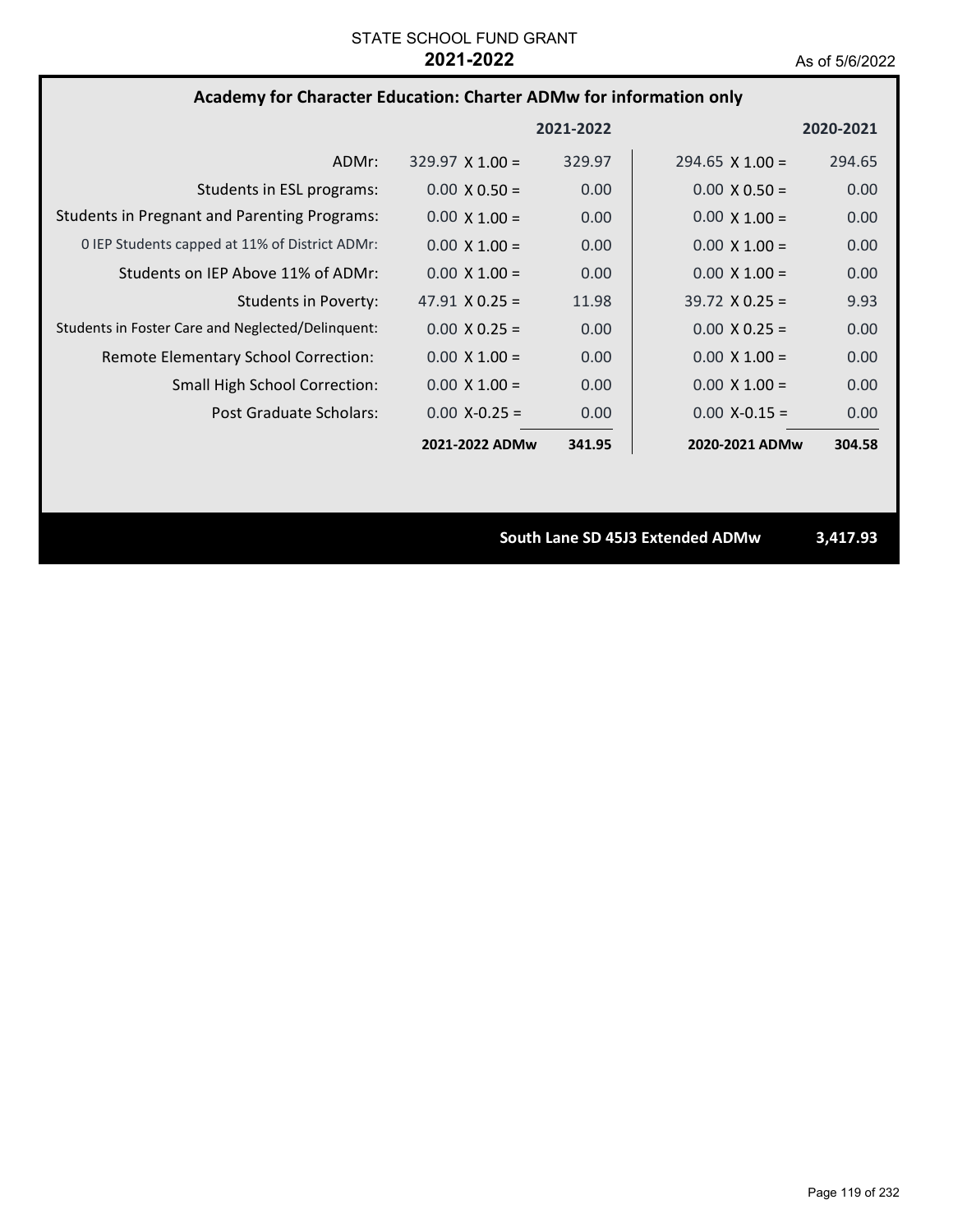# Lane County, Bethel SD 52 District ID: 2088

# *2021-2022 Extended ADMw*

## **Bethel SD 52: District total extended ADMw for funding calculations**

| 2021-2022<br>2020-2021                                                                                                   |
|--------------------------------------------------------------------------------------------------------------------------|
| ADMr:<br>$5,248.26 \times 1.00 =$<br>5,248.26<br>$5,245.28 \times 1.00 =$<br>5,245.28                                    |
| 141.31<br>132.06<br>Students in ESL programs:<br>$282.62 \times 0.50 =$<br>$264.11 \times 0.50 =$                        |
| <b>Students in Pregnant and Parenting Programs:</b><br>$3.30 \times 1.00 =$<br>3.30<br>$1.26 \times 1.00 =$<br>1.26      |
| 969 IEP Students capped at 11% of District ADMr:<br>$577.31 \times 1.00 =$<br>577.31<br>$576.98 \times 1.00 =$<br>576.98 |
| Students on IEP Above 11% of ADMr:<br>$211.00 \times 1.00 =$<br>$211.00$ X $1.00 =$<br>211.00<br>211.00                  |
| <b>Students in Poverty:</b><br>$798.19 \times 0.25 =$<br>$767.95 \times 0.25 =$<br>199.55<br>191.99                      |
| Students in Foster Care and Neglected/Delinquent:<br>$36.00 \times 0.25 =$<br>44.00 $X$ 0.25 =<br>9.00<br>11.00          |
| Remote Elementary School Correction:<br>$0.00 \times 1.00 =$<br>0.00<br>$0.00 \times 1.00 =$<br>0.00                     |
| $0.00 \times 1.00 =$<br><b>Small High School Correction:</b><br>$0.00 \times 1.00 =$<br>0.00<br>0.00                     |
| Post Graduate Scholars:<br>$0.00$ X-0.25 =<br>0.00<br>$0.00$ X-0.15 =<br>0.00                                            |
| 2021-2022 ADMw<br>2020-2021 ADMw<br>6,389.73<br>6,369.56                                                                 |
| <b>Bethel SD 52 Extended ADMw</b><br>6,389.73                                                                            |
|                                                                                                                          |
| <b>Bethel SD 52 Extended ADMw</b><br>6,389.73                                                                            |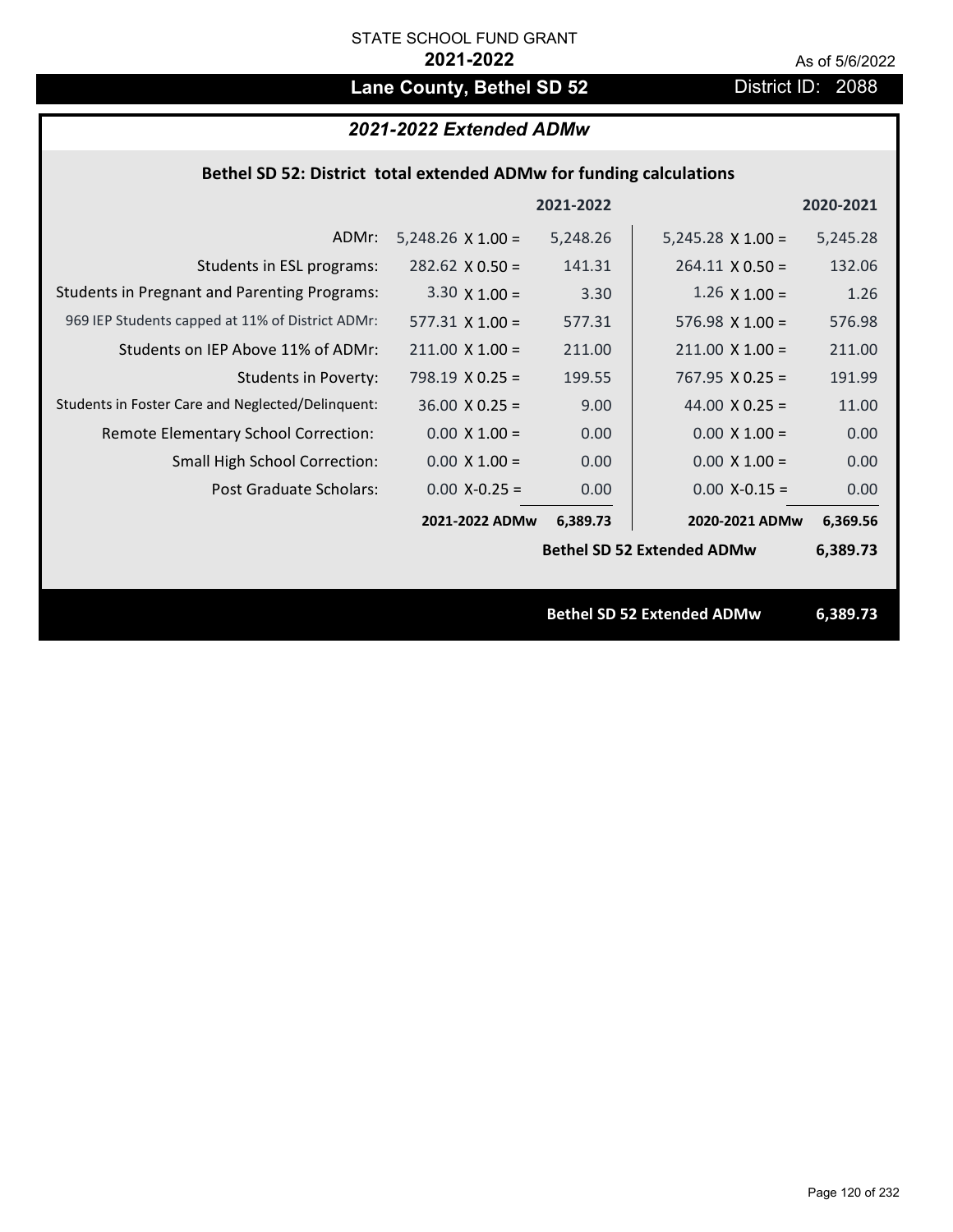# Lane County, Crow-Applegate-Lorane SD 66 District ID: 2089

|                                                                                    | 2021-2022 Extended ADMw                   |           |                                                  |           |
|------------------------------------------------------------------------------------|-------------------------------------------|-----------|--------------------------------------------------|-----------|
| Crow-Applegate-Lorane SD 66: District total extended ADMw for funding calculations |                                           |           |                                                  |           |
|                                                                                    |                                           | 2021-2022 |                                                  | 2020-2021 |
| ADMr:                                                                              | $251.25 \times 1.00 =$                    | 251.25    | $248.57 \times 1.00 =$                           | 248.57    |
| Students in ESL programs:                                                          | $2.00 \times 0.50 =$                      | 1.00      | $2.55 \times 0.50 =$                             | 1.28      |
| <b>Students in Pregnant and Parenting Programs:</b>                                | $0.00 \times 1.00 =$                      | 0.00      | $0.00 \times 1.00 =$                             | 0.00      |
| 35 IEP Students capped at 11% of District ADMr:                                    | $27.64 \times 1.00 =$                     | 27.64     | $27.34 \times 1.00 =$                            | 27.34     |
| Students on IEP Above 11% of ADMr:                                                 | $1.10 \times 1.00 =$                      | 1.10      | $1.10 \times 1.00 =$                             | 1.10      |
| <b>Students in Poverty:</b>                                                        | $21.46$ X 0.25 =                          | 5.37      | $17.17 \times 0.25 =$                            | 4.29      |
| Students in Foster Care and Neglected/Delinquent:                                  | $1.00 \times 0.25 =$                      | 0.25      | $2.00 \times 0.25 =$                             | 0.50      |
| Remote Elementary School Correction:                                               | 48.53 $X$ 1.00 =                          | 48.53     | 48.53 $X$ 1.00 =                                 | 48.53     |
| <b>Small High School Correction:</b>                                               | 64.00 $X$ 1.00 =                          | 64.00     | $64.00 \times 1.00 =$                            | 64.00     |
| Post Graduate Scholars:                                                            | $0.00$ X-0.25 =                           | 0.00      | $0.00$ X-0.15 =                                  | 0.00      |
|                                                                                    | 2021-2022 ADMw                            | 399.13    | 2020-2021 ADMw                                   | 395.61    |
|                                                                                    | Crow-Applegate-Lorane SD 66 Extended ADMw |           |                                                  | 399.13    |
|                                                                                    |                                           |           |                                                  |           |
|                                                                                    |                                           |           | <b>Crow-Applegate-Lorane SD 66 Extended ADMw</b> | 399.13    |
|                                                                                    |                                           |           |                                                  |           |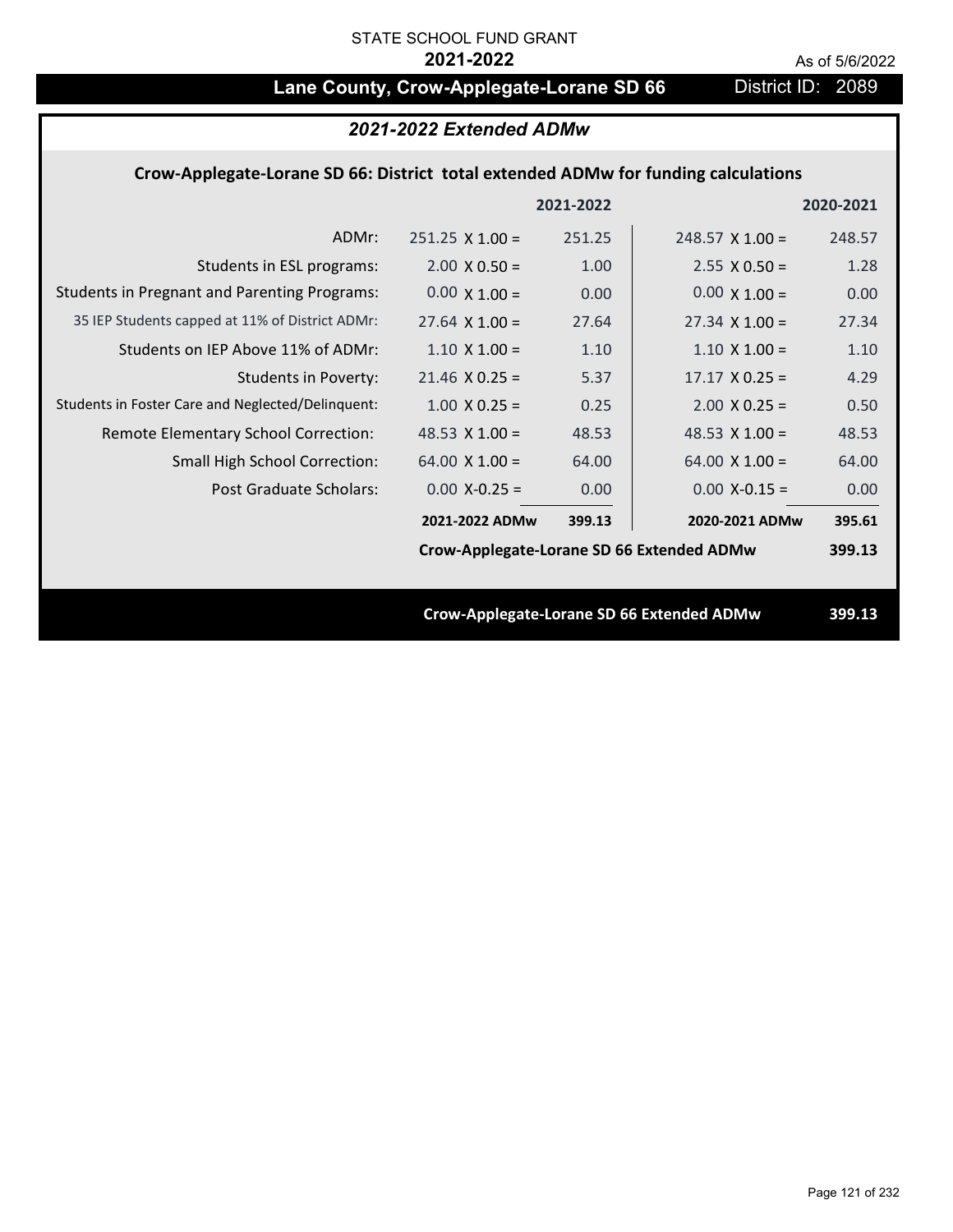# Lane County, McKenzie SD 68 **District ID: 2090**

## *2021-2022 Extended ADMw*

### **McKenzie SD 68: District total extended ADMw for funding calculations**

|                                                     |                      | 2021-2022 |                              | 2020-2021     |
|-----------------------------------------------------|----------------------|-----------|------------------------------|---------------|
| ADMr:                                               | $0.00 \times 1.00 =$ | 0.00      | $1.44 \times 1.00 =$         | 1.44          |
| Students in ESL programs:                           | $0.00 \times 0.50 =$ | 0.00      | $0.00 \times 0.50 =$         | 0.00          |
| <b>Students in Pregnant and Parenting Programs:</b> | $0.00 \times 1.00 =$ | 0.00      | $0.00 \times 1.00 =$         | 0.00          |
| 26 IEP Students capped at 11% of District ADMr:     | $18.65$ X $1.00 =$   | 18.65     | $20.92 \times 1.00 =$        | 20.92         |
| Students on IEP Above 11% of ADMr:                  | $8.40 \times 1.00 =$ | 8.40      | $8.40 \times 1.00 =$         | 8.40          |
| <b>Students in Poverty:</b>                         | $0.00 \times 0.25 =$ | 0.00      | $0.17 \times 0.25 =$         | 0.04          |
| Students in Foster Care and Neglected/Delinquent:   | $3.00 \times 0.25 =$ | 0.75      | $3.00 \times 0.25 =$         | 0.75          |
| Remote Elementary School Correction:                | $0.00 \times 1.00 =$ | 0.00      | $0.00 \times 1.00 =$         | 0.00          |
| <b>Small High School Correction:</b>                | $0.00 \times 1.00 =$ | 0.00      | $0.00 \times 1.00 =$         | 0.00          |
| Post Graduate Scholars:                             | $0.00$ X-0.25 =      | 0.00      | $0.00$ X-0.15 =              | 0.00          |
|                                                     | 2021-2022 ADMw       | 27.80     | 2020-2021 ADMw               | 31.56         |
|                                                     |                      |           | McKonzie CD CO Extended ADMu | <b>SAC OT</b> |

**McKenzie SD 68 Extended ADMw**

**346.82**

# **McKenzie River Community School: Charter ADMw for information only**

|                                                     |                        | 2021-2022 |                        | 2020-2021 |
|-----------------------------------------------------|------------------------|-----------|------------------------|-----------|
| ADMr:                                               | $169.56 \times 1.00 =$ | 169.56    | $188.78 \times 1.00 =$ | 188.78    |
| Students in ESL programs:                           | $0.00 \times 0.50 =$   | 0.00      | $0.00 \times 0.50 =$   | 0.00      |
| <b>Students in Pregnant and Parenting Programs:</b> | $0.00 \times 1.00 =$   | 0.00      | $0.00 \times 1.00 =$   | 0.00      |
| 0 IEP Students capped at 11% of District ADMr:      | $0.00 \times 1.00 =$   | 0.00      | $0.00 \times 1.00 =$   | 0.00      |
| Students on IEP Above 11% of ADMr:                  | $0.00 \times 1.00 =$   | 0.00      | $0.00 \times 1.00 =$   | 0.00      |
| Students in Poverty:                                | $27.75 \times 0.25 =$  | 6.94      | $23.43 \times 0.25 =$  | 5.86      |
| Students in Foster Care and Neglected/Delinquent:   | $0.00 \times 0.25 =$   | 0.00      | $0.00 \times 0.25 =$   | 0.00      |
| Remote Elementary School Correction:                | $70.17 \times 1.00 =$  | 70.17     | $70.17 \times 1.00 =$  | 70.17     |
| <b>Small High School Correction:</b>                | $50.46 \times 1.00 =$  | 50.46     | $50.46 \times 1.00 =$  | 50.46     |
| Post Graduate Scholars:                             | $0.00$ X-0.25 =        | 0.00      | $0.00 X - 0.15 =$      | 0.00      |
|                                                     | 2021-2022 ADMw         | 297.13    | 2020-2021 ADMw         | 315.27    |

**McKenzie SD 68 Extended ADMw 346.82**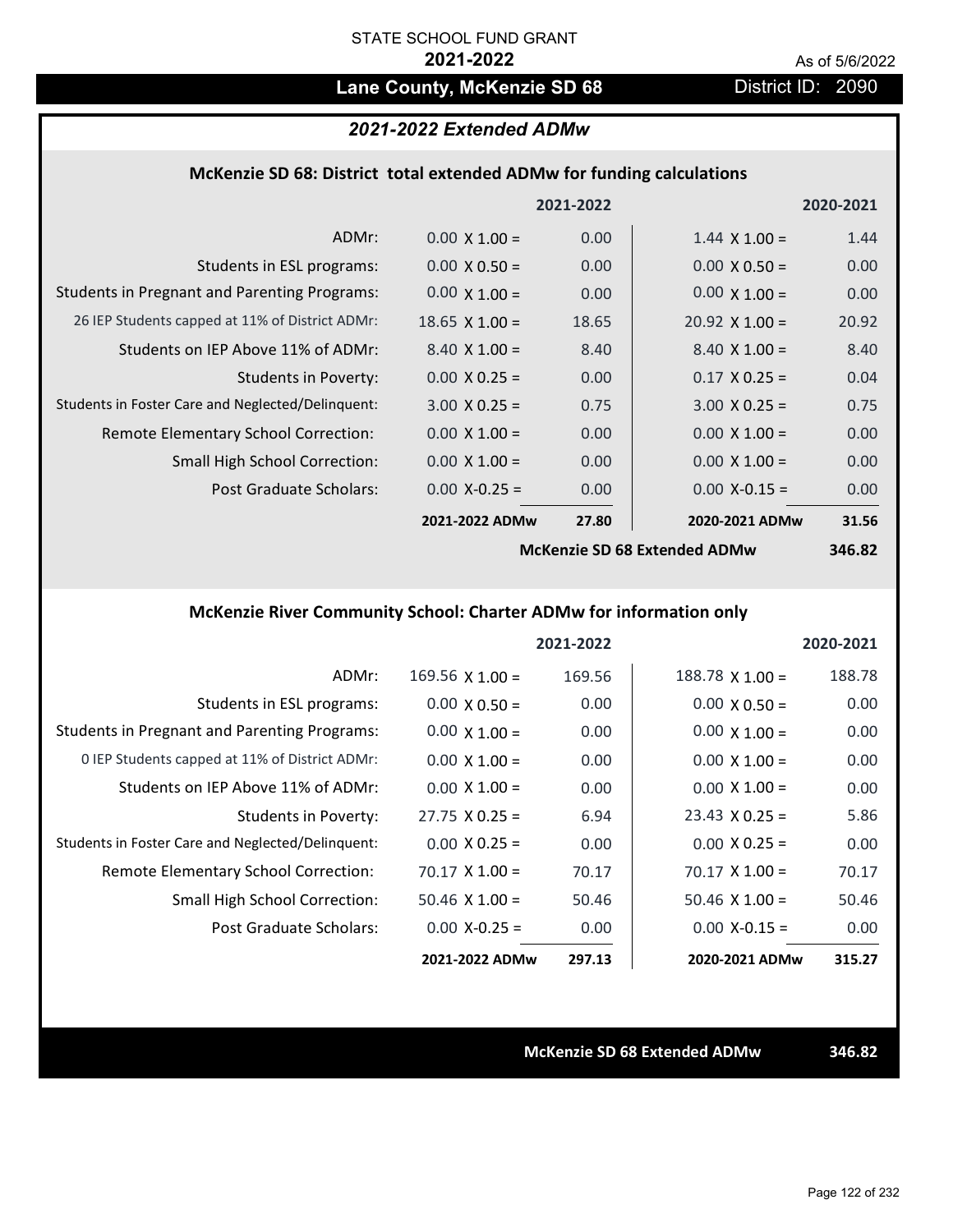# Lane County, Junction City SD 69 District ID: 2091

# *2021-2022 Extended ADMw*

## **Junction City SD 69: District total extended ADMw for funding calculations**

|                                                     |                          | 2021-2022 |                                          | 2020-2021 |
|-----------------------------------------------------|--------------------------|-----------|------------------------------------------|-----------|
| ADMr:                                               | $1,614.22 \times 1.00 =$ | 1,614.22  | $1,607.48 \times 1.00 =$                 | 1,607.48  |
| Students in ESL programs:                           | 47.85 $\times$ 0.50 =    | 23.93     | 46.62 $\times$ 0.50 =                    | 23.31     |
| <b>Students in Pregnant and Parenting Programs:</b> | $0.00 \times 1.00 =$     | 0.00      | $0.61 \times 1.00 =$                     | 0.61      |
| 246 IEP Students capped at 11% of District ADMr:    | $177.56 \times 1.00 =$   | 177.56    | $176.82 \times 1.00 =$                   | 176.82    |
| Students on IEP Above 11% of ADMr:                  | $14.90 \times 1.00 =$    | 14.90     | $14.90 \times 1.00 =$                    | 14.90     |
| <b>Students in Poverty:</b>                         | $193.61$ X 0.25 =        | 48.40     | $185.85$ X 0.25 =                        | 46.46     |
| Students in Foster Care and Neglected/Delinquent:   | $10.00 \times 0.25 =$    | 2.50      | $13.00$ X 0.25 =                         | 3.25      |
| Remote Elementary School Correction:                | $1.13 \times 1.00 =$     | 1.13      | $1.13 \times 1.00 =$                     | 1.13      |
| <b>Small High School Correction:</b>                | $0.00 X 1.00 =$          | 0.00      | $0.00 \times 1.00 =$                     | 0.00      |
| Post Graduate Scholars:                             | $0.00$ X-0.25 =          | 0.00      | $0.00$ X-0.15 =                          | 0.00      |
|                                                     | 2021-2022 ADMw           | 1,882.64  | 2020-2021 ADMw                           | 1,873.97  |
|                                                     |                          |           | <b>Junction City SD 69 Extended ADMw</b> | 1,882.64  |
|                                                     |                          |           |                                          |           |
|                                                     |                          |           | <b>Junction City SD 69 Extended ADMw</b> | 1,882.64  |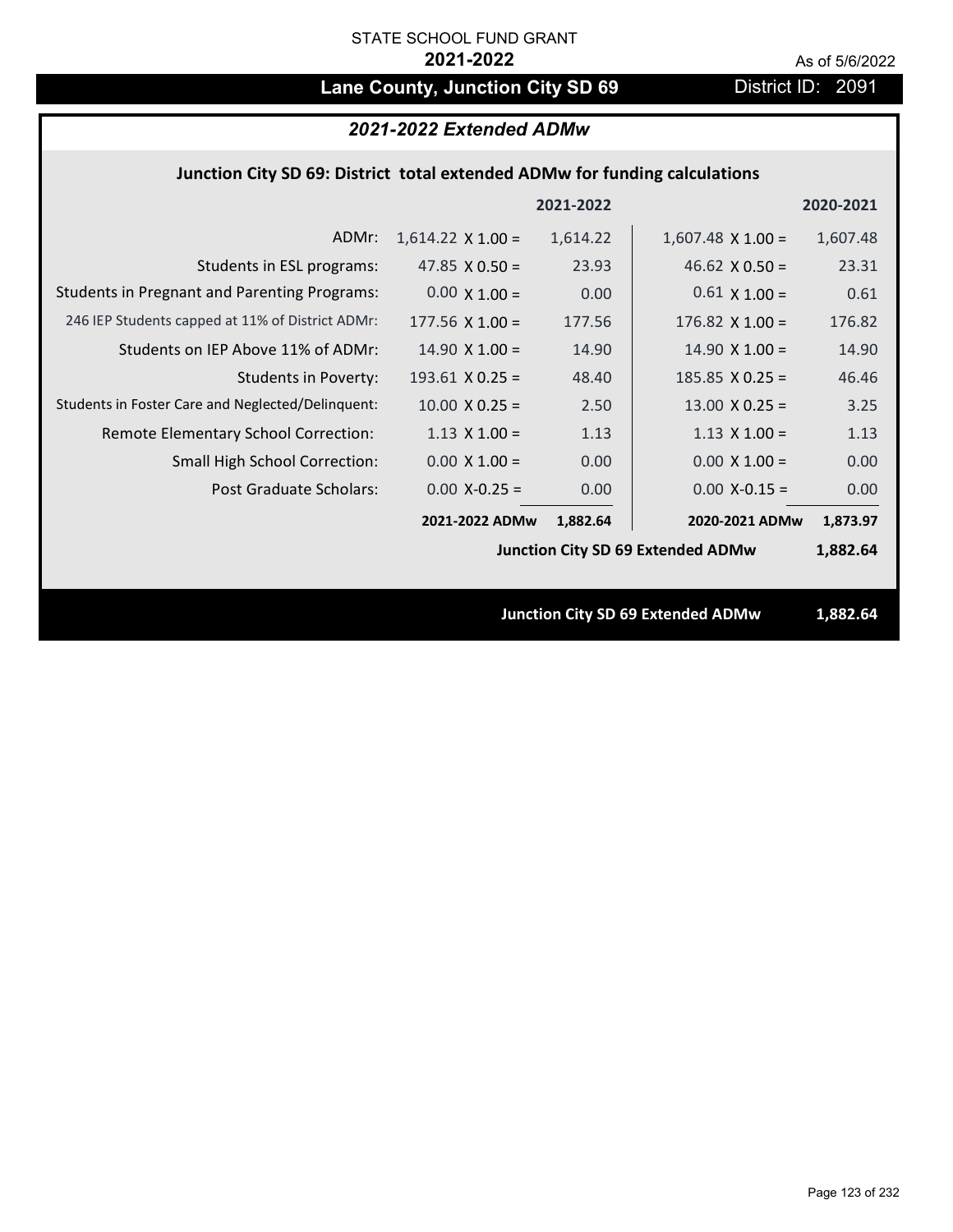# Lane County, Lowell SD 71 District ID: 2092

# *2021-2022 Extended ADMw*

# **Lowell SD 71: District total extended ADMw for funding calculations**

|                                                     |                        | 2021-2022 |                        | 2020-2021 |
|-----------------------------------------------------|------------------------|-----------|------------------------|-----------|
| ADMr:                                               | $389.78 \times 1.00 =$ | 389.78    | $348.21 \times 1.00 =$ | 348.21    |
| Students in ESL programs:                           | $2.98 \times 0.50 =$   | 1.49      | $5.79 \times 0.50 =$   | 2.90      |
| <b>Students in Pregnant and Parenting Programs:</b> | $0.00 \times 1.00 =$   | 0.00      | $0.00 \times 1.00 =$   | 0.00      |
| 124 IEP Students capped at 11% of District ADMr:    | $124.00 \times 1.00 =$ | 124.00    | $130.00 \times 1.00 =$ | 130.00    |
| Students on IEP Above 11% of ADMr:                  | $0.00 \times 1.00 =$   | 0.00      | $0.00 \times 1.00 =$   | 0.00      |
| <b>Students in Poverty:</b>                         | $14.20 \times 0.25 =$  | 3.55      | $9.06 \times 0.25 =$   | 2.27      |
| Students in Foster Care and Neglected/Delinquent:   | $6.00 \times 0.25 =$   | 1.50      | $3.00 \times 0.25 =$   | 0.75      |
| Remote Elementary School Correction:                | $35.30 \times 1.00 =$  | 35.30     | $35.30 \times 1.00 =$  | 35.30     |
| <b>Small High School Correction:</b>                | $83.41 \times 1.00 =$  | 83.41     | $83.41 \times 1.00 =$  | 83.41     |
| Post Graduate Scholars:                             | $0.00 X - 0.25 =$      | 0.00      | $0.00$ X-0.15 =        | 0.00      |
|                                                     | 2021-2022 ADMw         | 639.03    | 2020-2021 ADMw         | 602.83    |

**Lowell SD 71 Extended ADMw**

**1,524.71**

# **Mountain View Academy: Charter ADMw for information only**

|                                                     |                      | 2021-2022 |                        | 2020-2021 |
|-----------------------------------------------------|----------------------|-----------|------------------------|-----------|
| ADMr:                                               | $141.71$ X $1.00 =$  | 141.71    | $137.54 \times 1.00 =$ | 137.54    |
| Students in ESL programs:                           | $1.15 \times 0.50 =$ | 0.58      | $1.00 \times 0.50 =$   | 0.50      |
| <b>Students in Pregnant and Parenting Programs:</b> | $0.00 \times 1.00 =$ | 0.00      | $0.00 \times 1.00 =$   | 0.00      |
| 0 IEP Students capped at 11% of District ADMr:      | $0.00 \times 1.00 =$ | 0.00      | $0.00 \times 1.00 =$   | 0.00      |
| Students on IEP Above 11% of ADMr:                  | $0.00 \times 1.00 =$ | 0.00      | $0.00 \times 1.00 =$   | 0.00      |
| Students in Poverty:                                | $5.16 \times 0.25 =$ | 1.29      | $3.60$ X 0.25 =        | 0.90      |
| Students in Foster Care and Neglected/Delinquent:   | $0.00 \times 0.25 =$ | 0.00      | $0.00 \times 0.25 =$   | 0.00      |
| Remote Elementary School Correction:                | $0.00 \times 1.00 =$ | 0.00      | $0.00 \times 1.00 =$   | 0.00      |
| <b>Small High School Correction:</b>                | $0.00 \times 1.00 =$ | 0.00      | $0.00 \times 1.00 =$   | 0.00      |
| Post Graduate Scholars:                             | $0.00 X - 0.25 =$    | 0.00      | $0.00 X-0.15 =$        | 0.00      |
|                                                     | 2021-2022 ADMw       | 143.58    | 2020-2021 ADMw         | 138.94    |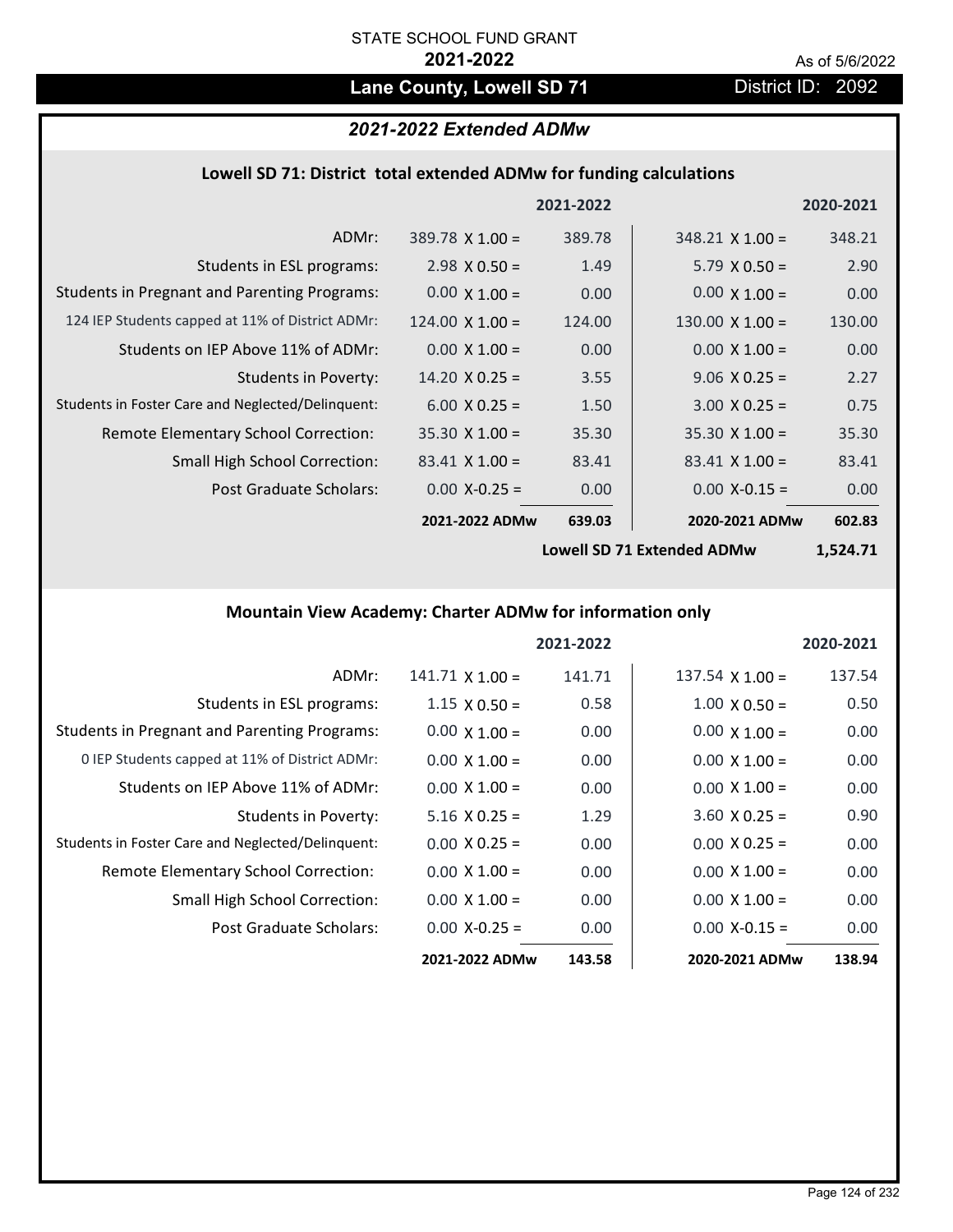# **Bridge Charter Academy: Charter ADMw for information only**

|                                                     |                        | 2021-2022 |                        | 2020-2021 |
|-----------------------------------------------------|------------------------|-----------|------------------------|-----------|
| ADMr:                                               | $621.48 \times 1.00 =$ | 621.48    | 776.85 $\times$ 1.00 = | 776.85    |
| Students in ESL programs:                           | $3.62 \times 0.50 =$   | 1.81      | $2.00 \times 0.50 =$   | 1.00      |
| <b>Students in Pregnant and Parenting Programs:</b> | $0.00 \times 1.00 =$   | 0.00      | $0.00 \times 1.00 =$   | 0.00      |
| 0 IEP Students capped at 11% of District ADMr:      | $0.00 \times 1.00 =$   | 0.00      | $0.00 \times 1.00 =$   | 0.00      |
| Students on IEP Above 11% of ADMr:                  | $0.00 \times 1.00 =$   | 0.00      | $0.00 \times 1.00 =$   | 0.00      |
| <b>Students in Poverty:</b>                         | $22.64 \times 0.25 =$  | 5.66      | $20.34 \times 0.25 =$  | 5.09      |
| Students in Foster Care and Neglected/Delinquent:   | $0.00 \times 0.25 =$   | 0.00      | $0.00 \times 0.25 =$   | 0.00      |
| Remote Elementary School Correction:                | $0.00 \times 1.00 =$   | 0.00      | $0.00 \times 1.00 =$   | 0.00      |
| <b>Small High School Correction:</b>                | $0.00 \times 1.00 =$   | 0.00      | $0.00 \times 1.00 =$   | 0.00      |
| Post Graduate Scholars:                             | $0.00 X - 0.25 =$      | 0.00      | $0.00 X - 0.15 =$      | 0.00      |
|                                                     | 2021-2022 ADMw         | 628.95    | 2020-2021 ADMw         | 782.94    |

**Lowell SD 71 Extended ADMw 1,524.71**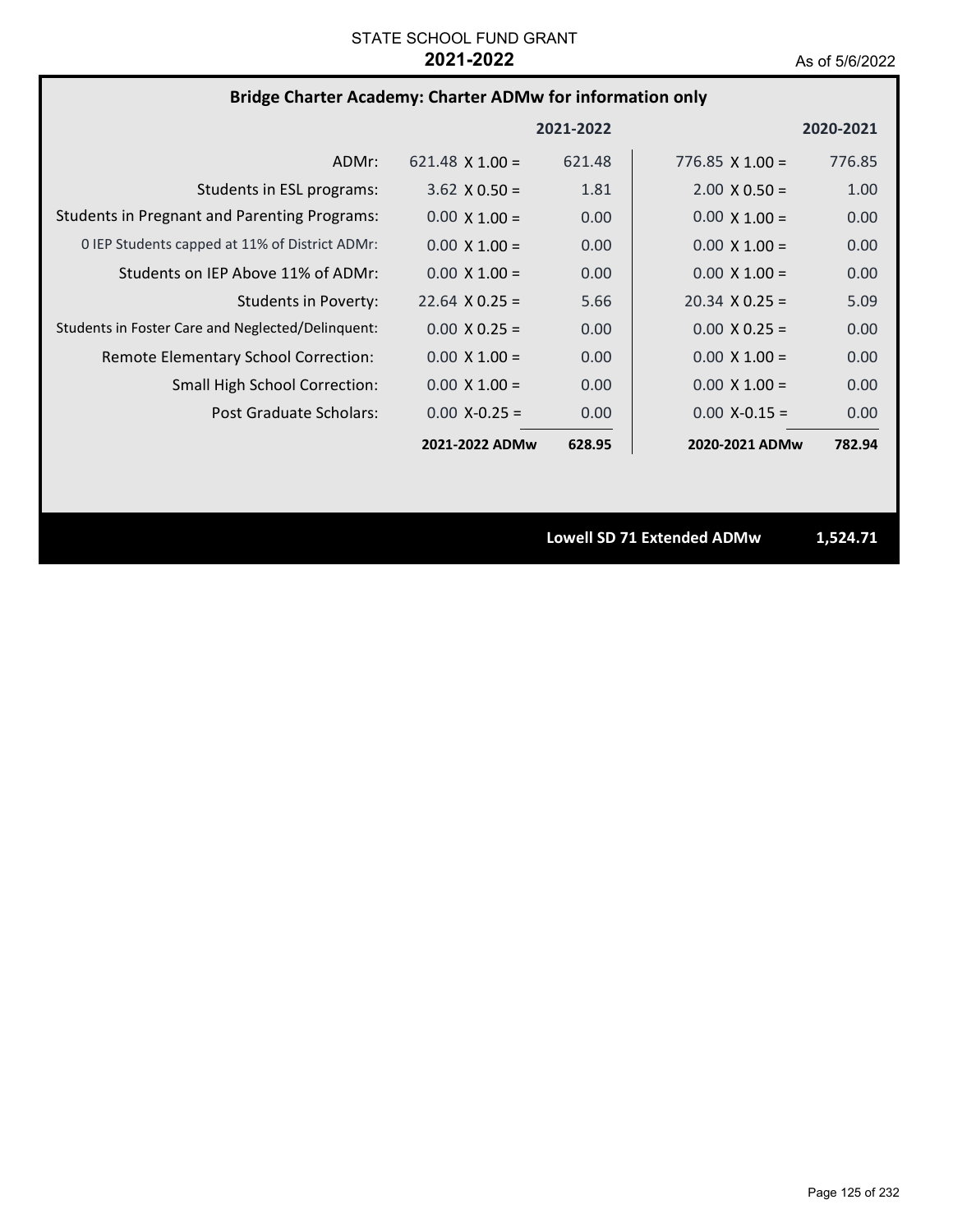# Lane County, Oakridge SD 76 **District ID: 2093**

|  | Oakridge SD 76: District total extended ADMw for funding calculations |
|--|-----------------------------------------------------------------------|
|--|-----------------------------------------------------------------------|

|                                                     |                        | 2021-2022 |                                     | 2020-2021 |
|-----------------------------------------------------|------------------------|-----------|-------------------------------------|-----------|
| ADMr:                                               | $501.26 \times 1.00 =$ | 501.26    | 520.42 $\times$ 1.00 =              | 520.42    |
| Students in ESL programs:                           | $7.00 \times 0.50 =$   | 3.50      | $0.00 \times 0.50 =$                | 0.00      |
| <b>Students in Pregnant and Parenting Programs:</b> | $0.32 \times 1.00 =$   | 0.32      | $0.00 \times 1.00 =$                | 0.00      |
| 93 IEP Students capped at 11% of District ADMr:     | $55.14 \times 1.00 =$  | 55.14     | 57.25 $\times$ 1.00 =               | 57.25     |
| Students on IEP Above 11% of ADMr:                  | 11.70 $X$ 1.00 =       | 11.70     | 11.70 $X$ 1.00 =                    | 11.70     |
| <b>Students in Poverty:</b>                         | $179.58 \times 0.25 =$ | 44.90     | $176.72 \times 0.25 =$              | 44.18     |
| Students in Foster Care and Neglected/Delinquent:   | $6.00 \times 0.25 =$   | 1.50      | $0.00 \times 0.25 =$                | 0.00      |
| Remote Elementary School Correction:                | $0.00 \times 1.00 =$   | 0.00      | $0.00 \times 1.00 =$                | 0.00      |
| <b>Small High School Correction:</b>                | $86.92$ X 1.00 =       | 86.92     | $86.92$ X 1.00 =                    | 86.92     |
| Post Graduate Scholars:                             | $0.00$ X-0.25 =        | 0.00      | $0.00$ X-0.15 =                     | 0.00      |
|                                                     | 2021-2022 ADMw         | 705.23    | 2020-2021 ADMw                      | 720.47    |
|                                                     |                        |           | Oakridge SD 76 Extended ADMw        | 720.47    |
|                                                     |                        |           |                                     |           |
|                                                     |                        |           | <b>Oakridge SD 76 Extended ADMw</b> | 720.47    |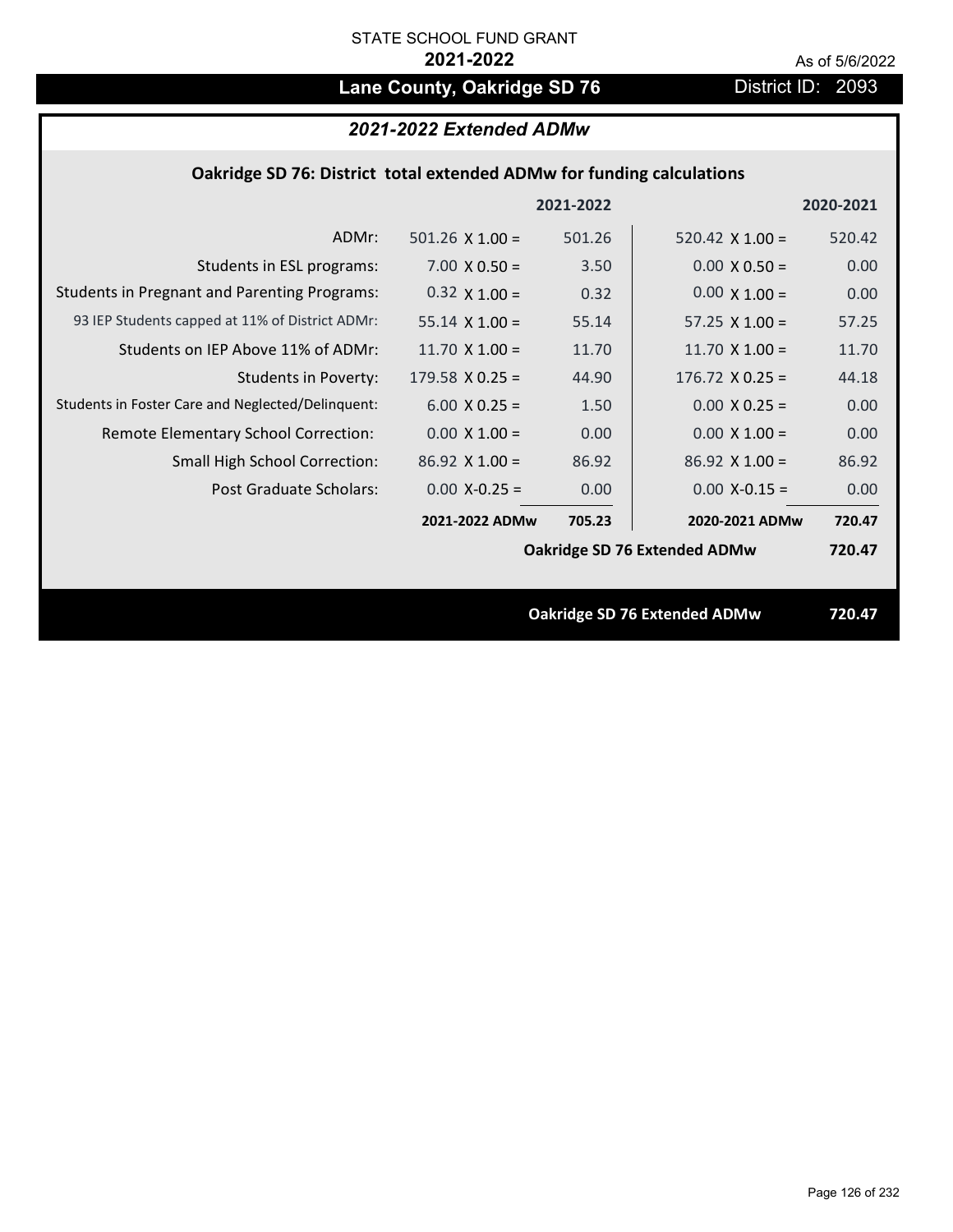# Lane County, Marcola SD 79J District ID: 2094

## *2021-2022 Extended ADMw*

### **Marcola SD 79J: District total extended ADMw for funding calculations**

|                                                     |                        | 2021-2022 |                       | 2020-2021 |
|-----------------------------------------------------|------------------------|-----------|-----------------------|-----------|
| ADMr:                                               | $267.10 \times 1.00 =$ | 267.10    | $274.68$ X 1.00 =     | 274.68    |
| Students in ESL programs:                           | $0.00 \times 0.50 =$   | 0.00      | $0.00 \times 0.50 =$  | 0.00      |
| <b>Students in Pregnant and Parenting Programs:</b> | $0.00 \times 1.00 =$   | 0.00      | $0.00 \times 1.00 =$  | 0.00      |
| 81 IEP Students capped at 11% of District ADMr:     | $81.00 \times 1.00 =$  | 81.00     | $70.00 \times 1.00 =$ | 70.00     |
| Students on IEP Above 11% of ADMr:                  | $0.00 \times 1.00 =$   | 0.00      | $0.00 \times 1.00 =$  | 0.00      |
| <b>Students in Poverty:</b>                         | $8.59 \times 0.25 =$   | 2.15      | $5.88$ X 0.25 =       | 1.47      |
| Students in Foster Care and Neglected/Delinquent:   | $1.00 \times 0.25 =$   | 0.25      | $1.00 \times 0.25 =$  | 0.25      |
| Remote Elementary School Correction:                | 49.08 $\times$ 1.00 =  | 49.08     | 49.08 $\times$ 1.00 = | 49.08     |
| <b>Small High School Correction:</b>                | 69.06 $\times$ 1.00 =  | 69.06     | 69.06 $X$ 1.00 =      | 69.06     |
| Post Graduate Scholars:                             | $0.00$ X-0.25 =        | 0.00      | $0.00$ X-0.15 =       | 0.00      |
|                                                     | 2021-2022 ADMw         | 468.64    | 2020-2021 ADMw        | 464.54    |
|                                                     |                        |           |                       |           |

**Marcola SD 79J Extended ADMw**

**982.85**

# **TEACH‐NW: Charter ADMw for information only**

|                                                     |                        | 2021-2022 |                        | 2020-2021 |
|-----------------------------------------------------|------------------------|-----------|------------------------|-----------|
| ADMr:                                               | $510.11 \times 1.00 =$ | 510.11    | $485.91 \times 1.00 =$ | 485.91    |
| Students in ESL programs:                           | $0.00 \times 0.50 =$   | 0.00      | $0.00 \times 0.50 =$   | 0.00      |
| <b>Students in Pregnant and Parenting Programs:</b> | $0.00 \times 1.00 =$   | 0.00      | $0.00 \times 1.00 =$   | 0.00      |
| 0 IEP Students capped at 11% of District ADMr:      | $0.00 \times 1.00 =$   | 0.00      | $0.00 \times 1.00 =$   | 0.00      |
| Students on IEP Above 11% of ADMr:                  | $0.00 \times 1.00 =$   | 0.00      | $0.00 \times 1.00 =$   | 0.00      |
| Students in Poverty:                                | $16.41 \times 0.25 =$  | 4.10      | $10.12 \times 0.25 =$  | 2.53      |
| Students in Foster Care and Neglected/Delinquent:   | $0.00 \times 0.25 =$   | 0.00      | $0.00 \times 0.25 =$   | 0.00      |
| Remote Elementary School Correction:                | $0.00 \times 1.00 =$   | 0.00      | $0.00 \times 1.00 =$   | 0.00      |
| <b>Small High School Correction:</b>                | $0.00 \times 1.00 =$   | 0.00      | $0.00 \times 1.00 =$   | 0.00      |
| Post Graduate Scholars:                             | $0.00 X - 0.25 =$      | 0.00      | $0.00 X-0.15 =$        | 0.00      |
|                                                     | 2021-2022 ADMw         | 514.21    | 2020-2021 ADMw         | 488.44    |

**Marcola SD 79J Extended ADMw 982.85**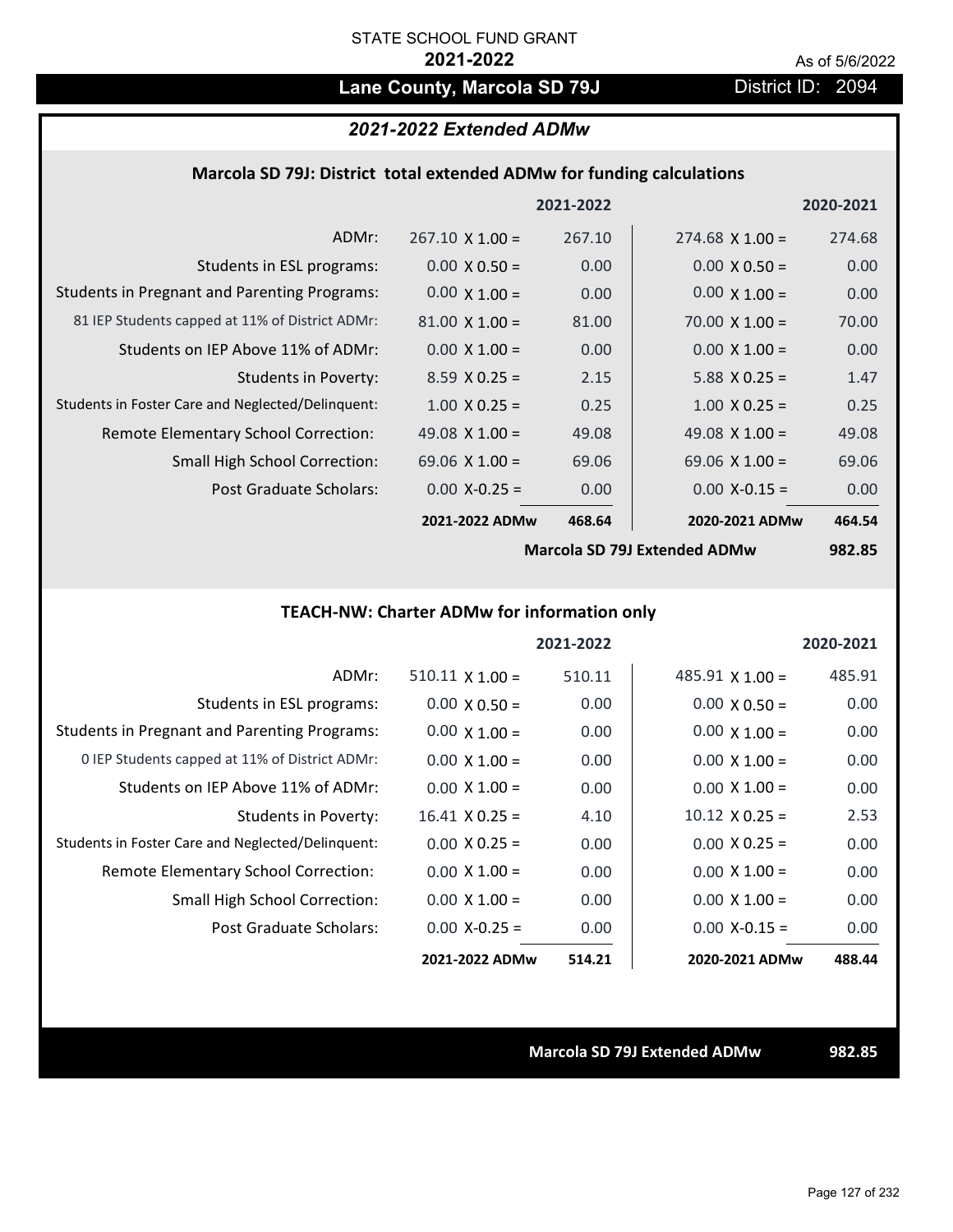# Lane County, Blachly SD 90 **District ID: 2095**

# *2021-2022 Extended ADMw*

### **Blachly SD 90: District total extended ADMw for funding calculations**

|                                                     |                       | 2021-2022 |                                     | 2020-2021 |
|-----------------------------------------------------|-----------------------|-----------|-------------------------------------|-----------|
| ADMr:                                               | $0.00 \times 1.00 =$  | 0.00      | $0.00 \times 1.00 =$                | 0.00      |
| Students in ESL programs:                           | $0.00 \times 0.50 =$  | 0.00      | $0.00 \times 0.50 =$                | 0.00      |
| <b>Students in Pregnant and Parenting Programs:</b> | $0.00 \times 1.00 =$  | 0.00      | $0.00 \times 1.00 =$                | 0.00      |
| 35 IEP Students capped at 11% of District ADMr:     | $35.00 \times 1.00 =$ | 35.00     | $23.42 \times 1.00 =$               | 23.42     |
| Students on IEP Above 11% of ADMr:                  | 6.50 $X$ 1.00 =       | 6.50      | 6.50 $X$ 1.00 =                     | 6.50      |
| <b>Students in Poverty:</b>                         | $-3.56$ X 0.25 =      | $-0.89$   | $0.23 \times 0.25 =$                | 0.06      |
| Students in Foster Care and Neglected/Delinquent:   | $2.00 \times 0.25 =$  | 0.50      | $1.00 \times 0.25 =$                | 0.25      |
| Remote Elementary School Correction:                | $0.00 \times 1.00 =$  | 0.00      | $0.00 \times 1.00 =$                | 0.00      |
| <b>Small High School Correction:</b>                | $0.00 \times 1.00 =$  | 0.00      | $0.00 \times 1.00 =$                | 0.00      |
| Post Graduate Scholars:                             | $0.00$ X-0.25 =       | 0.00      | $0.00$ X-0.15 =                     | 0.00      |
|                                                     | 2021-2022 ADMw        | 41.11     | 2020-2021 ADMw                      | 30.23     |
|                                                     |                       |           | <b>Rlachly SD ON Extended ADMur</b> | E72 EA    |

**Blachly SD 90 Extended ADMw**

**523.54**

# **Triangle Lake Charter School: Charter ADMw for information only**

|                                                     |                        | 2021-2022 |                       | 2020-2021 |
|-----------------------------------------------------|------------------------|-----------|-----------------------|-----------|
| ADMr:                                               | $351.50 \times 1.00 =$ | 351.50    | $212.92$ X 1.00 =     | 212.92    |
| Students in ESL programs:                           | $0.00 \times 0.50 =$   | 0.00      | $0.00 \times 0.50 =$  | 0.00      |
| <b>Students in Pregnant and Parenting Programs:</b> | $0.00 \times 1.00 =$   | 0.00      | $0.00 \times 1.00 =$  | 0.00      |
| 0 IEP Students capped at 11% of District ADMr:      | $0.00 \times 1.00 =$   | 0.00      | $0.00 \times 1.00 =$  | 0.00      |
| Students on IEP Above 11% of ADMr:                  | $0.00 \times 1.00 =$   | 0.00      | $0.00 \times 1.00 =$  | 0.00      |
| Students in Poverty:                                | $25.56 \times 0.25 =$  | 6.39      | $20.77 \times 0.25 =$ | 5.19      |
| Students in Foster Care and Neglected/Delinquent:   | $0.00 \times 0.25 =$   | 0.00      | $0.00 \times 0.25 =$  | 0.00      |
| Remote Elementary School Correction:                | 69.63 $\times$ 1.00 =  | 69.63     | $69.63 \times 1.00 =$ | 69.63     |
| <b>Small High School Correction:</b>                | $54.91$ X 1.00 =       | 54.91     | $54.91 \times 1.00 =$ | 54.91     |
| Post Graduate Scholars:                             | $0.00 X - 0.25 =$      | 0.00      | $0.00$ X-0.15 =       | 0.00      |
|                                                     | 2021-2022 ADMw         | 482.43    | 2020-2021 ADMw        | 342.65    |

**Blachly SD 90 Extended ADMw 523.54**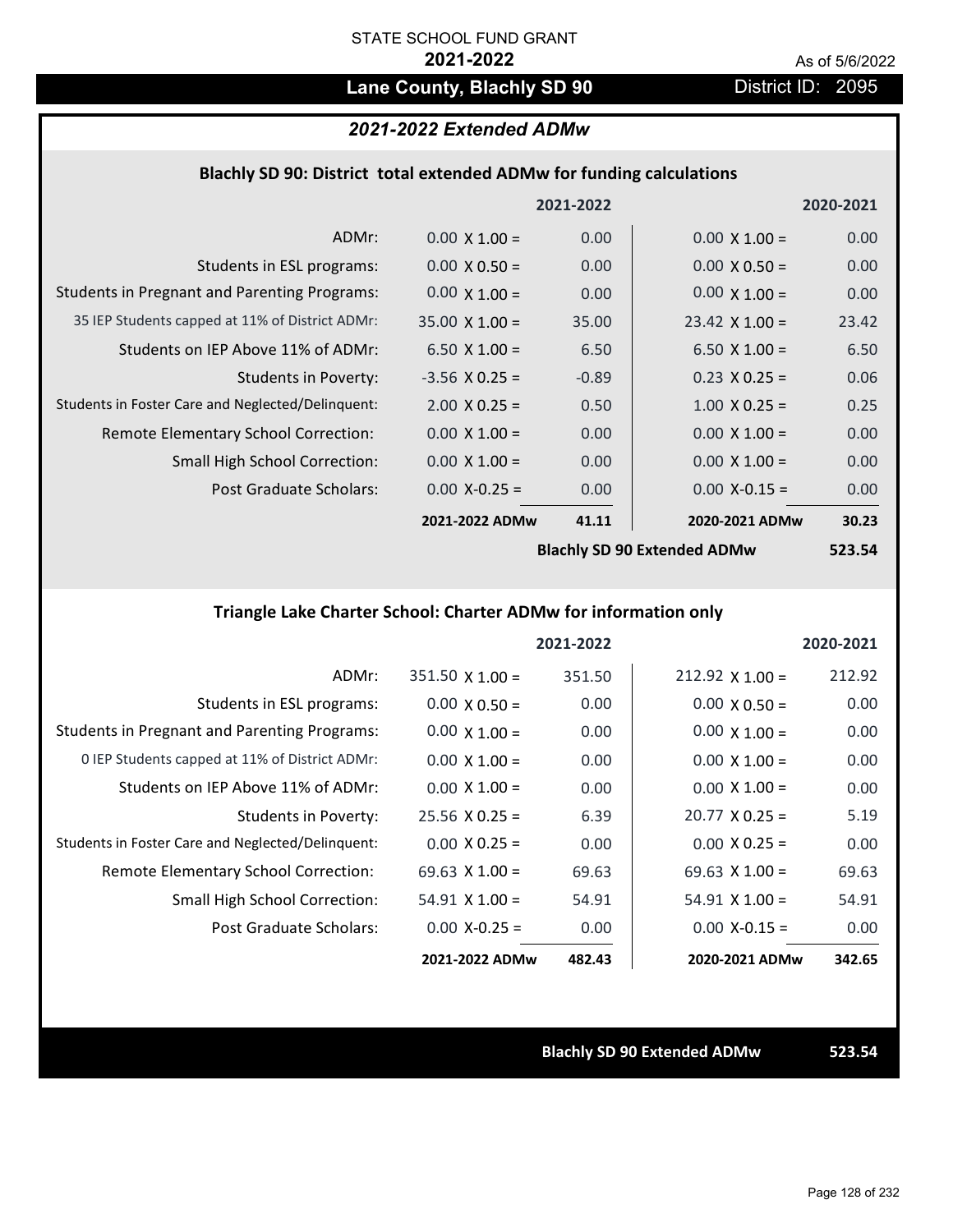# Lane County, Siuslaw SD 97J District ID: 2096

|  | 2021-2022 Extended ADMw |
|--|-------------------------|
|--|-------------------------|

|  | Siuslaw SD 97J: District total extended ADMw for funding calculations |  |
|--|-----------------------------------------------------------------------|--|
|--|-----------------------------------------------------------------------|--|

|                                                     |                          | 2021-2022 |                                     | 2020-2021 |
|-----------------------------------------------------|--------------------------|-----------|-------------------------------------|-----------|
| ADMr:                                               | $1,195.84 \times 1.00 =$ | 1,195.84  | $1,233.61 \times 1.00 =$            | 1,233.61  |
| Students in ESL programs:                           | $29.14 \times 0.50 =$    | 14.57     | $25.65 \times 0.50 =$               | 12.83     |
| <b>Students in Pregnant and Parenting Programs:</b> | $0.97 \times 1.00 =$     | 0.97      | $0.00 \times 1.00 =$                | 0.00      |
| 172 IEP Students capped at 11% of District ADMr:    | $131.54 \times 1.00 =$   | 131.54    | $135.70 \times 1.00 =$              | 135.70    |
| Students on IEP Above 11% of ADMr:                  | $8.80 \times 1.00 =$     | 8.80      | $8.80 X 1.00 =$                     | 8.80      |
| <b>Students in Poverty:</b>                         | $245.57 \times 0.25 =$   | 61.39     | $237.40 \times 0.25 =$              | 59.35     |
| Students in Foster Care and Neglected/Delinquent:   | $15.00 \times 0.25 =$    | 3.75      | $14.00 \times 0.25 =$               | 3.50      |
| Remote Elementary School Correction:                | $0.00 \times 1.00 =$     | 0.00      | $0.00 \times 1.00 =$                | 0.00      |
| <b>Small High School Correction:</b>                | $0.00 \times 1.00 =$     | 0.00      | $0.00 \times 1.00 =$                | 0.00      |
| Post Graduate Scholars:                             | $0.00$ X-0.25 =          | 0.00      | $0.00$ X-0.15 =                     | 0.00      |
|                                                     | 2021-2022 ADMw           | 1,416.86  | 2020-2021 ADMw                      | 1,453.78  |
|                                                     |                          |           | <b>Siuslaw SD 97J Extended ADMw</b> | 1,453.78  |
|                                                     |                          |           |                                     |           |
|                                                     |                          |           | <b>Siuslaw SD 97J Extended ADMw</b> | 1,453.78  |
|                                                     |                          |           |                                     |           |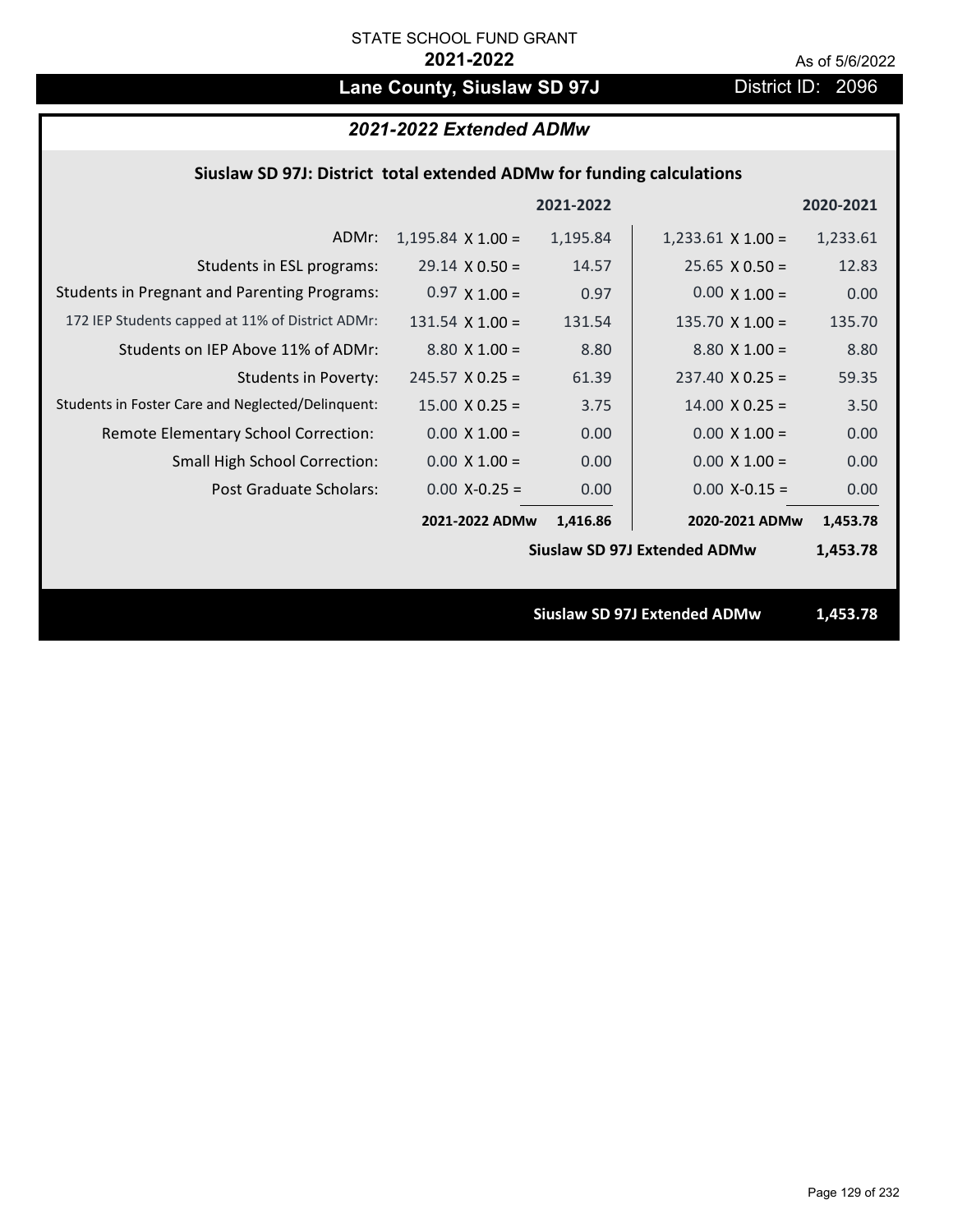# **Lincoln County, Lincoln County SD** District ID: 2097

# *2021-2022 Extended ADMw*

### **Lincoln County SD: District total extended ADMw for funding calculations**

|                                                     |                          | 2021-2022 |                          | 2020-2021 |
|-----------------------------------------------------|--------------------------|-----------|--------------------------|-----------|
| ADMr:                                               | $4,716.45 \times 1.00 =$ | 4,716.45  | 4,558.97 $\times$ 1.00 = | 4,558.97  |
| Students in ESL programs:                           | 413.02 $X$ 0.50 =        | 206.51    | $405.55 \times 0.50 =$   | 202.78    |
| <b>Students in Pregnant and Parenting Programs:</b> | $1.86 \times 1.00 =$     | 1.86      | $3.18 \times 1.00 =$     | 3.18      |
| 732 IEP Students capped at 11% of District ADMr:    | $569.43 \times 1.00 =$   | 569.43    | 552.81 $\times$ 1.00 =   | 552.81    |
| Students on IEP Above 11% of ADMr:                  | $59.10 \times 1.00 =$    | 59.10     | $59.10 \times 1.00 =$    | 59.10     |
| <b>Students in Poverty:</b>                         | $860.93 \times 0.25 =$   | 215.23    | $836.92 \times 0.25 =$   | 209.23    |
| Students in Foster Care and Neglected/Delinquent:   | $23.00 \times 0.25 =$    | 5.75      | $51.00 \times 0.25 =$    | 12.75     |
| Remote Elementary School Correction:                | $0.00 \times 1.00 =$     | 0.00      | $0.00 \times 1.00 =$     | 0.00      |
| <b>Small High School Correction:</b>                | $176.68$ X $1.00 =$      | 176.68    | $176.68$ X $1.00 =$      | 176.68    |
| Post Graduate Scholars:                             | $0.00$ X-0.25 =          | 0.00      | $0.00$ X-0.15 =          | 0.00      |
|                                                     | 2021-2022 ADMw           | 5,951.01  | 2020-2021 ADMw           | 5,775.50  |

**Lincoln County SD Extended ADMw**

**6,618.02**

# **Lincoln City Career Technical High School: Charter ADMw for information only**

|                                                     |                       | 2021-2022 |                       | 2020-2021 |
|-----------------------------------------------------|-----------------------|-----------|-----------------------|-----------|
| ADMr:                                               | $36.05 \times 1.00 =$ | 36.05     | 40.25 $\times$ 1.00 = | 40.25     |
| Students in ESL programs:                           | $0.00 \times 0.50 =$  | 0.00      | $0.00 \times 0.50 =$  | 0.00      |
| <b>Students in Pregnant and Parenting Programs:</b> | $0.00 \times 1.00 =$  | 0.00      | $0.00 \times 1.00 =$  | 0.00      |
| 0 IEP Students capped at 11% of District ADMr:      | $0.00 \times 1.00 =$  | 0.00      | $0.00 \times 1.00 =$  | 0.00      |
| Students on IEP Above 11% of ADMr:                  | $0.00 \times 1.00 =$  | 0.00      | $0.00 \times 1.00 =$  | 0.00      |
| Students in Poverty:                                | $6.58$ X 0.25 =       | 1.65      | $7.39 \times 0.25 =$  | 1.85      |
| Students in Foster Care and Neglected/Delinquent:   | $0.00 \times 0.25 =$  | 0.00      | $0.00 \times 0.25 =$  | 0.00      |
| Remote Elementary School Correction:                | $0.00 \times 1.00 =$  | 0.00      | $0.00 \times 1.00 =$  | 0.00      |
| <b>Small High School Correction:</b>                | $0.00 \times 1.00 =$  | 0.00      | $0.00 \times 1.00 =$  | 0.00      |
| Post Graduate Scholars:                             | $0.00$ X-0.25 =       | 0.00      | $0.00 X - 0.15 =$     | 0.00      |
|                                                     | 2021-2022 ADMw        | 37.70     | 2020-2021 ADMw        | 42.10     |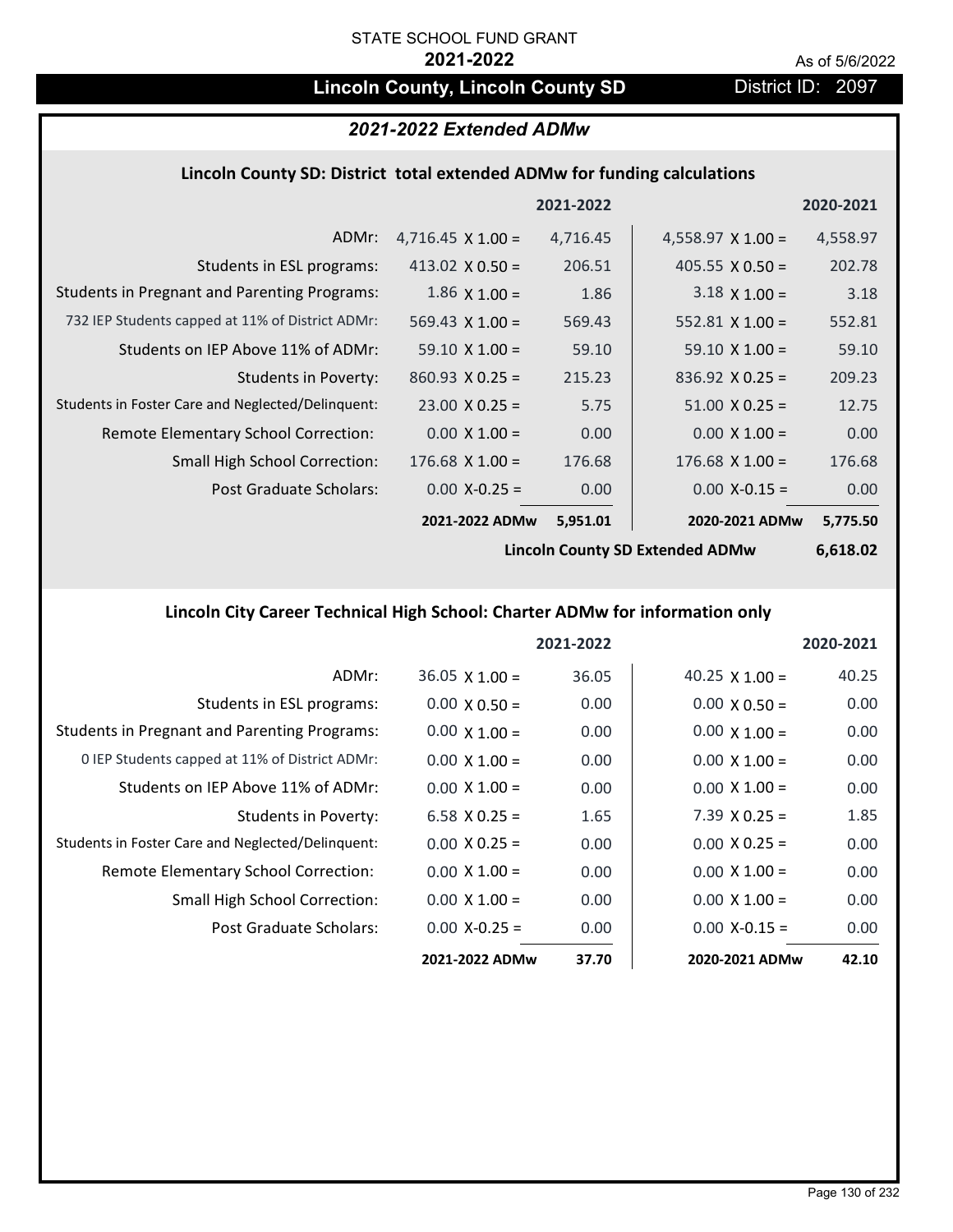### **Eddyville Charter School: Charter ADMw for information only**

|                                                     |                        | 2021-2022 |                        | 2020-2021 |
|-----------------------------------------------------|------------------------|-----------|------------------------|-----------|
| ADMr:                                               | $218.90 \times 1.00 =$ | 218.90    | $226.56 \times 1.00 =$ | 226.56    |
| Students in ESL programs:                           | $3.00 \times 0.50 =$   | 1.50      | $3.00 \times 0.50 =$   | 1.50      |
| <b>Students in Pregnant and Parenting Programs:</b> | $0.00 \times 1.00 =$   | 0.00      | $0.00 \times 1.00 =$   | 0.00      |
| 0 IEP Students capped at 11% of District ADMr:      | $0.00 \times 1.00 =$   | 0.00      | $0.00 \times 1.00 =$   | 0.00      |
| Students on IEP Above 11% of ADMr:                  | $0.00 \times 1.00 =$   | 0.00      | $0.00 \times 1.00 =$   | 0.00      |
| Students in Poverty:                                | $39.96 \times 0.25 =$  | 9.99      | 41.59 $\times$ 0.25 =  | 10.40     |
| Students in Foster Care and Neglected/Delinquent:   | $0.00 \times 0.25 =$   | 0.00      | $0.00 \times 0.25 =$   | 0.00      |
| Remote Elementary School Correction:                | 66.73 $\times$ 1.00 =  | 66.73     | $66.73 \times 1.00 =$  | 66.73     |
| <b>Small High School Correction:</b>                | $55.74 \times 1.00 =$  | 55.74     | $55.74 \times 1.00 =$  | 55.74     |
| Post Graduate Scholars:                             | $0.00$ X-0.25 =        | 0.00      | $0.00$ X-0.15 =        | 0.00      |
|                                                     | 2021-2022 ADMw         | 352.86    | 2020-2021 ADMw         | 360.93    |

# **Siletz Valley Schools: Charter ADMw for information only**

|                                                     |                       | 2021-2022 |                        | 2020-2021 |
|-----------------------------------------------------|-----------------------|-----------|------------------------|-----------|
| ADMr:                                               | $205.21$ X 1.00 =     | 205.21    | $199.78 \times 1.00 =$ | 199.78    |
| Students in ESL programs:                           | $0.00 \times 0.50 =$  | 0.00      | $0.00 \times 0.50 =$   | 0.00      |
| <b>Students in Pregnant and Parenting Programs:</b> | $0.00 \times 1.00 =$  | 0.00      | $0.00 \times 1.00 =$   | 0.00      |
| 0 IEP Students capped at 11% of District ADMr:      | $0.00 \times 1.00 =$  | 0.00      | $0.00 \times 1.00 =$   | 0.00      |
| Students on IEP Above 11% of ADMr:                  | $0.00 \times 1.00 =$  | 0.00      | $0.00 \times 1.00 =$   | 0.00      |
| Students in Poverty:                                | $37.46 \times 0.25 =$ | 9.37      | $36.67 \times 0.25 =$  | 9.17      |
| Students in Foster Care and Neglected/Delinquent:   | $0.00 \times 0.25 =$  | 0.00      | $0.00 \times 0.25 =$   | 0.00      |
| Remote Elementary School Correction:                | 61.88 $X$ 1.00 =      | 61.88     | 61.88 $X$ 1.00 =       | 61.88     |
| <b>Small High School Correction:</b>                | $0.00 \times 1.00 =$  | 0.00      | $0.00 \times 1.00 =$   | 0.00      |
| Post Graduate Scholars:                             | $0.00$ X-0.25 =       | 0.00      | $0.00 X - 0.15 =$      | 0.00      |
|                                                     | 2021-2022 ADMw        | 276.46    | 2020-2021 ADMw         | 270.83    |

**Lincoln County SD Extended ADMw 6,618.02**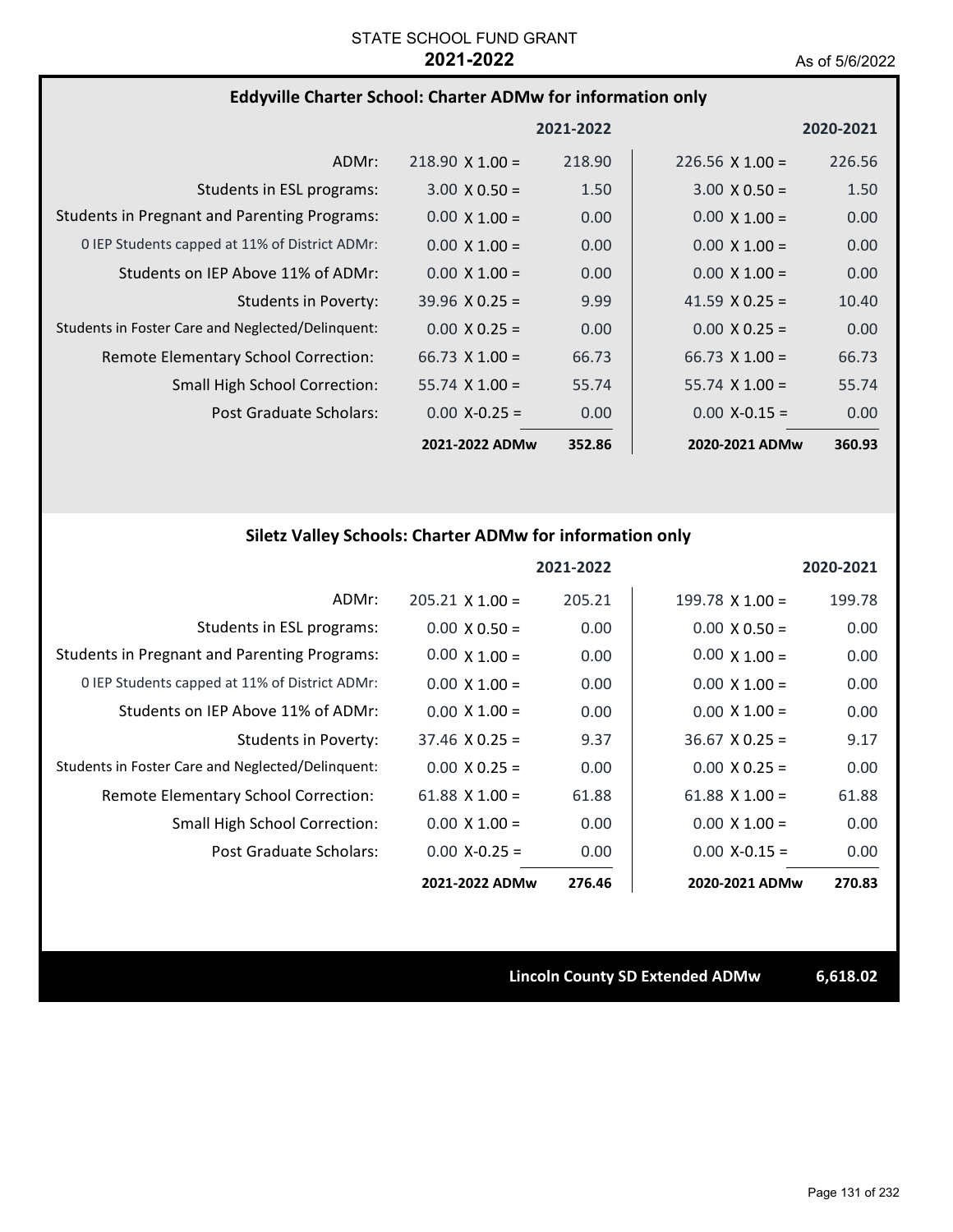# Linn County, Harrisburg SD 7J District ID: 2099

# *2021-2022 Extended ADMw*

## **Harrisburg SD 7J: District total extended ADMw for funding calculations**

|                                                     |                       | 2021-2022 |                                       | 2020-2021 |
|-----------------------------------------------------|-----------------------|-----------|---------------------------------------|-----------|
| ADMr:                                               | $738.01$ X 1.00 =     | 738.01    | $707.15 \times 1.00 =$                | 707.15    |
| Students in ESL programs:                           | $18.96 \times 0.50 =$ | 9.48      | $27.84 \times 0.50 =$                 | 13.92     |
| <b>Students in Pregnant and Parenting Programs:</b> | $0.00 \times 1.00 =$  | 0.00      | $0.00 \times 1.00 =$                  | 0.00      |
| 101 IEP Students capped at 11% of District ADMr:    | $81.18 \times 1.00 =$ | 81.18     | $77.79 \times 1.00 =$                 | 77.79     |
| Students on IEP Above 11% of ADMr:                  | $8.00 \times 1.00 =$  | 8.00      | $8.00 \times 1.00 =$                  | 8.00      |
| Students in Poverty:                                | $96.49 \times 0.25 =$ | 24.12     | $145.51$ X 0.25 =                     | 36.38     |
| Students in Foster Care and Neglected/Delinquent:   | $3.00 \times 0.25 =$  | 0.75      | $7.00 \times 0.25 =$                  | 1.75      |
| Remote Elementary School Correction:                | $0.00 \times 1.00 =$  | 0.00      | $0.00 \times 1.00 =$                  | 0.00      |
| <b>Small High School Correction:</b>                | 79.92 $\times$ 1.00 = | 79.92     | 79.92 $X$ 1.00 =                      | 79.92     |
| Post Graduate Scholars:                             | $0.00$ X-0.25 =       | 0.00      | $0.00$ X-0.15 =                       | 0.00      |
|                                                     | 2021-2022 ADMw        | 941.46    | 2020-2021 ADMw                        | 924.90    |
|                                                     |                       |           | <b>Harrisburg SD 7J Extended ADMw</b> | 941.46    |
|                                                     |                       |           |                                       |           |
|                                                     |                       |           | <b>Harrisburg SD 7J Extended ADMw</b> | 941.46    |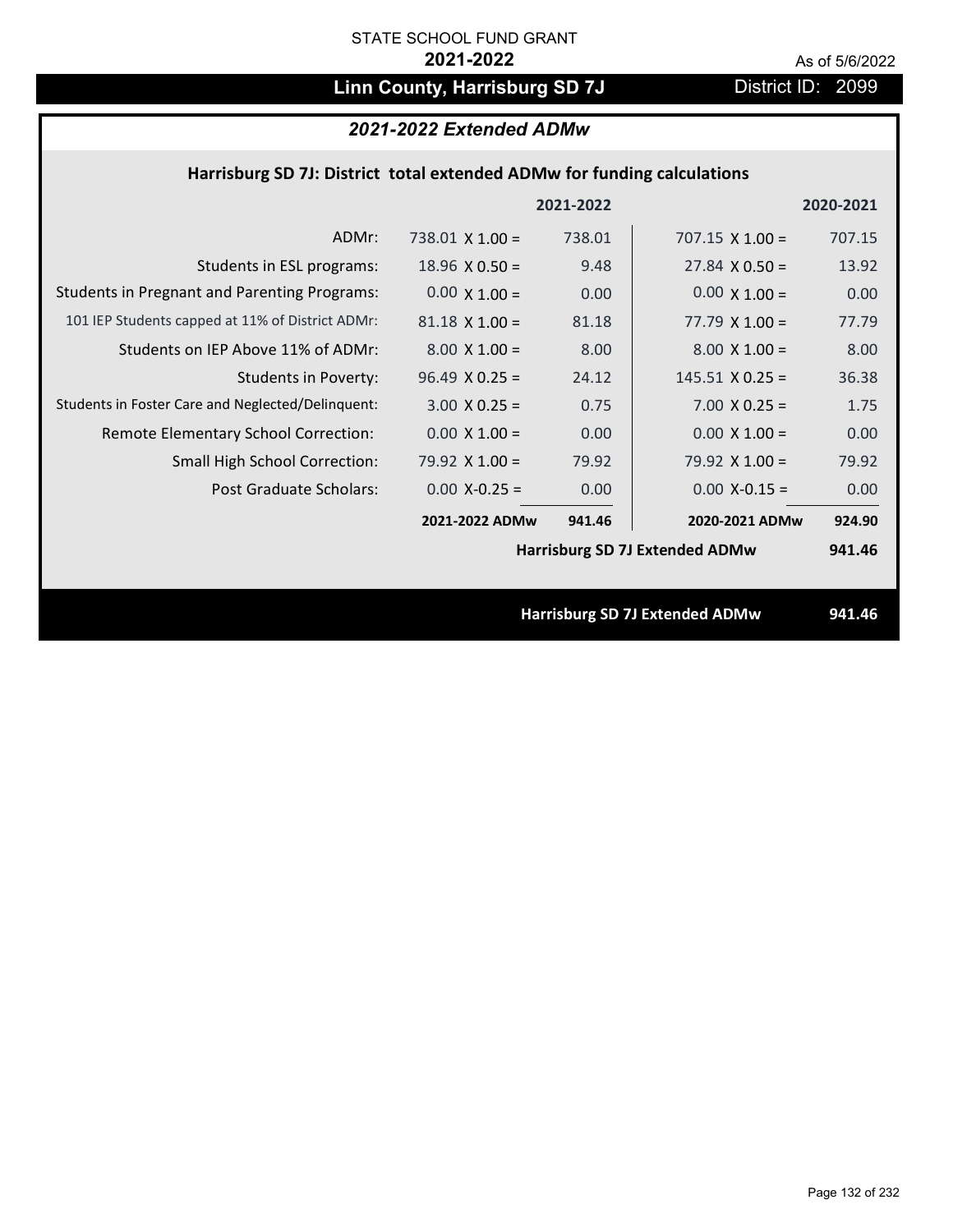# **Linn County, Greater Albany Public SD 8J** District ID: 2100

|                                                                                    | 2021-2022 Extended ADMw  |           |                                                  |           |
|------------------------------------------------------------------------------------|--------------------------|-----------|--------------------------------------------------|-----------|
| Greater Albany Public SD 8J: District total extended ADMw for funding calculations |                          |           |                                                  |           |
|                                                                                    |                          | 2021-2022 |                                                  | 2020-2021 |
| ADMr:                                                                              | $9,029.20 \times 1.00 =$ | 9,029.20  | $8,924.77 \times 1.00 =$                         | 8,924.77  |
| Students in ESL programs:                                                          | $662.40 \times 0.50 =$   | 331.20    | 609.50 $\times$ 0.50 =                           | 304.75    |
| <b>Students in Pregnant and Parenting Programs:</b>                                | $2.24 \times 1.00 =$     | 2.24      | 6.55 $\times$ 1.00 =                             | 6.55      |
| 1323 IEP Students capped at 11% of District ADMr:                                  | $993.21 \times 1.00 =$   | 993.21    | $981.72 \times 1.00 =$                           | 981.72    |
| Students on IEP Above 11% of ADMr:                                                 | $98.30 X 1.00 =$         | 98.30     | $98.30 \times 1.00 =$                            | 98.30     |
| <b>Students in Poverty:</b>                                                        | $901.11 \times 0.25 =$   | 225.28    | $1,107.57$ X 0.25 =                              | 276.89    |
| Students in Foster Care and Neglected/Delinquent:                                  | $76.00 \times 0.25 =$    | 19.00     | $93.00 \times 0.25 =$                            | 23.25     |
| Remote Elementary School Correction:                                               | $0.00 \times 1.00 =$     | 0.00      | $0.00 \times 1.00 =$                             | 0.00      |
| Small High School Correction:                                                      | $0.00 \times 1.00 =$     | 0.00      | $0.00 \times 1.00 =$                             | 0.00      |
| <b>Post Graduate Scholars:</b>                                                     | $0.00$ X-0.25 =          | 0.00      | $4.08$ X-0.15 =                                  | $-1.02$   |
|                                                                                    | 2021-2022 ADMw 10,698.43 |           | 2020-2021 ADMw                                   | 10,615.22 |
|                                                                                    |                          |           | <b>Greater Albany Public SD 8J Extended ADMw</b> | 10,698.43 |
|                                                                                    |                          |           |                                                  |           |
|                                                                                    |                          |           | <b>Greater Albany Public SD 8J Extended ADMw</b> | 10,698.43 |
|                                                                                    |                          |           |                                                  |           |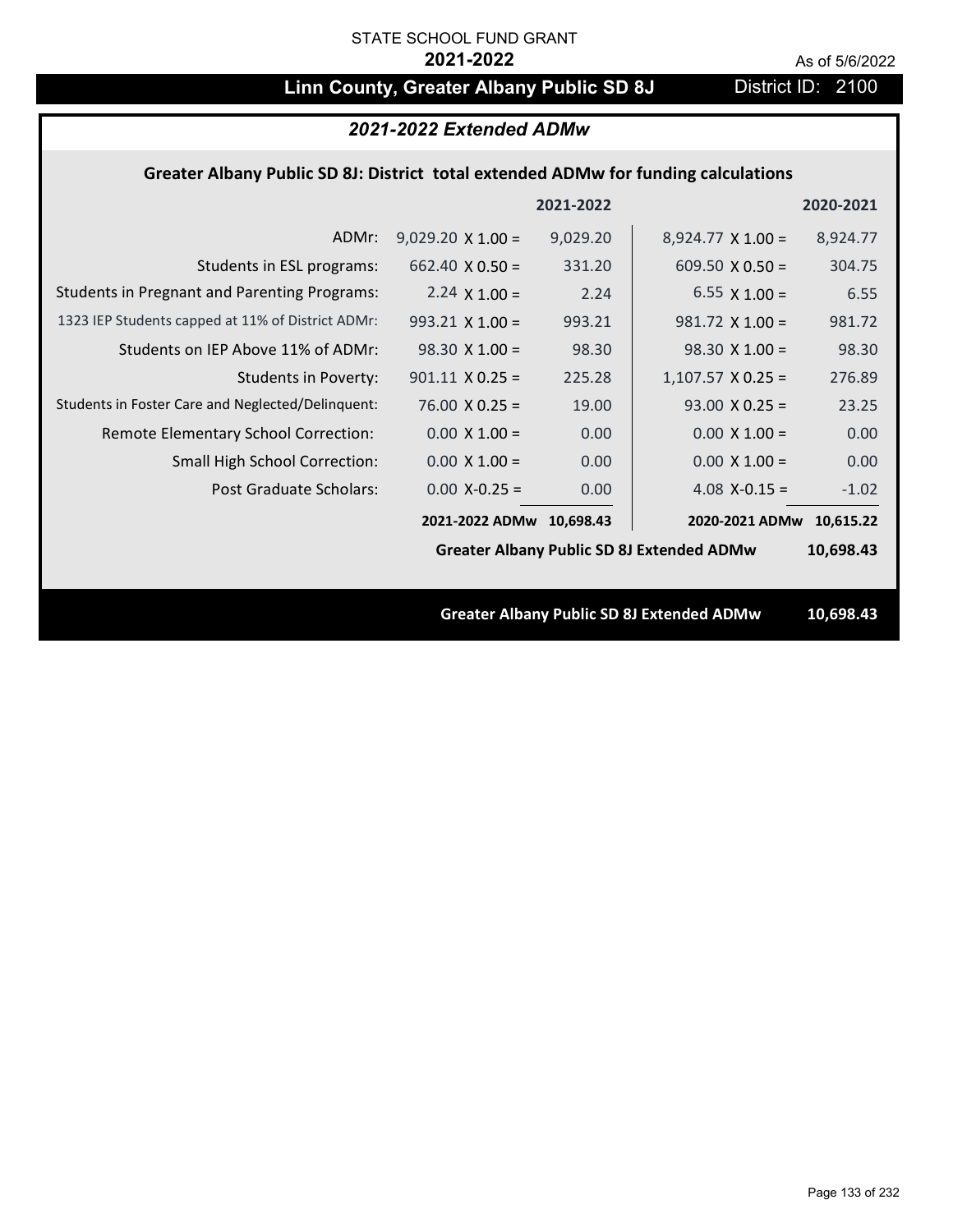# Linn County, Lebanon Community SD 9 District ID: 2101

# *2021-2022 Extended ADMw*

### **Lebanon Community SD 9: District total extended ADMw for funding calculations**

|                                                     |                          | 2021-2022 |                          | 2020-2021 |
|-----------------------------------------------------|--------------------------|-----------|--------------------------|-----------|
| ADMr:                                               | $3,718.46 \times 1.00 =$ | 3,718.46  | $3,458.75 \times 1.00 =$ | 3,458.75  |
| Students in ESL programs:                           | 79.42 $\times$ 0.50 =    | 39.71     | 73.67 $\times$ 0.50 =    | 36.84     |
| <b>Students in Pregnant and Parenting Programs:</b> | $1.00 \times 1.00 =$     | 1.00      | $0.27 \times 1.00 =$     | 0.27      |
| 650 IEP Students capped at 11% of District ADMr:    | $444.16 \times 1.00 =$   | 444.16    | 412.98 $\times$ 1.00 =   | 412.98    |
| Students on IEP Above 11% of ADMr:                  | 48.20 $X$ 1.00 =         | 48.20     | 48.20 $\times$ 1.00 =    | 48.20     |
| <b>Students in Poverty:</b>                         | 429.96 $X$ 0.25 =        | 107.49    | $542.11 \times 0.25 =$   | 135.53    |
| Students in Foster Care and Neglected/Delinquent:   | $22.00 \times 0.25 =$    | 5.50      | $20.00 \times 0.25 =$    | 5.00      |
| Remote Elementary School Correction:                | 12.23 $\times$ 1.00 =    | 12.23     | $12.23 \times 1.00 =$    | 12.23     |
| <b>Small High School Correction:</b>                | $0.00 \times 1.00 =$     | 0.00      | $0.00 \times 1.00 =$     | 0.00      |
| Post Graduate Scholars:                             | $0.00 X - 0.25 =$        | 0.00      | $0.00$ X-0.15 =          | 0.00      |
|                                                     | 2021-2022 ADMw           | 4,376.75  | 2020-2021 ADMw           | 4,109.79  |

**Lebanon Community SD 9 Extended ADMw**

**4,707.26**

# **Sand Ridge Charter School: Charter ADMw for information only**

|                                                     |                        | 2021-2022 |                       | 2020-2021 |
|-----------------------------------------------------|------------------------|-----------|-----------------------|-----------|
| ADMr:                                               | $319.35 \times 1.00 =$ | 319.35    | $295.60$ X 1.00 =     | 295.60    |
| Students in ESL programs:                           | $3.85 \times 0.50 =$   | 1.93      | $6.00 \times 0.50 =$  | 3.00      |
| <b>Students in Pregnant and Parenting Programs:</b> | $0.00 \times 1.00 =$   | 0.00      | $0.00 \times 1.00 =$  | 0.00      |
| 0 IEP Students capped at 11% of District ADMr:      | $0.00 \times 1.00 =$   | 0.00      | $0.00 \times 1.00 =$  | 0.00      |
| Students on IEP Above 11% of ADMr:                  | $0.00 \times 1.00 =$   | 0.00      | $0.00 \times 1.00 =$  | 0.00      |
| Students in Poverty:                                | $36.93 \times 0.25 =$  | 9.23      | 46.33 $\times$ 0.25 = | 11.58     |
| Students in Foster Care and Neglected/Delinquent:   | $0.00 \times 0.25 =$   | 0.00      | $0.00 \times 0.25 =$  | 0.00      |
| Remote Elementary School Correction:                | $0.00 \times 1.00 =$   | 0.00      | $0.00 \times 1.00 =$  | 0.00      |
| <b>Small High School Correction:</b>                | $0.00 X 1.00 =$        | 0.00      | $0.00 \times 1.00 =$  | 0.00      |
| Post Graduate Scholars:                             | $0.00$ X-0.25 =        | 0.00      | $0.00 X-0.15 =$       | 0.00      |
|                                                     | 2021-2022 ADMw         | 330.51    | 2020-2021 ADMw        | 310.18    |

**Lebanon Community SD 9 Extended ADMw 4,707.26**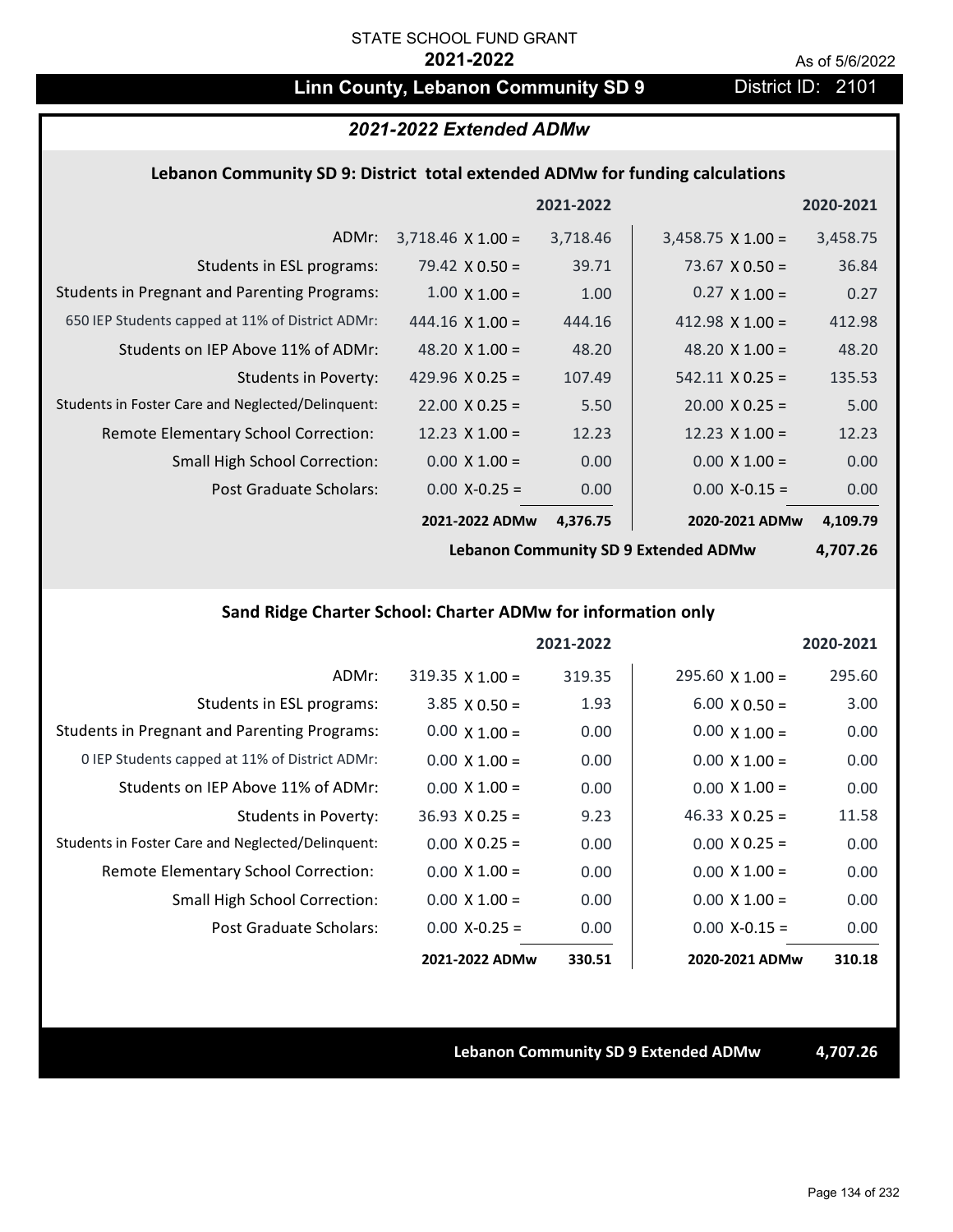# Linn County, Sweet Home SD 55 District ID: 2102

### *2021-2022 Extended ADMw*

### **Sweet Home SD 55: District total extended ADMw for funding calculations**

|                                                     |                          | 2021-2022 |                          | 2020-2021 |
|-----------------------------------------------------|--------------------------|-----------|--------------------------|-----------|
| ADMr:                                               | $2,062.80 \times 1.00 =$ | 2,062.80  | $1,989.30 \times 1.00 =$ | 1,989.30  |
| Students in ESL programs:                           | $5.68 \times 0.50 =$     | 2.84      | 12.42 $\times$ 0.50 =    | 6.21      |
| <b>Students in Pregnant and Parenting Programs:</b> | $0.00 \times 1.00 =$     | 0.00      | $1.93 \times 1.00 =$     | 1.93      |
| 407 IEP Students capped at 11% of District ADMr:    | $241.27 \times 1.00 =$   | 241.27    | $233.54 \times 1.00 =$   | 233.54    |
| Students on IEP Above 11% of ADMr:                  | $55.80 \times 1.00 =$    | 55.80     | 55.80 $X$ 1.00 =         | 55.80     |
| <b>Students in Poverty:</b>                         | $283.61$ X 0.25 =        | 70.90     | $333.05$ X 0.25 =        | 83.26     |
| Students in Foster Care and Neglected/Delinquent:   | $17.00 \times 0.25 =$    | 4.25      | $9.00 \times 0.25 =$     | 2.25      |
| Remote Elementary School Correction:                | $0.00 \times 1.00 =$     | 0.00      | $0.00 \times 1.00 =$     | 0.00      |
| <b>Small High School Correction:</b>                | $0.00 \times 1.00 =$     | 0.00      | $0.00 \times 1.00 =$     | 0.00      |
| Post Graduate Scholars:                             | $0.00 X - 0.25 =$        | 0.00      | $0.00$ X-0.15 =          | 0.00      |
|                                                     | 2021-2022 ADMw           | 2,437.86  | 2020-2021 ADMw           | 2,372.29  |

**Sweet Home SD 55 Extended ADMw**

**2,572.89**

# **Sweet Home Charter School: Charter ADMw for information only**

|                                                     |                        | 2021-2022 |                       | 2020-2021 |
|-----------------------------------------------------|------------------------|-----------|-----------------------|-----------|
| ADMr:                                               | $130.54 \times 1.00 =$ | 130.54    | $133.79$ X 1.00 =     | 133.79    |
| Students in ESL programs:                           | $0.00 \times 0.50 =$   | 0.00      | $0.00 \times 0.50 =$  | 0.00      |
| <b>Students in Pregnant and Parenting Programs:</b> | $0.00 \times 1.00 =$   | 0.00      | $0.00 \times 1.00 =$  | 0.00      |
| 0 IEP Students capped at 11% of District ADMr:      | $0.00 \times 1.00 =$   | 0.00      | $0.00 \times 1.00 =$  | 0.00      |
| Students on IEP Above 11% of ADMr:                  | $0.00 \times 1.00 =$   | 0.00      | $0.00 \times 1.00 =$  | 0.00      |
| Students in Poverty:                                | $17.95 \times 0.25 =$  | 4.49      | $22.40 \times 0.25 =$ | 5.60      |
| Students in Foster Care and Neglected/Delinquent:   | $0.00 \times 0.25 =$   | 0.00      | $0.00 \times 0.25 =$  | 0.00      |
| Remote Elementary School Correction:                | $0.00 \times 1.00 =$   | 0.00      | $0.00 \times 1.00 =$  | 0.00      |
| <b>Small High School Correction:</b>                | $0.00 \times 1.00 =$   | 0.00      | $0.00 \times 1.00 =$  | 0.00      |
| Post Graduate Scholars:                             | $0.00 X - 0.25 =$      | 0.00      | $0.00 X-0.15 =$       | 0.00      |
|                                                     | 2021-2022 ADMw         | 135.03    | 2020-2021 ADMw        | 139.39    |

**Sweet Home SD 55 Extended ADMw 2,572.89**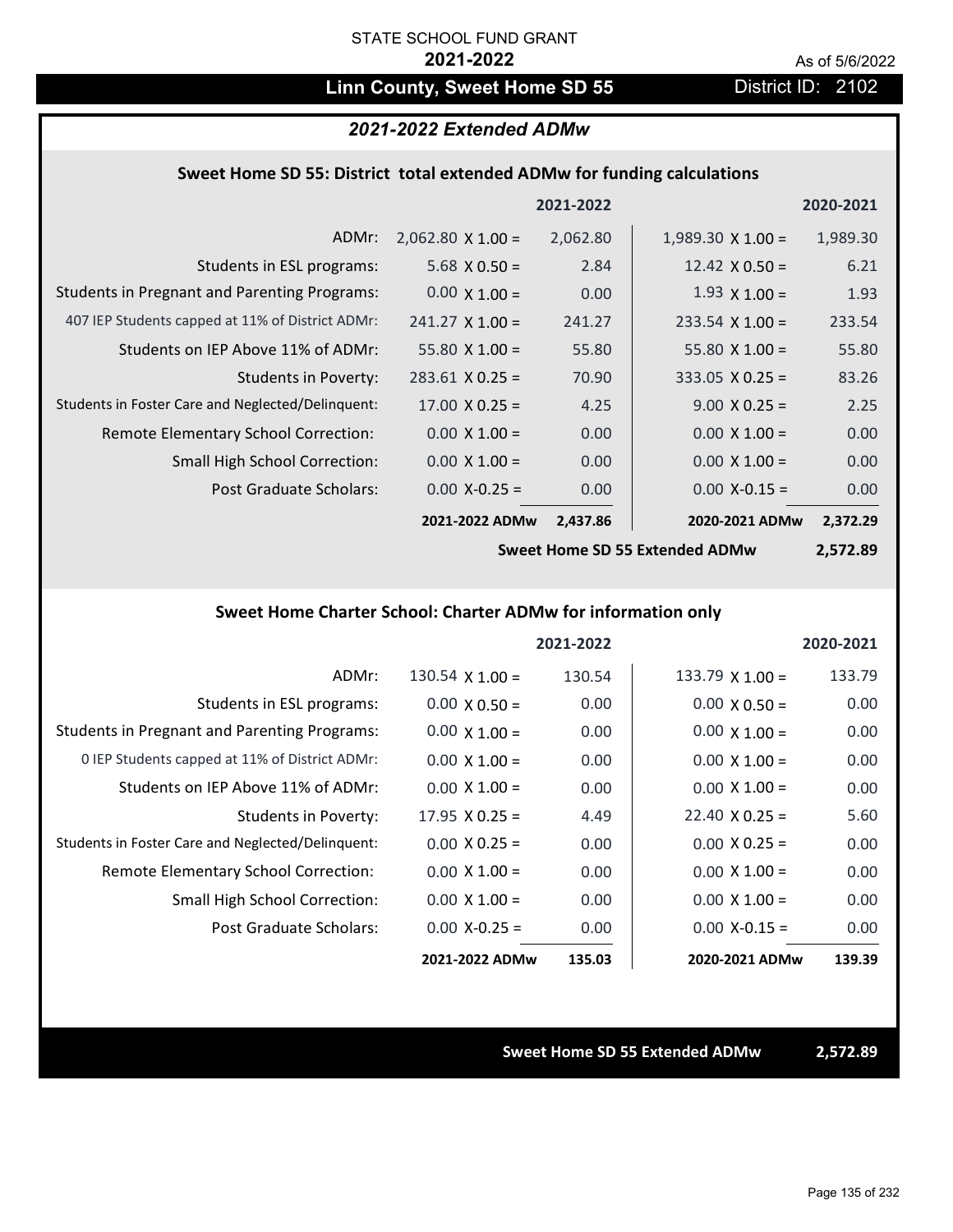# Linn County, Scio SD 95 **District ID: 2103**

# *2021-2022 Extended ADMw*

|  |  | Scio SD 95: District total extended ADMw for funding calculations |  |
|--|--|-------------------------------------------------------------------|--|
|--|--|-------------------------------------------------------------------|--|

|                                                     |                        | 2021-2022 |                         | 2020-2021 |
|-----------------------------------------------------|------------------------|-----------|-------------------------|-----------|
| ADMr:                                               | $638.27 \times 1.00 =$ | 638.27    | $644.20 \times 1.00 =$  | 644.20    |
| Students in ESL programs:                           | $8.39 \times 0.50 =$   | 4.20      | $9.84 \times 0.50 =$    | 4.92      |
| <b>Students in Pregnant and Parenting Programs:</b> | $0.00 \times 1.00 =$   | 0.00      | $0.00 \times 1.00 =$    | 0.00      |
| 275 IEP Students capped at 11% of District ADMr:    | $212.48 \times 1.00 =$ | 212.48    | $267.00 \times 1.00 =$  | 267.00    |
| Students on IEP Above 11% of ADMr:                  | $0.00 \times 1.00 =$   | 0.00      | $0.00 \times 1.00 =$    | 0.00      |
| <b>Students in Poverty:</b>                         | $20.48 \times 0.25 =$  | 5.12      | $23.63 \times 0.25 =$   | 5.91      |
| Students in Foster Care and Neglected/Delinquent:   | $2.00 \times 0.25 =$   | 0.50      | $8.00 \times 0.25 =$    | 2.00      |
| Remote Elementary School Correction:                | $0.00 \times 1.00 =$   | 0.00      | $0.00 \times 1.00 =$    | 0.00      |
| <b>Small High School Correction:</b>                | $82.45$ X 1.00 =       | 82.45     | $82.45$ X 1.00 =        | 82.45     |
| Post Graduate Scholars:                             | $0.00 X-0.25 =$        | 0.00      | $0.44$ X-0.15 =         | $-0.11$   |
|                                                     | 2021-2022 ADMw         | 943.02    | 2020-2021 ADMw          | 1,006.37  |
|                                                     |                        |           | Cain CD OF Futnaded ADM | רו רחר ר  |

**Scio SD 95 Extended ADMw**

**2,393.43**

# **Lourdes School: Charter ADMw for information only**

|                                                     |                       | 2021-2022 |                      | 2020-2021 |
|-----------------------------------------------------|-----------------------|-----------|----------------------|-----------|
| ADMr:                                               | $36.67 \times 1.00 =$ | 36.67     | $38.53$ X 1.00 =     | 38.53     |
| Students in ESL programs:                           | $0.00 \times 0.50 =$  | 0.00      | $0.00 \times 0.50 =$ | 0.00      |
| <b>Students in Pregnant and Parenting Programs:</b> | $0.00 \times 1.00 =$  | 0.00      | $0.00 \times 1.00 =$ | 0.00      |
| 0 IEP Students capped at 11% of District ADMr:      | $0.00 \times 1.00 =$  | 0.00      | $0.00 \times 1.00 =$ | 0.00      |
| Students on IEP Above 11% of ADMr:                  | $0.00 \times 1.00 =$  | 0.00      | $0.00 \times 1.00 =$ | 0.00      |
| Students in Poverty:                                | $1.18 \times 0.25 =$  | 0.30      | $1.24 \times 0.25 =$ | 0.31      |
| Students in Foster Care and Neglected/Delinquent:   | $0.00 \times 0.25 =$  | 0.00      | $0.00 \times 0.25 =$ | 0.00      |
| Remote Elementary School Correction:                | $0.00 \times 1.00 =$  | 0.00      | $0.00 \times 1.00 =$ | 0.00      |
| <b>Small High School Correction:</b>                | $0.00 \times 1.00 =$  | 0.00      | $0.00 \times 1.00 =$ | 0.00      |
| Post Graduate Scholars:                             | $0.00 X - 0.25 =$     | 0.00      | $0.00 X-0.15 =$      | 0.00      |
|                                                     | 2021-2022 ADMw        | 36.97     | 2020-2021 ADMw       | 38.84     |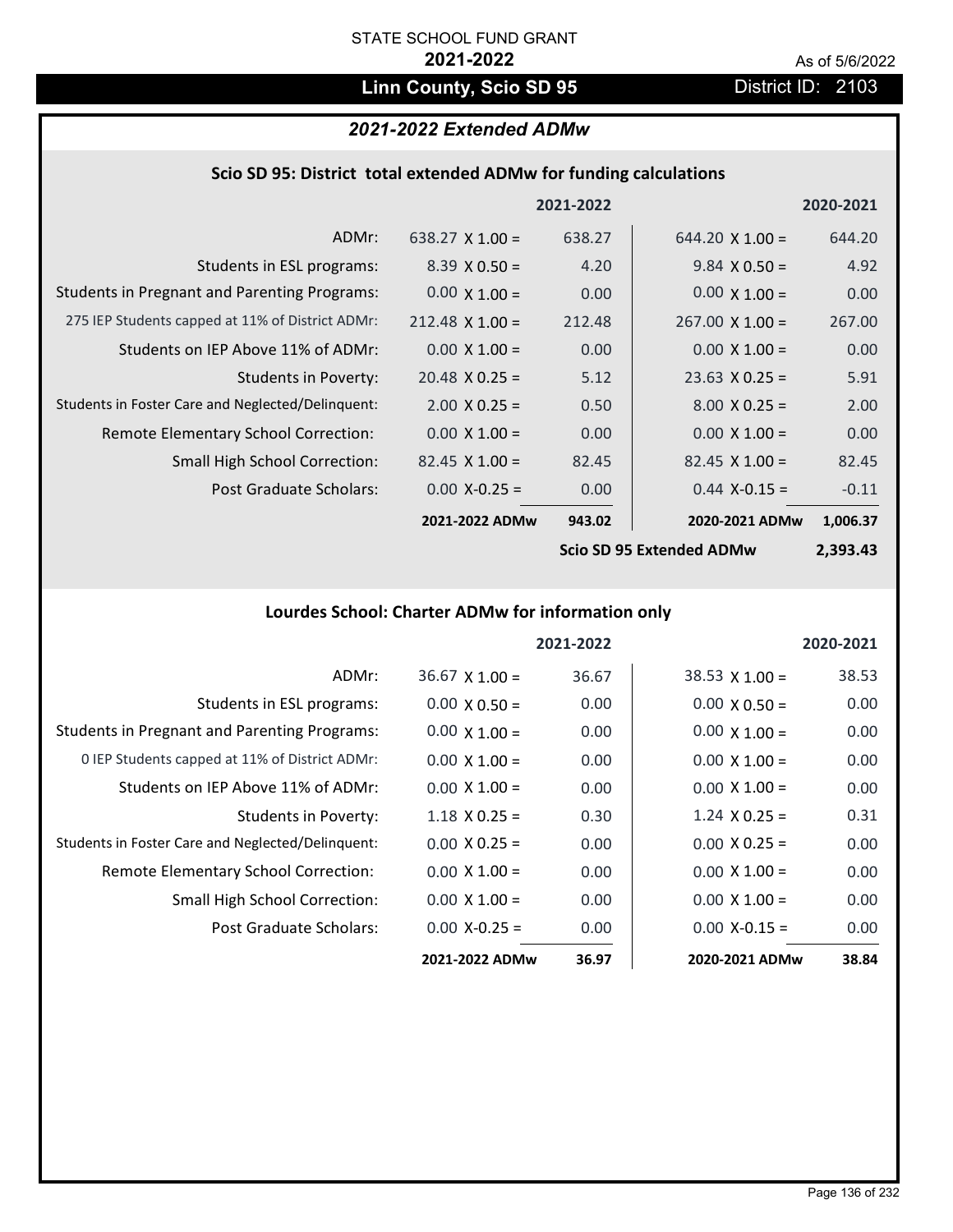## **Willamette Connections Academy: Charter ADMw for information only**

|                                                     |                          | 2021-2022 |                          | 2020-2021 |
|-----------------------------------------------------|--------------------------|-----------|--------------------------|-----------|
| ADMr:                                               | $1,256.70 \times 1.00 =$ | 1,256.70  | $1,987.20 \times 1.00 =$ | 1,987.20  |
| Students in ESL programs:                           | $16.30 \times 0.50 =$    | 8.15      | $9.17 \times 0.50 =$     | 4.59      |
| <b>Students in Pregnant and Parenting Programs:</b> | $0.00 \times 1.00 =$     | 0.00      | $0.00 \times 1.00 =$     | 0.00      |
| 0 IEP Students capped at 11% of District ADMr:      | $0.00 \times 1.00 =$     | 0.00      | $0.00 \times 1.00 =$     | 0.00      |
| Students on IEP Above 11% of ADMr:                  | $0.00 \times 1.00 =$     | 0.00      | $0.00 \times 1.00 =$     | 0.00      |
| Students in Poverty:                                | 40.34 $\times$ 0.25 =    | 10.09     | $64.13 \times 0.25 =$    | 16.03     |
| Students in Foster Care and Neglected/Delinquent:   | $0.00 \times 0.25 =$     | 0.00      | $0.00 \times 0.25 =$     | 0.00      |
| Remote Elementary School Correction:                | $0.00 \times 1.00 =$     | 0.00      | $0.00 \times 1.00 =$     | 0.00      |
| <b>Small High School Correction:</b>                | $0.00 \times 1.00 =$     | 0.00      | $0.00 \times 1.00 =$     | 0.00      |
| Post Graduate Scholars:                             | $0.00 X - 0.25 =$        | 0.00      | $0.00 X - 0.15 =$        | 0.00      |
|                                                     | 2021-2022 ADMw           | 1,274.94  | 2020-2021 ADMw           | 2,007.82  |

## **Oregon Virtual Education: Charter ADMw for information only**

|                                                     |                      | 2021-2022 |                      | 2020-2021 |
|-----------------------------------------------------|----------------------|-----------|----------------------|-----------|
| ADMr:                                               | $0.00 \times 1.00 =$ | 0.00      | $0.00 \times 1.00 =$ | 0.00      |
| Students in ESL programs:                           | $0.00 \times 0.50 =$ | 0.00      | $0.00 \times 0.50 =$ | 0.00      |
| <b>Students in Pregnant and Parenting Programs:</b> | $0.00 \times 1.00 =$ | 0.00      | $0.00 \times 1.00 =$ | 0.00      |
| 0 IEP Students capped at 11% of District ADMr:      | $0.00 \times 1.00 =$ | 0.00      | $0.00 \times 1.00 =$ | 0.00      |
| Students on IEP Above 11% of ADMr:                  | $0.00 \times 1.00 =$ | 0.00      | $0.00 \times 1.00 =$ | 0.00      |
| Students in Poverty:                                | $0.00 \times 0.25 =$ | 0.00      | $0.00 \times 0.25 =$ | 0.00      |
| Students in Foster Care and Neglected/Delinquent:   | $0.00 \times 0.25 =$ | 0.00      | $0.00 \times 0.25 =$ | 0.00      |
| Remote Elementary School Correction:                | $0.00 \times 1.00 =$ | 0.00      | $0.00 \times 1.00 =$ | 0.00      |
| Small High School Correction:                       | $0.00 \times 1.00 =$ | 0.00      | $0.00 \times 1.00 =$ | 0.00      |
| Post Graduate Scholars:                             | $0.00$ X-0.25 =      | 0.00      | $0.00 X - 0.15 =$    | 0.00      |
|                                                     | 2021-2022 ADMw       | 0.00      | 2020-2021 ADMw       | 0.00      |

**Scio SD 95 Extended ADMw 2,393.43**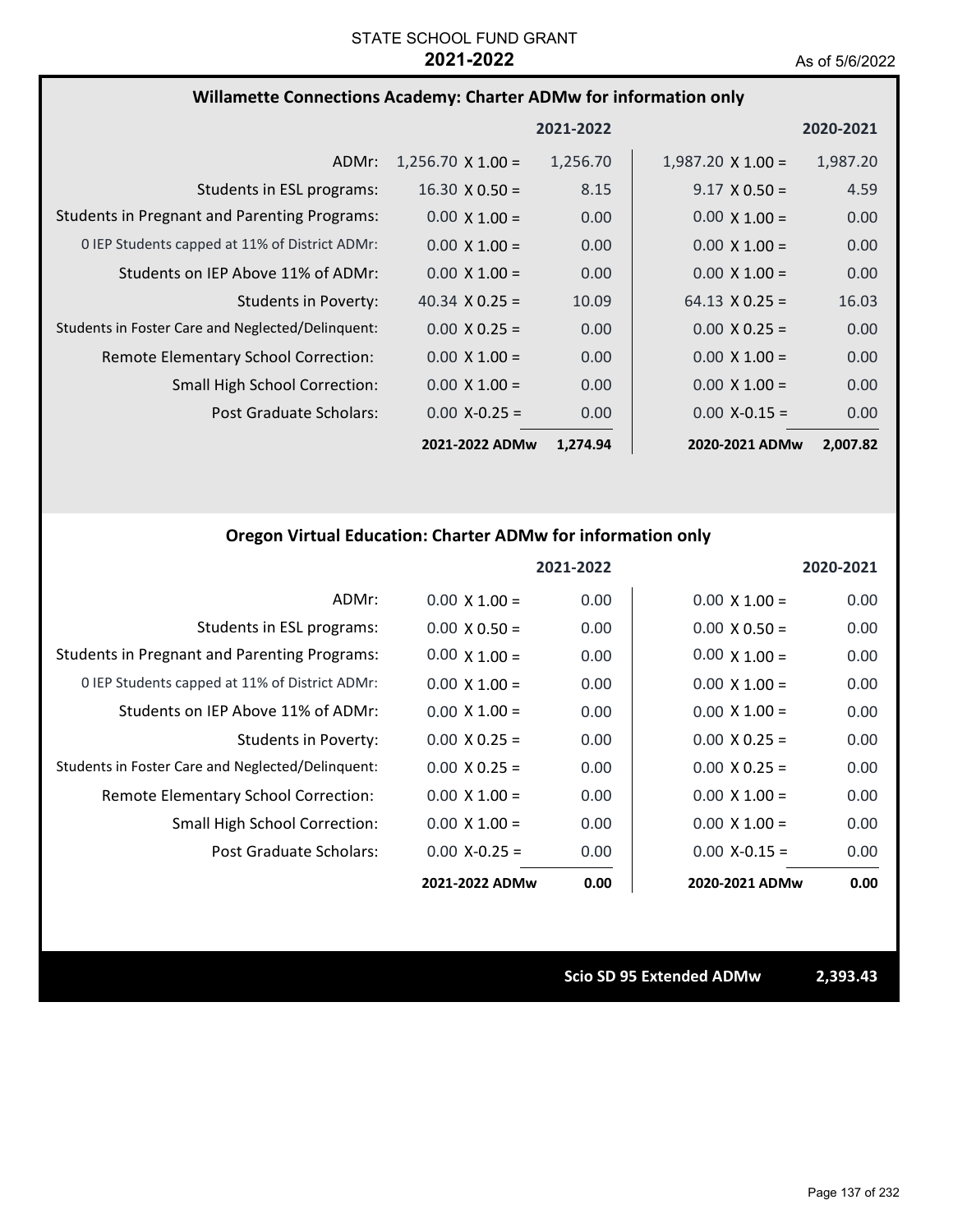# Linn County, Santiam Canyon SD 129J District ID: 2104

### *2021-2022 Extended ADMw*

### **Santiam Canyon SD 129J: District total extended ADMw for funding calculations**

|                                                     |                        | 2021-2022 |                        | 2020-2021 |
|-----------------------------------------------------|------------------------|-----------|------------------------|-----------|
| ADMr:                                               | $522.11 \times 1.00 =$ | 522.11    | $527.14 \times 1.00 =$ | 527.14    |
| Students in ESL programs:                           | $8.36 \times 0.50 =$   | 4.18      | $8.00 \times 0.50 =$   | 4.00      |
| <b>Students in Pregnant and Parenting Programs:</b> | $0.00 \times 1.00 =$   | 0.00      | $0.00 \times 1.00 =$   | 0.00      |
| 549 IEP Students capped at 11% of District ADMr:    | $357.57 \times 1.00 =$ | 357.57    | $535.84 \times 1.00 =$ | 535.84    |
| Students on IEP Above 11% of ADMr:                  | $52.90 \times 1.00 =$  | 52.90     | $52.90 \times 1.00 =$  | 52.90     |
| <b>Students in Poverty:</b>                         | $15.74 \times 0.25 =$  | 3.94      | $14.72$ X 0.25 =       | 3.68      |
| Students in Foster Care and Neglected/Delinquent:   | $5.00 \times 0.25 =$   | 1.25      | $3.00 \times 0.25 =$   | 0.75      |
| Remote Elementary School Correction:                | $0.00 \times 1.00 =$   | 0.00      | $0.00 \times 1.00 =$   | 0.00      |
| <b>Small High School Correction:</b>                | $88.36 \times 1.00 =$  | 88.36     | $88.36 \times 1.00 =$  | 88.36     |
| Post Graduate Scholars:                             | $0.00 X - 0.25 =$      | 0.00      | $0.00$ X-0.15 =        | 0.00      |
|                                                     | 2021-2022 ADMw         | 1,030.30  | 2020-2021 ADMw         | 1,212.67  |

**Santiam Canyon SD 129J Extended ADMw**

**4,163.37**

## **Oregon Charter Academy: Charter ADMw for information only**

|                                                     |                          | 2021-2022 |                          | 2020-2021 |
|-----------------------------------------------------|--------------------------|-----------|--------------------------|-----------|
| ADMr:                                               | $2,728.51 \times 1.00 =$ | 2,728.51  | $4,344.11 \times 1.00 =$ | 4,344.11  |
| Students in ESL programs:                           | $71.96 \times 0.50 =$    | 35.98     | $52.99 \times 0.50 =$    | 26.50     |
| <b>Students in Pregnant and Parenting Programs:</b> | 5.21 $\times$ 1.00 =     | 5.21      | 6.25 $\times$ 1.00 =     | 6.25      |
| 0 IEP Students capped at 11% of District ADMr:      | $0.00 \times 1.00 =$     | 0.00      | $0.00 \times 1.00 =$     | 0.00      |
| Students on IEP Above 11% of ADMr:                  | $0.00 \times 1.00 =$     | 0.00      | $0.00 \times 1.00 =$     | 0.00      |
| Students in Poverty:                                | $82.26 \times 0.25 =$    | 20.57     | $71.28 \times 0.25 =$    | 17.82     |
| Students in Foster Care and Neglected/Delinquent:   | $0.00 \times 0.25 =$     | 0.00      | $0.00 \times 0.25 =$     | 0.00      |
| Remote Elementary School Correction:                | $0.00 \times 1.00 =$     | 0.00      | $0.00 \times 1.00 =$     | 0.00      |
| <b>Small High School Correction:</b>                | $0.00 \times 1.00 =$     | 0.00      | $0.00 \times 1.00 =$     | 0.00      |
| Post Graduate Scholars:                             | $0.00$ X-0.25 =          | 0.00      | $0.00$ X-0.15 =          | 0.00      |
|                                                     | 2021-2022 ADMw           | 2,790.27  | 2020-2021 ADMw           | 4,394.68  |

### **Santiam Canyon SD 129J Extended ADMw 4,163.37**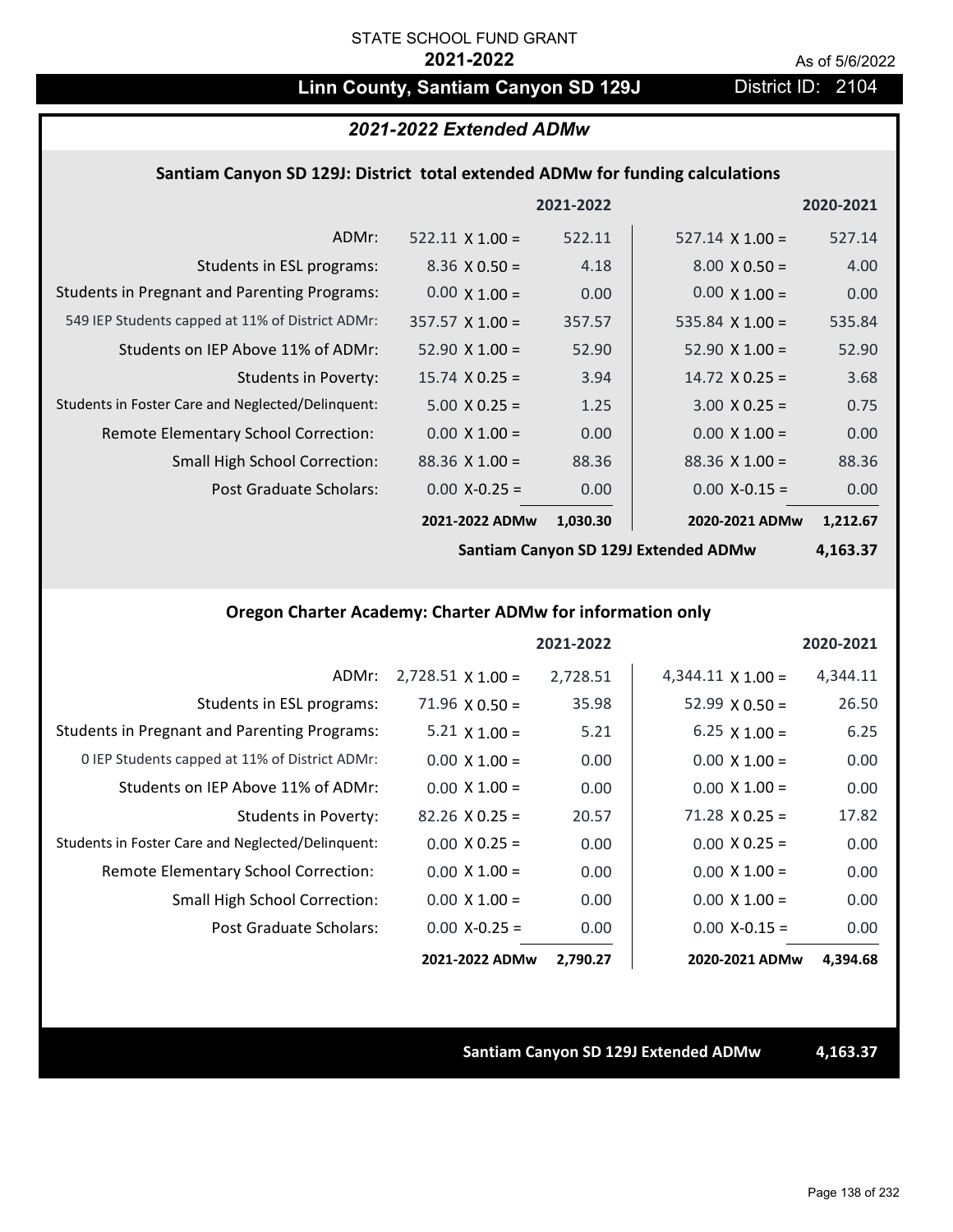# Linn County, Central Linn SD 552 District ID: 2105

# *2021-2022 Extended ADMw*

## **Central Linn SD 552: District total extended ADMw for funding calculations**

|                                                     |                        | 2021-2022 |                                          | 2020-2021 |
|-----------------------------------------------------|------------------------|-----------|------------------------------------------|-----------|
| ADMr:                                               | $547.71 \times 1.00 =$ | 547.71    | $571.93 \times 1.00 =$                   | 571.93    |
| Students in ESL programs:                           | $18.00 \times 0.50 =$  | 9.00      | $16.00 \times 0.50 =$                    | 8.00      |
| <b>Students in Pregnant and Parenting Programs:</b> | $0.00 \times 1.00 =$   | 0.00      | $0.00 \times 1.00 =$                     | 0.00      |
| 93 IEP Students capped at 11% of District ADMr:     | $60.25 \times 1.00 =$  | 60.25     | $62.91 \times 1.00 =$                    | 62.91     |
| Students on IEP Above 11% of ADMr:                  | $16.30 \times 1.00 =$  | 16.30     | $16.30 \times 1.00 =$                    | 16.30     |
| <b>Students in Poverty:</b>                         | 47.38 $X$ 0.25 =       | 11.85     | $80.07$ X 0.25 =                         | 20.02     |
| Students in Foster Care and Neglected/Delinquent:   | $1.00 \times 0.25 =$   | 0.25      | 4.00 $X$ 0.25 =                          | 1.00      |
| Remote Elementary School Correction:                | $0.00 \times 1.00 =$   | 0.00      | $0.00 \times 1.00 =$                     | 0.00      |
| <b>Small High School Correction:</b>                | $84.50 \times 1.00 =$  | 84.50     | $84.50$ X $1.00 =$                       | 84.50     |
| Post Graduate Scholars:                             | $0.00$ X-0.25 =        | 0.00      | $0.00$ X-0.15 =                          | 0.00      |
|                                                     | 2021-2022 ADMw         | 729.85    | 2020-2021 ADMw                           | 764.66    |
|                                                     |                        |           | <b>Central Linn SD 552 Extended ADMw</b> | 764.66    |
|                                                     |                        |           |                                          |           |
|                                                     |                        |           | <b>Central Linn SD 552 Extended ADMw</b> | 764.66    |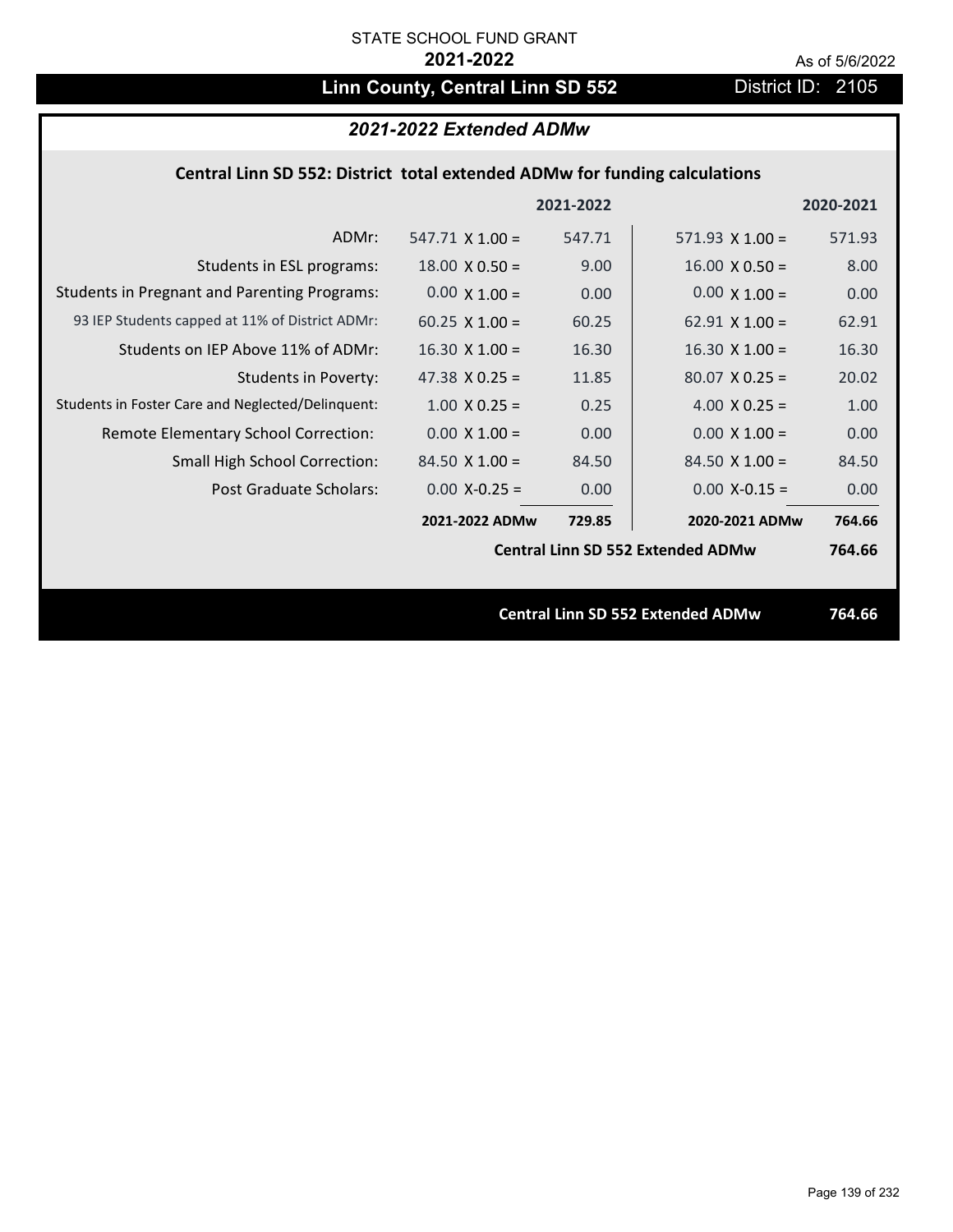# **Malheur County, Jordan Valley SD 3** District ID: 2107

| 2021-2022 Extended ADMw |  |  |
|-------------------------|--|--|
|-------------------------|--|--|

## **Jordan Valley SD 3: District total extended ADMw for funding calculations**

|                                                     |                       | 2021-2022 |                                  | 2020-2021 |
|-----------------------------------------------------|-----------------------|-----------|----------------------------------|-----------|
| ADMr:                                               | 59.24 $\times$ 1.00 = | 59.24     | 49.47 $\times$ 1.00 =            | 49.47     |
| Students in ESL programs:                           | $0.00 \times 0.50 =$  | 0.00      | $0.00 \times 0.50 =$             | 0.00      |
| <b>Students in Pregnant and Parenting Programs:</b> | $0.00 \times 1.00 =$  | 0.00      | $0.00 \times 1.00 =$             | 0.00      |
| 4 IEP Students capped at 11% of District ADMr:      | 4.00 $\times$ 1.00 =  | 4.00      | $4.00 \times 1.00 =$             | 4.00      |
| Students on IEP Above 11% of ADMr:                  | $0.00 \times 1.00 =$  | 0.00      | $0.00 X 1.00 =$                  | 0.00      |
| <b>Students in Poverty:</b>                         | $14.81$ X 0.25 =      | 3.70      | $10.55 \times 0.25 =$            | 2.64      |
| Students in Foster Care and Neglected/Delinquent:   | $0.00 \times 0.25 =$  | 0.00      | $0.00 X 0.25 =$                  | 0.00      |
| Remote Elementary School Correction:                | $51.08$ X $1.00 =$    | 51.08     | $51.08$ X $1.00 =$               | 51.08     |
| <b>Small High School Correction:</b>                | $50.46$ X $1.00 =$    | 50.46     | $50.46$ X $1.00 =$               | 50.46     |
| Post Graduate Scholars:                             | $0.00$ X-0.25 =       | 0.00      | $0.00$ X-0.15 =                  | 0.00      |
|                                                     | 2021-2022 ADMw        | 168.48    | 2020-2021 ADMw                   | 157.65    |
|                                                     |                       |           | Jordan Valley SD 3 Extended ADMw | 168.48    |
|                                                     |                       |           |                                  |           |
|                                                     |                       |           | Jordan Valley SD 3 Extended ADMw | 168.48    |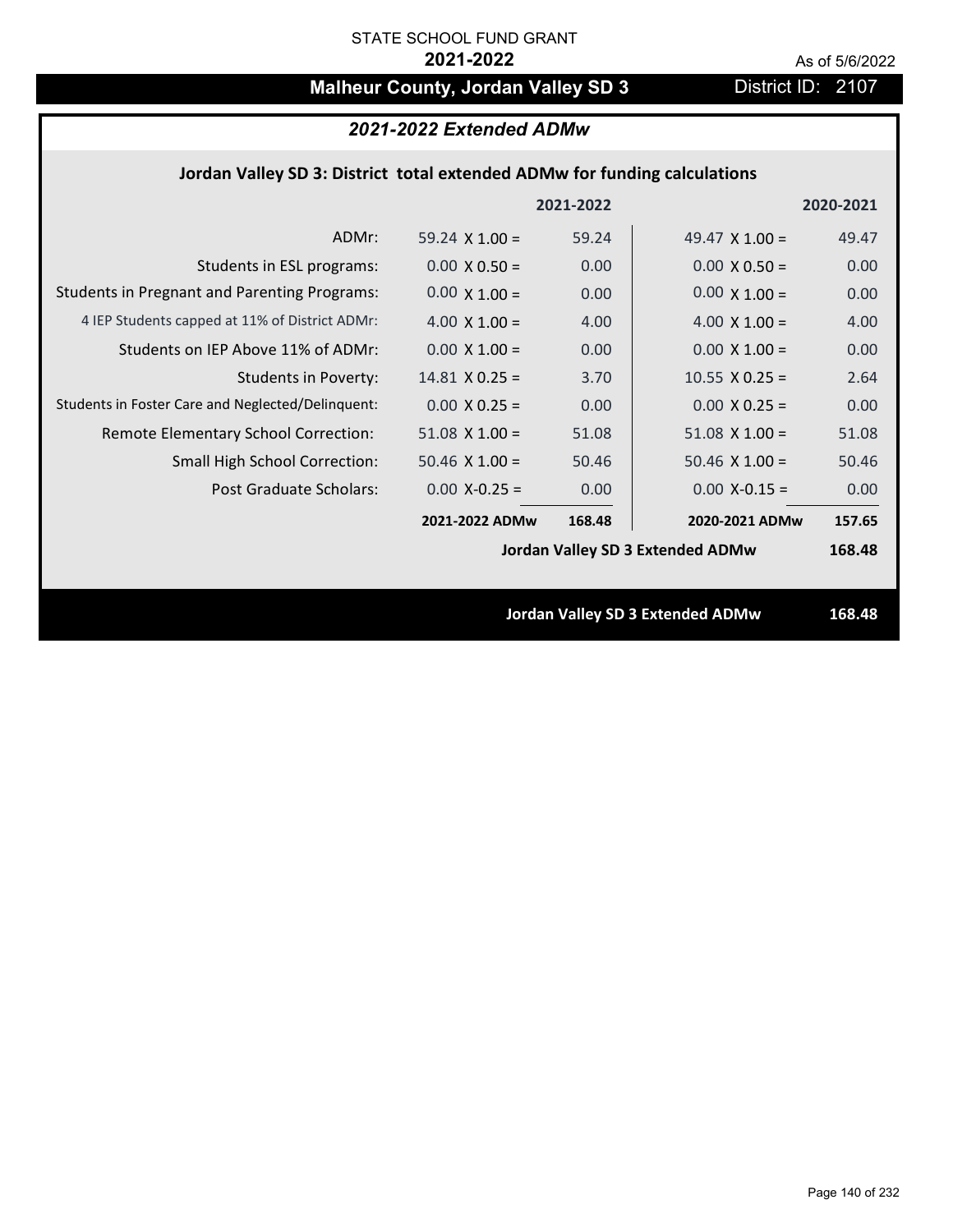# **Malheur County, Ontario SD 8C** District ID: 2108

### *2021-2022 Extended ADMw*

### **Ontario SD 8C: District total extended ADMw for funding calculations**

|                                                     |                          | 2021-2022 |                          | 2020-2021 |
|-----------------------------------------------------|--------------------------|-----------|--------------------------|-----------|
| ADMr:                                               | $2,276.67 \times 1.00 =$ | 2,276.67  | $2,323.54 \times 1.00 =$ | 2,323.54  |
| Students in ESL programs:                           | $216.50 \times 0.50 =$   | 108.25    | $211.47 \times 0.50 =$   | 105.74    |
| <b>Students in Pregnant and Parenting Programs:</b> | $1.00 \times 1.00 =$     | 1.00      | $3.83 \times 1.00 =$     | 3.83      |
| 317 IEP Students capped at 11% of District ADMr:    | $287.20 \times 1.00 =$   | 287.20    | $292.98 \times 1.00 =$   | 292.98    |
| Students on IEP Above 11% of ADMr:                  | $1.50 \times 1.00 =$     | 1.50      | $1.50 \times 1.00 =$     | 1.50      |
| <b>Students in Poverty:</b>                         | $520.10 \times 0.25 =$   | 130.03    | $571.48 \times 0.25 =$   | 142.87    |
| Students in Foster Care and Neglected/Delinquent:   | $58.00 \times 0.25 =$    | 14.50     | $67.00 \times 0.25 =$    | 16.75     |
| Remote Elementary School Correction:                | $0.00 \times 1.00 =$     | 0.00      | $0.00 \times 1.00 =$     | 0.00      |
| <b>Small High School Correction:</b>                | $0.00 \times 1.00 =$     | 0.00      | $0.00 \times 1.00 =$     | 0.00      |
| Post Graduate Scholars:                             | $0.00$ X-0.25 =          | 0.00      | $0.00$ X-0.15 =          | 0.00      |
|                                                     | 2021-2022 ADMw           | 2,819.15  | 2020-2021 ADMw           | 2,887.21  |

**Ontario SD 8C Extended ADMw**

**3,298.77**

# **Four Rivers Community School: Charter ADMw for information only**

|                                                     |                        | 2021-2022 |                        | 2020-2021 |
|-----------------------------------------------------|------------------------|-----------|------------------------|-----------|
| ADMr:                                               | $334.27 \times 1.00 =$ | 334.27    | $339.94 \times 1.00 =$ | 339.94    |
| Students in ESL programs:                           | $97.56 \times 0.50 =$  | 48.78     | $101.43 \times 0.50 =$ | 50.72     |
| <b>Students in Pregnant and Parenting Programs:</b> | $0.00 \times 1.00 =$   | 0.00      | $0.00 \times 1.00 =$   | 0.00      |
| 0 IEP Students capped at 11% of District ADMr:      | $0.00 \times 1.00 =$   | 0.00      | $0.00 \times 1.00 =$   | 0.00      |
| Students on IEP Above 11% of ADMr:                  | $0.00 \times 1.00 =$   | 0.00      | $0.00 \times 1.00 =$   | 0.00      |
| Students in Poverty:                                | $76.36 \times 0.25 =$  | 19.09     | $83.61$ X 0.25 =       | 20.90     |
| Students in Foster Care and Neglected/Delinquent:   | $0.00 \times 0.25 =$   | 0.00      | $0.00 \times 0.25 =$   | 0.00      |
| Remote Elementary School Correction:                | $0.00 \times 1.00 =$   | 0.00      | $0.00 \times 1.00 =$   | 0.00      |
| Small High School Correction:                       | $0.00 \times 1.00 =$   | 0.00      | $0.00 \times 1.00 =$   | 0.00      |
| Post Graduate Scholars:                             | $0.00$ X-0.25 =        | 0.00      | $0.00 X-0.15 =$        | 0.00      |
|                                                     | 2021-2022 ADMw         | 402.14    | 2020-2021 ADMw         | 411.56    |

**Ontario SD 8C Extended ADMw 3,298.77**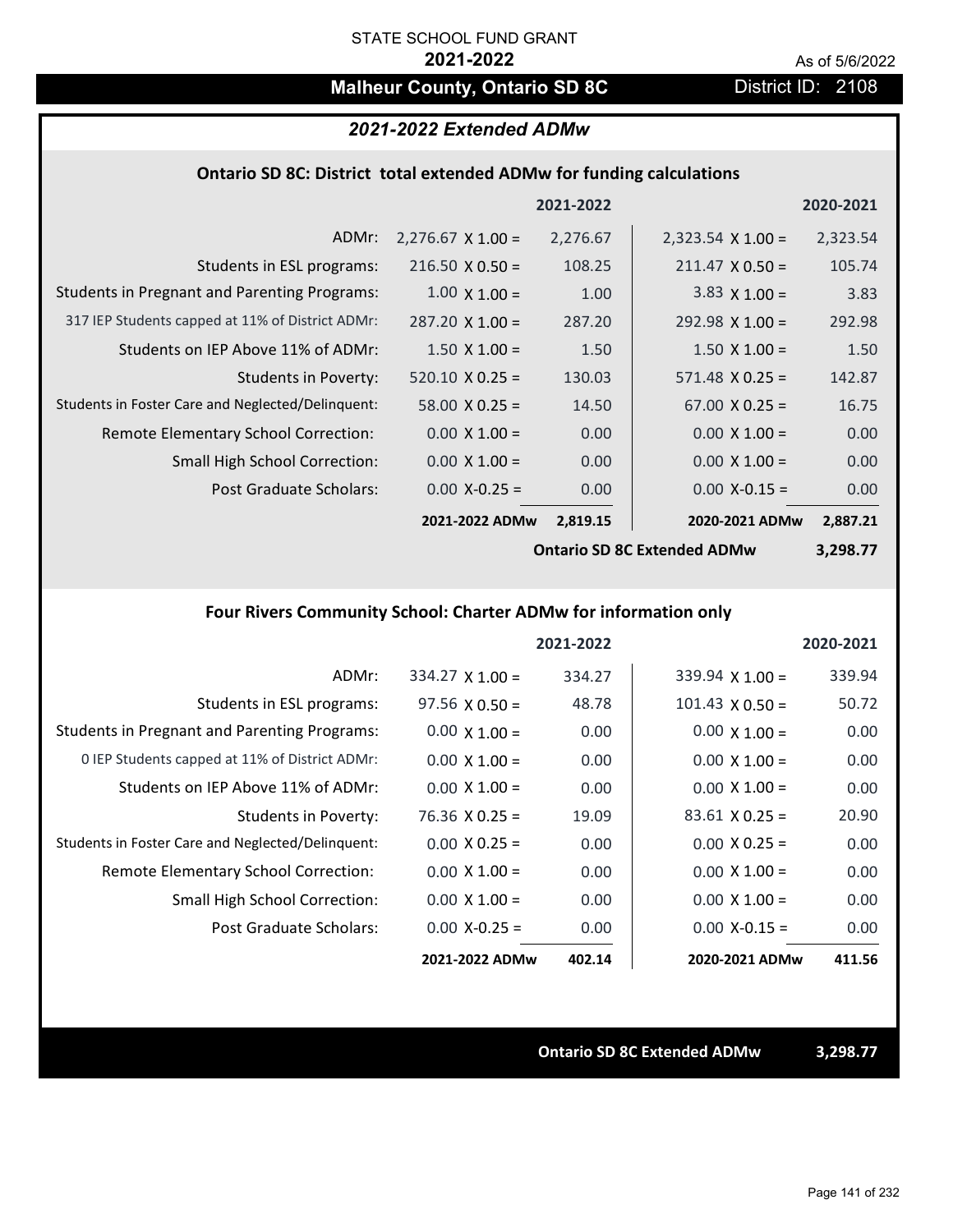# **Malheur County, Juntura SD 12** District ID: 2109

# *2021-2022 Extended ADMw*

## **Juntura SD 12: District total extended ADMw for funding calculations**

|                                                     |                      | 2021-2022 |                                    | 2020-2021 |
|-----------------------------------------------------|----------------------|-----------|------------------------------------|-----------|
| ADMr:                                               | 4.00 $\times$ 1.00 = | 4.00      | $6.45 \times 1.00 =$               | 6.45      |
| Students in ESL programs:                           | $0.00 \times 0.50 =$ | 0.00      | $0.00 \times 0.50 =$               | 0.00      |
| <b>Students in Pregnant and Parenting Programs:</b> | $0.00 \times 1.00 =$ | 0.00      | $0.00 \times 1.00 =$               | 0.00      |
| 0 IEP Students capped at 11% of District ADMr:      | $0.00 \times 1.00 =$ | 0.00      | $0.71 \times 1.00 =$               | 0.71      |
| Students on IEP Above 11% of ADMr:                  | $0.40$ X $1.00 =$    | 0.40      | $0.40$ X $1.00 =$                  | 0.40      |
| <b>Students in Poverty:</b>                         | $0.55 \times 0.25 =$ | 0.14      | $1.23 \times 0.25 =$               | 0.31      |
| Students in Foster Care and Neglected/Delinquent:   | $0.00 \times 0.25 =$ | 0.00      | $0.00 \times 0.25 =$               | 0.00      |
| Remote Elementary School Correction:                | $25.54$ X 1.00 =     | 25.54     | $25.54 \times 1.00 =$              | 25.54     |
| <b>Small High School Correction:</b>                | $0.00 \times 1.00 =$ | 0.00      | $0.00 \times 1.00 =$               | 0.00      |
| Post Graduate Scholars:                             | $0.00$ X-0.25 =      | 0.00      | $0.00$ X-0.15 =                    | 0.00      |
|                                                     | 2021-2022 ADMw       | 30.08     | 2020-2021 ADMw                     | 33.41     |
|                                                     |                      |           | <b>Juntura SD 12 Extended ADMw</b> | 33.41     |
|                                                     |                      |           |                                    |           |
|                                                     |                      |           | <b>Juntura SD 12 Extended ADMw</b> | 33.41     |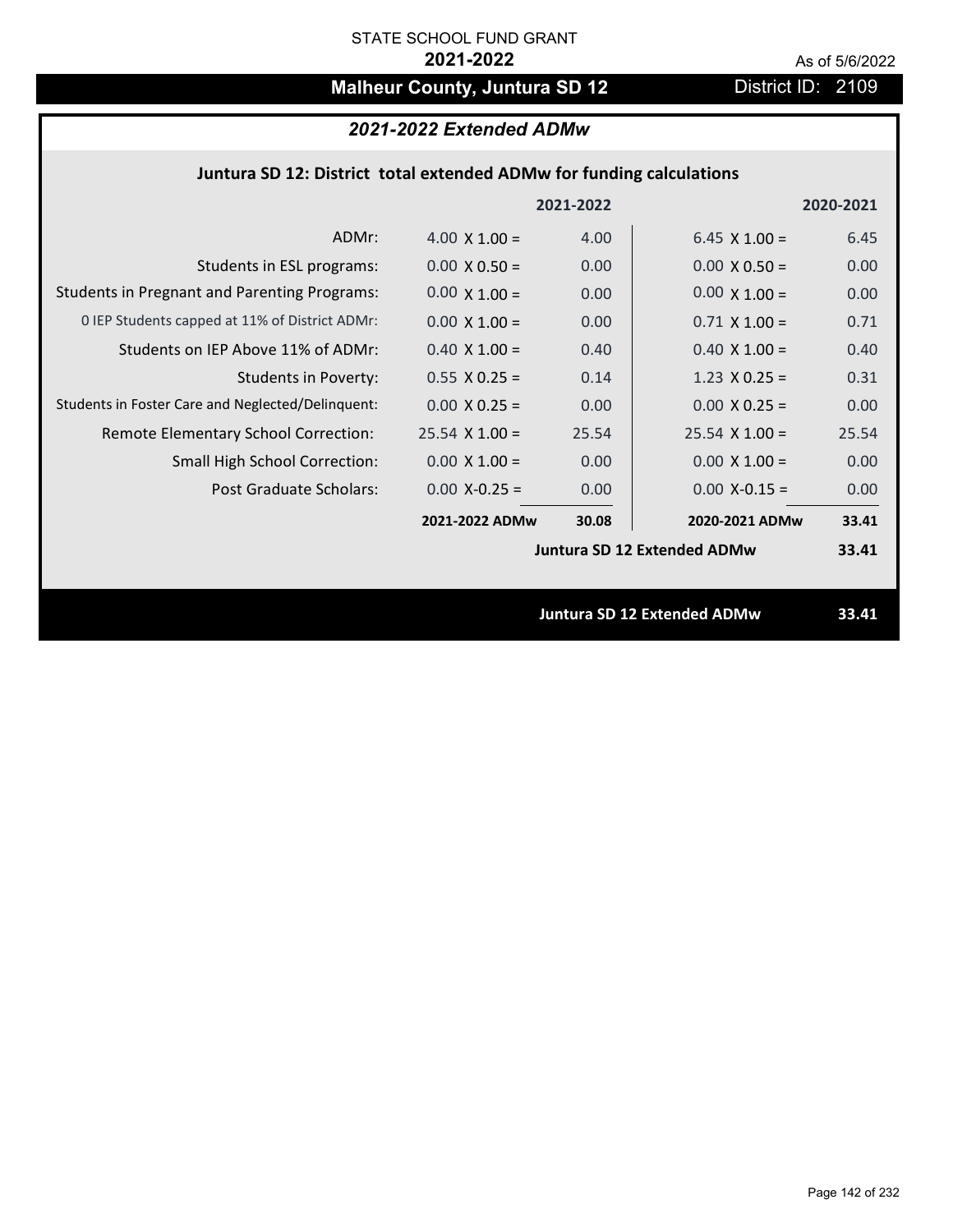# **Malheur County, Nyssa SD 26** District ID: 2110

## **Nyssa SD 26: District total extended ADMw for funding calculations**

|                                                     |                          | 2021-2022 |                                  | 2020-2021 |  |
|-----------------------------------------------------|--------------------------|-----------|----------------------------------|-----------|--|
| ADMr:                                               | $1,184.73 \times 1.00 =$ | 1,184.73  | $1,171.48 \times 1.00 =$         | 1,171.48  |  |
| Students in ESL programs:                           | $280.01 \times 0.50 =$   | 140.01    | $330.31$ X 0.50 =                | 165.16    |  |
| <b>Students in Pregnant and Parenting Programs:</b> | $0.00 \times 1.00 =$     | 0.00      | $0.00 \times 1.00 =$             | 0.00      |  |
| 148 IEP Students capped at 11% of District ADMr:    | 130.32 $X$ 1.00 =        | 130.32    | 128.86 $X$ 1.00 =                | 128.86    |  |
| Students on IEP Above 11% of ADMr:                  | $2.00 \times 1.00 =$     | 2.00      | $2.00 \times 1.00 =$             | 2.00      |  |
| <b>Students in Poverty:</b>                         | $226.06$ X 0.25 =        | 56.52     | $245.83 \times 0.25 =$           | 61.46     |  |
| Students in Foster Care and Neglected/Delinquent:   | $16.00 \times 0.25 =$    | 4.00      | $15.00 \times 0.25 =$            | 3.75      |  |
| Remote Elementary School Correction:                | $0.00 \times 1.00 =$     | 0.00      | $0.00 \times 1.00 =$             | 0.00      |  |
| <b>Small High School Correction:</b>                | 7.96 $X$ 1.00 =          | 7.96      | 7.96 $X$ 1.00 =                  | 7.96      |  |
| <b>Post Graduate Scholars:</b>                      | $0.00$ X-0.25 =          | 0.00      | $0.00$ X-0.15 =                  | 0.00      |  |
|                                                     | 2021-2022 ADMw           | 1,525.53  | 2020-2021 ADMw                   | 1,540.67  |  |
|                                                     |                          |           | <b>Nyssa SD 26 Extended ADMw</b> | 1,540.67  |  |
|                                                     |                          |           |                                  |           |  |
|                                                     |                          |           | <b>Nyssa SD 26 Extended ADMw</b> | 1,540.67  |  |
|                                                     |                          |           |                                  |           |  |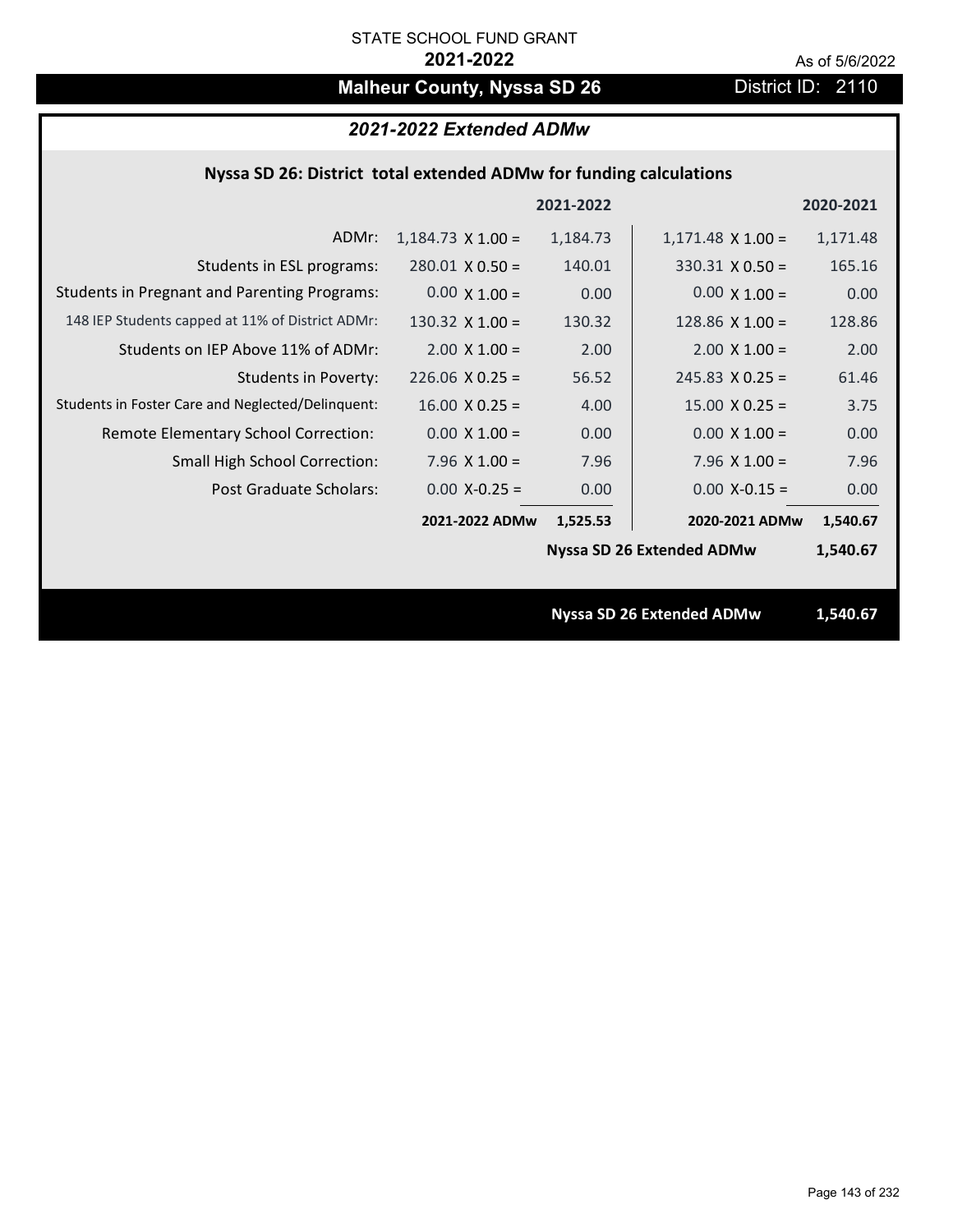# **Malheur County, Annex SD 29** District ID: 2111

# *2021-2022 Extended ADMw*

### **Annex SD 29: District total extended ADMw for funding calculations**

|                                                     |                           | 2021-2022 |                       | 2020-2021          |
|-----------------------------------------------------|---------------------------|-----------|-----------------------|--------------------|
| ADMr:                                               | $21.00 \times 1.00 =$     | 21.00     | $16.90 \times 1.00 =$ | 16.90              |
| Students in ESL programs:                           | $0.00 \times 0.50 =$      | 0.00      | $0.00 \times 0.50 =$  | 0.00               |
| <b>Students in Pregnant and Parenting Programs:</b> | $0.00 \times 1.00 =$      | 0.00      | $0.00 \times 1.00 =$  | 0.00               |
| 6 IEP Students capped at 11% of District ADMr:      | $6.00 \times 1.00 =$      | 6.00      | $9.24 \times 1.00 =$  | 9.24               |
| Students on IEP Above 11% of ADMr:                  | $0.00 \times 1.00 =$      | 0.00      | $0.00 \times 1.00 =$  | 0.00               |
| <b>Students in Poverty:</b>                         | 4.14 $X$ 0.25 =           | 1.04      | $3.09 \times 0.25 =$  | 0.77               |
| Students in Foster Care and Neglected/Delinquent:   | $2.00 \times 0.25 =$      | 0.50      | $1.00 \times 0.25 =$  | 0.25               |
| Remote Elementary School Correction:                | $0.00 \times 1.00 =$      | 0.00      | $0.00 \times 1.00 =$  | 0.00               |
| <b>Small High School Correction:</b>                | $0.00 \times 1.00 =$      | 0.00      | $0.00 \times 1.00 =$  | 0.00               |
| Post Graduate Scholars:                             | $0.00$ X-0.25 =           | 0.00      | $0.00$ X-0.15 =       | 0.00               |
|                                                     | 2021-2022 ADMw            | 28.54     | 2020-2021 ADMw        | 27.16              |
|                                                     | Annov SD 20 Extanded ADMW |           |                       | 170 R <sub>2</sub> |

**Annex SD 29 Extended ADMw**

**170.82**

# **Annex Charter School: Charter ADMw for information only**

|                                                     |                       | 2021-2022 |                       | 2020-2021 |
|-----------------------------------------------------|-----------------------|-----------|-----------------------|-----------|
| ADMr:                                               | $80.49 \times 1.00 =$ | 80.49     | $67.09 \times 1.00 =$ | 67.09     |
| Students in ESL programs:                           | $4.00 \times 0.50 =$  | 2.00      | 4.90 $\times$ 0.50 =  | 2.45      |
| <b>Students in Pregnant and Parenting Programs:</b> | $0.00 \times 1.00 =$  | 0.00      | $0.00 \times 1.00 =$  | 0.00      |
| 0 IEP Students capped at 11% of District ADMr:      | $0.00 \times 1.00 =$  | 0.00      | $0.00 \times 1.00 =$  | 0.00      |
| Students on IEP Above 11% of ADMr:                  | $0.00 \times 1.00 =$  | 0.00      | $0.00 \times 1.00 =$  | 0.00      |
| Students in Poverty:                                | $15.86 \times 0.25 =$ | 3.97      | $12.91 \times 0.25 =$ | 3.23      |
| Students in Foster Care and Neglected/Delinquent:   | $0.00 \times 0.25 =$  | 0.00      | $0.00 \times 0.25 =$  | 0.00      |
| Remote Elementary School Correction:                | 55.83 $\times$ 1.00 = | 55.83     | $55.83 \times 1.00 =$ | 55.83     |
| <b>Small High School Correction:</b>                | $0.00 \times 1.00 =$  | 0.00      | $0.00 \times 1.00 =$  | 0.00      |
| Post Graduate Scholars:                             | $0.00 X - 0.25 =$     | 0.00      | $0.00$ X-0.15 =       | 0.00      |
|                                                     | 2021-2022 ADMw        | 142.29    | 2020-2021 ADMw        | 128.60    |

**Annex SD 29 Extended ADMw 170.82**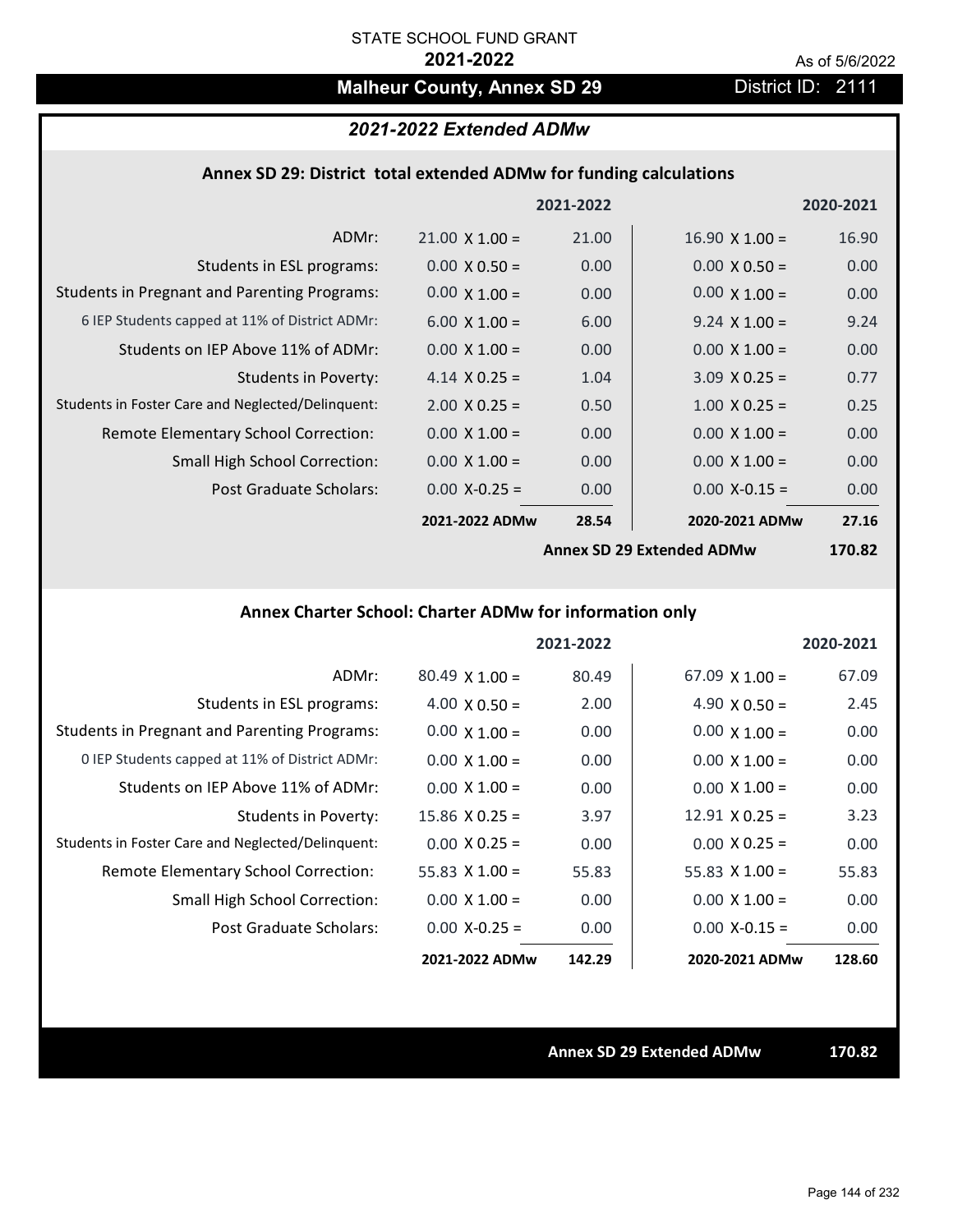# **Malheur County, Malheur County SD 51** District ID: 2112

| 2021-2022 Extended ADMw                                                     |                      |           |                                           |           |
|-----------------------------------------------------------------------------|----------------------|-----------|-------------------------------------------|-----------|
| Malheur County SD 51: District total extended ADMw for funding calculations |                      |           |                                           |           |
|                                                                             |                      | 2021-2022 |                                           | 2020-2021 |
| ADMr:                                                                       | $2.00 \times 1.00 =$ | 2.00      | $0.26 \times 1.00 =$                      | 0.26      |
| Students in ESL programs:                                                   | $0.00 \times 0.50 =$ | 0.00      | $0.00 \times 0.50 =$                      | 0.00      |
| <b>Students in Pregnant and Parenting Programs:</b>                         | $0.00 \times 1.00 =$ | 0.00      | $0.00 \times 1.00 =$                      | 0.00      |
| 0 IEP Students capped at 11% of District ADMr:                              | $0.00 \times 1.00 =$ | 0.00      | $0.00 \times 1.00 =$                      | 0.00      |
| Students on IEP Above 11% of ADMr:                                          | $0.00 \times 1.00 =$ | 0.00      | $0.00 \times 1.00 =$                      | 0.00      |
| <b>Students in Poverty:</b>                                                 | $0.33 \times 0.25 =$ | 0.08      | $0.07$ X 0.25 =                           | 0.02      |
| Students in Foster Care and Neglected/Delinquent:                           | $0.00 \times 0.25 =$ | 0.00      | $0.00 \times 0.25 =$                      | 0.00      |
| Remote Elementary School Correction:                                        | $0.00 \times 1.00 =$ | 0.00      | $0.00 \times 1.00 =$                      | 0.00      |
| Small High School Correction:                                               | $0.00 \times 1.00 =$ | 0.00      | $0.00 \times 1.00 =$                      | 0.00      |
| <b>Post Graduate Scholars:</b>                                              | $0.00$ X-0.25 =      | 0.00      | $0.00$ X-0.15 =                           | 0.00      |
|                                                                             | 2021-2022 ADMw       | 2.08      | 2020-2021 ADMw                            | 0.28      |
|                                                                             |                      |           | <b>Malheur County SD 51 Extended ADMw</b> | 2.08      |
|                                                                             |                      |           |                                           |           |
|                                                                             |                      |           | <b>Malheur County SD 51 Extended ADMw</b> | 2.08      |
|                                                                             |                      |           |                                           |           |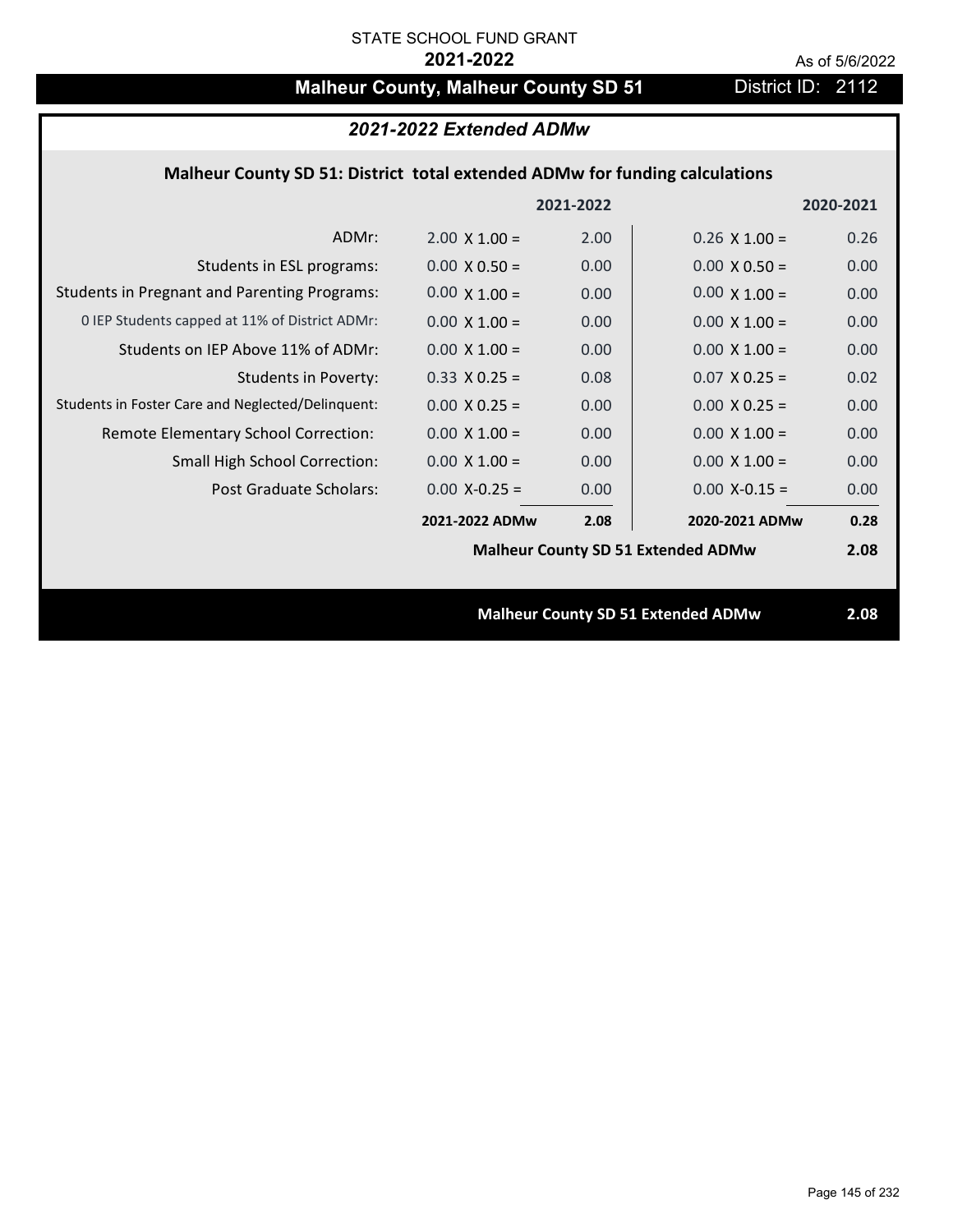# **Malheur County, Adrian SD 61** District ID: 2113

# *2021-2022 Extended ADMw*

### **Adrian SD 61: District total extended ADMw for funding calculations**

|                                                     |                        | 2021-2022 |                                   | 2020-2021 |
|-----------------------------------------------------|------------------------|-----------|-----------------------------------|-----------|
| ADMr:                                               | $262.07 \times 1.00 =$ | 262.07    | $256.67 \times 1.00 =$            | 256.67    |
| Students in ESL programs:                           | $24.48 \times 0.50 =$  | 12.24     | $24.57 \times 0.50 =$             | 12.29     |
| <b>Students in Pregnant and Parenting Programs:</b> | $0.00 \times 1.00 =$   | 0.00      | $1.00 \times 1.00 =$              | 1.00      |
| 39 IEP Students capped at 11% of District ADMr:     | $28.83 \times 1.00 =$  | 28.83     | $28.23 \times 1.00 =$             | 28.23     |
| Students on IEP Above 11% of ADMr:                  | $2.70 \times 1.00 =$   | 2.70      | $2.70 \times 1.00 =$              | 2.70      |
| <b>Students in Poverty:</b>                         | $30.00 \times 0.25 =$  | 7.50      | 46.00 $X$ 0.25 =                  | 11.50     |
| Students in Foster Care and Neglected/Delinquent:   | $5.00 \times 0.25 =$   | 1.25      | $3.00 \times 0.25 =$              | 0.75      |
| Remote Elementary School Correction:                | 61.65 $X$ 1.00 =       | 61.65     | 61.65 $\times$ 1.00 =             | 61.65     |
| <b>Small High School Correction:</b>                | $64.81 \times 1.00 =$  | 64.81     | $64.81 \times 1.00 =$             | 64.81     |
| Post Graduate Scholars:                             | $0.00$ X-0.25 =        | 0.00      | $0.00$ X-0.15 =                   | 0.00      |
|                                                     | 2021-2022 ADMw         | 441.05    | 2020-2021 ADMw                    | 439.60    |
|                                                     |                        |           | <b>Adrian SD 61 Extended ADMw</b> | 441.05    |
|                                                     |                        |           |                                   |           |
|                                                     |                        |           | <b>Adrian SD 61 Extended ADMw</b> | 441.05    |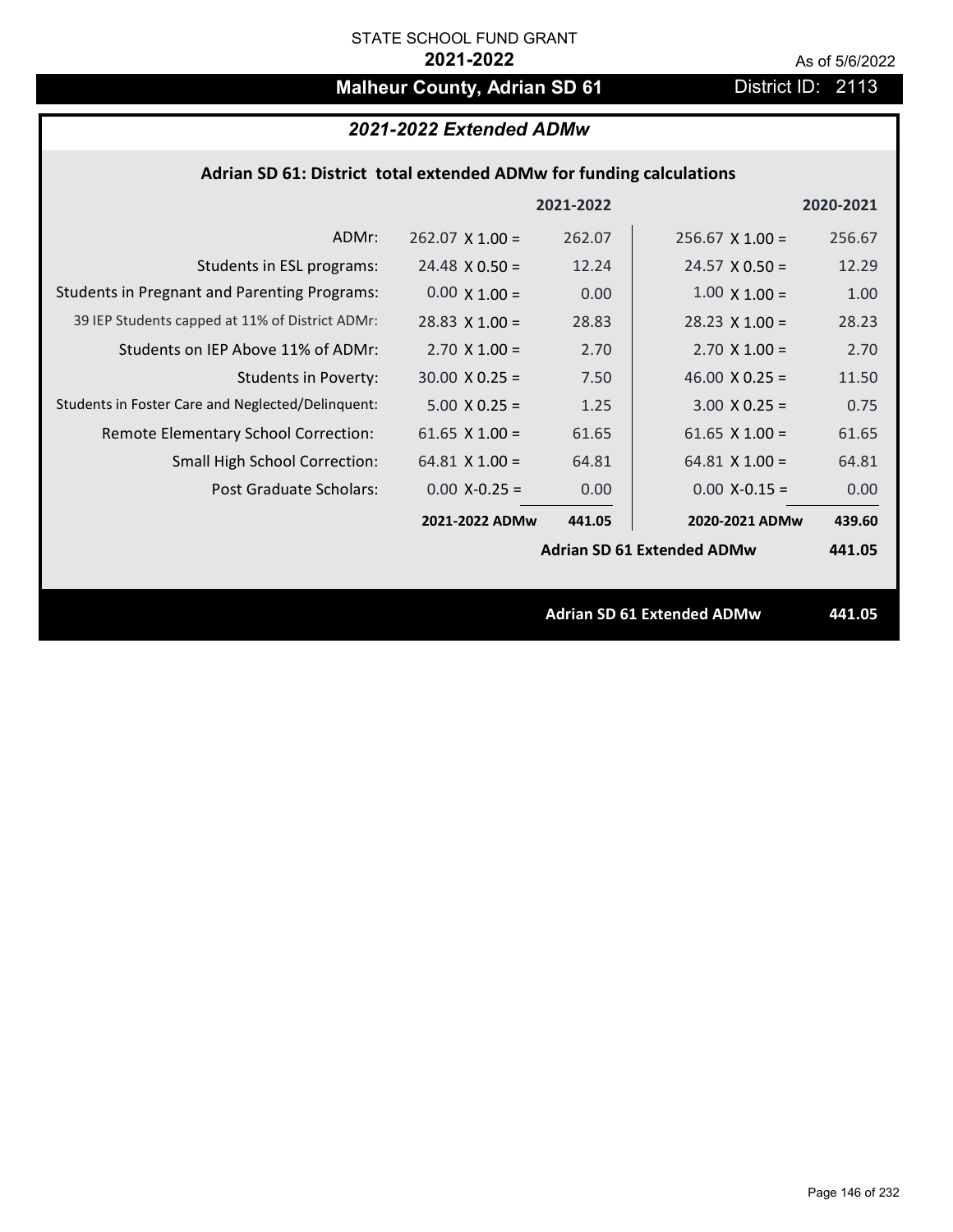# **Malheur County, Harper SD 66** District ID: 2114

# *2021-2022 Extended ADMw*

#### **Harper SD 66: District total extended ADMw for funding calculations**

|                                                     |                       | 2021-2022 |                            | 2020-2021 |
|-----------------------------------------------------|-----------------------|-----------|----------------------------|-----------|
| ADMr:                                               | $0.00 \times 1.00 =$  | 0.00      | $0.00 \times 1.00 =$       | 0.00      |
| Students in ESL programs:                           | $0.00 \times 0.50 =$  | 0.00      | $0.00 \times 0.50 =$       | 0.00      |
| <b>Students in Pregnant and Parenting Programs:</b> | $0.00 \times 1.00 =$  | 0.00      | $0.00 \times 1.00 =$       | 0.00      |
| 26 IEP Students capped at 11% of District ADMr:     | $24.02 \times 1.00 =$ | 24.02     | $21.73 \times 1.00 =$      | 21.73     |
| Students on IEP Above 11% of ADMr:                  | $0.00 \times 1.00 =$  | 0.00      | $0.00 \times 1.00 =$       | 0.00      |
| <b>Students in Poverty:</b>                         | $0.00 \times 0.25 =$  | 0.00      | $-1.09$ X 0.25 =           | $-0.27$   |
| Students in Foster Care and Neglected/Delinquent:   | $0.00 \times 0.25 =$  | 0.00      | $1.00 \times 0.25 =$       | 0.25      |
| Remote Elementary School Correction:                | $0.00 \times 1.00 =$  | 0.00      | $0.00 \times 1.00 =$       | 0.00      |
| <b>Small High School Correction:</b>                | $0.00 \times 1.00 =$  | 0.00      | $0.00 \times 1.00 =$       | 0.00      |
| Post Graduate Scholars:                             | $0.00$ X-0.25 =       | 0.00      | $0.00$ X-0.15 =            | 0.00      |
|                                                     | 2021-2022 ADMw        | 24.02     | 2020-2021 ADMw             | 21.71     |
|                                                     |                       |           | Harner CD CC Evtended ADMu | כם חדכ    |

**Harper SD 66 Extended ADMw**

**370.93**

# **Harper Charter School: Charter ADMw for information only**

|                                                     |                        | 2021-2022 |                        | 2020-2021 |
|-----------------------------------------------------|------------------------|-----------|------------------------|-----------|
| ADMr:                                               | $218.37 \times 1.00 =$ | 218.37    | $197.58 \times 1.00 =$ | 197.58    |
| Students in ESL programs:                           | $1.00 \times 0.50 =$   | 0.50      | $2.65 \times 0.50 =$   | 1.33      |
| <b>Students in Pregnant and Parenting Programs:</b> | $0.00 \times 1.00 =$   | 0.00      | $0.00 \times 1.00 =$   | 0.00      |
| 0 IEP Students capped at 11% of District ADMr:      | $0.00 \times 1.00 =$   | 0.00      | $0.00 \times 1.00 =$   | 0.00      |
| Students on IEP Above 11% of ADMr:                  | $0.00 \times 1.00 =$   | 0.00      | $0.00 \times 1.00 =$   | 0.00      |
| Students in Poverty:                                | $23.00 \times 0.25 =$  | 5.75      | $17.09 \times 0.25 =$  | 4.27      |
| Students in Foster Care and Neglected/Delinquent:   | $0.00 \times 0.25 =$   | 0.00      | $0.00 \times 0.25 =$   | 0.00      |
| Remote Elementary School Correction:                | $70.97 \times 1.00 =$  | 70.97     | $70.97 \times 1.00 =$  | 70.97     |
| <b>Small High School Correction:</b>                | $51.32$ X $1.00 =$     | 51.32     | $51.32 \times 1.00 =$  | 51.32     |
| Post Graduate Scholars:                             | $0.00 X - 0.25 =$      | 0.00      | $0.00$ X-0.15 =        | 0.00      |
|                                                     | 2021-2022 ADMw         | 346.91    | 2020-2021 ADMw         | 325.47    |

**Harper SD 66 Extended ADMw 370.93**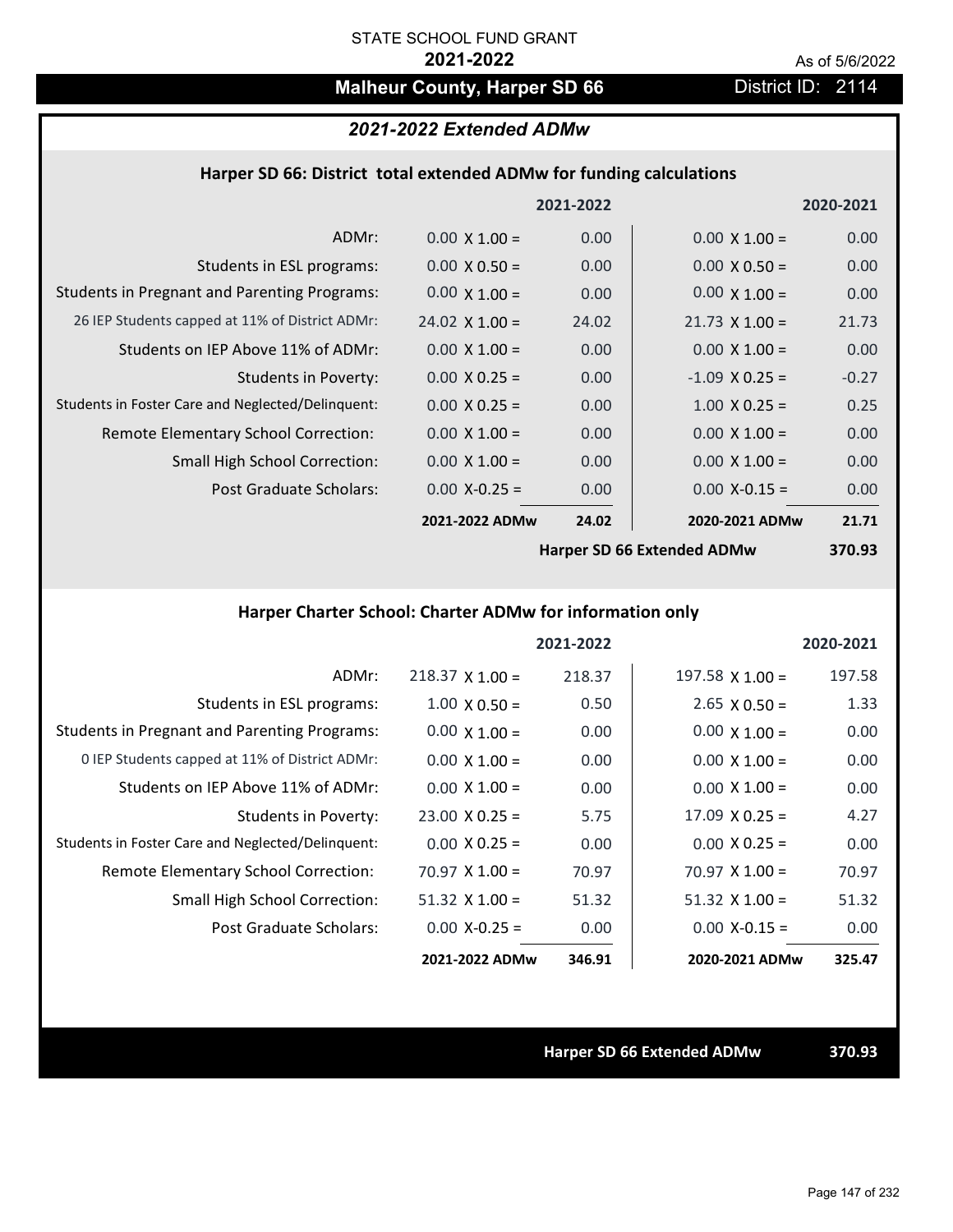# **Malheur County, Arock SD 81** District ID: 2115

# *2021-2022 Extended ADMw*

## **Arock SD 81: District total extended ADMw for funding calculations**

|                                                     |                       | 2021-2022 |                                  | 2020-2021 |
|-----------------------------------------------------|-----------------------|-----------|----------------------------------|-----------|
| ADMr:                                               | $15.15 \times 1.00 =$ | 15.15     | $15.29 \times 1.00 =$            | 15.29     |
| Students in ESL programs:                           | $1.00 \times 0.50 =$  | 0.50      | $0.00 \times 0.50 =$             | 0.00      |
| <b>Students in Pregnant and Parenting Programs:</b> | $0.00 \times 1.00 =$  | 0.00      | $0.00 \times 1.00 =$             | 0.00      |
| 0 IEP Students capped at 11% of District ADMr:      | $0.00 \times 1.00 =$  | 0.00      | $1.00 \times 1.00 =$             | 1.00      |
| Students on IEP Above 11% of ADMr:                  | $0.00 \times 1.00 =$  | 0.00      | $0.00 \times 1.00 =$             | 0.00      |
| <b>Students in Poverty:</b>                         | $2.91$ X 0.25 =       | 0.73      | 4.70 $X$ 0.25 =                  | 1.18      |
| Students in Foster Care and Neglected/Delinquent:   | $0.00 \times 0.25 =$  | 0.00      | $0.00 \times 0.25 =$             | 0.00      |
| Remote Elementary School Correction:                | $25.54$ X 1.00 =      | 25.54     | $25.54$ X 1.00 =                 | 25.54     |
| <b>Small High School Correction:</b>                | $0.00 \times 1.00 =$  | 0.00      | $0.00 \times 1.00 =$             | 0.00      |
| Post Graduate Scholars:                             | $0.00$ X-0.25 =       | 0.00      | $0.00$ X-0.15 =                  | 0.00      |
|                                                     | 2021-2022 ADMw        | 41.92     | 2020-2021 ADMw                   | 43.01     |
|                                                     |                       |           | <b>Arock SD 81 Extended ADMw</b> | 43.01     |
|                                                     |                       |           |                                  |           |
|                                                     |                       |           | <b>Arock SD 81 Extended ADMw</b> | 43.01     |
|                                                     |                       |           |                                  |           |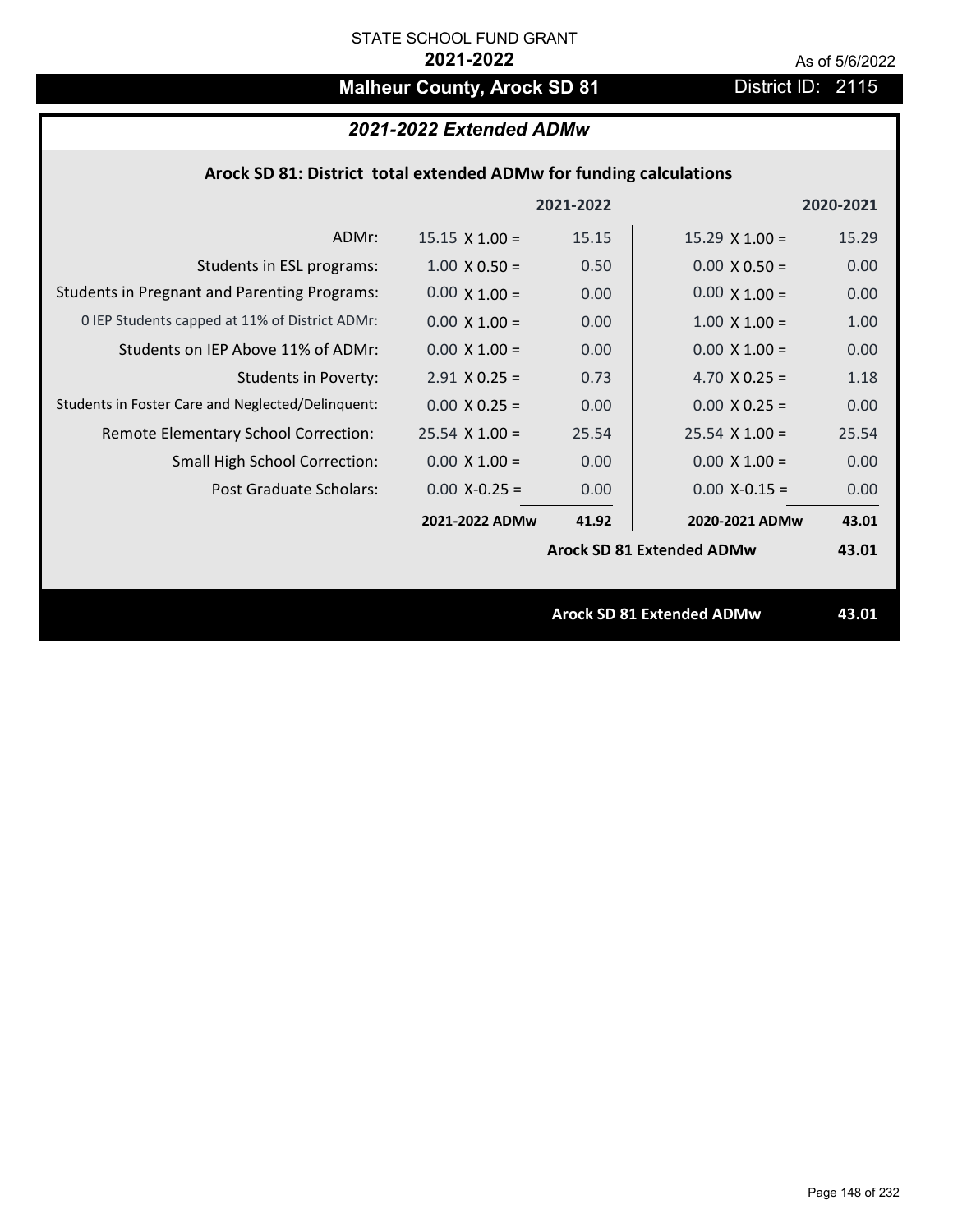# **Malheur County, Vale SD 84** District ID: 2116

# *2021-2022 Extended ADMw*

|  | Vale SD 84: District total extended ADMw for funding calculations |  |
|--|-------------------------------------------------------------------|--|
|--|-------------------------------------------------------------------|--|

|                                                     |                        | 2021-2022 |                                 | 2020-2021 |
|-----------------------------------------------------|------------------------|-----------|---------------------------------|-----------|
| ADMr:                                               | $867.01 \times 1.00 =$ | 867.01    | $822.20 \times 1.00 =$          | 822.20    |
| Students in ESL programs:                           | $50.88 \times 0.50 =$  | 25.44     | $44.14 \times 0.50 =$           | 22.07     |
| <b>Students in Pregnant and Parenting Programs:</b> | $1.81 \times 1.00 =$   | 1.81      | $1.26 \times 1.00 =$            | 1.26      |
| 96 IEP Students capped at 11% of District ADMr:     | $95.37 \times 1.00 =$  | 95.37     | $90.44 \times 1.00 =$           | 90.44     |
| Students on IEP Above 11% of ADMr:                  | $0.90 X 1.00 =$        | 0.90      | $0.90 X 1.00 =$                 | 0.90      |
| <b>Students in Poverty:</b>                         | $156.57$ X 0.25 =      | 39.14     | $162.69$ X 0.25 =               | 40.67     |
| Students in Foster Care and Neglected/Delinquent:   | $13.00 \times 0.25 =$  | 3.25      | $6.00 \times 0.25 =$            | 1.50      |
| Remote Elementary School Correction:                | 44.73 $X$ 1.00 =       | 44.73     | 44.73 $\times$ 1.00 =           | 44.73     |
| <b>Small High School Correction:</b>                | 74.68 $X$ 1.00 =       | 74.68     | $74.68 \times 1.00 =$           | 74.68     |
| Post Graduate Scholars:                             | $0.00$ X-0.25 =        | 0.00      | $0.00$ X-0.15 =                 | 0.00      |
|                                                     | 2021-2022 ADMw         | 1,152.33  | 2020-2021 ADMw                  | 1,098.45  |
|                                                     |                        |           | Vale SD 84 Extended ADMw        | 1,152.33  |
|                                                     |                        |           |                                 |           |
|                                                     |                        |           | <b>Vale SD 84 Extended ADMw</b> | 1,152.33  |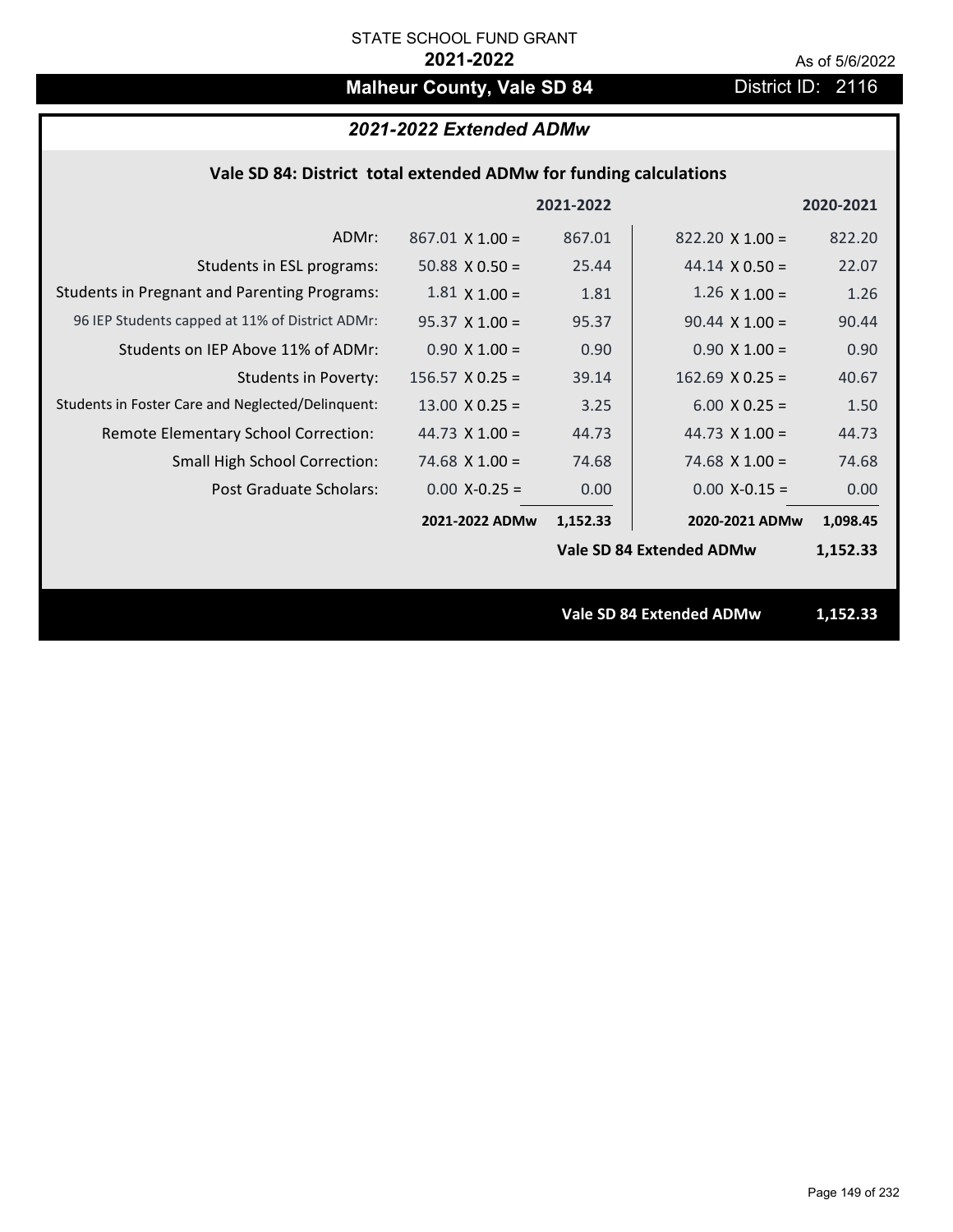# **Marion County, Gervais SD 1** District ID: 2137

## *2021-2022 Extended ADMw*

#### **Gervais SD 1: District total extended ADMw for funding calculations**

|                                                     |                        | 2021-2022 |                        | 2020-2021        |
|-----------------------------------------------------|------------------------|-----------|------------------------|------------------|
| ADMr:                                               | $859.99 \times 1.00 =$ | 859.99    | $936.36 \times 1.00 =$ | 936.36           |
| Students in ESL programs:                           | $272.68 \times 0.50 =$ | 136.34    | $268.46 \times 0.50 =$ | 134.23           |
| <b>Students in Pregnant and Parenting Programs:</b> | $0.29 \times 1.00 =$   | 0.29      | 2.94 $\times$ 1.00 =   | 2.94             |
| 184 IEP Students capped at 11% of District ADMr:    | $146.26 \times 1.00 =$ | 146.26    | $166.27 \times 1.00 =$ | 166.27           |
| Students on IEP Above 11% of ADMr:                  | $0.00 \times 1.00 =$   | 0.00      | $0.00 \times 1.00 =$   | 0.00             |
| <b>Students in Poverty:</b>                         | $108.09 \times 0.25 =$ | 27.02     | 79.65 $X$ 0.25 =       | 19.91            |
| Students in Foster Care and Neglected/Delinquent:   | $5.00 \times 0.25 =$   | 1.25      | $2.00 \times 0.25 =$   | 0.50             |
| Remote Elementary School Correction:                | $0.00 \times 1.00 =$   | 0.00      | $0.00 \times 1.00 =$   | 0.00             |
| <b>Small High School Correction:</b>                | $15.77 \times 1.00 =$  | 15.77     | $15.77 \times 1.00 =$  | 15.77            |
| Post Graduate Scholars:                             | $0.00$ X-0.25 =        | 0.00      | $0.00$ X-0.15 =        | 0.00             |
|                                                     | 2021-2022 ADMw         | 1,186.92  | 2020-2021 ADMw         | 1,275.98         |
|                                                     |                        |           |                        | , <b>--</b> ^ -^ |

**Gervais SD 1 Extended ADMw**

**1,770.72**

# **Frontier Charter Academy: Charter ADMw for information only**

|                                                     |                        | 2021-2022 |                        | 2020-2021 |
|-----------------------------------------------------|------------------------|-----------|------------------------|-----------|
| ADMr:                                               | 469.62 $\times$ 1.00 = | 469.62    | $575.19 \times 1.00 =$ | 575.19    |
| Students in ESL programs:                           | $0.00 \times 0.50 =$   | 0.00      | $0.98 \times 0.50 =$   | 0.49      |
| <b>Students in Pregnant and Parenting Programs:</b> | $0.00 \times 1.00 =$   | 0.00      | $0.00 \times 1.00 =$   | 0.00      |
| 0 IEP Students capped at 11% of District ADMr:      | $0.00 \times 1.00 =$   | 0.00      | $0.00 \times 1.00 =$   | 0.00      |
| Students on IEP Above 11% of ADMr:                  | $0.00 \times 1.00 =$   | 0.00      | $0.00 \times 1.00 =$   | 0.00      |
| Students in Poverty:                                | $59.02 \times 0.25 =$  | 14.76     | 49.35 $X$ 0.25 =       | 12.34     |
| Students in Foster Care and Neglected/Delinquent:   | $0.00 \times 0.25 =$   | 0.00      | $0.00 \times 0.25 =$   | 0.00      |
| Remote Elementary School Correction:                | $0.00 \times 1.00 =$   | 0.00      | $0.00 \times 1.00 =$   | 0.00      |
| <b>Small High School Correction:</b>                | $0.00 \times 1.00 =$   | 0.00      | $0.00 \times 1.00 =$   | 0.00      |
| Post Graduate Scholars:                             | $0.00 X-0.25 =$        | 0.00      | $0.00$ X-0.15 =        | 0.00      |
|                                                     | 2021-2022 ADMw         | 484.38    | 2020-2021 ADMw         | 588.02    |

**Gervais SD 1 Extended ADMw 1,770.72**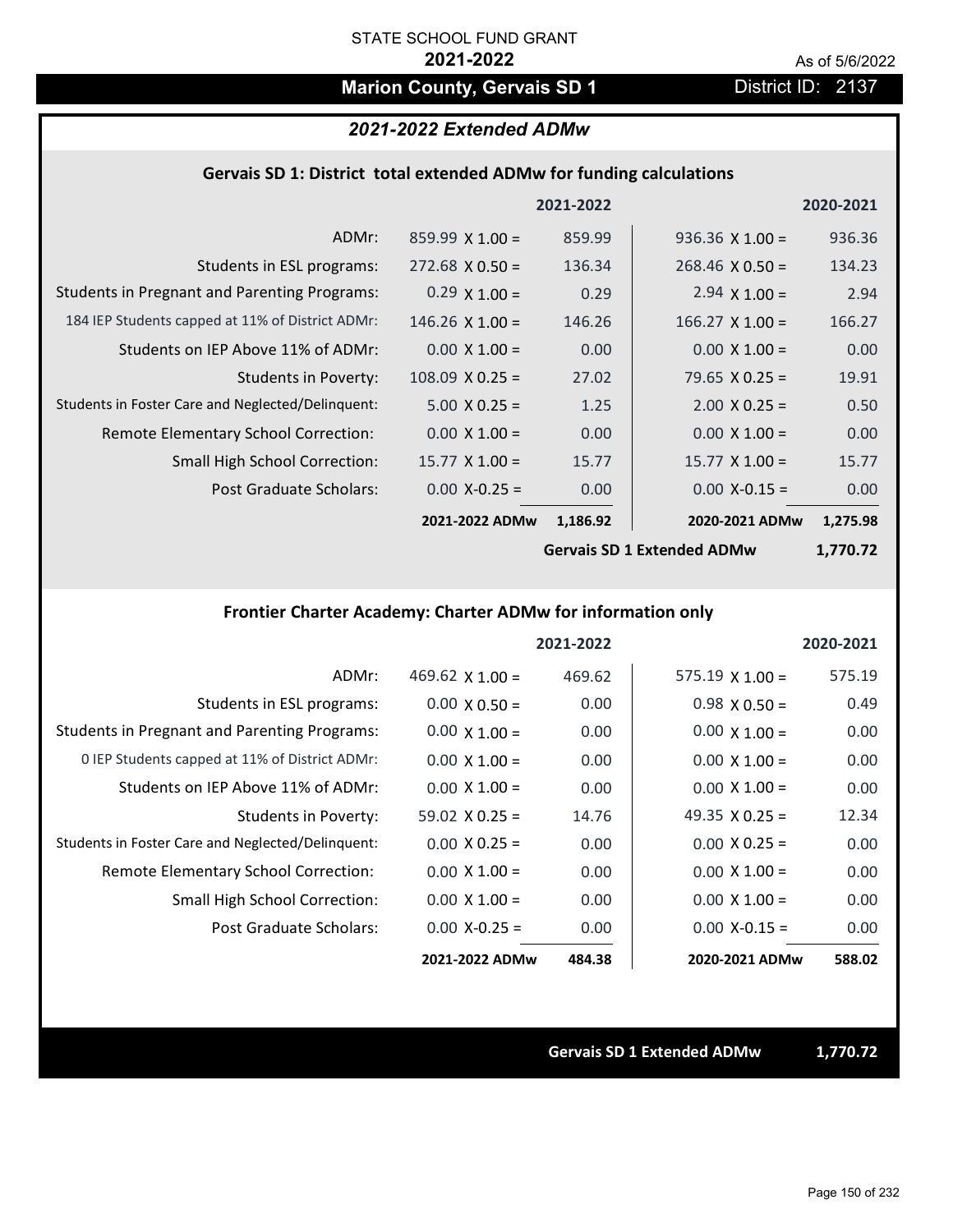# **Marion County, Silver Falls SD 4J** District ID: 2138

# *2021-2022 Extended ADMw*

#### **Silver Falls SD 4J: District total extended ADMw for funding calculations**

|                                                     |                          | 2021-2022 |                          | 2020-2021 |
|-----------------------------------------------------|--------------------------|-----------|--------------------------|-----------|
| ADMr:                                               | $3,289.93 \times 1.00 =$ | 3,289.93  | $3,296.95 \times 1.00 =$ | 3,296.95  |
| Students in ESL programs:                           | $150.87 \times 0.50 =$   | 75.44     | $131.34 \times 0.50 =$   | 65.67     |
| <b>Students in Pregnant and Parenting Programs:</b> | $0.00 \times 1.00 =$     | 0.00      | $1.70 \times 1.00 =$     | 1.70      |
| 456 IEP Students capped at 11% of District ADMr:    | $386.62 \times 1.00 =$   | 386.62    | $390.55 \times 1.00 =$   | 390.55    |
| Students on IEP Above 11% of ADMr:                  | $21.20 \times 1.00 =$    | 21.20     | $21.20 \times 1.00 =$    | 21.20     |
| Students in Poverty:                                | $317.47 \times 0.25 =$   | 79.37     | $350.50 \times 0.25 =$   | 87.63     |
| Students in Foster Care and Neglected/Delinquent:   | $9.00 \times 0.25 =$     | 2.25      | $9.00 \times 0.25 =$     | 2.25      |
| Remote Elementary School Correction:                | $28.54 \times 1.00 =$    | 28.54     | $28.54 \times 1.00 =$    | 28.54     |
| <b>Small High School Correction:</b>                | $0.00 \times 1.00 =$     | 0.00      | $0.00 \times 1.00 =$     | 0.00      |
| Post Graduate Scholars:                             | $0.00$ X-0.25 =          | 0.00      | $0.00$ X-0.15 =          | 0.00      |
|                                                     | 2021-2022 ADMw           | 3,883.34  | 2020-2021 ADMw           | 3,894.48  |

**Silver Falls SD 4J Extended ADMw**

**4,154.97**

## **Bethany Charter School: Charter ADMw for information only**

|                                                     |                       | 2021-2022 |                        | 2020-2021 |
|-----------------------------------------------------|-----------------------|-----------|------------------------|-----------|
| ADMr:                                               | $122.27$ X 1.00 =     | 122.27    | $133.95 \times 1.00 =$ | 133.95    |
| Students in ESL programs:                           | $1.00 \times 0.50 =$  | 0.50      | $0.00 \times 0.50 =$   | 0.00      |
| <b>Students in Pregnant and Parenting Programs:</b> | $0.00 \times 1.00 =$  | 0.00      | $0.00 \times 1.00 =$   | 0.00      |
| 0 IEP Students capped at 11% of District ADMr:      | $0.00 \times 1.00 =$  | 0.00      | $0.00 \times 1.00 =$   | 0.00      |
| Students on IEP Above 11% of ADMr:                  | $0.00 \times 1.00 =$  | 0.00      | $0.00 \times 1.00 =$   | 0.00      |
| <b>Students in Poverty:</b>                         | $11.80 \times 0.25 =$ | 2.95      | $12.70 \times 0.25 =$  | 3.18      |
| Students in Foster Care and Neglected/Delinquent:   | $0.00 \times 0.25 =$  | 0.00      | $0.00 \times 0.25 =$   | 0.00      |
| Remote Elementary School Correction:                | $0.00 \times 1.00 =$  | 0.00      | $0.00 \times 1.00 =$   | 0.00      |
| <b>Small High School Correction:</b>                | $0.00 \times 1.00 =$  | 0.00      | $0.00 \times 1.00 =$   | 0.00      |
| Post Graduate Scholars:                             | $0.00$ X-0.25 =       | 0.00      | $0.00 X - 0.15 =$      | 0.00      |
|                                                     | 2021-2022 ADMw        | 125.72    | 2020-2021 ADMw         | 137.13    |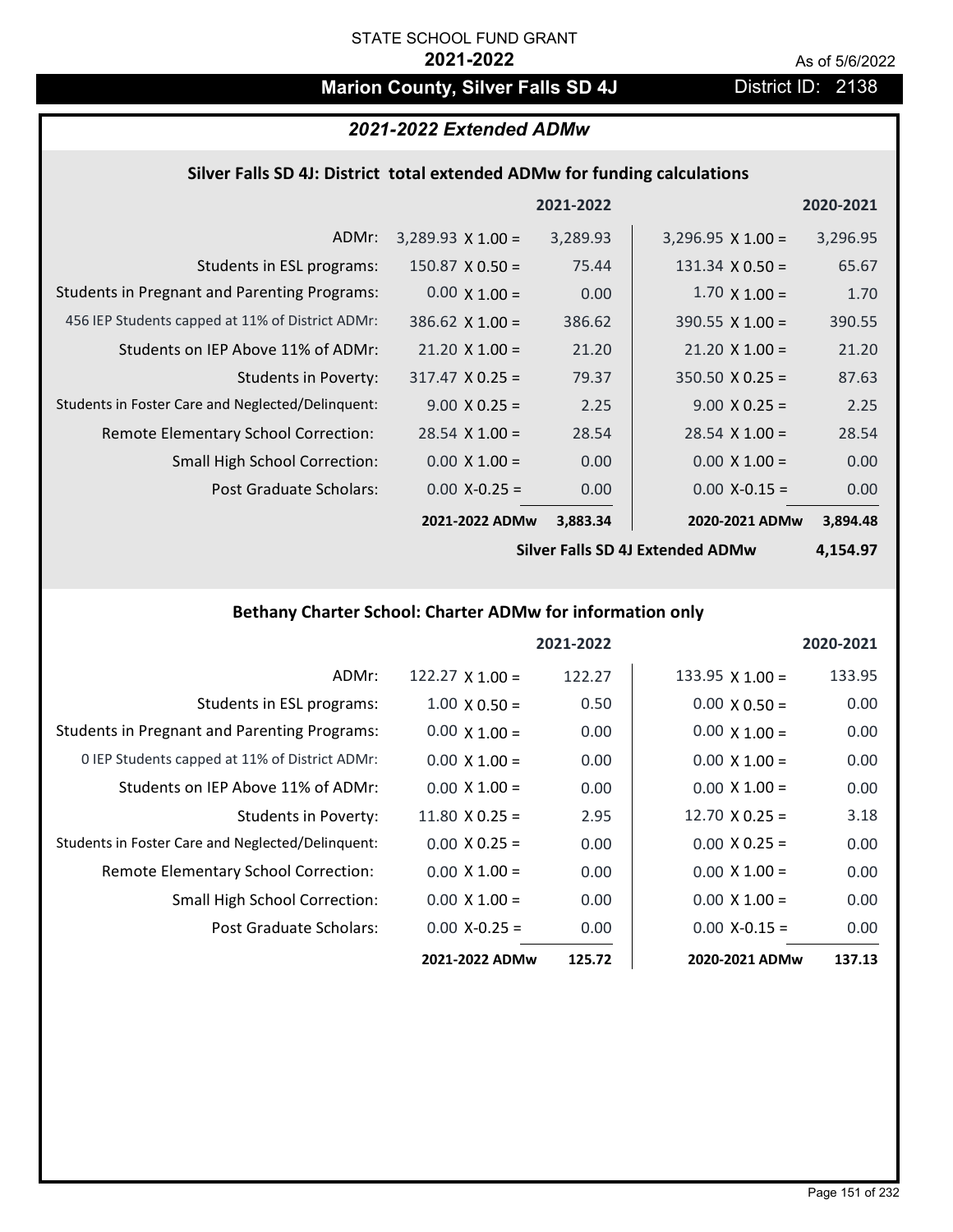| The Community Roots School: Charter ADMw for information only |  |  |  |
|---------------------------------------------------------------|--|--|--|
|---------------------------------------------------------------|--|--|--|

|                                                     |                        | 2021-2022 |                        | 2020-2021 |
|-----------------------------------------------------|------------------------|-----------|------------------------|-----------|
| ADMr:                                               | $102.49 \times 1.00 =$ | 102.49    | 119.53 $\times$ 1.00 = | 119.53    |
| Students in ESL programs:                           | $2.00 \times 0.50 =$   | 1.00      | $2.00 \times 0.50 =$   | 1.00      |
| <b>Students in Pregnant and Parenting Programs:</b> | $0.00 \times 1.00 =$   | 0.00      | $0.00 \times 1.00 =$   | 0.00      |
| 0 IEP Students capped at 11% of District ADMr:      | $0.00 \times 1.00 =$   | 0.00      | $0.00 \times 1.00 =$   | 0.00      |
| Students on IEP Above 11% of ADMr:                  | $0.00 \times 1.00 =$   | 0.00      | $0.00 \times 1.00 =$   | 0.00      |
| Students in Poverty:                                | $9.89 \times 0.25 =$   | 2.47      | 11.33 $\times$ 0.25 =  | 2.83      |
| Students in Foster Care and Neglected/Delinquent:   | $0.00 \times 0.25 =$   | 0.00      | $0.00 \times 0.25 =$   | 0.00      |
| Remote Elementary School Correction:                | $0.00 \times 1.00 =$   | 0.00      | $0.00 \times 1.00 =$   | 0.00      |
| <b>Small High School Correction:</b>                | $0.00 \times 1.00 =$   | 0.00      | $0.00 \times 1.00 =$   | 0.00      |
| Post Graduate Scholars:                             | $0.00 X - 0.25 =$      | 0.00      | $0.00 X - 0.15 =$      | 0.00      |
|                                                     | 2021-2022 ADMw         | 105.96    | 2020-2021 ADMw         | 123.36    |

**Silver Falls SD 4J Extended ADMw 4,154.97**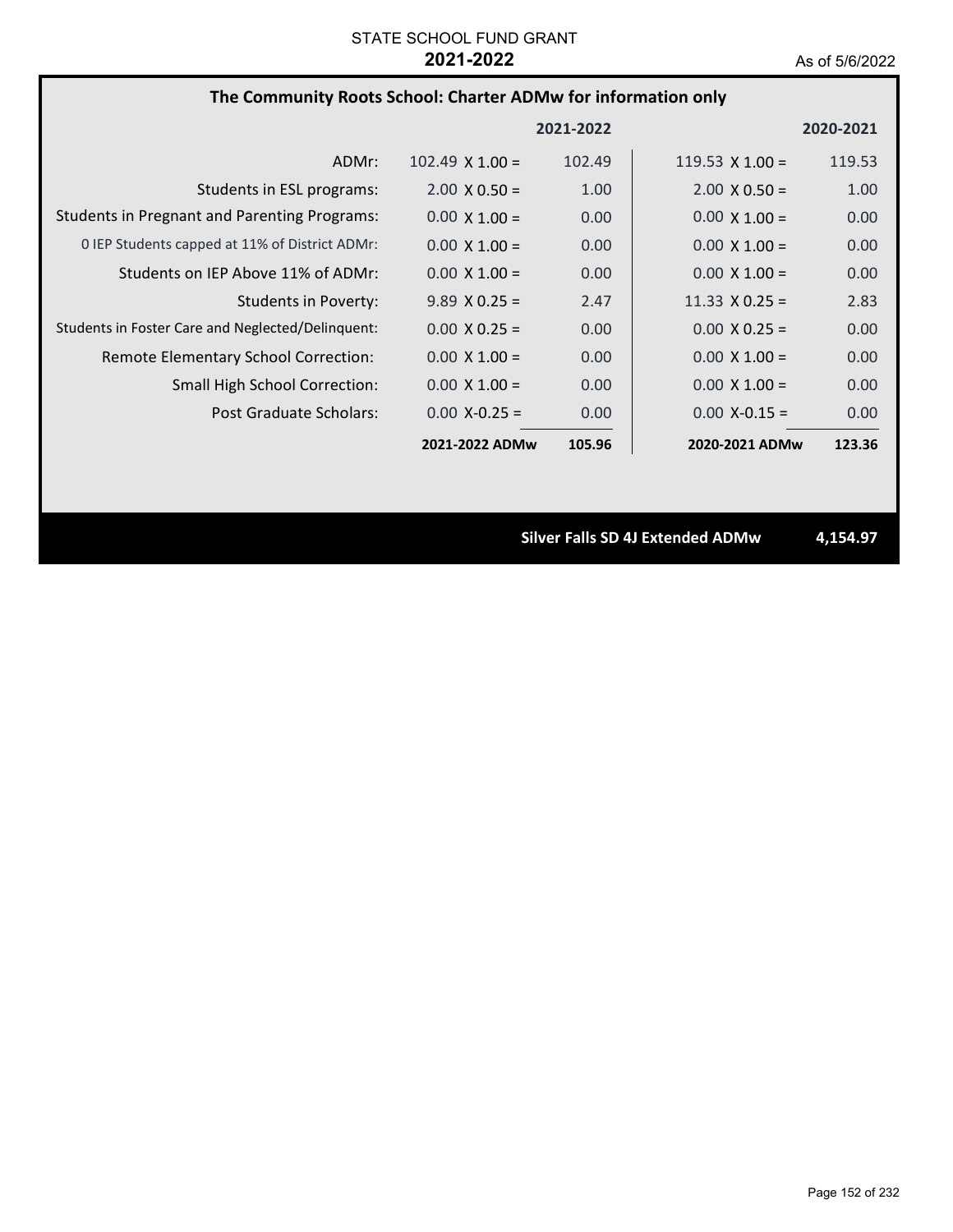# **Marion County, Cascade SD 5** District ID: 2139

|  | 2021-2022 Extended ADMw |
|--|-------------------------|
|--|-------------------------|

### **Cascade SD 5: District total extended ADMw for funding calculations**

|                                                     |                          | 2021-2022 |                                   | 2020-2021 |
|-----------------------------------------------------|--------------------------|-----------|-----------------------------------|-----------|
| ADMr:                                               | $2,553.47 \times 1.00 =$ | 2,553.47  | $2,456.73 \times 1.00 =$          | 2,456.73  |
| Students in ESL programs:                           | $102.95 \times 0.50 =$   | 51.48     | $91.81 \times 0.50 =$             | 45.91     |
| <b>Students in Pregnant and Parenting Programs:</b> | $0.00 \times 1.00 =$     | 0.00      | $0.00 \times 1.00 =$              | 0.00      |
| 366 IEP Students capped at 11% of District ADMr:    | $280.88$ X 1.00 =        | 280.88    | $270.24$ X $1.00 =$               | 270.24    |
| Students on IEP Above 11% of ADMr:                  | 41.60 $\times$ 1.00 =    | 41.60     | 41.60 $X$ 1.00 =                  | 41.60     |
| <b>Students in Poverty:</b>                         | $323.67$ X 0.25 =        | 80.92     | $345.90 \times 0.25 =$            | 86.48     |
| Students in Foster Care and Neglected/Delinquent:   | $9.00 \times 0.25 =$     | 2.25      | 4.00 $X$ 0.25 =                   | 1.00      |
| Remote Elementary School Correction:                | $0.00 \times 1.00 =$     | 0.00      | $0.00 \times 1.00 =$              | 0.00      |
| <b>Small High School Correction:</b>                | $0.00 \times 1.00 =$     | 0.00      | $0.00 \times 1.00 =$              | 0.00      |
| Post Graduate Scholars:                             | $0.00$ X-0.25 =          | 0.00      | $0.00$ X-0.15 =                   | 0.00      |
|                                                     | 2021-2022 ADMw           | 3,010.59  | 2020-2021 ADMw                    | 2,901.95  |
|                                                     |                          |           | <b>Cascade SD 5 Extended ADMw</b> | 3,010.59  |
|                                                     |                          |           |                                   |           |
|                                                     |                          |           | <b>Cascade SD 5 Extended ADMw</b> | 3,010.59  |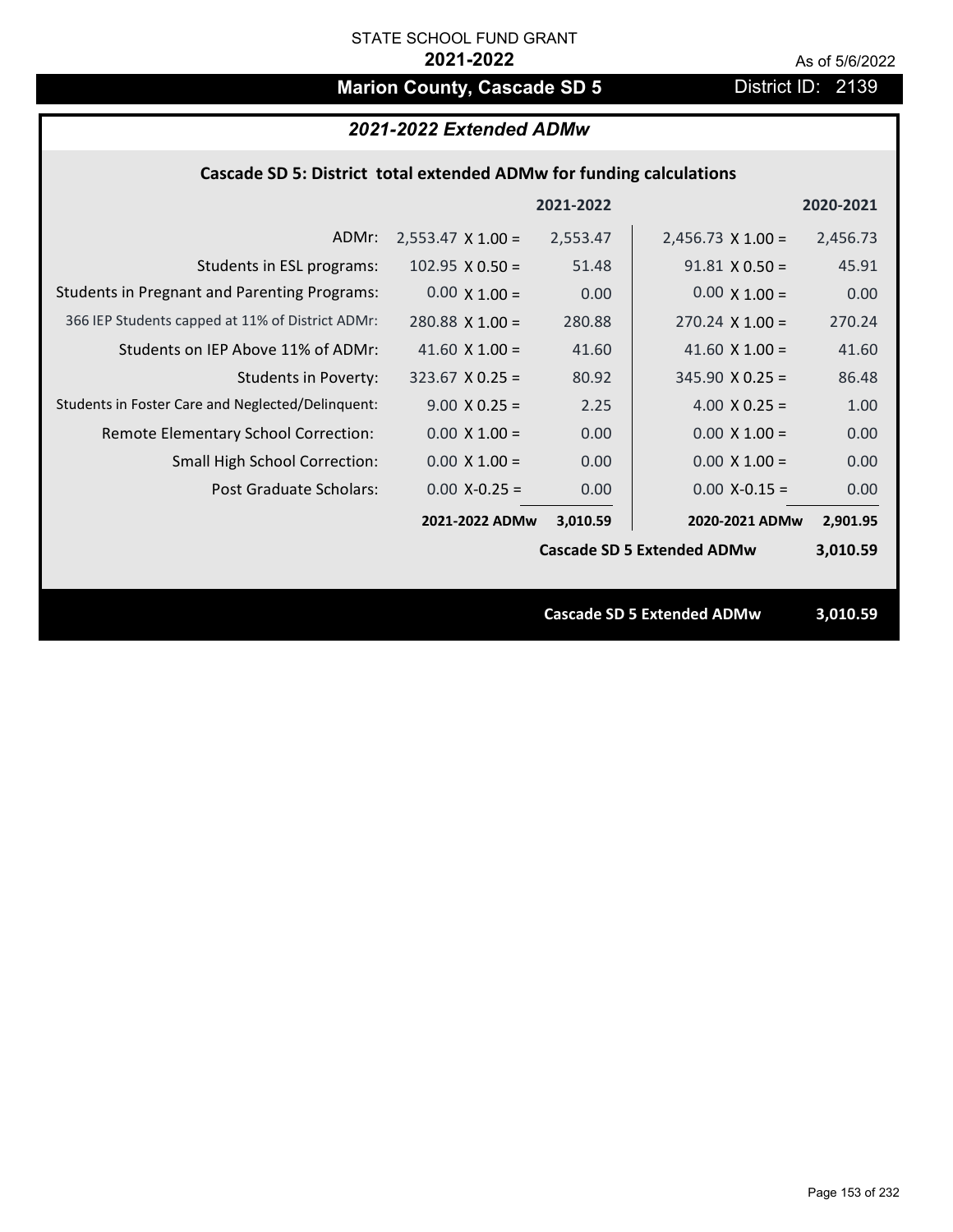# **Marion County, Jefferson SD 14J** District ID: 2140

# *2021-2022 Extended ADMw*

## **Jefferson SD 14J: District total extended ADMw for funding calculations**

|                                                     |                        | 2021-2022 |                                | 2020-2021  |
|-----------------------------------------------------|------------------------|-----------|--------------------------------|------------|
| ADMr:                                               | 789.09 $\times$ 1.00 = | 789.09    | 785.34 $X$ 1.00 =              | 785.34     |
| Students in ESL programs:                           | $57.43 \times 0.50 =$  | 28.72     | $62.62 \times 0.50 =$          | 31.31      |
| <b>Students in Pregnant and Parenting Programs:</b> | $0.00 \times 1.00 =$   | 0.00      | $0.00 \times 1.00 =$           | 0.00       |
| 108 IEP Students capped at 11% of District ADMr:    | $86.80 \times 1.00 =$  | 86.80     | $86.39 \times 1.00 =$          | 86.39      |
| Students on IEP Above 11% of ADMr:                  | $16.20 \times 1.00 =$  | 16.20     | $16.20$ X $1.00 =$             | 16.20      |
| <b>Students in Poverty:</b>                         | $81.86$ X 0.25 =       | 20.47     | $56.70 X 0.25 =$               | 14.18      |
| Students in Foster Care and Neglected/Delinquent:   | $0.00 \times 0.25 =$   | 0.00      | $2.00 \times 0.25 =$           | 0.50       |
| Remote Elementary School Correction:                | $0.00 \times 1.00 =$   | 0.00      | $0.00 \times 1.00 =$           | 0.00       |
| <b>Small High School Correction:</b>                | $70.86$ X $1.00 =$     | 70.86     | $70.86$ X $1.00 =$             | 70.86      |
| Post Graduate Scholars:                             | $0.00$ X-0.25 =        | 0.00      | $0.00$ X-0.15 =                | 0.00       |
|                                                     | 2021-2022 ADMw         | 1,012.13  | 2020-2021 ADMw                 | 1,004.77   |
|                                                     |                        |           | Jefferson SD 14J Extended ADMw | 1,012.13   |
|                                                     |                        |           |                                |            |
|                                                     |                        |           | Infferson CD 141 Extended ADMu | 1 01 7 1 2 |

**Jefferson SD 14J Extended ADMw 1,012.13**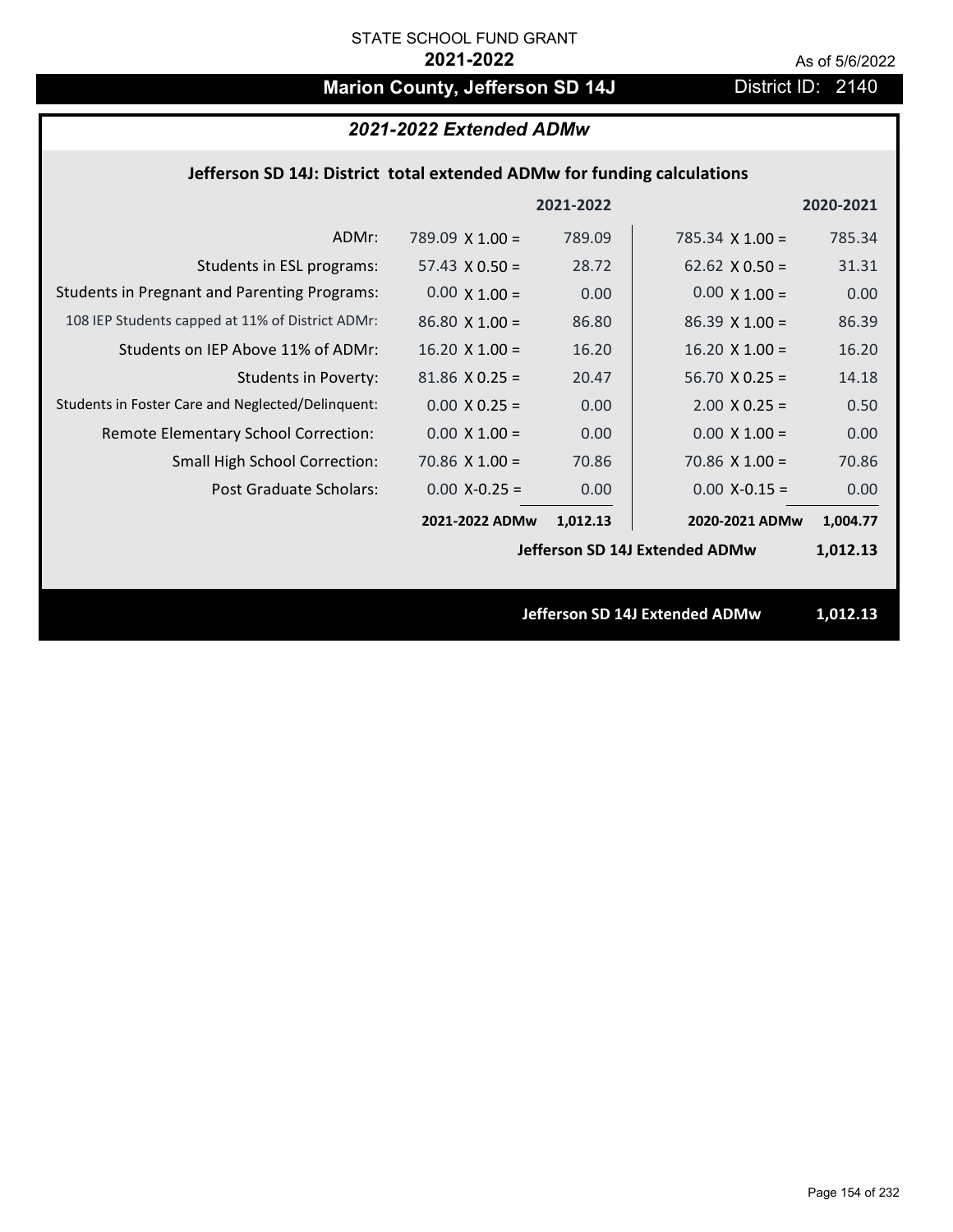# **Marion County, North Marion SD 15** District ID: 2141

## *2021-2022 Extended ADMw*

### **North Marion SD 15: District total extended ADMw for funding calculations**

|                                                     |                          | 2021-2022 |                                         | 2020-2021 |
|-----------------------------------------------------|--------------------------|-----------|-----------------------------------------|-----------|
| ADMr:                                               | $1,679.18 \times 1.00 =$ | 1,679.18  | $1,758.57 \times 1.00 =$                | 1,758.57  |
| Students in ESL programs:                           | $319.83 \times 0.50 =$   | 159.92    | $324.91 \times 0.50 =$                  | 162.46    |
| <b>Students in Pregnant and Parenting Programs:</b> | $0.98 \times 1.00 =$     | 0.98      | $0.50 \times 1.00 =$                    | 0.50      |
| 304 IEP Students capped at 11% of District ADMr:    | $184.71$ X $1.00 =$      | 184.71    | 193.44 $X$ 1.00 =                       | 193.44    |
| Students on IEP Above 11% of ADMr:                  | $35.00 \times 1.00 =$    | 35.00     | $35.00 \times 1.00 =$                   | 35.00     |
| <b>Students in Poverty:</b>                         | $203.75 \times 0.25 =$   | 50.94     | $177.68$ X 0.25 =                       | 44.42     |
| Students in Foster Care and Neglected/Delinquent:   | $3.00 \times 0.25 =$     | 0.75      | $1.00 \times 0.25 =$                    | 0.25      |
| Remote Elementary School Correction:                | $0.00 \times 1.00 =$     | 0.00      | $0.00 \times 1.00 =$                    | 0.00      |
| <b>Small High School Correction:</b>                | $0.00 \times 1.00 =$     | 0.00      | $0.00 \times 1.00 =$                    | 0.00      |
| Post Graduate Scholars:                             | $0.00$ X-0.25 =          | 0.00      | $0.00$ X-0.15 =                         | 0.00      |
|                                                     | 2021-2022 ADMw           | 2,111.47  | 2020-2021 ADMw                          | 2,194.64  |
|                                                     |                          |           | <b>North Marion SD 15 Extended ADMw</b> | 2,194.64  |
|                                                     |                          |           |                                         |           |
|                                                     |                          |           | <b>North Marion SD 15 Extended ADMw</b> | 2,194.64  |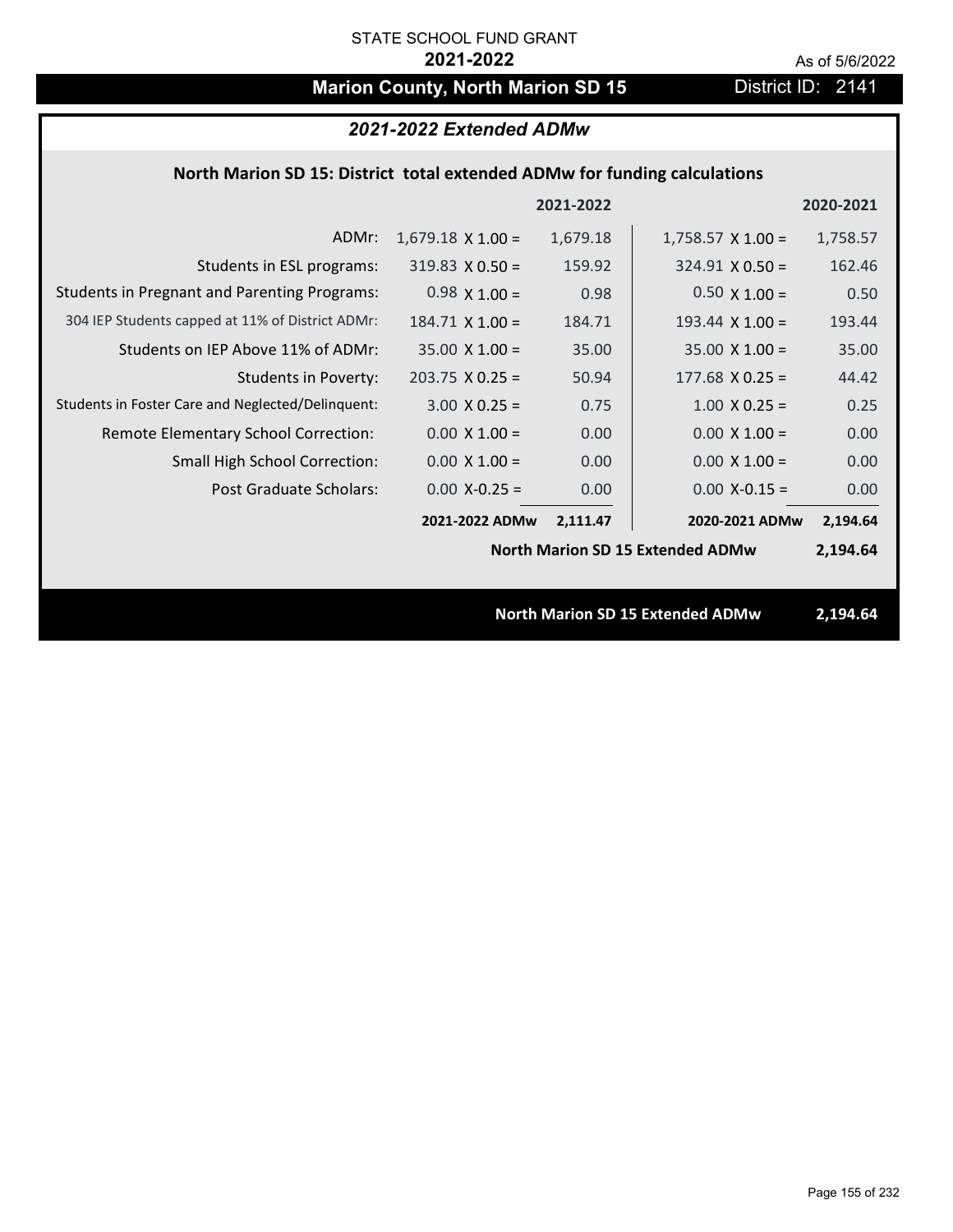# **Marion County, Salem-Keizer SD 24J District ID: 2142**

# *2021-2022 Extended ADMw*

### **Salem‐Keizer SD 24J: District total extended ADMw for funding calculations**

|                                                     |                                 | 2021-2022 |                           | 2020-2021 |
|-----------------------------------------------------|---------------------------------|-----------|---------------------------|-----------|
|                                                     | ADMr: $38,673.71 \times 1.00 =$ | 38,673.71 | $38,490.54 \times 1.00 =$ | 38,490.54 |
| Students in ESL programs:                           | $7,207.66 \times 0.50 =$        | 3,603.83  | $6,869.04 \times 0.50 =$  | 3,434.52  |
| <b>Students in Pregnant and Parenting Programs:</b> | 40.49 $\times$ 1.00 =           | 40.49     | 47.75 $\times$ 1.00 =     | 47.75     |
| 6551 IEP Students capped at 11% of District ADMr:   | 4,335.81 $\times$ 1.00 =        | 4,335.81  | $4,312.39 \times 1.00 =$  | 4,312.39  |
| Students on IEP Above 11% of ADMr:                  | $1,362.50 \times 1.00 =$        | 1,362.50  | $1,362.50 \times 1.00 =$  | 1,362.50  |
| <b>Students in Poverty:</b>                         | $5,826.40 \times 0.25 =$        | 1,456.60  | $5,105.68$ X 0.25 =       | 1,276.42  |
| Students in Foster Care and Neglected/Delinquent:   | $193.00 \times 0.25 =$          | 48.25     | $214.00 \times 0.25 =$    | 53.50     |
| <b>Remote Elementary School Correction:</b>         | $0.00 \times 1.00 =$            | 0.00      | $0.00 \times 1.00 =$      | 0.00      |
| <b>Small High School Correction:</b>                | $0.00 \times 1.00 =$            | 0.00      | $0.00 \times 1.00 =$      | 0.00      |
| <b>Post Graduate Scholars:</b>                      | $0.00 X - 0.25 =$               | 0.00      | $0.00$ X-0.15 =           | 0.00      |
|                                                     | 2021-2022 ADMw                  | 49,521.19 | 2020-2021 ADMw            | 48,977.62 |

**Salem‐Keizer SD 24J Extended ADMw**

**50,309.77**

#### **Howard Street Charter: Charter ADMw for information only**

|                                                     |                       | 2021-2022 |                        | 2020-2021 |
|-----------------------------------------------------|-----------------------|-----------|------------------------|-----------|
| ADMr:                                               | $185.12$ X $1.00 =$   | 185.12    | $187.03 \times 1.00 =$ | 187.03    |
| Students in ESL programs:                           | $3.78 \times 0.50 =$  | 1.89      | $5.66 \times 0.50 =$   | 2.83      |
| <b>Students in Pregnant and Parenting Programs:</b> | $0.00 \times 1.00 =$  | 0.00      | $0.00 \times 1.00 =$   | 0.00      |
| 0 IEP Students capped at 11% of District ADMr:      | $0.00 \times 1.00 =$  | 0.00      | $0.00 \times 1.00 =$   | 0.00      |
| Students on IEP Above 11% of ADMr:                  | $0.00 \times 1.00 =$  | 0.00      | $0.00 \times 1.00 =$   | 0.00      |
| <b>Students in Poverty:</b>                         | $27.89 \times 0.25 =$ | 6.97      | $24.81 \times 0.25 =$  | 6.20      |
| Students in Foster Care and Neglected/Delinquent:   | $0.00 \times 0.25 =$  | 0.00      | $0.00 \times 0.25 =$   | 0.00      |
| Remote Elementary School Correction:                | $0.00 \times 1.00 =$  | 0.00      | $0.00 \times 1.00 =$   | 0.00      |
| Small High School Correction:                       | $0.00 \times 1.00 =$  | 0.00      | $0.00 \times 1.00 =$   | 0.00      |
| Post Graduate Scholars:                             | $0.00$ X-0.25 =       | 0.00      | $0.00$ X-0.15 =        | 0.00      |
|                                                     | 2021-2022 ADMw        | 193.98    | 2020-2021 ADMw         | 196.06    |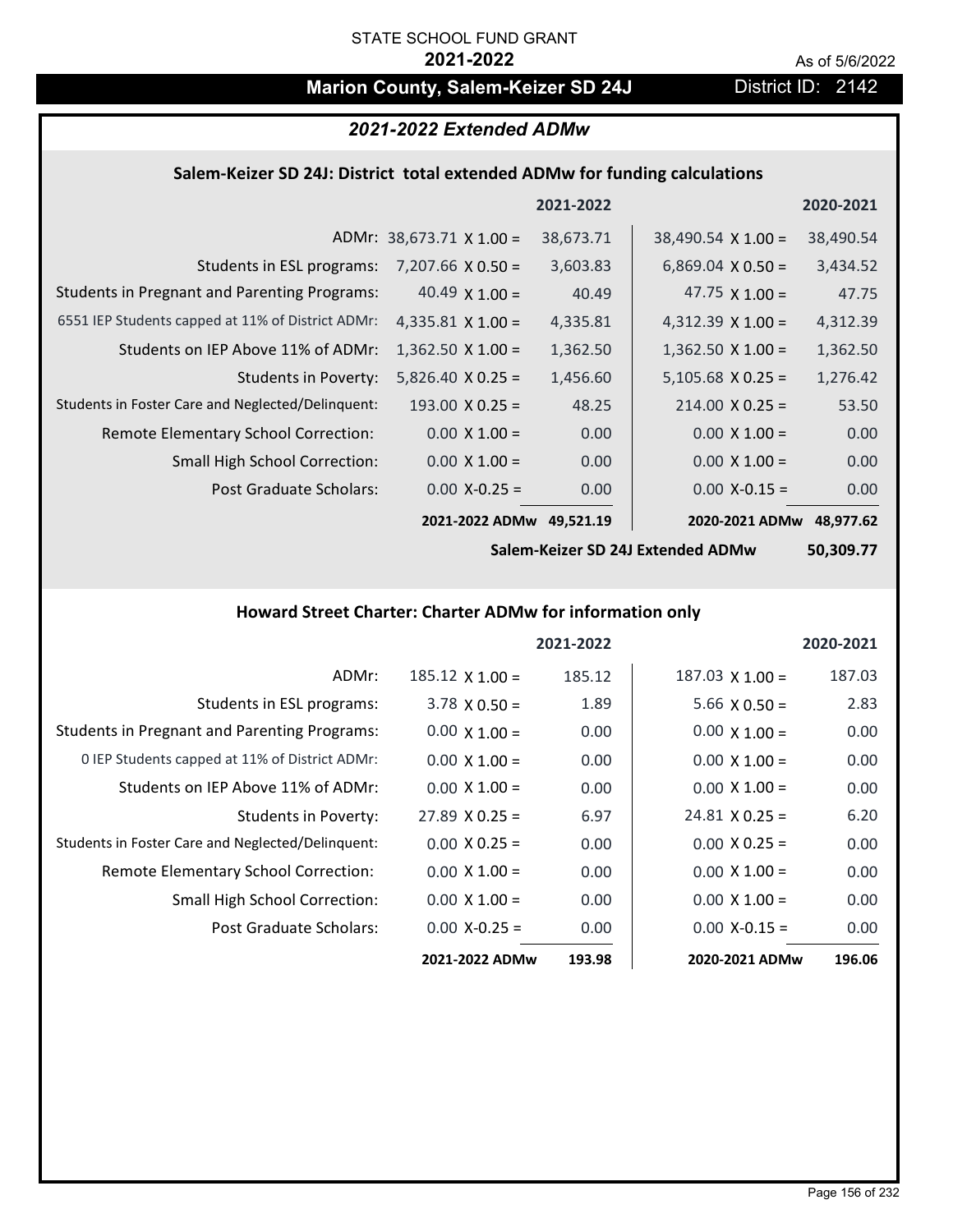| Optimum Learning Environment Charter School: Charter ADMw for information only |                        |           |                        |                   |
|--------------------------------------------------------------------------------|------------------------|-----------|------------------------|-------------------|
|                                                                                |                        | 2021-2022 |                        | 2020-2021         |
| ADMr:                                                                          | $128.00 \times 1.00 =$ | 128.00    | $122.05 \times 1.00 =$ | 122.05            |
| Students in ESL programs:                                                      | $6.00 \times 0.50 =$   | 3.00      | $6.70 \times 0.50 =$   | 3.35              |
| <b>Students in Pregnant and Parenting Programs:</b>                            | $0.00 \times 1.00 =$   | 0.00      | $0.00 \times 1.00 =$   | 0.00              |
| 0 IEP Students capped at 11% of District ADMr:                                 | $0.00 \times 1.00 =$   | 0.00      | $0.00 \times 1.00 =$   | 0.00              |
| Students on IEP Above 11% of ADMr:                                             | $0.00 \times 1.00 =$   | 0.00      | $0.00 \times 1.00 =$   | 0.00              |
| Students in Poverty:                                                           | $19.28 \times 0.25 =$  | 4.82      | $16.19 \times 0.25 =$  | 4.05              |
| Students in Foster Care and Neglected/Delinguent:                              | $0.00 \times 0.25 =$   | 0.00      | $0.00 \times 0.25 =$   | 0.00              |
| Remote Elementary School Correction:                                           | $0.00 \times 1.00 =$   | 0.00      | $0.00 \times 1.00 =$   | 0.00              |
| Small High School Correction:                                                  | $0.00 \times 1.00 =$   | 0.00      | $0.00 \times 1.00 =$   | 0.00              |
| Post Graduate Scholars:                                                        | $0.00 X - 0.25 =$      | 0.00      | $0.00$ X-0.15 =        | 0.00 <sub>1</sub> |
|                                                                                | 2021-2022 ADMw         | 135.82    | 2020-2021 ADMw         | 129.45            |

# **Jane Goodall Environmental Middle Charter School: Charter ADMw for information only**

|                                                     |                       | 2021-2022 |                       | 2020-2021 |
|-----------------------------------------------------|-----------------------|-----------|-----------------------|-----------|
| ADMr:                                               | $94.91 \times 1.00 =$ | 94.91     | $96.71 \times 1.00 =$ | 96.71     |
| Students in ESL programs:                           | $0.00 \times 0.50 =$  | 0.00      | $2.00 \times 0.50 =$  | 1.00      |
| <b>Students in Pregnant and Parenting Programs:</b> | $0.00 \times 1.00 =$  | 0.00      | $0.00 \times 1.00 =$  | 0.00      |
| 0 IEP Students capped at 11% of District ADMr:      | $0.00 \times 1.00 =$  | 0.00      | $0.00 \times 1.00 =$  | 0.00      |
| Students on IEP Above 11% of ADMr:                  | $0.00 \times 1.00 =$  | 0.00      | $0.00 \times 1.00 =$  | 0.00      |
| <b>Students in Poverty:</b>                         | $14.30 \times 0.25 =$ | 3.58      | 12.83 $\times$ 0.25 = | 3.21      |
| Students in Foster Care and Neglected/Delinquent:   | $0.00 \times 0.25 =$  | 0.00      | $0.00 \times 0.25 =$  | 0.00      |
| Remote Elementary School Correction:                | $0.00 \times 1.00 =$  | 0.00      | $0.00 \times 1.00 =$  | 0.00      |
| <b>Small High School Correction:</b>                | $0.00 \times 1.00 =$  | 0.00      | $0.00 \times 1.00 =$  | 0.00      |
| Post Graduate Scholars:                             | $0.00 X - 0.25 =$     | 0.00      | $0.00$ X-0.15 =       | 0.00      |
|                                                     | 2021-2022 ADMw        | 98.49     | 2020-2021 ADMw        | 100.92    |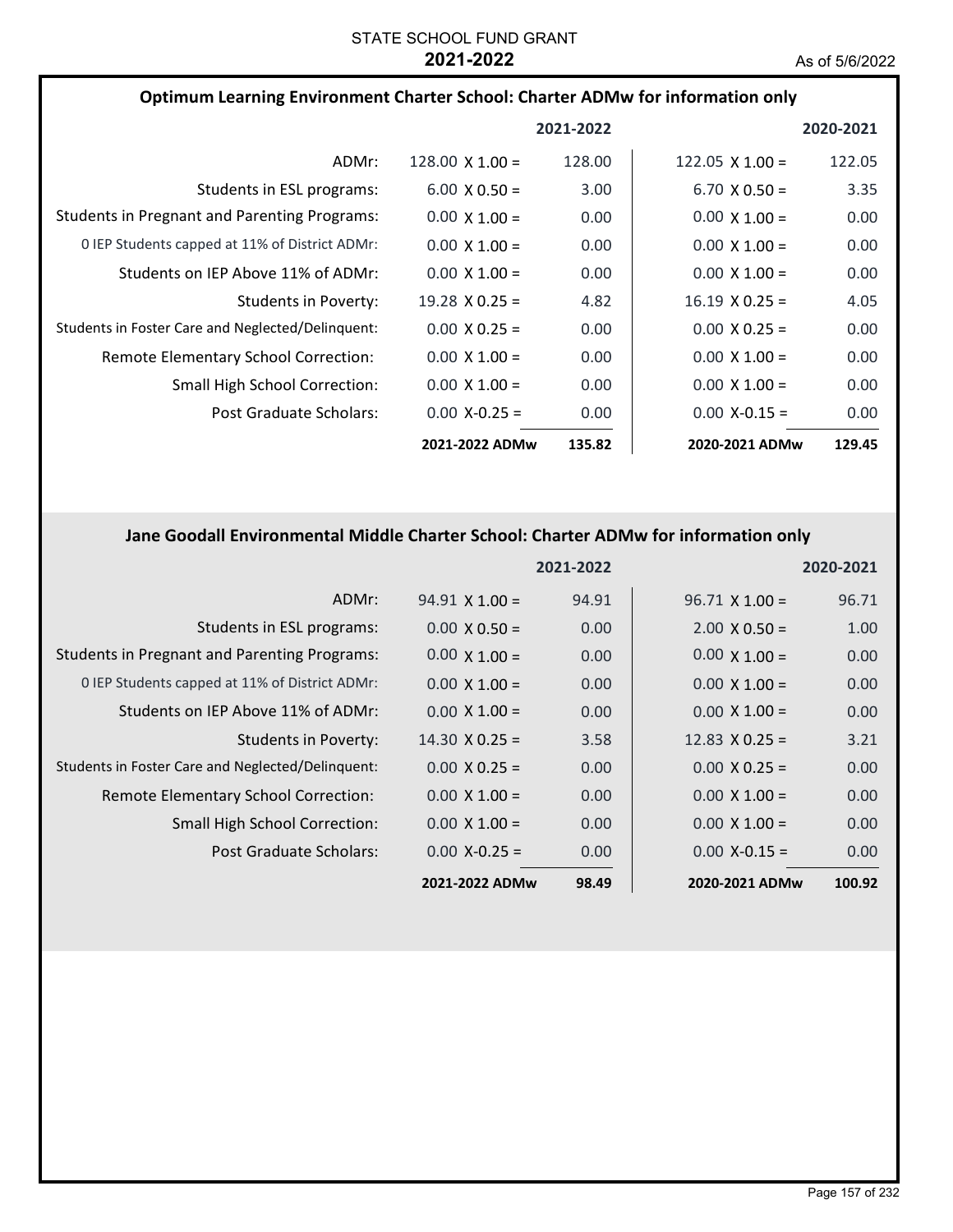### **Valley Inquiry Charter School: Charter ADMw for information only**

|                                                     |                        | 2021-2022 |                        | 2020-2021 |
|-----------------------------------------------------|------------------------|-----------|------------------------|-----------|
| ADMr:                                               | $204.72 \times 1.00 =$ | 204.72    | $166.38 \times 1.00 =$ | 166.38    |
| Students in ESL programs:                           | $8.92 \times 0.50 =$   | 4.46      | 4.46 $\times$ 0.50 =   | 2.23      |
| <b>Students in Pregnant and Parenting Programs:</b> | $0.00 \times 1.00 =$   | 0.00      | $0.00 \times 1.00 =$   | 0.00      |
| 0 IEP Students capped at 11% of District ADMr:      | $0.00 \times 1.00 =$   | 0.00      | $0.00 \times 1.00 =$   | 0.00      |
| Students on IEP Above 11% of ADMr:                  | $0.00 \times 1.00 =$   | 0.00      | $0.00 \times 1.00 =$   | 0.00      |
| Students in Poverty:                                | $30.84 \times 0.25 =$  | 7.71      | $22.07 \times 0.25 =$  | 5.52      |
| Students in Foster Care and Neglected/Delinquent:   | $0.00 \times 0.25 =$   | 0.00      | $0.00 \times 0.25 =$   | 0.00      |
| Remote Elementary School Correction:                | $0.00 \times 1.00 =$   | 0.00      | $0.00 \times 1.00 =$   | 0.00      |
| <b>Small High School Correction:</b>                | $0.00 \times 1.00 =$   | 0.00      | $0.00 \times 1.00 =$   | 0.00      |
| Post Graduate Scholars:                             | $0.00$ X-0.25 =        | 0.00      | $0.00$ X-0.15 =        | 0.00      |
|                                                     | 2021-2022 ADMw         | 216.89    | 2020-2021 ADMw         | 174.13    |

# **Eagle Charter School: Charter ADMw for information only**

|                                                     |                        | 2021-2022 |                        | 2020-2021 |
|-----------------------------------------------------|------------------------|-----------|------------------------|-----------|
| ADMr:                                               | $130.00 \times 1.00 =$ | 130.00    | $140.83 \times 1.00 =$ | 140.83    |
| Students in ESL programs:                           | $17.00 \times 0.50 =$  | 8.50      | $0.00 \times 0.50 =$   | 0.00      |
| <b>Students in Pregnant and Parenting Programs:</b> | $0.00 \times 1.00 =$   | 0.00      | $0.00 \times 1.00 =$   | 0.00      |
| 0 IEP Students capped at 11% of District ADMr:      | $0.00 \times 1.00 =$   | 0.00      | $0.00 \times 1.00 =$   | 0.00      |
| Students on IEP Above 11% of ADMr:                  | $0.00 \times 1.00 =$   | 0.00      | $0.00 \times 1.00 =$   | 0.00      |
| Students in Poverty:                                | $19.59 \times 0.25 =$  | 4.90      | $18.68 \times 0.25 =$  | 4.67      |
| Students in Foster Care and Neglected/Delinquent:   | $0.00 \times 0.25 =$   | 0.00      | $0.00 \times 0.25 =$   | 0.00      |
| Remote Elementary School Correction:                | $0.00 \times 1.00 =$   | 0.00      | $0.00 \times 1.00 =$   | 0.00      |
| Small High School Correction:                       | $0.00 \times 1.00 =$   | 0.00      | $0.00 \times 1.00 =$   | 0.00      |
| Post Graduate Scholars:                             | $0.00 X - 0.25 =$      | 0.00      | $0.00 X - 0.15 =$      | 0.00      |
|                                                     | 2021-2022 ADMw         | 143.40    | 2020-2021 ADMw         | 145.50    |

**Salem‐Keizer SD 24J Extended ADMw 50,309.77**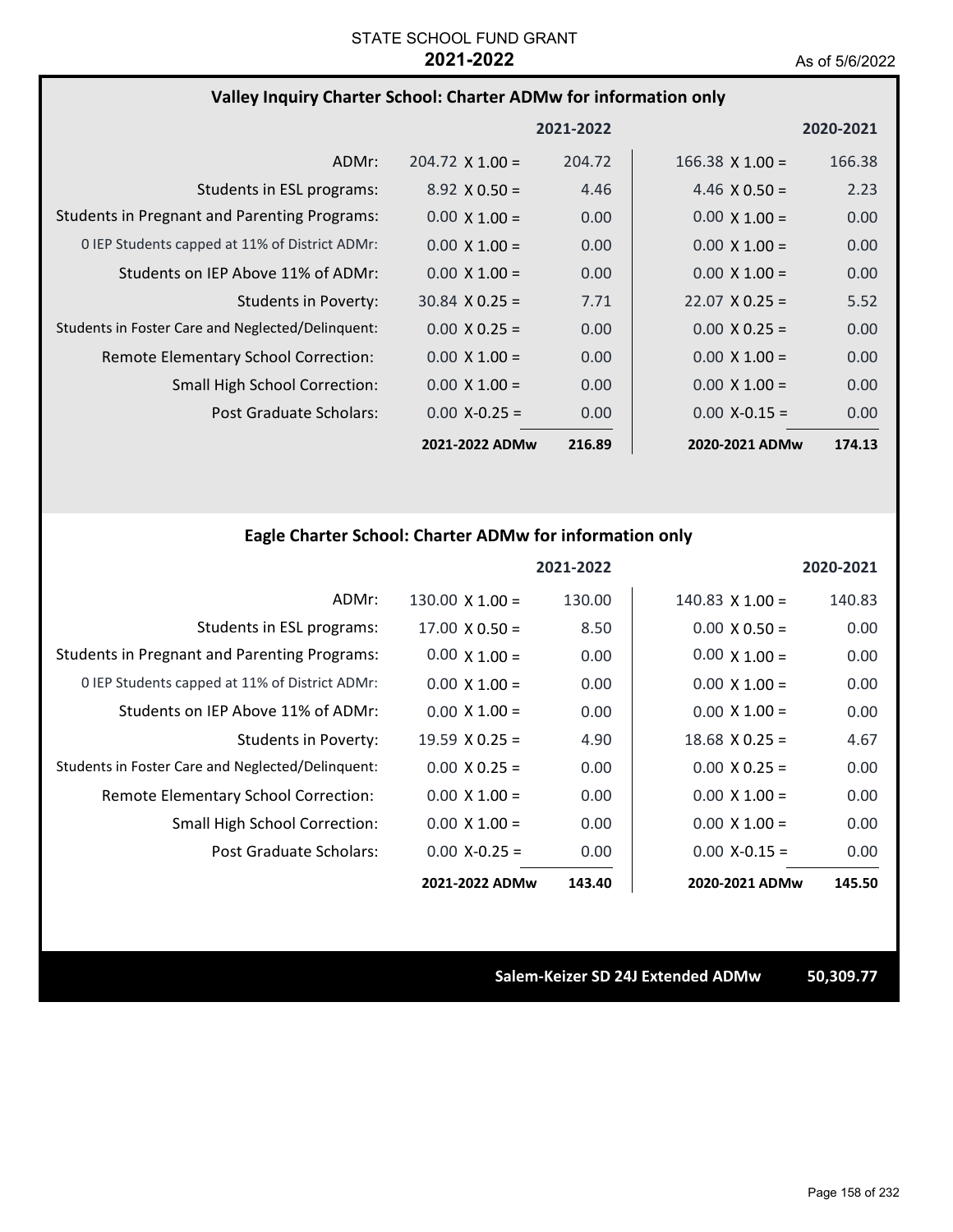# **Marion County, North Santiam SD 29J District ID: 2143**

|                                                                             | 2021-2022 Extended ADMw  |           |                                           |           |
|-----------------------------------------------------------------------------|--------------------------|-----------|-------------------------------------------|-----------|
| North Santiam SD 29J: District total extended ADMw for funding calculations |                          |           |                                           |           |
|                                                                             |                          | 2021-2022 |                                           | 2020-2021 |
| ADMr:                                                                       | $2,023.07 \times 1.00 =$ | 2,023.07  | $2,074.24 \times 1.00 =$                  | 2,074.24  |
| Students in ESL programs:                                                   | $95.26 \times 0.50 =$    | 47.63     | $92.44 \times 0.50 =$                     | 46.22     |
| <b>Students in Pregnant and Parenting Programs:</b>                         | $0.29 \times 1.00 =$     | 0.29      | $0.00 \times 1.00 =$                      | 0.00      |
| 330 IEP Students capped at 11% of District ADMr:                            | $222.54 \times 1.00 =$   | 222.54    | $228.17 \times 1.00 =$                    | 228.17    |
| Students on IEP Above 11% of ADMr:                                          | $25.60$ X 1.00 =         | 25.60     | $25.60 X 1.00 =$                          | 25.60     |
| <b>Students in Poverty:</b>                                                 | $206.84$ X 0.25 =        | 51.71     | 195.04 $X$ 0.25 =                         | 48.76     |
| Students in Foster Care and Neglected/Delinquent:                           | $6.00 \times 0.25 =$     | 1.50      | $5.00 X 0.25 =$                           | 1.25      |
| Remote Elementary School Correction:                                        | $46.71$ X $1.00 =$       | 46.71     | $46.71$ X $1.00 =$                        | 46.71     |
| <b>Small High School Correction:</b>                                        | $0.00 \times 1.00 =$     | 0.00      | $0.00 \times 1.00 =$                      | 0.00      |
| Post Graduate Scholars:                                                     | $0.00$ X-0.25 =          | 0.00      | $0.00$ X-0.15 =                           | 0.00      |
|                                                                             | 2021-2022 ADMw           | 2,419.05  | 2020-2021 ADMw                            | 2,470.95  |
|                                                                             |                          |           | <b>North Santiam SD 29J Extended ADMw</b> | 2,470.95  |
|                                                                             |                          |           |                                           |           |
|                                                                             |                          |           | <b>North Santiam SD 29J Extended ADMw</b> | 2,470.95  |
|                                                                             |                          |           |                                           |           |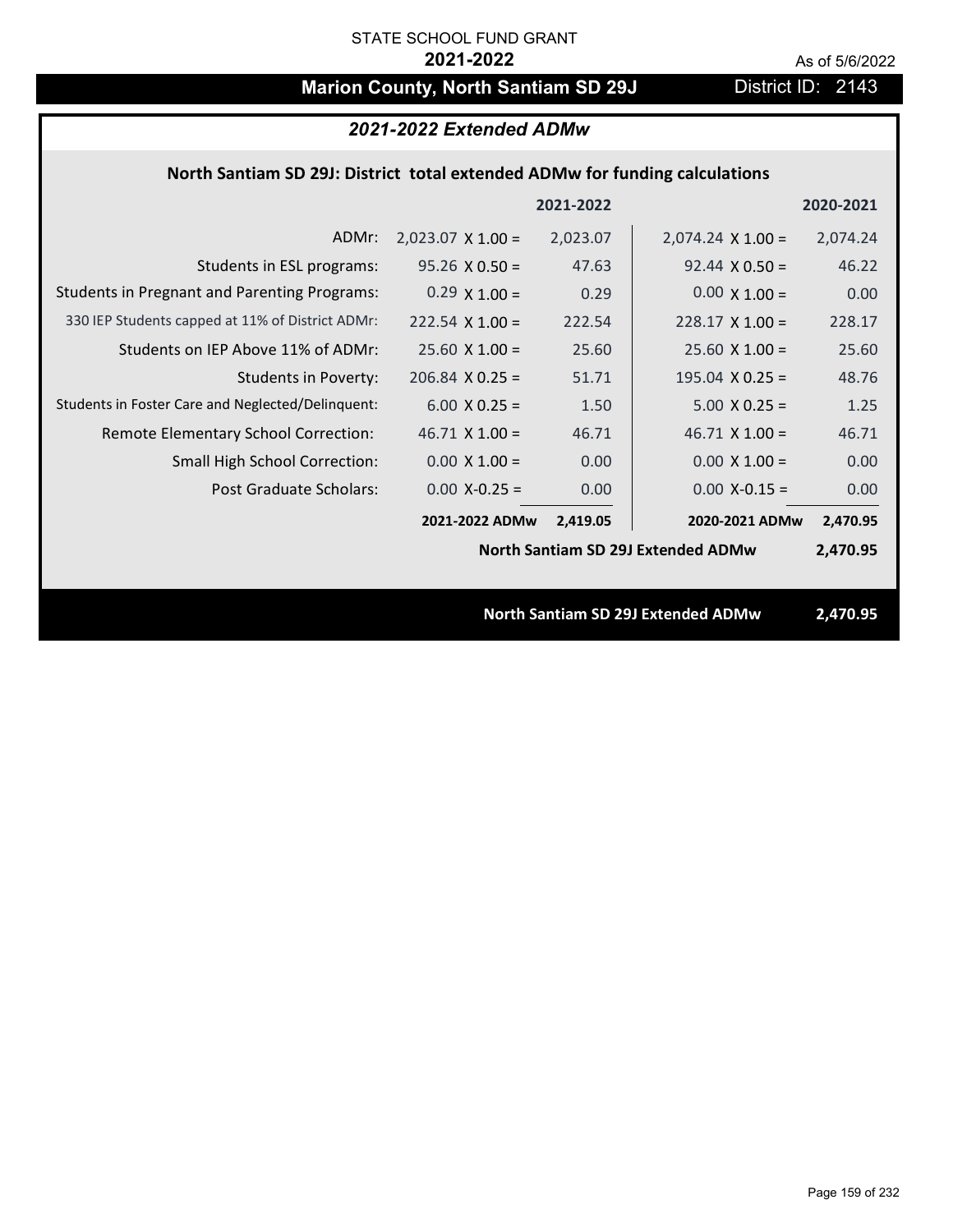# **Marion County, St Paul SD 45** District ID: 2144

# *2021-2022 Extended ADMw*

### **St Paul SD 45: District total extended ADMw for funding calculations**

|                                                     |                        | 2021-2022 |                                    | 2020-2021 |
|-----------------------------------------------------|------------------------|-----------|------------------------------------|-----------|
| ADMr:                                               | $252.41 \times 1.00 =$ | 252.41    | $247.46 \times 1.00 =$             | 247.46    |
| Students in ESL programs:                           | $32.52 \times 0.50 =$  | 16.26     | $29.59 \times 0.50 =$              | 14.80     |
| <b>Students in Pregnant and Parenting Programs:</b> | $0.00 \times 1.00 =$   | 0.00      | $0.00 \times 1.00 =$               | 0.00      |
| 15 IEP Students capped at 11% of District ADMr:     | $15.00 \times 1.00 =$  | 15.00     | $14.00 \times 1.00 =$              | 14.00     |
| Students on IEP Above 11% of ADMr:                  | $0.00 \times 1.00 =$   | 0.00      | $0.00 \times 1.00 =$               | 0.00      |
| <b>Students in Poverty:</b>                         | $21.81$ X 0.25 =       | 5.45      | $24.44 \times 0.25 =$              | 6.11      |
| Students in Foster Care and Neglected/Delinquent:   | $0.00 X 0.25 =$        | 0.00      | $0.00 X 0.25 =$                    | 0.00      |
| Remote Elementary School Correction:                | 55.54 $X$ 1.00 =       | 55.54     | 55.54 $X$ 1.00 =                   | 55.54     |
| <b>Small High School Correction:</b>                | 74.93 $X$ 1.00 =       | 74.93     | $74.93 \times 1.00 =$              | 74.93     |
| Post Graduate Scholars:                             | $0.00$ X-0.25 =        | 0.00      | $0.00$ X-0.15 =                    | 0.00      |
|                                                     | 2021-2022 ADMw         | 419.59    | 2020-2021 ADMw                     | 412.84    |
|                                                     |                        |           | <b>St Paul SD 45 Extended ADMw</b> | 419.59    |
|                                                     |                        |           |                                    |           |
|                                                     |                        |           | <b>St Paul SD 45 Extended ADMw</b> | 419.59    |
|                                                     |                        |           |                                    |           |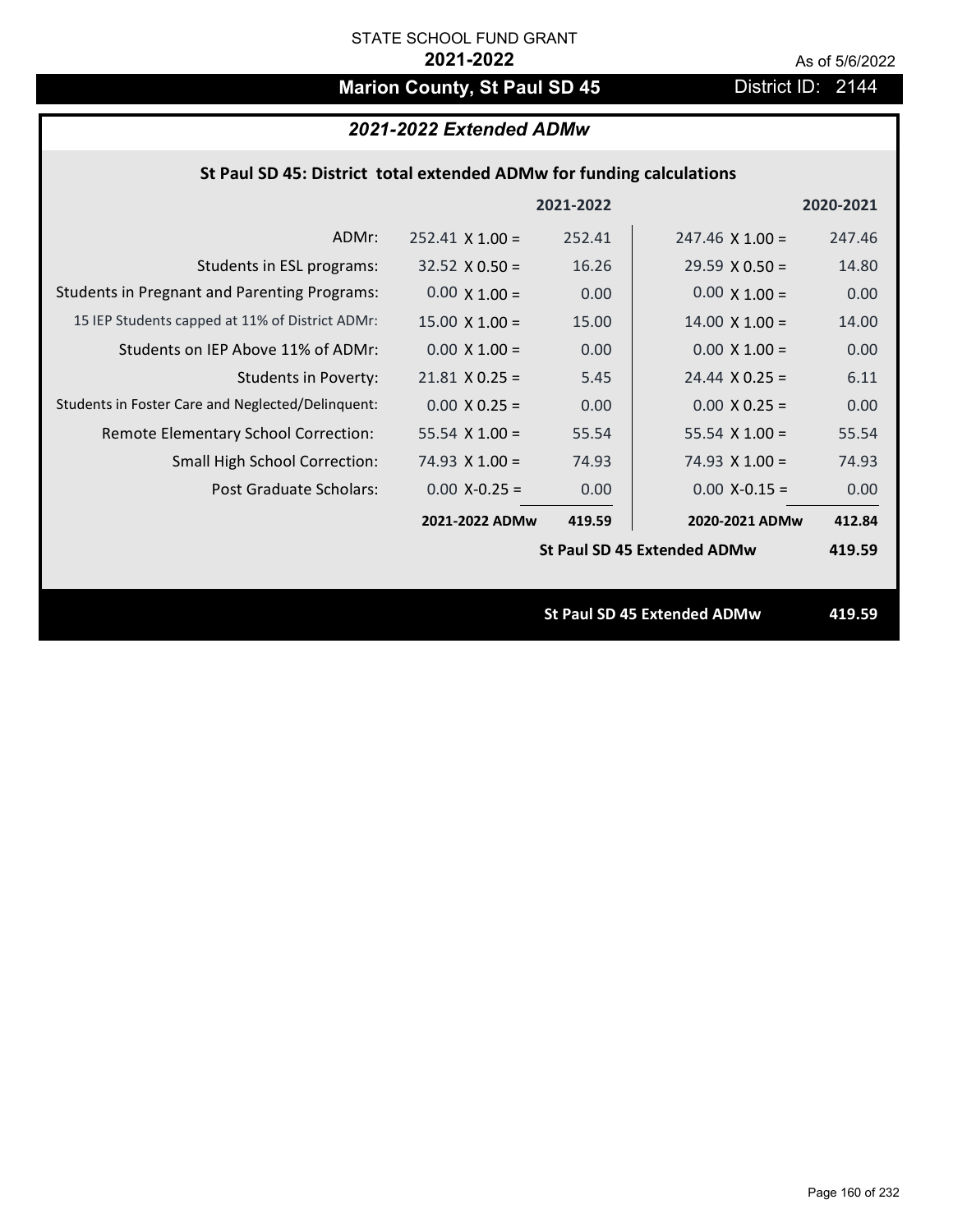# **Marion County, Mt Angel SD 91** District ID: 2145

## *2021-2022 Extended ADMw*

## **Mt Angel SD 91: District total extended ADMw for funding calculations**

|                                                     |                        | 2021-2022 |                              | 2020-2021 |
|-----------------------------------------------------|------------------------|-----------|------------------------------|-----------|
| ADMr:                                               | 626.83 $\times$ 1.00 = | 626.83    | 635.36 $X$ 1.00 =            | 635.36    |
| Students in ESL programs:                           | $84.50 \times 0.50 =$  | 42.25     | $74.49 \times 0.50 =$        | 37.25     |
| <b>Students in Pregnant and Parenting Programs:</b> | $0.56 \times 1.00 =$   | 0.56      | $0.00 \times 1.00 =$         | 0.00      |
| 82 IEP Students capped at 11% of District ADMr:     | 68.95 $\times$ 1.00 =  | 68.95     | 69.89 $\times$ 1.00 =        | 69.89     |
| Students on IEP Above 11% of ADMr:                  | $0.00 \times 1.00 =$   | 0.00      | $0.00 \times 1.00 =$         | 0.00      |
| <b>Students in Poverty:</b>                         | $64.43 \times 0.25 =$  | 16.11     | 48.38 $X$ 0.25 =             | 12.10     |
| Students in Foster Care and Neglected/Delinquent:   | 4.00 $X$ 0.25 =        | 1.00      | 4.00 $X$ 0.25 =              | 1.00      |
| Remote Elementary School Correction:                | $0.00 \times 1.00 =$   | 0.00      | $0.00 \times 1.00 =$         | 0.00      |
| <b>Small High School Correction:</b>                | $86.50 \times 1.00 =$  | 86.50     | $86.50 \times 1.00 =$        | 86.50     |
| Post Graduate Scholars:                             | $0.00$ X-0.25 =        | 0.00      | $0.00$ X-0.15 =              | 0.00      |
|                                                     | 2021-2022 ADMw         | 842.20    | 2020-2021 ADMw               | 842.09    |
|                                                     |                        |           | Mt Angel SD 91 Extended ADMw | 842.20    |
|                                                     |                        |           |                              |           |
|                                                     |                        |           | Mt Angel SD 91 Extended ADMw | 842.20    |
|                                                     |                        |           |                              |           |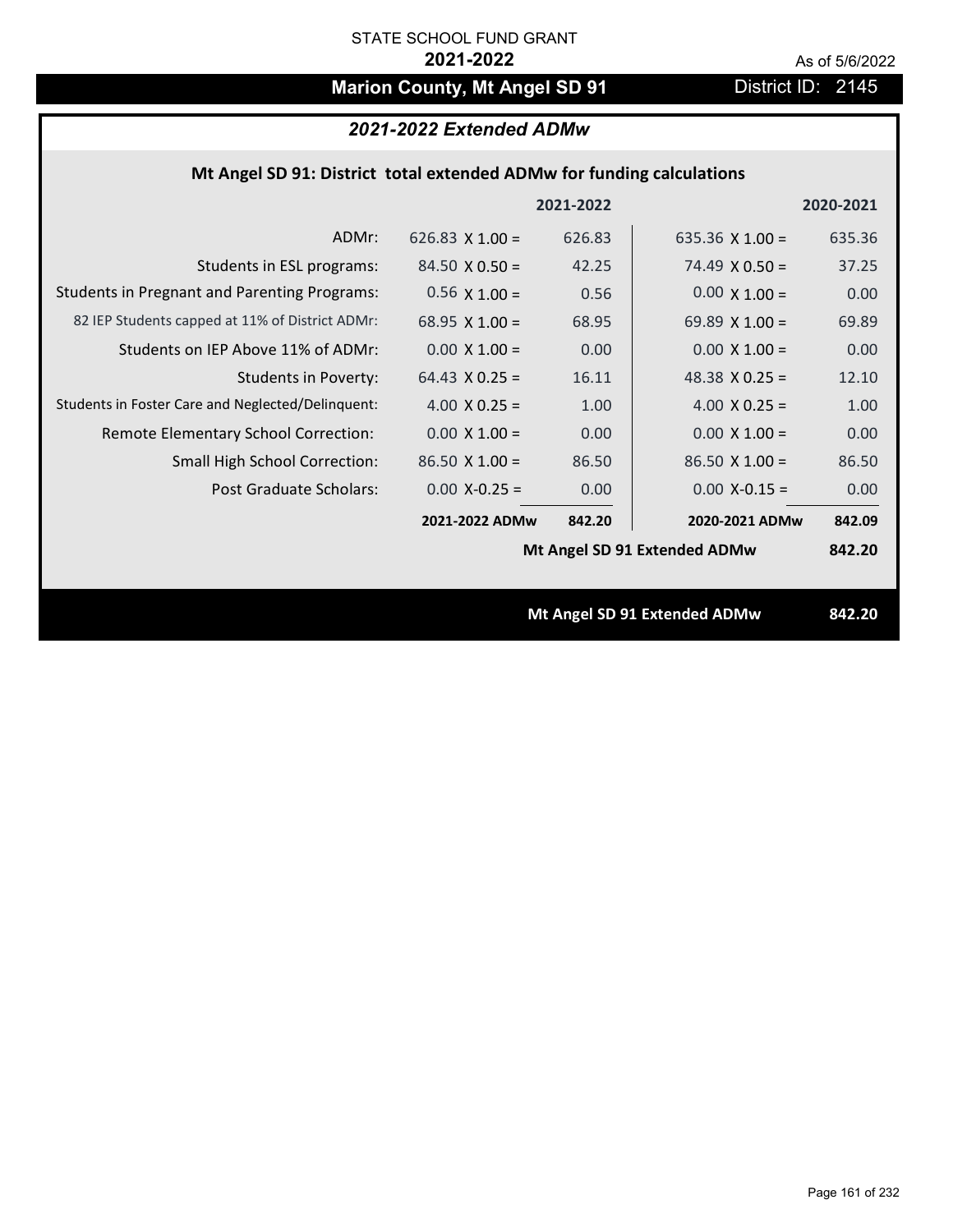# **Marion County, Woodburn SD 103** District ID: 2146

### *2021-2022 Extended ADMw*

#### **Woodburn SD 103: District total extended ADMw for funding calculations**

|                                                     |                          | 2021-2022 |                          | 2020-2021 |
|-----------------------------------------------------|--------------------------|-----------|--------------------------|-----------|
| ADMr:                                               | $5,075.60 \times 1.00 =$ | 5,075.60  | $5,253.17 \times 1.00 =$ | 5,253.17  |
| Students in ESL programs:                           | $1,934.09 \times 0.50 =$ | 967.05    | $1,874.93 \times 0.50 =$ | 937.47    |
| <b>Students in Pregnant and Parenting Programs:</b> | $8.39 \times 1.00 =$     | 8.39      | 5.75 $\times$ 1.00 =     | 5.75      |
| 762 IEP Students capped at 11% of District ADMr:    | $575.19 \times 1.00 =$   | 575.19    | 595.95 $\times$ 1.00 =   | 595.95    |
| Students on IEP Above 11% of ADMr:                  | 41.70 $\times$ 1.00 =    | 41.70     | 41.70 $\times$ 1.00 =    | 41.70     |
| Students in Poverty:                                | $859.60 \times 0.25 =$   | 214.90    | $942.74 \times 0.25 =$   | 235.69    |
| Students in Foster Care and Neglected/Delinquent:   | $9.00 \times 0.25 =$     | 2.25      | $16.00 \times 0.25 =$    | 4.00      |
| Remote Elementary School Correction:                | $0.00 \times 1.00 =$     | 0.00      | $0.00 \times 1.00 =$     | 0.00      |
| <b>Small High School Correction:</b>                | $0.00 \times 1.00 =$     | 0.00      | $0.00 \times 1.00 =$     | 0.00      |
| Post Graduate Scholars:                             | $0.00$ X-0.25 =          | 0.00      | $0.00$ X-0.15 =          | 0.00      |
|                                                     | 2021-2022 ADMw           | 6,885.08  | 2020-2021 ADMw           | 7,073.72  |

**Woodburn SD 103 Extended ADMw**

**7,260.59**

## **Woodburn Arthur Academy: Charter ADMw for information only**

|                                                     |                        | 2021-2022 |                       | 2020-2021 |
|-----------------------------------------------------|------------------------|-----------|-----------------------|-----------|
| ADMr:                                               | $153.40 \times 1.00 =$ | 153.40    | $164.59$ X $1.00 =$   | 164.59    |
| Students in ESL programs:                           | $26.82 \times 0.50 =$  | 13.41     | $29.79 \times 0.50 =$ | 14.90     |
| <b>Students in Pregnant and Parenting Programs:</b> | $0.00 \times 1.00 =$   | 0.00      | $0.00 \times 1.00 =$  | 0.00      |
| 0 IEP Students capped at 11% of District ADMr:      | $0.00 \times 1.00 =$   | 0.00      | $0.00 \times 1.00 =$  | 0.00      |
| Students on IEP Above 11% of ADMr:                  | $0.00 \times 1.00 =$   | 0.00      | $0.00 \times 1.00 =$  | 0.00      |
| Students in Poverty:                                | $25.98 \times 0.25 =$  | 6.50      | $29.54 \times 0.25 =$ | 7.39      |
| Students in Foster Care and Neglected/Delinquent:   | $0.00 \times 0.25 =$   | 0.00      | $0.00 \times 0.25 =$  | 0.00      |
| Remote Elementary School Correction:                | $0.00 \times 1.00 =$   | 0.00      | $0.00 \times 1.00 =$  | 0.00      |
| <b>Small High School Correction:</b>                | $0.00 \times 1.00 =$   | 0.00      | $0.00 \times 1.00 =$  | 0.00      |
| Post Graduate Scholars:                             | $0.00 X - 0.25 =$      | 0.00      | $0.00 X - 0.15 =$     | 0.00      |
|                                                     | 2021-2022 ADMw         | 173.31    | 2020-2021 ADMw        | 186.87    |

**Woodburn SD 103 Extended ADMw 7,260.59**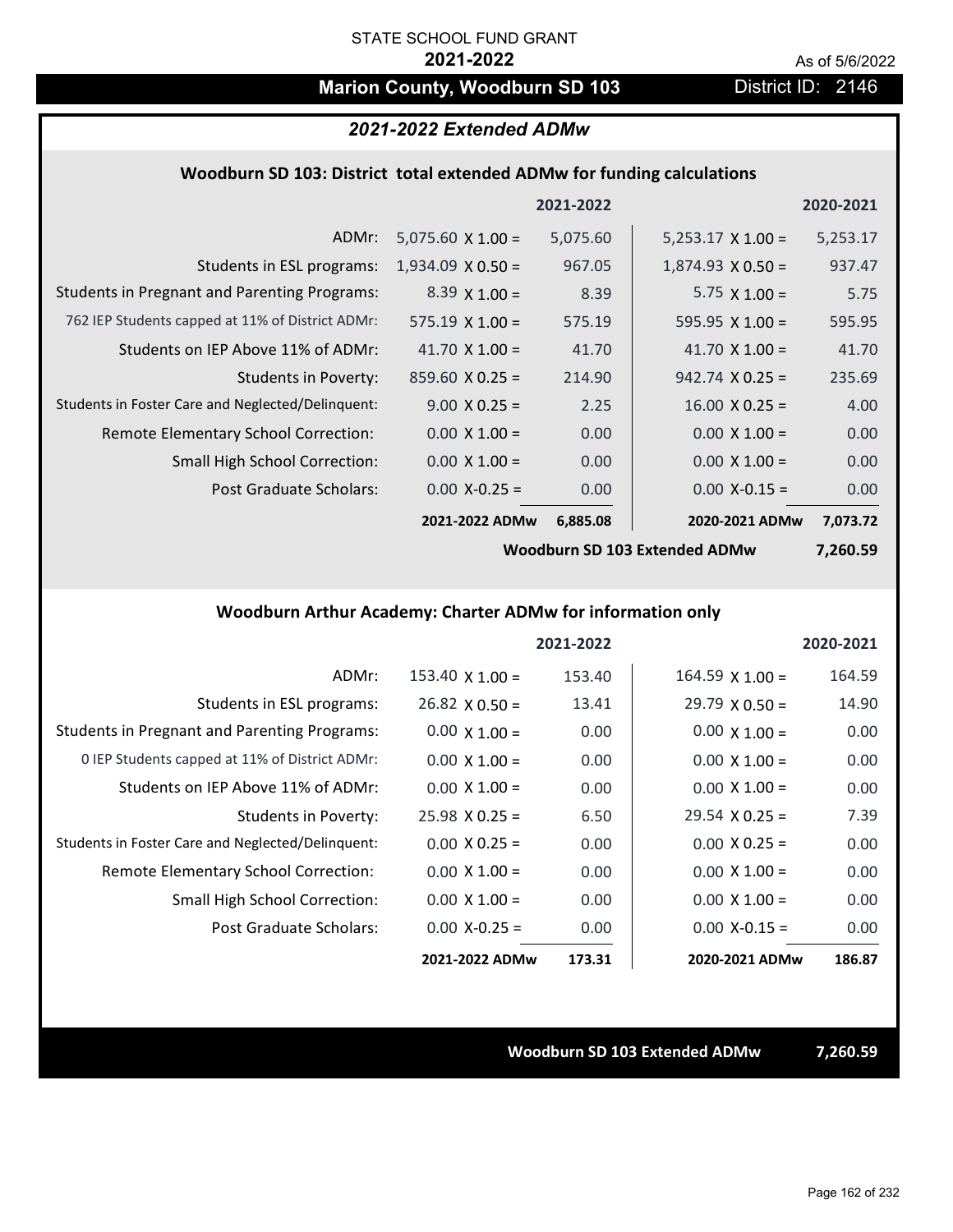# **Morrow County, Morrow SD 1** District ID: 2147

## *2021-2022 Extended ADMw*

### **Morrow SD 1: District total extended ADMw for funding calculations**

|                                                     |                          | 2021-2022 |                                  | 2020-2021 |
|-----------------------------------------------------|--------------------------|-----------|----------------------------------|-----------|
| ADMr:                                               | $2,263.18 \times 1.00 =$ | 2,263.18  | $2,262.20 \times 1.00 =$         | 2,262.20  |
| Students in ESL programs:                           | 508.26 $\times$ 0.50 =   | 254.13    | $474.53 \times 0.50 =$           | 237.27    |
| <b>Students in Pregnant and Parenting Programs:</b> | $1.00 \times 1.00 =$     | 1.00      | 5.44 $\times$ 1.00 =             | 5.44      |
| 358 IEP Students capped at 11% of District ADMr:    | $248.95 \times 1.00 =$   | 248.95    | $248.84 \times 1.00 =$           | 248.84    |
| Students on IEP Above 11% of ADMr:                  | $5.80 X 1.00 =$          | 5.80      | $5.80$ X $1.00 =$                | 5.80      |
| <b>Students in Poverty:</b>                         | $290.00 \times 0.25 =$   | 72.50     | $317.00 \times 0.25 =$           | 79.25     |
| Students in Foster Care and Neglected/Delinquent:   | $15.00 \times 0.25 =$    | 3.75      | $29.00 \times 0.25 =$            | 7.25      |
| Remote Elementary School Correction:                | $27.03 \times 1.00 =$    | 27.03     | $27.03 \times 1.00 =$            | 27.03     |
| <b>Small High School Correction:</b>                | $201.78$ X 1.00 =        | 201.78    | $201.78$ X $1.00 =$              | 201.78    |
| Post Graduate Scholars:                             | $0.00$ X-0.25 =          | 0.00      | $0.00$ X-0.15 =                  | 0.00      |
|                                                     | 2021-2022 ADMw           | 3,078.12  | 2020-2021 ADMw                   | 3,074.86  |
|                                                     |                          |           | <b>Morrow SD 1 Extended ADMw</b> | 3,078.12  |
|                                                     |                          |           |                                  |           |
|                                                     |                          |           | <b>Morrow SD 1 Extended ADMw</b> | 3,078.12  |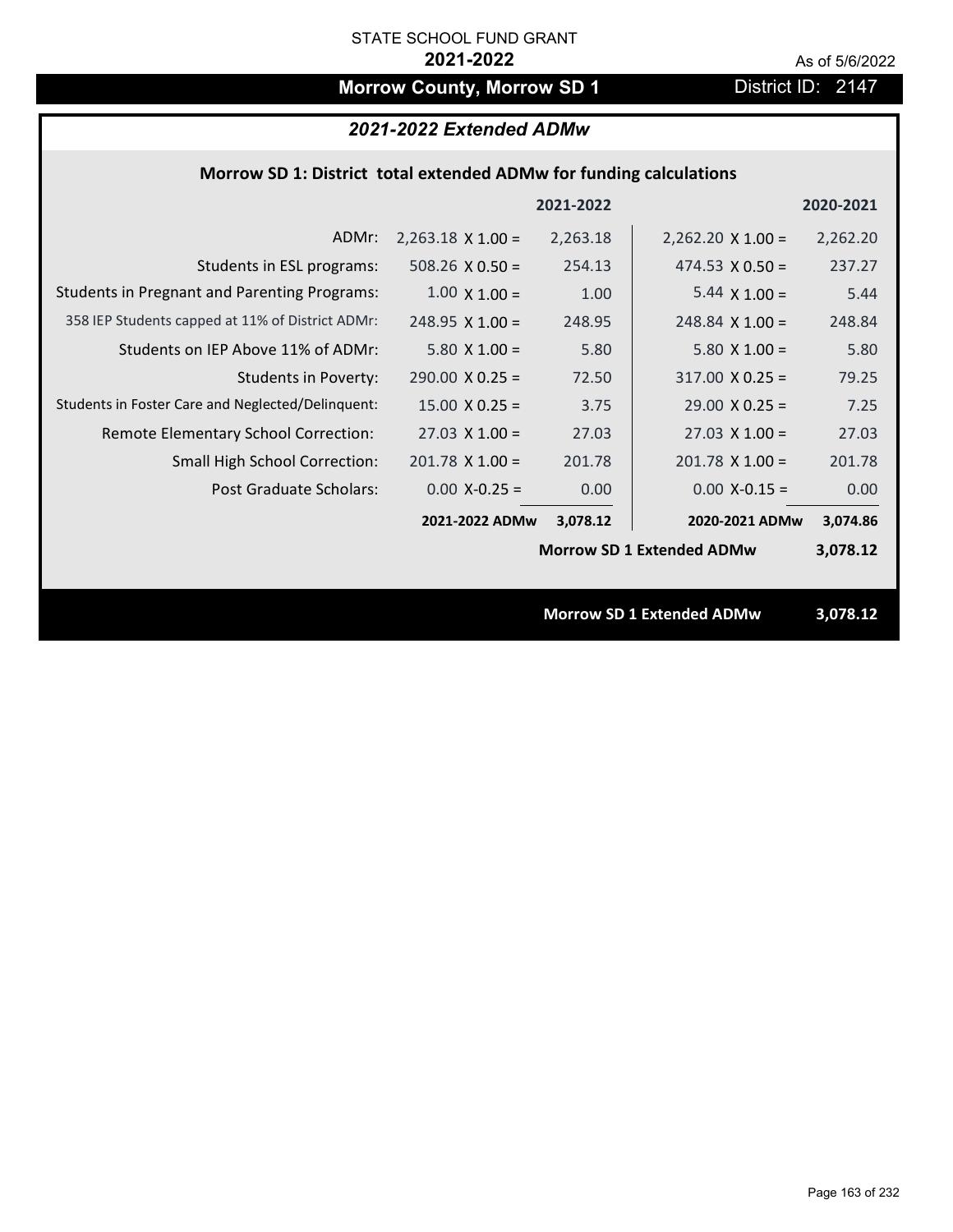# **Morrow County, Ione SD R2** District ID: 3997

# *2021-2022 Extended ADMw*

### **Ione SD R2: District total extended ADMw for funding calculations**

|                                                     |                       | 2021-2022 |                                 | 2020-2021 |
|-----------------------------------------------------|-----------------------|-----------|---------------------------------|-----------|
| ADMr:                                               | $2.65 \times 1.00 =$  | 2.65      | $0.99 \times 1.00 =$            | 0.99      |
| Students in ESL programs:                           | $0.00 \times 0.50 =$  | 0.00      | $0.00 \times 0.50 =$            | 0.00      |
| <b>Students in Pregnant and Parenting Programs:</b> | $0.00 \times 1.00 =$  | 0.00      | $0.00 \times 1.00 =$            | 0.00      |
| 22 IEP Students capped at 11% of District ADMr:     | $14.24 \times 1.00 =$ | 14.24     | $16.51 \times 1.00 =$           | 16.51     |
| Students on IEP Above 11% of ADMr:                  | 4.40 $X$ 1.00 =       | 4.40      | 4.40 $X$ 1.00 =                 | 4.40      |
| Students in Poverty:                                | $0.16 \times 0.25 =$  | 0.04      | $0.03 \times 0.25 =$            | 0.01      |
| Students in Foster Care and Neglected/Delinquent:   | $1.00 \times 0.25 =$  | 0.25      | $2.00 \times 0.25 =$            | 0.50      |
| Remote Elementary School Correction:                | $0.00 \times 1.00 =$  | 0.00      | $0.00 \times 1.00 =$            | 0.00      |
| <b>Small High School Correction:</b>                | $0.00 \times 1.00 =$  | 0.00      | $0.00 \times 1.00 =$            | 0.00      |
| Post Graduate Scholars:                             | $0.00$ X-0.25 =       | 0.00      | $0.00$ X-0.15 =                 | 0.00      |
|                                                     | 2021-2022 ADMw        | 21.58     | 2020-2021 ADMw                  | 22.41     |
|                                                     |                       |           | <b>Ione SD R2 Extended ADMw</b> | 298.51    |

### **Ione Community Charter School: Charter ADMw for information only**

|                                                     |                        | 2021-2022 |                        | 2020-2021 |
|-----------------------------------------------------|------------------------|-----------|------------------------|-----------|
| ADMr:                                               | $126.78 \times 1.00 =$ | 126.78    | $149.10 \times 1.00 =$ | 149.10    |
| Students in ESL programs:                           | $11.00 \times 0.50 =$  | 5.50      | $14.15 \times 0.50 =$  | 7.08      |
| <b>Students in Pregnant and Parenting Programs:</b> | $0.00 \times 1.00 =$   | 0.00      | $0.00 \times 1.00 =$   | 0.00      |
| 0 IEP Students capped at 11% of District ADMr:      | $0.00 \times 1.00 =$   | 0.00      | $0.00 \times 1.00 =$   | 0.00      |
| Students on IEP Above 11% of ADMr:                  | $0.00 \times 1.00 =$   | 0.00      | $0.00 \times 1.00 =$   | 0.00      |
| Students in Poverty:                                | 7.84 $X$ 0.25 =        | 1.96      | $7.97 \times 0.25 =$   | 1.99      |
| Students in Foster Care and Neglected/Delinquent:   | $0.00 \times 0.25 =$   | 0.00      | $0.00 \times 0.25 =$   | 0.00      |
| Remote Elementary School Correction:                | $67.48 \times 1.00 =$  | 67.48     | $67.48 \times 1.00 =$  | 67.48     |
| <b>Small High School Correction:</b>                | $50.46 \times 1.00 =$  | 50.46     | $50.46 \times 1.00 =$  | 50.46     |
| Post Graduate Scholars:                             | $0.00 X - 0.25 =$      | 0.00      | $0.00 X - 0.15 =$      | 0.00      |
|                                                     | 2021-2022 ADMw         | 252.18    | 2020-2021 ADMw         | 276.11    |

**Ione SD R2 Extended ADMw 298.51**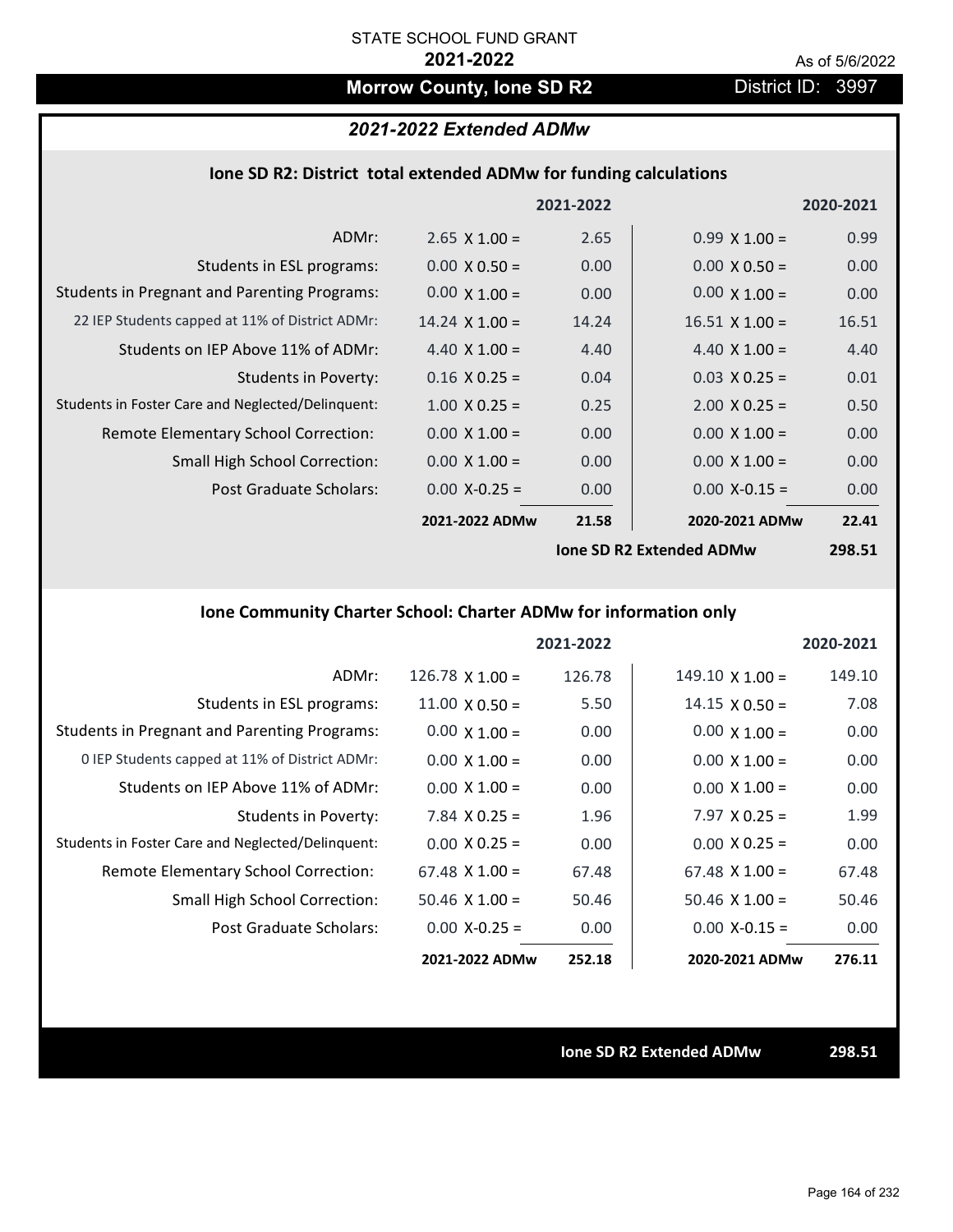# **Multnomah County, Portland SD 1J** District ID: 2180

# *2021-2022 Extended ADMw*

#### **Portland SD 1J: District total extended ADMw for funding calculations**

|                                                     |                                 | 2021-2022 |                           | 2020-2021 |
|-----------------------------------------------------|---------------------------------|-----------|---------------------------|-----------|
|                                                     | ADMr: 43,588.16 $\times$ 1.00 = | 43,588.16 | 44,689.30 $\times$ 1.00 = | 44,689.30 |
| Students in ESL programs:                           | $3,667.17 \times 0.50 =$        | 1,833.59  | $3,665.26 \times 0.50 =$  | 1,832.63  |
| <b>Students in Pregnant and Parenting Programs:</b> | 45.80 $\times$ 1.00 =           | 45.80     | $70.47 \times 1.00 =$     | 70.47     |
| 6852 IEP Students capped at 11% of District ADMr:   | 4,988.97 $\times$ 1.00 =        | 4,988.97  | $5,131.40 \times 1.00 =$  | 5,131.40  |
| Students on IEP Above 11% of ADMr:                  | $867.60 \times 1.00 =$          | 867.60    | $867.60 \times 1.00 =$    | 867.60    |
| <b>Students in Poverty:</b>                         | $3,396.62$ X 0.25 =             | 849.16    | 4,419.97 $X$ 0.25 =       | 1,104.99  |
| Students in Foster Care and Neglected/Delinquent:   | $216.00 \times 0.25 =$          | 54.00     | $242.00 \times 0.25 =$    | 60.50     |
| Remote Elementary School Correction:                | $0.00 \times 1.00 =$            | 0.00      | $0.00 \times 1.00 =$      | 0.00      |
| <b>Small High School Correction:</b>                | $0.00 \times 1.00 =$            | 0.00      | $0.00 \times 1.00 =$      | 0.00      |
| Post Graduate Scholars:                             | $0.00 X - 0.25 =$               | 0.00      | $0.00$ X-0.15 =           | 0.00      |
|                                                     | 2021-2022 ADMw                  | 52,227.27 | 2020-2021 ADMw            | 53,756.90 |

**Portland SD 1J Extended ADMw**

**55,688.15**

## **Opal School of the Portland Children's Museum: Charter ADMw for information only**

|                                                     |                      | 2021-2022 |                       | 2020-2021 |
|-----------------------------------------------------|----------------------|-----------|-----------------------|-----------|
| ADMr:                                               | $0.00 \times 1.00 =$ | 0.00      | $89.12 \times 1.00 =$ | 89.12     |
| Students in ESL programs:                           | $0.00 \times 0.50 =$ | 0.00      | $2.00 \times 0.50 =$  | 1.00      |
| <b>Students in Pregnant and Parenting Programs:</b> | $0.00 \times 1.00 =$ | 0.00      | $0.00 \times 1.00 =$  | 0.00      |
| 0 IEP Students capped at 11% of District ADMr:      | $0.00 \times 1.00 =$ | 0.00      | $0.00 \times 1.00 =$  | 0.00      |
| Students on IEP Above 11% of ADMr:                  | $0.00 \times 1.00 =$ | 0.00      | $0.00 \times 1.00 =$  | 0.00      |
| Students in Poverty:                                | $0.00 \times 0.25 =$ | 0.00      | $8.81 \times 0.25 =$  | 2.20      |
| Students in Foster Care and Neglected/Delinquent:   | $0.00 \times 0.25 =$ | 0.00      | $0.00 \times 0.25 =$  | 0.00      |
| Remote Elementary School Correction:                | $0.00 \times 1.00 =$ | 0.00      | $0.00 \times 1.00 =$  | 0.00      |
| Small High School Correction:                       | $0.00 \times 1.00 =$ | 0.00      | $0.00 \times 1.00 =$  | 0.00      |
| Post Graduate Scholars:                             | $0.00$ X-0.25 =      | 0.00      | $0.00 X - 0.15 =$     | 0.00      |
|                                                     | 2021-2022 ADMw       | 0.00      | 2020-2021 ADMw        | 0.00      |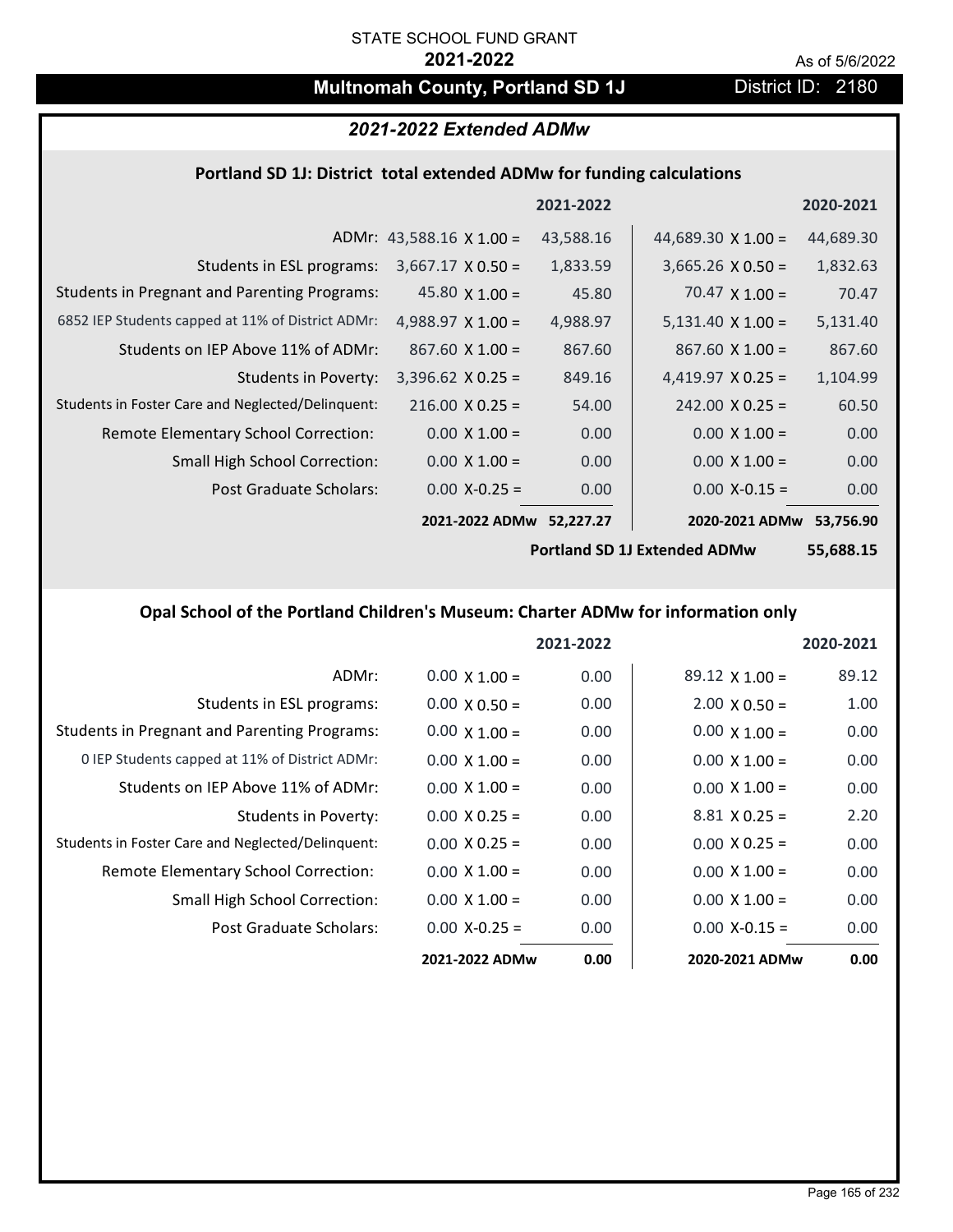| <b>Emerson School: Charter ADMw for information only</b> |  |
|----------------------------------------------------------|--|
|----------------------------------------------------------|--|

|                                                     |                        | 2021-2022 |                        | 2020-2021 |
|-----------------------------------------------------|------------------------|-----------|------------------------|-----------|
| ADMr:                                               | 126.43 $\times$ 1.00 = | 126.43    | 139.62 $\times$ 1.00 = | 139.62    |
| Students in ESL programs:                           | $1.00 \times 0.50 =$   | 0.50      | $1.00 \times 0.50 =$   | 0.50      |
| <b>Students in Pregnant and Parenting Programs:</b> | $0.00 \times 1.00 =$   | 0.00      | $0.00 \times 1.00 =$   | 0.00      |
| 0 IEP Students capped at 11% of District ADMr:      | $0.00 \times 1.00 =$   | 0.00      | $0.00 \times 1.00 =$   | 0.00      |
| Students on IEP Above 11% of ADMr:                  | $0.00 \times 1.00 =$   | 0.00      | $0.00 \times 1.00 =$   | 0.00      |
| Students in Poverty:                                | $9.85 \times 0.25 =$   | 2.46      | $13.81 \times 0.25 =$  | 3.45      |
| Students in Foster Care and Neglected/Delinquent:   | $0.00 \times 0.25 =$   | 0.00      | $0.00 \times 0.25 =$   | 0.00      |
| Remote Elementary School Correction:                | $0.00 \times 1.00 =$   | 0.00      | $0.00 \times 1.00 =$   | 0.00      |
| Small High School Correction:                       | $0.00 \times 1.00 =$   | 0.00      | $0.00 \times 1.00 =$   | 0.00      |
| Post Graduate Scholars:                             | $0.00 X - 0.25 =$      | 0.00      | $0.00 X - 0.15 =$      | 0.00      |
|                                                     | 2021-2022 ADMw         | 129.39    | 2020-2021 ADMw         | 143.57    |

# **Portland Arthur Academy Charter School: Charter ADMw for information only**

|                                                     |                        | 2021-2022 |                        | 2020-2021 |
|-----------------------------------------------------|------------------------|-----------|------------------------|-----------|
| ADMr:                                               | $157.04 \times 1.00 =$ | 157.04    | $169.41 \times 1.00 =$ | 169.41    |
| Students in ESL programs:                           | $17.47 \times 0.50 =$  | 8.74      | $10.88 \times 0.50 =$  | 5.44      |
| <b>Students in Pregnant and Parenting Programs:</b> | $0.00 \times 1.00 =$   | 0.00      | $0.00 \times 1.00 =$   | 0.00      |
| 0 IEP Students capped at 11% of District ADMr:      | $0.00 \times 1.00 =$   | 0.00      | $0.00 \times 1.00 =$   | 0.00      |
| Students on IEP Above 11% of ADMr:                  | $0.00 \times 1.00 =$   | 0.00      | $0.00 \times 1.00 =$   | 0.00      |
| Students in Poverty:                                | $12.24 \times 0.25 =$  | 3.06      | $16.76 \times 0.25 =$  | 4.19      |
| Students in Foster Care and Neglected/Delinquent:   | $0.00 \times 0.25 =$   | 0.00      | $0.00 \times 0.25 =$   | 0.00      |
| Remote Elementary School Correction:                | $0.00 \times 1.00 =$   | 0.00      | $0.00 \times 1.00 =$   | 0.00      |
| <b>Small High School Correction:</b>                | $0.00 \times 1.00 =$   | 0.00      | $0.00 \times 1.00 =$   | 0.00      |
| Post Graduate Scholars:                             | $0.00$ X-0.25 =        | 0.00      | $0.00$ X-0.15 =        | 0.00      |
|                                                     | 2021-2022 ADMw         | 168.84    | 2020-2021 ADMw         | 179.04    |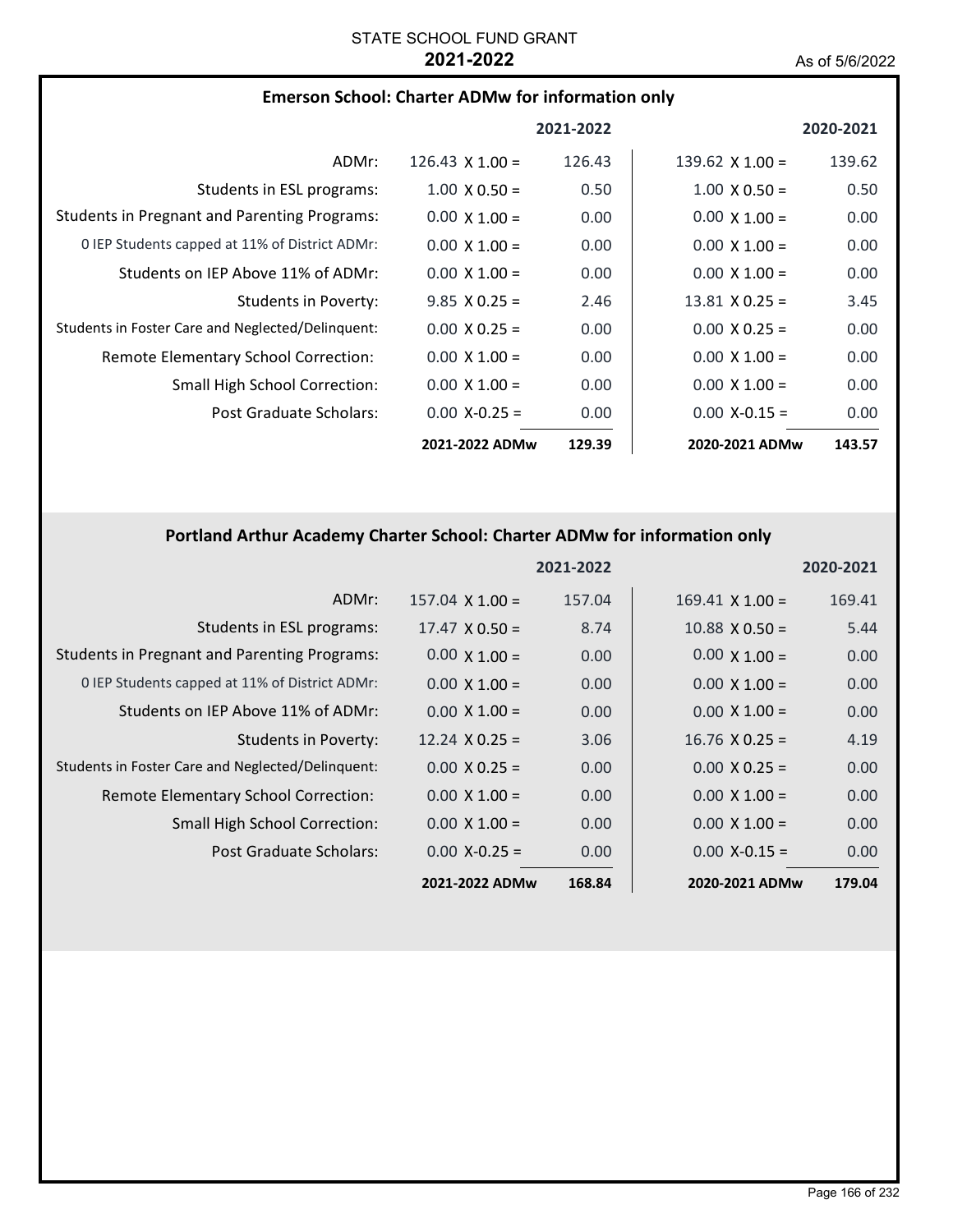## **Portland Village School: Charter ADMw for information only**

|                                                     |                        | 2021-2022 |                        | 2020-2021 |
|-----------------------------------------------------|------------------------|-----------|------------------------|-----------|
| ADMr:                                               | 418.87 $\times$ 1.00 = | 418.87    | 422.57 $\times$ 1.00 = | 422.57    |
| Students in ESL programs:                           | $10.10 \times 0.50 =$  | 5.05      | $6.00 \times 0.50 =$   | 3.00      |
| <b>Students in Pregnant and Parenting Programs:</b> | $0.00 \times 1.00 =$   | 0.00      | $0.00 \times 1.00 =$   | 0.00      |
| 0 IEP Students capped at 11% of District ADMr:      | $0.00 \times 1.00 =$   | 0.00      | $0.00 \times 1.00 =$   | 0.00      |
| Students on IEP Above 11% of ADMr:                  | $0.00 \times 1.00 =$   | 0.00      | $0.00 \times 1.00 =$   | 0.00      |
| Students in Poverty:                                | $32.64 \times 0.25 =$  | 8.16      | 41.79 $\times$ 0.25 =  | 10.45     |
| Students in Foster Care and Neglected/Delinguent:   | $0.00 \times 0.25 =$   | 0.00      | $0.00 \times 0.25 =$   | 0.00      |
| Remote Elementary School Correction:                | $0.00 \times 1.00 =$   | 0.00      | $0.00 \times 1.00 =$   | 0.00      |
| <b>Small High School Correction:</b>                | $0.00 \times 1.00 =$   | 0.00      | $0.00 \times 1.00 =$   | 0.00      |
| Post Graduate Scholars:                             | $0.00 X - 0.25 =$      | 0.00      | $0.00 X - 0.15 =$      | 0.00      |
|                                                     | 2021-2022 ADMw         | 432.08    | 2020-2021 ADMw         | 436.02    |

# **The Cottonwood School of Civics and Science: Charter ADMw for information only**

|                                                     |                       | 2021-2022 |                       | 2020-2021 |
|-----------------------------------------------------|-----------------------|-----------|-----------------------|-----------|
| ADMr:                                               | $188.60$ X $1.00 =$   | 188.60    | $205.99$ X 1.00 =     | 205.99    |
| Students in ESL programs:                           | $0.00 \times 0.50 =$  | 0.00      | $0.00 \times 0.50 =$  | 0.00      |
| <b>Students in Pregnant and Parenting Programs:</b> | $0.00 \times 1.00 =$  | 0.00      | $0.00 \times 1.00 =$  | 0.00      |
| 0 IEP Students capped at 11% of District ADMr:      | $0.00 \times 1.00 =$  | 0.00      | $0.00 \times 1.00 =$  | 0.00      |
| Students on IEP Above 11% of ADMr:                  | $0.00 \times 1.00 =$  | 0.00      | $0.00 \times 1.00 =$  | 0.00      |
| Students in Poverty:                                | $14.70 \times 0.25 =$ | 3.68      | $20.37 \times 0.25 =$ | 5.09      |
| Students in Foster Care and Neglected/Delinquent:   | $0.00 \times 0.25 =$  | 0.00      | $0.00 \times 0.25 =$  | 0.00      |
| <b>Remote Elementary School Correction:</b>         | $0.00 \times 1.00 =$  | 0.00      | $0.00 \times 1.00 =$  | 0.00      |
| <b>Small High School Correction:</b>                | $0.00 \times 1.00 =$  | 0.00      | $0.00 \times 1.00 =$  | 0.00      |
| Post Graduate Scholars:                             | $0.00 X - 0.25 =$     | 0.00      | $0.00$ X-0.15 =       | 0.00      |
|                                                     | 2021-2022 ADMw        | 192.28    | 2020-2021 ADMw        | 211.08    |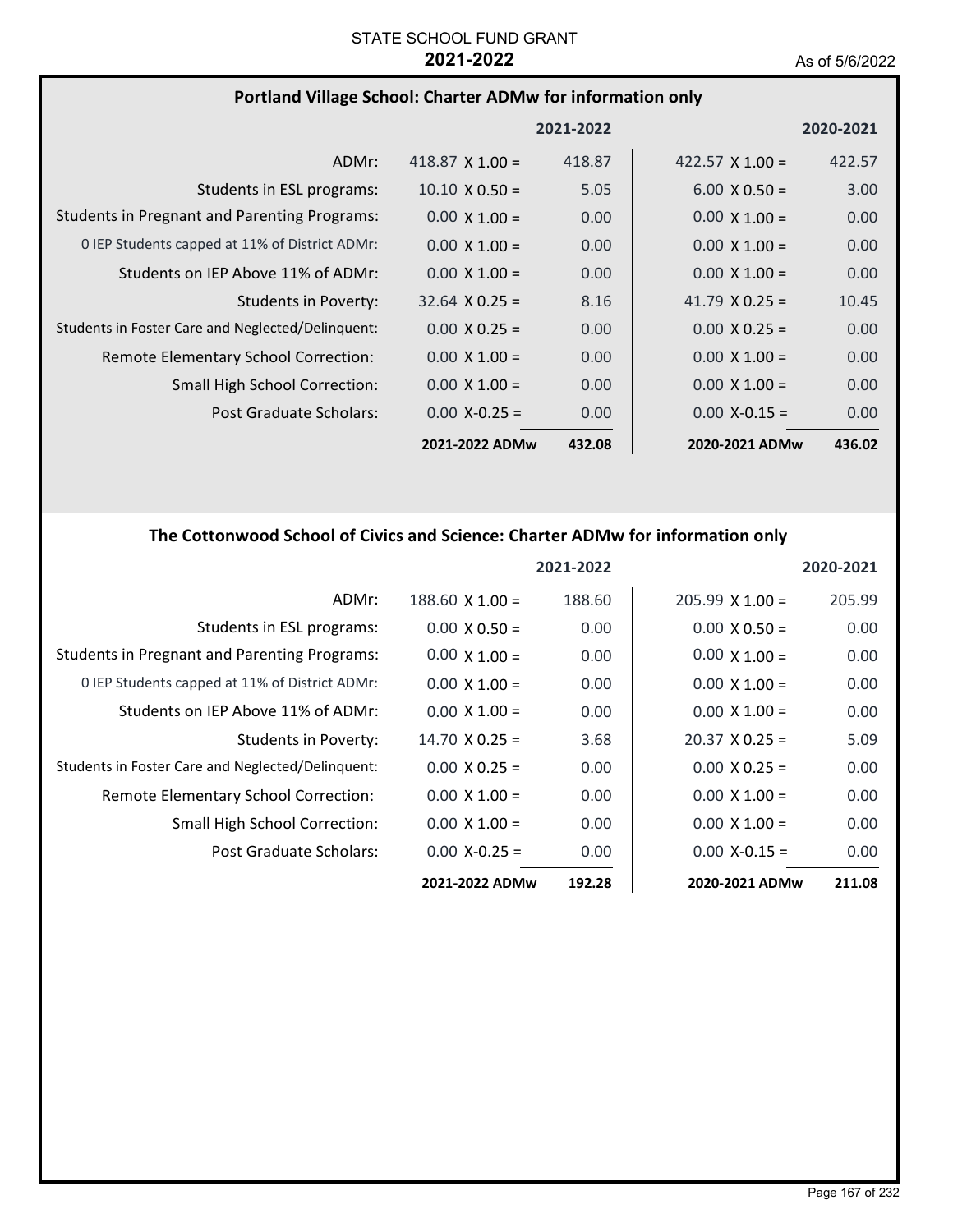## **The Ivy School: Charter ADMw for information only**

|                                                     |                        | 2021-2022 |                        | 2020-2021 |
|-----------------------------------------------------|------------------------|-----------|------------------------|-----------|
| ADMr:                                               | $276.88 \times 1.00 =$ | 276.88    | $325.09 \times 1.00 =$ | 325.09    |
| Students in ESL programs:                           | $0.00 \times 0.50 =$   | 0.00      | $0.00 \times 0.50 =$   | 0.00      |
| <b>Students in Pregnant and Parenting Programs:</b> | $0.00 \times 1.00 =$   | 0.00      | $0.00 \times 1.00 =$   | 0.00      |
| 0 IEP Students capped at 11% of District ADMr:      | $0.00 \times 1.00 =$   | 0.00      | $0.00 \times 1.00 =$   | 0.00      |
| Students on IEP Above 11% of ADMr:                  | $0.00 \times 1.00 =$   | 0.00      | $0.00 \times 1.00 =$   | 0.00      |
| Students in Poverty:                                | $21.58 \times 0.25 =$  | 5.40      | $32.15 \times 0.25 =$  | 8.04      |
| Students in Foster Care and Neglected/Delinquent:   | $0.00 \times 0.25 =$   | 0.00      | $0.00 \times 0.25 =$   | 0.00      |
| Remote Elementary School Correction:                | $0.00 \times 1.00 =$   | 0.00      | $0.00 \times 1.00 =$   | 0.00      |
| <b>Small High School Correction:</b>                | $0.00 \times 1.00 =$   | 0.00      | $0.00 \times 1.00 =$   | 0.00      |
| Post Graduate Scholars:                             | $0.00 X - 0.25 =$      | 0.00      | $0.00 X - 0.15 =$      | 0.00      |
|                                                     | 2021-2022 ADMw         | 282.28    | 2020-2021 ADMw         | 333.13    |

### **Le Monde French Immersion Public Charter School: Charter ADMw for information only**

|                                                     |                        | 2021-2022 |                        | 2020-2021 |
|-----------------------------------------------------|------------------------|-----------|------------------------|-----------|
| ADMr:                                               | $379.02 \times 1.00 =$ | 379.02    | $386.47 \times 1.00 =$ | 386.47    |
| Students in ESL programs:                           | $1.53 \times 0.50 =$   | 0.77      | $0.31 \times 0.50 =$   | 0.16      |
| <b>Students in Pregnant and Parenting Programs:</b> | $0.00 \times 1.00 =$   | 0.00      | $0.00 \times 1.00 =$   | 0.00      |
| 0 IEP Students capped at 11% of District ADMr:      | $0.00 \times 1.00 =$   | 0.00      | $0.00 \times 1.00 =$   | 0.00      |
| Students on IEP Above 11% of ADMr:                  | $0.00 \times 1.00 =$   | 0.00      | $0.00 \times 1.00 =$   | 0.00      |
| <b>Students in Poverty:</b>                         | $29.54 \times 0.25 =$  | 7.39      | $38.22 \times 0.25 =$  | 9.56      |
| Students in Foster Care and Neglected/Delinquent:   | $0.00 \times 0.25 =$   | 0.00      | $0.00 \times 0.25 =$   | 0.00      |
| Remote Elementary School Correction:                | $0.00 \times 1.00 =$   | 0.00      | $0.00 \times 1.00 =$   | 0.00      |
| <b>Small High School Correction:</b>                | $0.00 \times 1.00 =$   | 0.00      | $0.00 \times 1.00 =$   | 0.00      |
| Post Graduate Scholars:                             | $0.00$ X-0.25 =        | 0.00      | $0.00$ X-0.15 =        | 0.00      |
|                                                     | 2021-2022 ADMw         | 387.17    | 2020-2021 ADMw         | 396.18    |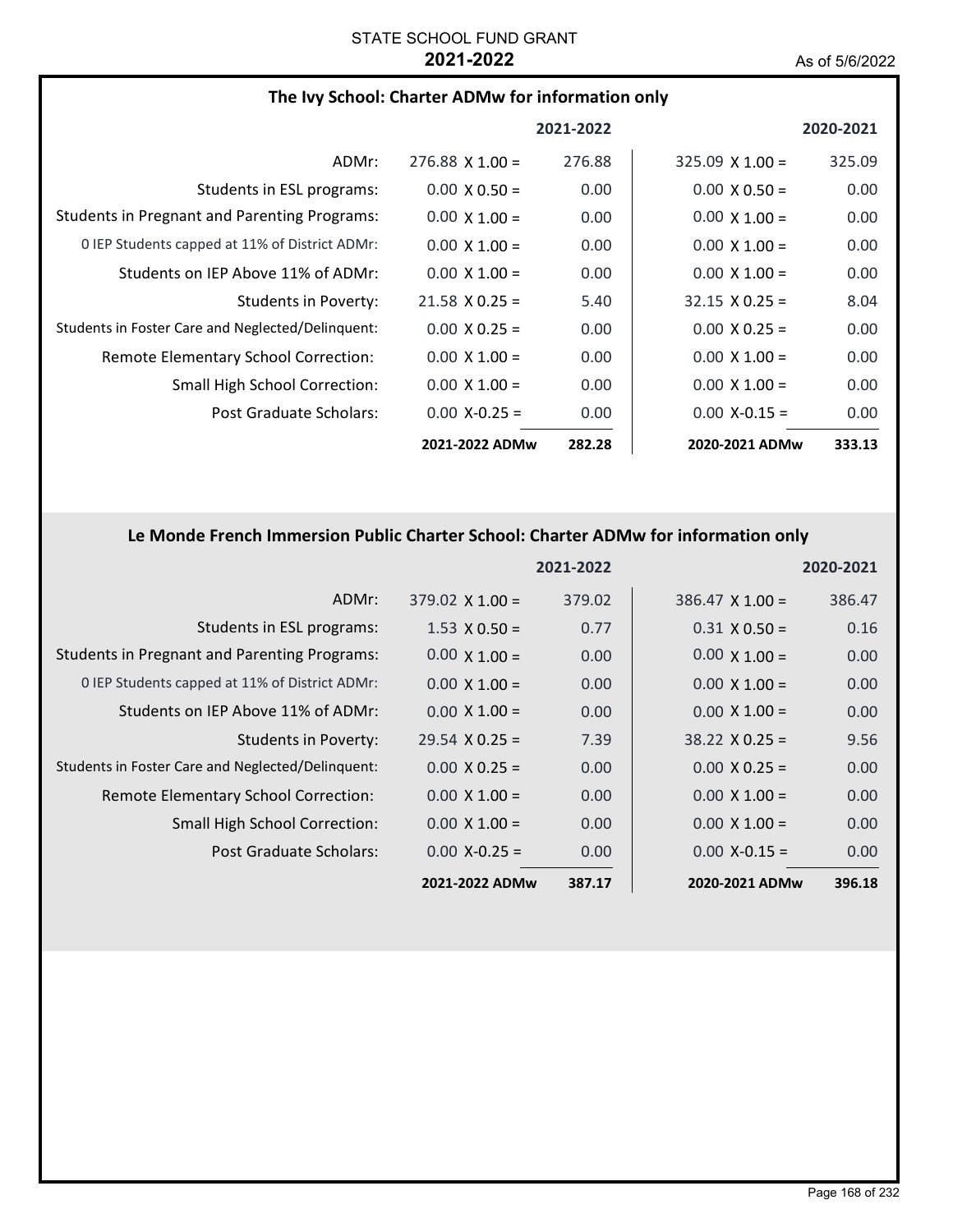### **Kairos PDX: Charter ADMw for information only**

|                                                     |                        | 2021-2022 |                        | 2020-2021 |
|-----------------------------------------------------|------------------------|-----------|------------------------|-----------|
| ADMr:                                               | $219.30 \times 1.00 =$ | 219.30    | $221.55 \times 1.00 =$ | 221.55    |
| Students in ESL programs:                           | $4.08 \times 0.50 =$   | 2.04      | 4.00 $\times$ 0.50 =   | 2.00      |
| <b>Students in Pregnant and Parenting Programs:</b> | $0.00 \times 1.00 =$   | 0.00      | $0.00 \times 1.00 =$   | 0.00      |
| 0 IEP Students capped at 11% of District ADMr:      | $0.00 \times 1.00 =$   | 0.00      | $0.00 \times 1.00 =$   | 0.00      |
| Students on IEP Above 11% of ADMr:                  | $0.00 \times 1.00 =$   | 0.00      | $0.00 \times 1.00 =$   | 0.00      |
| Students in Poverty:                                | $17.09 \times 0.25 =$  | 4.27      | $21.91 \times 0.25 =$  | 5.48      |
| Students in Foster Care and Neglected/Delinguent:   | $0.00 \times 0.25 =$   | 0.00      | $0.00 \times 0.25 =$   | 0.00      |
| Remote Elementary School Correction:                | $0.00 \times 1.00 =$   | 0.00      | $0.00 \times 1.00 =$   | 0.00      |
| <b>Small High School Correction:</b>                | $0.00 \times 1.00 =$   | 0.00      | $0.00 \times 1.00 =$   | 0.00      |
| <b>Post Graduate Scholars:</b>                      | $0.00 X - 0.25 =$      | 0.00      | $0.00$ X-0.15 =        | 0.00      |
|                                                     | 2021-2022 ADMw         | 225.61    | 2020-2021 ADMw         | 229.03    |

**Portland SD 1J Extended ADMw 55,688.15**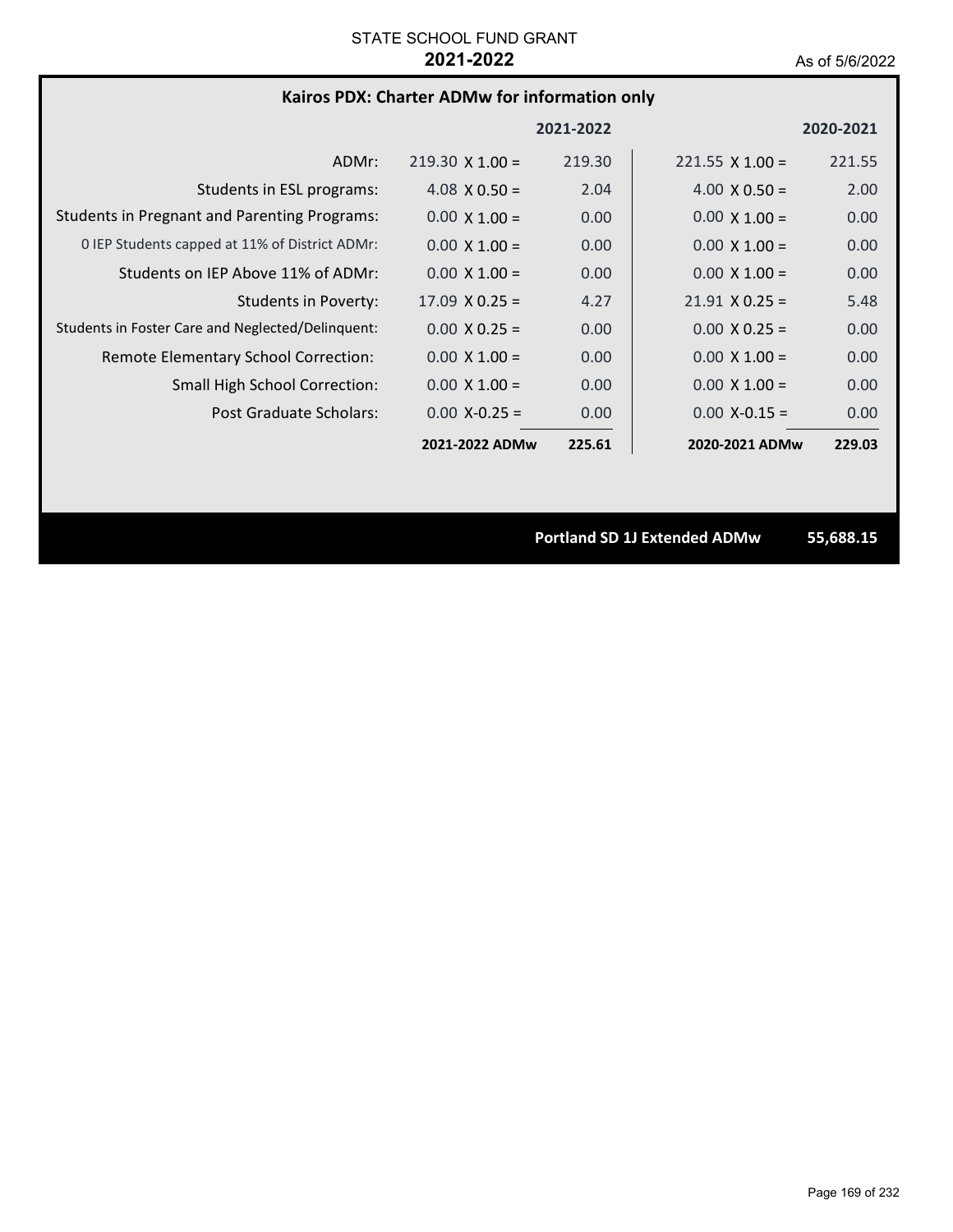# **Multnomah County, Parkrose SD 3** District ID: 2181

## *2021-2022 Extended ADMw*

#### **Parkrose SD 3: District total extended ADMw for funding calculations**

|                                                     |                          | 2021-2022 |                                    | 2020-2021 |
|-----------------------------------------------------|--------------------------|-----------|------------------------------------|-----------|
| ADMr:                                               | $2,763.99 \times 1.00 =$ | 2,763.99  | $2,880.28$ X 1.00 =                | 2,880.28  |
| Students in ESL programs:                           | 483.55 $\times$ 0.50 =   | 241.78    | $442.12 \times 0.50 =$             | 221.06    |
| <b>Students in Pregnant and Parenting Programs:</b> | 5.61 $\times$ 1.00 =     | 5.61      | 7.89 $\times$ 1.00 =               | 7.89      |
| 432 IEP Students capped at 11% of District ADMr:    | $304.04 \times 1.00 =$   | 304.04    | $316.83$ X 1.00 =                  | 316.83    |
| Students on IEP Above 11% of ADMr:                  | $99.80 X 1.00 =$         | 99.80     | $99.80 X 1.00 =$                   | 99.80     |
| <b>Students in Poverty:</b>                         | $346.95 \times 0.25 =$   | 86.74     | 420.68 $X$ 0.25 =                  | 105.17    |
| Students in Foster Care and Neglected/Delinquent:   | $12.00 \times 0.25 =$    | 3.00      | $21.00 \times 0.25 =$              | 5.25      |
| Remote Elementary School Correction:                | $0.00 \times 1.00 =$     | 0.00      | $0.00 \times 1.00 =$               | 0.00      |
| <b>Small High School Correction:</b>                | $0.00 \times 1.00 =$     | 0.00      | $0.00 \times 1.00 =$               | 0.00      |
| Post Graduate Scholars:                             | $0.00$ X-0.25 =          | 0.00      | $0.00$ X-0.15 =                    | 0.00      |
|                                                     | 2021-2022 ADMw           | 3,504.95  | 2020-2021 ADMw                     | 3,636.28  |
|                                                     |                          |           | <b>Parkrose SD 3 Extended ADMw</b> | 3,636.28  |
|                                                     |                          |           |                                    |           |
|                                                     |                          |           | <b>Parkrose SD 3 Extended ADMw</b> | 3,636.28  |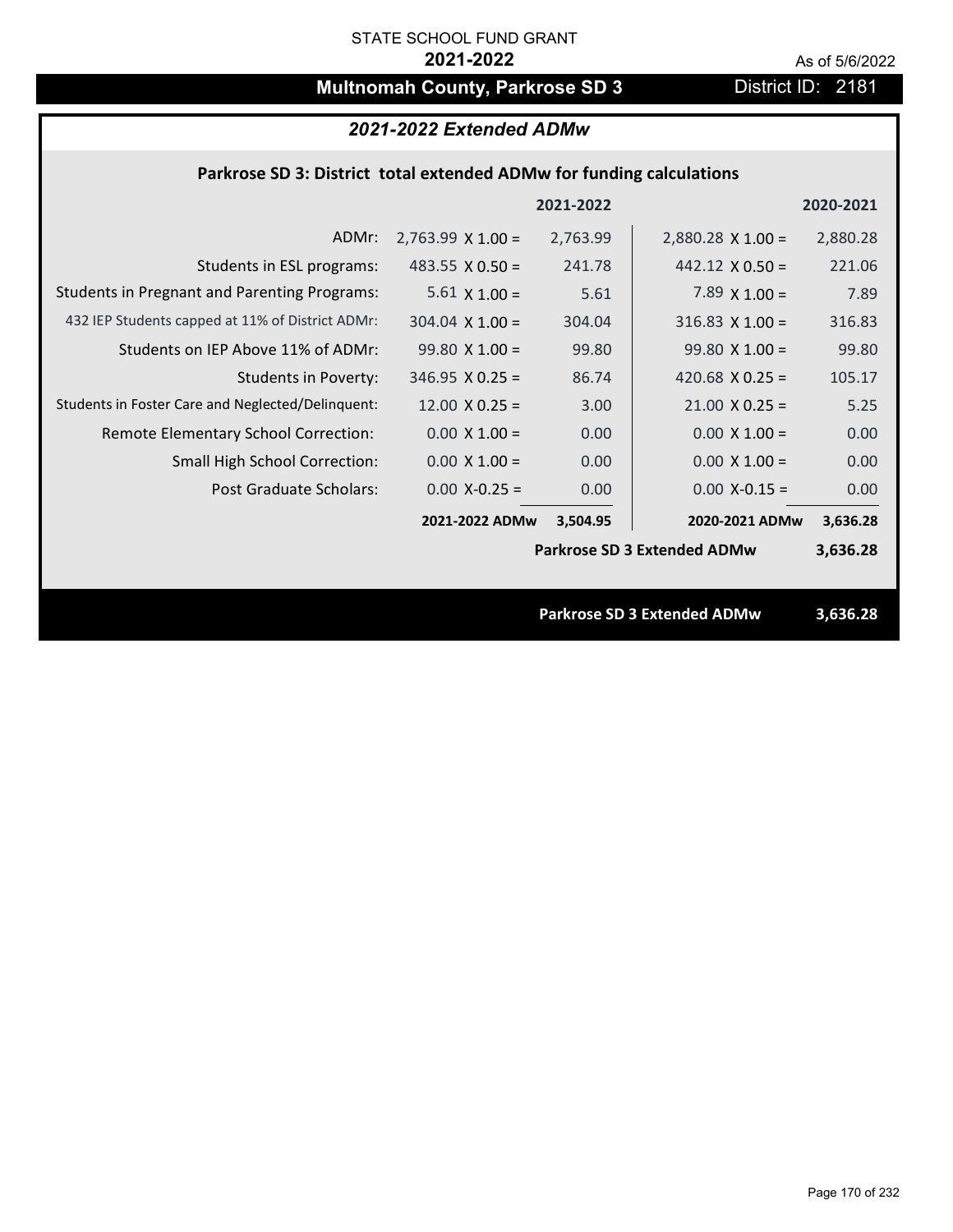# **Multnomah County, Reynolds SD 7** District ID: 2182

## *2021-2022 Extended ADMw*

# **Reynolds SD 7: District total extended ADMw for funding calculations**

|                                                     |                          | 2021-2022 |                          | 2020-2021 |
|-----------------------------------------------------|--------------------------|-----------|--------------------------|-----------|
| ADMr:                                               | $8,895.43 \times 1.00 =$ | 8,895.43  | $9,552.80 \times 1.00 =$ | 9,552.80  |
| Students in ESL programs:                           | $2,560.60 \times 0.50 =$ | 1,280.30  | $2,727.32 \times 0.50 =$ | 1,363.66  |
| <b>Students in Pregnant and Parenting Programs:</b> | $9.39 \times 1.00 =$     | 9.39      | 9.56 $\times$ 1.00 =     | 9.56      |
| 1564 IEP Students capped at 11% of District ADMr:   | $1,089.99 \times 1.00 =$ | 1,089.99  | $1,164.05 \times 1.00 =$ | 1,164.05  |
| Students on IEP Above 11% of ADMr:                  | $185.10 \times 1.00 =$   | 185.10    | $185.10 \times 1.00 =$   | 185.10    |
| <b>Students in Poverty:</b>                         | $1,331.20 \times 0.25 =$ | 332.80    | $1,855.04$ X 0.25 =      | 463.76    |
| Students in Foster Care and Neglected/Delinquent:   | $57.00 \times 0.25 =$    | 14.25     | 63.00 $X$ 0.25 =         | 15.75     |
| Remote Elementary School Correction:                | $0.00 \times 1.00 =$     | 0.00      | $0.00 \times 1.00 =$     | 0.00      |
| <b>Small High School Correction:</b>                | $0.00 \times 1.00 =$     | 0.00      | $0.00 \times 1.00 =$     | 0.00      |
| Post Graduate Scholars:                             | $0.00$ X-0.25 =          | 0.00      | $0.00$ X-0.15 =          | 0.00      |
|                                                     | 2021-2022 ADMw           | 11,807.26 | 2020-2021 ADMw           | 12.754.68 |

**Reynolds SD 7 Extended ADMw**

**13,913.29**

## **Multnomah Learning Academy: Charter ADMw for information only**

|                                                     |                       | 2021-2022 |                        | 2020-2021 |
|-----------------------------------------------------|-----------------------|-----------|------------------------|-----------|
| ADMr:                                               | $540.48$ X 1.00 =     | 540.48    | $569.69$ X 1.00 =      | 569.69    |
| Students in ESL programs:                           | $52.98 \times 0.50 =$ | 26.49     | 46.66 $\times$ 0.50 =  | 23.33     |
| <b>Students in Pregnant and Parenting Programs:</b> | $0.00 \times 1.00 =$  | 0.00      | $0.00 \times 1.00 =$   | 0.00      |
| 0 IEP Students capped at 11% of District ADMr:      | $0.00 \times 1.00 =$  | 0.00      | $0.00 \times 1.00 =$   | 0.00      |
| Students on IEP Above 11% of ADMr:                  | $0.00 \times 1.00 =$  | 0.00      | $0.00 \times 1.00 =$   | 0.00      |
| Students in Poverty:                                | $80.88 \times 0.25 =$ | 20.22     | $110.63 \times 0.25 =$ | 27.66     |
| Students in Foster Care and Neglected/Delinquent:   | $0.00 \times 0.25 =$  | 0.00      | $0.00 \times 0.25 =$   | 0.00      |
| Remote Elementary School Correction:                | $0.00 \times 1.00 =$  | 0.00      | $0.00 \times 1.00 =$   | 0.00      |
| <b>Small High School Correction:</b>                | $0.00 \times 1.00 =$  | 0.00      | $0.00 \times 1.00 =$   | 0.00      |
| Post Graduate Scholars:                             | $0.00 X - 0.25 =$     | 0.00      | $0.00 X-0.15 =$        | 0.00      |
|                                                     | 2021-2022 ADMw        | 587.19    | 2020-2021 ADMw         | 620.68    |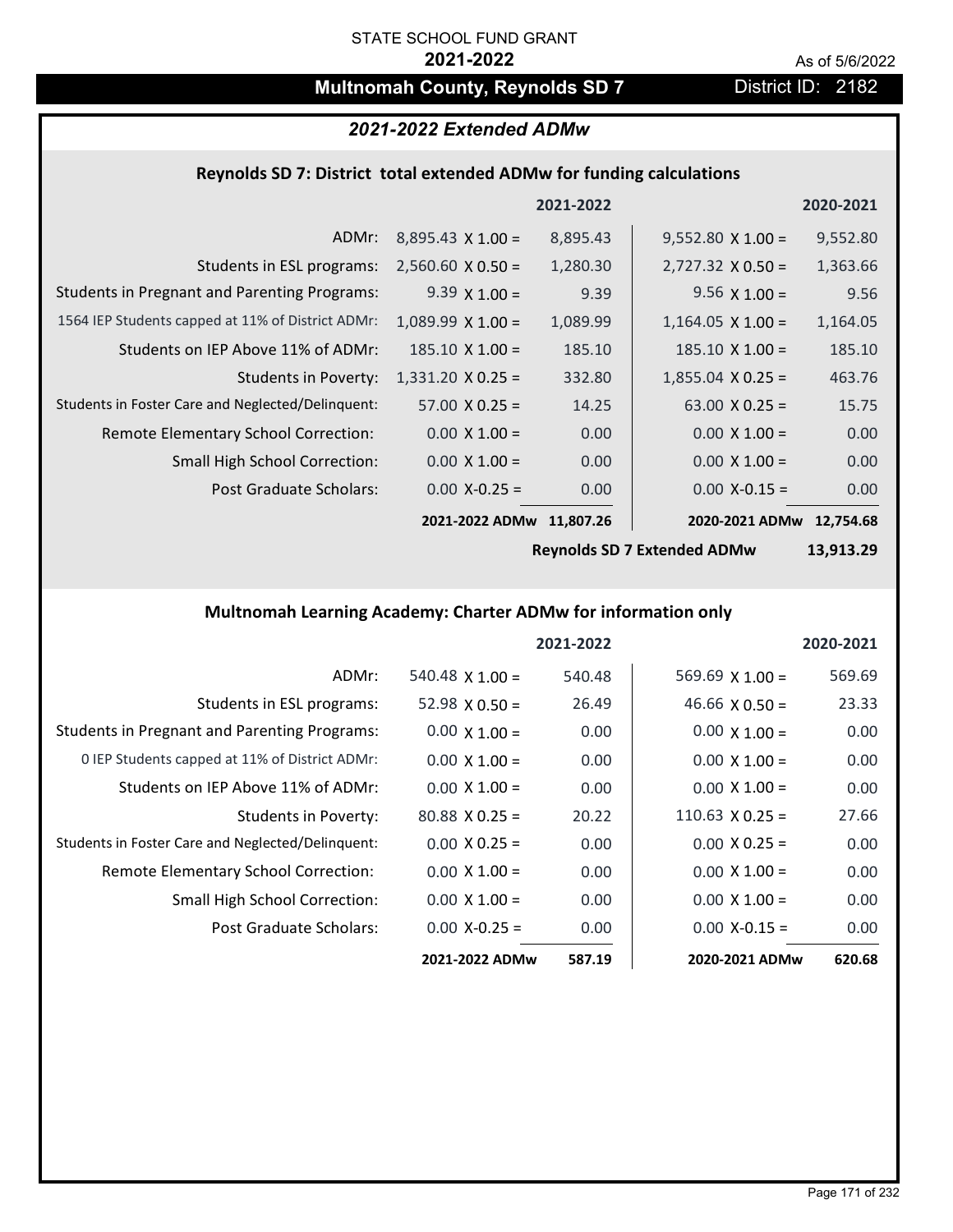## **Reynolds Arthur Academy: Charter ADMw for information only**

|                                                     |                        | 2021-2022 |                        | 2020-2021 |
|-----------------------------------------------------|------------------------|-----------|------------------------|-----------|
| ADMr:                                               | $154.17 \times 1.00 =$ | 154.17    | $167.86 \times 1.00 =$ | 167.86    |
| Students in ESL programs:                           | $22.12 \times 0.50 =$  | 11.06     | $21.01 \times 0.50 =$  | 10.51     |
| <b>Students in Pregnant and Parenting Programs:</b> | $0.00 \times 1.00 =$   | 0.00      | $0.00 \times 1.00 =$   | 0.00      |
| 0 IEP Students capped at 11% of District ADMr:      | $0.00 \times 1.00 =$   | 0.00      | $0.00 \times 1.00 =$   | 0.00      |
| Students on IEP Above 11% of ADMr:                  | $0.00 \times 1.00 =$   | 0.00      | $0.00 \times 1.00 =$   | 0.00      |
| Students in Poverty:                                | $23.07 \times 0.25 =$  | 5.77      | $32.60 \times 0.25 =$  | 8.15      |
| Students in Foster Care and Neglected/Delinquent:   | $0.00 \times 0.25 =$   | 0.00      | $0.00 \times 0.25 =$   | 0.00      |
| Remote Elementary School Correction:                | $0.00 \times 1.00 =$   | 0.00      | $0.00 \times 1.00 =$   | 0.00      |
| <b>Small High School Correction:</b>                | $0.00 \times 1.00 =$   | 0.00      | $0.00 \times 1.00 =$   | 0.00      |
| Post Graduate Scholars:                             | $0.00 X - 0.25 =$      | 0.00      | $0.00 X - 0.15 =$      | 0.00      |
|                                                     | 2021-2022 ADMw         | 171.00    | 2020-2021 ADMw         | 186.52    |

### **Rockwood Preparatory Academy: Charter ADMw for information only**

|                                                     |                        | 2021-2022 |                       | 2020-2021 |
|-----------------------------------------------------|------------------------|-----------|-----------------------|-----------|
| ADMr:                                               | $318.95 \times 1.00 =$ | 318.95    | $291.88$ X 1.00 =     | 291.88    |
| Students in ESL programs:                           | $97.60 \times 0.50 =$  | 48.80     | $90.75 \times 0.50 =$ | 45.38     |
| <b>Students in Pregnant and Parenting Programs:</b> | $0.00 \times 1.00 =$   | 0.00      | $0.00 \times 1.00 =$  | 0.00      |
| 0 IEP Students capped at 11% of District ADMr:      | $0.00 \times 1.00 =$   | 0.00      | $0.00 \times 1.00 =$  | 0.00      |
| Students on IEP Above 11% of ADMr:                  | $0.00 \times 1.00 =$   | 0.00      | $0.00 \times 1.00 =$  | 0.00      |
| Students in Poverty:                                | 47.73 $\times$ 0.25 =  | 11.93     | $56.68$ X 0.25 =      | 14.17     |
| Students in Foster Care and Neglected/Delinquent:   | $0.00 \times 0.25 =$   | 0.00      | $0.00 \times 0.25 =$  | 0.00      |
| Remote Elementary School Correction:                | $0.00 \times 1.00 =$   | 0.00      | $0.00 \times 1.00 =$  | 0.00      |
| Small High School Correction:                       | $0.00 \times 1.00 =$   | 0.00      | $0.00 \times 1.00 =$  | 0.00      |
| Post Graduate Scholars:                             | $0.00$ X-0.25 =        | 0.00      | $0.00 X - 0.15 =$     | 0.00      |
|                                                     | 2021-2022 ADMw         | 379.68    | 2020-2021 ADMw        | 351.43    |

**Reynolds SD 7 Extended ADMw 13,913.29**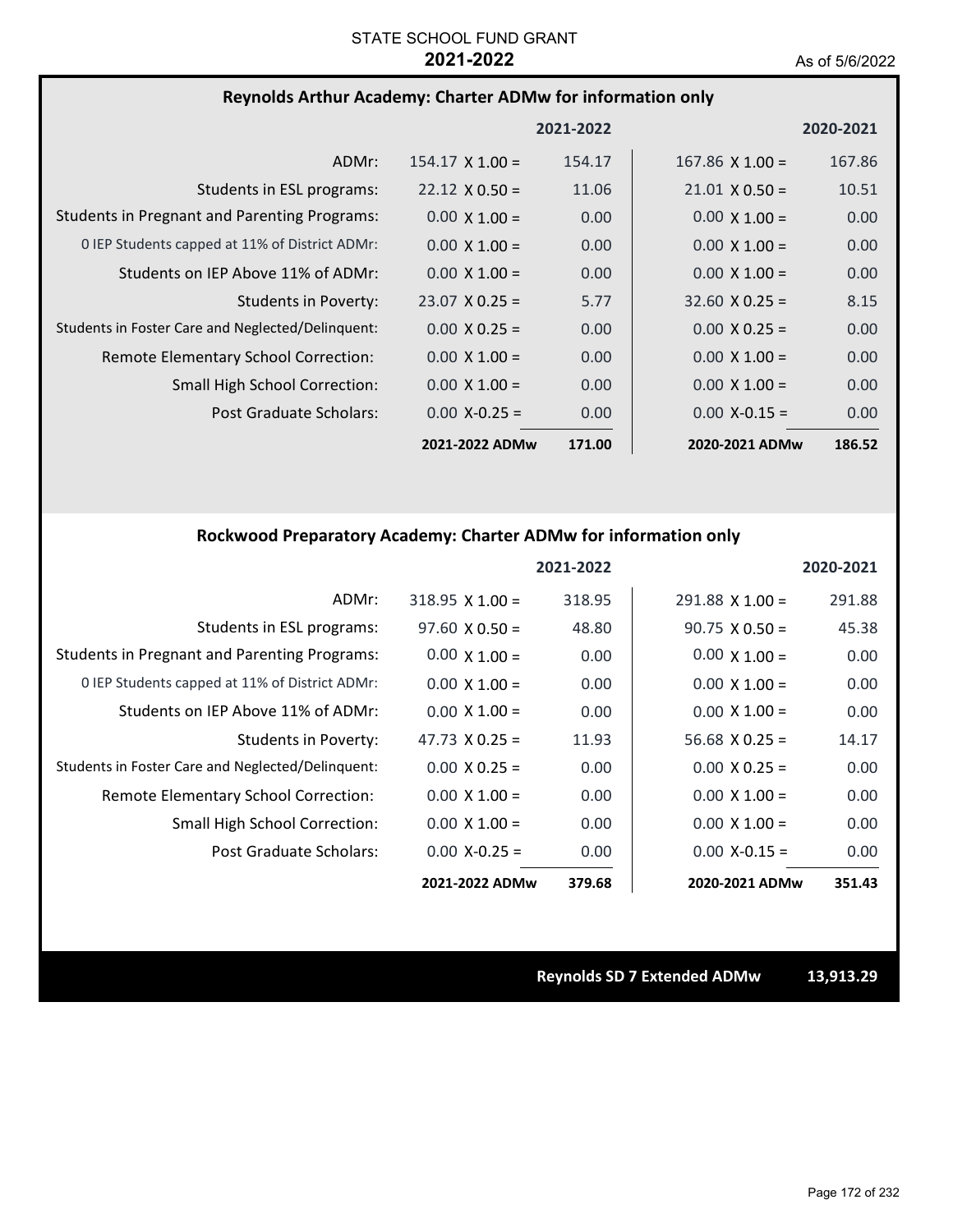# **Multnomah County, Gresham-Barlow SD 10J** District ID: 2183

# *2021-2022 Extended ADMw*

## **Gresham‐Barlow SD 10J: District total extended ADMw for funding calculations**

|                                                     |                                 | 2021-2022 |                           | 2020-2021 |
|-----------------------------------------------------|---------------------------------|-----------|---------------------------|-----------|
|                                                     | ADMr: $10,142.00 \times 1.00 =$ | 10,142.00 | $10,291.50 \times 1.00 =$ | 10,291.50 |
| Students in ESL programs:                           | $1,329.52 \times 0.50 =$        | 664.76    | $1,281.14 \times 0.50 =$  | 640.57    |
| <b>Students in Pregnant and Parenting Programs:</b> | 5.37 $\times$ 1.00 =            | 5.37      | $8.62 \times 1.00 =$      | 8.62      |
| 1550 IEP Students capped at 11% of District ADMr:   | $1,255.11 \times 1.00 =$        | 1,255.11  | $1,274.55 \times 1.00 =$  | 1,274.55  |
| Students on IEP Above 11% of ADMr:                  | $55.10 \times 1.00 =$           | 55.10     | $55.10 \times 1.00 =$     | 55.10     |
| <b>Students in Poverty:</b>                         | $987.55 \times 0.25 =$          | 246.89    | $1,208.53 \times 0.25 =$  | 302.13    |
| Students in Foster Care and Neglected/Delinquent:   | 46.00 $X$ 0.25 =                | 11.50     | $64.00 \times 0.25 =$     | 16.00     |
| Remote Elementary School Correction:                | $0.00 \times 1.00 =$            | 0.00      | $0.00 \times 1.00 =$      | 0.00      |
| <b>Small High School Correction:</b>                | $0.00 \times 1.00 =$            | 0.00      | $0.00 \times 1.00 =$      | 0.00      |
| Post Graduate Scholars:                             | $0.00$ X-0.25 =                 | 0.00      | $0.00$ X-0.15 =           | 0.00      |
|                                                     | 2021-2022 ADMw                  | 12,380.73 | 2020-2021 ADMw            | 12.588.47 |

**Gresham‐Barlow SD 10J Extended ADMw**

**13,928.88**

# **Center for Advanced Learning: Charter ADMw for information only**

|                                                     |                      | 2021-2022 |                      | 2020-2021         |
|-----------------------------------------------------|----------------------|-----------|----------------------|-------------------|
| ADMr:                                               | $0.02 \times 1.00 =$ | 0.02      | $0.06 \times 1.00 =$ | 0.06              |
| Students in ESL programs:                           | $0.00 \times 0.50 =$ | 0.00      | $0.00 \times 0.50 =$ | 0.00              |
| <b>Students in Pregnant and Parenting Programs:</b> | $0.00 \times 1.00 =$ | 0.00      | $0.00 \times 1.00 =$ | 0.00              |
| 0 IEP Students capped at 11% of District ADMr:      | $0.00 \times 1.00 =$ | 0.00      | $0.00 \times 1.00 =$ | 0.00              |
| Students on IEP Above 11% of ADMr:                  | $0.00 \times 1.00 =$ | 0.00      | $0.00 \times 1.00 =$ | 0.00              |
| Students in Poverty:                                | $0.00 \times 0.25 =$ | 0.00      | $0.01 X 0.25 =$      | 0.00 <sub>1</sub> |
| Students in Foster Care and Neglected/Delinquent:   | $0.00 \times 0.25 =$ | 0.00      | $0.00 \times 0.25 =$ | 0.00              |
| Remote Elementary School Correction:                | $0.00 \times 1.00 =$ | 0.00      | $0.00 \times 1.00 =$ | 0.00              |
| <b>Small High School Correction:</b>                | $0.00 \times 1.00 =$ | 0.00      | $0.00 \times 1.00 =$ | 0.00              |
| Post Graduate Scholars:                             | $0.00 X - 0.25 =$    | 0.00      | $0.00 X - 0.15 =$    | 0.00              |
|                                                     | 2021-2022 ADMw       | 0.02      | 2020-2021 ADMw       | 0.06              |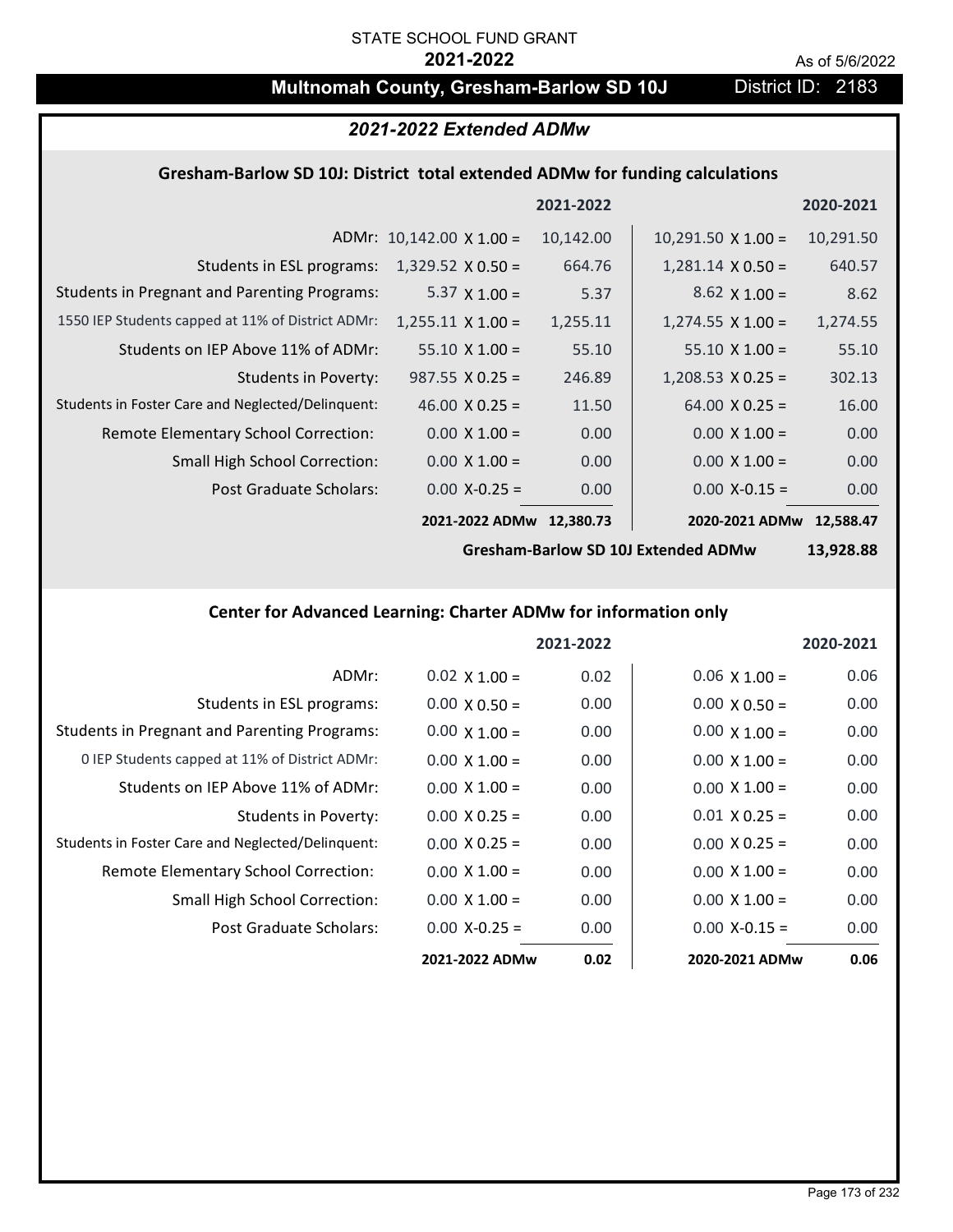| <b>Gresham Arthur Academy: Charter ADMw for information only</b> |  |
|------------------------------------------------------------------|--|
|------------------------------------------------------------------|--|

|                                                     |                        | 2021-2022 |                        | 2020-2021 |
|-----------------------------------------------------|------------------------|-----------|------------------------|-----------|
| ADMr:                                               | $162.11 \times 1.00 =$ | 162.11    | $166.46 \times 1.00 =$ | 166.46    |
| Students in ESL programs:                           | $9.69 \times 0.50 =$   | 4.85      | $10.16 \times 0.50 =$  | 5.08      |
| <b>Students in Pregnant and Parenting Programs:</b> | $0.00 \times 1.00 =$   | 0.00      | $0.00 \times 1.00 =$   | 0.00      |
| 0 IEP Students capped at 11% of District ADMr:      | $0.00 \times 1.00 =$   | 0.00      | $0.00 \times 1.00 =$   | 0.00      |
| Students on IEP Above 11% of ADMr:                  | $0.00 \times 1.00 =$   | 0.00      | $0.00 \times 1.00 =$   | 0.00      |
| Students in Poverty:                                | $15.79 \times 0.25 =$  | 3.95      | 19.55 $\times$ 0.25 =  | 4.89      |
| Students in Foster Care and Neglected/Delinguent:   | $0.00 \times 0.25 =$   | 0.00      | $0.00 \times 0.25 =$   | 0.00      |
| Remote Elementary School Correction:                | $0.00 \times 1.00 =$   | 0.00      | $0.00 \times 1.00 =$   | 0.00      |
| <b>Small High School Correction:</b>                | $0.00 \times 1.00 =$   | 0.00      | $0.00 \times 1.00 =$   | 0.00      |
| Post Graduate Scholars:                             | $0.00 X - 0.25 =$      | 0.00      | $0.00 X - 0.15 =$      | 0.00      |
|                                                     | 2021-2022 ADMw         | 170.90    | 2020-2021 ADMw         | 176.43    |

# **Lewis and Clark Montessori Charter School: Charter ADMw for information only**

|                                                     |                        | 2021-2022 |                        | 2020-2021 |
|-----------------------------------------------------|------------------------|-----------|------------------------|-----------|
| ADMr:                                               | $332.85 \times 1.00 =$ | 332.85    | $332.40 \times 1.00 =$ | 332.40    |
| Students in ESL programs:                           | $3.66 \times 0.50 =$   | 1.83      | $3.00 \times 0.50 =$   | 1.50      |
| <b>Students in Pregnant and Parenting Programs:</b> | $0.00 \times 1.00 =$   | 0.00      | $0.00 \times 1.00 =$   | 0.00      |
| 0 IEP Students capped at 11% of District ADMr:      | $0.00 \times 1.00 =$   | 0.00      | $0.00 \times 1.00 =$   | 0.00      |
| Students on IEP Above 11% of ADMr:                  | $0.00 \times 1.00 =$   | 0.00      | $0.00 \times 1.00 =$   | 0.00      |
| Students in Poverty:                                | $32.41 \times 0.25 =$  | 8.10      | $39.03 \times 0.25 =$  | 9.76      |
| Students in Foster Care and Neglected/Delinquent:   | $0.00 \times 0.25 =$   | 0.00      | $0.00 \times 0.25 =$   | 0.00      |
| Remote Elementary School Correction:                | $0.00 \times 1.00 =$   | 0.00      | $0.00 \times 1.00 =$   | 0.00      |
| <b>Small High School Correction:</b>                | $0.00 \times 1.00 =$   | 0.00      | $0.00 \times 1.00 =$   | 0.00      |
| Post Graduate Scholars:                             | $0.00 X - 0.25 =$      | 0.00      | $0.00$ X-0.15 =        | 0.00      |
|                                                     | 2021-2022 ADMw         | 342.78    | 2020-2021 ADMw         | 343.66    |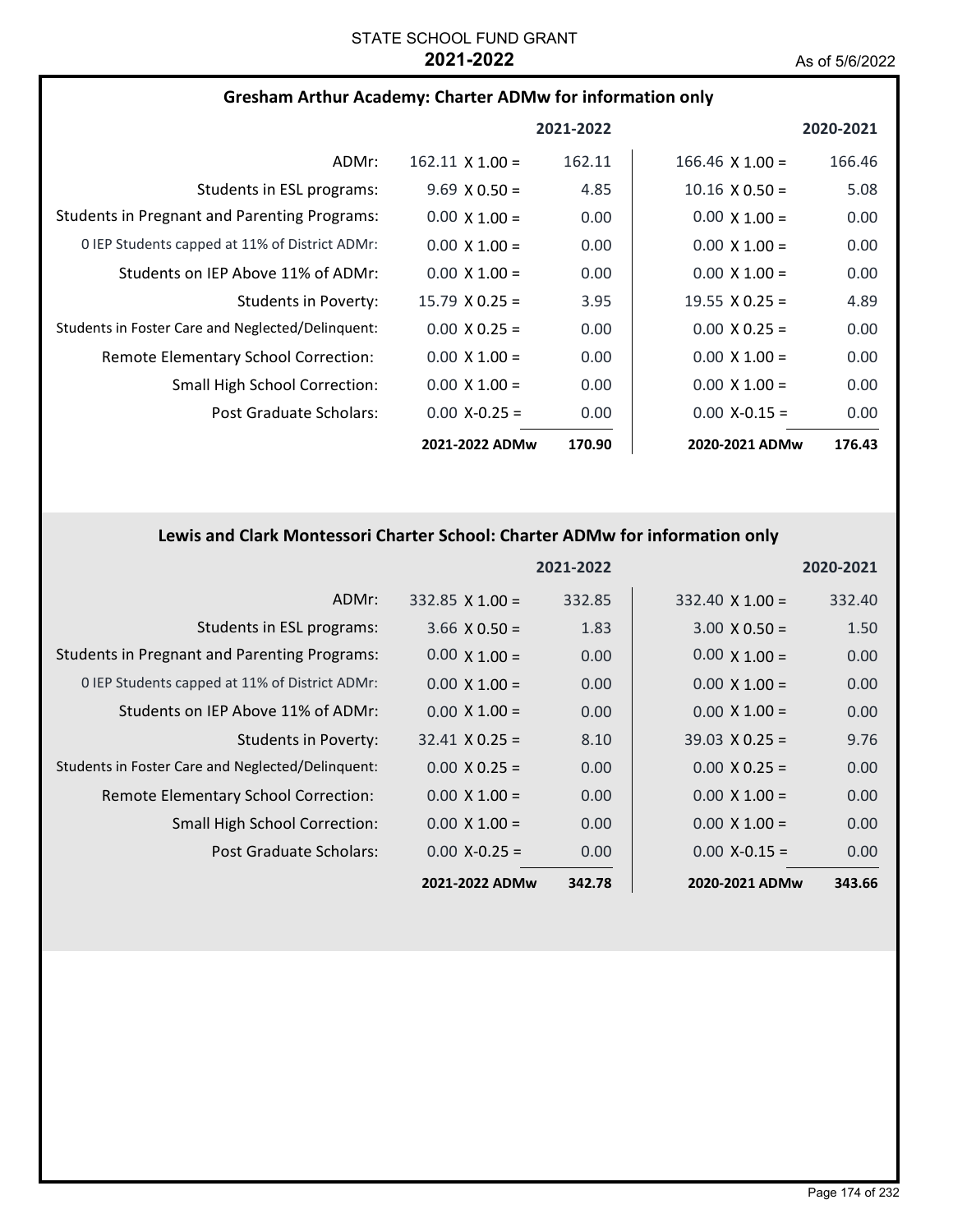# **Metro East Web Academy: Charter ADMw for information only**

|                                                     |                        | 2021-2022 |                        | 2020-2021 |
|-----------------------------------------------------|------------------------|-----------|------------------------|-----------|
| ADMr:                                               | $773.10 \times 1.00 =$ | 773.10    | 796.40 $\times$ 1.00 = | 796.40    |
| Students in ESL programs:                           | 40.70 $\times$ 0.50 =  | 20.35     | $19.36 \times 0.50 =$  | 9.68      |
| <b>Students in Pregnant and Parenting Programs:</b> | 6.24 $\times$ 1.00 =   | 6.24      | 6.52 $\times$ 1.00 =   | 6.52      |
| 0 IEP Students capped at 11% of District ADMr:      | $0.00 \times 1.00 =$   | 0.00      | $0.00 \times 1.00 =$   | 0.00      |
| Students on IEP Above 11% of ADMr:                  | $0.00 \times 1.00 =$   | 0.00      | $0.00 \times 1.00 =$   | 0.00      |
| Students in Poverty:                                | $75.28 \times 0.25 =$  | 18.82     | $93.52 \times 0.25 =$  | 23.38     |
| Students in Foster Care and Neglected/Delinquent:   | $0.00 \times 0.25 =$   | 0.00      | $0.00 \times 0.25 =$   | 0.00      |
| Remote Elementary School Correction:                | $0.00 \times 1.00 =$   | 0.00      | $0.00 \times 1.00 =$   | 0.00      |
| <b>Small High School Correction:</b>                | $0.00 \times 1.00 =$   | 0.00      | $0.00 \times 1.00 =$   | 0.00      |
| Post Graduate Scholars:                             | $0.00 X - 0.25 =$      | 0.00      | $0.00$ X-0.15 =        | 0.00      |
|                                                     | 2021-2022 ADMw         | 818.51    | 2020-2021 ADMw         | 835.98    |

**Gresham‐Barlow SD 10J Extended ADMw 13,928.88**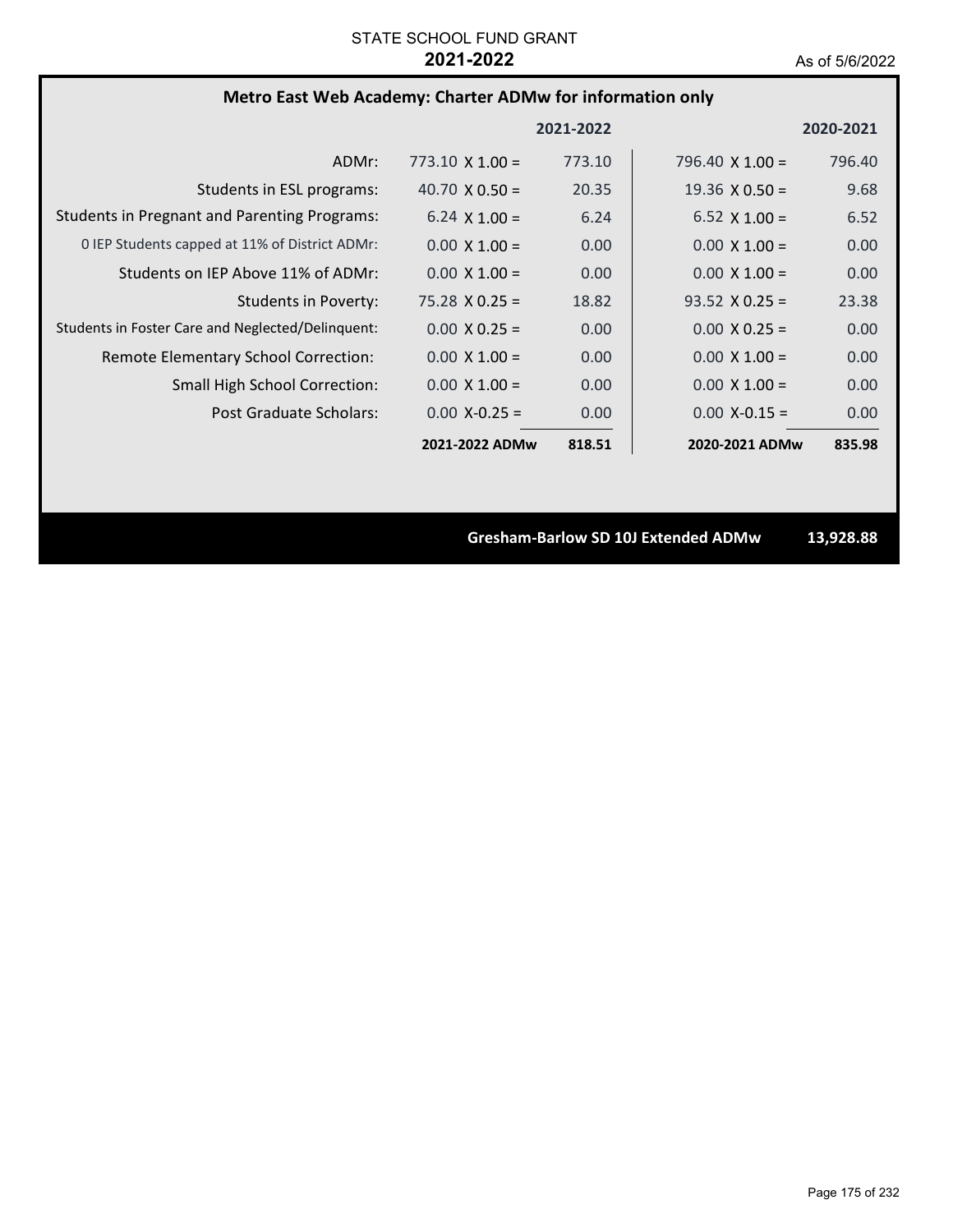# **Multnomah County, Centennial SD 28J** District ID: 2185

### *2021-2022 Extended ADMw*

## **Centennial SD 28J: District total extended ADMw for funding calculations**

|                                                     |                          | 2021-2022 |                                        | 2020-2021 |
|-----------------------------------------------------|--------------------------|-----------|----------------------------------------|-----------|
| ADMr:                                               | $5,550.06 \times 1.00 =$ | 5,550.06  | $5,719.46 \times 1.00 =$               | 5,719.46  |
| Students in ESL programs:                           | $1,256.37 \times 0.50 =$ | 628.19    | $1,265.38 \times 0.50 =$               | 632.69    |
| <b>Students in Pregnant and Parenting Programs:</b> | $10.80 \times 1.00 =$    | 10.80     | $14.74 \times 1.00 =$                  | 14.74     |
| 773 IEP Students capped at 11% of District ADMr:    | $610.51$ X 1.00 =        | 610.51    | 629.14 $\times$ 1.00 =                 | 629.14    |
| Students on IEP Above 11% of ADMr:                  | $75.70 \times 1.00 =$    | 75.70     | $75.70$ X 1.00 =                       | 75.70     |
| <b>Students in Poverty:</b>                         | $817.80 \times 0.25 =$   | 204.45    | $1,109.91$ X 0.25 =                    | 277.48    |
| Students in Foster Care and Neglected/Delinquent:   | $34.00 \times 0.25 =$    | 8.50      | $30.00 \times 0.25 =$                  | 7.50      |
| Remote Elementary School Correction:                | $0.00 \times 1.00 =$     | 0.00      | $0.00 \times 1.00 =$                   | 0.00      |
| <b>Small High School Correction:</b>                | $0.00 \times 1.00 =$     | 0.00      | $0.00 \times 1.00 =$                   | 0.00      |
| Post Graduate Scholars:                             | $0.00$ X-0.25 =          | 0.00      | $0.00$ X-0.15 =                        | 0.00      |
|                                                     | 2021-2022 ADMw           | 7,088.20  | 2020-2021 ADMw                         | 7,356.71  |
|                                                     |                          |           | <b>Centennial SD 28J Extended ADMw</b> | 7,356.71  |
|                                                     |                          |           |                                        |           |
|                                                     |                          |           | <b>Centennial SD 28J Extended ADMw</b> | 7,356.71  |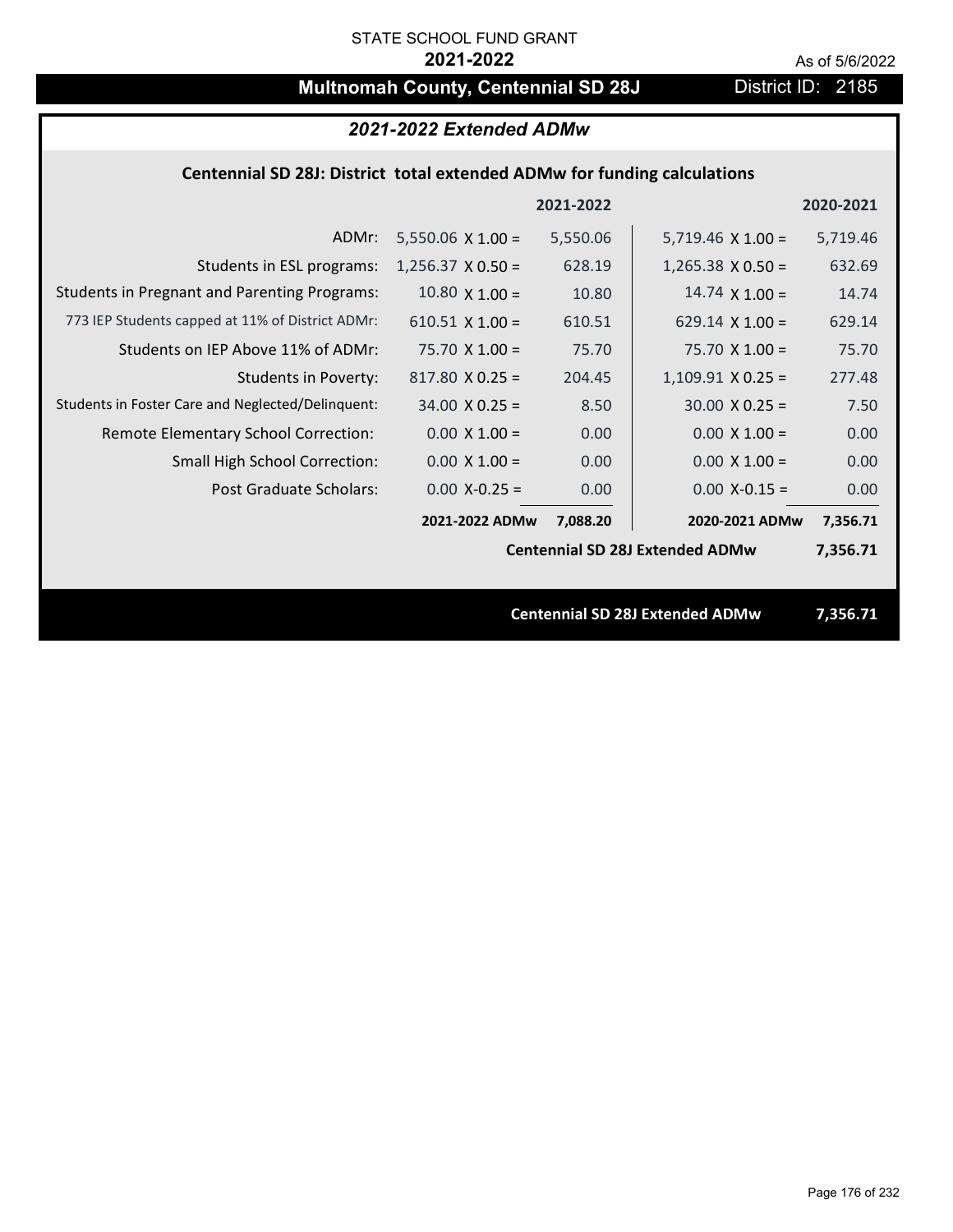# **Multnomah County, Corbett SD 39 District ID: 2186**

## *2021-2022 Extended ADMw*

#### **Corbett SD 39: District total extended ADMw for funding calculations**

|                                                     |                        | 2021-2022 |                        | 2020-2021 |
|-----------------------------------------------------|------------------------|-----------|------------------------|-----------|
| ADMr:                                               | $2.00 \times 1.00 =$   | 2.00      | $2.00 \times 1.00 =$   | 2.00      |
| Students in ESL programs:                           | $0.00 \times 0.50 =$   | 0.00      | $0.00 \times 0.50 =$   | 0.00      |
| <b>Students in Pregnant and Parenting Programs:</b> | $0.00 \times 1.00 =$   | 0.00      | $0.00 \times 1.00 =$   | 0.00      |
| 150 IEP Students capped at 11% of District ADMr:    | 114.31 $\times$ 1.00 = | 114.31    | $118.68 \times 1.00 =$ | 118.68    |
| Students on IEP Above 11% of ADMr:                  | $3.80 \times 1.00 =$   | 3.80      | $3.80 \times 1.00 =$   | 3.80      |
| <b>Students in Poverty:</b>                         | $0.08$ X 0.25 =        | 0.02      | $0.17 \times 0.25 =$   | 0.04      |
| Students in Foster Care and Neglected/Delinquent:   | $3.00 \times 0.25 =$   | 0.75      | $2.00 \times 0.25 =$   | 0.50      |
| Remote Elementary School Correction:                | $0.00 \times 1.00 =$   | 0.00      | $0.00 \times 1.00 =$   | 0.00      |
| <b>Small High School Correction:</b>                | $0.00 \times 1.00 =$   | 0.00      | $0.00 \times 1.00 =$   | 0.00      |
| Post Graduate Scholars:                             | $0.00$ X-0.25 =        | 0.00      | $0.00$ X-0.15 =        | 0.00      |
|                                                     | 2021-2022 ADMw         | 120.88    | 2020-2021 ADMw         | 125.02    |
|                                                     |                        |           |                        |           |

**Corbett SD 39 Extended ADMw**

**1,252.59**

# **Corbett School: Charter ADMw for information only**

|                                                     |                          | 2021-2022 |                       | 2020-2021 |
|-----------------------------------------------------|--------------------------|-----------|-----------------------|-----------|
| ADMr:                                               | $1,037.19 \times 1.00 =$ | 1,037.19  | $1,076.91$ X $1.00 =$ | 1,076.91  |
| Students in ESL programs:                           | $22.71 \times 0.50 =$    | 11.36     | $20.00 \times 0.50 =$ | 10.00     |
| <b>Students in Pregnant and Parenting Programs:</b> | $0.00 \times 1.00 =$     | 0.00      | $0.00 \times 1.00 =$  | 0.00      |
| 0 IEP Students capped at 11% of District ADMr:      | $0.00 \times 1.00 =$     | 0.00      | $0.00 \times 1.00 =$  | 0.00      |
| Students on IEP Above 11% of ADMr:                  | $0.00 \times 1.00 =$     | 0.00      | $0.00 \times 1.00 =$  | 0.00      |
| Students in Poverty:                                | 40.92 $\times$ 0.25 =    | 10.23     | 45.83 $X$ 0.25 =      | 11.46     |
| Students in Foster Care and Neglected/Delinquent:   | $0.00 \times 0.25 =$     | 0.00      | $0.00 \times 0.25 =$  | 0.00      |
| Remote Elementary School Correction:                | $0.00 \times 1.00 =$     | 0.00      | $0.00 \times 1.00 =$  | 0.00      |
| <b>Small High School Correction:</b>                | $29.20 \times 1.00 =$    | 29.20     | $29.20 \times 1.00 =$ | 29.20     |
| Post Graduate Scholars:                             | $0.00$ X-0.25 =          | 0.00      | $0.00$ X-0.15 =       | 0.00      |
|                                                     | 2021-2022 ADMw           | 1,087.98  | 2020-2021 ADMw        | 1,127.57  |

**Corbett SD 39 Extended ADMw 1,252.59**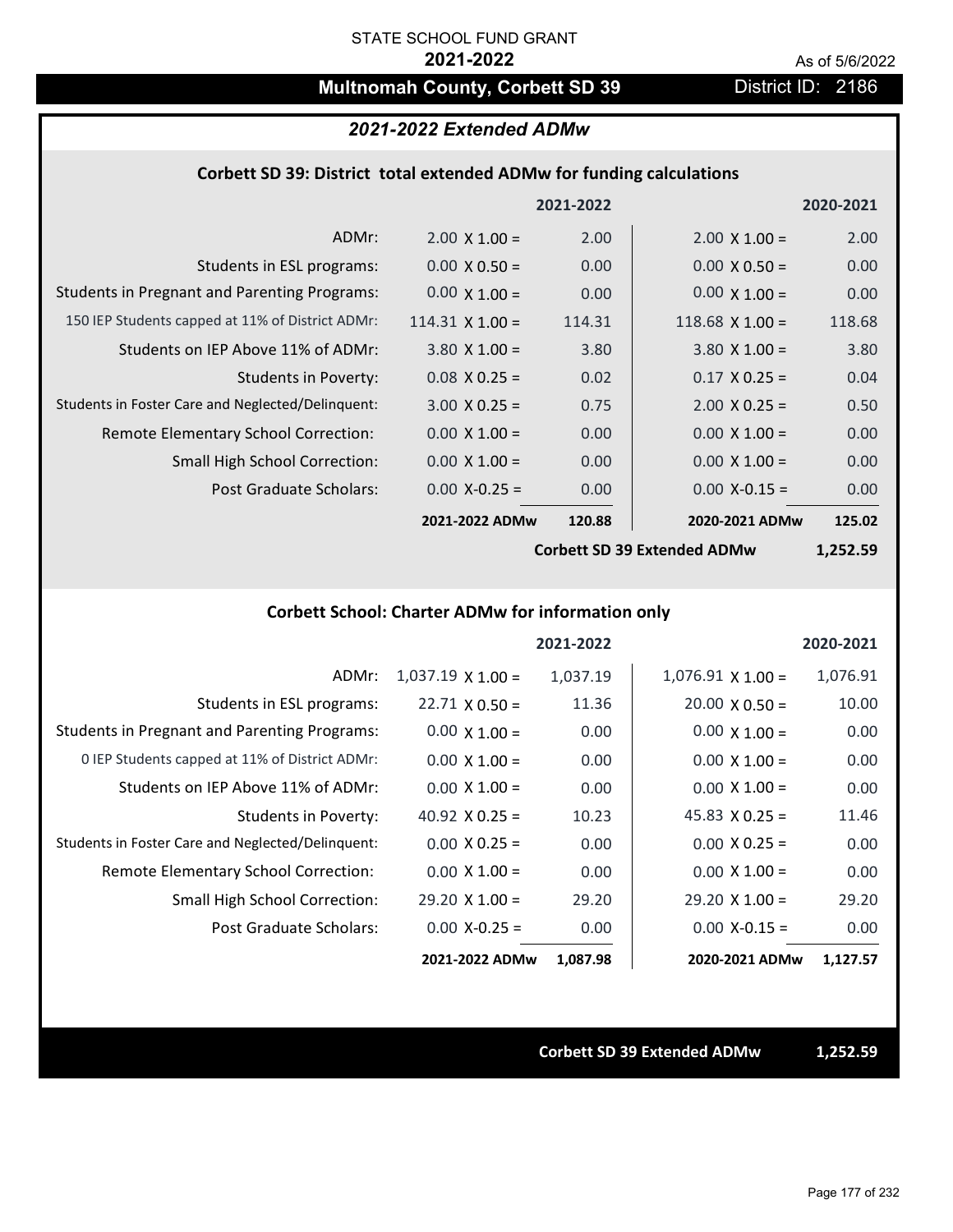# **Multnomah County, David Douglas SD 40** District ID: 2187

## *2021-2022 Extended ADMw*

#### **David Douglas SD 40: District total extended ADMw for funding calculations**

|                                                     |                          | 2021-2022 |                          | 2020-2021 |
|-----------------------------------------------------|--------------------------|-----------|--------------------------|-----------|
| ADMr:                                               | $8,682.97 \times 1.00 =$ | 8,682.97  | $9,122.41 \times 1.00 =$ | 9,122.41  |
| Students in ESL programs:                           | $1,911.58 \times 0.50 =$ | 955.79    | $1,831.04 \times 0.50 =$ | 915.52    |
| <b>Students in Pregnant and Parenting Programs:</b> | 2.86 $\times$ 1.00 =     | 2.86      | 5.85 $\times$ 1.00 =     | 5.85      |
| 1114 IEP Students capped at 11% of District ADMr:   | $971.88 \times 1.00 =$   | 971.88    | $1,020.96 \times 1.00 =$ | 1,020.96  |
| Students on IEP Above 11% of ADMr:                  | $29.60 \times 1.00 =$    | 29.60     | $29.60 \times 1.00 =$    | 29.60     |
| <b>Students in Poverty:</b>                         | $1,431.79$ X 0.25 =      | 357.95    | $1,945.77 \times 0.25 =$ | 486.44    |
| Students in Foster Care and Neglected/Delinquent:   | $39.00 \times 0.25 =$    | 9.75      | 41.00 $X$ 0.25 =         | 10.25     |
| Remote Elementary School Correction:                | $0.00 \times 1.00 =$     | 0.00      | $0.00 \times 1.00 =$     | 0.00      |
| <b>Small High School Correction:</b>                | $0.00 \times 1.00 =$     | 0.00      | $0.00 \times 1.00 =$     | 0.00      |
| Post Graduate Scholars:                             | $0.00$ X-0.25 =          | 0.00      | $0.00$ X-0.15 =          | 0.00      |
|                                                     | 2021-2022 ADMw           | 11,010.80 | 2020-2021 ADMw           | 11.591.03 |

**David Douglas SD 40 Extended ADMw**

**11,767.96**

# **Arthur Academy: Charter ADMw for information only**

|                                                     |                       | 2021-2022 |                        | 2020-2021 |
|-----------------------------------------------------|-----------------------|-----------|------------------------|-----------|
| ADMr:                                               | $152.29$ X $1.00 =$   | 152.29    | $159.03 \times 1.00 =$ | 159.03    |
| Students in ESL programs:                           | $21.00 \times 0.50 =$ | 10.50     | $18.83 \times 0.50 =$  | 9.42      |
| <b>Students in Pregnant and Parenting Programs:</b> | $0.00 \times 1.00 =$  | 0.00      | $0.00 \times 1.00 =$   | 0.00      |
| 0 IEP Students capped at 11% of District ADMr:      | $0.00 \times 1.00 =$  | 0.00      | $0.00 \times 1.00 =$   | 0.00      |
| Students on IEP Above 11% of ADMr:                  | $0.00 \times 1.00 =$  | 0.00      | $0.00 \times 1.00 =$   | 0.00      |
| <b>Students in Poverty:</b>                         | $25.11 \times 0.25 =$ | 6.28      | $33.92 \times 0.25 =$  | 8.48      |
| Students in Foster Care and Neglected/Delinquent:   | $0.00 \times 0.25 =$  | 0.00      | $0.00 \times 0.25 =$   | 0.00      |
| Remote Elementary School Correction:                | $0.00 \times 1.00 =$  | 0.00      | $0.00 \times 1.00 =$   | 0.00      |
| <b>Small High School Correction:</b>                | $0.00 \times 1.00 =$  | 0.00      | $0.00 \times 1.00 =$   | 0.00      |
| Post Graduate Scholars:                             | $0.00$ X-0.25 =       | 0.00      | $0.00 X - 0.15 =$      | 0.00      |
|                                                     | 2021-2022 ADMw        | 169.07    | 2020-2021 ADMw         | 176.93    |

#### **David Douglas SD 40 Extended ADMw 11,767.96**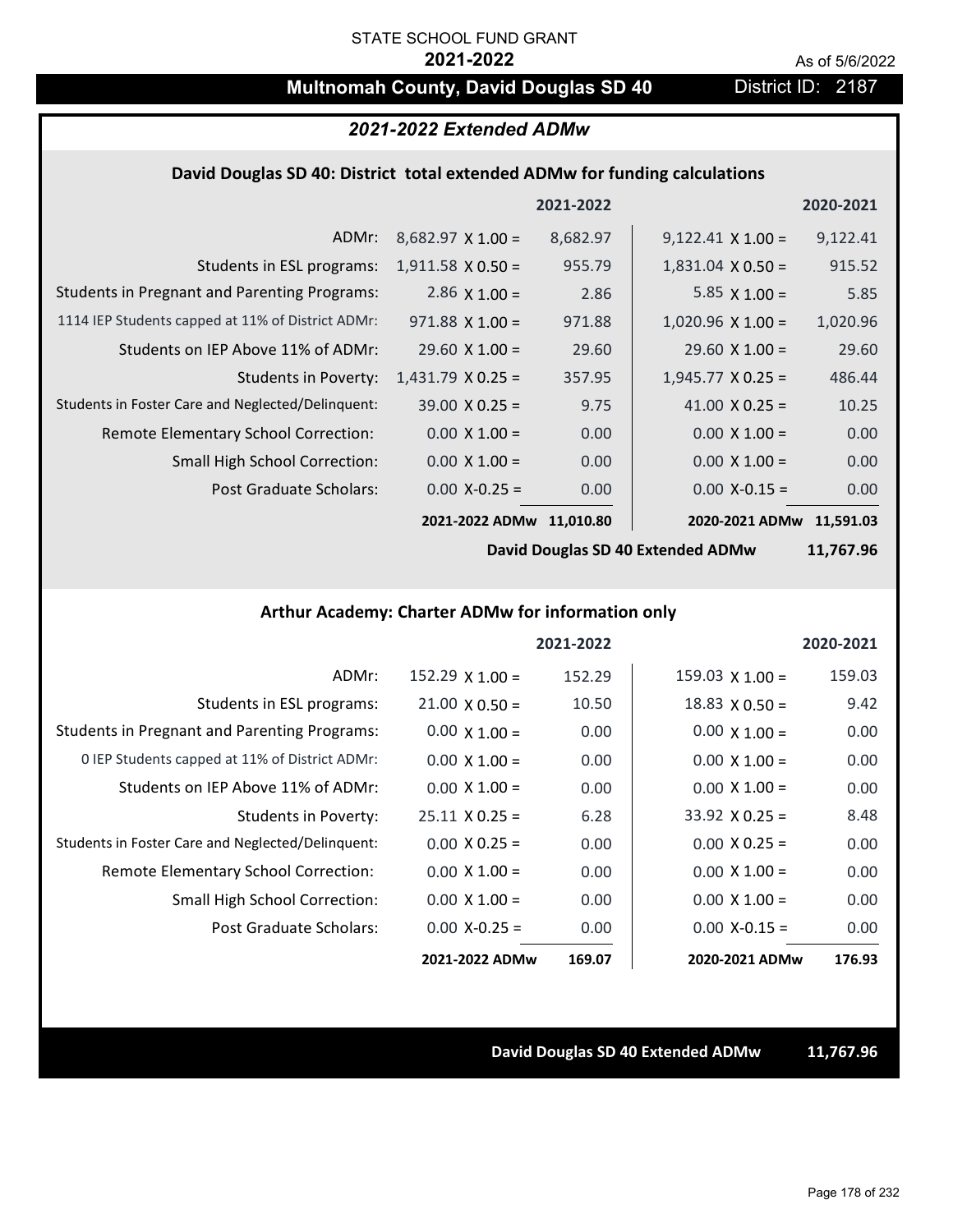# **Multnomah County, Riverdale SD 51J** District ID: 2188

### *2021-2022 Extended ADMw*

## **Riverdale SD 51J: District total extended ADMw for funding calculations**

|                                                     |                       | 2021-2022 |                                       | 2020-2021 |
|-----------------------------------------------------|-----------------------|-----------|---------------------------------------|-----------|
| ADMr:                                               | 534.66 $X$ 1.00 =     | 534.66    | 533.94 $X$ 1.00 =                     | 533.94    |
| Students in ESL programs:                           | $1.00 \times 0.50 =$  | 0.50      | $0.93 \times 0.50 =$                  | 0.47      |
| <b>Students in Pregnant and Parenting Programs:</b> | $0.00 \times 1.00 =$  | 0.00      | $0.00 \times 1.00 =$                  | 0.00      |
| 53 IEP Students capped at 11% of District ADMr:     | 53.00 $\times$ 1.00 = | 53.00     | $52.00 \times 1.00 =$                 | 52.00     |
| Students on IEP Above 11% of ADMr:                  | $0.00 \times 1.00 =$  | 0.00      | $0.00 \times 1.00 =$                  | 0.00      |
| <b>Students in Poverty:</b>                         | $15.00 \times 0.25 =$ | 3.75      | $22.00 \times 0.25 =$                 | 5.50      |
| Students in Foster Care and Neglected/Delinquent:   | $0.00 \times 0.25 =$  | 0.00      | $0.00 \times 0.25 =$                  | 0.00      |
| Remote Elementary School Correction:                | $0.00 \times 1.00 =$  | 0.00      | $0.00 \times 1.00 =$                  | 0.00      |
| <b>Small High School Correction:</b>                | $88.38 \times 1.00 =$ | 88.38     | $88.38 \times 1.00 =$                 | 88.38     |
| Post Graduate Scholars:                             | $0.00$ X-0.25 =       | 0.00      | $0.00$ X-0.15 =                       | 0.00      |
|                                                     | 2021-2022 ADMw        | 680.29    | 2020-2021 ADMw                        | 680.29    |
|                                                     |                       |           | <b>Riverdale SD 51J Extended ADMw</b> | 680.29    |
|                                                     |                       |           |                                       |           |
|                                                     |                       |           | <b>Riverdale SD 51J Extended ADMw</b> | 680.29    |
|                                                     |                       |           |                                       |           |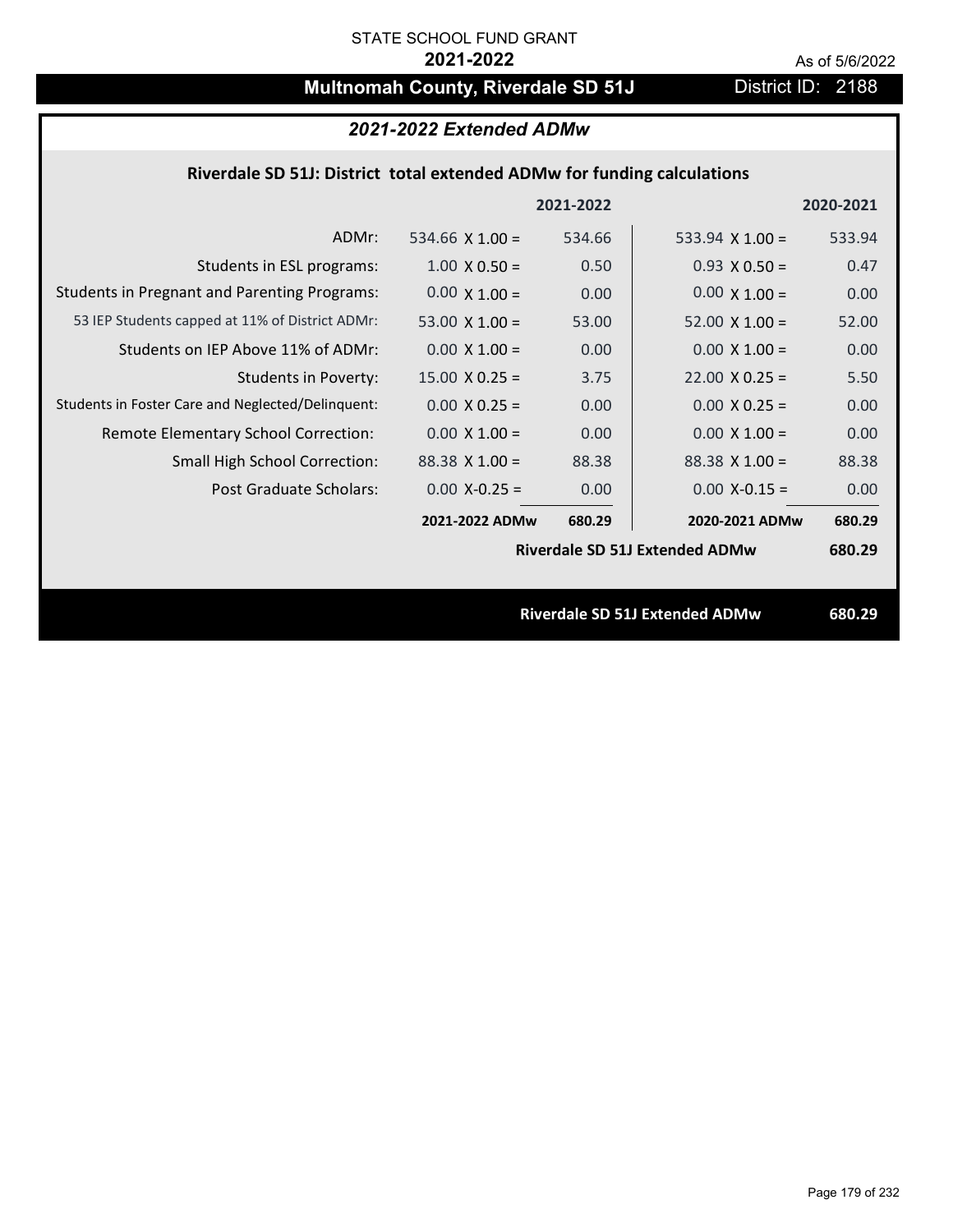# **Polk County, Dallas SD 2** District ID: 2190

## *2021-2022 Extended ADMw*

### **Dallas SD 2: District total extended ADMw for funding calculations**

|                                                     |                          | 2021-2022 |                                  | 2020-2021 |
|-----------------------------------------------------|--------------------------|-----------|----------------------------------|-----------|
| ADMr:                                               | $2,601.17 \times 1.00 =$ | 2,601.17  | $2,598.60 \times 1.00 =$         | 2,598.60  |
| Students in ESL programs:                           | 55.81 $\times$ 0.50 =    | 27.91     | $57.74 \times 0.50 =$            | 28.87     |
| <b>Students in Pregnant and Parenting Programs:</b> | $0.24 \times 1.00 =$     | 0.24      | 2.64 $\times$ 1.00 =             | 2.64      |
| 503 IEP Students capped at 11% of District ADMr:    | $332.43 \times 1.00 =$   | 332.43    | $330.62$ X 1.00 =                | 330.62    |
| Students on IEP Above 11% of ADMr:                  | $96.40 \times 1.00 =$    | 96.40     | $96.40 \times 1.00 =$            | 96.40     |
| Students in Poverty:                                | $285.92 \times 0.25 =$   | 71.48     | $258.88 \times 0.25 =$           | 64.72     |
| Students in Foster Care and Neglected/Delinquent:   | $18.00 \times 0.25 =$    | 4.50      | $21.00 \times 0.25 =$            | 5.25      |
| Remote Elementary School Correction:                | $0.00 \times 1.00 =$     | 0.00      | $0.00 \times 1.00 =$             | 0.00      |
| <b>Small High School Correction:</b>                | $0.00 \times 1.00 =$     | 0.00      | $0.00 \times 1.00 =$             | 0.00      |
| Post Graduate Scholars:                             | $0.00$ X-0.25 =          | 0.00      | $0.00$ X-0.15 =                  | 0.00      |
|                                                     | 2021-2022 ADMw           | 3,134.13  | 2020-2021 ADMw                   | 3,127.10  |
|                                                     |                          |           | <b>Dallas SD 2 Extended ADMw</b> | 3,615.70  |

**Luckiamute Valley Charter School: Charter ADMw for information only**

|                                                     |                        | 2021-2022 |                        | 2020-2021 |
|-----------------------------------------------------|------------------------|-----------|------------------------|-----------|
| ADMr:                                               | $227.58 \times 1.00 =$ | 227.58    | $196.49 \times 1.00 =$ | 196.49    |
| Students in ESL programs:                           | $0.00 \times 0.50 =$   | 0.00      | $0.95 \times 0.50 =$   | 0.48      |
| <b>Students in Pregnant and Parenting Programs:</b> | $0.00 \times 1.00 =$   | 0.00      | $0.00 \times 1.00 =$   | 0.00      |
| 0 IEP Students capped at 11% of District ADMr:      | $0.00 \times 1.00 =$   | 0.00      | $0.00 \times 1.00 =$   | 0.00      |
| Students on IEP Above 11% of ADMr:                  | $0.00 \times 1.00 =$   | 0.00      | $0.00 \times 1.00 =$   | 0.00      |
| Students in Poverty:                                | $25.01 \times 0.25 =$  | 6.25      | $19.57 \times 0.25 =$  | 4.89      |
| Students in Foster Care and Neglected/Delinquent:   | $0.00 \times 0.25 =$   | 0.00      | $0.00 \times 0.25 =$   | 0.00      |
| Remote Elementary School Correction:                | 49.08 $\times$ 1.00 =  | 49.08     | 49.08 $\times$ 1.00 =  | 49.08     |
| <b>Small High School Correction:</b>                | $0.00 \times 1.00 =$   | 0.00      | $0.00 \times 1.00 =$   | 0.00      |
| Post Graduate Scholars:                             | $0.00$ X-0.25 =        | 0.00      | $0.00$ X-0.15 =        | 0.00      |
|                                                     | 2021-2022 ADMw         | 282.91    | 2020-2021 ADMw         | 250.94    |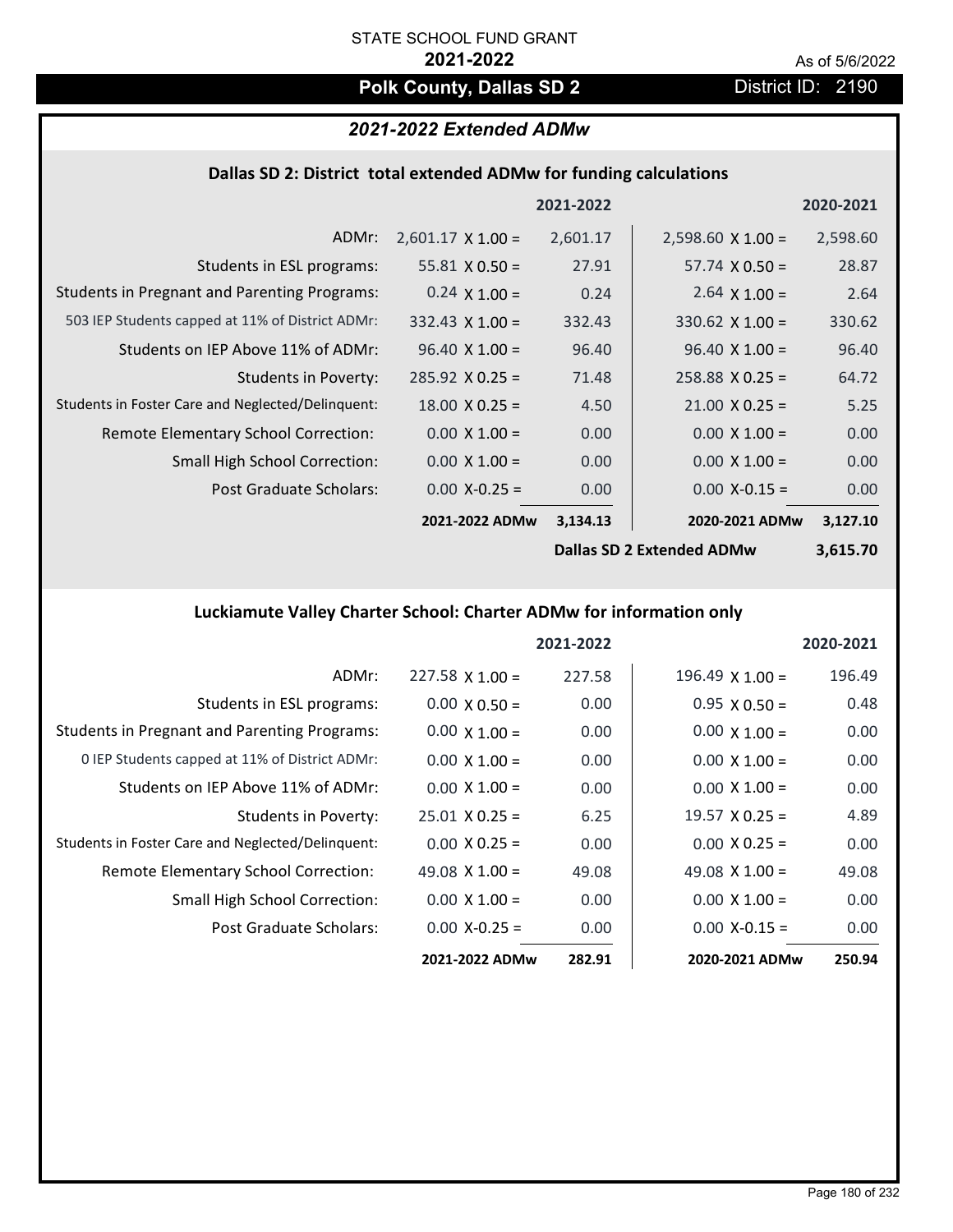# **Dallas Community Charter: Charter ADMw for information only**

|                                                     |                        | 2021-2022         |                        | 2020-2021 |
|-----------------------------------------------------|------------------------|-------------------|------------------------|-----------|
| ADMr:                                               | $193.35 \times 1.00 =$ | 193.35            | $210.54 \times 1.00 =$ | 210.54    |
| Students in ESL programs:                           | $0.00 \times 0.50 =$   | 0.00              | $0.00 \times 0.50 =$   | 0.00      |
| <b>Students in Pregnant and Parenting Programs:</b> | $0.00 \times 1.00 =$   | 0.00              | $0.00 \times 1.00 =$   | 0.00      |
| 0 IEP Students capped at 11% of District ADMr:      | $0.00 \times 1.00 =$   | 0.00              | $0.00 \times 1.00 =$   | 0.00      |
| Students on IEP Above 11% of ADMr:                  | $0.00 \times 1.00 =$   | 0.00              | $0.00 \times 1.00 =$   | 0.00      |
| Students in Poverty:                                | $21.25 \times 0.25 =$  | 5.31              | $20.97 \times 0.25 =$  | 5.24      |
| Students in Foster Care and Neglected/Delinquent:   | $0.00 \times 0.25 =$   | 0.00              | $0.00 \times 0.25 =$   | 0.00      |
| Remote Elementary School Correction:                | $0.00 \times 1.00 =$   | 0.00 <sub>1</sub> | $0.00 \times 1.00 =$   | 0.00      |
| <b>Small High School Correction:</b>                | $0.00 \times 1.00 =$   | 0.00              | $0.00 \times 1.00 =$   | 0.00      |
| Post Graduate Scholars:                             | $0.00 X - 0.25 =$      | 0.00              | $0.00$ X-0.15 =        | 0.00      |
|                                                     | 2021-2022 ADMw         | 198.66            | 2020-2021 ADMw         | 215.78    |

**Dallas SD 2 Extended ADMw 3,615.70**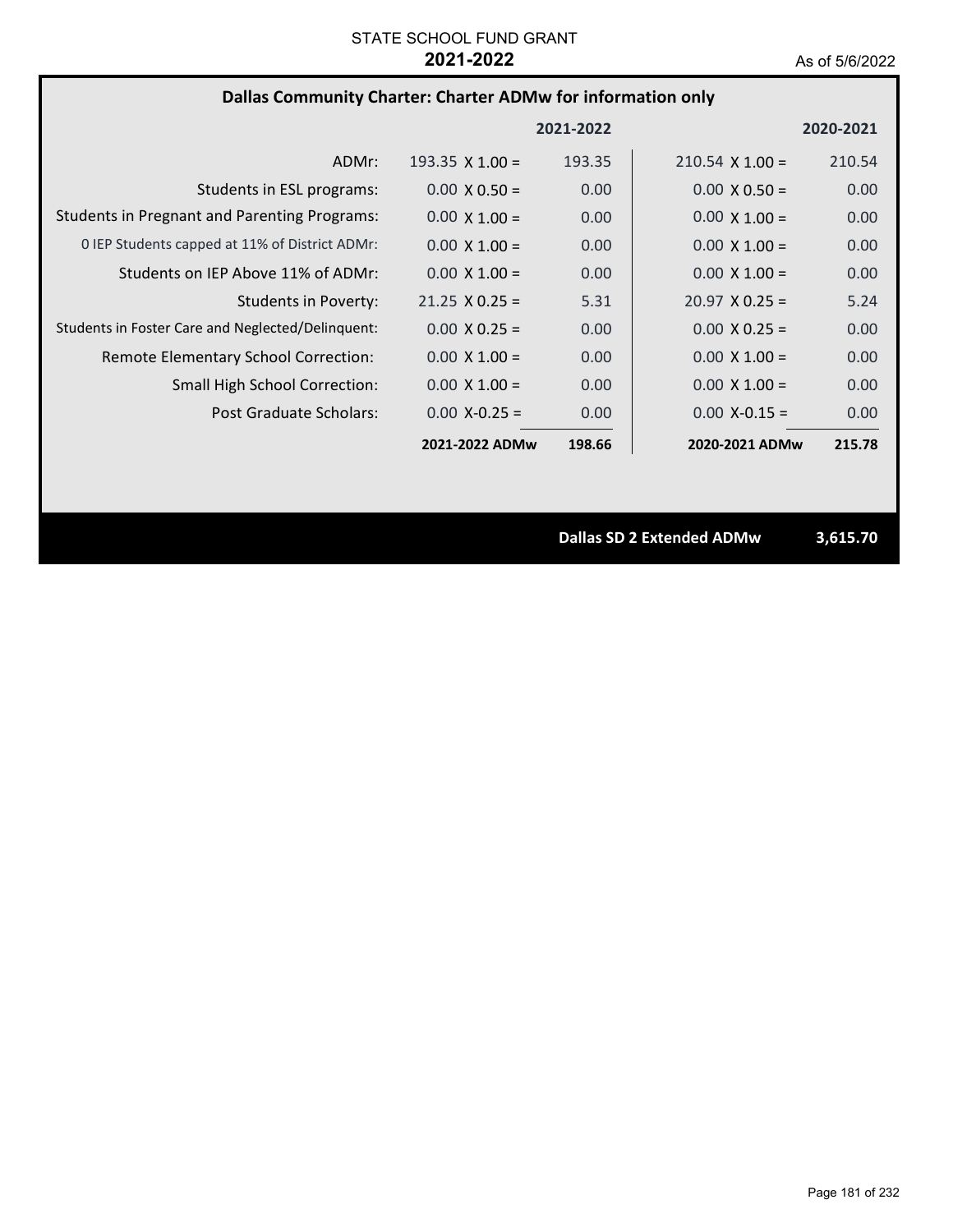# Polk County, Central SD 13J District ID: 2191

# *2021-2022 Extended ADMw*

## **Central SD 13J: District total extended ADMw for funding calculations**

|                                                     |                        | 2021-2022 |                                     | 2020-2021 |  |
|-----------------------------------------------------|------------------------|-----------|-------------------------------------|-----------|--|
| ADMr:                                               | $3,169.62$ X 1.00 =    | 3,169.62  | $3,042.10 \times 1.00 =$            | 3,042.10  |  |
| Students in ESL programs:                           | $535.10 \times 0.50 =$ | 267.55    | 473.85 $X$ 0.50 =                   | 236.93    |  |
| <b>Students in Pregnant and Parenting Programs:</b> | $0.00 \times 1.00 =$   | 0.00      | $0.00 \times 1.00 =$                | 0.00      |  |
| 379 IEP Students capped at 11% of District ADMr:    | $348.66$ X 1.00 =      | 348.66    | $319.00 \times 1.00 =$              | 319.00    |  |
| Students on IEP Above 11% of ADMr:                  | $0.00$ X $1.00 =$      | 0.00      | $0.00 \times 1.00 =$                | 0.00      |  |
| <b>Students in Poverty:</b>                         | $368.52$ X 0.25 =      | 92.13     | 406.35 $X$ 0.25 =                   | 101.59    |  |
| Students in Foster Care and Neglected/Delinquent:   | $8.00 \times 0.25 =$   | 2.00      | $14.00 \times 0.25 =$               | 3.50      |  |
| Remote Elementary School Correction:                | $0.00 \times 1.00 =$   | 0.00      | $0.00 \times 1.00 =$                | 0.00      |  |
| <b>Small High School Correction:</b>                | $0.00 \times 1.00 =$   | 0.00      | $0.00 \times 1.00 =$                | 0.00      |  |
| Post Graduate Scholars:                             | $0.00$ X-0.25 =        | 0.00      | $0.00$ X-0.15 =                     | 0.00      |  |
|                                                     | 2021-2022 ADMw         | 3,879.96  | 2020-2021 ADMw                      | 3,703.11  |  |
|                                                     |                        |           | <b>Central SD 13J Extended ADMw</b> | 3,879.96  |  |
|                                                     |                        |           |                                     |           |  |
|                                                     |                        |           | <b>Central SD 13J Extended ADMw</b> | 3,879.96  |  |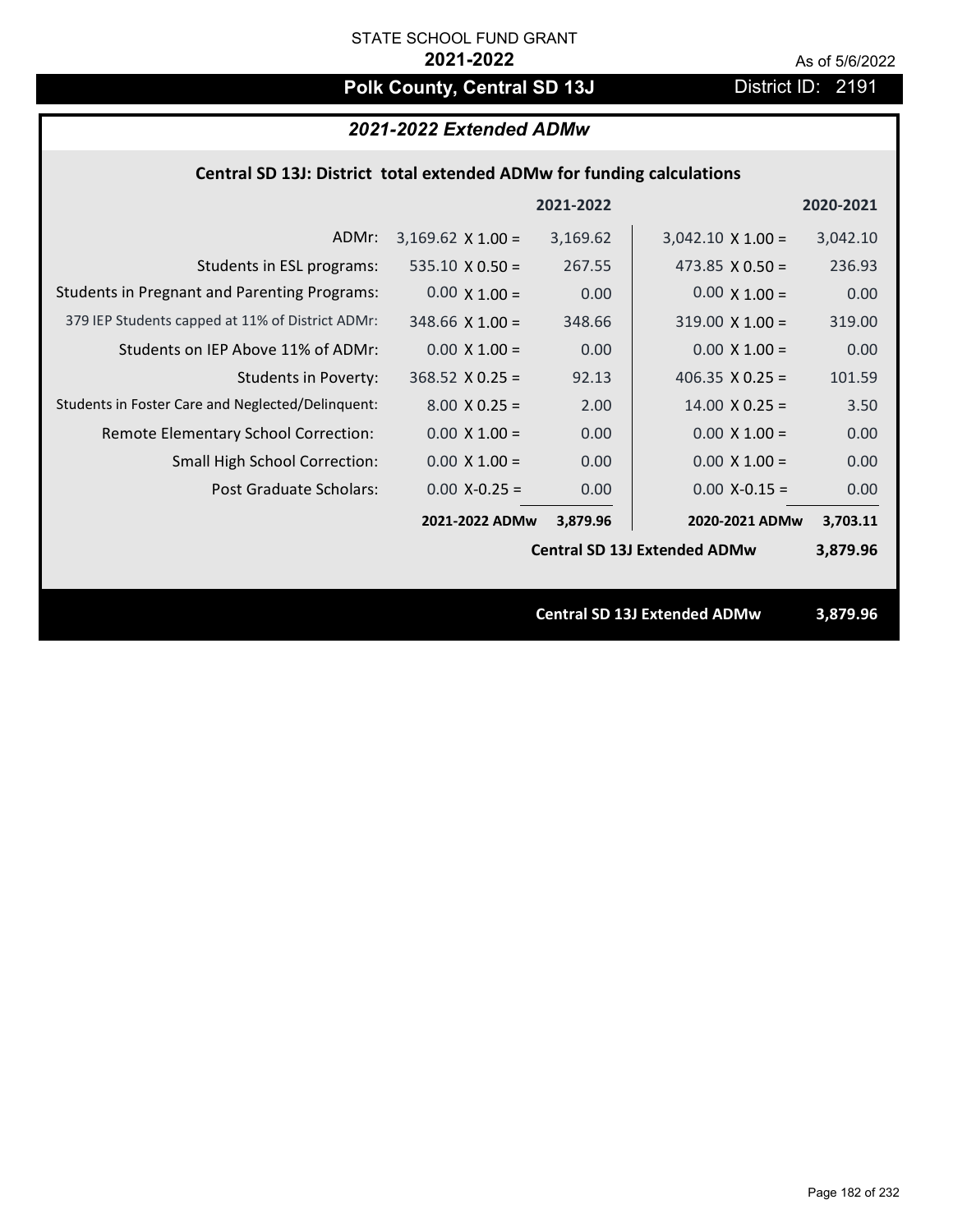# Polk County, Perrydale SD 21 **District ID: 2192**

# *2021-2022 Extended ADMw*

### **Perrydale SD 21: District total extended ADMw for funding calculations**

|                                                     |                       | 2021-2022 |                               | 2020-2021 |
|-----------------------------------------------------|-----------------------|-----------|-------------------------------|-----------|
| ADMr:                                               | $301.31$ X $1.00 =$   | 301.31    | $294.01$ X 1.00 =             | 294.01    |
| Students in ESL programs:                           | $3.00 \times 0.50 =$  | 1.50      | $3.00 \times 0.50 =$          | 1.50      |
| <b>Students in Pregnant and Parenting Programs:</b> | $0.00 \times 1.00 =$  | 0.00      | $0.00 \times 1.00 =$          | 0.00      |
| 25 IEP Students capped at 11% of District ADMr:     | $25.00 \times 1.00 =$ | 25.00     | $32.34 \times 1.00 =$         | 32.34     |
| Students on IEP Above 11% of ADMr:                  | $0.60$ X $1.00 =$     | 0.60      | $0.60$ X $1.00 =$             | 0.60      |
| <b>Students in Poverty:</b>                         | $17.00 \times 0.25 =$ | 4.25      | $17.00 \times 0.25 =$         | 4.25      |
| Students in Foster Care and Neglected/Delinquent:   | 4.00 $X$ 0.25 =       | 1.00      | $2.00$ X 0.25 =               | 0.50      |
| Remote Elementary School Correction:                | 41.38 $X$ 1.00 =      | 41.38     | 41.38 $X$ 1.00 =              | 41.38     |
| <b>Small High School Correction:</b>                | 65.99 $X$ 1.00 =      | 65.99     | 65.99 $X$ 1.00 =              | 65.99     |
| <b>Post Graduate Scholars:</b>                      | $0.00$ X-0.25 =       | 0.00      | $0.00$ X-0.15 =               | 0.00      |
|                                                     | 2021-2022 ADMw        | 441.03    | 2020-2021 ADMw                | 440.57    |
|                                                     |                       |           | Perrydale SD 21 Extended ADMw | 441.03    |
|                                                     |                       |           |                               |           |
|                                                     |                       |           | Perrydale SD 21 Extended ADMw | 441.03    |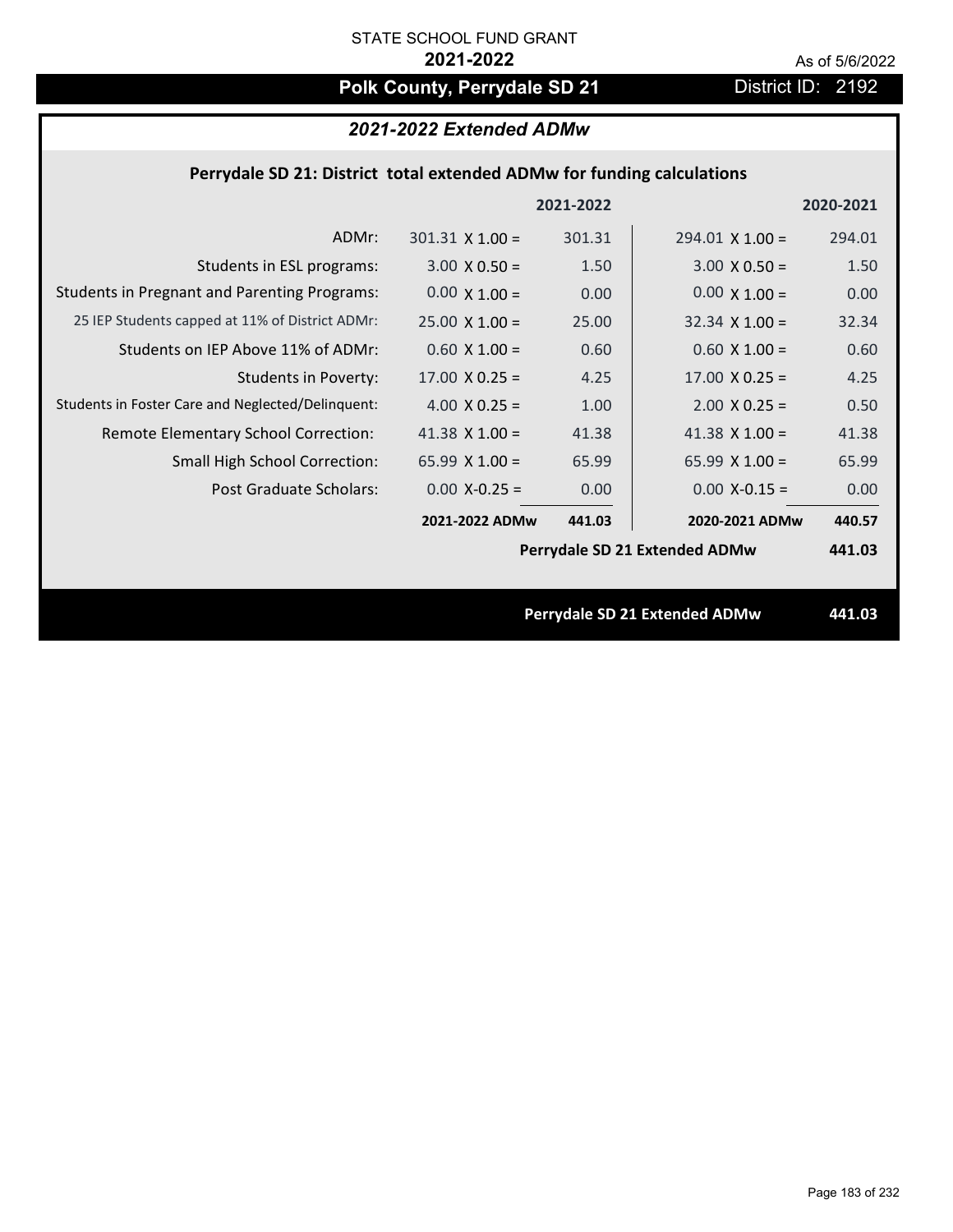# **Polk County, Falls City SD 57** District ID: 2193

# *2021-2022 Extended ADMw*

## **Falls City SD 57: District total extended ADMw for funding calculations**

|                                                     |                        | 2021-2022 |                                       | 2020-2021 |
|-----------------------------------------------------|------------------------|-----------|---------------------------------------|-----------|
| ADMr:                                               | $179.87 \times 1.00 =$ | 179.87    | $170.88$ X 1.00 =                     | 170.88    |
| Students in ESL programs:                           | $0.00 \times 0.50 =$   | 0.00      | $0.00 \times 0.50 =$                  | 0.00      |
| <b>Students in Pregnant and Parenting Programs:</b> | $0.00 \times 1.00 =$   | 0.00      | $0.00 \times 1.00 =$                  | 0.00      |
| 33 IEP Students capped at 11% of District ADMr:     | $19.79 \times 1.00 =$  | 19.79     | $18.80 \times 1.00 =$                 | 18.80     |
| Students on IEP Above 11% of ADMr:                  | $5.30 X 1.00 =$        | 5.30      | $5.30 X 1.00 =$                       | 5.30      |
| <b>Students in Poverty:</b>                         | 48.07 $X$ 0.25 =       | 12.02     | $52.23 \times 0.25 =$                 | 13.06     |
| Students in Foster Care and Neglected/Delinquent:   | $0.00 \times 0.25 =$   | 0.00      | $3.00 X 0.25 =$                       | 0.75      |
| Remote Elementary School Correction:                | $70.57 \times 1.00 =$  | 70.57     | $70.57 \times 1.00 =$                 | 70.57     |
| <b>Small High School Correction:</b>                | $50.46$ X 1.00 =       | 50.46     | $50.46 \times 1.00 =$                 | 50.46     |
| Post Graduate Scholars:                             | $0.00$ X-0.25 =        | 0.00      | $0.00$ X-0.15 =                       | 0.00      |
|                                                     | 2021-2022 ADMw         | 338.00    | 2020-2021 ADMw                        | 329.81    |
|                                                     |                        |           | <b>Falls City SD 57 Extended ADMw</b> | 338.00    |
|                                                     |                        |           |                                       |           |
|                                                     |                        |           | <b>Falls City SD 57 Extended ADMw</b> | 338.00    |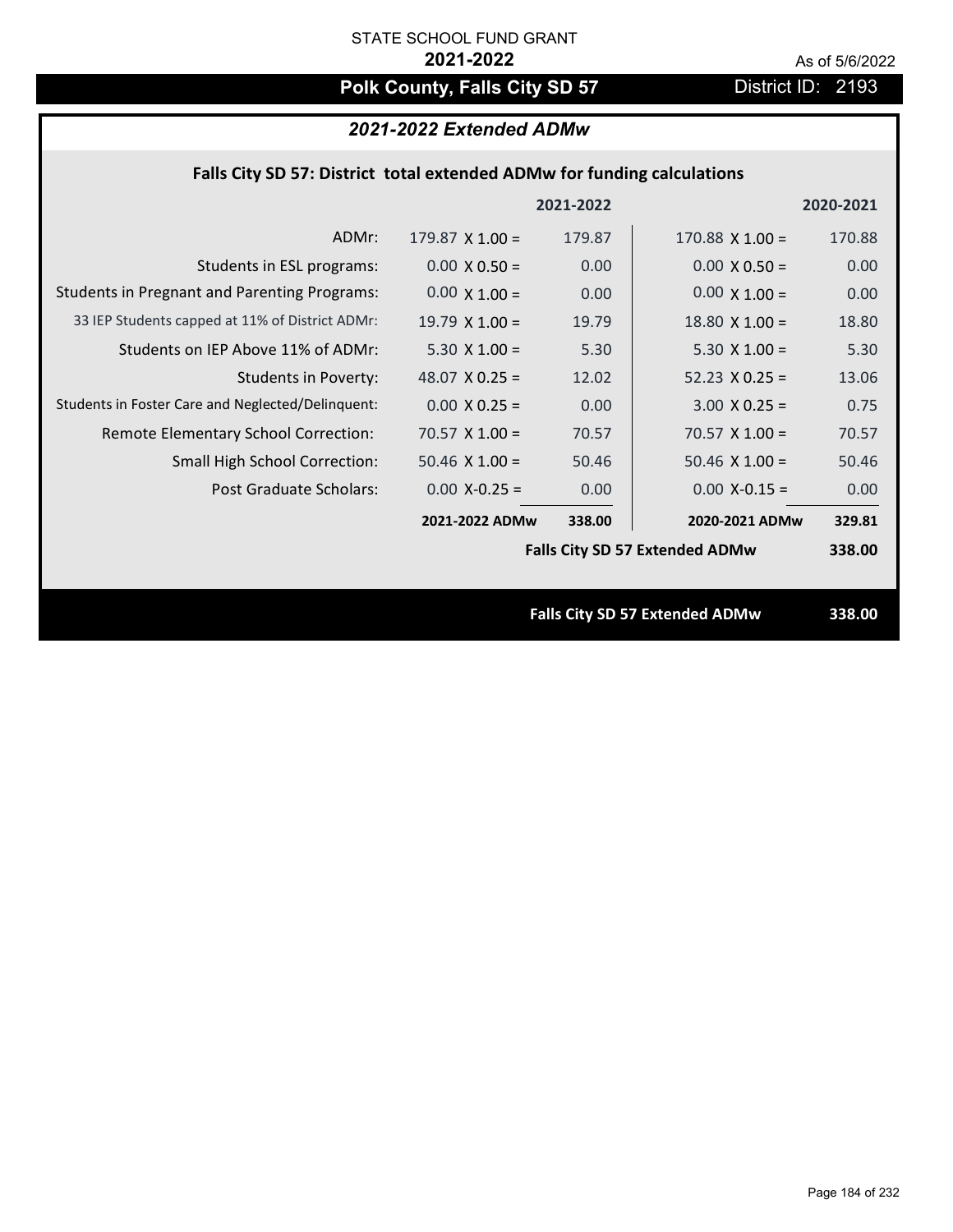# **Sherman County, Sherman County SD** District ID: 2195

| 2021-2022 Extended ADMw                                                  |                        |           |                                        |           |  |
|--------------------------------------------------------------------------|------------------------|-----------|----------------------------------------|-----------|--|
| Sherman County SD: District total extended ADMw for funding calculations |                        |           |                                        |           |  |
|                                                                          |                        | 2021-2022 |                                        | 2020-2021 |  |
| ADMr:                                                                    | $246.34 \times 1.00 =$ | 246.34    | $232.20 \times 1.00 =$                 | 232.20    |  |
| Students in ESL programs:                                                | $3.00 \times 0.50 =$   | 1.50      | $1.00 \times 0.50 =$                   | 0.50      |  |
| <b>Students in Pregnant and Parenting Programs:</b>                      | $0.00 \times 1.00 =$   | 0.00      | $0.00 \times 1.00 =$                   | 0.00      |  |
| 41 IEP Students capped at 11% of District ADMr:                          | $27.10 \times 1.00 =$  | 27.10     | $25.54 \times 1.00 =$                  | 25.54     |  |
| Students on IEP Above 11% of ADMr:                                       | $5.40 \times 1.00 =$   | 5.40      | $5.40$ X $1.00 =$                      | 5.40      |  |
| <b>Students in Poverty:</b>                                              | 44.00 $X$ 0.25 =       | 11.00     | 41.20 $X$ 0.25 =                       | 10.30     |  |
| Students in Foster Care and Neglected/Delinquent:                        | $1.00 \times 0.25 =$   | 0.25      | $2.00$ X 0.25 =                        | 0.50      |  |
| Remote Elementary School Correction:                                     | $60.23$ X 1.00 =       | 60.23     | $60.23$ X 1.00 =                       | 60.23     |  |
| <b>Small High School Correction:</b>                                     | $50.46$ X 1.00 =       | 50.46     | $50.46$ X 1.00 =                       | 50.46     |  |
| Post Graduate Scholars:                                                  | $0.00$ X-0.25 =        | 0.00      | $0.00$ X-0.15 =                        | 0.00      |  |
|                                                                          | 2021-2022 ADMw         | 402.28    | 2020-2021 ADMw                         | 385.13    |  |
|                                                                          |                        |           | <b>Sherman County SD Extended ADMw</b> | 402.28    |  |
|                                                                          |                        |           |                                        |           |  |
|                                                                          |                        |           | <b>Sherman County SD Extended ADMw</b> | 402.28    |  |
|                                                                          |                        |           |                                        |           |  |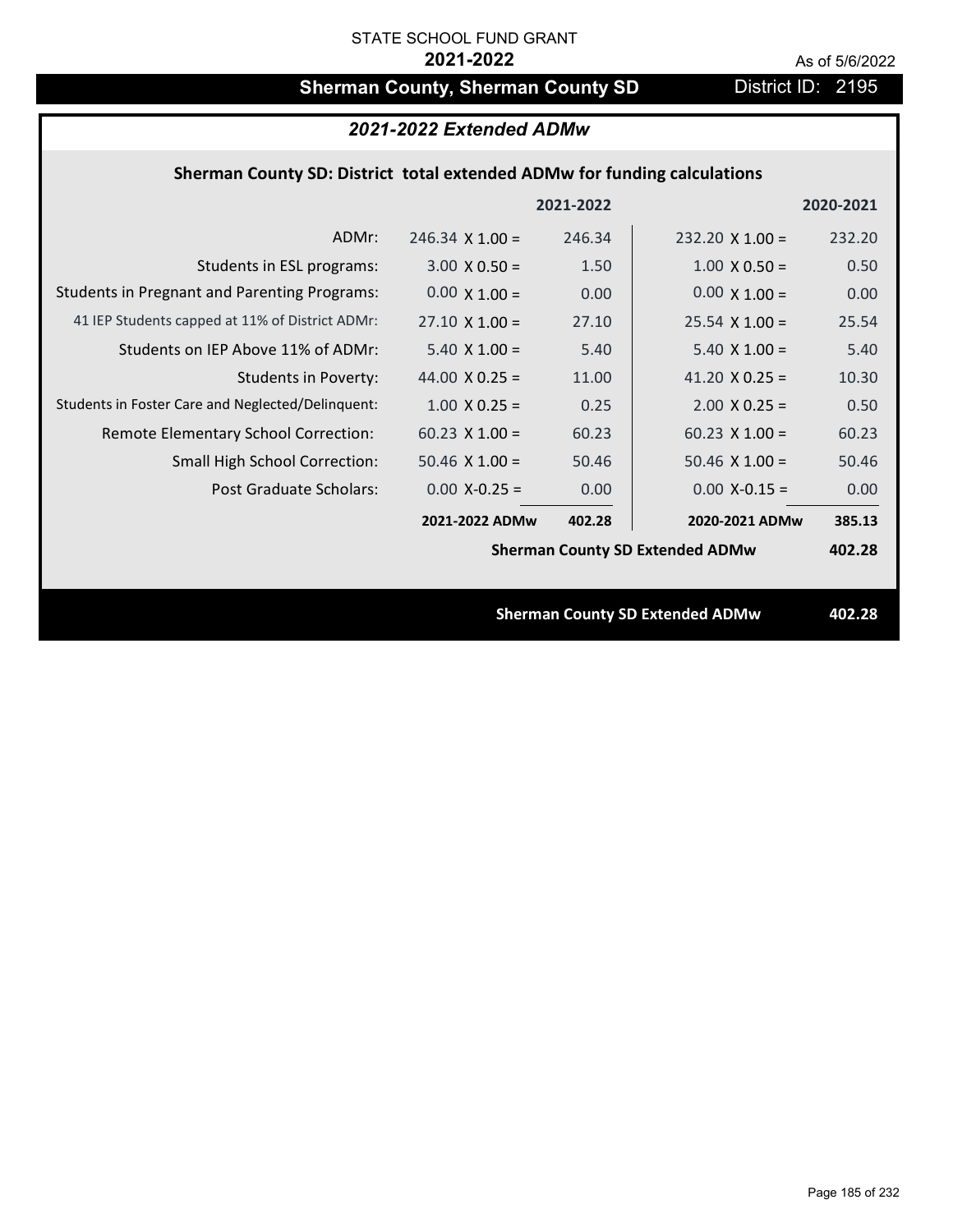# **Tillamook County, Tillamook SD 9** District ID: 2197

# *2021-2022 Extended ADMw*

## **Tillamook SD 9: District total extended ADMw for funding calculations**

|                                                     |                          | 2021-2022 |                                     | 2020-2021 |
|-----------------------------------------------------|--------------------------|-----------|-------------------------------------|-----------|
| ADMr:                                               | $2,111.17 \times 1.00 =$ | 2,111.17  | $2,075.29 \times 1.00 =$            | 2,075.29  |
| Students in ESL programs:                           | $169.83 \times 0.50 =$   | 84.92     | $170.08 \times 0.50 =$              | 85.04     |
| <b>Students in Pregnant and Parenting Programs:</b> | 2.25 $\times$ 1.00 =     | 2.25      | $1.04 \times 1.00 =$                | 1.04      |
| 352 IEP Students capped at 11% of District ADMr:    | $232.23 \times 1.00 =$   | 232.23    | $228.28 \times 1.00 =$              | 228.28    |
| Students on IEP Above 11% of ADMr:                  | 48.00 $X$ 1.00 =         | 48.00     | 48.00 $X$ 1.00 =                    | 48.00     |
| <b>Students in Poverty:</b>                         | $264.58$ X 0.25 =        | 66.15     | $300.23$ X 0.25 =                   | 75.06     |
| Students in Foster Care and Neglected/Delinquent:   | $12.00 \times 0.25 =$    | 3.00      | $13.00 \times 0.25 =$               | 3.25      |
| Remote Elementary School Correction:                | $0.00 \times 1.00 =$     | 0.00      | $0.00 \times 1.00 =$                | 0.00      |
| <b>Small High School Correction:</b>                | $0.00 \times 1.00 =$     | 0.00      | $0.00 \times 1.00 =$                | 0.00      |
| Post Graduate Scholars:                             | $0.00$ X-0.25 =          | 0.00      | $0.00$ X-0.15 =                     | 0.00      |
|                                                     | 2021-2022 ADMw           | 2,547.71  | 2020-2021 ADMw                      | 2,515.96  |
|                                                     |                          |           | <b>Tillamook SD 9 Extended ADMw</b> | 2,547.71  |
|                                                     |                          |           |                                     |           |
|                                                     |                          |           | <b>Tillamook SD 9 Extended ADMw</b> | 2,547.71  |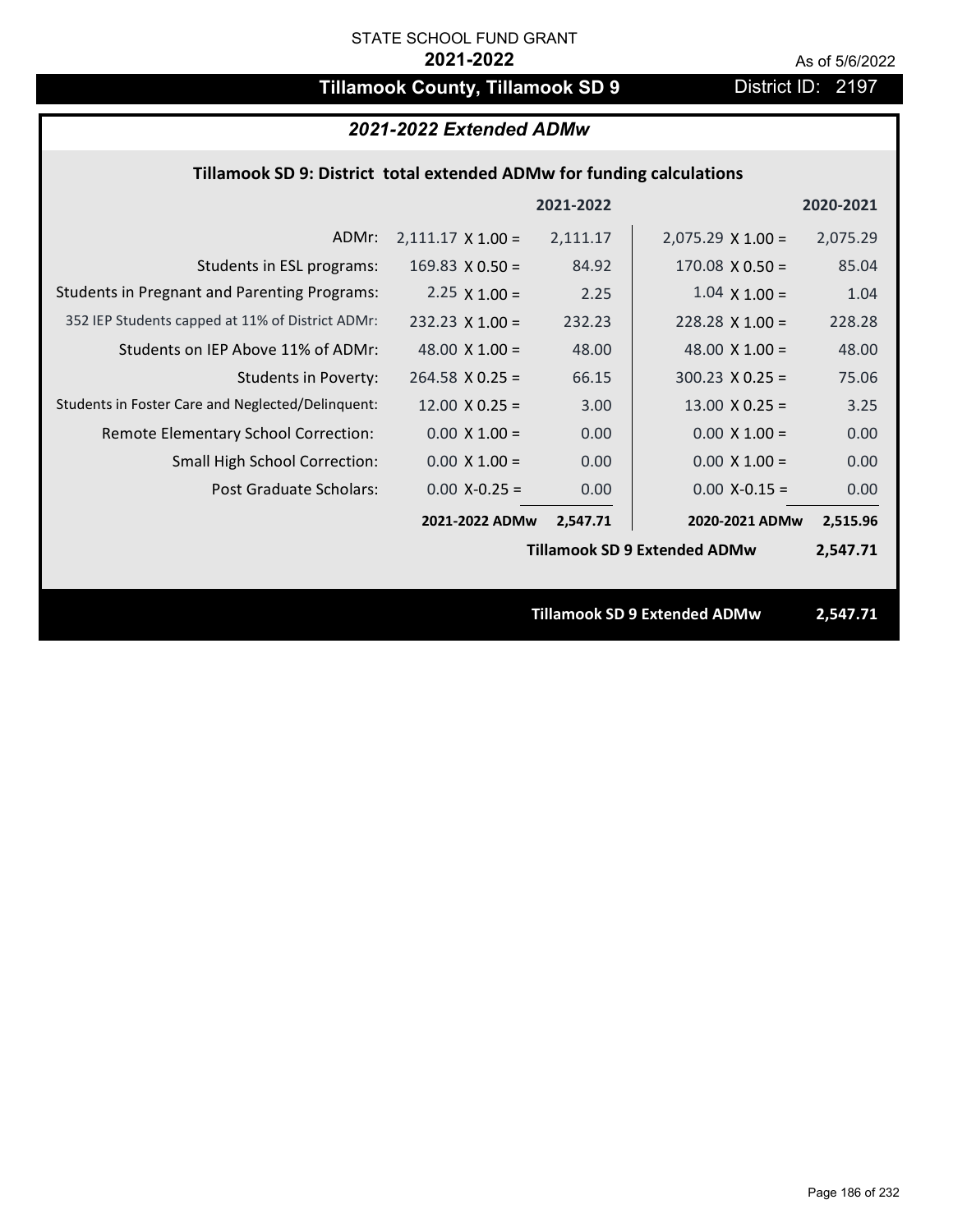# **Tillamook County, Neah-Kah-Nie SD 56** District ID: 2198

| 2021-2022 Extended ADMw                                                   |                        |           |                                         |           |
|---------------------------------------------------------------------------|------------------------|-----------|-----------------------------------------|-----------|
| Neah-Kah-Nie SD 56: District total extended ADMw for funding calculations |                        |           |                                         |           |
|                                                                           |                        | 2021-2022 |                                         | 2020-2021 |
| ADMr:                                                                     | $697.29 \times 1.00 =$ | 697.29    | $682.35 \times 1.00 =$                  | 682.35    |
| Students in ESL programs:                                                 | $27.31 \times 0.50 =$  | 13.66     | $29.25 \times 0.50 =$                   | 14.63     |
| <b>Students in Pregnant and Parenting Programs:</b>                       | $0.00 \times 1.00 =$   | 0.00      | $0.00 \times 1.00 =$                    | 0.00      |
| 100 IEP Students capped at 11% of District ADMr:                          | $76.70 \times 1.00 =$  | 76.70     | $75.06 \times 1.00 =$                   | 75.06     |
| Students on IEP Above 11% of ADMr:                                        | $16.00 \times 1.00 =$  | 16.00     | $16.00 \times 1.00 =$                   | 16.00     |
| Students in Poverty:                                                      | $102.04$ X 0.25 =      | 25.51     | $96.72 \times 0.25 =$                   | 24.18     |
| Students in Foster Care and Neglected/Delinquent:                         | $3.00 \times 0.25 =$   | 0.75      | $5.00 \times 0.25 =$                    | 1.25      |
| Remote Elementary School Correction:                                      | $0.00 \times 1.00 =$   | 0.00      | $0.00 \times 1.00 =$                    | 0.00      |
| <b>Small High School Correction:</b>                                      | $74.45$ X 1.00 =       | 74.45     | $74.45 \times 1.00 =$                   | 74.45     |
| <b>Post Graduate Scholars:</b>                                            | $0.00$ X-0.25 =        | 0.00      | $0.00$ X-0.15 =                         | 0.00      |
|                                                                           | 2021-2022 ADMw         | 904.36    | 2020-2021 ADMw                          | 887.91    |
|                                                                           |                        |           | <b>Neah-Kah-Nie SD 56 Extended ADMw</b> | 904.36    |
|                                                                           |                        |           |                                         |           |
|                                                                           |                        |           | <b>Neah-Kah-Nie SD 56 Extended ADMw</b> | 904.36    |
|                                                                           |                        |           |                                         |           |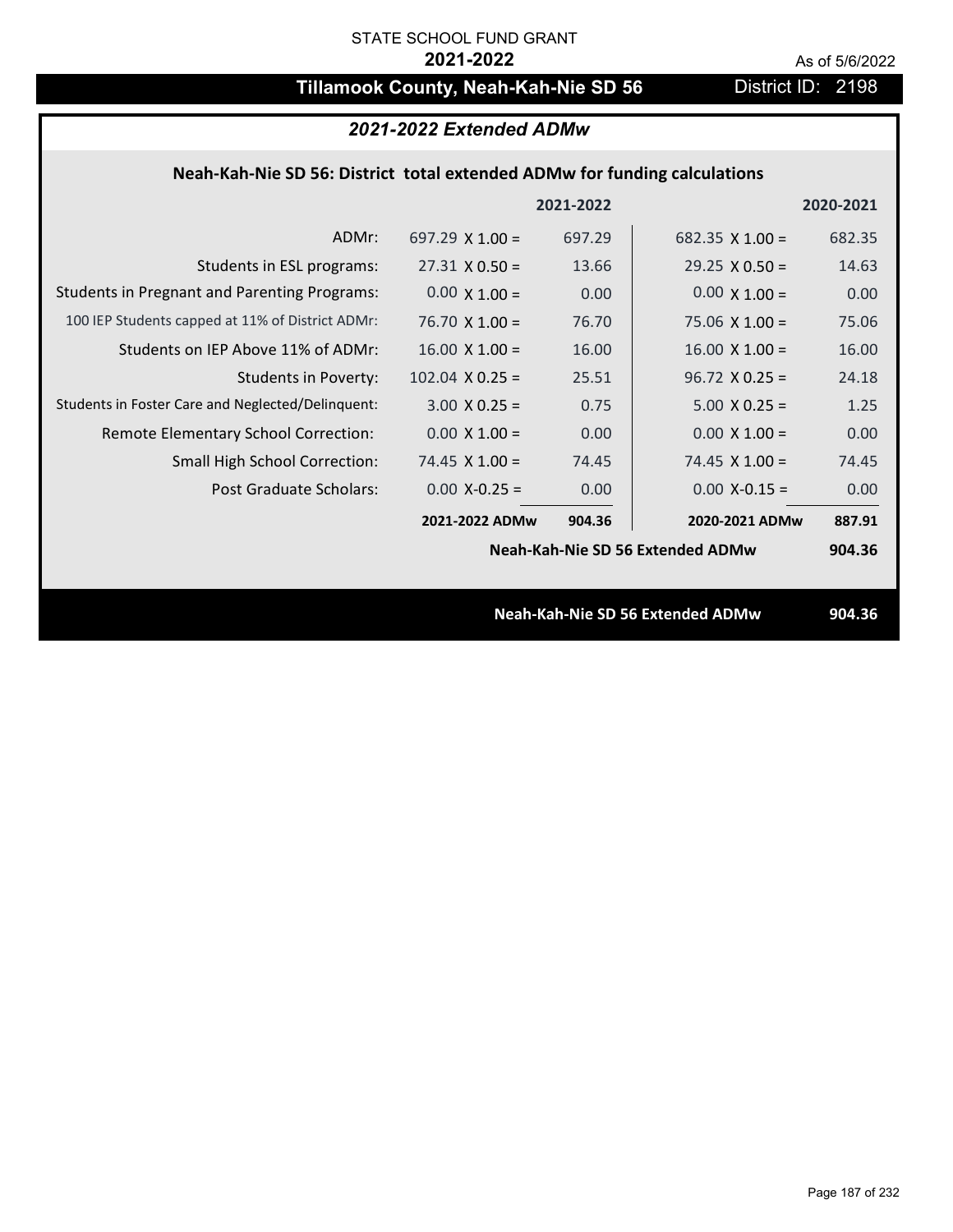# **Tillamook County, Nestucca Valley SD 101J** District ID: 2199

|                                                                                | 2021-2022 Extended ADMw |           |                                              |           |  |
|--------------------------------------------------------------------------------|-------------------------|-----------|----------------------------------------------|-----------|--|
| Nestucca Valley SD 101J: District total extended ADMw for funding calculations |                         |           |                                              |           |  |
|                                                                                |                         | 2021-2022 |                                              | 2020-2021 |  |
| ADMr:                                                                          | 474.67 $\times$ 1.00 =  | 474.67    | 462.33 $\times$ 1.00 =                       | 462.33    |  |
| Students in ESL programs:                                                      | 54.93 $X$ 0.50 =        | 27.47     | $54.78 \times 0.50 =$                        | 27.39     |  |
| <b>Students in Pregnant and Parenting Programs:</b>                            | $0.00 \times 1.00 =$    | 0.00      | $0.00 \times 1.00 =$                         | 0.00      |  |
| 70 IEP Students capped at 11% of District ADMr:                                | $52.21 \times 1.00 =$   | 52.21     | 50.86 $\times$ 1.00 =                        | 50.86     |  |
| Students on IEP Above 11% of ADMr:                                             | $17.50 \times 1.00 =$   | 17.50     | $17.50 \times 1.00 =$                        | 17.50     |  |
| <b>Students in Poverty:</b>                                                    | $62.20$ X 0.25 =        | 15.55     | 66.05 $X$ 0.25 =                             | 16.51     |  |
| Students in Foster Care and Neglected/Delinquent:                              | $0.00 \times 0.25 =$    | 0.00      | $1.00$ X 0.25 =                              | 0.25      |  |
| Remote Elementary School Correction:                                           | $0.00 \times 1.00 =$    | 0.00      | $0.00 \times 1.00 =$                         | 0.00      |  |
| <b>Small High School Correction:</b>                                           | $87.07$ X 1.00 =        | 87.07     | $87.07$ X 1.00 =                             | 87.07     |  |
| Post Graduate Scholars:                                                        | $0.00$ X-0.25 =         | 0.00      | $0.00$ X-0.15 =                              | 0.00      |  |
|                                                                                | 2021-2022 ADMw          | 674.47    | 2020-2021 ADMw                               | 661.91    |  |
|                                                                                |                         |           | <b>Nestucca Valley SD 101J Extended ADMw</b> | 674.47    |  |
|                                                                                |                         |           |                                              |           |  |
|                                                                                |                         |           | <b>Nestucca Valley SD 101J Extended ADMw</b> | 674.47    |  |
|                                                                                |                         |           |                                              |           |  |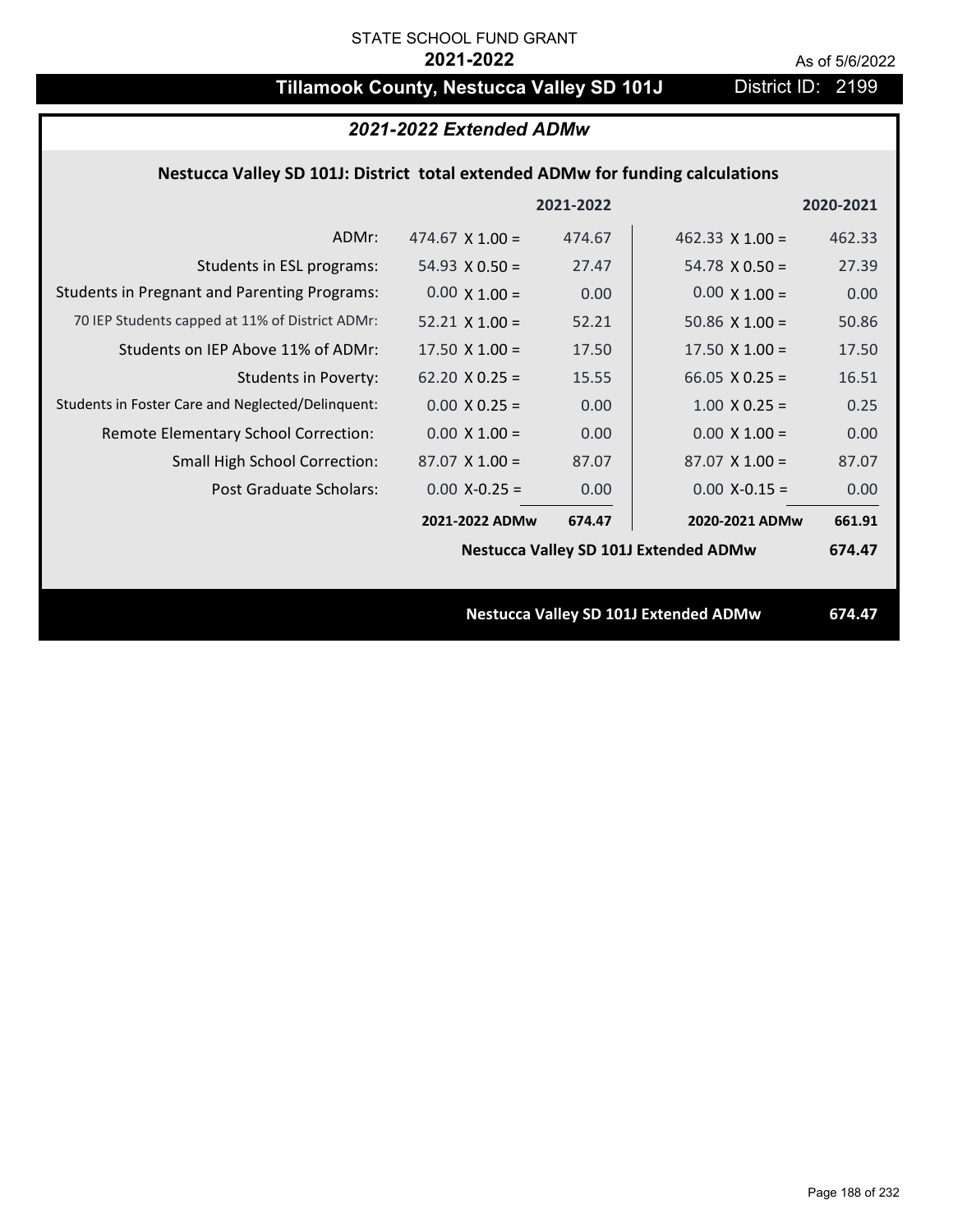# **Umatilla County, Helix SD 1** District ID: 2201

# *2021-2022 Extended ADMw*

| Helix SD 1: District total extended ADMw for funding calculations |  |
|-------------------------------------------------------------------|--|
|-------------------------------------------------------------------|--|

|                                                     |                       | 2021-2022         |                                 | 2020-2021 |
|-----------------------------------------------------|-----------------------|-------------------|---------------------------------|-----------|
| ADMr:                                               | 159.99 $X$ 1.00 =     | 159.99            | $162.49 \times 1.00 =$          | 162.49    |
| Students in ESL programs:                           | $0.00 \times 0.50 =$  | 0.00 <sub>1</sub> | $0.00 \times 0.50 =$            | 0.00      |
| <b>Students in Pregnant and Parenting Programs:</b> | $0.00 \times 1.00 =$  | 0.00 <sub>1</sub> | $0.00 \times 1.00 =$            | 0.00      |
| 18 IEP Students capped at 11% of District ADMr:     | $17.60 \times 1.00 =$ | 17.60             | $17.00 \times 1.00 =$           | 17.00     |
| Students on IEP Above 11% of ADMr:                  | $0.00 \times 1.00 =$  | 0.00              | $0.00 \times 1.00 =$            | 0.00      |
| <b>Students in Poverty:</b>                         | $7.00 \times 0.25 =$  | 1.75              | $10.00 \times 0.25 =$           | 2.50      |
| Students in Foster Care and Neglected/Delinquent:   | $0.00 \times 0.25 =$  | 0.00 <sub>1</sub> | $0.00 \times 0.25 =$            | 0.00      |
| Remote Elementary School Correction:                | $71.41$ X $1.00 =$    | 71.41             | $71.41$ X $1.00 =$              | 71.41     |
| <b>Small High School Correction:</b>                | $50.46$ X $1.00 =$    | 50.46             | $50.46 \times 1.00 =$           | 50.46     |
| Post Graduate Scholars:                             | $0.00$ X-0.25 =       | 0.00 <sub>1</sub> | $0.00$ X-0.15 =                 | 0.00      |
|                                                     | 2021-2022 ADMw        | 301.21            | 2020-2021 ADMw                  | 303.86    |
|                                                     |                       |                   | <b>Helix SD 1 Extended ADMw</b> | 303.86    |
|                                                     |                       |                   |                                 |           |
|                                                     |                       |                   | <b>Helix SD 1 Extended ADMw</b> | 303.86    |
|                                                     |                       |                   |                                 |           |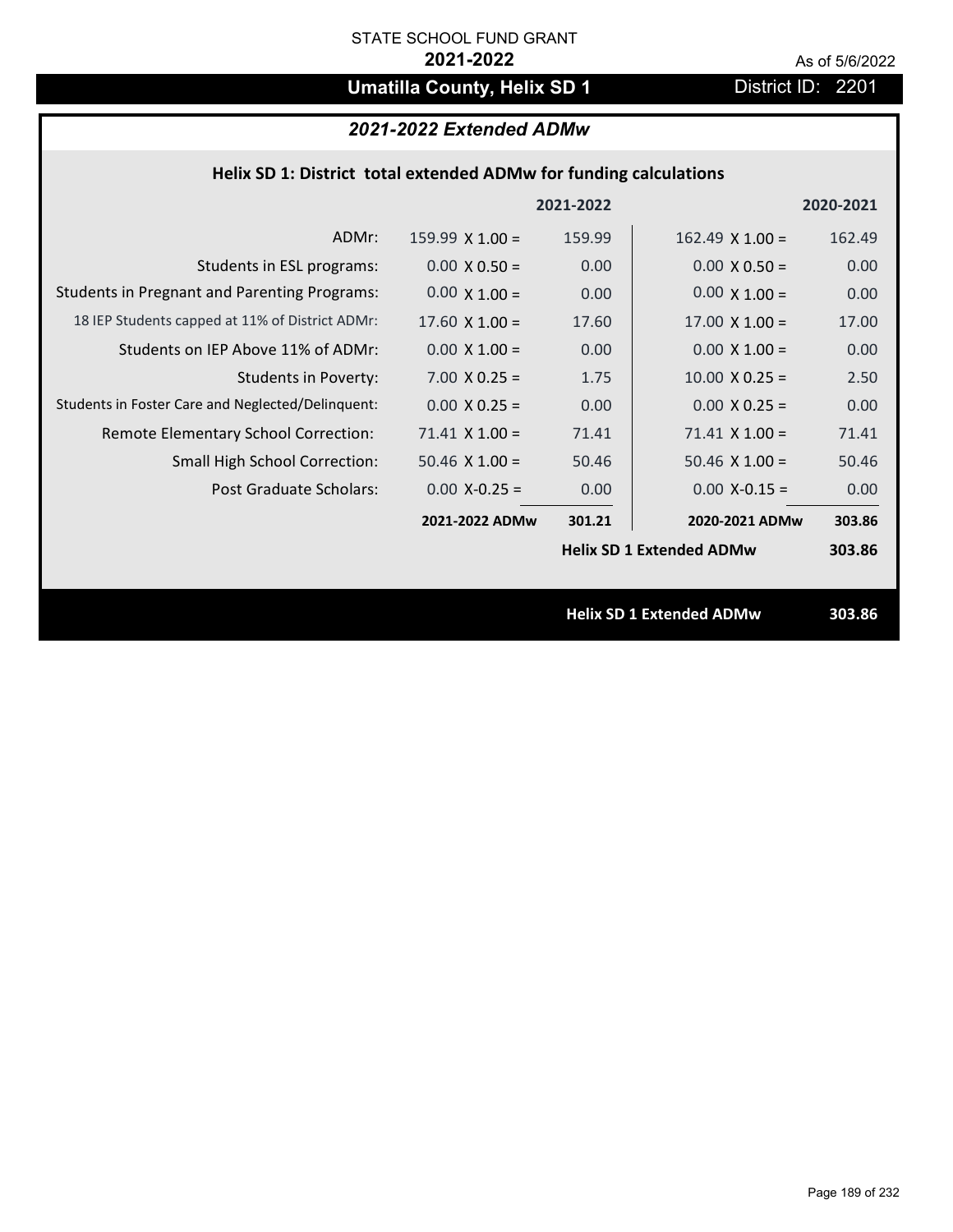# **Umatilla County, Pilot Rock SD 2** District ID: 2202

# *2021-2022 Extended ADMw*

### **Pilot Rock SD 2: District total extended ADMw for funding calculations**

|                                                     |                        | 2021-2022 |                                      | 2020-2021 |
|-----------------------------------------------------|------------------------|-----------|--------------------------------------|-----------|
| ADMr:                                               | $283.83 \times 1.00 =$ | 283.83    | $286.21$ X 1.00 =                    | 286.21    |
| Students in ESL programs:                           | $2.00 \times 0.50 =$   | 1.00      | $1.00 \times 0.50 =$                 | 0.50      |
| <b>Students in Pregnant and Parenting Programs:</b> | $0.00 \times 1.00 =$   | 0.00      | $0.00 \times 1.00 =$                 | 0.00      |
| 42 IEP Students capped at 11% of District ADMr:     | $31.22 \times 1.00 =$  | 31.22     | $31.48 \times 1.00 =$                | 31.48     |
| Students on IEP Above 11% of ADMr:                  | $0.20 X 1.00 =$        | 0.20      | $0.20 X 1.00 =$                      | 0.20      |
| <b>Students in Poverty:</b>                         | $23.91$ X 0.25 =       | 5.98      | $33.35 \times 0.25 =$                | 8.34      |
| Students in Foster Care and Neglected/Delinquent:   | $2.00 \times 0.25 =$   | 0.50      | $2.00 \times 0.25 =$                 | 0.50      |
| Remote Elementary School Correction:                | 43.91 $X$ 1.00 =       | 43.91     | 43.91 $X$ 1.00 =                     | 43.91     |
| <b>Small High School Correction:</b>                | $70.55 \times 1.00 =$  | 70.55     | $70.55 \times 1.00 =$                | 70.55     |
| Post Graduate Scholars:                             | $0.00 X - 0.25 =$      | 0.00      | $0.00$ X-0.15 =                      | 0.00      |
|                                                     | 2021-2022 ADMw         | 437.19    | 2020-2021 ADMw                       | 441.69    |
|                                                     |                        |           | <b>Pilot Rock SD 2 Extended ADMw</b> | 441.69    |
|                                                     |                        |           |                                      |           |
|                                                     |                        |           | <b>Pilot Rock SD 2 Extended ADMw</b> | 441.69    |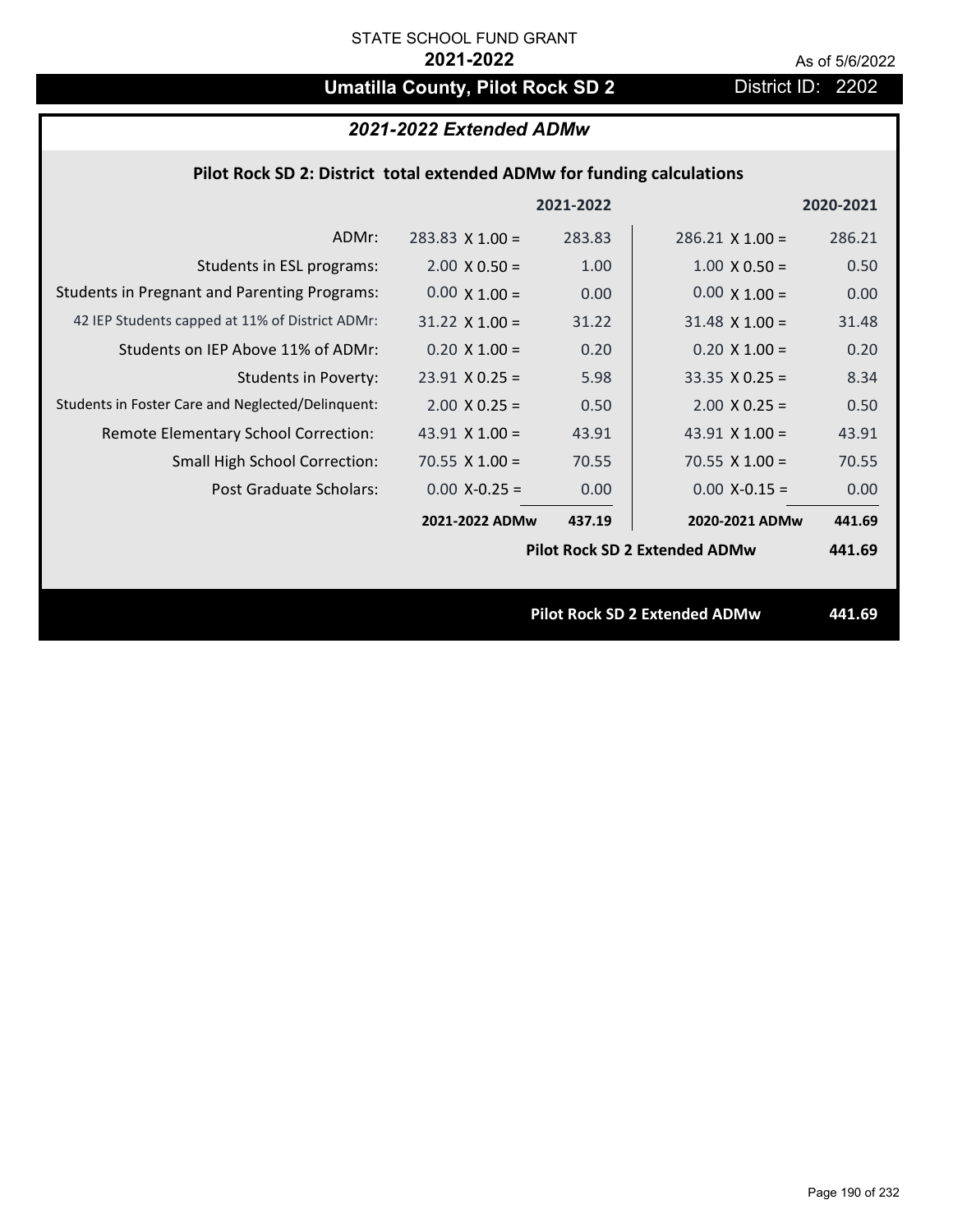# **Umatilla County, Echo SD 5** District ID: 2203

# *2021-2022 Extended ADMw*

### **Echo SD 5: District total extended ADMw for funding calculations**

|                                                     |                        | 2021-2022 |                                | 2020-2021 |
|-----------------------------------------------------|------------------------|-----------|--------------------------------|-----------|
| ADMr:                                               | $303.03 \times 1.00 =$ | 303.03    | $286.71 \times 1.00 =$         | 286.71    |
| Students in ESL programs:                           | $5.00 \times 0.50 =$   | 2.50      | 4.44 $\times$ 0.50 =           | 2.22      |
| <b>Students in Pregnant and Parenting Programs:</b> | $0.00 \times 1.00 =$   | 0.00      | $0.00 \times 1.00 =$           | 0.00      |
| 38 IEP Students capped at 11% of District ADMr:     | $33.33 \times 1.00 =$  | 33.33     | $31.54 \times 1.00 =$          | 31.54     |
| Students on IEP Above 11% of ADMr:                  | $0.00 \times 1.00 =$   | 0.00      | $0.00 \times 1.00 =$           | 0.00      |
| <b>Students in Poverty:</b>                         | $17.00 \times 0.25 =$  | 4.25      | $24.00 \times 0.25 =$          | 6.00      |
| Students in Foster Care and Neglected/Delinquent:   | $0.00 \times 0.25 =$   | 0.00      | $1.00 \times 0.25 =$           | 0.25      |
| Remote Elementary School Correction:                | 41.65 $X$ 1.00 =       | 41.65     | 41.65 $\times$ 1.00 =          | 41.65     |
| <b>Small High School Correction:</b>                | $62.28$ X 1.00 =       | 62.28     | $62.28$ X 1.00 =               | 62.28     |
| Post Graduate Scholars:                             | $0.00$ X-0.25 =        | 0.00      | $0.00$ X-0.15 =                | 0.00      |
|                                                     | 2021-2022 ADMw         | 447.04    | 2020-2021 ADMw                 | 430.65    |
|                                                     |                        |           | <b>Echo SD 5 Extended ADMw</b> | 447.04    |
|                                                     |                        |           |                                |           |
|                                                     |                        |           | <b>Echo SD 5 Extended ADMw</b> | 447.04    |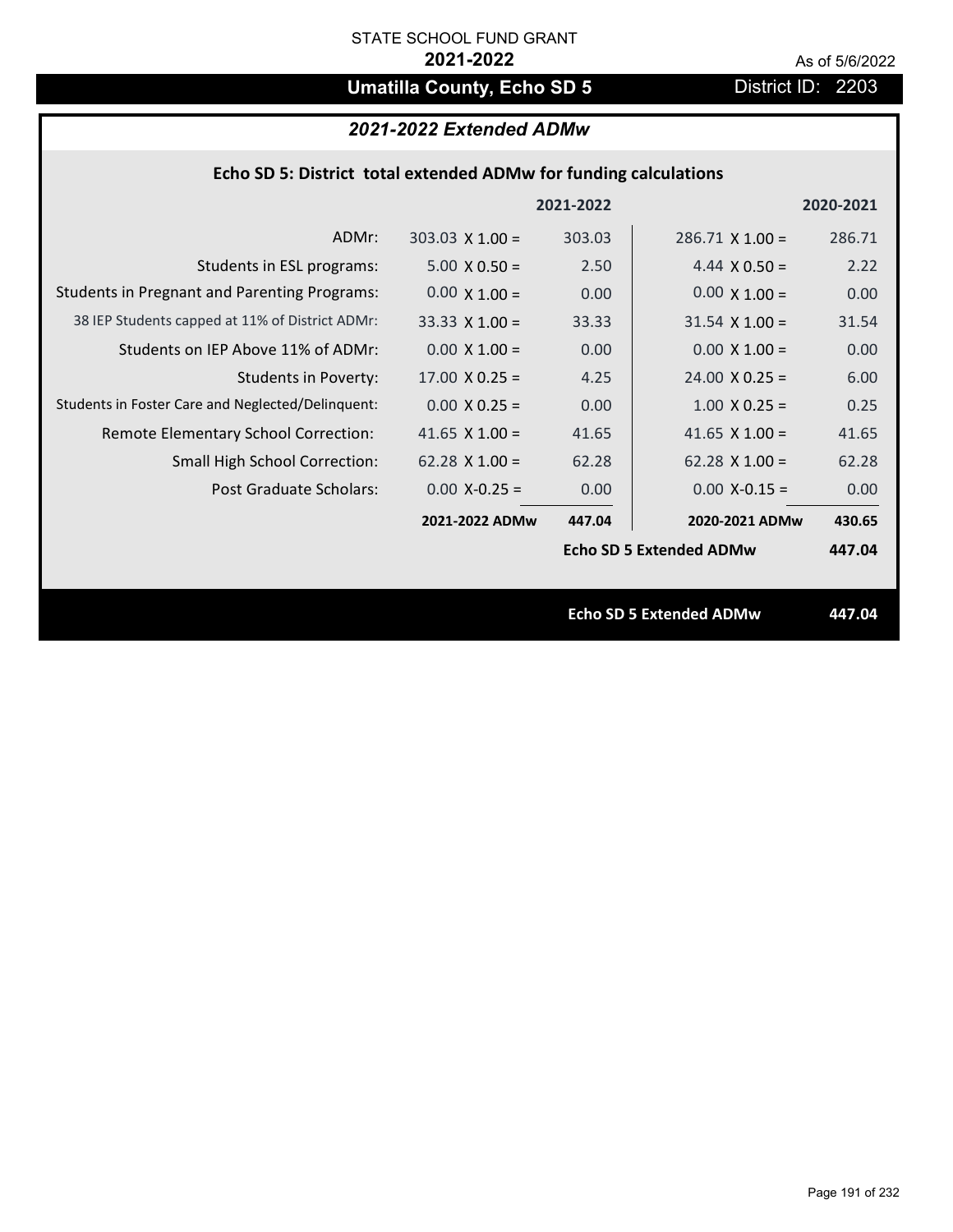# **Umatilla County, Umatilla SD 6R** District ID: 2204

### *2021-2022 Extended ADMw*

## **Umatilla SD 6R: District total extended ADMw for funding calculations**

|                                                     |                          | 2021-2022 |                                     | 2020-2021 |
|-----------------------------------------------------|--------------------------|-----------|-------------------------------------|-----------|
| ADMr:                                               | $1,361.62 \times 1.00 =$ | 1,361.62  | $1,419.23 \times 1.00 =$            | 1,419.23  |
| Students in ESL programs:                           | $402.16 \times 0.50 =$   | 201.08    | $400.31 \times 0.50 =$              | 200.16    |
| <b>Students in Pregnant and Parenting Programs:</b> | 4.77 $\times$ 1.00 =     | 4.77      | $5.47 \times 1.00 =$                | 5.47      |
| 153 IEP Students capped at 11% of District ADMr:    | $149.78 \times 1.00 =$   | 149.78    | $133.00 \times 1.00 =$              | 133.00    |
| Students on IEP Above 11% of ADMr:                  | $0.00 \times 1.00 =$     | 0.00      | $0.00 \times 1.00 =$                | 0.00      |
| Students in Poverty:                                | $204.71 \times 0.25 =$   | 51.18     | $292.70 \times 0.25 =$              | 73.18     |
| Students in Foster Care and Neglected/Delinquent:   | $5.00 \times 0.25 =$     | 1.25      | $6.00 \times 0.25 =$                | 1.50      |
| Remote Elementary School Correction:                | $0.00 \times 1.00 =$     | 0.00      | $0.00 \times 1.00 =$                | 0.00      |
| <b>Small High School Correction:</b>                | $0.00 \times 1.00 =$     | 0.00      | $0.00 \times 1.00 =$                | 0.00      |
| <b>Post Graduate Scholars:</b>                      | $0.00$ X-0.25 =          | 0.00      | $0.00$ X-0.15 =                     | 0.00      |
|                                                     | 2021-2022 ADMw           | 1,769.68  | 2020-2021 ADMw                      | 1,832.53  |
|                                                     |                          |           | <b>Umatilla SD 6R Extended ADMw</b> | 1,832.53  |
|                                                     |                          |           |                                     |           |
|                                                     |                          |           | <b>Umatilla SD 6R Extended ADMw</b> | 1,832.53  |
|                                                     |                          |           |                                     |           |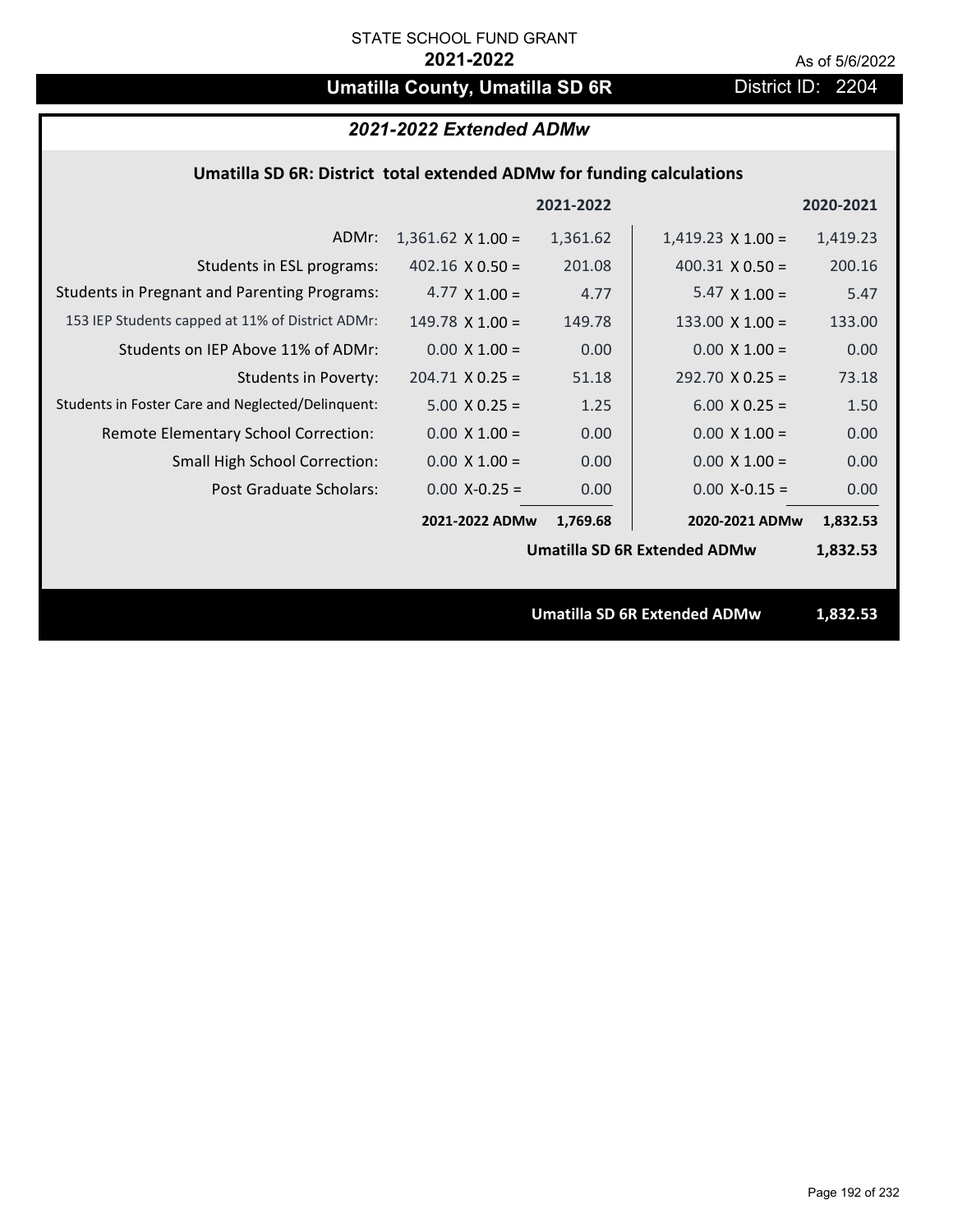# **Umatilla County, Milton-Freewater Unified SD 7** District ID: 2205

| 2021-2022 Extended ADMw                                                              |                                                    |           |                                             |           |
|--------------------------------------------------------------------------------------|----------------------------------------------------|-----------|---------------------------------------------|-----------|
| Milton-Freewater Unified SD 7: District total extended ADMw for funding calculations |                                                    |           |                                             |           |
|                                                                                      |                                                    | 2021-2022 |                                             | 2020-2021 |
| ADMr:                                                                                | $1,670.59 \times 1.00 =$                           | 1,670.59  | $1,654.33 \times 1.00 =$                    | 1,654.33  |
| Students in ESL programs:                                                            | $355.33 \times 0.50 =$                             | 177.67    | $351.49 \times 0.50 =$                      | 175.75    |
| <b>Students in Pregnant and Parenting Programs:</b>                                  | $0.00 \times 1.00 =$                               | 0.00      | $0.00 \times 1.00 =$                        | 0.00      |
| 233 IEP Students capped at 11% of District ADMr:                                     | $183.76 \times 1.00 =$                             | 183.76    | $181.98 \times 1.00 =$                      | 181.98    |
| Students on IEP Above 11% of ADMr:                                                   | $6.00 X 1.00 =$                                    | 6.00      | $6.00 X 1.00 =$                             | 6.00      |
| <b>Students in Poverty:</b>                                                          | $219.46$ X 0.25 =                                  | 54.87     | $299.25 \times 0.25 =$                      | 74.81     |
| Students in Foster Care and Neglected/Delinquent:                                    | $8.00 \times 0.25 =$                               | 2.00      | $6.00 X 0.25 =$                             | 1.50      |
| Remote Elementary School Correction:                                                 | $0.00 \times 1.00 =$                               | 0.00      | $0.00 \times 1.00 =$                        | 0.00      |
| Small High School Correction:                                                        | $0.00 \times 1.00 =$                               | 0.00      | $0.00 \times 1.00 =$                        | 0.00      |
| <b>Post Graduate Scholars:</b>                                                       | $0.00$ X-0.25 =                                    | 0.00      | $0.00$ X-0.15 =                             | 0.00      |
|                                                                                      | 2021-2022 ADMw                                     | 2,094.88  | 2020-2021 ADMw                              | 2,094.36  |
|                                                                                      | <b>Milton-Freewater Unified SD 7 Extended ADMw</b> |           |                                             | 2,094.88  |
|                                                                                      |                                                    |           |                                             |           |
|                                                                                      |                                                    |           | Milton-Freewater Unified SD 7 Extended ADMw | 2,094.88  |
|                                                                                      |                                                    |           |                                             |           |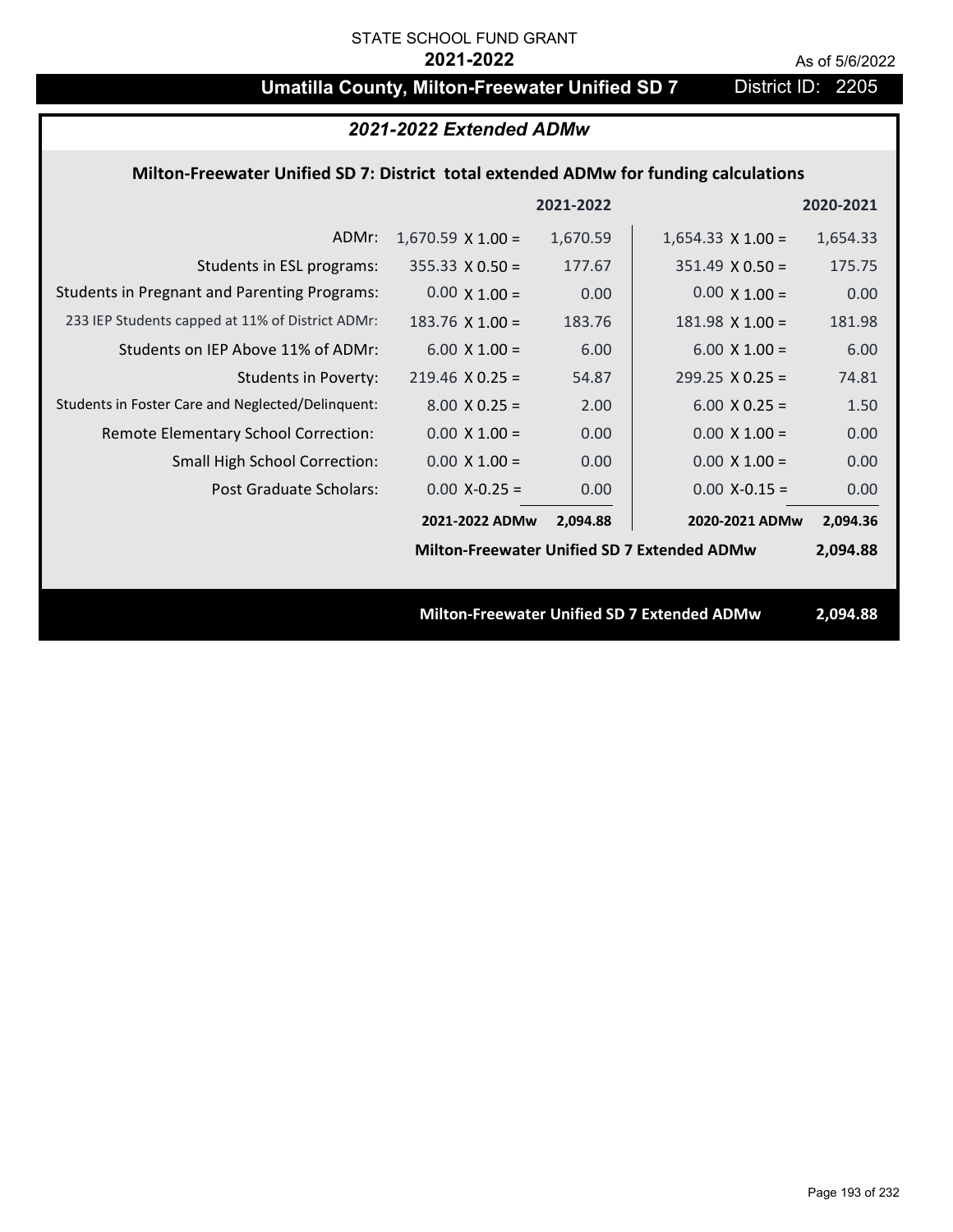# **Umatilla County, Hermiston SD 8** District ID: 2206

# *2021-2022 Extended ADMw*

### **Hermiston SD 8: District total extended ADMw for funding calculations**

|                                                     |                                     | 2021-2022 |                                     | 2020-2021 |
|-----------------------------------------------------|-------------------------------------|-----------|-------------------------------------|-----------|
| ADMr:                                               | $5,423.21 \times 1.00 =$            | 5,423.21  | $5,476.50 \times 1.00 =$            | 5,476.50  |
| Students in ESL programs:                           | $1,032.68 \times 0.50 =$            | 516.34    | $976.29 \times 0.50 =$              | 488.15    |
| <b>Students in Pregnant and Parenting Programs:</b> | $3.77 \times 1.00 =$                | 3.77      | $3.05 \times 1.00 =$                | 3.05      |
| 677 IEP Students capped at 11% of District ADMr:    | 596.55 $X$ 1.00 =                   | 596.55    | 602.42 $\times$ 1.00 =              | 602.42    |
| Students on IEP Above 11% of ADMr:                  | $2.10 \times 1.00 =$                | 2.10      | $2.10 \times 1.00 =$                | 2.10      |
| <b>Students in Poverty:</b>                         | $598.00 \times 0.25 =$              | 149.50    | $839.00 \times 0.25 =$              | 209.75    |
| Students in Foster Care and Neglected/Delinquent:   | $51.00 \times 0.25 =$               | 12.75     | $54.00 \times 0.25 =$               | 13.50     |
| Remote Elementary School Correction:                | $0.00 \times 1.00 =$                | 0.00      | $0.00 \times 1.00 =$                | 0.00      |
| <b>Small High School Correction:</b>                | $0.00 \times 1.00 =$                | 0.00      | $0.00 \times 1.00 =$                | 0.00      |
| Post Graduate Scholars:                             | $0.00$ X-0.25 =                     | 0.00      | $0.00$ X-0.15 =                     | 0.00      |
|                                                     | 2021-2022 ADMw                      | 6,704.22  | 2020-2021 ADMw                      | 6,795.46  |
|                                                     | <b>Hermiston SD 8 Extended ADMw</b> |           |                                     | 6,795.46  |
|                                                     |                                     |           |                                     |           |
|                                                     |                                     |           | <b>Hermiston SD 8 Extended ADMw</b> | 6,795.46  |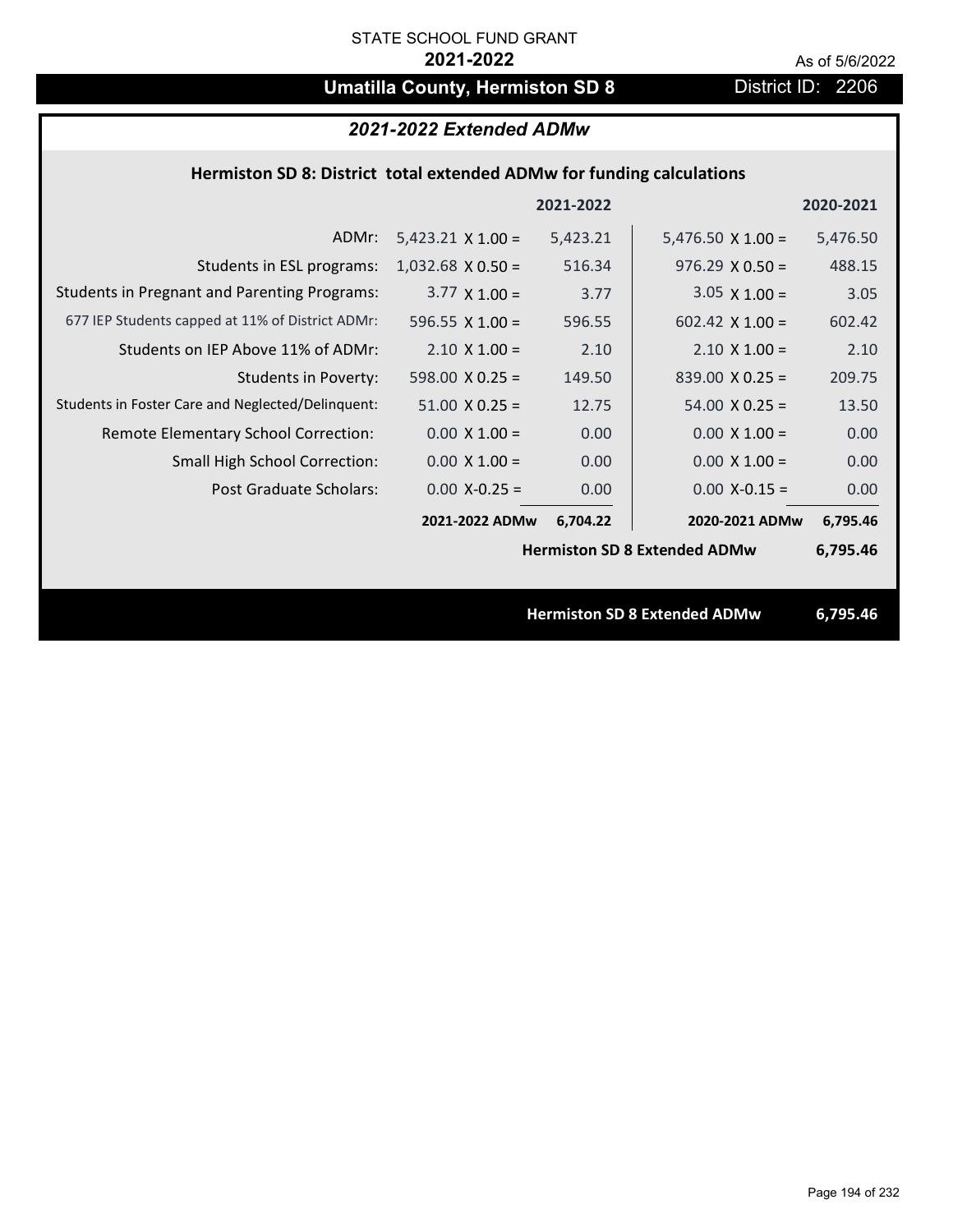# **Umatilla County, Pendleton SD 16** District ID: 2207

## *2021-2022 Extended ADMw*

#### **Pendleton SD 16: District total extended ADMw for funding calculations**

|                                                     |                          | 2021-2022 |                          | 2020-2021 |
|-----------------------------------------------------|--------------------------|-----------|--------------------------|-----------|
| ADMr:                                               | $2,932.01 \times 1.00 =$ | 2,932.01  | $2,908.78 \times 1.00 =$ | 2,908.78  |
| Students in ESL programs:                           | $104.48 \times 0.50 =$   | 52.24     | $92.52 \times 0.50 =$    | 46.26     |
| <b>Students in Pregnant and Parenting Programs:</b> | $0.00 \times 1.00 =$     | 0.00      | $0.00 \times 1.00 =$     | 0.00      |
| 467 IEP Students capped at 11% of District ADMr:    | $332.17 \times 1.00 =$   | 332.17    | $329.15 \times 1.00 =$   | 329.15    |
| Students on IEP Above 11% of ADMr:                  | 48.30 $\times$ 1.00 =    | 48.30     | 48.30 $\times$ 1.00 =    | 48.30     |
| <b>Students in Poverty:</b>                         | $333.35 \times 0.25 =$   | 83.34     | 412.45 $X$ 0.25 =        | 103.11    |
| Students in Foster Care and Neglected/Delinquent:   | $18.00 \times 0.25 =$    | 4.50      | 46.00 $X$ 0.25 =         | 11.50     |
| Remote Elementary School Correction:                | $0.00 \times 1.00 =$     | 0.00      | $0.00 \times 1.00 =$     | 0.00      |
| <b>Small High School Correction:</b>                | $0.00 \times 1.00 =$     | 0.00      | $0.00 \times 1.00 =$     | 0.00      |
| Post Graduate Scholars:                             | $0.00 X - 0.25 =$        | 0.00      | $0.00 X - 0.15 =$        | 0.00      |
|                                                     | 2021-2022 ADMw           | 3,452.55  | 2020-2021 ADMw           | 3,447.10  |

**Pendleton SD 16 Extended ADMw**

**3,543.10**

# **Nixyaawii Community School: Charter ADMw for information only**

|                                                     |                       | 2021-2022 |                       | 2020-2021 |
|-----------------------------------------------------|-----------------------|-----------|-----------------------|-----------|
| ADMr:                                               | $87.68 \times 1.00 =$ | 87.68     | $83.46 \times 1.00 =$ | 83.46     |
| Students in ESL programs:                           | $0.75 \times 0.50 =$  | 0.38      | $0.03 \times 0.50 =$  | 0.02      |
| <b>Students in Pregnant and Parenting Programs:</b> | $0.00 \times 1.00 =$  | 0.00      | $0.00 \times 1.00 =$  | 0.00      |
| 0 IEP Students capped at 11% of District ADMr:      | $0.00 \times 1.00 =$  | 0.00      | $0.00 \times 1.00 =$  | 0.00      |
| Students on IEP Above 11% of ADMr:                  | $0.00 \times 1.00 =$  | 0.00      | $0.00 \times 1.00 =$  | 0.00      |
| Students in Poverty:                                | $9.97 \times 0.25 =$  | 2.49      | $11.83 \times 0.25 =$ | 2.96      |
| Students in Foster Care and Neglected/Delinquent:   | $0.00 \times 0.25 =$  | 0.00      | $0.00 \times 0.25 =$  | 0.00      |
| Remote Elementary School Correction:                | $0.00 \times 1.00 =$  | 0.00      | $0.00 \times 1.00 =$  | 0.00      |
| <b>Small High School Correction:</b>                | $0.00 \times 1.00 =$  | 0.00      | $0.00 \times 1.00 =$  | 0.00      |
| Post Graduate Scholars:                             | $0.00$ X-0.25 =       | 0.00      | $0.00 X - 0.15 =$     | 0.00      |
|                                                     | 2021-2022 ADMw        | 90.55     | 2020-2021 ADMw        | 86.43     |

**Pendleton SD 16 Extended ADMw 3,543.10**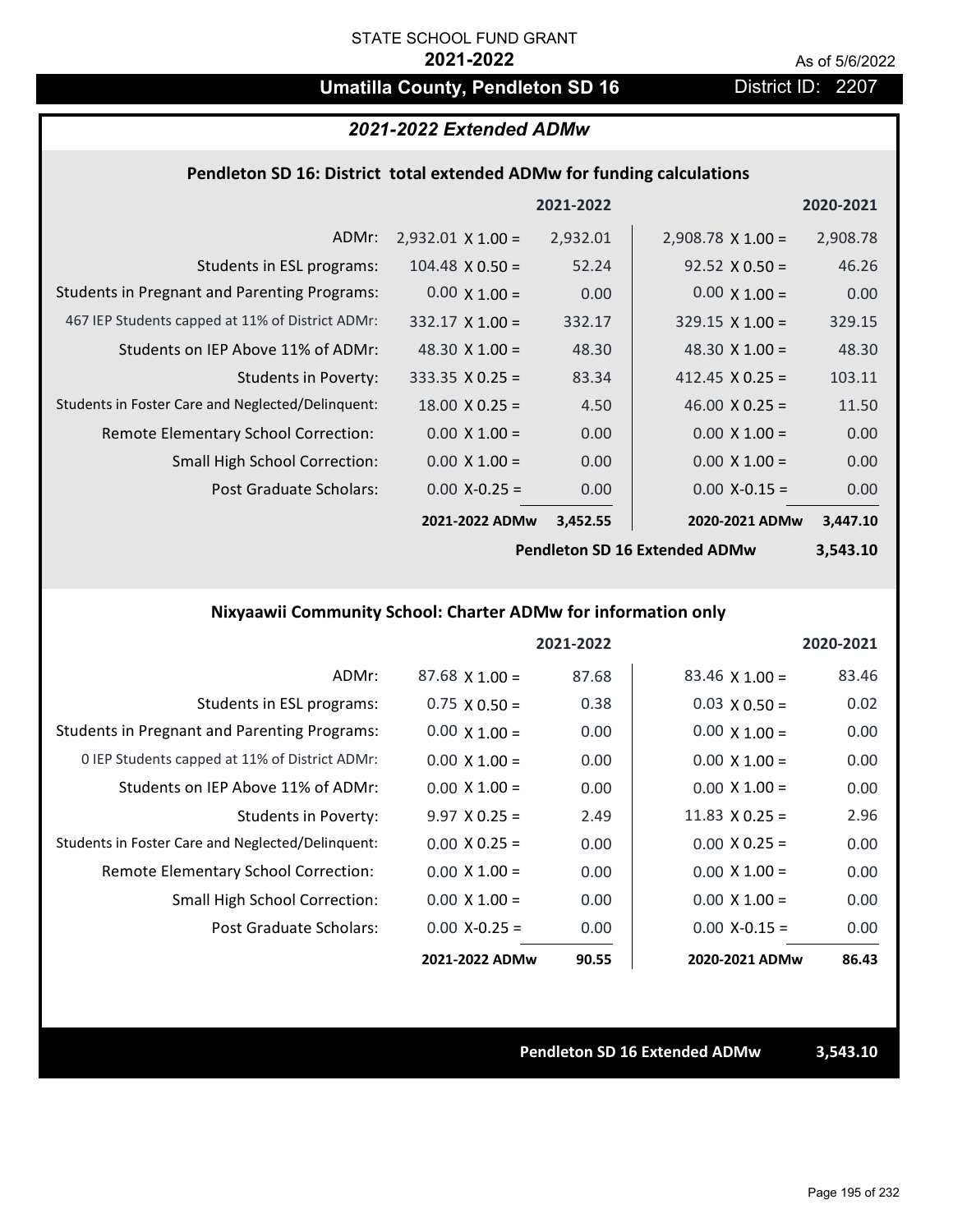# **Umatilla County, Athena-Weston SD 29RJ** District ID: 2208

| 2021-2022 Extended ADMw                                                      |                       |           |                                     |           |
|------------------------------------------------------------------------------|-----------------------|-----------|-------------------------------------|-----------|
| Athena-Weston SD 29RJ: District total extended ADMw for funding calculations |                       |           |                                     |           |
|                                                                              |                       | 2021-2022 |                                     | 2020-2021 |
| ADMr:                                                                        | 598.38 $X$ 1.00 =     | 598.38    | 552.73 $X$ 1.00 =                   | 552.73    |
| Students in ESL programs:                                                    | $2.00 \times 0.50 =$  | 1.00      | $2.00 \times 0.50 =$                | 1.00      |
| <b>Students in Pregnant and Parenting Programs:</b>                          | $0.92 \times 1.00 =$  | 0.92      | $0.00 \times 1.00 =$                | 0.00      |
| 86 IEP Students capped at 11% of District ADMr:                              | 65.82 $\times$ 1.00 = | 65.82     | 60.80 $\times$ 1.00 =               | 60.80     |
| Students on IEP Above 11% of ADMr:                                           | 4.20 $X$ 1.00 =       | 4.20      | 4.20 $X$ 1.00 =                     | 4.20      |
| <b>Students in Poverty:</b>                                                  | $57.00 \times 0.25 =$ | 14.25     | 46.00 $X$ 0.25 =                    | 11.50     |
| Students in Foster Care and Neglected/Delinquent:                            | $15.00 \times 0.25 =$ | 3.75      | $11.00 \times 0.25 =$               | 2.75      |
| Remote Elementary School Correction:                                         | $0.00 \times 1.00 =$  | 0.00      | $0.00 \times 1.00 =$                | 0.00      |
| <b>Small High School Correction:</b>                                         | $86.10 \times 1.00 =$ | 86.10     | $86.10 \times 1.00 =$               | 86.10     |
| Post Graduate Scholars:                                                      | $0.00$ X-0.25 =       | 0.00      | $0.00$ X-0.15 =                     | 0.00      |
|                                                                              | 2021-2022 ADMw        | 774.42    | 2020-2021 ADMw                      | 719.08    |
|                                                                              |                       |           | Athena-Weston SD 29RJ Extended ADMw | 774.42    |
|                                                                              |                       |           |                                     |           |
|                                                                              |                       |           | Athena-Weston SD 29RJ Extended ADMw | 774.42    |
|                                                                              |                       |           |                                     |           |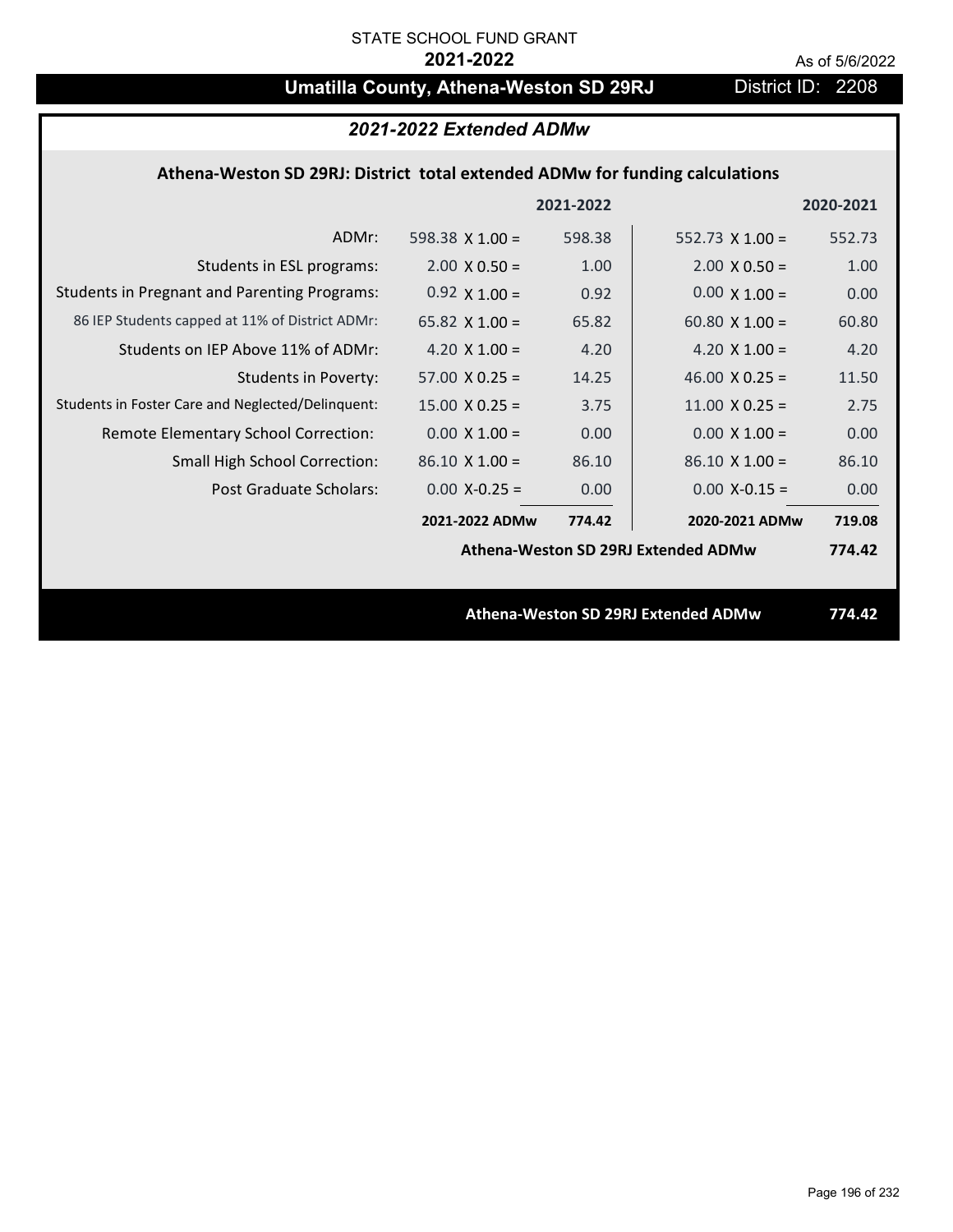# **Umatilla County, Stanfield SD 61** District ID: 2209

| 2021-2022 Extended ADMw                                                |                        |           |                                      |           |  |
|------------------------------------------------------------------------|------------------------|-----------|--------------------------------------|-----------|--|
| Stanfield SD 61: District total extended ADMw for funding calculations |                        |           |                                      |           |  |
|                                                                        |                        | 2021-2022 |                                      | 2020-2021 |  |
| ADMr:                                                                  | $519.35 \times 1.00 =$ | 519.35    | 498.96 $\times$ 1.00 =               | 498.96    |  |
| Students in ESL programs:                                              | $62.00 \times 0.50 =$  | 31.00     | $61.77 \times 0.50 =$                | 30.89     |  |
| <b>Students in Pregnant and Parenting Programs:</b>                    | $0.00 \times 1.00 =$   | 0.00      | $0.00 \times 1.00 =$                 | 0.00      |  |
| 75 IEP Students capped at 11% of District ADMr:                        | $57.13 \times 1.00 =$  | 57.13     | 54.89 $\times$ 1.00 =                | 54.89     |  |
| Students on IEP Above 11% of ADMr:                                     | $0.40 \times 1.00 =$   | 0.40      | $0.40 \times 1.00 =$                 | 0.40      |  |
| <b>Students in Poverty:</b>                                            | $37.44 \times 0.25 =$  | 9.36      | 49.71 $X$ 0.25 =                     | 12.43     |  |
| Students in Foster Care and Neglected/Delinquent:                      | $1.00 \times 0.25 =$   | 0.25      | $8.00 \times 0.25 =$                 | 2.00      |  |
| Remote Elementary School Correction:                                   | $0.00 \times 1.00 =$   | 0.00      | $0.00 \times 1.00 =$                 | 0.00      |  |
| <b>Small High School Correction:</b>                                   | $88.60$ X 1.00 =       | 88.60     | $88.60$ X 1.00 =                     | 88.60     |  |
| <b>Post Graduate Scholars:</b>                                         | $0.00$ X-0.25 =        | 0.00      | $0.00$ X-0.15 =                      | 0.00      |  |
|                                                                        | 2021-2022 ADMw         | 706.09    | 2020-2021 ADMw                       | 688.16    |  |
|                                                                        |                        |           | <b>Stanfield SD 61 Extended ADMw</b> | 706.09    |  |
|                                                                        |                        |           |                                      |           |  |
|                                                                        |                        |           | <b>Stanfield SD 61 Extended ADMw</b> | 706.09    |  |
|                                                                        |                        |           |                                      |           |  |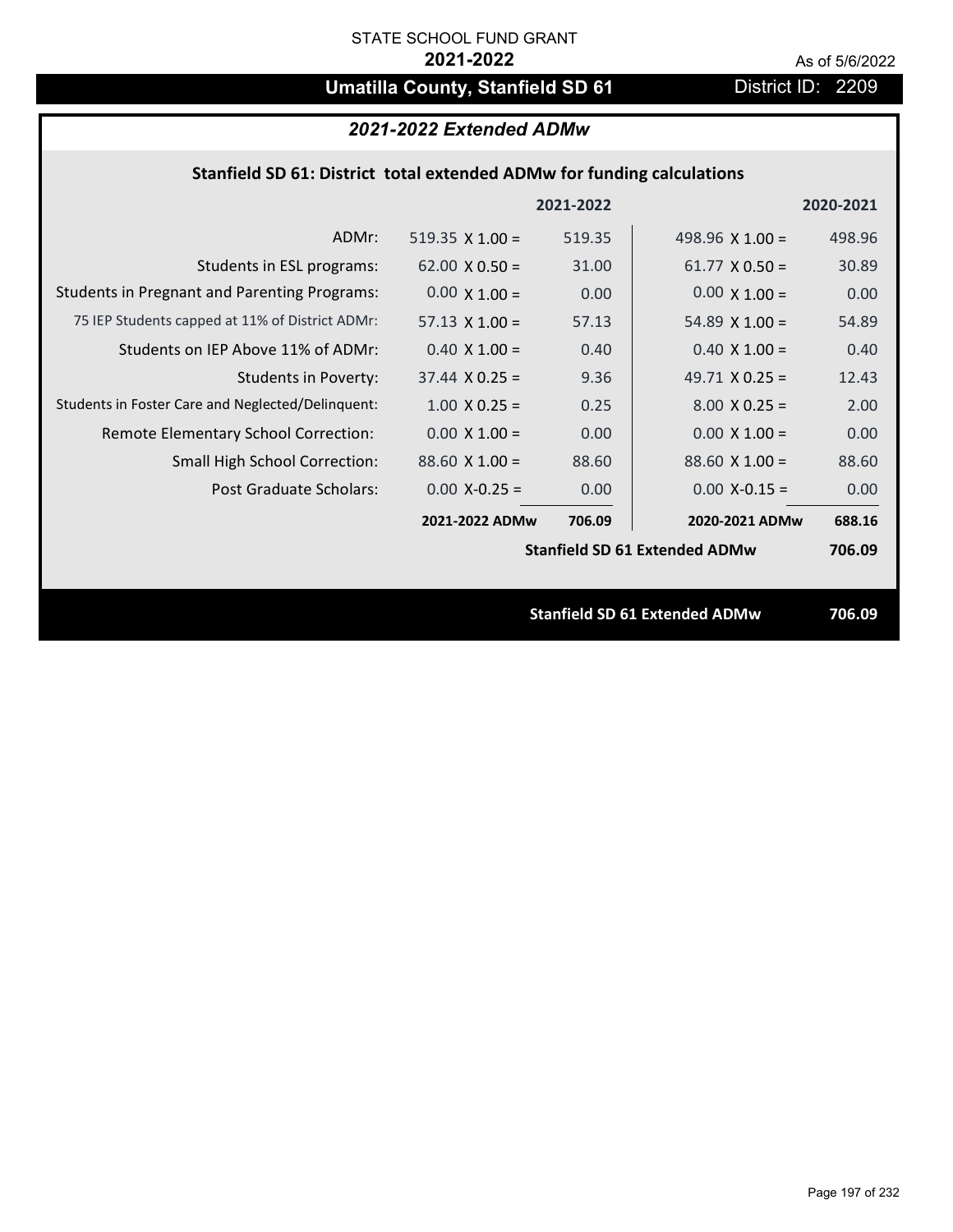# **Umatilla County, Ukiah SD 80R** District ID: 2210

# *2021-2022 Extended ADMw*

## **Ukiah SD 80R: District total extended ADMw for funding calculations**

|                                                     |                       | 2021-2022 |                                   | 2020-2021 |
|-----------------------------------------------------|-----------------------|-----------|-----------------------------------|-----------|
| ADMr:                                               | $23.70 \times 1.00 =$ | 23.70     | $28.77 \times 1.00 =$             | 28.77     |
| Students in ESL programs:                           | $0.00 \times 0.50 =$  | 0.00      | $0.00 \times 0.50 =$              | 0.00      |
| <b>Students in Pregnant and Parenting Programs:</b> | $0.00 \times 1.00 =$  | 0.00      | $0.00 \times 1.00 =$              | 0.00      |
| 3 IEP Students capped at 11% of District ADMr:      | $2.61$ X $1.00 =$     | 2.61      | $3.16 \times 1.00 =$              | 3.16      |
| Students on IEP Above 11% of ADMr:                  | $0.00 \times 1.00 =$  | 0.00      | $0.00 \times 1.00 =$              | 0.00      |
| <b>Students in Poverty:</b>                         | $1.62$ X 0.25 =       | 0.41      | $2.62$ X 0.25 =                   | 0.66      |
| Students in Foster Care and Neglected/Delinquent:   | $0.00 \times 0.25 =$  | 0.00      | $0.00 \times 0.25 =$              | 0.00      |
| Remote Elementary School Correction:                | $25.54$ X 1.00 =      | 25.54     | $25.54$ X 1.00 =                  | 25.54     |
| <b>Small High School Correction:</b>                | $50.46$ X $1.00 =$    | 50.46     | $50.46 \times 1.00 =$             | 50.46     |
| Post Graduate Scholars:                             | $0.00 X - 0.25 =$     | 0.00      | $0.00$ X-0.15 =                   | 0.00      |
|                                                     | 2021-2022 ADMw        | 102.71    | 2020-2021 ADMw                    | 108.59    |
|                                                     |                       |           | <b>Ukiah SD 80R Extended ADMw</b> | 108.59    |
|                                                     |                       |           |                                   |           |
|                                                     |                       |           | <b>Ukiah SD 80R Extended ADMw</b> | 108.59    |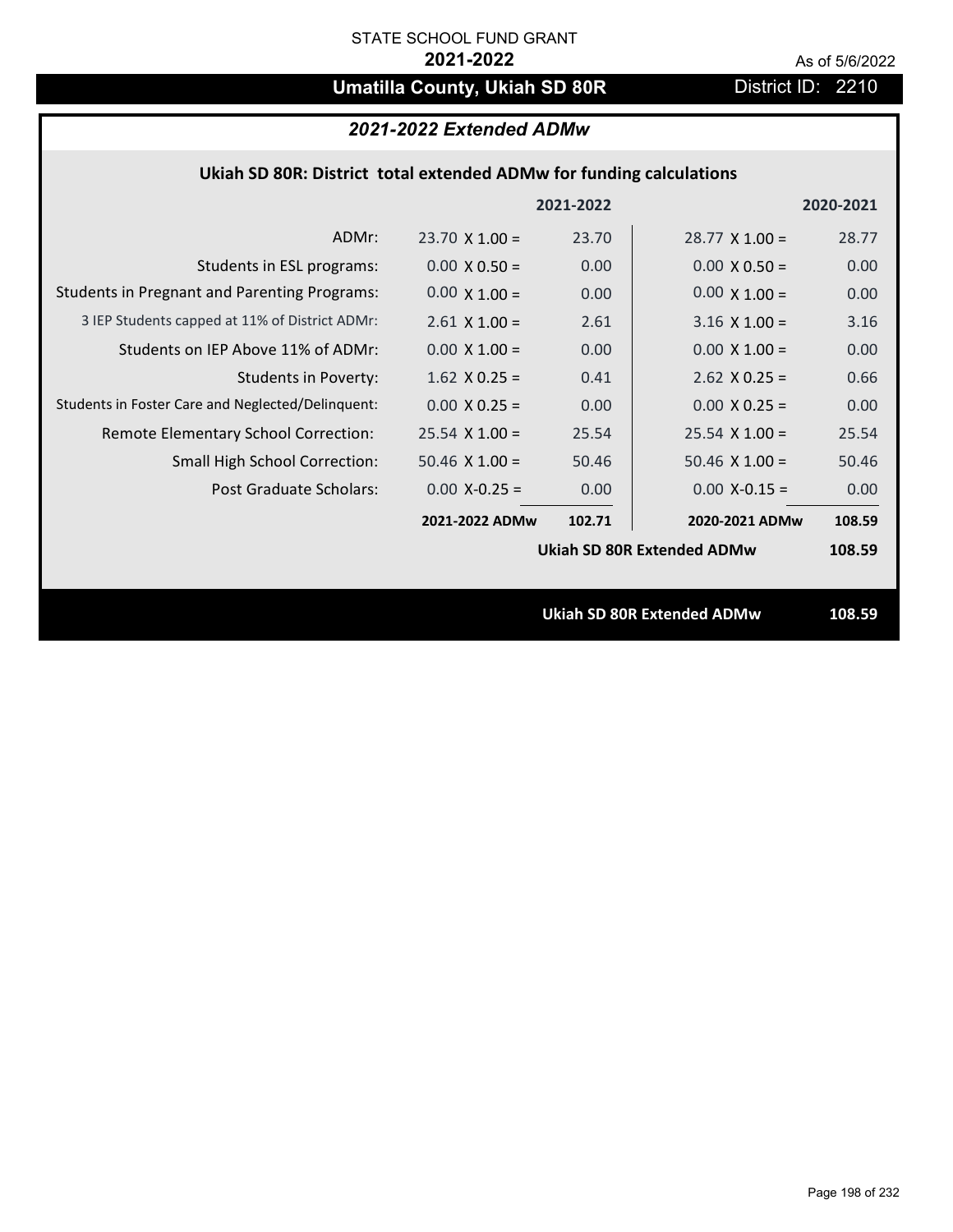# **Union County, La Grande SD 1** District ID: 2212

# *2021-2022 Extended ADMw*

### **La Grande SD 1: District total extended ADMw for funding calculations**

|                                                     |                          | 2021-2022 |                              | 2020-2021 |
|-----------------------------------------------------|--------------------------|-----------|------------------------------|-----------|
| ADMr:                                               | $2,125.98 \times 1.00 =$ | 2,125.98  | $2,150.64 \times 1.00 =$     | 2,150.64  |
| Students in ESL programs:                           | 57.86 $\times$ 0.50 =    | 28.93     | $57.19 \times 0.50 =$        | 28.60     |
| <b>Students in Pregnant and Parenting Programs:</b> | $1.47 \times 1.00 =$     | 1.47      | $0.78 \times 1.00 =$         | 0.78      |
| 373 IEP Students capped at 11% of District ADMr:    | $233.86$ X 1.00 =        | 233.86    | $236.57 \times 1.00 =$       | 236.57    |
| Students on IEP Above 11% of ADMr:                  | $56.90 \times 1.00 =$    | 56.90     | $56.90 X 1.00 =$             | 56.90     |
| <b>Students in Poverty:</b>                         | $295.02 \times 0.25 =$   | 73.76     | $346.93 \times 0.25 =$       | 86.73     |
| Students in Foster Care and Neglected/Delinquent:   | $10.00 \times 0.25 =$    | 2.50      | $19.00 \times 0.25 =$        | 4.75      |
| Remote Elementary School Correction:                | $0.00 \times 1.00 =$     | 0.00      | $0.00 \times 1.00 =$         | 0.00      |
| <b>Small High School Correction:</b>                | $0.00 \times 1.00 =$     | 0.00      | $0.00 \times 1.00 =$         | 0.00      |
| Post Graduate Scholars:                             | $0.00$ X-0.25 =          | 0.00      | $0.00$ X-0.15 =              | 0.00      |
|                                                     | 2021-2022 ADMw           | 2,523.39  | 2020-2021 ADMw               | 2,564.97  |
|                                                     |                          |           | La Grande SD 1 Extended ADMw | 2,564.97  |
|                                                     |                          |           |                              |           |
|                                                     |                          |           | La Grande SD 1 Extended ADMw | 2,564.97  |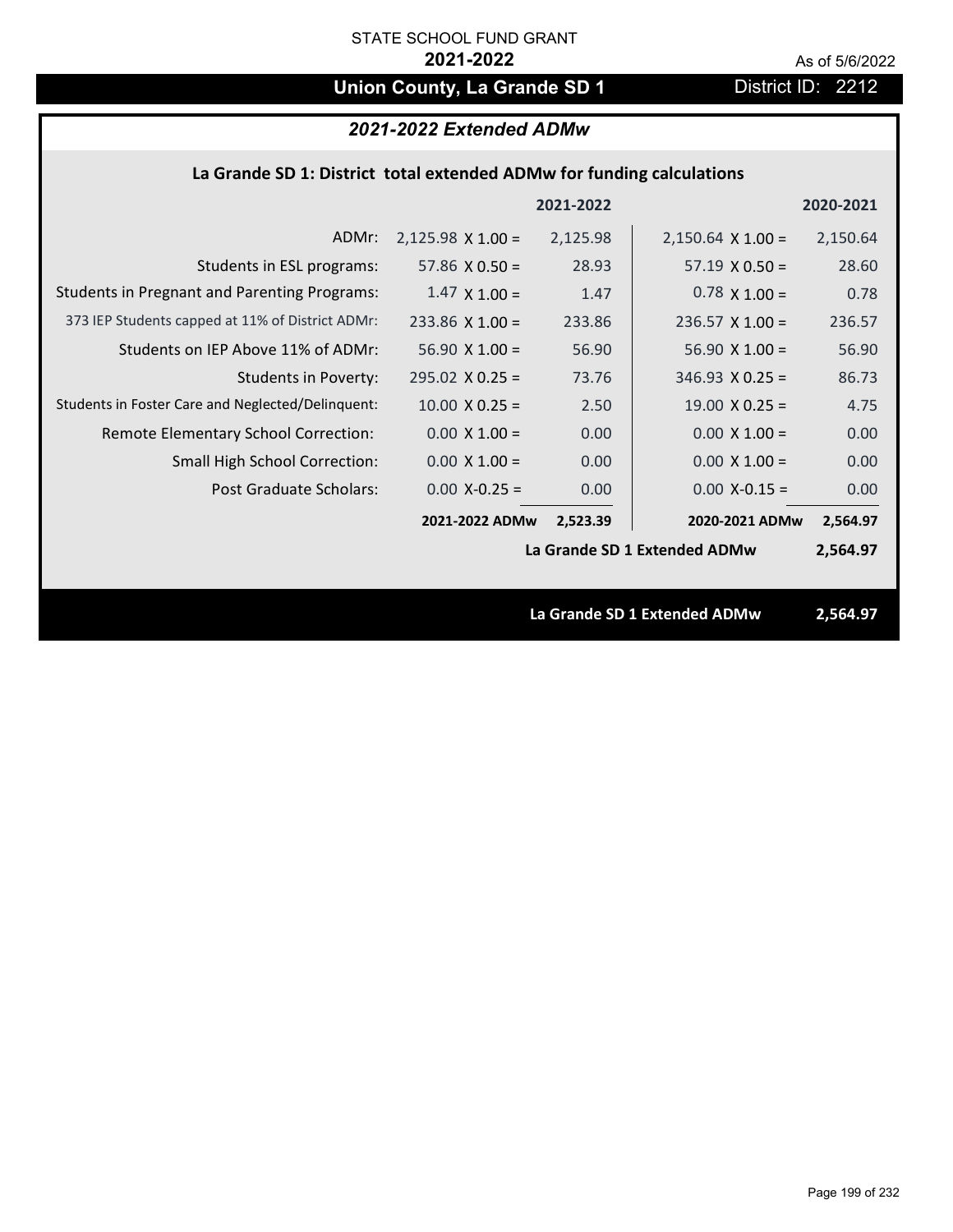# **Union County, Union SD 5** District ID: 2213

# *2021-2022 Extended ADMw*

### **Union SD 5: District total extended ADMw for funding calculations**

|                                                     |                        | 2021-2022 |                                 | 2020-2021 |
|-----------------------------------------------------|------------------------|-----------|---------------------------------|-----------|
| ADMr:                                               | $366.48 \times 1.00 =$ | 366.48    | $367.51$ X 1.00 =               | 367.51    |
| Students in ESL programs:                           | $0.00 \times 0.50 =$   | 0.00      | $0.00 \times 0.50 =$            | 0.00      |
| <b>Students in Pregnant and Parenting Programs:</b> | $0.00 \times 1.00 =$   | 0.00      | $0.00 \times 1.00 =$            | 0.00      |
| 54 IEP Students capped at 11% of District ADMr:     | 40.31 $\times$ 1.00 =  | 40.31     | 40.43 $\times$ 1.00 =           | 40.43     |
| Students on IEP Above 11% of ADMr:                  | $0.20 \times 1.00 =$   | 0.20      | $0.20 \times 1.00 =$            | 0.20      |
| <b>Students in Poverty:</b>                         | $39.43 \times 0.25 =$  | 9.86      | $31.21$ X 0.25 =                | 7.80      |
| Students in Foster Care and Neglected/Delinquent:   | $5.00 \times 0.25 =$   | 1.25      | $1.00 \times 0.25 =$            | 0.25      |
| Remote Elementary School Correction:                | $0.00 \times 1.00 =$   | 0.00      | $0.00 \times 1.00 =$            | 0.00      |
| <b>Small High School Correction:</b>                | $70.46 \times 1.00 =$  | 70.46     | $70.46 \times 1.00 =$           | 70.46     |
| Post Graduate Scholars:                             | $0.00$ X-0.25 =        | 0.00      | $0.00$ X-0.15 =                 | 0.00      |
|                                                     | 2021-2022 ADMw         | 488.56    | 2020-2021 ADMw                  | 486.65    |
|                                                     |                        |           | <b>Union SD 5 Extended ADMw</b> | 488.56    |
|                                                     |                        |           |                                 |           |
|                                                     |                        |           | <b>Union SD 5 Extended ADMw</b> | 488.56    |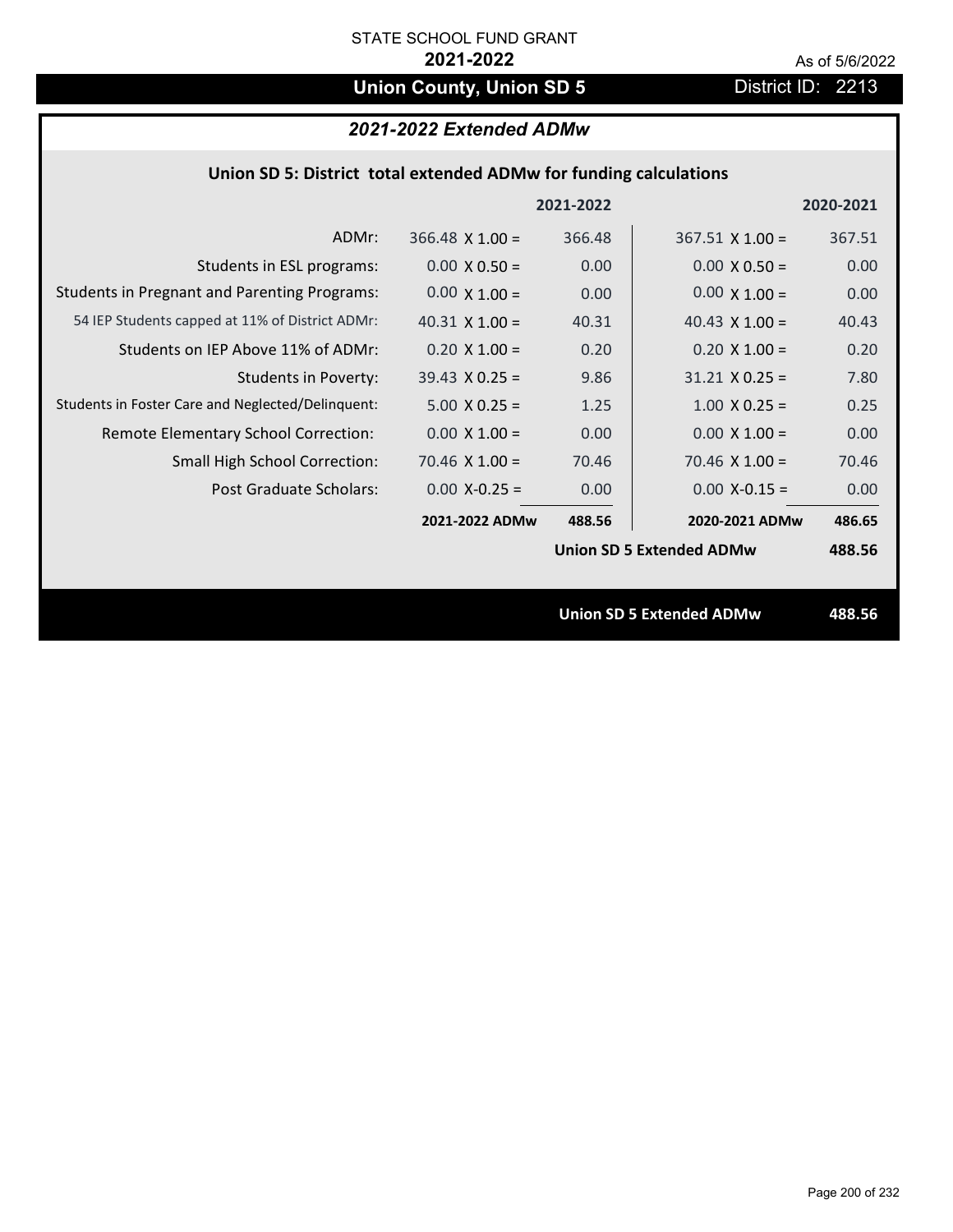# **Union County, North Powder SD 8J** District ID: 2214

### *2021-2022 Extended ADMw*

### **North Powder SD 8J: District total extended ADMw for funding calculations**

|                                                     |                       | 2021-2022      |                       | 2020-2021 |
|-----------------------------------------------------|-----------------------|----------------|-----------------------|-----------|
| ADMr:                                               | 4.80 $\times$ 1.00 =  | 4.80           | $7.36 \times 1.00 =$  | 7.36      |
| Students in ESL programs:                           | $0.00 \times 0.50 =$  | 0.00           | $0.00 \times 0.50 =$  | 0.00      |
| <b>Students in Pregnant and Parenting Programs:</b> | $0.00 \times 1.00 =$  | 0.00           | $0.00 \times 1.00 =$  | 0.00      |
| 36 IEP Students capped at 11% of District ADMr:     | $29.23 \times 1.00 =$ | 29.23          | $28.32 \times 1.00 =$ | 28.32     |
| Students on IEP Above 11% of ADMr:                  | $0.00 \times 1.00 =$  | 0.00           | $0.00 \times 1.00 =$  | 0.00      |
| <b>Students in Poverty:</b>                         | $0.78$ X 0.25 =       | 0.20           | $0.15 \times 0.25 =$  | 0.04      |
| Students in Foster Care and Neglected/Delinquent:   | 4.00 $X$ 0.25 =       | 1.00           | $3.00 \times 0.25 =$  | 0.75      |
| Remote Elementary School Correction:                | $0.00 \times 1.00 =$  | 0.00           | $0.00 \times 1.00 =$  | 0.00      |
| <b>Small High School Correction:</b>                | $0.00 \times 1.00 =$  | 0.00           | $0.00 \times 1.00 =$  | 0.00      |
| Post Graduate Scholars:                             | $0.00$ X-0.25 =       | 0.00           | $0.00$ X-0.15 =       | 0.00      |
|                                                     | 2021-2022 ADMw        | 35.22          | 2020-2021 ADMw        | 36.47     |
|                                                     | $\cdots$ $\cdots$     | $\blacksquare$ |                       | .         |

**North Powder SD 8J Extended ADMw**

**433.89**

## **North Powder Charter School: Charter ADMw for information only**

|                                                     |                        | 2021-2022 |                        | 2020-2021 |
|-----------------------------------------------------|------------------------|-----------|------------------------|-----------|
| ADMr:                                               | $260.89 \times 1.00 =$ | 260.89    | $250.09 \times 1.00 =$ | 250.09    |
| Students in ESL programs:                           | $14.07 \times 0.50 =$  | 7.04      | $9.45 \times 0.50 =$   | 4.73      |
| <b>Students in Pregnant and Parenting Programs:</b> | $0.00 \times 1.00 =$   | 0.00      | $0.00 \times 1.00 =$   | 0.00      |
| 0 IEP Students capped at 11% of District ADMr:      | $0.00 \times 1.00 =$   | 0.00      | $0.00 \times 1.00 =$   | 0.00      |
| Students on IEP Above 11% of ADMr:                  | $0.00 \times 1.00 =$   | 0.00      | $0.00 \times 1.00 =$   | 0.00      |
| Students in Poverty:                                | 42.22 $\times$ 0.25 =  | 10.56     | $47.85 \times 0.25 =$  | 11.96     |
| Students in Foster Care and Neglected/Delinquent:   | $0.00 \times 0.25 =$   | 0.00      | $0.00 \times 0.25 =$   | 0.00      |
| Remote Elementary School Correction:                | $60.50 \times 1.00 =$  | 60.50     | $60.50 \times 1.00 =$  | 60.50     |
| <b>Small High School Correction:</b>                | $59.69 \times 1.00 =$  | 59.69     | $59.69 \times 1.00 =$  | 59.69     |
| Post Graduate Scholars:                             | $0.00$ X-0.25 =        | 0.00      | $0.00$ X-0.15 =        | 0.00      |
|                                                     | 2021-2022 ADMw         | 398.67    | 2020-2021 ADMw         | 386.97    |

**North Powder SD 8J Extended ADMw 433.89**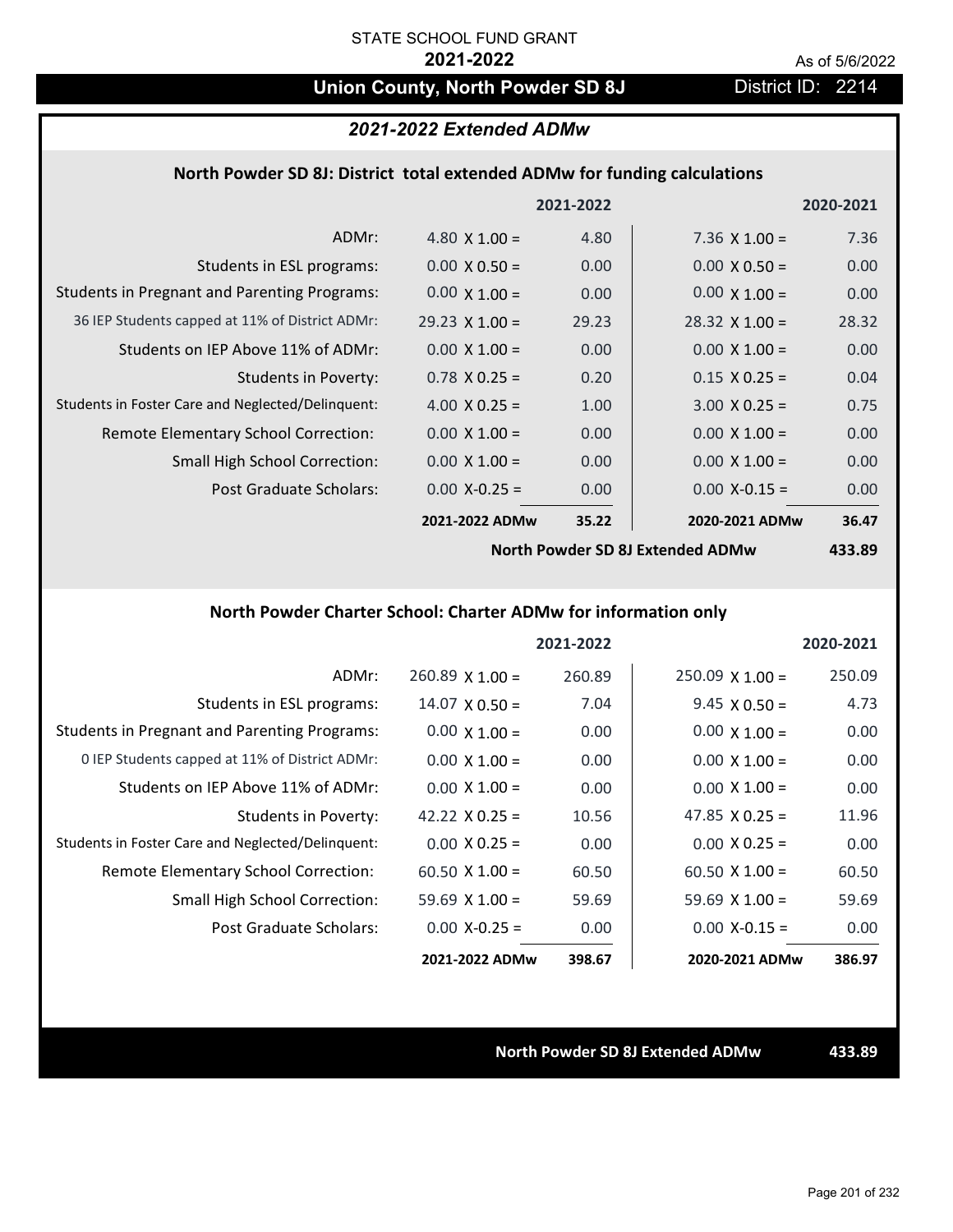# **Union County, Imbler SD 11** District ID: 2215

## *2021-2022 Extended ADMw*

| Imbler SD 11: District total extended ADMw for funding calculations |  |  |  |
|---------------------------------------------------------------------|--|--|--|
|---------------------------------------------------------------------|--|--|--|

|                                                     |                       | 2021-2022 |                       | 2020-2021                |
|-----------------------------------------------------|-----------------------|-----------|-----------------------|--------------------------|
| ADMr:                                               | $1.05 \times 1.00 =$  | 1.05      | $13.58 \times 1.00 =$ | 13.58                    |
| Students in ESL programs:                           | $0.00 \times 0.50 =$  | 0.00      | $0.00 \times 0.50 =$  | 0.00                     |
| <b>Students in Pregnant and Parenting Programs:</b> | $0.00 \times 1.00 =$  | 0.00      | $0.00 \times 1.00 =$  | 0.00                     |
| 29 IEP Students capped at 11% of District ADMr:     | $29.00 \times 1.00 =$ | 29.00     | $31.71 \times 1.00 =$ | 31.71                    |
| Students on IEP Above 11% of ADMr:                  | $0.00 \times 1.00 =$  | 0.00      | $0.00 \times 1.00 =$  | 0.00                     |
| <b>Students in Poverty:</b>                         | $0.07$ X 0.25 =       | 0.02      | $1.11 \times 0.25 =$  | 0.28                     |
| Students in Foster Care and Neglected/Delinquent:   | $0.00 \times 0.25 =$  | 0.00      | $1.00 \times 0.25 =$  | 0.25                     |
| Remote Elementary School Correction:                | $0.00 \times 1.00 =$  | 0.00      | $0.00 \times 1.00 =$  | 0.00                     |
| <b>Small High School Correction:</b>                | $0.00 \times 1.00 =$  | 0.00      | $0.00 \times 1.00 =$  | 0.00                     |
| Post Graduate Scholars:                             | $0.00$ X-0.25 =       | 0.00      | $0.00$ X-0.15 =       | 0.00                     |
|                                                     | 2021-2022 ADMw        | 30.07     | 2020-2021 ADMw        | 45.82                    |
|                                                     |                       |           | 1.11.200445.1111404   | $\overline{\phantom{a}}$ |

**Imbler SD 11 Extended ADMw**

**442.24**

# **Imbler Charter School: Charter ADMw for information only**

|                                                     |                        | 2021-2022 |                        | 2020-2021 |
|-----------------------------------------------------|------------------------|-----------|------------------------|-----------|
| ADMr:                                               | $284.81 \times 1.00 =$ | 284.81    | $274.69 \times 1.00 =$ | 274.69    |
| Students in ESL programs:                           | $0.00 \times 0.50 =$   | 0.00      | $0.93 \times 0.50 =$   | 0.47      |
| <b>Students in Pregnant and Parenting Programs:</b> | $0.00 \times 1.00 =$   | 0.00      | $0.00 \times 1.00 =$   | 0.00      |
| 0 IEP Students capped at 11% of District ADMr:      | $0.00 \times 1.00 =$   | 0.00      | $0.00 \times 1.00 =$   | 0.00      |
| Students on IEP Above 11% of ADMr:                  | $0.00 \times 1.00 =$   | 0.00      | $0.00 \times 1.00 =$   | 0.00      |
| Students in Poverty:                                | $19.93 \times 0.25 =$  | 4.98      | $16.89 \times 0.25 =$  | 4.22      |
| Students in Foster Care and Neglected/Delinquent:   | $0.00 \times 0.25 =$   | 0.00      | $0.00 \times 0.25 =$   | 0.00      |
| Remote Elementary School Correction:                | $52.42 \times 1.00 =$  | 52.42     | $52.42 \times 1.00 =$  | 52.42     |
| <b>Small High School Correction:</b>                | 64.63 $X$ 1.00 =       | 64.63     | $64.63 \times 1.00 =$  | 64.63     |
| Post Graduate Scholars:                             | $0.00 X - 0.25 =$      | 0.00      | $0.00 X - 0.15 =$      | 0.00      |
|                                                     | 2021-2022 ADMw         | 406.84    | 2020-2021 ADMw         | 396.43    |

**Imbler SD 11 Extended ADMw 442.24**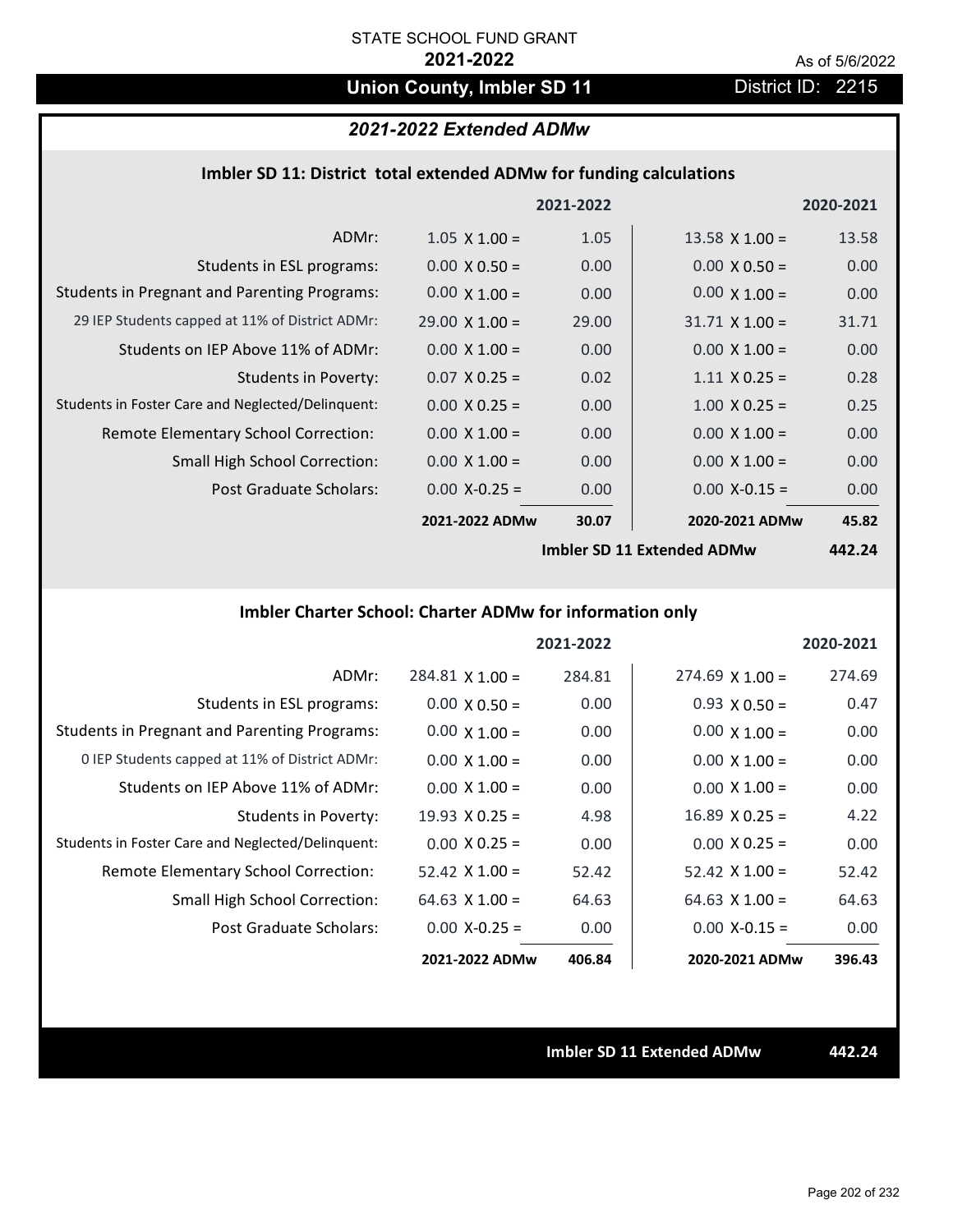# **Union County, Cove SD 15** District ID: 2216

### *2021-2022 Extended ADMw*

#### **Cove SD 15: District total extended ADMw for funding calculations**

|                                                     |                       | 2021-2022         |                          | 2020-2021     |
|-----------------------------------------------------|-----------------------|-------------------|--------------------------|---------------|
| ADMr:                                               | $0.00 \times 1.00 =$  | 0.00              | $37.37 \times 1.00 =$    | 37.37         |
| Students in ESL programs:                           | $0.00 \times 0.50 =$  | 0.00              | $0.00 \times 0.50 =$     | 0.00          |
| <b>Students in Pregnant and Parenting Programs:</b> | $0.00 \times 1.00 =$  | 0.00              | $0.00 \times 1.00 =$     | 0.00          |
| 39 IEP Students capped at 11% of District ADMr:     | $34.53 \times 1.00 =$ | 34.53             | $33.52 \times 1.00 =$    | 33.52         |
| Students on IEP Above 11% of ADMr:                  | $0.00 \times 1.00 =$  | 0.00              | $0.00 \times 1.00 =$     | 0.00          |
| <b>Students in Poverty:</b>                         | $-0.24$ X 0.25 =      | $-0.06$           | $5.42 \times 0.25 =$     | 1.36          |
| Students in Foster Care and Neglected/Delinquent:   | $0.00 \times 0.25 =$  | 0.00              | $0.00 \times 0.25 =$     | 0.00          |
| Remote Elementary School Correction:                | $0.00 \times 1.00 =$  | 0.00              | $0.00 \times 1.00 =$     | 0.00          |
| <b>Small High School Correction:</b>                | $0.00 \times 1.00 =$  | 0.00              | $0.00 \times 1.00 =$     | 0.00          |
| Post Graduate Scholars:                             | $0.00$ X-0.25 =       | 0.00 <sub>1</sub> | $0.00$ X-0.15 =          | 0.00          |
|                                                     | 2021-2022 ADMw        | 34.47             | 2020-2021 ADMw           | 72.24         |
|                                                     |                       |                   | Cove SD 15 Extended ADMw | <b>482.49</b> |

**Cove SD 15 Extended ADMw**

**482.49**

# **Cove Charter School: Charter ADMw for information only**

|                                                     |                       | 2021-2022 |                        | 2020-2021 |
|-----------------------------------------------------|-----------------------|-----------|------------------------|-----------|
| ADMr:                                               | $313.93$ X 1.00 =     | 313.93    | $267.35 \times 1.00 =$ | 267.35    |
| Students in ESL programs:                           | $0.00 \times 0.50 =$  | 0.00      | $0.00 \times 0.50 =$   | 0.00      |
| <b>Students in Pregnant and Parenting Programs:</b> | $0.00 \times 1.00 =$  | 0.00      | $0.00 \times 1.00 =$   | 0.00      |
| 0 IEP Students capped at 11% of District ADMr:      | $0.00 \times 1.00 =$  | 0.00      | $0.00 \times 1.00 =$   | 0.00      |
| Students on IEP Above 11% of ADMr:                  | $0.00 \times 1.00 =$  | 0.00      | $0.00 \times 1.00 =$   | 0.00      |
| Students in Poverty:                                | $39.24 \times 0.25 =$ | 9.81      | $38.81 \times 0.25 =$  | 9.70      |
| Students in Foster Care and Neglected/Delinquent:   | $0.00 \times 0.25 =$  | 0.00      | $0.00 \times 0.25 =$   | 0.00      |
| <b>Remote Elementary School Correction:</b>         | $58.04 \times 1.00 =$ | 58.04     | $58.04 \times 1.00 =$  | 58.04     |
| <b>Small High School Correction:</b>                | $66.24$ X 1.00 =      | 66.24     | $66.24$ X 1.00 =       | 66.24     |
| Post Graduate Scholars:                             | $0.00 X - 0.25 =$     | 0.00      | $0.00$ X-0.15 =        | 0.00      |
|                                                     | 2021-2022 ADMw        | 448.02    | 2020-2021 ADMw         | 401.33    |

**Cove SD 15 Extended ADMw 482.49**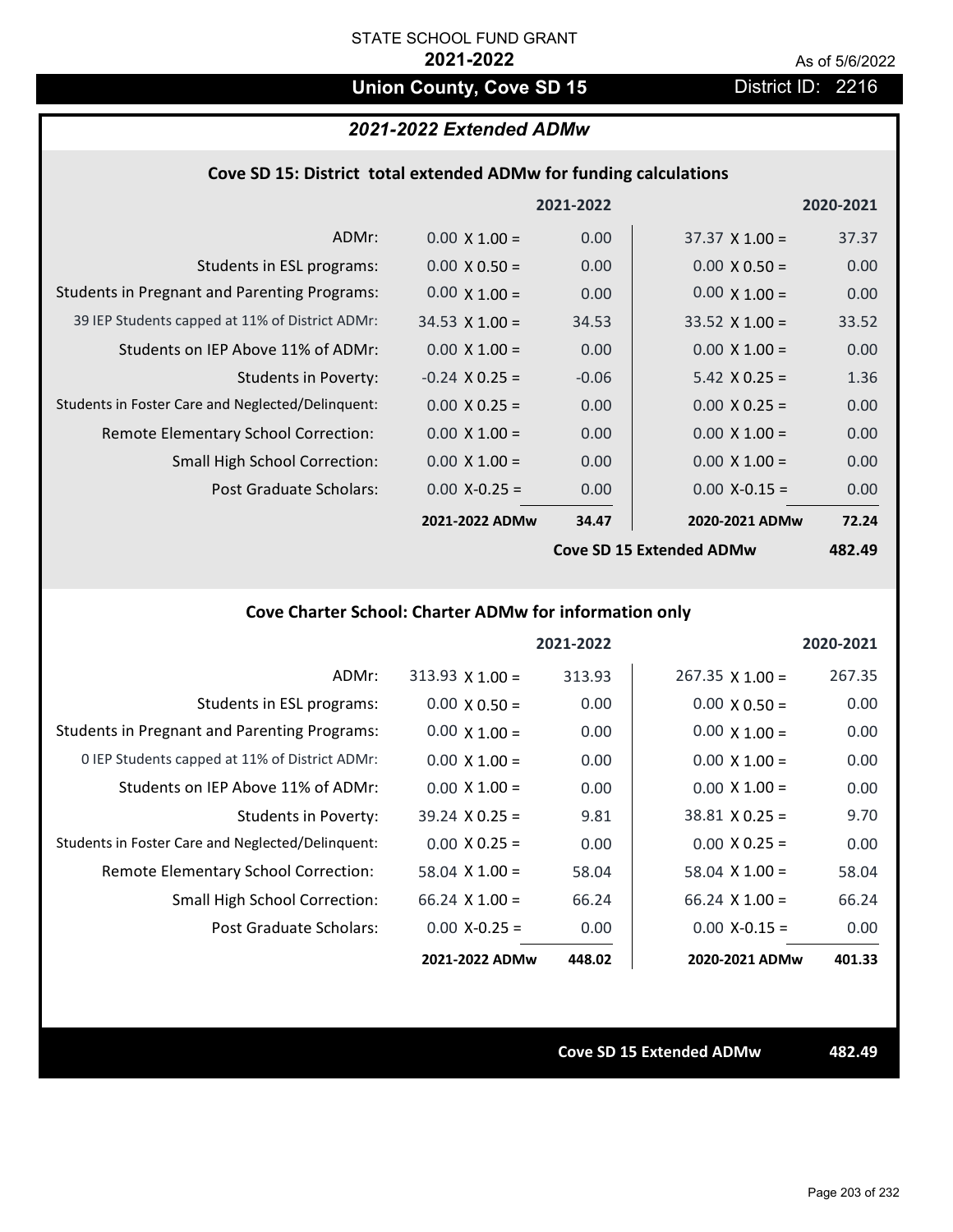# **Union County, Elgin SD 23** District ID: 2217

# *2021-2022 Extended ADMw*

### **Elgin SD 23: District total extended ADMw for funding calculations**

|                                                     |                        | 2021-2022 |                                  | 2020-2021 |
|-----------------------------------------------------|------------------------|-----------|----------------------------------|-----------|
| ADMr:                                               | $394.91 \times 1.00 =$ | 394.91    | 416.64 $\times$ 1.00 =           | 416.64    |
| Students in ESL programs:                           | $0.00 \times 0.50 =$   | 0.00      | $0.00 \times 0.50 =$             | 0.00      |
| <b>Students in Pregnant and Parenting Programs:</b> | $0.00 \times 1.00 =$   | 0.00      | $0.00 \times 1.00 =$             | 0.00      |
| 56 IEP Students capped at 11% of District ADMr:     | 43.44 $\times$ 1.00 =  | 43.44     | 45.83 $\times$ 1.00 =            | 45.83     |
| Students on IEP Above 11% of ADMr:                  | $0.00 \times 1.00 =$   | 0.00      | $0.00 \times 1.00 =$             | 0.00      |
| <b>Students in Poverty:</b>                         | 47.74 $X$ 0.25 =       | 11.94     | $58.07$ X 0.25 =                 | 14.52     |
| Students in Foster Care and Neglected/Delinquent:   | $1.00 \times 0.25 =$   | 0.25      | $2.00 \times 0.25 =$             | 0.50      |
| Remote Elementary School Correction:                | $0.00 \times 1.00 =$   | 0.00      | $0.00 \times 1.00 =$             | 0.00      |
| <b>Small High School Correction:</b>                | $80.48 \times 1.00 =$  | 80.48     | $80.48$ X 1.00 =                 | 80.48     |
| Post Graduate Scholars:                             | $0.00$ X-0.25 =        | 0.00      | $0.00$ X-0.15 =                  | 0.00      |
|                                                     | 2021-2022 ADMw         | 531.02    | 2020-2021 ADMw                   | 557.97    |
|                                                     |                        |           | <b>Elgin SD 23 Extended ADMw</b> | 557.97    |
|                                                     |                        |           |                                  |           |
|                                                     |                        |           | <b>Elgin SD 23 Extended ADMw</b> | 557.97    |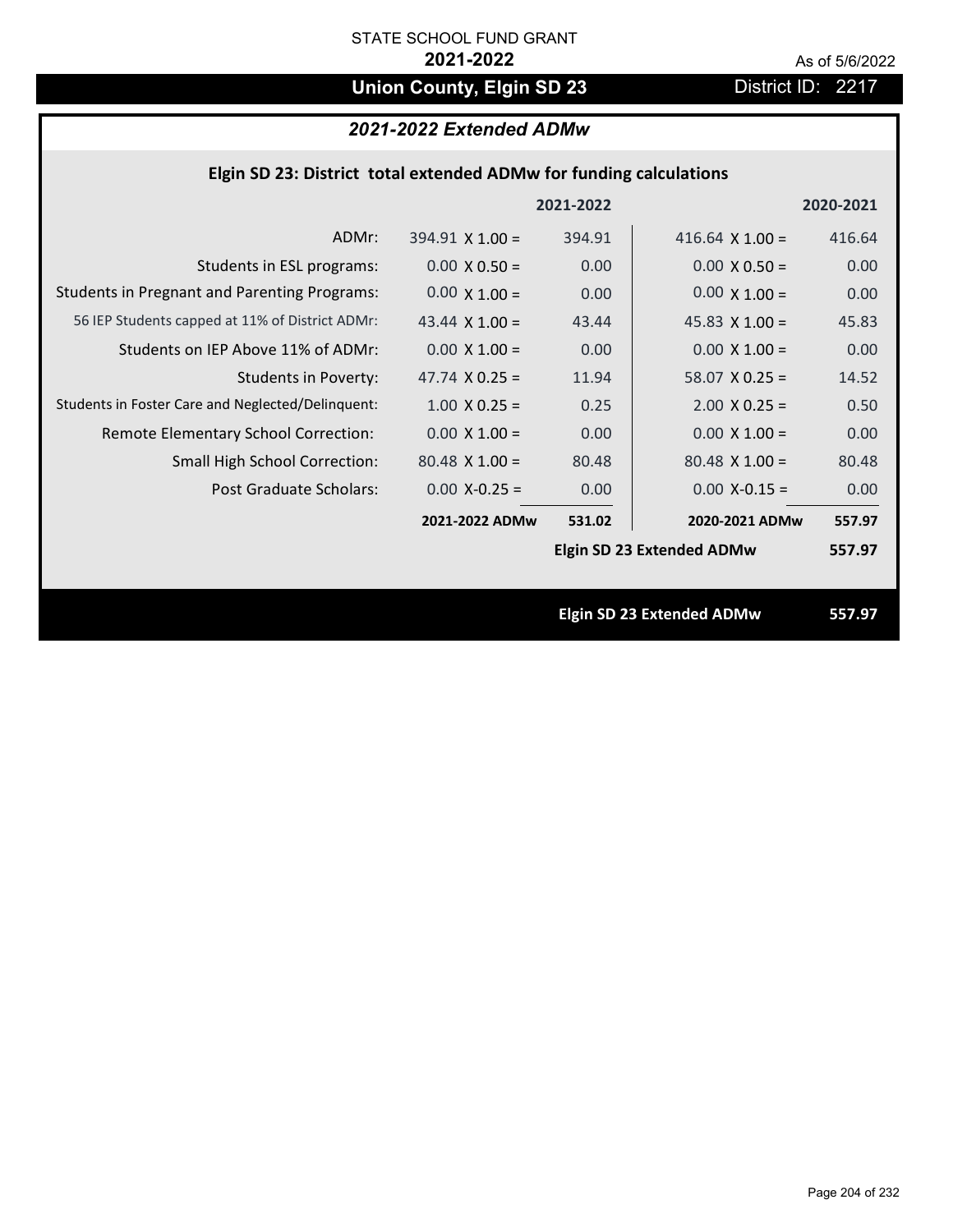# **Wallowa County, Joseph SD 6** District ID: 2219

# *2021-2022 Extended ADMw*

#### **Joseph SD 6: District total extended ADMw for funding calculations**

|                                                     |                       | 2021-2022 |                                                                                                                                                                                                                                                                                                                                           | 2020-2021      |
|-----------------------------------------------------|-----------------------|-----------|-------------------------------------------------------------------------------------------------------------------------------------------------------------------------------------------------------------------------------------------------------------------------------------------------------------------------------------------|----------------|
| ADMr:                                               | $6.00 \times 1.00 =$  | 6.00      | $7.00 \times 1.00 =$                                                                                                                                                                                                                                                                                                                      | 7.00           |
| Students in ESL programs:                           | $0.00 \times 0.50 =$  | 0.00      | $0.00 \times 0.50 =$                                                                                                                                                                                                                                                                                                                      | 0.00           |
| <b>Students in Pregnant and Parenting Programs:</b> | $0.00 \times 1.00 =$  | 0.00      | $0.00 \times 1.00 =$                                                                                                                                                                                                                                                                                                                      | 0.00           |
| 35 IEP Students capped at 11% of District ADMr:     | $30.14 \times 1.00 =$ | 30.14     | $29.64 \times 1.00 =$                                                                                                                                                                                                                                                                                                                     | 29.64          |
| Students on IEP Above 11% of ADMr:                  | $0.00 \times 1.00 =$  | 0.00      | $0.00 \times 1.00 =$                                                                                                                                                                                                                                                                                                                      | 0.00           |
| <b>Students in Poverty:</b>                         | $0.77 \times 0.25 =$  | 0.19      | $0.95$ X 0.25 =                                                                                                                                                                                                                                                                                                                           | 0.24           |
| Students in Foster Care and Neglected/Delinquent:   | $5.00 \times 0.25 =$  | 1.25      | $1.00 \times 0.25 =$                                                                                                                                                                                                                                                                                                                      | 0.25           |
| Remote Elementary School Correction:                | $25.54 \times 1.00 =$ | 25.54     | $25.54 \times 1.00 =$                                                                                                                                                                                                                                                                                                                     | 25.54          |
| <b>Small High School Correction:</b>                | $0.00 \times 1.00 =$  | 0.00      | $0.00 \times 1.00 =$                                                                                                                                                                                                                                                                                                                      | 0.00           |
| Post Graduate Scholars:                             | $0.00$ X-0.25 =       | 0.00      | $0.00$ X-0.15 =                                                                                                                                                                                                                                                                                                                           | 0.00           |
|                                                     | 2021-2022 ADMw        | 63.12     | 2020-2021 ADMw                                                                                                                                                                                                                                                                                                                            | 62.67          |
|                                                     |                       |           | $\mathbf{1}$ . $\mathbf{1}$ . $\mathbf{2}$ . $\mathbf{3}$ . $\mathbf{4}$ . $\mathbf{5}$ . $\mathbf{5}$ . $\mathbf{4}$ . $\mathbf{5}$ . $\mathbf{5}$ . $\mathbf{6}$ . $\mathbf{7}$ . $\mathbf{8}$ . $\mathbf{8}$ . $\mathbf{8}$ . $\mathbf{8}$ . $\mathbf{8}$ . $\mathbf{8}$ . $\mathbf{8}$ . $\mathbf{8}$ . $\mathbf{8}$ . $\mathbf{8}$ . | $\overline{a}$ |

**Joseph SD 6 Extended ADMw**

**464.28**

# **Joseph Charter School: Charter ADMw for information only**

|                                                     |                        | 2021-2022 |                       | 2020-2021 |
|-----------------------------------------------------|------------------------|-----------|-----------------------|-----------|
| ADMr:                                               | $268.00 \times 1.00 =$ | 268.00    | $262.49$ X 1.00 =     | 262.49    |
| Students in ESL programs:                           | $0.00 \times 0.50 =$   | 0.00      | $0.00 \times 0.50 =$  | 0.00      |
| <b>Students in Pregnant and Parenting Programs:</b> | $0.00 \times 1.00 =$   | 0.00      | $0.00 \times 1.00 =$  | 0.00      |
| 0 IEP Students capped at 11% of District ADMr:      | $0.00 \times 1.00 =$   | 0.00      | $0.00 \times 1.00 =$  | 0.00      |
| Students on IEP Above 11% of ADMr:                  | $0.00 \times 1.00 =$   | 0.00      | $0.00 \times 1.00 =$  | 0.00      |
| Students in Poverty:                                | $34.23 \times 0.25 =$  | 8.56      | $29.05 \times 0.25 =$ | 7.26      |
| Students in Foster Care and Neglected/Delinquent:   | $0.00 \times 0.25 =$   | 0.00      | $0.00 \times 0.25 =$  | 0.00      |
| Remote Elementary School Correction:                | $59.40 \times 1.00 =$  | 59.40     | $59.40 \times 1.00 =$ | 59.40     |
| <b>Small High School Correction:</b>                | $65.20 \times 1.00 =$  | 65.20     | $65.20 \times 1.00 =$ | 65.20     |
| Post Graduate Scholars:                             | $0.00 X - 0.25 =$      | 0.00      | $0.00 X - 0.15 =$     | 0.00      |
|                                                     | 2021-2022 ADMw         | 401.16    | 2020-2021 ADMw        | 394.35    |

**Joseph SD 6 Extended ADMw 464.28**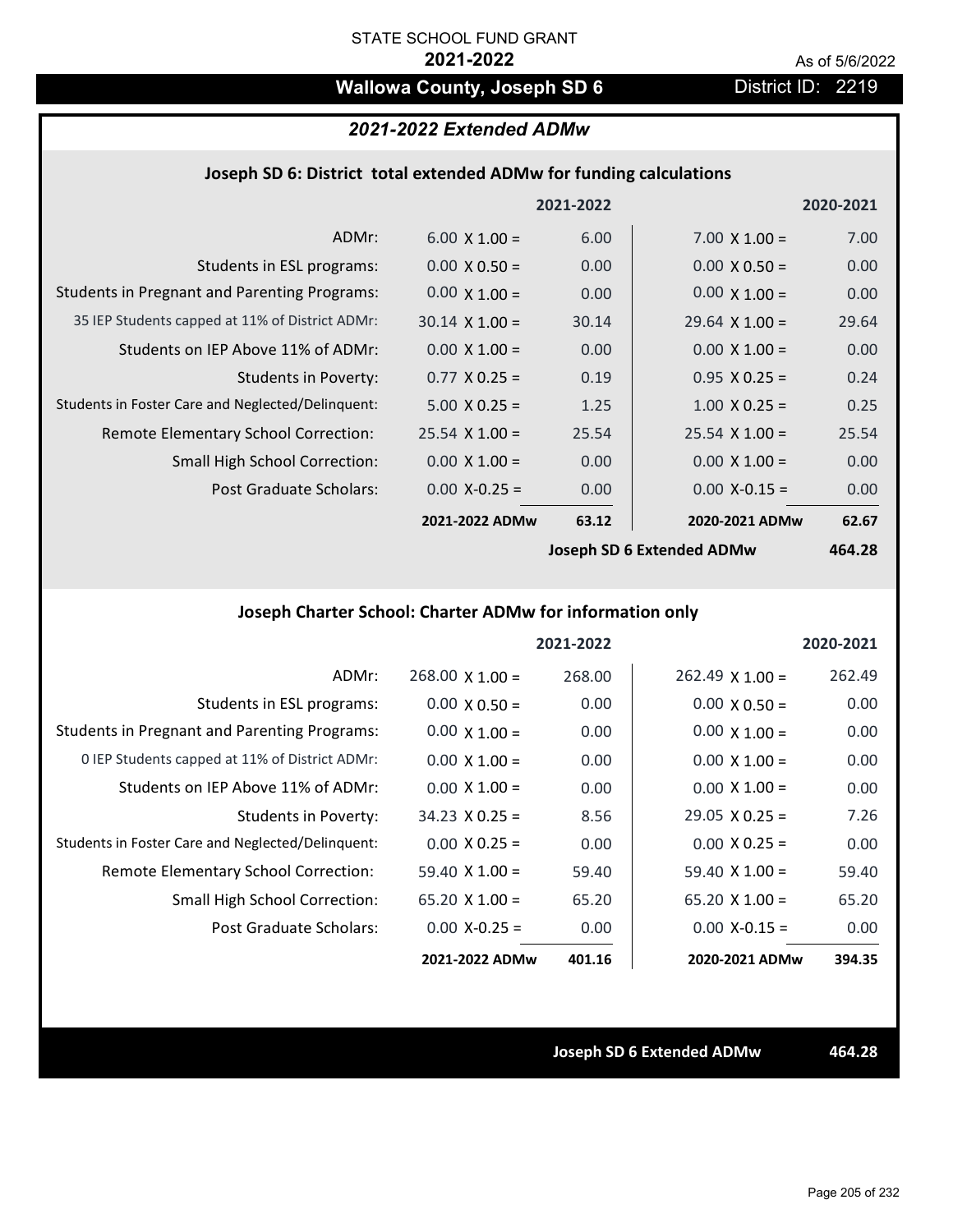# **Wallowa County, Wallowa SD 12** District ID: 2220

## *2021-2022 Extended ADMw*

### **Wallowa SD 12: District total extended ADMw for funding calculations**

|                                                     |                        | 2021-2022 |                                    | 2020-2021 |
|-----------------------------------------------------|------------------------|-----------|------------------------------------|-----------|
| ADMr:                                               | $198.48 \times 1.00 =$ | 198.48    | $181.07$ X $1.00 =$                | 181.07    |
| Students in ESL programs:                           | $0.00 \times 0.50 =$   | 0.00      | $0.00 \times 0.50 =$               | 0.00      |
| <b>Students in Pregnant and Parenting Programs:</b> | $0.00 \times 1.00 =$   | 0.00      | $0.00 \times 1.00 =$               | 0.00      |
| 29 IEP Students capped at 11% of District ADMr:     | $21.83 \times 1.00 =$  | 21.83     | 19.92 $\times$ 1.00 =              | 19.92     |
| Students on IEP Above 11% of ADMr:                  | $2.30 \times 1.00 =$   | 2.30      | $2.30 \times 1.00 =$               | 2.30      |
| <b>Students in Poverty:</b>                         | $27.68$ X 0.25 =       | 6.92      | $38.67$ X 0.25 =                   | 9.67      |
| Students in Foster Care and Neglected/Delinquent:   | $1.00 \times 0.25 =$   | 0.25      | $3.00 \times 0.25 =$               | 0.75      |
| Remote Elementary School Correction:                | 53.63 $X$ 1.00 =       | 53.63     | 53.63 $X$ 1.00 =                   | 53.63     |
| Small High School Correction:                       | $56.47$ X 1.00 =       | 56.47     | $56.47$ X 1.00 =                   | 56.47     |
| Post Graduate Scholars:                             | $0.00$ X-0.25 =        | 0.00      | $0.00$ X-0.15 =                    | 0.00      |
|                                                     | 2021-2022 ADMw         | 339.88    | 2020-2021 ADMw                     | 323.81    |
|                                                     |                        |           | <b>Wallowa SD 12 Extended ADMw</b> | 339.88    |
|                                                     |                        |           |                                    |           |
|                                                     |                        |           | <b>Wallowa SD 12 Extended ADMw</b> | 339.88    |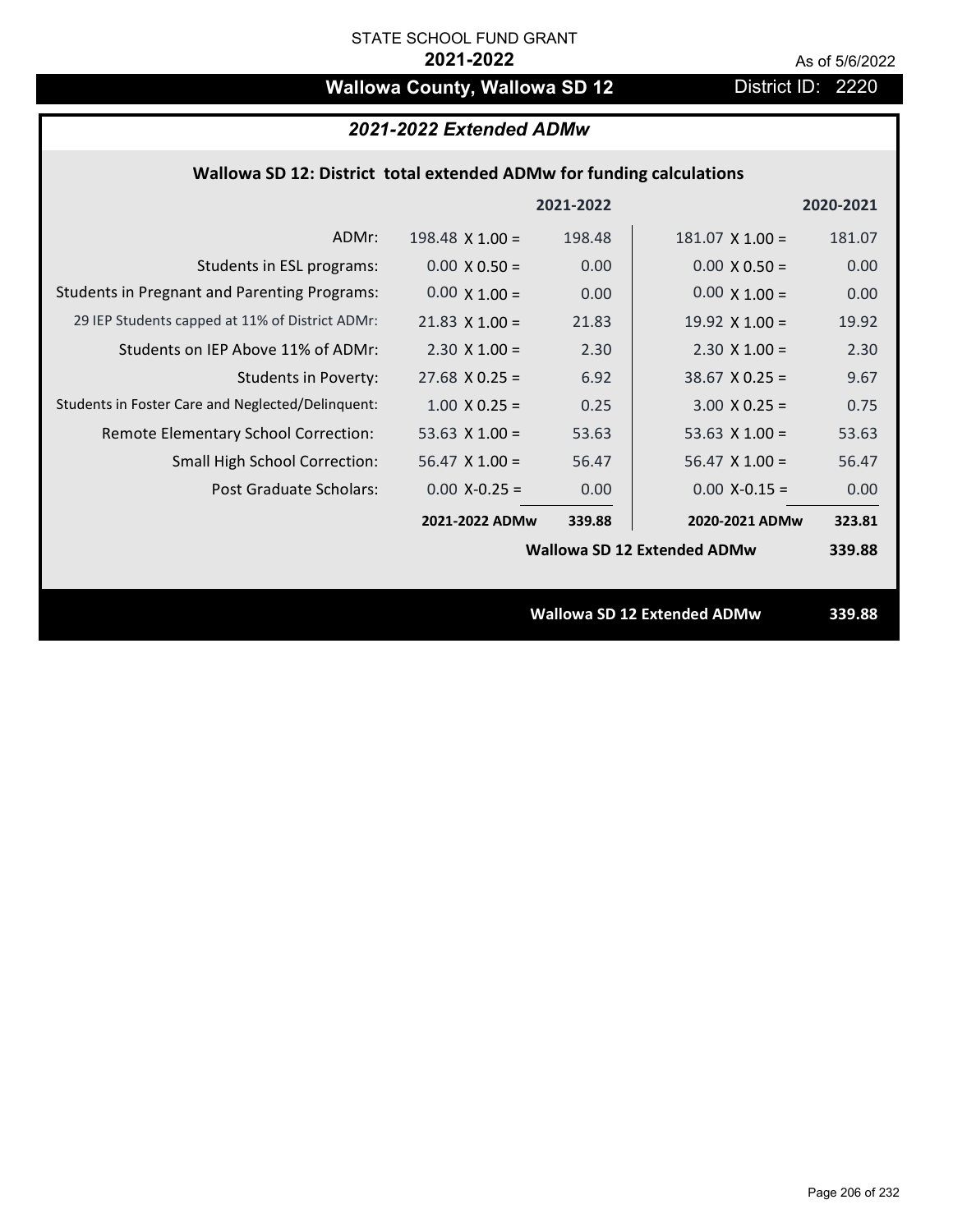# Wallowa County, Enterprise SD 21 District ID: 2221

# *2021-2022 Extended ADMw*

### **Enterprise SD 21: District total extended ADMw for funding calculations**

|                                                     |                        | 2021-2022 |                                       | 2020-2021 |
|-----------------------------------------------------|------------------------|-----------|---------------------------------------|-----------|
| ADMr:                                               | 402.62 $\times$ 1.00 = | 402.62    | $370.24 \times 1.00 =$                | 370.24    |
| Students in ESL programs:                           | $0.00 \times 0.50 =$   | 0.00      | $0.00 \times 0.50 =$                  | 0.00      |
| <b>Students in Pregnant and Parenting Programs:</b> | $0.00 \times 1.00 =$   | 0.00      | $0.00 \times 1.00 =$                  | 0.00      |
| 63 IEP Students capped at 11% of District ADMr:     | 44.29 $\times$ 1.00 =  | 44.29     | 40.73 $\times$ 1.00 =                 | 40.73     |
| Students on IEP Above 11% of ADMr:                  | 5.30 $X$ 1.00 =        | 5.30      | $5.30 \times 1.00 =$                  | 5.30      |
| <b>Students in Poverty:</b>                         | 63.89 $X$ 0.25 =       | 15.97     | 59.43 $X$ 0.25 =                      | 14.86     |
| Students in Foster Care and Neglected/Delinquent:   | $1.00 \times 0.25 =$   | 0.25      | $2.00 \times 0.25 =$                  | 0.50      |
| Remote Elementary School Correction:                | $0.00 \times 1.00 =$   | 0.00      | $0.00 \times 1.00 =$                  | 0.00      |
| <b>Small High School Correction:</b>                | $82.12 \times 1.00 =$  | 82.12     | $82.12 \times 1.00 =$                 | 82.12     |
| Post Graduate Scholars:                             | $0.00 X - 0.25 =$      | 0.00      | $0.00$ X-0.15 =                       | 0.00      |
|                                                     | 2021-2022 ADMw         | 550.55    | 2020-2021 ADMw                        | 513.74    |
|                                                     |                        |           | <b>Enterprise SD 21 Extended ADMw</b> | 550.55    |
|                                                     |                        |           |                                       |           |
|                                                     |                        |           | <b>Enterprise SD 21 Extended ADMw</b> | 550.55    |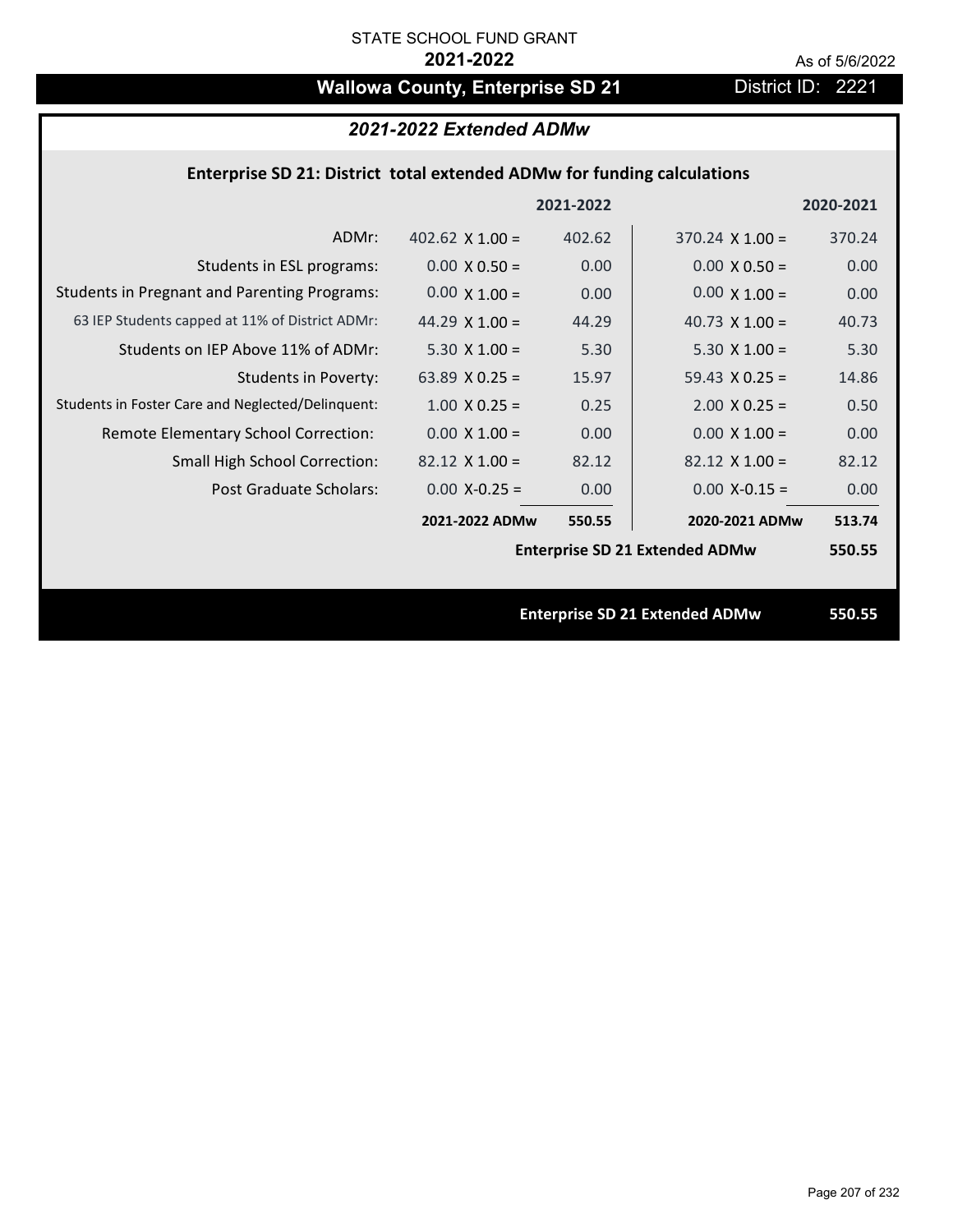# **Wallowa County, Troy SD 54** District ID: 2222

# *2021-2022 Extended ADMw*

## **Troy SD 54: District total extended ADMw for funding calculations**

|                                                     |                      | 2021-2022 |                                 | 2020-2021 |
|-----------------------------------------------------|----------------------|-----------|---------------------------------|-----------|
| ADMr:                                               | $2.00 \times 1.00 =$ | 2.00      | $3.00 \times 1.00 =$            | 3.00      |
| Students in ESL programs:                           | $0.00 \times 0.50 =$ | 0.00      | $0.00 \times 0.50 =$            | 0.00      |
| <b>Students in Pregnant and Parenting Programs:</b> | $0.00 \times 1.00 =$ | 0.00      | $0.00 \times 1.00 =$            | 0.00      |
| 0 IEP Students capped at 11% of District ADMr:      | $0.00 \times 1.00 =$ | 0.00      | $0.00 \times 1.00 =$            | 0.00      |
| Students on IEP Above 11% of ADMr:                  | $0.00$ X $1.00 =$    | 0.00      | $0.00$ X $1.00 =$               | 0.00      |
| <b>Students in Poverty:</b>                         | $0.00 \times 0.25 =$ | 0.00      | $0.00 \times 0.25 =$            | 0.00      |
| Students in Foster Care and Neglected/Delinquent:   | $0.00 \times 0.25 =$ | 0.00      | $0.00 \times 0.25 =$            | 0.00      |
| Remote Elementary School Correction:                | $25.54$ X 1.00 =     | 25.54     | $25.54$ X 1.00 =                | 25.54     |
| <b>Small High School Correction:</b>                | $0.00 \times 1.00 =$ | 0.00      | $0.00 \times 1.00 =$            | 0.00      |
| <b>Post Graduate Scholars:</b>                      | $0.00$ X-0.25 =      | 0.00      | $0.00$ X-0.15 =                 | 0.00      |
|                                                     | 2021-2022 ADMw       | 27.54     | 2020-2021 ADMw                  | 28.54     |
|                                                     |                      |           | <b>Troy SD 54 Extended ADMw</b> | 28.54     |
|                                                     |                      |           |                                 |           |
|                                                     |                      |           | <b>Troy SD 54 Extended ADMw</b> | 28.54     |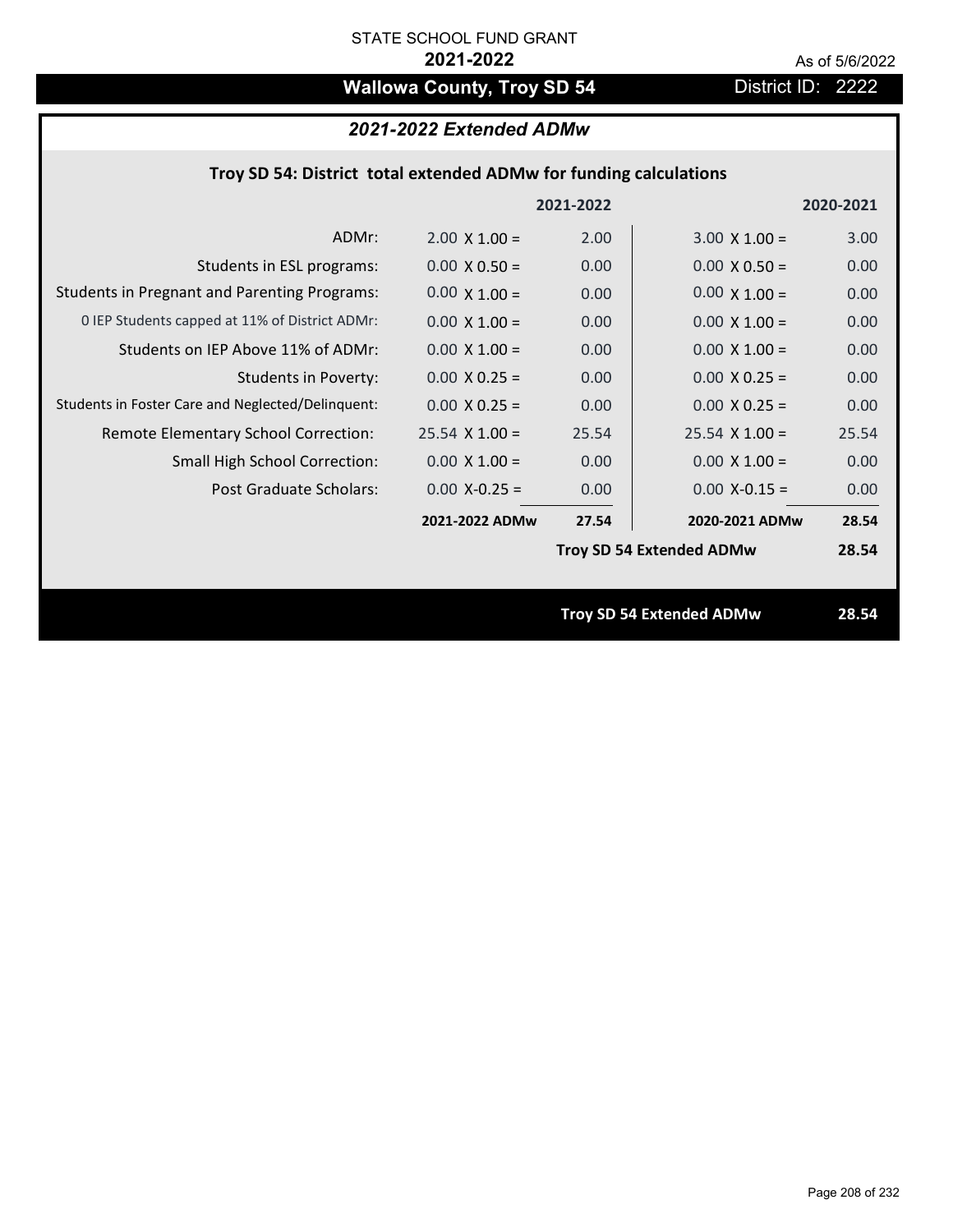# **Wasco County, South Wasco County SD 1** District ID: 2225

| 2021-2022 Extended ADMw                             |                                                                                |           |                                              |           |  |
|-----------------------------------------------------|--------------------------------------------------------------------------------|-----------|----------------------------------------------|-----------|--|
|                                                     | South Wasco County SD 1: District total extended ADMw for funding calculations |           |                                              |           |  |
|                                                     |                                                                                | 2021-2022 |                                              | 2020-2021 |  |
| ADMr:                                               | $225.80 \times 1.00 =$                                                         | 225.80    | $237.34 \times 1.00 =$                       | 237.34    |  |
| Students in ESL programs:                           | 11.85 $\times$ 0.50 =                                                          | 5.93      | $11.34 \times 0.50 =$                        | 5.67      |  |
| <b>Students in Pregnant and Parenting Programs:</b> | $0.00 \times 1.00 =$                                                           | 0.00      | $0.00 \times 1.00 =$                         | 0.00      |  |
| 33 IEP Students capped at 11% of District ADMr:     | $24.84 \times 1.00 =$                                                          | 24.84     | $26.11 \times 1.00 =$                        | 26.11     |  |
| Students on IEP Above 11% of ADMr:                  | $0.00 \times 1.00 =$                                                           | 0.00      | $0.00 \times 1.00 =$                         | 0.00      |  |
| <b>Students in Poverty:</b>                         | 47.54 $X$ 0.25 =                                                               | 11.89     | 41.44 $X$ 0.25 =                             | 10.36     |  |
| Students in Foster Care and Neglected/Delinquent:   | $2.00$ X 0.25 =                                                                | 0.50      | $1.00 \times 0.25 =$                         | 0.25      |  |
| Remote Elementary School Correction:                | 64.69 $X$ 1.00 =                                                               | 64.69     | 64.69 $X$ 1.00 =                             | 64.69     |  |
| <b>Small High School Correction:</b>                | $58.41$ X 1.00 =                                                               | 58.41     | $58.41$ X 1.00 =                             | 58.41     |  |
| <b>Post Graduate Scholars:</b>                      | $0.00$ X-0.25 =                                                                | 0.00      | $0.00$ X-0.15 =                              | 0.00      |  |
|                                                     | 2021-2022 ADMw                                                                 | 392.05    | 2020-2021 ADMw                               | 402.83    |  |
|                                                     |                                                                                |           | <b>South Wasco County SD 1 Extended ADMw</b> | 402.83    |  |
|                                                     |                                                                                |           |                                              |           |  |
|                                                     |                                                                                |           | <b>South Wasco County SD 1 Extended ADMw</b> | 402.83    |  |
|                                                     |                                                                                |           |                                              |           |  |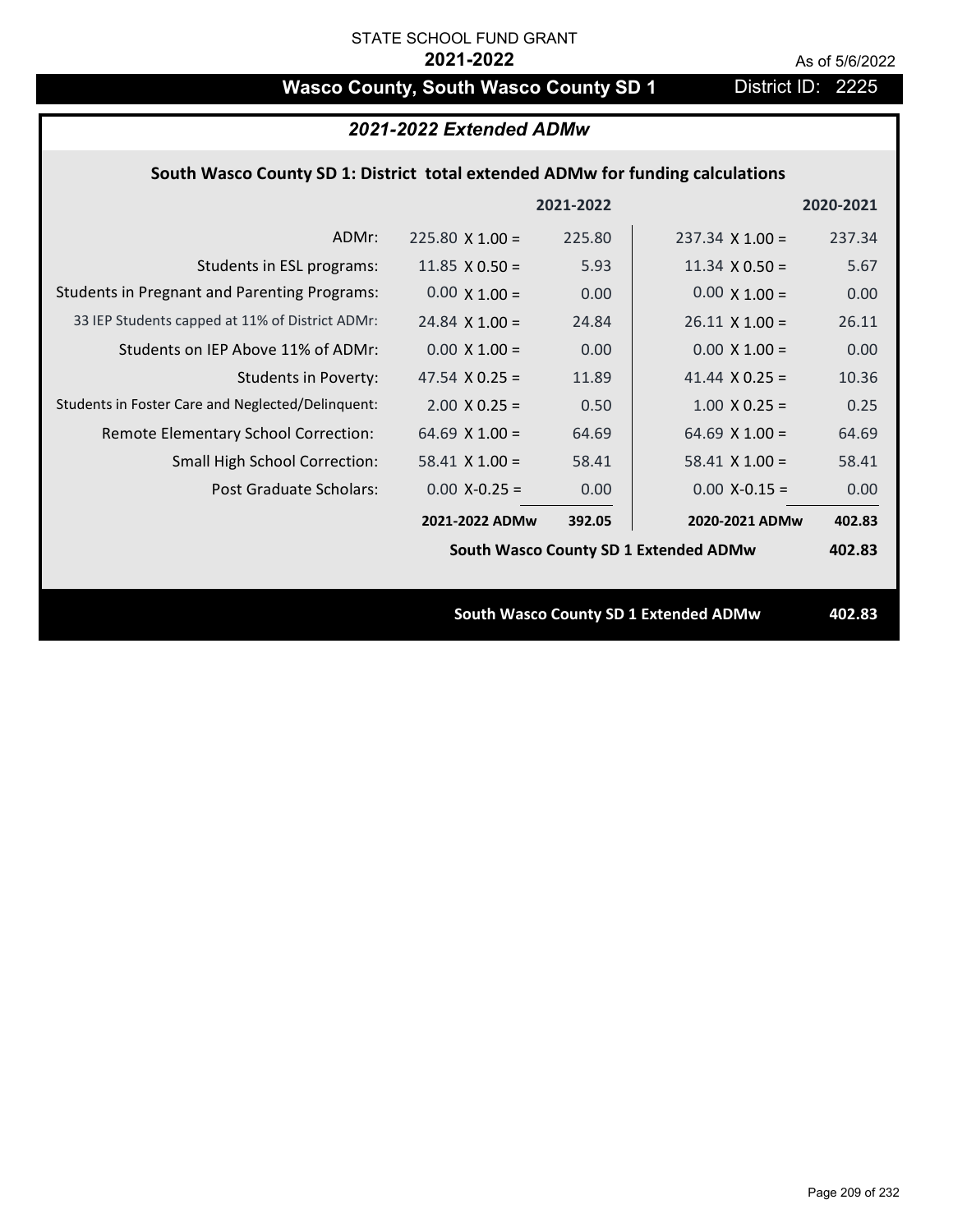# Wasco County, North Wasco County SD 21 District ID: 4131

# *2021-2022 Extended ADMw*

#### **North Wasco County SD 21: District total extended ADMw for funding calculations**

|                                                     |                          | 2021-2022 |                          | 2020-2021 |
|-----------------------------------------------------|--------------------------|-----------|--------------------------|-----------|
| ADMr:                                               | $2,554.51 \times 1.00 =$ | 2,554.51  | $2,541.94 \times 1.00 =$ | 2,541.94  |
| Students in ESL programs:                           | $383.02 \times 0.50 =$   | 191.51    | $335.53 \times 0.50 =$   | 167.77    |
| <b>Students in Pregnant and Parenting Programs:</b> | $0.00 \times 1.00 =$     | 0.00      | $0.00 \times 1.00 =$     | 0.00      |
| 420 IEP Students capped at 11% of District ADMr:    | $303.77 \times 1.00 =$   | 303.77    | $302.41 \times 1.00 =$   | 302.41    |
| Students on IEP Above 11% of ADMr:                  | 44.80 $\times$ 1.00 =    | 44.80     | 44.80 $\times$ 1.00 =    | 44.80     |
| <b>Students in Poverty:</b>                         | $366.33 \times 0.25 =$   | 91.58     | $386.18 \times 0.25 =$   | 96.55     |
| Students in Foster Care and Neglected/Delinquent:   | $26.00 \times 0.25 =$    | 6.50      | $37.00 \times 0.25 =$    | 9.25      |
| Remote Elementary School Correction:                | $0.00 \times 1.00 =$     | 0.00      | $0.00 \times 1.00 =$     | 0.00      |
| <b>Small High School Correction:</b>                | $0.00 \times 1.00 =$     | 0.00      | $0.00 \times 1.00 =$     | 0.00      |
| Post Graduate Scholars:                             | $0.00 X - 0.25 =$        | 0.00      | $0.00$ X-0.15 =          | 0.00      |
|                                                     | 2021-2022 ADMw           | 3,192.67  | 2020-2021 ADMw           | 3,162.71  |

**North Wasco County SD 21 Extended ADMw**

**3,476.17**

# **Mosier Community School: Charter ADMw for information only**

|                                                     |                       | 2021-2022 |                        | 2020-2021 |
|-----------------------------------------------------|-----------------------|-----------|------------------------|-----------|
| ADMr:                                               | $177.08$ X 1.00 =     | 177.08    | $181.24 \times 1.00 =$ | 181.24    |
| Students in ESL programs:                           | $20.68 \times 0.50 =$ | 10.34     | $22.89 \times 0.50 =$  | 11.45     |
| <b>Students in Pregnant and Parenting Programs:</b> | $0.00 \times 1.00 =$  | 0.00      | $0.00 \times 1.00 =$   | 0.00      |
| 0 IEP Students capped at 11% of District ADMr:      | $0.00 \times 1.00 =$  | 0.00      | $0.00 \times 1.00 =$   | 0.00      |
| Students on IEP Above 11% of ADMr:                  | $0.00 \times 1.00 =$  | 0.00      | $0.00 \times 1.00 =$   | 0.00      |
| Students in Poverty:                                | $25.39 \times 0.25 =$ | 6.35      | $27.54 \times 0.25 =$  | 6.89      |
| Students in Foster Care and Neglected/Delinquent:   | $0.00 \times 0.25 =$  | 0.00      | $0.00 \times 0.25 =$   | 0.00      |
| <b>Remote Elementary School Correction:</b>         | $57.71 \times 1.00 =$ | 57.71     | $57.71 \times 1.00 =$  | 57.71     |
| Small High School Correction:                       | $0.00 \times 1.00 =$  | 0.00      | $0.00 \times 1.00 =$   | 0.00      |
| Post Graduate Scholars:                             | $0.00 X-0.25 =$       | 0.00      | $0.00$ X-0.15 =        | 0.00      |
|                                                     | 2021-2022 ADMw        | 251.48    | 2020-2021 ADMw         | 257.28    |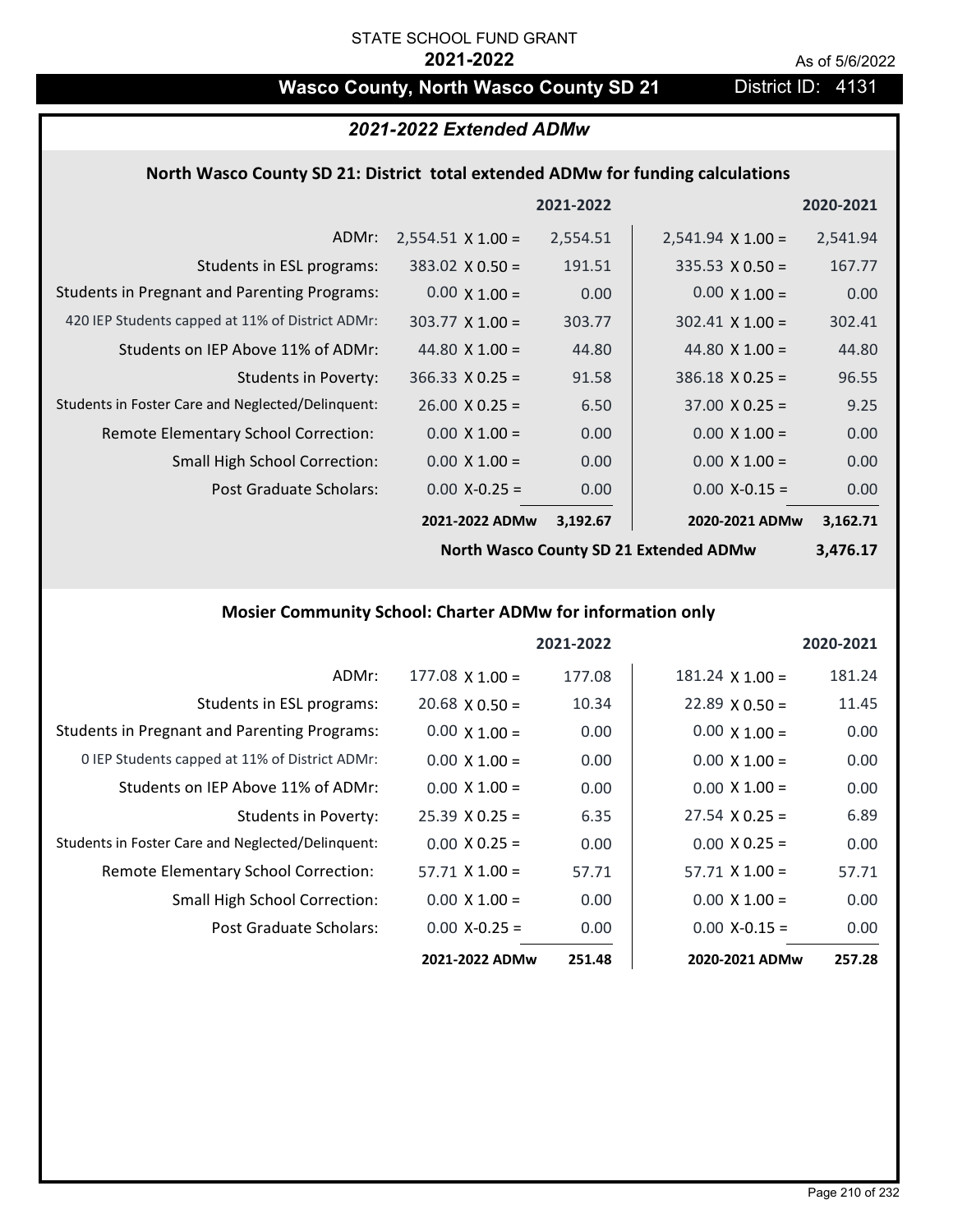# **Riverbend Community School: Charter ADMw for information only**

|                                                     |                       | 2021-2022 |                       | 2020-2021 |
|-----------------------------------------------------|-----------------------|-----------|-----------------------|-----------|
| ADMr:                                               | $29.95 \times 1.00 =$ | 29.95     | $25.98 \times 1.00 =$ | 25.98     |
| Students in ESL programs:                           | $2.00 \times 0.50 =$  | 1.00      | $0.83 \times 0.50 =$  | 0.42      |
| <b>Students in Pregnant and Parenting Programs:</b> | $0.00 \times 1.00 =$  | 0.00      | $0.00 \times 1.00 =$  | 0.00      |
| 0 IEP Students capped at 11% of District ADMr:      | $0.00 \times 1.00 =$  | 0.00      | $0.00 \times 1.00 =$  | 0.00      |
| Students on IEP Above 11% of ADMr:                  | $0.00 \times 1.00 =$  | 0.00      | $0.00 \times 1.00 =$  | 0.00      |
| Students in Poverty:                                | 4.29 $X$ 0.25 =       | 1.07      | $3.95 \times 0.25 =$  | 0.99      |
| Students in Foster Care and Neglected/Delinquent:   | $0.00 \times 0.25 =$  | 0.00      | $0.00 \times 0.25 =$  | 0.00      |
| Remote Elementary School Correction:                | $0.00 \times 1.00 =$  | 0.00      | $0.00 \times 1.00 =$  | 0.00      |
| <b>Small High School Correction:</b>                | $0.00 \times 1.00 =$  | 0.00      | $0.00 \times 1.00 =$  | 0.00      |
| Post Graduate Scholars:                             | $0.00 X - 0.25 =$     | 0.00      | $0.00$ X-0.15 =       | 0.00      |
|                                                     | 2021-2022 ADMw        | 32.02     | 2020-2021 ADMw        | 27.38     |

**North Wasco County SD 21 Extended ADMw 3,476.17**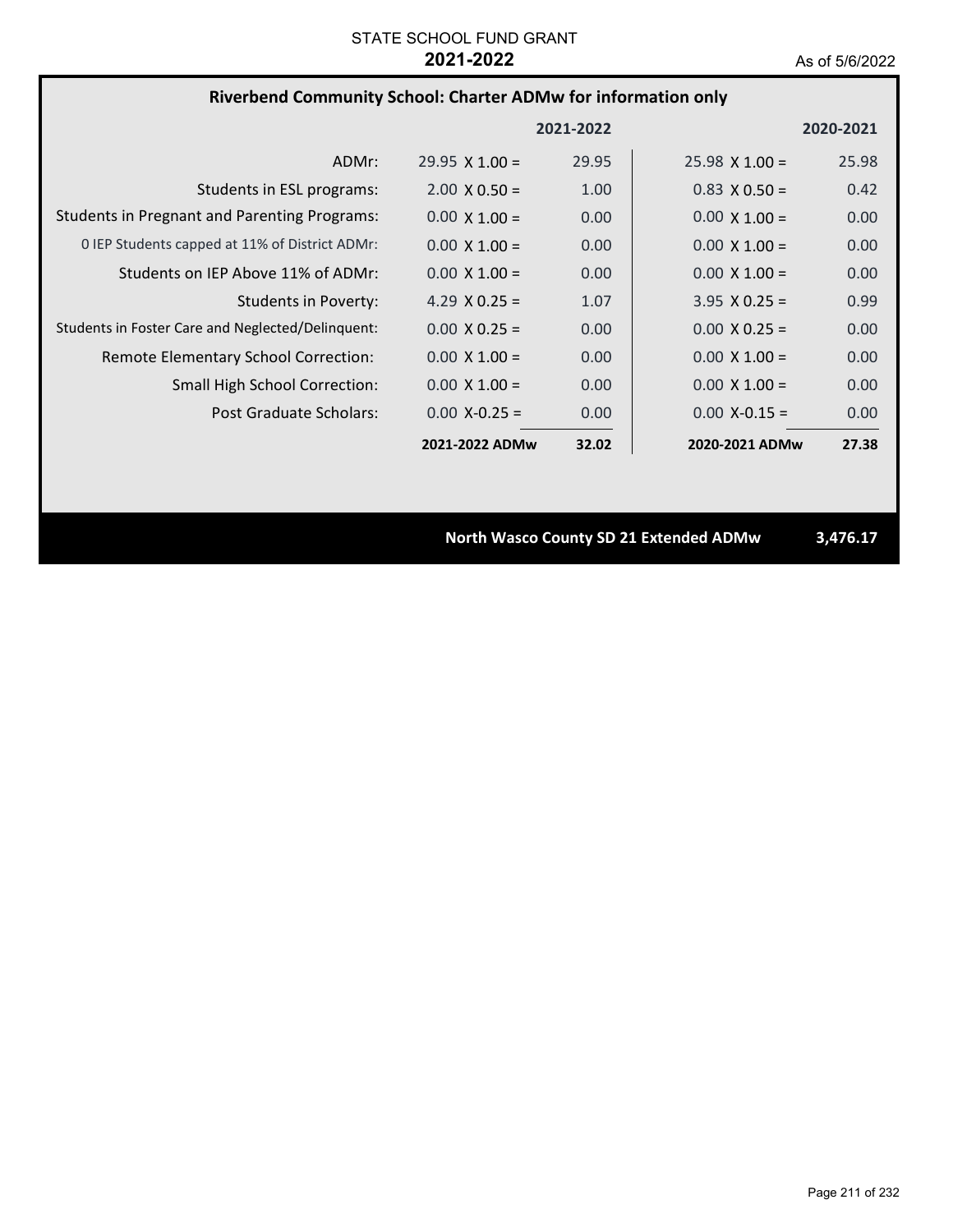# Wasco County, Dufur SD 29 District ID: 2229

# *2021-2022 Extended ADMw*

### **Dufur SD 29: District total extended ADMw for funding calculations**

|                                                     |                        | 2021-2022 |                                  | 2020-2021 |
|-----------------------------------------------------|------------------------|-----------|----------------------------------|-----------|
| ADMr:                                               | $353.35 \times 1.00 =$ | 353.35    | $344.26$ X 1.00 =                | 344.26    |
| Students in ESL programs:                           | $0.00 \times 0.50 =$   | 0.00      | $0.00 \times 0.50 =$             | 0.00      |
| <b>Students in Pregnant and Parenting Programs:</b> | $0.00 \times 1.00 =$   | 0.00      | $0.00 \times 1.00 =$             | 0.00      |
| 62 IEP Students capped at 11% of District ADMr:     | $38.87 \times 1.00 =$  | 38.87     | $37.87 \times 1.00 =$            | 37.87     |
| Students on IEP Above 11% of ADMr:                  | $0.00 X 1.00 =$        | 0.00      | $0.00 \times 1.00 =$             | 0.00      |
| <b>Students in Poverty:</b>                         | $36.00 \times 0.25 =$  | 9.00      | 48.00 $X$ 0.25 =                 | 12.00     |
| Students in Foster Care and Neglected/Delinquent:   | $2.00 \times 0.25 =$   | 0.50      | $2.00 \times 0.25 =$             | 0.50      |
| Remote Elementary School Correction:                | $14.33 \times 1.00 =$  | 14.33     | $14.33 \times 1.00 =$            | 14.33     |
| <b>Small High School Correction:</b>                | $74.85 \times 1.00 =$  | 74.85     | 74.85 $X$ 1.00 =                 | 74.85     |
| Post Graduate Scholars:                             | $0.00 X - 0.25 =$      | 0.00      | $0.00$ X-0.15 =                  | 0.00      |
|                                                     | 2021-2022 ADMw         | 490.90    | 2020-2021 ADMw                   | 483.81    |
|                                                     |                        |           | Dufur SD 29 Extended ADMw        | 490.90    |
|                                                     |                        |           |                                  |           |
|                                                     |                        |           | <b>Dufur SD 29 Extended ADMw</b> | 490.90    |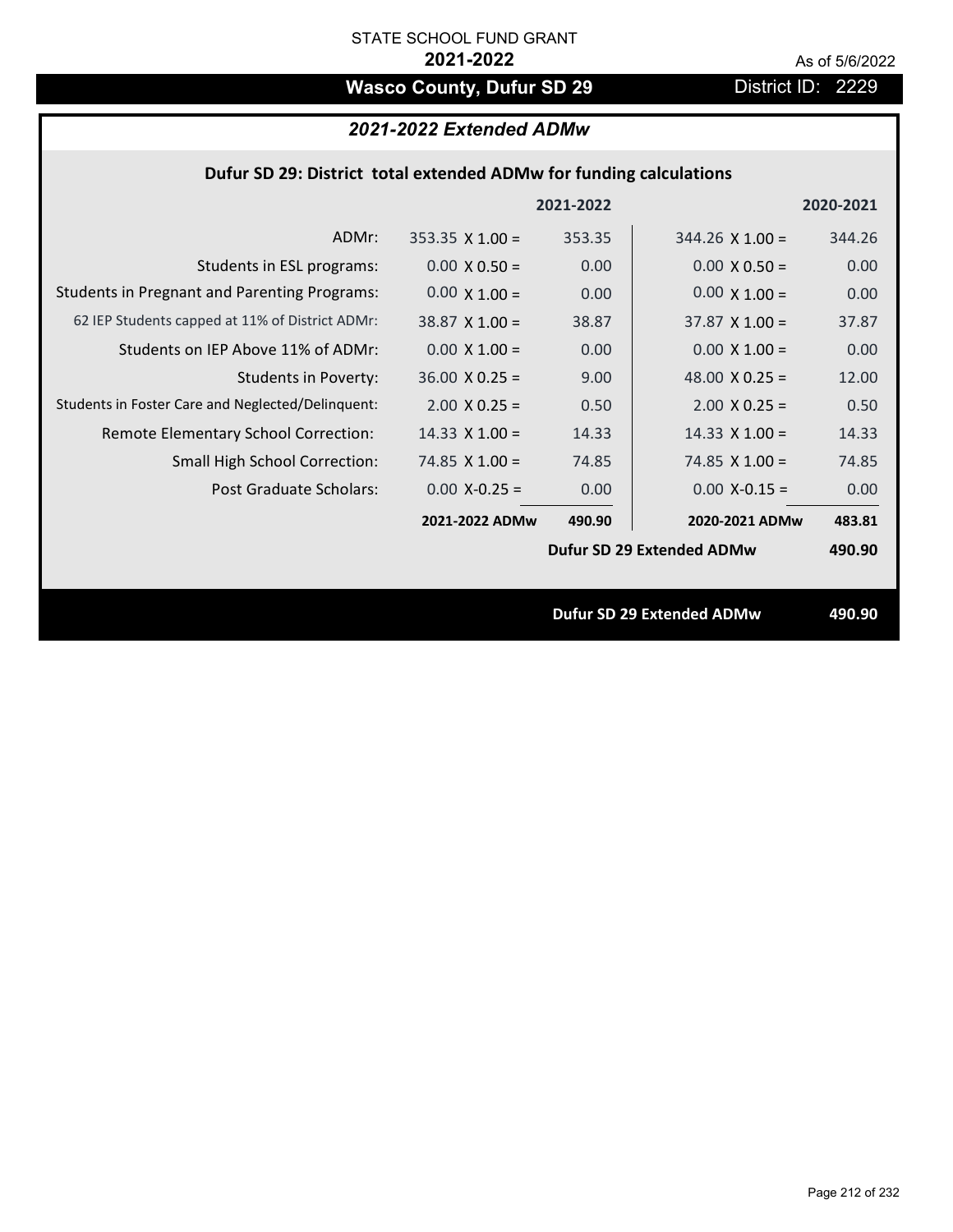# **Washington County, Hillsboro SD 1J** District ID: 2239

# *2021-2022 Extended ADMw*

#### **Hillsboro SD 1J: District total extended ADMw for funding calculations**

|                                                     |                                 | 2021-2022 |                           | 2020-2021 |
|-----------------------------------------------------|---------------------------------|-----------|---------------------------|-----------|
|                                                     | ADMr: $18,561.66 \times 1.00 =$ | 18,561.66 | $18,950.09 \times 1.00 =$ | 18,950.09 |
| Students in ESL programs:                           | $3,407.12 \times 0.50 =$        | 1,703.56  | $3,436.47 \times 0.50 =$  | 1,718.24  |
| <b>Students in Pregnant and Parenting Programs:</b> | $0.00 \times 1.00 =$            | 0.00      | $0.91 \times 1.00 =$      | 0.91      |
| 2871 IEP Students capped at 11% of District ADMr:   | $2,070.56 \times 1.00 =$        | 2,070.56  | $2,111.31 \times 1.00 =$  | 2,111.31  |
| Students on IEP Above 11% of ADMr:                  | $275.10 \times 1.00 =$          | 275.10    | $275.10 \times 1.00 =$    | 275.10    |
| <b>Students in Poverty:</b>                         | $1,348.36 \times 0.25 =$        | 337.09    | $1,786.57 \times 0.25 =$  | 446.64    |
| Students in Foster Care and Neglected/Delinquent:   | $54.00 \times 0.25 =$           | 13.50     | $77.00 \times 0.25 =$     | 19.25     |
| Remote Elementary School Correction:                | $0.00 \times 1.00 =$            | 0.00      | $0.00 \times 1.00 =$      | 0.00      |
| <b>Small High School Correction:</b>                | $0.00 \times 1.00 =$            | 0.00      | $0.00 \times 1.00 =$      | 0.00      |
| Post Graduate Scholars:                             | $0.00$ X-0.25 =                 | 0.00      | $0.00$ X-0.15 =           | 0.00      |
|                                                     | 2021-2022 ADMw                  | 22.961.47 | 2020-2021 ADMw            | 23.521.53 |

**Hillsboro SD 1J Extended ADMw**

**23,773.96**

### **City View Charter School: Charter ADMw for information only**

|                                                     |                       | 2021-2022 |                        | 2020-2021 |
|-----------------------------------------------------|-----------------------|-----------|------------------------|-----------|
| ADMr:                                               | $261.64$ X $1.00 =$   | 261.64    | $243.61 \times 1.00 =$ | 243.61    |
| Students in ESL programs:                           | $7.94 \times 0.50 =$  | 3.97      | $6.15 \times 0.50 =$   | 3.08      |
| <b>Students in Pregnant and Parenting Programs:</b> | $0.00 \times 1.00 =$  | 0.00      | $0.00 \times 1.00 =$   | 0.00      |
| 0 IEP Students capped at 11% of District ADMr:      | $0.00 \times 1.00 =$  | 0.00      | $0.00 \times 1.00 =$   | 0.00      |
| Students on IEP Above 11% of ADMr:                  | $0.00 \times 1.00 =$  | 0.00      | $0.00 \times 1.00 =$   | 0.00      |
| Students in Poverty:                                | $19.01 \times 0.25 =$ | 4.75      | $22.97 \times 0.25 =$  | 5.74      |
| Students in Foster Care and Neglected/Delinquent:   | $0.00 \times 0.25 =$  | 0.00      | $0.00 \times 0.25 =$   | 0.00      |
| <b>Remote Elementary School Correction:</b>         | $0.00 \times 1.00 =$  | 0.00      | $0.00 \times 1.00 =$   | 0.00      |
| <b>Small High School Correction:</b>                | $0.00 \times 1.00 =$  | 0.00      | $0.00 \times 1.00 =$   | 0.00      |
| Post Graduate Scholars:                             | $0.00 X - 0.25 =$     | 0.00      | $0.00 X - 0.15 =$      | 0.00      |
|                                                     | 2021-2022 ADMw        | 270.36    | 2020-2021 ADMw         | 252.43    |

**Hillsboro SD 1J Extended ADMw 23,773.96**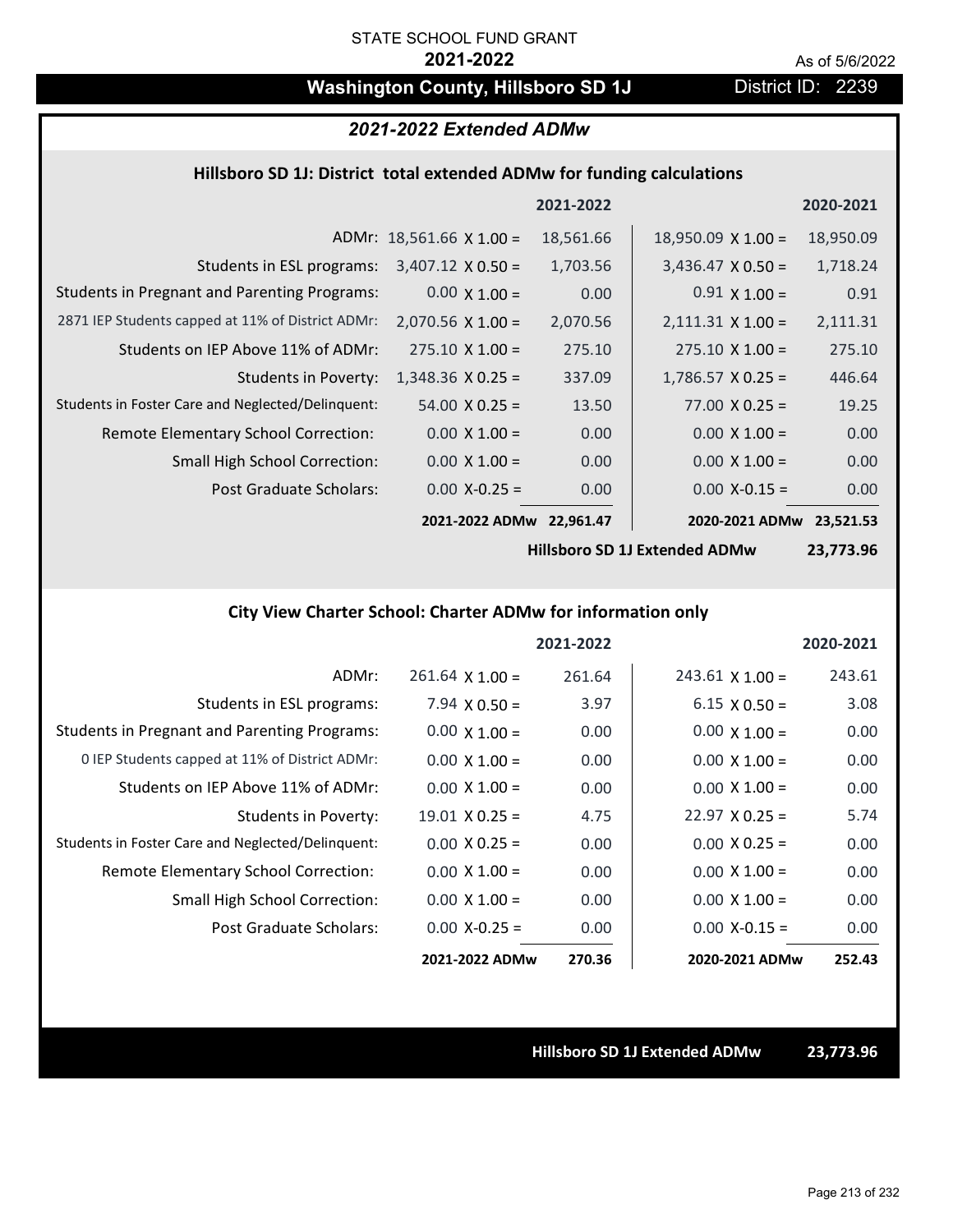# Washington County, Banks SD 13 District ID: 2240

# *2021-2022 Extended ADMw*

## **Banks SD 13: District total extended ADMw for funding calculations**

|                                                     |                          | 2021-2022 |                                  | 2020-2021 |
|-----------------------------------------------------|--------------------------|-----------|----------------------------------|-----------|
| ADMr:                                               | $1,008.09 \times 1.00 =$ | 1,008.09  | $1,026.41 \times 1.00 =$         | 1,026.41  |
| Students in ESL programs:                           | $27.47 \times 0.50 =$    | 13.74     | $21.33 \times 0.50 =$            | 10.67     |
| <b>Students in Pregnant and Parenting Programs:</b> | $0.00 \times 1.00 =$     | 0.00      | $0.00 \times 1.00 =$             | 0.00      |
| 140 IEP Students capped at 11% of District ADMr:    | 110.89 $\times$ 1.00 =   | 110.89    | $112.91$ X $1.00 =$              | 112.91    |
| Students on IEP Above 11% of ADMr:                  | 4.90 $X$ 1.00 =          | 4.90      | 4.90 $X$ 1.00 =                  | 4.90      |
| <b>Students in Poverty:</b>                         | 40.47 $X$ 0.25 =         | 10.12     | 53.04 $X$ 0.25 =                 | 13.26     |
| Students in Foster Care and Neglected/Delinquent:   | $3.00 \times 0.25 =$     | 0.75      | $2.00$ X 0.25 =                  | 0.50      |
| Remote Elementary School Correction:                | $0.00 \times 1.00 =$     | 0.00      | $0.00 \times 1.00 =$             | 0.00      |
| <b>Small High School Correction:</b>                | $1.91$ X $1.00 =$        | 1.91      | $1.91$ X $1.00 =$                | 1.91      |
| Post Graduate Scholars:                             | $0.00$ X-0.25 =          | 0.00      | $0.00$ X-0.15 =                  | 0.00      |
|                                                     | 2021-2022 ADMw           | 1,150.39  | 2020-2021 ADMw                   | 1,170.55  |
|                                                     |                          |           | <b>Banks SD 13 Extended ADMw</b> | 1,170.55  |
|                                                     |                          |           |                                  |           |
|                                                     |                          |           | <b>Banks SD 13 Extended ADMw</b> | 1,170.55  |
|                                                     |                          |           |                                  |           |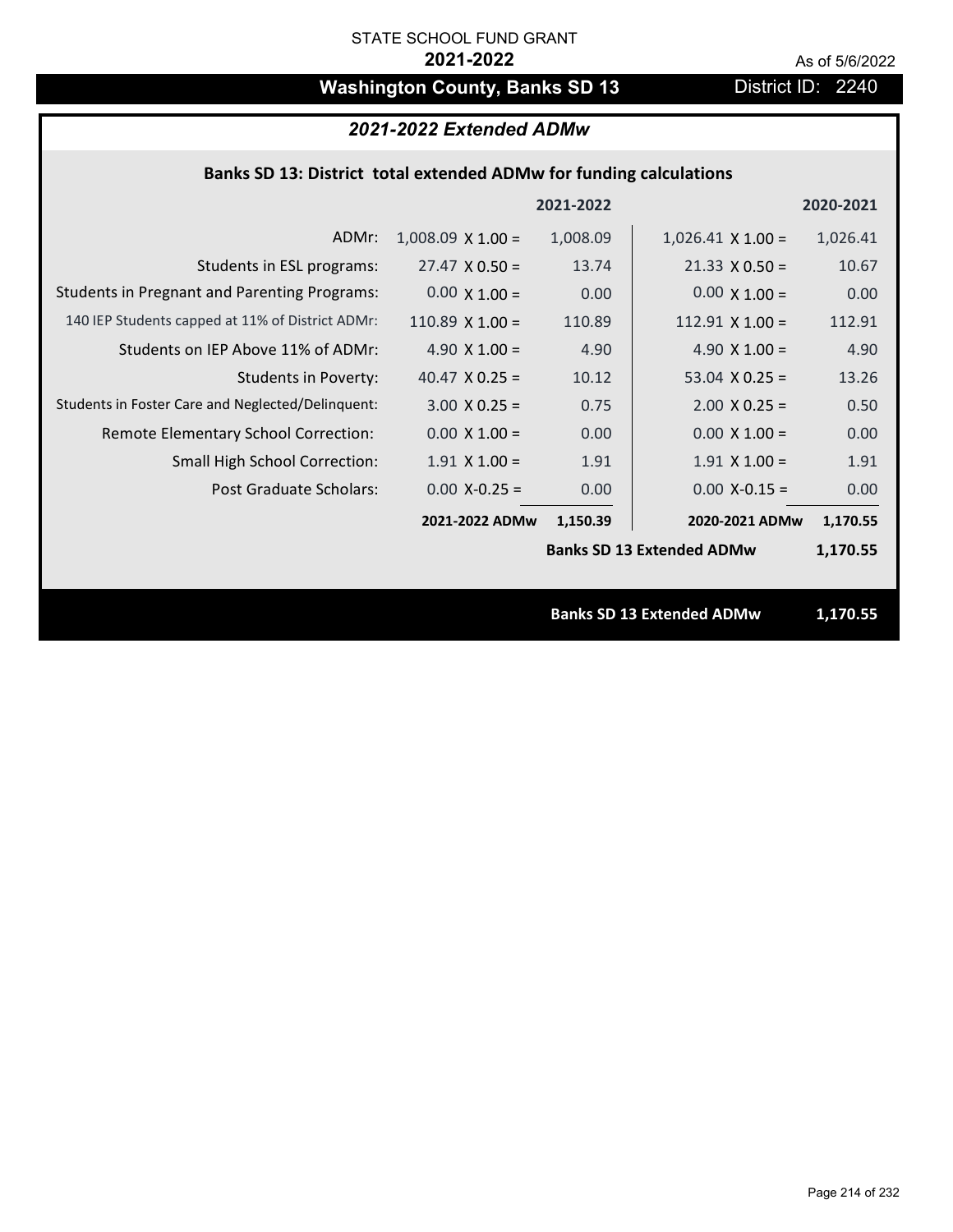# Washington County, Forest Grove SD 15 District ID: 2241

### *2021-2022 Extended ADMw*

#### **Forest Grove SD 15: District total extended ADMw for funding calculations**

|                                                     |                          | 2021-2022 |                          | 2020-2021 |
|-----------------------------------------------------|--------------------------|-----------|--------------------------|-----------|
| ADMr:                                               | $5,574.84 \times 1.00 =$ | 5,574.84  | $5,523.05 \times 1.00 =$ | 5,523.05  |
| Students in ESL programs:                           | $1,027.05 \times 0.50 =$ | 513.53    | $962.50 \times 0.50 =$   | 481.25    |
| <b>Students in Pregnant and Parenting Programs:</b> | $4.61 \times 1.00 =$     | 4.61      | $7.47 \times 1.00 =$     | 7.47      |
| 816 IEP Students capped at 11% of District ADMr:    | $635.31 \times 1.00 =$   | 635.31    | 629.83 $\times$ 1.00 =   | 629.83    |
| Students on IEP Above 11% of ADMr:                  | $108.90 \times 1.00 =$   | 108.90    | $108.90 \times 1.00 =$   | 108.90    |
| <b>Students in Poverty:</b>                         | $500.67$ X 0.25 =        | 125.17    | $620.21 \times 0.25 =$   | 155.05    |
| Students in Foster Care and Neglected/Delinquent:   | $19.00 \times 0.25 =$    | 4.75      | $29.00 \times 0.25 =$    | 7.25      |
| Remote Elementary School Correction:                | $0.00 \times 1.00 =$     | 0.00      | $0.00 \times 1.00 =$     | 0.00      |
| <b>Small High School Correction:</b>                | $0.00 \times 1.00 =$     | 0.00      | $0.00 \times 1.00 =$     | 0.00      |
| Post Graduate Scholars:                             | $0.00$ X-0.25 =          | 0.00      | $0.00$ X-0.15 =          | 0.00      |
|                                                     | 2021-2022 ADMw           | 6,967.11  | 2020-2021 ADMw           | 6,912.80  |

**Forest Grove SD 15 Extended ADMw**

**7,173.85**

### **Forest Grove Community School: Charter ADMw for information only**

|                                                     |                        | 2021-2022 |                        | 2020-2021 |
|-----------------------------------------------------|------------------------|-----------|------------------------|-----------|
| ADMr:                                               | $200.74 \times 1.00 =$ | 200.74    | $202.64 \times 1.00 =$ | 202.64    |
| Students in ESL programs:                           | $3.00 \times 0.50 =$   | 1.50      | $3.00 \times 0.50 =$   | 1.50      |
| <b>Students in Pregnant and Parenting Programs:</b> | $0.00 \times 1.00 =$   | 0.00      | $0.00 \times 1.00 =$   | 0.00      |
| 0 IEP Students capped at 11% of District ADMr:      | $0.00 \times 1.00 =$   | 0.00      | $0.00 \times 1.00 =$   | 0.00      |
| Students on IEP Above 11% of ADMr:                  | $0.00 \times 1.00 =$   | 0.00      | $0.00 \times 1.00 =$   | 0.00      |
| Students in Poverty:                                | $18.03 \times 0.25 =$  | 4.51      | $22.76 \times 0.25 =$  | 5.69      |
| Students in Foster Care and Neglected/Delinquent:   | $0.00 \times 0.25 =$   | 0.00      | $0.00 \times 0.25 =$   | 0.00      |
| Remote Elementary School Correction:                | $0.00 \times 1.00 =$   | 0.00      | $0.00 \times 1.00 =$   | 0.00      |
| <b>Small High School Correction:</b>                | $0.00 \times 1.00 =$   | 0.00      | $0.00 \times 1.00 =$   | 0.00      |
| Post Graduate Scholars:                             | $0.00$ X-0.25 =        | 0.00      | $0.00 X - 0.15 =$      | 0.00      |
|                                                     | 2021-2022 ADMw         | 206.75    | 2020-2021 ADMw         | 209.83    |

**Forest Grove SD 15 Extended ADMw 7,173.85**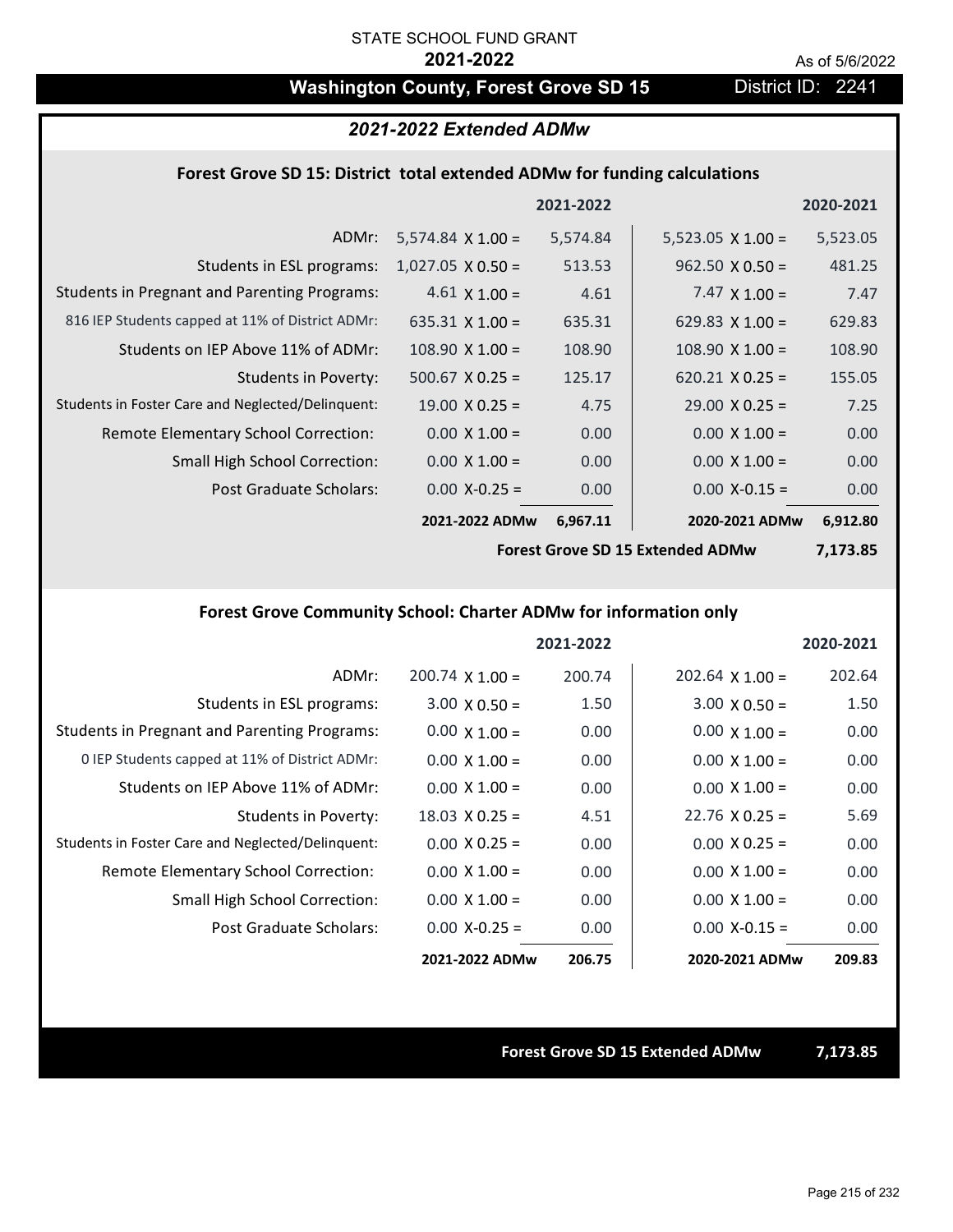# Washington County, Tigard-Tualatin SD 23J District ID: 2242

### *2021-2022 Extended ADMw*

#### **Tigard‐Tualatin SD 23J: District total extended ADMw for funding calculations**

|                                                     |                                 | 2021-2022 |                           | 2020-2021 |
|-----------------------------------------------------|---------------------------------|-----------|---------------------------|-----------|
|                                                     | ADMr: $11,495.27 \times 1.00 =$ | 11,495.27 | $11,490.11 \times 1.00 =$ | 11,490.11 |
| Students in ESL programs:                           | $1,240.92 \times 0.50 =$        | 620.46    | $1,190.38 \times 0.50 =$  | 595.19    |
| <b>Students in Pregnant and Parenting Programs:</b> | 5.59 $\times$ 1.00 =            | 5.59      | $6.01 \times 1.00 =$      | 6.01      |
| 1343 IEP Students capped at 11% of District ADMr:   | $1,289.27 \times 1.00 =$        | 1,289.27  | $1,288.16 \times 1.00 =$  | 1,288.16  |
| Students on IEP Above 11% of ADMr:                  | $16.90 \times 1.00 =$           | 16.90     | $16.90 \times 1.00 =$     | 16.90     |
| Students in Poverty:                                | $754.40 \times 0.25 =$          | 188.60    | $1,003.94 \times 0.25 =$  | 250.99    |
| Students in Foster Care and Neglected/Delinquent:   | $20.00 \times 0.25 =$           | 5.00      | $29.00 \times 0.25 =$     | 7.25      |
| Remote Elementary School Correction:                | $0.00 \times 1.00 =$            | 0.00      | $0.00 \times 1.00 =$      | 0.00      |
| <b>Small High School Correction:</b>                | $0.00 \times 1.00 =$            | 0.00      | $0.00 \times 1.00 =$      | 0.00      |
| Post Graduate Scholars:                             | $0.00$ X-0.25 =                 | 0.00      | $0.00$ X-0.15 =           | 0.00      |
|                                                     | 2021-2022 ADMw                  | 13,621.09 | 2020-2021 ADMw            | 13,654.60 |
|                                                     |                                 |           |                           |           |

**Tigard‐Tualatin SD 23J Extended ADMw**

**13,888.34**

### **Multi‐sensory Instruction Teaching Children Hands‐On (MITCH): Charter ADMw for information only**

|                                                     |                        | 2021-2022 |                       | 2020-2021 |
|-----------------------------------------------------|------------------------|-----------|-----------------------|-----------|
| ADMr:                                               | $225.38 \times 1.00 =$ | 225.38    | $220.39$ X 1.00 =     | 220.39    |
| Students in ESL programs:                           | $18.85 \times 0.50 =$  | 9.43      | $17.07 \times 0.50 =$ | 8.54      |
| <b>Students in Pregnant and Parenting Programs:</b> | $0.00 \times 1.00 =$   | 0.00      | $0.00 \times 1.00 =$  | 0.00      |
| 0 IEP Students capped at 11% of District ADMr:      | $0.00 \times 1.00 =$   | 0.00      | $0.00 \times 1.00 =$  | 0.00      |
| Students on IEP Above 11% of ADMr:                  | $0.00 \times 1.00 =$   | 0.00      | $0.00 \times 1.00 =$  | 0.00      |
| Students in Poverty:                                | $14.79 \times 0.25 =$  | 3.70      | $19.26 \times 0.25 =$ | 4.82      |
| Students in Foster Care and Neglected/Delinquent:   | $0.00 \times 0.25 =$   | 0.00      | $0.00 \times 0.25 =$  | 0.00      |
| <b>Remote Elementary School Correction:</b>         | $0.00 \times 1.00 =$   | 0.00      | $0.00 \times 1.00 =$  | 0.00      |
| <b>Small High School Correction:</b>                | $0.00 \times 1.00 =$   | 0.00      | $0.00 \times 1.00 =$  | 0.00      |
| Post Graduate Scholars:                             | $0.00 X - 0.25 =$      | 0.00      | $0.00 X - 0.15 =$     | 0.00      |
|                                                     | 2021-2022 ADMw         | 238.50    | 2020-2021 ADMw        | 233.74    |

**Tigard‐Tualatin SD 23J Extended ADMw 13,888.34**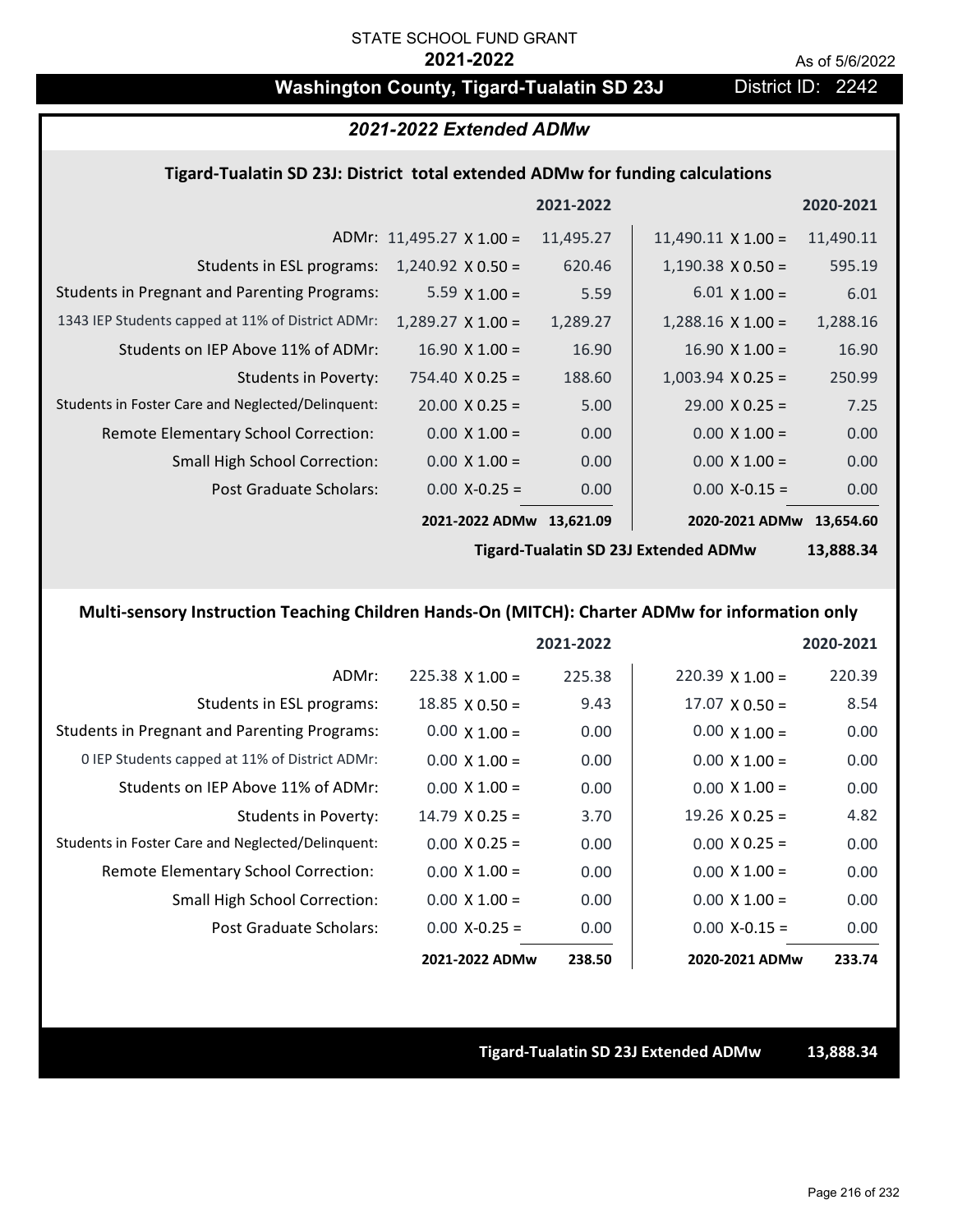# **Washington County, Beaverton SD 48J** District ID: 2243

# *2021-2022 Extended ADMw*

# **Beaverton SD 48J: District total extended ADMw for funding calculations**

|                                                     |                                 | 2021-2022 |                           | 2020-2021 |
|-----------------------------------------------------|---------------------------------|-----------|---------------------------|-----------|
|                                                     | ADMr: $38,455.87 \times 1.00 =$ | 38,455.87 | $38,579.25 \times 1.00 =$ | 38,579.25 |
| Students in ESL programs:                           | $4,939.37 \times 0.50 =$        | 2,469.69  | $4,777.48 \times 0.50 =$  | 2,388.74  |
| <b>Students in Pregnant and Parenting Programs:</b> | 4.20 $\times$ 1.00 =            | 4.20      | 7.23 $\times$ 1.00 =      | 7.23      |
| 4642 IEP Students capped at 11% of District ADMr:   | $4,310.07 \times 1.00 =$        | 4,310.07  | 4,327.06 $\times$ 1.00 =  | 4,327.06  |
| Students on IEP Above 11% of ADMr:                  | $102.00 \times 1.00 =$          | 102.00    | $102.00$ X $1.00 =$       | 102.00    |
| <b>Students in Poverty:</b>                         | $2,319.10 \times 0.25 =$        | 579.78    | $3,075.32$ X 0.25 =       | 768.83    |
| Students in Foster Care and Neglected/Delinquent:   | $59.00 \times 0.25 =$           | 14.75     | $75.00 \times 0.25 =$     | 18.75     |
| Remote Elementary School Correction:                | $0.00 \times 1.00 =$            | 0.00      | $0.00 \times 1.00 =$      | 0.00      |
| <b>Small High School Correction:</b>                | $0.00 \times 1.00 =$            | 0.00      | $0.00 \times 1.00 =$      | 0.00      |
| Post Graduate Scholars:                             | $0.00 X-0.25 =$                 | 0.00      | $0.00$ X-0.15 =           | 0.00      |
|                                                     | 2021-2022 ADMw                  | 45,936.35 | 2020-2021 ADMw            | 46,191.86 |

**Beaverton SD 48J Extended ADMw**

**46,997.04**

# **Arco Iris Spanish Immersion School: Charter ADMw for information only**

|                                                     |                        | 2021-2022 |                        | 2020-2021 |
|-----------------------------------------------------|------------------------|-----------|------------------------|-----------|
| ADMr:                                               | $397.87 \times 1.00 =$ | 397.87    | 428.43 $\times$ 1.00 = | 428.43    |
| Students in ESL programs:                           | $33.83 \times 0.50 =$  | 16.92     | $43.12 \times 0.50 =$  | 21.56     |
| <b>Students in Pregnant and Parenting Programs:</b> | $0.00 \times 1.00 =$   | 0.00      | $0.00 \times 1.00 =$   | 0.00      |
| 0 IEP Students capped at 11% of District ADMr:      | $0.00 \times 1.00 =$   | 0.00      | $0.00 \times 1.00 =$   | 0.00      |
| Students on IEP Above 11% of ADMr:                  | $0.00 \times 1.00 =$   | 0.00      | $0.00 \times 1.00 =$   | 0.00      |
| Students in Poverty:                                | $23.99 \times 0.25 =$  | 6.00      | $34.15 \times 0.25 =$  | 8.54      |
| Students in Foster Care and Neglected/Delinquent:   | $0.00 \times 0.25 =$   | 0.00      | $0.00 \times 0.25 =$   | 0.00      |
| Remote Elementary School Correction:                | $0.00 \times 1.00 =$   | 0.00      | $0.00 \times 1.00 =$   | 0.00      |
| <b>Small High School Correction:</b>                | $0.00 \times 1.00 =$   | 0.00      | $0.00 \times 1.00 =$   | 0.00      |
| Post Graduate Scholars:                             | $0.00$ X-0.25 =        | 0.00      | $0.00 X - 0.15 =$      | 0.00      |
|                                                     | 2021-2022 ADMw         | 420.78    | 2020-2021 ADMw         | 458.53    |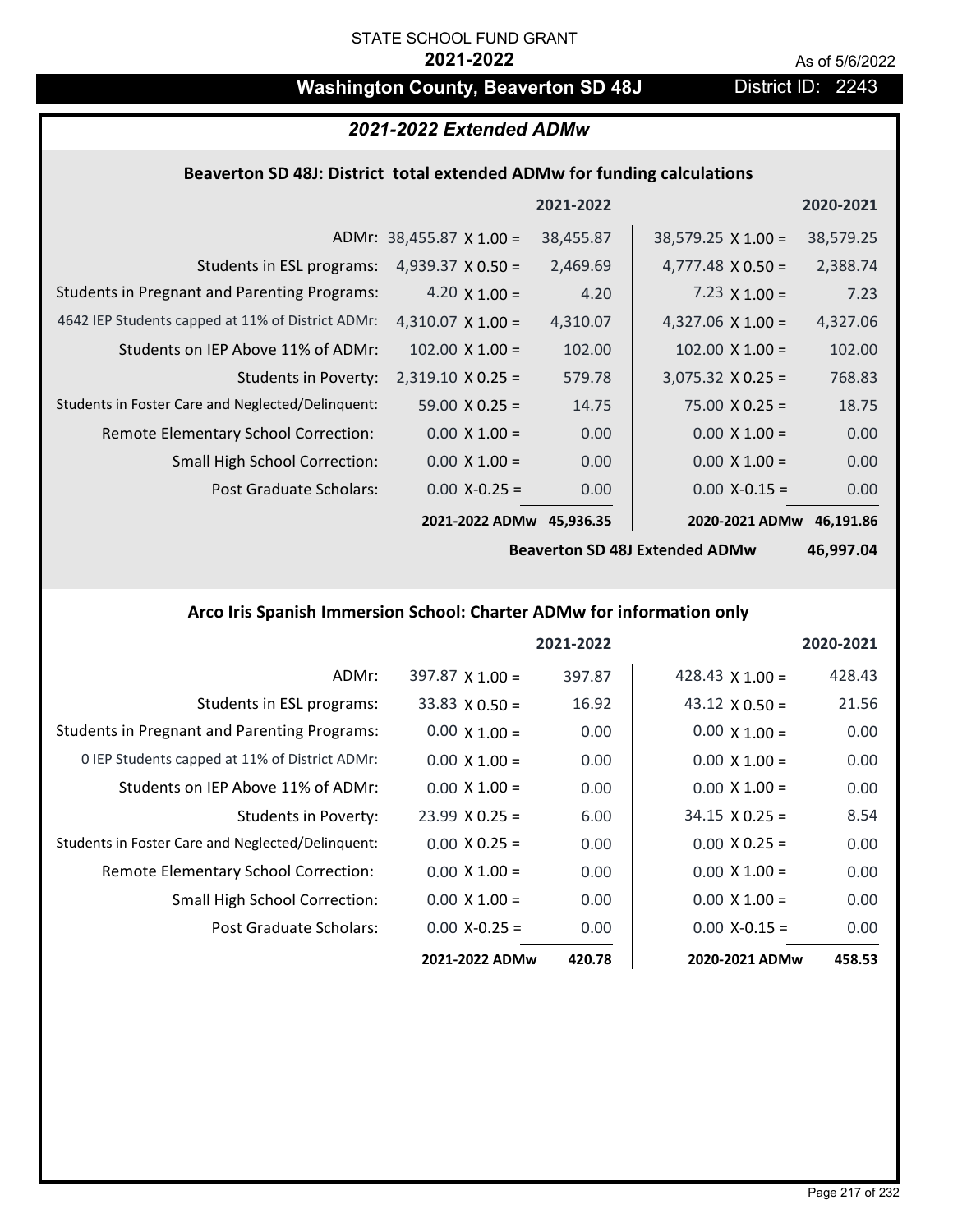# **Hope Chinese Charter School: Charter ADMw for information only**

|                                                     |                        | 2021-2022 |                        | 2020-2021 |
|-----------------------------------------------------|------------------------|-----------|------------------------|-----------|
| ADMr:                                               | $328.75 \times 1.00 =$ | 328.75    | $329.27 \times 1.00 =$ | 329.27    |
| Students in ESL programs:                           | $22.10 \times 0.50 =$  | 11.05     | $21.63 \times 0.50 =$  | 10.82     |
| <b>Students in Pregnant and Parenting Programs:</b> | $0.00 \times 1.00 =$   | 0.00      | $0.00 \times 1.00 =$   | 0.00      |
| 0 IEP Students capped at 11% of District ADMr:      | $0.00 \times 1.00 =$   | 0.00      | $0.00 \times 1.00 =$   | 0.00      |
| Students on IEP Above 11% of ADMr:                  | $0.00 \times 1.00 =$   | 0.00      | $0.00 \times 1.00 =$   | 0.00      |
| Students in Poverty:                                | $19.83 \times 0.25 =$  | 4.96      | $26.25 \times 0.25 =$  | 6.56      |
| Students in Foster Care and Neglected/Delinguent:   | $0.00 \times 0.25 =$   | 0.00      | $0.00 \times 0.25 =$   | 0.00      |
| Remote Elementary School Correction:                | $0.00 \times 1.00 =$   | 0.00      | $0.00 \times 1.00 =$   | 0.00      |
| <b>Small High School Correction:</b>                | $0.00 \times 1.00 =$   | 0.00      | $0.00 \times 1.00 =$   | 0.00      |
| Post Graduate Scholars:                             | $0.00 X - 0.25 =$      | 0.00      | $0.00 X - 0.15 =$      | 0.00      |
|                                                     | 2021-2022 ADMw         | 344.76    | 2020-2021 ADMw         | 346.65    |

**Beaverton SD 48J Extended ADMw 46,997.04**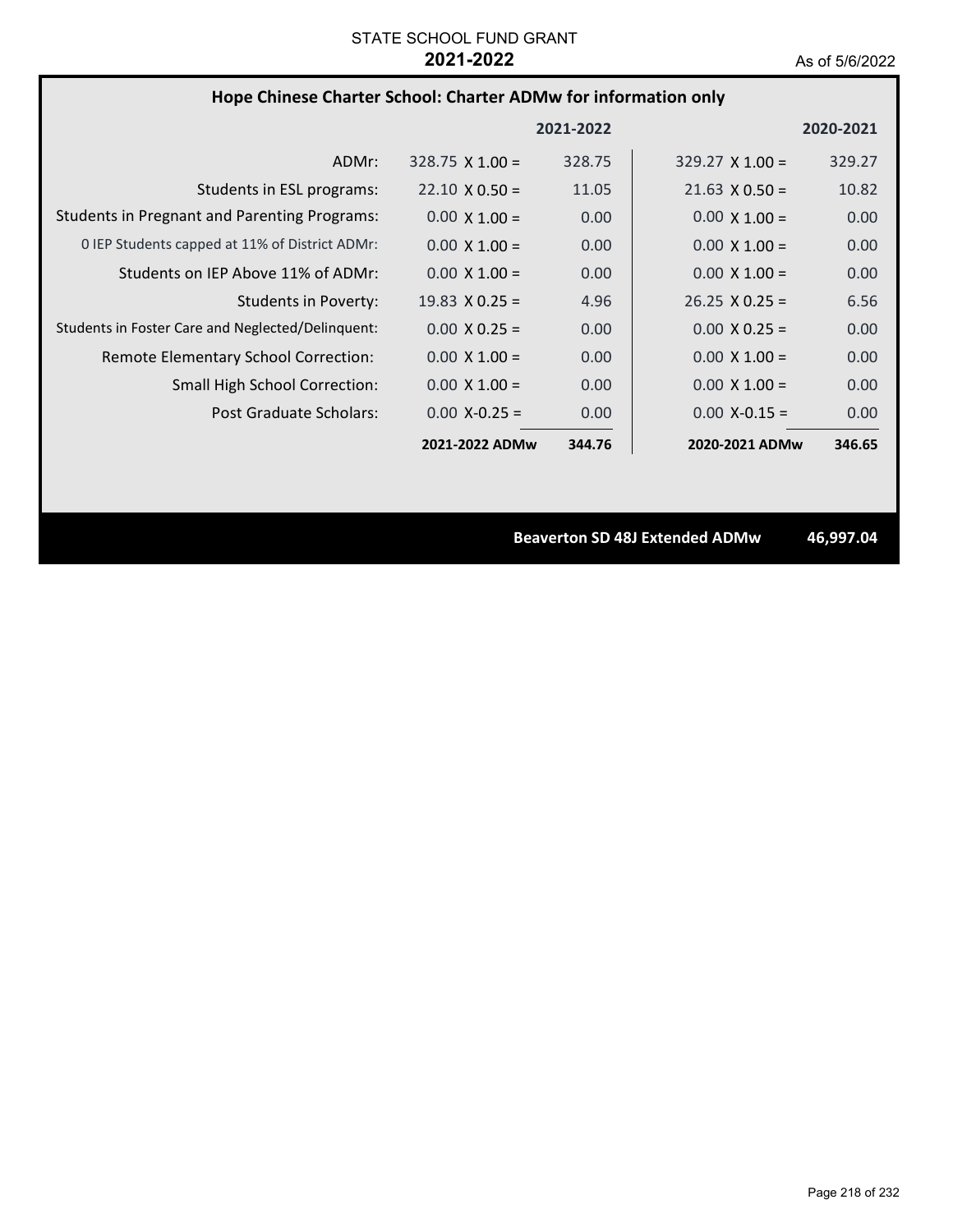# Washington County, Sherwood SD 88J District ID: 2244

## *2021-2022 Extended ADMw*

## **Sherwood SD 88J: District total extended ADMw for funding calculations**

|                                                     |                          | 2021-2022 |                          | 2020-2021 |
|-----------------------------------------------------|--------------------------|-----------|--------------------------|-----------|
| ADMr:                                               | $4,716.11 \times 1.00 =$ | 4,716.11  | $4,633.17 \times 1.00 =$ | 4,633.17  |
| Students in ESL programs:                           | 120.30 $\times$ 0.50 =   | 60.15     | $115.39 \times 0.50 =$   | 57.70     |
| <b>Students in Pregnant and Parenting Programs:</b> | $0.00 \times 1.00 =$     | 0.00      | $0.00 \times 1.00 =$     | 0.00      |
| 527 IEP Students capped at 11% of District ADMr:    | $527.00 \times 1.00 =$   | 527.00    | $513.00 \times 1.00 =$   | 513.00    |
| Students on IEP Above 11% of ADMr:                  | $0.00 \times 1.00 =$     | 0.00      | $0.00 \times 1.00 =$     | 0.00      |
| <b>Students in Poverty:</b>                         | $131.96 \times 0.25 =$   | 32.99     | $153.54 \times 0.25 =$   | 38.39     |
| Students in Foster Care and Neglected/Delinquent:   | $1.00 \times 0.25 =$     | 0.25      | 4.00 $X$ 0.25 =          | 1.00      |
| Remote Elementary School Correction:                | $0.00 \times 1.00 =$     | 0.00      | $0.00 \times 1.00 =$     | 0.00      |
| <b>Small High School Correction:</b>                | $0.00 \times 1.00 =$     | 0.00      | $0.00 \times 1.00 =$     | 0.00      |
| Post Graduate Scholars:                             | $0.00 X - 0.25 =$        | 0.00      | $0.00 X - 0.15 =$        | 0.00      |
|                                                     | 2021-2022 ADMw           | 5,336.50  | 2020-2021 ADMw           | 5,243.25  |

**Sherwood SD 88J Extended ADMw**

**5,540.12**

## **Sherwood Charter School: Charter ADMw for information only**

|                                                     |                        | 2021-2022 |                      | 2020-2021 |
|-----------------------------------------------------|------------------------|-----------|----------------------|-----------|
| ADMr:                                               | $201.21 \times 1.00 =$ | 201.21    | $208.17$ X 1.00 =    | 208.17    |
| Students in ESL programs:                           | $2.00 \times 0.50 =$   | 1.00      | $2.00 \times 0.50 =$ | 1.00      |
| <b>Students in Pregnant and Parenting Programs:</b> | $0.00 \times 1.00 =$   | 0.00      | $0.00 \times 1.00 =$ | 0.00      |
| 0 IEP Students capped at 11% of District ADMr:      | $0.00 \times 1.00 =$   | 0.00      | $0.00 \times 1.00 =$ | 0.00      |
| Students on IEP Above 11% of ADMr:                  | $0.00 \times 1.00 =$   | 0.00      | $0.00 \times 1.00 =$ | 0.00      |
| Students in Poverty:                                | $5.63 \times 0.25 =$   | 1.41      | 6.90 $X$ 0.25 =      | 1.73      |
| Students in Foster Care and Neglected/Delinquent:   | $0.00 \times 0.25 =$   | 0.00      | $0.00 \times 0.25 =$ | 0.00      |
| Remote Elementary School Correction:                | $0.00 \times 1.00 =$   | 0.00      | $0.00 \times 1.00 =$ | 0.00      |
| <b>Small High School Correction:</b>                | $0.00 \times 1.00 =$   | 0.00      | $0.00 \times 1.00 =$ | 0.00      |
| Post Graduate Scholars:                             | $0.00 X - 0.25 =$      | 0.00      | $0.00 X-0.15 =$      | 0.00      |
|                                                     | 2021-2022 ADMw         | 203.62    | 2020-2021 ADMw       | 210.90    |

**Sherwood SD 88J Extended ADMw 5,540.12**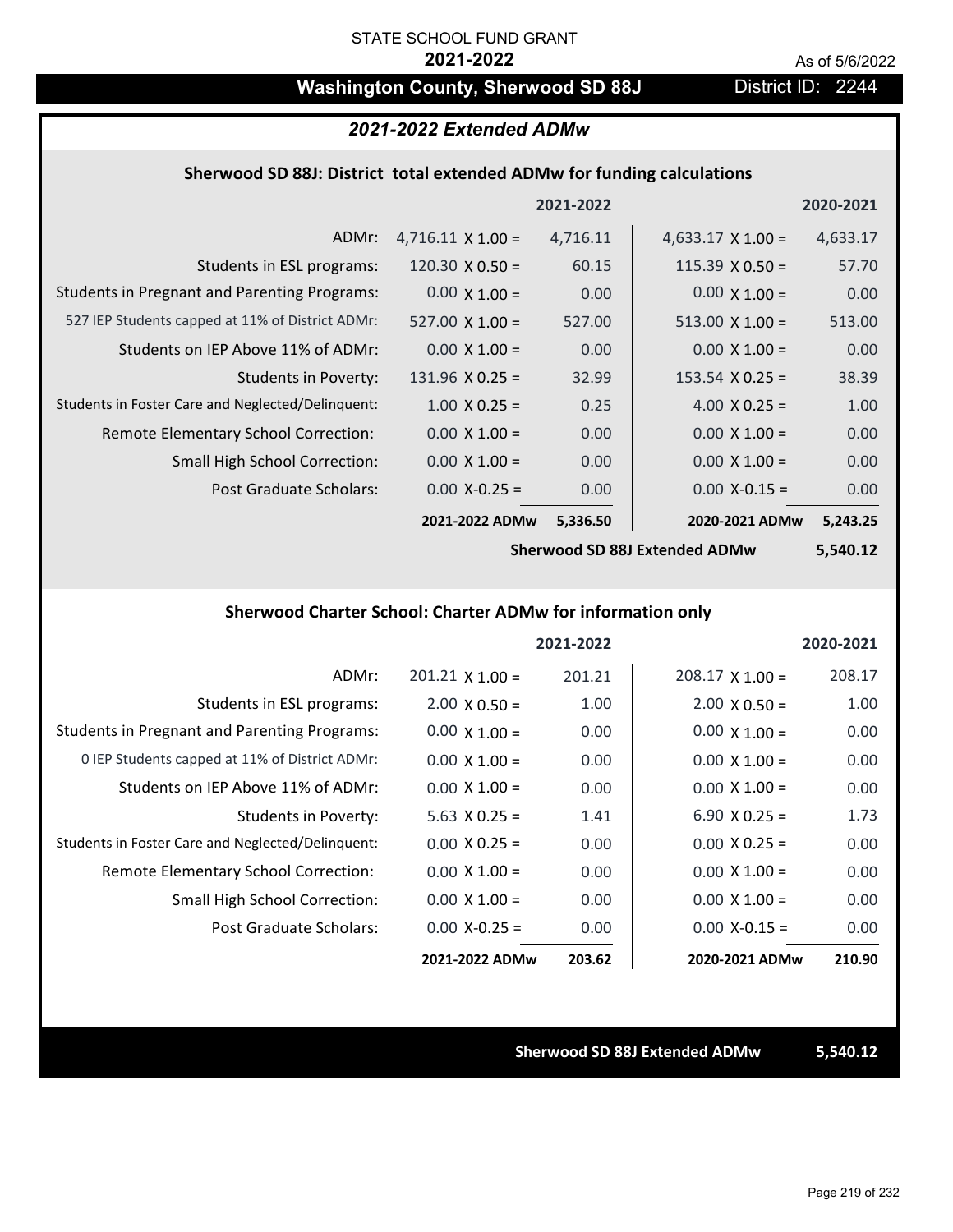# Washington County, Gaston SD 511J District ID: 2245

# *2021-2022 Extended ADMw*

## **Gaston SD 511J: District total extended ADMw for funding calculations**

|                                                     |                        | 2021-2022 |                                     | 2020-2021 |
|-----------------------------------------------------|------------------------|-----------|-------------------------------------|-----------|
| ADMr:                                               | 491.42 $\times$ 1.00 = | 491.42    | 495.77 $X$ 1.00 =                   | 495.77    |
| Students in ESL programs:                           | $5.00 \times 0.50 =$   | 2.50      | 6.36 $\times$ 0.50 =                | 3.18      |
| <b>Students in Pregnant and Parenting Programs:</b> | $0.00 \times 1.00 =$   | 0.00      | $0.00 \times 1.00 =$                | 0.00      |
| 83 IEP Students capped at 11% of District ADMr:     | 54.06 $\times$ 1.00 =  | 54.06     | 54.53 $\times$ 1.00 =               | 54.53     |
| Students on IEP Above 11% of ADMr:                  | $8.70 \times 1.00 =$   | 8.70      | $8.70 \times 1.00 =$                | 8.70      |
| <b>Students in Poverty:</b>                         | 40.80 $X$ 0.25 =       | 10.20     | 48.46 $X$ 0.25 =                    | 12.12     |
| Students in Foster Care and Neglected/Delinquent:   | $2.00 \times 0.25 =$   | 0.50      | $2.00 \times 0.25 =$                | 0.50      |
| Remote Elementary School Correction:                | $0.00 \times 1.00 =$   | 0.00      | $0.00 \times 1.00 =$                | 0.00      |
| <b>Small High School Correction:</b>                | $88.66$ X 1.00 =       | 88.66     | $88.66 \times 1.00 =$               | 88.66     |
| Post Graduate Scholars:                             | $0.00$ X-0.25 =        | 0.00      | $0.00$ X-0.15 =                     | 0.00      |
|                                                     | 2021-2022 ADMw         | 656.04    | 2020-2021 ADMw                      | 663.46    |
|                                                     |                        |           | <b>Gaston SD 511J Extended ADMw</b> | 663.46    |
|                                                     |                        |           |                                     |           |
|                                                     |                        |           | <b>Gaston SD 511J Extended ADMw</b> | 663.46    |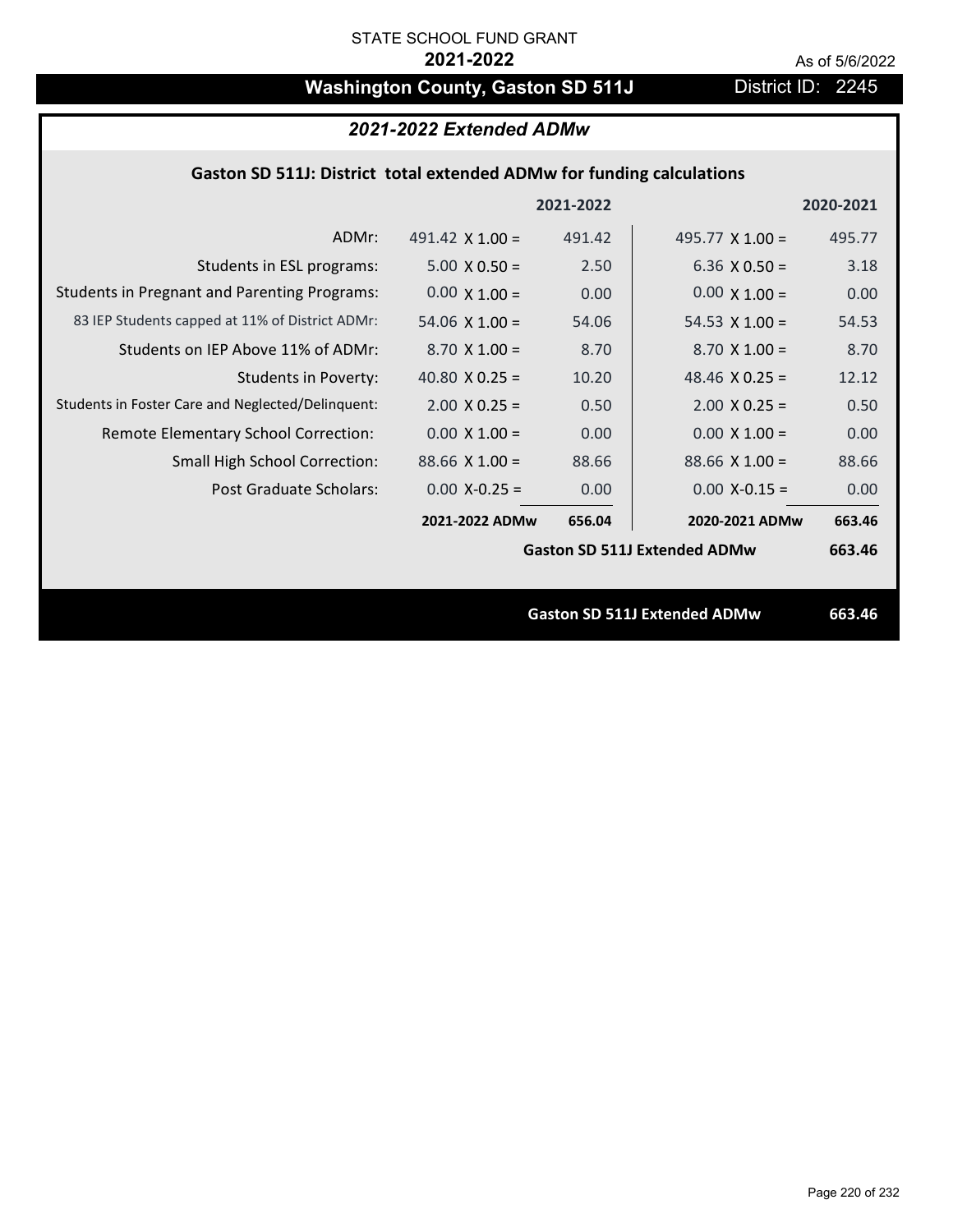# **Wheeler County, Spray SD 1** District ID: 2247

# *2021-2022 Extended ADMw*

## **Spray SD 1: District total extended ADMw for funding calculations**

|                                                     |                       | 2021-2022 |                                 | 2020-2021 |
|-----------------------------------------------------|-----------------------|-----------|---------------------------------|-----------|
| ADMr:                                               | $65.48 \times 1.00 =$ | 65.48     | $54.14 \times 1.00 =$           | 54.14     |
| Students in ESL programs:                           | $0.00 \times 0.50 =$  | 0.00      | $0.00 \times 0.50 =$            | 0.00      |
| <b>Students in Pregnant and Parenting Programs:</b> | $0.00 \times 1.00 =$  | 0.00      | $0.00 \times 1.00 =$            | 0.00      |
| 3 IEP Students capped at 11% of District ADMr:      | $3.00 \times 1.00 =$  | 3.00      | 5.96 $\times$ 1.00 =            | 5.96      |
| Students on IEP Above 11% of ADMr:                  | $0.00$ X $1.00 =$     | 0.00      | $0.00$ X $1.00 =$               | 0.00      |
| <b>Students in Poverty:</b>                         | $8.00 \times 0.25 =$  | 2.00      | $9.00 \times 0.25 =$            | 2.25      |
| Students in Foster Care and Neglected/Delinquent:   | $0.00 \times 0.25 =$  | 0.00      | $0.00 \times 0.25 =$            | 0.00      |
| Remote Elementary School Correction:                | $29.04 \times 1.00 =$ | 29.04     | $29.04$ X 1.00 =                | 29.04     |
| <b>Small High School Correction:</b>                | $50.46$ X $1.00 =$    | 50.46     | $50.46$ X $1.00 =$              | 50.46     |
| Post Graduate Scholars:                             | $0.00 X - 0.25 =$     | 0.00      | $0.00$ X-0.15 =                 | 0.00      |
|                                                     | 2021-2022 ADMw        | 149.98    | 2020-2021 ADMw                  | 141.85    |
|                                                     |                       |           | <b>Spray SD 1 Extended ADMw</b> | 149.98    |
|                                                     |                       |           |                                 |           |
|                                                     |                       |           | <b>Spray SD 1 Extended ADMw</b> | 149.98    |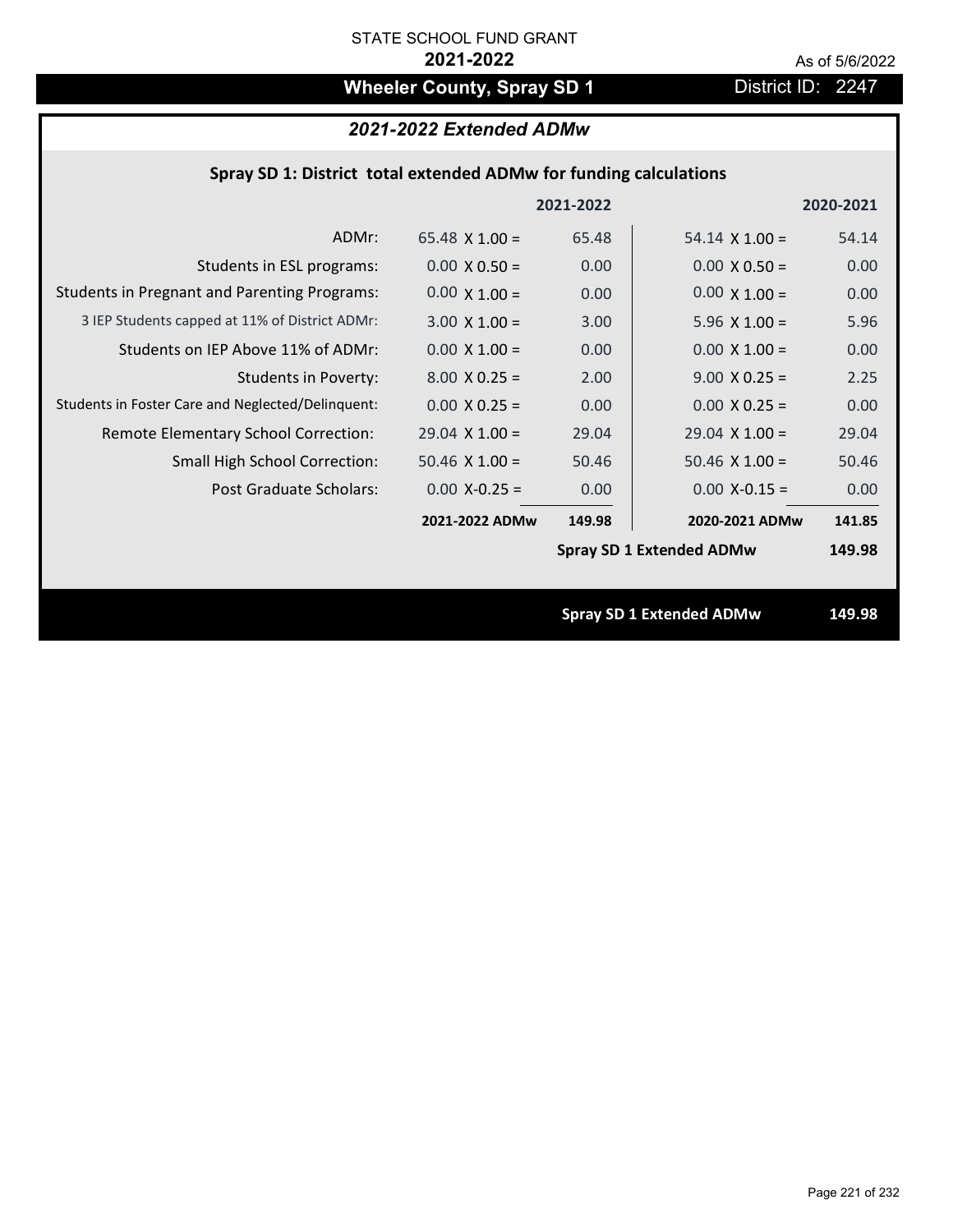# Wheeler County, Fossil SD 21J **District ID: 2248**

## *2021-2022 Extended ADMw*

## **Fossil SD 21J: District total extended ADMw for funding calculations**

|                                                     |                        | 2021-2022 |                       | 2020-2021 |
|-----------------------------------------------------|------------------------|-----------|-----------------------|-----------|
| ADMr:                                               | $0.00 \times 1.00 =$   | 0.00      | $0.00 \times 1.00 =$  | 0.00      |
| Students in ESL programs:                           | $0.00 \times 0.50 =$   | 0.00      | $0.00 \times 0.50 =$  | 0.00      |
| <b>Students in Pregnant and Parenting Programs:</b> | $0.00 \times 1.00 =$   | 0.00      | $0.00 \times 1.00 =$  | 0.00      |
| 110 IEP Students capped at 11% of District ADMr:    | $110.00 \times 1.00 =$ | 110.00    | $96.00 \times 1.00 =$ | 96.00     |
| Students on IEP Above 11% of ADMr:                  | $0.00 \times 1.00 =$   | 0.00      | $0.00 \times 1.00 =$  | 0.00      |
| <b>Students in Poverty:</b>                         | $0.00 \times 0.25 =$   | 0.00      | $-0.10$ X 0.25 =      | $-0.03$   |
| Students in Foster Care and Neglected/Delinquent:   | $1.00 \times 0.25 =$   | 0.25      | $1.00 \times 0.25 =$  | 0.25      |
| Remote Elementary School Correction:                | $0.00 \times 1.00 =$   | 0.00      | $0.00 \times 1.00 =$  | 0.00      |
| <b>Small High School Correction:</b>                | $0.00 \times 1.00 =$   | 0.00      | $0.00 \times 1.00 =$  | 0.00      |
| Post Graduate Scholars:                             | $0.00$ X-0.25 =        | 0.00      | $0.00$ X-0.15 =       | 0.00      |
|                                                     | 2021-2022 ADMw         | 110.25    | 2020-2021 ADMw        | 96.23     |
|                                                     |                        |           |                       |           |

**Fossil SD 21J Extended ADMw**

**1,592.97**

# **Fossil Charter School: Charter ADMw for information only**

|                                                     |                          | 2021-2022 |                       | 2020-2021 |
|-----------------------------------------------------|--------------------------|-----------|-----------------------|-----------|
| ADMr:                                               | $1,427.76 \times 1.00 =$ | 1,427.76  | $1,342.95$ X $1.00 =$ | 1,342.95  |
| Students in ESL programs:                           | $0.00 \times 0.50 =$     | 0.00      | $0.00 \times 0.50 =$  | 0.00      |
| <b>Students in Pregnant and Parenting Programs:</b> | $0.00 \times 1.00 =$     | 0.00      | $0.00 \times 1.00 =$  | 0.00      |
| 0 IEP Students capped at 11% of District ADMr:      | $0.00 \times 1.00 =$     | 0.00      | $0.00 \times 1.00 =$  | 0.00      |
| Students on IEP Above 11% of ADMr:                  | $0.00 \times 1.00 =$     | 0.00      | $0.00 \times 1.00 =$  | 0.00      |
| Students in Poverty:                                | $18.00 \times 0.25 =$    | 4.50      | $25.10 \times 0.25 =$ | 6.28      |
| Students in Foster Care and Neglected/Delinquent:   | $0.00 \times 0.25 =$     | 0.00      | $0.00 \times 0.25 =$  | 0.00      |
| Remote Elementary School Correction:                | $0.00 \times 1.00 =$     | 0.00      | $0.00 \times 1.00 =$  | 0.00      |
| <b>Small High School Correction:</b>                | $50.46$ X 1.00 =         | 50.46     | $50.46 \times 1.00 =$ | 50.46     |
| Post Graduate Scholars:                             | $0.00$ X-0.25 =          | 0.00      | $0.00$ X-0.15 =       | 0.00      |
|                                                     | 2021-2022 ADMw           | 1,482.72  | 2020-2021 ADMw        | 1,399.69  |

### **Fossil SD 21J Extended ADMw 1,592.97**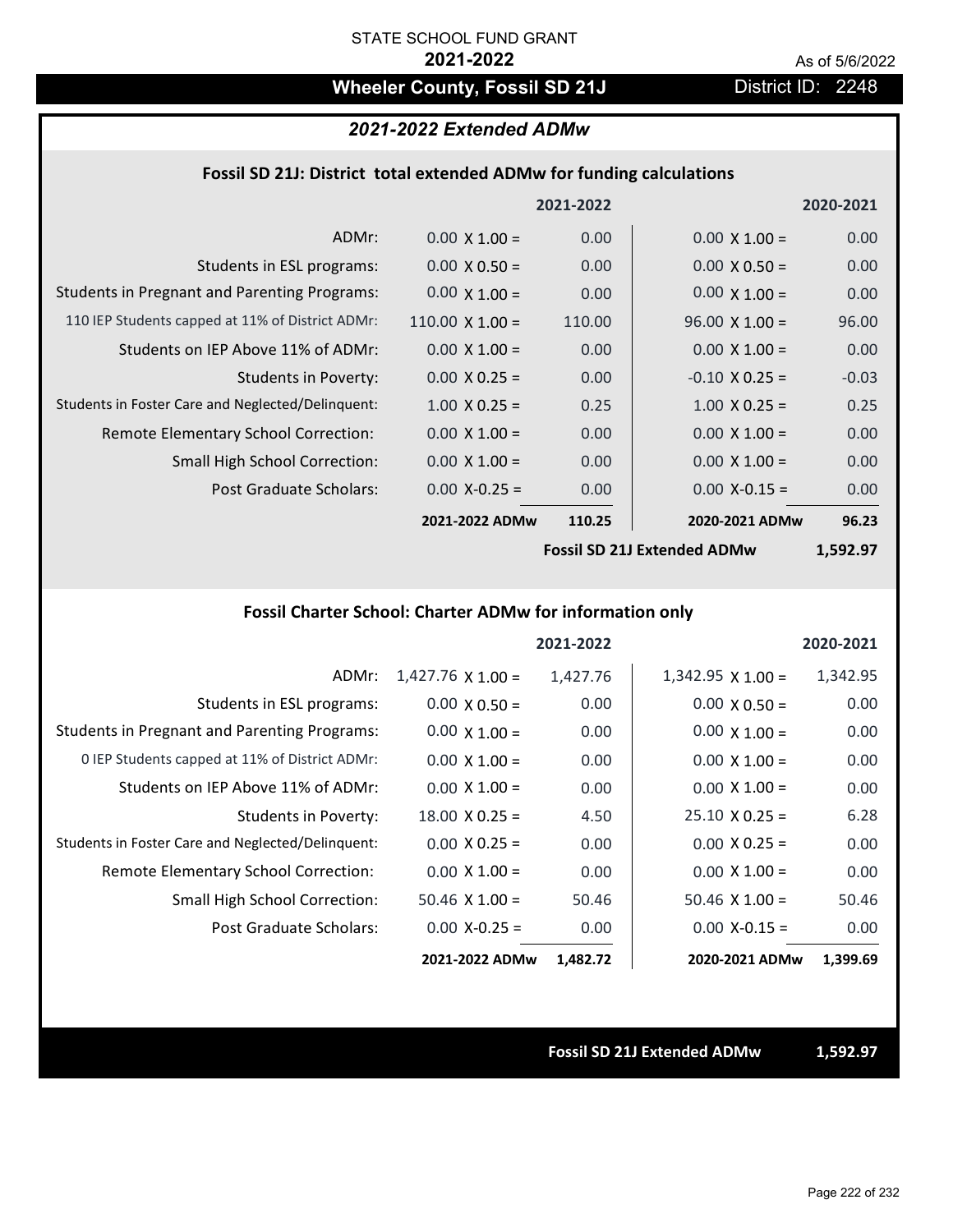# Wheeler County, Mitchell SD 55 **District ID: 2249**

# *2021-2022 Extended ADMw*

# **Mitchell SD 55: District total extended ADMw for funding calculations**

|                                                     |                        | 2021-2022 |                                        | 2020-2021 |
|-----------------------------------------------------|------------------------|-----------|----------------------------------------|-----------|
| ADMr:                                               | 40.00 $\times$ 1.00 =  | 40.00     | $39.16 \times 1.00 =$                  | 39.16     |
| Students in ESL programs:                           | $5.00 \times 0.50 =$   | 2.50      | $5.00 \times 0.50 =$                   | 2.50      |
| <b>Students in Pregnant and Parenting Programs:</b> | $0.00 \times 1.00 =$   | 0.00      | $0.00 \times 1.00 =$                   | 0.00      |
| 175 IEP Students capped at 11% of District ADMr:    | $131.70 \times 1.00 =$ | 131.70    | $172.11 \times 1.00 =$                 | 172.11    |
| Students on IEP Above 11% of ADMr:                  | $0.00 \times 1.00 =$   | 0.00      | $0.00 \times 1.00 =$                   | 0.00      |
| <b>Students in Poverty:</b>                         | $0.30 \times 0.25 =$   | 0.08      | $-0.43$ X 0.25 =                       | $-0.11$   |
| Students in Foster Care and Neglected/Delinquent:   | $1.00 \times 0.25 =$   | 0.25      | $0.00 \times 0.25 =$                   | 0.00      |
| Remote Elementary School Correction:                | $27.99 \times 1.00 =$  | 27.99     | $27.99 \times 1.00 =$                  | 27.99     |
| <b>Small High School Correction:</b>                | $50.46 \times 1.00 =$  | 50.46     | $50.46$ X $1.00 =$                     | 50.46     |
| Post Graduate Scholars:                             | $0.00$ X-0.25 =        | 0.00      | $0.00$ X-0.15 =                        | 0.00      |
|                                                     | 2021-2022 ADMw         | 252.97    | 2020-2021 ADMw                         | 292.11    |
|                                                     |                        |           | <b>Altaball CD FF Fattor deal ADAA</b> | 1.517.7   |

**Mitchell SD 55 Extended ADMw**

**1,517.70**

## **Insight School of Oregon Painted Hills: Charter ADMw for information only**

|                                                     |                        | 2021-2022 |                        | 2020-2021 |
|-----------------------------------------------------|------------------------|-----------|------------------------|-----------|
| ADMr:                                               | $249.31 \times 1.00 =$ | 249.31    | 440.44 $\times$ 1.00 = | 440.44    |
| Students in ESL programs:                           | $4.14 \times 0.50 =$   | 2.07      | $6.12 \times 0.50 =$   | 3.06      |
| <b>Students in Pregnant and Parenting Programs:</b> | $2.41 \times 1.00 =$   | 2.41      | $3.62 \times 1.00 =$   | 3.62      |
| 0 IEP Students capped at 11% of District ADMr:      | $0.00 \times 1.00 =$   | 0.00      | $0.00 \times 1.00 =$   | 0.00      |
| Students on IEP Above 11% of ADMr:                  | $0.00 \times 1.00 =$   | 0.00      | $0.00 \times 1.00 =$   | 0.00      |
| Students in Poverty:                                | $1.87 \times 0.25 =$   | 0.47      | $1.86 \times 0.25 =$   | 0.47      |
| Students in Foster Care and Neglected/Delinquent:   | $0.00 \times 0.25 =$   | 0.00      | $0.00 \times 0.25 =$   | 0.00      |
| Remote Elementary School Correction:                | $0.00 \times 1.00 =$   | 0.00      | $0.00 \times 1.00 =$   | 0.00      |
| <b>Small High School Correction:</b>                | $0.00 \times 1.00 =$   | 0.00      | $0.00 \times 1.00 =$   | 0.00      |
| Post Graduate Scholars:                             | $0.00$ X-0.25 =        | 0.00      | $0.00 X - 0.15 =$      | 0.00      |
|                                                     | 2021-2022 ADMw         | 254.26    | 2020-2021 ADMw         | 447.59    |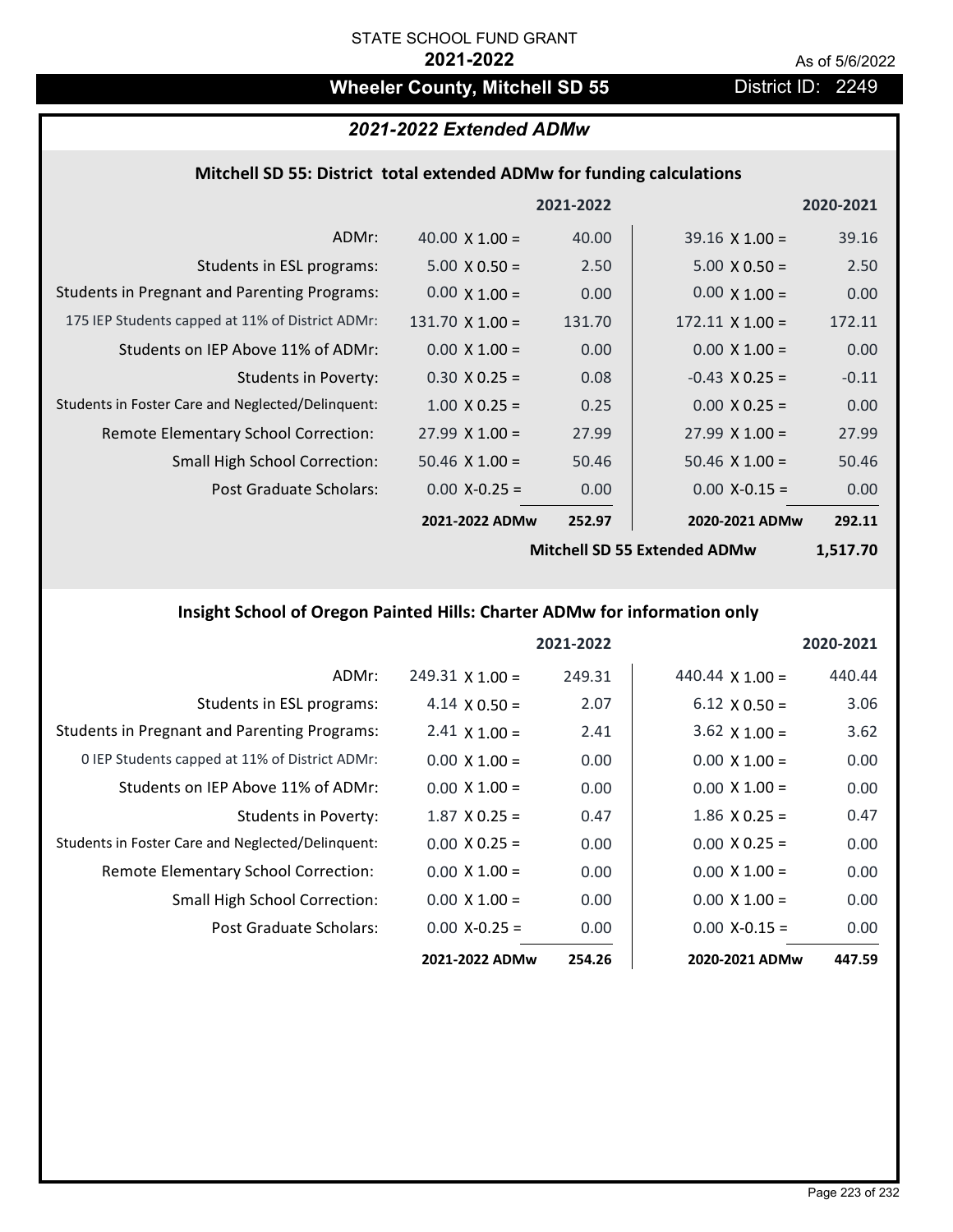## **Cascade Virtual Academy: Charter ADMw for information only**

|                                                     |                        | 2021-2022 |                        | 2020-2021         |
|-----------------------------------------------------|------------------------|-----------|------------------------|-------------------|
| ADMr:                                               | $787.05 \times 1.00 =$ | 787.05    | $887.49 \times 1.00 =$ | 887.49            |
| Students in ESL programs:                           | 47.50 $\times$ 0.50 =  | 23.75     | $29.32 \times 0.50 =$  | 14.66             |
| <b>Students in Pregnant and Parenting Programs:</b> | $0.00 \times 1.00 =$   | 0.00      | $0.00 \times 1.00 =$   | 0.00              |
| 0 IEP Students capped at 11% of District ADMr:      | $0.00 \times 1.00 =$   | 0.00      | $0.00 \times 1.00 =$   | 0.00 <sub>1</sub> |
| Students on IEP Above 11% of ADMr:                  | $0.00 \times 1.00 =$   | 0.00      | $0.00 \times 1.00 =$   | 0.00 <sub>1</sub> |
| <b>Students in Poverty:</b>                         | $5.92 \times 0.25 =$   | 1.48      | $3.74 \times 0.25 =$   | 0.94              |
| Students in Foster Care and Neglected/Delinquent:   | $0.00 \times 0.25 =$   | 0.00      | $0.00 \times 0.25 =$   | 0.00              |
| Remote Elementary School Correction:                | $0.00 \times 1.00 =$   | 0.00      | $0.00 \times 1.00 =$   | 0.00              |
| <b>Small High School Correction:</b>                | $0.00 \times 1.00 =$   | 0.00      | $0.00 \times 1.00 =$   | 0.00              |
| Post Graduate Scholars:                             | $0.00 X - 0.25 =$      | 0.00      | $0.00 X - 0.15 =$      | 0.00              |
|                                                     | 2021-2022 ADMw         | 812.28    | 2020-2021 ADMw         | 903.09            |

## **Destinations Career Academy of Oregon: Charter ADMw for information only**

|                                                     |                      | 2021-2022 |                        | 2020-2021 |
|-----------------------------------------------------|----------------------|-----------|------------------------|-----------|
| ADMr:                                               | $120.87$ X $1.00 =$  | 120.87    | $197.51 \times 1.00 =$ | 197.51    |
| Students in ESL programs:                           | $3.86 \times 0.50 =$ | 1.93      | $2.60 \times 0.50 =$   | 1.30      |
| <b>Students in Pregnant and Parenting Programs:</b> | $0.00 \times 1.00 =$ | 0.00      | $0.17 \times 1.00 =$   | 0.17      |
| 0 IEP Students capped at 11% of District ADMr:      | $0.00 \times 1.00 =$ | 0.00      | $0.00 \times 1.00 =$   | 0.00      |
| Students on IEP Above 11% of ADMr:                  | $0.00 \times 1.00 =$ | 0.00      | $0.00 \times 1.00 =$   | 0.00      |
| Students in Poverty:                                | $0.91$ X $0.25 =$    | 0.23      | $0.83$ X 0.25 =        | 0.21      |
| Students in Foster Care and Neglected/Delinquent:   | $0.00 \times 0.25 =$ | 0.00      | $0.00 \times 0.25 =$   | 0.00      |
| Remote Elementary School Correction:                | $0.00 \times 1.00 =$ | 0.00      | $0.00 \times 1.00 =$   | 0.00      |
| Small High School Correction:                       | $0.00 \times 1.00 =$ | 0.00      | $0.00 \times 1.00 =$   | 0.00      |
| Post Graduate Scholars:                             | $0.00 X - 0.25 =$    | 0.00      | $0.00 X - 0.15 =$      | 0.00      |
|                                                     | 2021-2022 ADMw       | 123.03    | 2020-2021 ADMw         | 199.19    |

**Mitchell SD 55 Extended ADMw 1,517.70**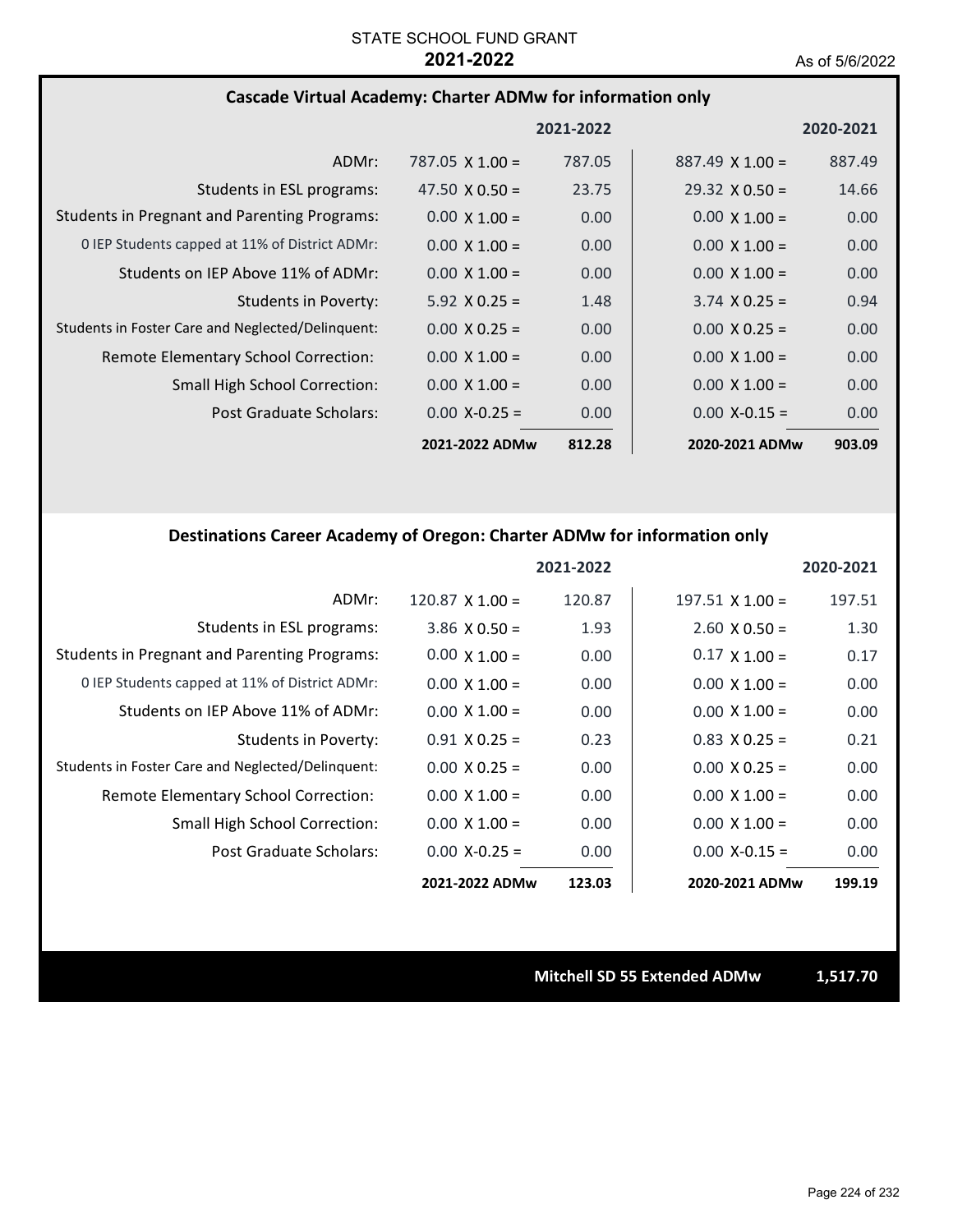# Yamhill County, Yamhill Carlton SD 1 District ID: 2251

| 2021-2022 Extended ADMw                                                     |                          |           |                                           |           |  |
|-----------------------------------------------------------------------------|--------------------------|-----------|-------------------------------------------|-----------|--|
| Yamhill Carlton SD 1: District total extended ADMw for funding calculations |                          |           |                                           |           |  |
|                                                                             |                          | 2021-2022 |                                           | 2020-2021 |  |
| ADMr:                                                                       | $1,017.49 \times 1.00 =$ | 1,017.49  | $1,001.79$ X $1.00 =$                     | 1,001.79  |  |
| Students in ESL programs:                                                   | $17.23 \times 0.50 =$    | 8.62      | 14.92 $\times$ 0.50 =                     | 7.46      |  |
| <b>Students in Pregnant and Parenting Programs:</b>                         | $0.00 \times 1.00 =$     | 0.00      | $0.00 \times 1.00 =$                      | 0.00      |  |
| 113 IEP Students capped at 11% of District ADMr:                            | 111.92 $X$ 1.00 =        | 111.92    | $110.20 \times 1.00 =$                    | 110.20    |  |
| Students on IEP Above 11% of ADMr:                                          | $0.80 X 1.00 =$          | 0.80      | $0.80 X 1.00 =$                           | 0.80      |  |
| <b>Students in Poverty:</b>                                                 | 63.33 $X$ 0.25 =         | 15.83     | 68.86 $X$ 0.25 =                          | 17.22     |  |
| Students in Foster Care and Neglected/Delinquent:                           | $1.00 \times 0.25 =$     | 0.25      | $2.00$ X 0.25 =                           | 0.50      |  |
| Remote Elementary School Correction:                                        | $0.00 \times 1.00 =$     | 0.00      | $0.00 \times 1.00 =$                      | 0.00      |  |
| <b>Small High School Correction:</b>                                        | $0.00 \times 1.00 =$     | 0.00      | $0.00 \times 1.00 =$                      | 0.00      |  |
| <b>Post Graduate Scholars:</b>                                              | $0.00$ X-0.25 =          | 0.00      | $0.00$ X-0.15 =                           | 0.00      |  |
|                                                                             | 2021-2022 ADMw           | 1,154.91  | 2020-2021 ADMw                            | 1,137.96  |  |
|                                                                             |                          |           | <b>Yamhill Carlton SD 1 Extended ADMw</b> | 1,154.91  |  |
|                                                                             |                          |           |                                           |           |  |
|                                                                             |                          |           | <b>Yamhill Carlton SD 1 Extended ADMw</b> | 1,154.91  |  |
|                                                                             |                          |           |                                           |           |  |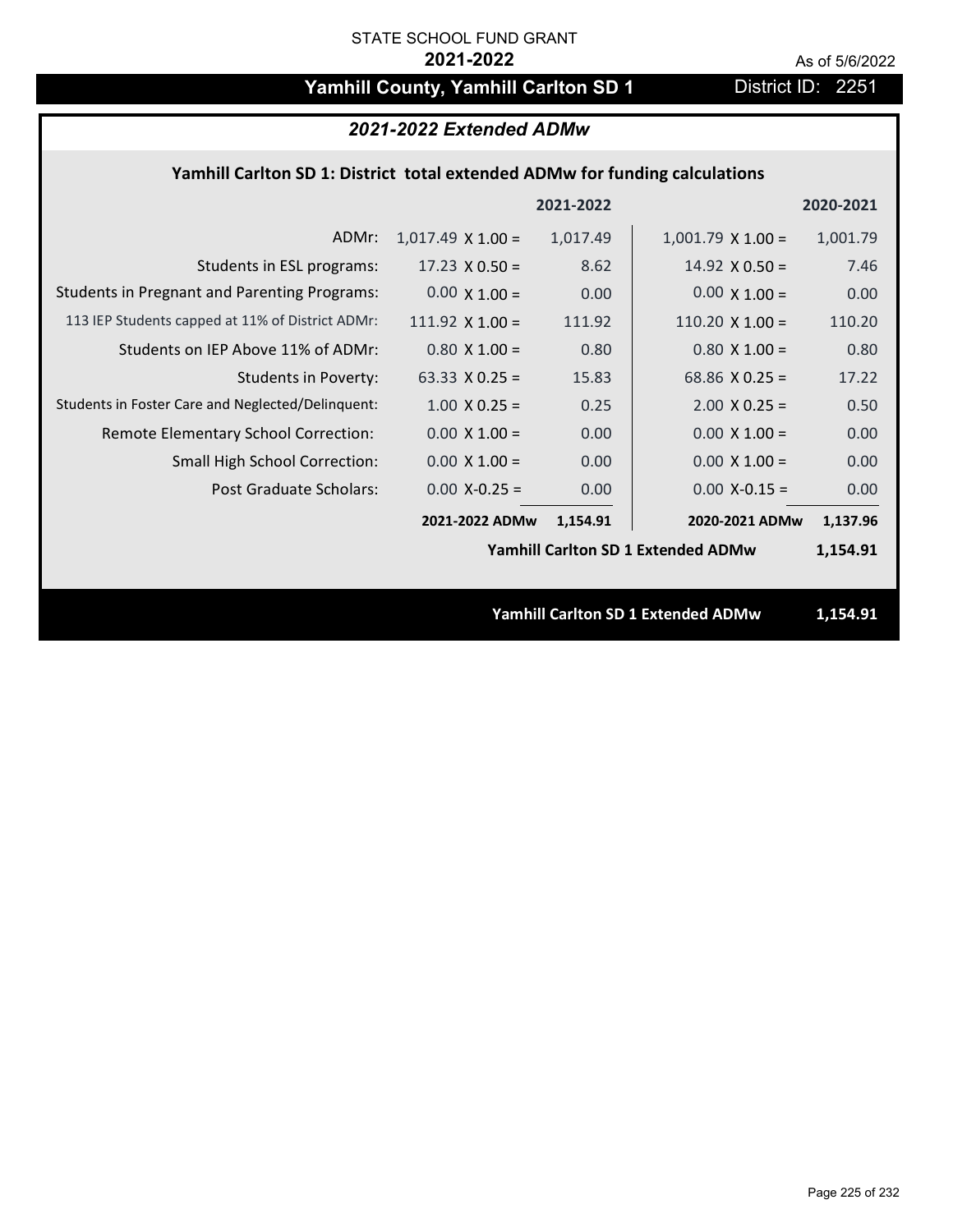# Yamhill County, Amity SD 4J **District ID: 2252**

# *2021-2022 Extended ADMw*

## **Amity SD 4J: District total extended ADMw for funding calculations**

|                                                     |                        | 2021-2022 |                           | 2020-2021     |
|-----------------------------------------------------|------------------------|-----------|---------------------------|---------------|
| ADMr:                                               | $724.08 \times 1.00 =$ | 724.08    | $723.35 \times 1.00 =$    | 723.35        |
| Students in ESL programs:                           | 41.53 $\times$ 0.50 =  | 20.77     | $28.28 \times 0.50 =$     | 14.14         |
| <b>Students in Pregnant and Parenting Programs:</b> | $0.00 \times 1.00 =$   | 0.00      | $0.00 \times 1.00 =$      | 0.00          |
| 122 IEP Students capped at 11% of District ADMr:    | $82.39 \times 1.00 =$  | 82.39     | $82.36 \times 1.00 =$     | 82.36         |
| Students on IEP Above 11% of ADMr:                  | $10.00 \times 1.00 =$  | 10.00     | $10.00 \times 1.00 =$     | 10.00         |
| <b>Students in Poverty:</b>                         | $71.43 \times 0.25 =$  | 17.86     | $89.87 \times 0.25 =$     | 22.47         |
| Students in Foster Care and Neglected/Delinquent:   | $0.00 \times 0.25 =$   | 0.00      | $2.00 \times 0.25 =$      | 0.50          |
| Remote Elementary School Correction:                | $0.00 \times 1.00 =$   | 0.00      | $0.00 \times 1.00 =$      | 0.00          |
| <b>Small High School Correction:</b>                | $79.31 \times 1.00 =$  | 79.31     | $79.31 \times 1.00 =$     | 79.31         |
| Post Graduate Scholars:                             | $0.00$ X-0.25 =        | 0.00      | $0.00$ X-0.15 =           | 0.00          |
|                                                     | 2021-2022 ADMw         | 934.40    | 2020-2021 ADMw            | 932.13        |
|                                                     |                        |           | Amity CD AI Extended ADMW | <b>Q5Q Q2</b> |

**Amity SD 4J Extended ADMw**

# **959.92**

# **Eola Hills Charter School: Charter ADMw for information only**

|                                                     |                       | 2021-2022 |                       | 2020-2021 |
|-----------------------------------------------------|-----------------------|-----------|-----------------------|-----------|
| ADMr:                                               | $24.90 \times 1.00 =$ | 24.90     | $25.36 \times 1.00 =$ | 25.36     |
| Students in ESL programs:                           | $0.00 \times 0.50 =$  | 0.00      | $0.00 \times 0.50 =$  | 0.00      |
| <b>Students in Pregnant and Parenting Programs:</b> | $0.00 \times 1.00 =$  | 0.00      | $0.00 \times 1.00 =$  | 0.00      |
| 0 IEP Students capped at 11% of District ADMr:      | $0.00 \times 1.00 =$  | 0.00      | $0.00 \times 1.00 =$  | 0.00      |
| Students on IEP Above 11% of ADMr:                  | $0.00 \times 1.00 =$  | 0.00      | $0.00 \times 1.00 =$  | 0.00      |
| Students in Poverty:                                | $2.46 \times 0.25 =$  | 0.62      | $3.15 \times 0.25 =$  | 0.79      |
| Students in Foster Care and Neglected/Delinquent:   | $0.00 \times 0.25 =$  | 0.00      | $0.00 \times 0.25 =$  | 0.00      |
| Remote Elementary School Correction:                | $0.00 \times 1.00 =$  | 0.00      | $0.00 \times 1.00 =$  | 0.00      |
| <b>Small High School Correction:</b>                | $0.00 \times 1.00 =$  | 0.00      | $0.00 \times 1.00 =$  | 0.00      |
| Post Graduate Scholars:                             | $0.00 X - 0.25 =$     | 0.00      | $0.00 X - 0.15 =$     | 0.00      |
|                                                     | 2021-2022 ADMw        | 25.52     | 2020-2021 ADMw        | 26.15     |

**Amity SD 4J Extended ADMw 959.92**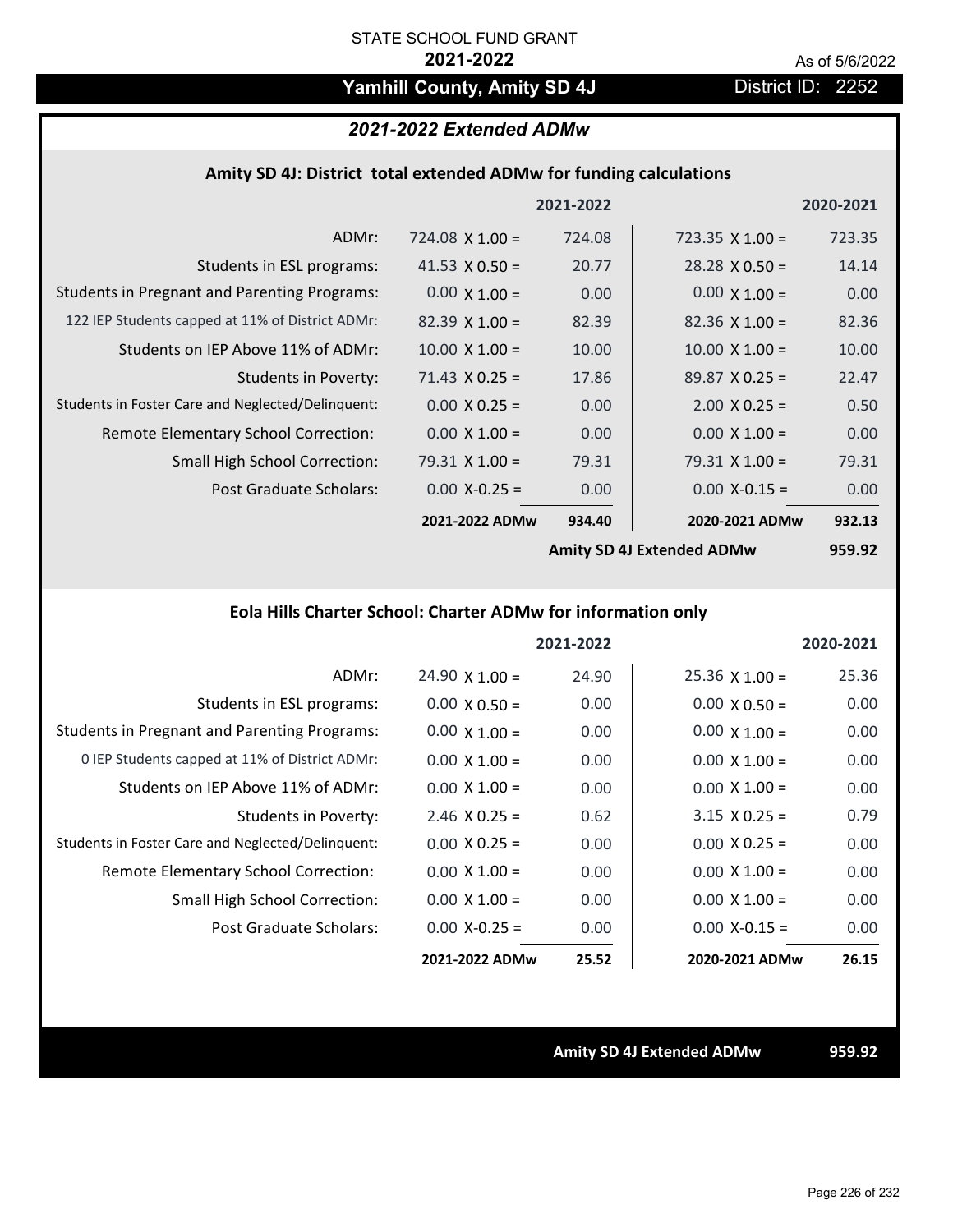# Yamhill County, Dayton SD 8 **District ID: 2253**

## *2021-2022 Extended ADMw*

## **Dayton SD 8: District total extended ADMw for funding calculations**

|                                                     |                        | 2021-2022 |                                  | 2020-2021 |  |
|-----------------------------------------------------|------------------------|-----------|----------------------------------|-----------|--|
| ADMr:                                               | $899.07 \times 1.00 =$ | 899.07    | $940.28$ X 1.00 =                | 940.28    |  |
| Students in ESL programs:                           | $131.69 \times 0.50 =$ | 65.85     | $126.71 \times 0.50 =$           | 63.36     |  |
| <b>Students in Pregnant and Parenting Programs:</b> | $0.00 \times 1.00 =$   | 0.00      | $0.00 \times 1.00 =$             | 0.00      |  |
| 106 IEP Students capped at 11% of District ADMr:    | $98.90 \times 1.00 =$  | 98.90     | $103.43 \times 1.00 =$           | 103.43    |  |
| Students on IEP Above 11% of ADMr:                  | $2.30$ X $1.00 =$      | 2.30      | $2.30 \times 1.00 =$             | 2.30      |  |
| <b>Students in Poverty:</b>                         | 74.99 $X$ 0.25 =       | 18.75     | 69.45 $X$ 0.25 =                 | 17.36     |  |
| Students in Foster Care and Neglected/Delinquent:   | $2.00 \times 0.25 =$   | 0.50      | $3.00 \times 0.25 =$             | 0.75      |  |
| Remote Elementary School Correction:                | $0.00 \times 1.00 =$   | 0.00      | $0.00 \times 1.00 =$             | 0.00      |  |
| <b>Small High School Correction:</b>                | $23.87$ X 1.00 =       | 23.87     | $23.87$ X 1.00 =                 | 23.87     |  |
| Post Graduate Scholars:                             | $0.00 X - 0.25 =$      | 0.00      | $0.00 X-0.15 =$                  | 0.00      |  |
|                                                     | 2021-2022 ADMw         | 1,109.23  | 2020-2021 ADMw                   | 1,151.35  |  |
|                                                     |                        |           | <b>Dayton SD 8 Extended ADMw</b> | 1,151.35  |  |
|                                                     |                        |           |                                  |           |  |
|                                                     |                        |           | <b>Dayton SD 8 Extended ADMw</b> | 1,151.35  |  |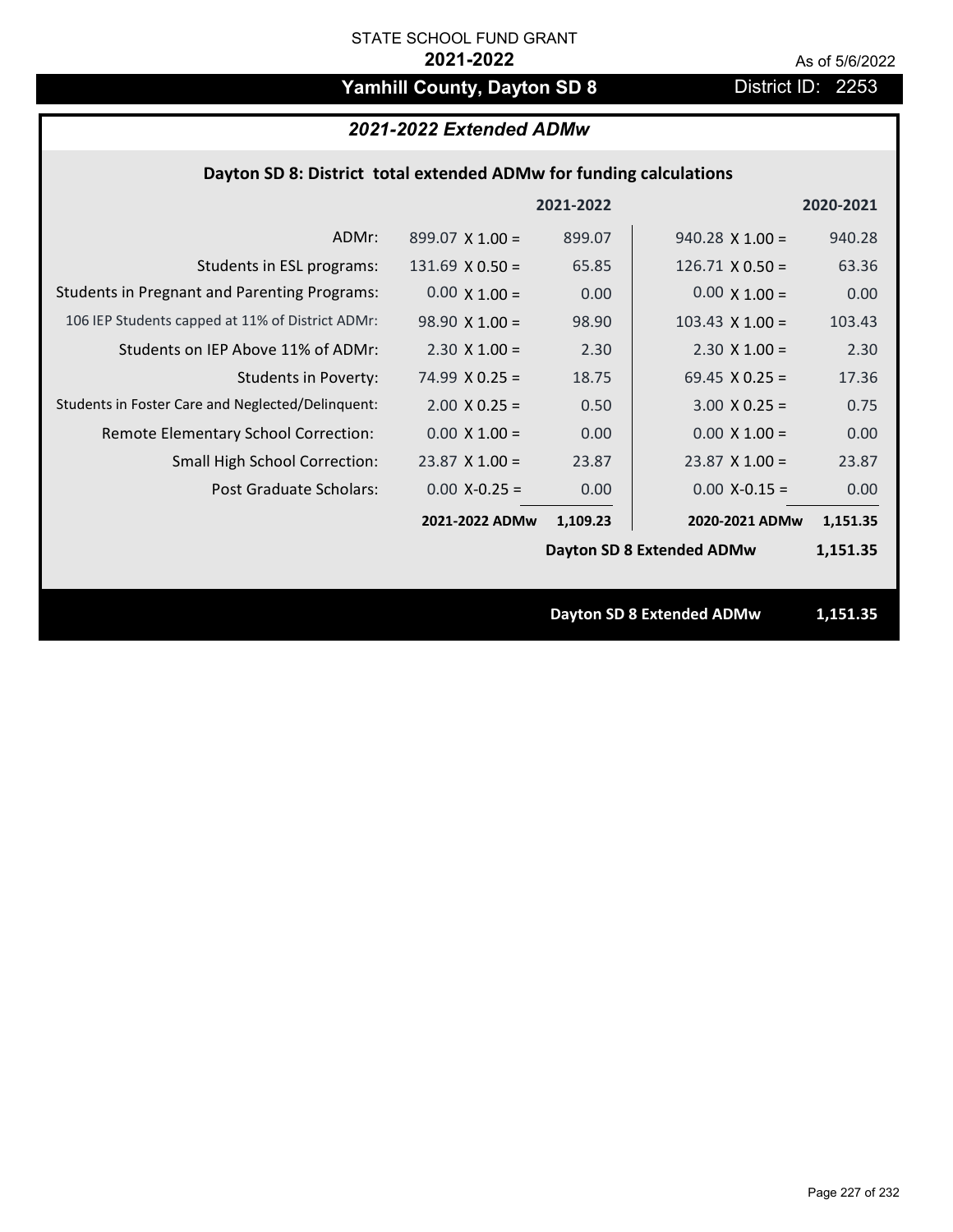# Yamhill County, Newberg SD 29J District ID: 2254

## *2021-2022 Extended ADMw*

## **Newberg SD 29J: District total extended ADMw for funding calculations**

|                                                     |                          | 2021-2022 |                                     | 2020-2021 |
|-----------------------------------------------------|--------------------------|-----------|-------------------------------------|-----------|
| ADMr:                                               | 4,308.19 $\times$ 1.00 = | 4,308.19  | 4,429.72 $\times$ 1.00 =            | 4,429.72  |
| Students in ESL programs:                           | $279.28 \times 0.50 =$   | 139.64    | $273.88 \times 0.50 =$              | 136.94    |
| <b>Students in Pregnant and Parenting Programs:</b> | $1.00 \times 1.00 =$     | 1.00      | $1.00 \times 1.00 =$                | 1.00      |
| 649 IEP Students capped at 11% of District ADMr:    | 473.90 $\times$ 1.00 =   | 473.90    | 487.27 $X$ 1.00 =                   | 487.27    |
| Students on IEP Above 11% of ADMr:                  | $38.30 \times 1.00 =$    | 38.30     | $38.30 \times 1.00 =$               | 38.30     |
| <b>Students in Poverty:</b>                         | $341.59$ X 0.25 =        | 85.40     | 437.22 $X$ 0.25 =                   | 109.31    |
| Students in Foster Care and Neglected/Delinquent:   | $6.00 \times 0.25 =$     | 1.50      | 4.00 $X$ 0.25 =                     | 1.00      |
| Remote Elementary School Correction:                | $0.00 \times 1.00 =$     | 0.00      | $0.00 \times 1.00 =$                | 0.00      |
| <b>Small High School Correction:</b>                | $0.00 \times 1.00 =$     | 0.00      | $0.00 \times 1.00 =$                | 0.00      |
| Post Graduate Scholars:                             | $0.00$ X-0.25 =          | 0.00      | $0.00$ X-0.15 =                     | 0.00      |
|                                                     | 2021-2022 ADMw           | 5,047.93  | 2020-2021 ADMw                      | 5,203.53  |
|                                                     |                          |           | <b>Newberg SD 29J Extended ADMw</b> | 5,203.53  |
|                                                     |                          |           |                                     |           |
|                                                     |                          |           | <b>Newberg SD 29J Extended ADMw</b> | 5,203.53  |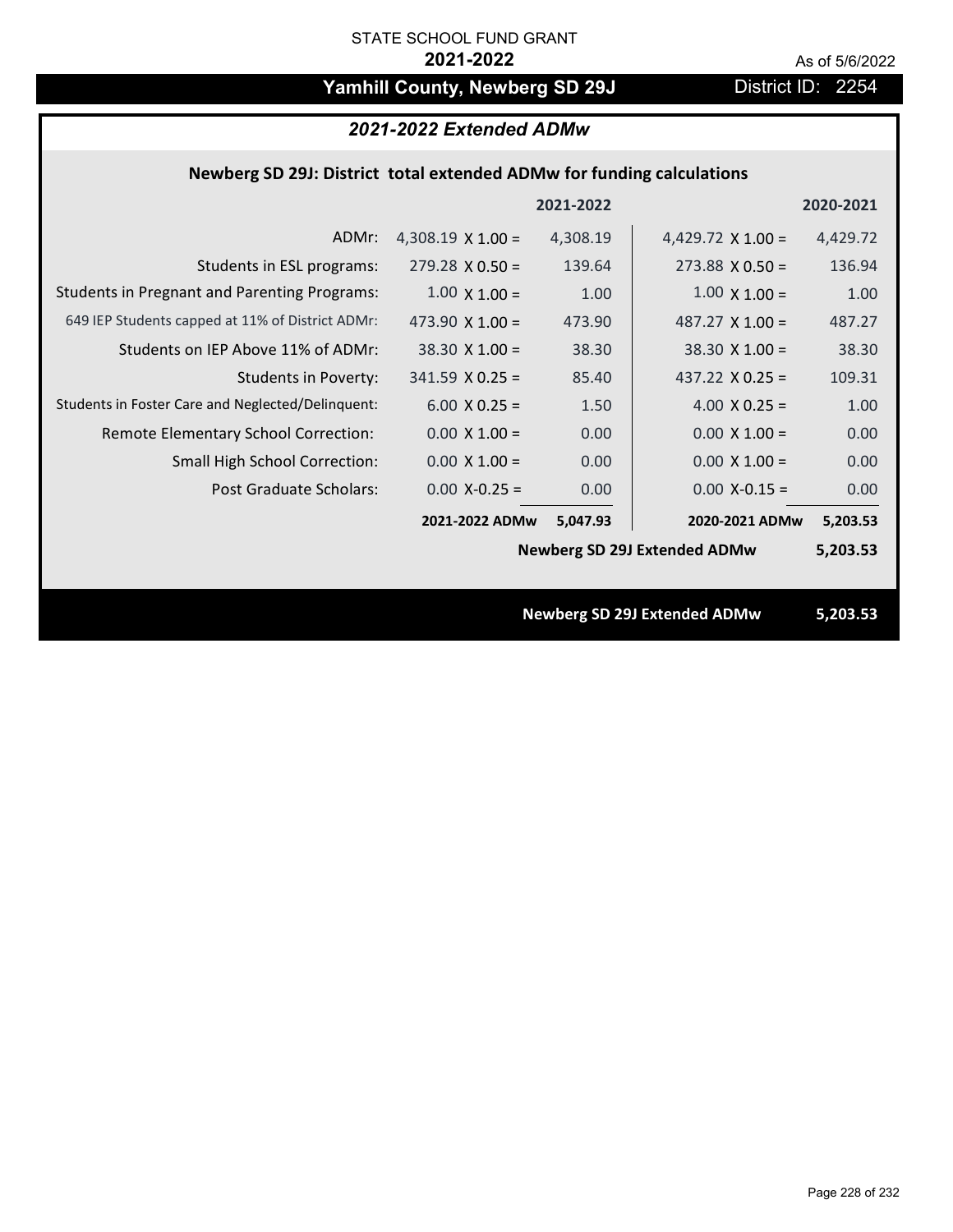# Yamhill County, Willamina SD 30J District ID: 2255

# *2021-2022 Extended ADMw*

## **Willamina SD 30J: District total extended ADMw for funding calculations**

|                                                     |                       | 2021-2022 |                                | 2020-2021 |
|-----------------------------------------------------|-----------------------|-----------|--------------------------------|-----------|
| ADMr:                                               | $855.09$ X 1.00 =     | 855.09    | $841.90 \times 1.00 =$         | 841.90    |
| Students in ESL programs:                           | $0.65 \times 0.50 =$  | 0.33      | $1.00 \times 0.50 =$           | 0.50      |
| <b>Students in Pregnant and Parenting Programs:</b> | $0.56 \times 1.00 =$  | 0.56      | $0.00 \times 1.00 =$           | 0.00      |
| 126 IEP Students capped at 11% of District ADMr:    | $94.06 \times 1.00 =$ | 94.06     | $92.61$ X 1.00 =               | 92.61     |
| Students on IEP Above 11% of ADMr:                  | 7.50 $X$ 1.00 =       | 7.50      | 7.50 $X$ 1.00 =                | 7.50      |
| <b>Students in Poverty:</b>                         | 109.83 $X$ 0.25 =     | 27.46     | 128.40 $X$ 0.25 =              | 32.10     |
| Students in Foster Care and Neglected/Delinquent:   | $5.00 \times 0.25 =$  | 1.25      | $6.00 \times 0.25 =$           | 1.50      |
| Remote Elementary School Correction:                | $0.00 \times 1.00 =$  | 0.00      | $0.00 \times 1.00 =$           | 0.00      |
| <b>Small High School Correction:</b>                | $67.86 \times 1.00 =$ | 67.86     | $67.86 \times 1.00 =$          | 67.86     |
| Post Graduate Scholars:                             | $0.00$ X-0.25 =       | 0.00      | $0.00$ X-0.15 =                | 0.00      |
|                                                     | 2021-2022 ADMw        | 1,054.10  | 2020-2021 ADMw                 | 1,043.97  |
|                                                     |                       |           | Willamina SD 30J Extended ADMw | 1,054.10  |
|                                                     |                       |           |                                |           |
|                                                     |                       |           | Willamina SD 30J Extended ADMw | 1,054.10  |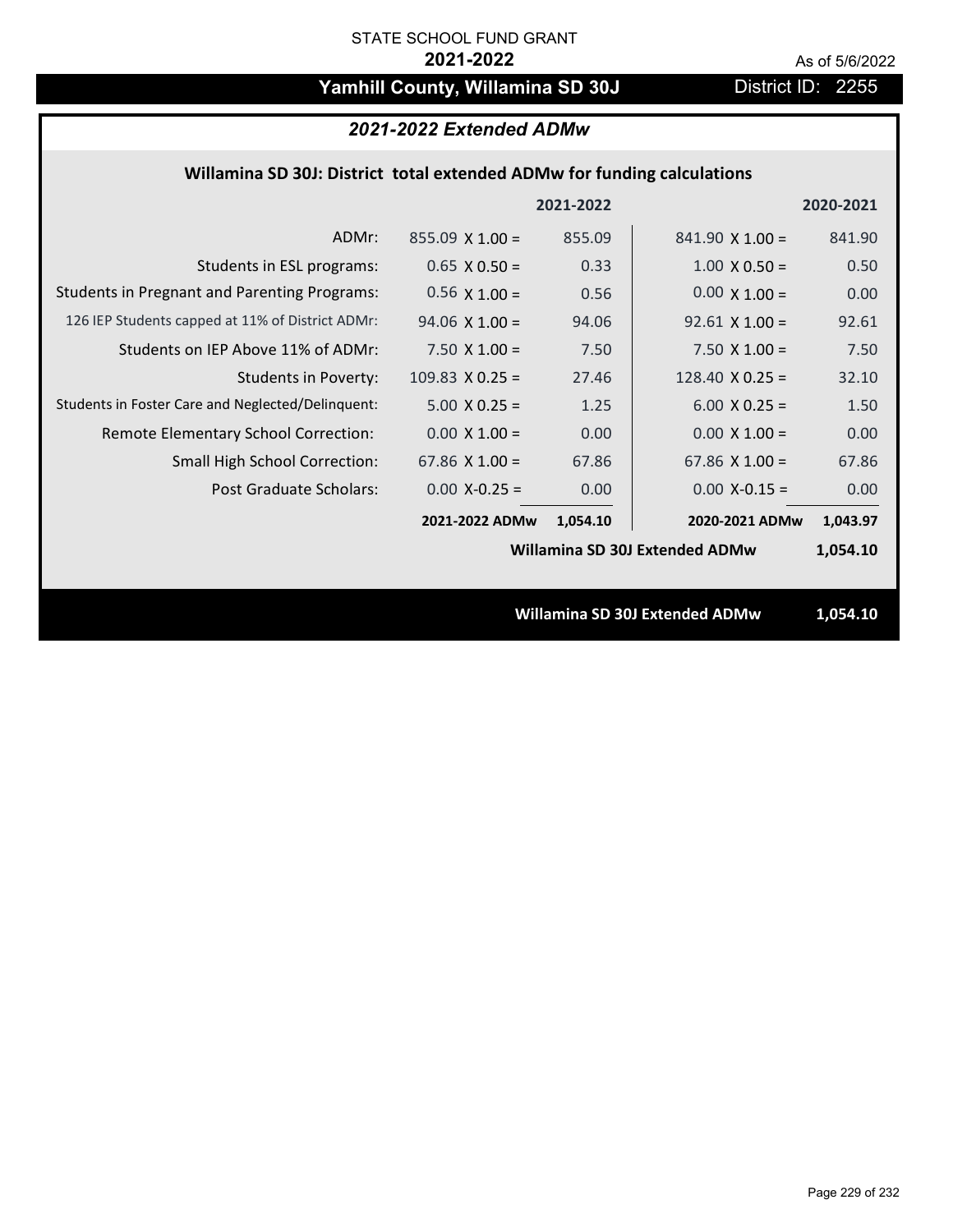# Yamhill County, McMinnville SD 40 District ID: 2256

## *2021-2022 Extended ADMw*

## **McMinnville SD 40: District total extended ADMw for funding calculations**

|                                                     |                          | 2021-2022 |                                        | 2020-2021 |
|-----------------------------------------------------|--------------------------|-----------|----------------------------------------|-----------|
| ADMr:                                               | $6,429.41 \times 1.00 =$ | 6,429.41  | 6,350.86 $\times$ 1.00 =               | 6,350.86  |
| Students in ESL programs:                           | $775.89 \times 0.50 =$   | 387.95    | $681.37 \times 0.50 =$                 | 340.69    |
| <b>Students in Pregnant and Parenting Programs:</b> | $0.79 \times 1.00 =$     | 0.79      | $2.56 \times 1.00 =$                   | 2.56      |
| 868 IEP Students capped at 11% of District ADMr:    | $707.24 \times 1.00 =$   | 707.24    | 698.59 $X$ 1.00 =                      | 698.59    |
| Students on IEP Above 11% of ADMr:                  | 13.70 $X$ 1.00 =         | 13.70     | 13.70 $X$ 1.00 =                       | 13.70     |
| <b>Students in Poverty:</b>                         | $676.54$ X 0.25 =        | 169.14    | $714.26 \times 0.25 =$                 | 178.57    |
| Students in Foster Care and Neglected/Delinquent:   | $16.00 \times 0.25 =$    | 4.00      | $22.00 \times 0.25 =$                  | 5.50      |
| Remote Elementary School Correction:                | $0.00 \times 1.00 =$     | 0.00      | $0.00 \times 1.00 =$                   | 0.00      |
| <b>Small High School Correction:</b>                | $0.00 \times 1.00 =$     | 0.00      | $0.00 \times 1.00 =$                   | 0.00      |
| Post Graduate Scholars:                             | $0.00$ X-0.25 =          | 0.00      | $0.00$ X-0.15 =                        | 0.00      |
|                                                     | 2021-2022 ADMw           | 7,712.22  | 2020-2021 ADMw                         | 7,590.46  |
|                                                     |                          |           | <b>McMinnville SD 40 Extended ADMw</b> | 7,712.22  |
|                                                     |                          |           |                                        |           |
|                                                     |                          |           | <b>McMinnville SD 40 Extended ADMw</b> | 7,712.22  |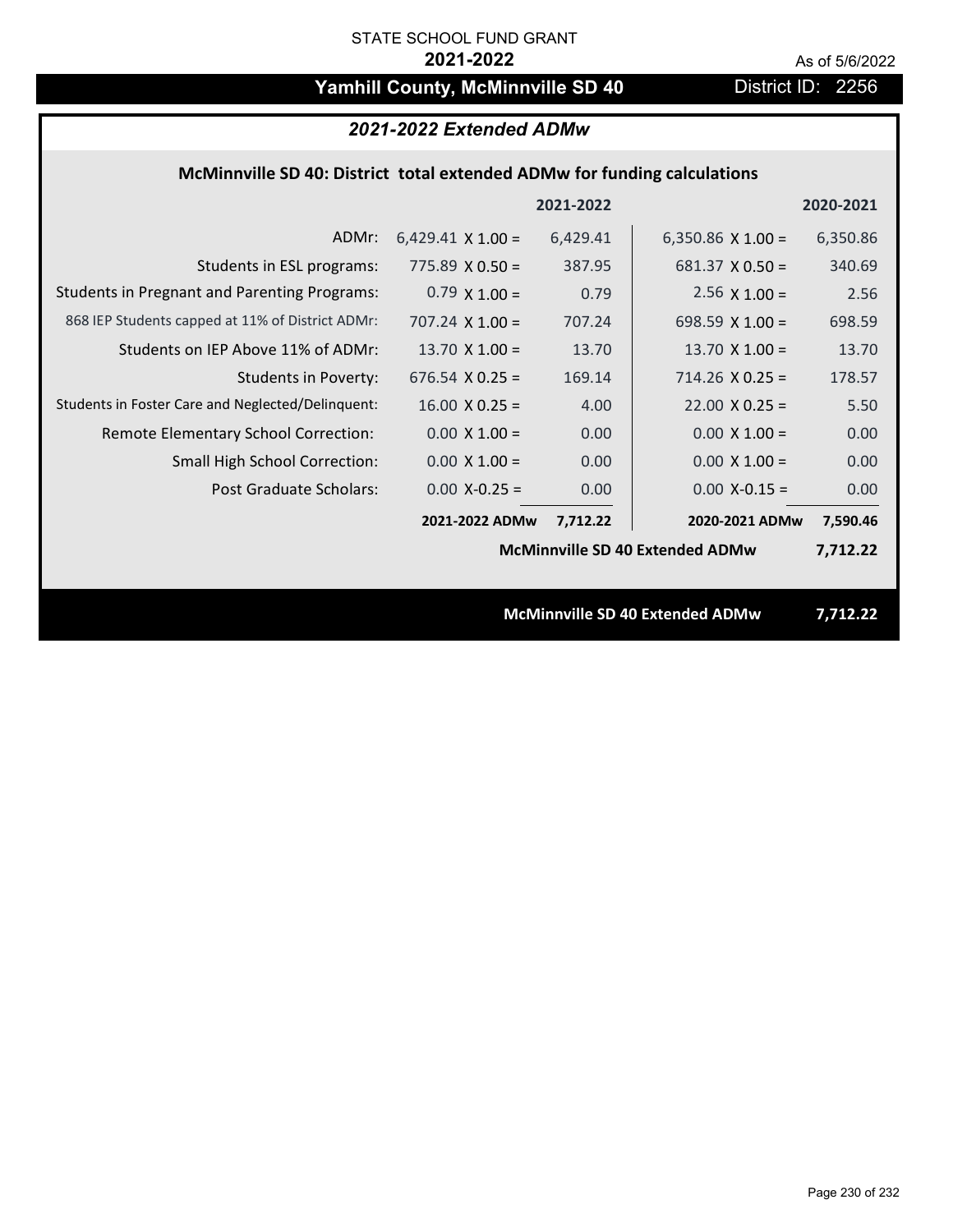# Yamhill County, Sheridan SD 48J District ID: 2257

# *2021-2022 Extended ADMw*

# **Sheridan SD 48J: District total extended ADMw for funding calculations**

|                                                     |                        | 2021-2022 |                        | 2020-2021 |
|-----------------------------------------------------|------------------------|-----------|------------------------|-----------|
| ADMr:                                               | 697.82 $\times$ 1.00 = | 697.82    | $662.09 \times 1.00 =$ | 662.09    |
| Students in ESL programs:                           | $14.71 \times 0.50 =$  | 7.36      | $15.88 \times 0.50 =$  | 7.94      |
| <b>Students in Pregnant and Parenting Programs:</b> | $0.00 \times 1.00 =$   | 0.00      | $0.47 \times 1.00 =$   | 0.47      |
| 135 IEP Students capped at 11% of District ADMr:    | $100.20 \times 1.00 =$ | 100.20    | $101.67 \times 1.00 =$ | 101.67    |
| Students on IEP Above 11% of ADMr:                  | $5.10 \times 1.00 =$   | 5.10      | $5.10 \times 1.00 =$   | 5.10      |
| Students in Poverty:                                | $82.95 \times 0.25 =$  | 20.74     | $87.44 \times 0.25 =$  | 21.86     |
| Students in Foster Care and Neglected/Delinquent:   | $1.00 \times 0.25 =$   | 0.25      | $2.00 \times 0.25 =$   | 0.50      |
| Remote Elementary School Correction:                | $0.00 \times 1.00 =$   | 0.00      | $0.00 \times 1.00 =$   | 0.00      |
| <b>Small High School Correction:</b>                | $86.90 \times 1.00 =$  | 86.90     | $86.90 \times 1.00 =$  | 86.90     |
| Post Graduate Scholars:                             | $0.00$ X-0.25 =        | 0.00      | $0.00$ X-0.15 =        | 0.00      |
|                                                     | 2021-2022 ADMw         | 918.36    | 2020-2021 ADMw         | 886.53    |

**Sheridan SD 48J Extended ADMw**

**1,142.96**

# **Sheridan Japanese School: Charter ADMw for information only**

|                                                     |                       | 2021-2022 |                       | 2020-2021 |
|-----------------------------------------------------|-----------------------|-----------|-----------------------|-----------|
| ADMr:                                               | $54.19 \times 1.00 =$ | 54.19     | $70.03 \times 1.00 =$ | 70.03     |
| Students in ESL programs:                           | $0.00 \times 0.50 =$  | 0.00      | $0.00 \times 0.50 =$  | 0.00      |
| <b>Students in Pregnant and Parenting Programs:</b> | $0.00 \times 1.00 =$  | 0.00      | $0.00 \times 1.00 =$  | 0.00      |
| 0 IEP Students capped at 11% of District ADMr:      | $0.00 \times 1.00 =$  | 0.00      | $0.00 \times 1.00 =$  | 0.00      |
| Students on IEP Above 11% of ADMr:                  | $0.00 \times 1.00 =$  | 0.00      | $0.00 \times 1.00 =$  | 0.00      |
| Students in Poverty:                                | $6.44 \times 0.25 =$  | 1.61      | $9.25 \times 0.25 =$  | 2.31      |
| Students in Foster Care and Neglected/Delinquent:   | $0.00 \times 0.25 =$  | 0.00      | $0.00 \times 0.25 =$  | 0.00      |
| Remote Elementary School Correction:                | $0.00 \times 1.00 =$  | 0.00      | $0.00 \times 1.00 =$  | 0.00      |
| <b>Small High School Correction:</b>                | $0.00 \times 1.00 =$  | 0.00      | $0.00 \times 1.00 =$  | 0.00      |
| Post Graduate Scholars:                             | $0.00 X - 0.25 =$     | 0.00      | $0.00 X-0.15 =$       | 0.00      |
|                                                     | 2021-2022 ADMw        | 55.80     | 2020-2021 ADMw        | 72.34     |